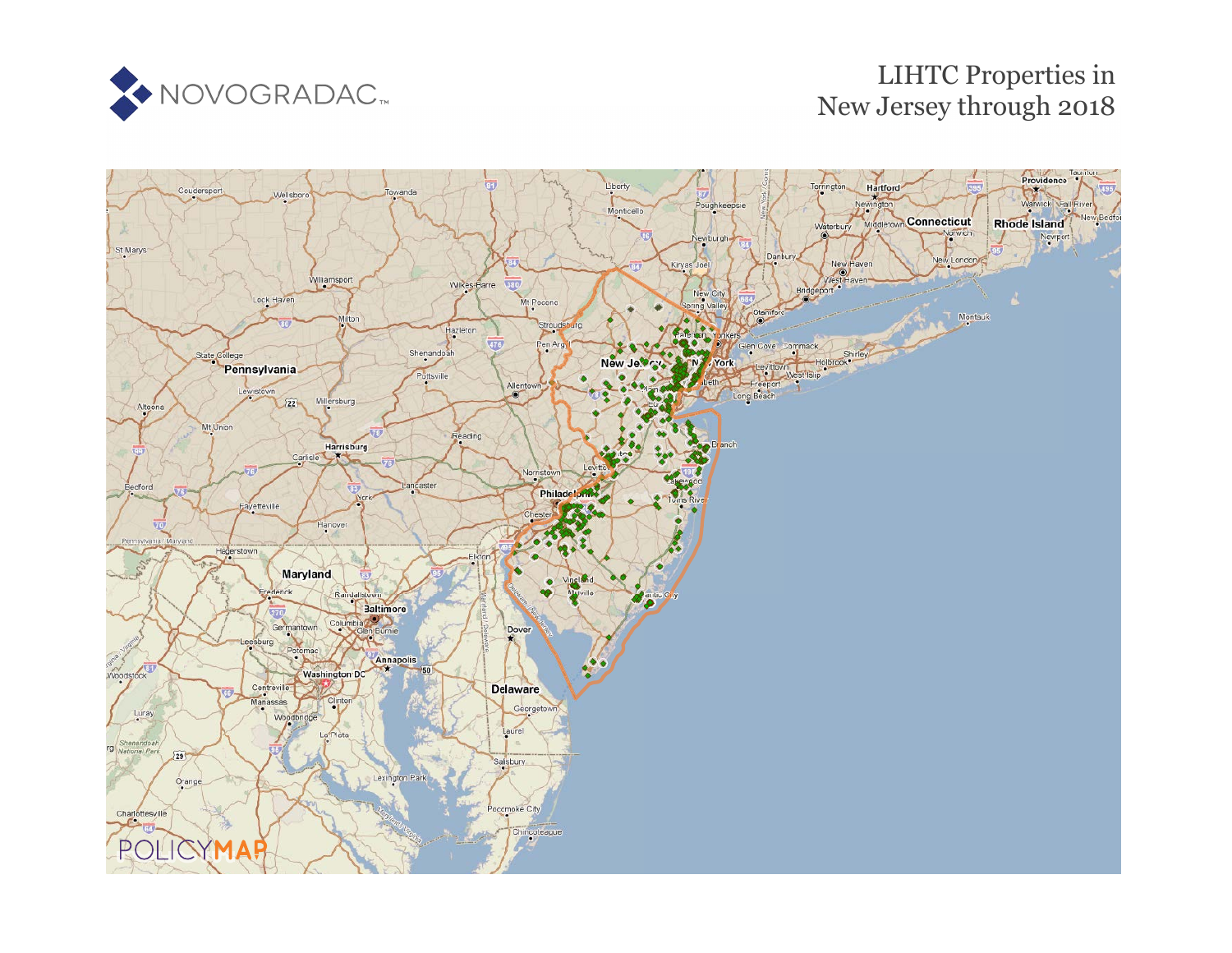| <b>Project Name</b>                                                                                                                                  | <b>Address</b>                  | City                                 | <b>State</b> | <b>Zip Code</b> | Nonprofit<br><b>Sponsor</b> | <b>Allocation</b><br>Year | <b>Annual</b><br><b>Allocated</b><br><b>Amount</b> | <b>Year PIS</b>      | <b>Construction Type</b> | <b>Total</b><br><b>Units</b> | Low<br><b>Income</b><br><b>Units</b> | <b>Rent or</b><br><b>Income</b><br><b>Ceiling</b> | <b>Credit %</b>  | <b>Tax-Exempt</b><br><b>Bond</b> | ${\bf HUD}$ Multi-Family Financing/<br><b>Rental Assistance</b> |
|------------------------------------------------------------------------------------------------------------------------------------------------------|---------------------------------|--------------------------------------|--------------|-----------------|-----------------------------|---------------------------|----------------------------------------------------|----------------------|--------------------------|------------------------------|--------------------------------------|---------------------------------------------------|------------------|----------------------------------|-----------------------------------------------------------------|
| ACADEMY PLACE #1202 $^{248}_{ST}$ ACADEMY TRENTON                                                                                                    |                                 |                                      | NJ           | 8618            |                             | Insufficient<br>Data      | \$0                                                | Insufficient<br>Data | Not Indicated            | $\mathbf{1}$                 | $\bf{0}$                             |                                                   | Not<br>Indicated |                                  |                                                                 |
| <b>APOLLO DYE SENIOR</b>                                                                                                                             | <b>63 STRAIGHT ST PATERSON</b>  |                                      | NJ           | 7501            |                             | 2013                      | $\$0$                                              | Insufficient<br>Data | Not Indicated            | 66                           | $\bf{0}$                             |                                                   | Not<br>Indicated |                                  |                                                                 |
| <b>CAPE MAY POINT</b>                                                                                                                                | 1 PATSYS WAY CAPE MAY           |                                      | NJ           | 8210            |                             | 2013                      | \$211,913                                          | Insufficient<br>Data | New Construction         | 10                           | 10                                   | 60% AMGI                                          | Not<br>Indicated |                                  |                                                                 |
| EGG HARBOR HOTEL<br><b>CONSERVATION</b>                                                                                                              | 6821 BLACK<br><b>HORSE PIKE</b> | <b>EGG HARBOR</b><br><b>TOWNSHIP</b> | <b>NJ</b>    | 8234            |                             | 2013                      | \$0                                                | Insufficient<br>Data | Not Indicated            | 84                           | $\bf{0}$                             |                                                   | Not<br>Indicated |                                  |                                                                 |
| <b>EVANS-FRANCIS</b><br><b>ESTATES</b>                                                                                                               | 100 EVANS LN CHERRY HILL        |                                      | NJ           | 8003            |                             | 2005                      | \$0                                                | Insufficient<br>Data | Not Indicated            | 54                           | $\boldsymbol{0}$                     |                                                   | Not<br>Indicated |                                  |                                                                 |
| $\begin{array}{lll} \textbf{FREEDOM VILLAGE AT} & 500 \textbf{ WOODLANE} & \textbf{WESTAMPTON} \\ \textbf{WESTAMPTON I} & \textbf{RD} & \end{array}$ |                                 |                                      | <b>NJ</b>    | 8060            |                             | 2013                      | $\$0$                                              | Insufficient<br>Data | Not Indicated            | 48                           | $\bf{0}$                             |                                                   | Not<br>Indicated |                                  |                                                                 |
| HERMAN EKAPP<br>RESIDENCE #719                                                                                                                       | 62 CHURCH ST FLEMINGTON         |                                      | NJ           | 8822            |                             | Insufficient<br>Data      | $\$0$                                              | Insufficient<br>Data | Not Indicated            | 59                           | $\mathbf 0$                          |                                                   | Not<br>Indicated |                                  |                                                                 |
| LINCOLN COURT<br>PHASE II #480                                                                                                                       | 357 LINCOLN<br>AVE #363         | ORANGE                               | $\rm{NJ}$    | 7050            |                             | Insufficient<br>Data      | \$0                                                | Insufficient<br>Data | Not Indicated            | $\mathbf{1}$                 | $\bf{0}$                             |                                                   | Not<br>Indicated |                                  |                                                                 |
| NORTHVALE SENIOR<br><b>RESIDENCE</b>                                                                                                                 | 187 WALNUT ST NORTHVALE         |                                      | NJ           | 7647            |                             | 2013                      | $\$0$                                              | Insufficient<br>Data | Not Indicated            | 30                           | $\boldsymbol{0}$                     |                                                   | Not<br>Indicated |                                  |                                                                 |
| OCEAN GREEN SENIOR 748 OCEAN AVE JERSEY CITY                                                                                                         |                                 |                                      | $_{\rm NJ}$  | 7305            |                             | 2013                      | \$0                                                | Insufficient<br>Data | Not Indicated            | 44                           | $\bf{0}$                             |                                                   | Not<br>Indicated |                                  |                                                                 |
| RAILROAD AVENUE<br><b>APTS</b>                                                                                                                       | <b>8 RAILROAD</b><br>AVE        | <b>MIDDLETOWN</b>                    | NJ           | 7748            |                             | 2013                      | \$0                                                | Insufficient<br>Data | Not Indicated            | 80                           | $\bf{0}$                             |                                                   | Not<br>Indicated |                                  |                                                                 |
| ROSEVILLE IMPERIAL 140 ROSEVILLE NEWARK<br><b>TOWERS</b>                                                                                             | <b>AVE</b>                      |                                      | $_{\rm NJ}$  | 7107            |                             | 2005                      | \$0                                                | Insufficient<br>Data | Not Indicated            | 172                          | $\bf{0}$                             |                                                   | Not<br>Indicated |                                  |                                                                 |
| THE PALISADES #611                                                                                                                                   | 3900-3914<br>PALISADE AVE       | <b>UNION CITY</b>                    | NJ           |                 |                             | Insufficient<br>Data      | \$0                                                | Insufficient<br>Data | Not Indicated            | 41                           | $\boldsymbol{0}$                     |                                                   | Not<br>Indicated |                                  |                                                                 |

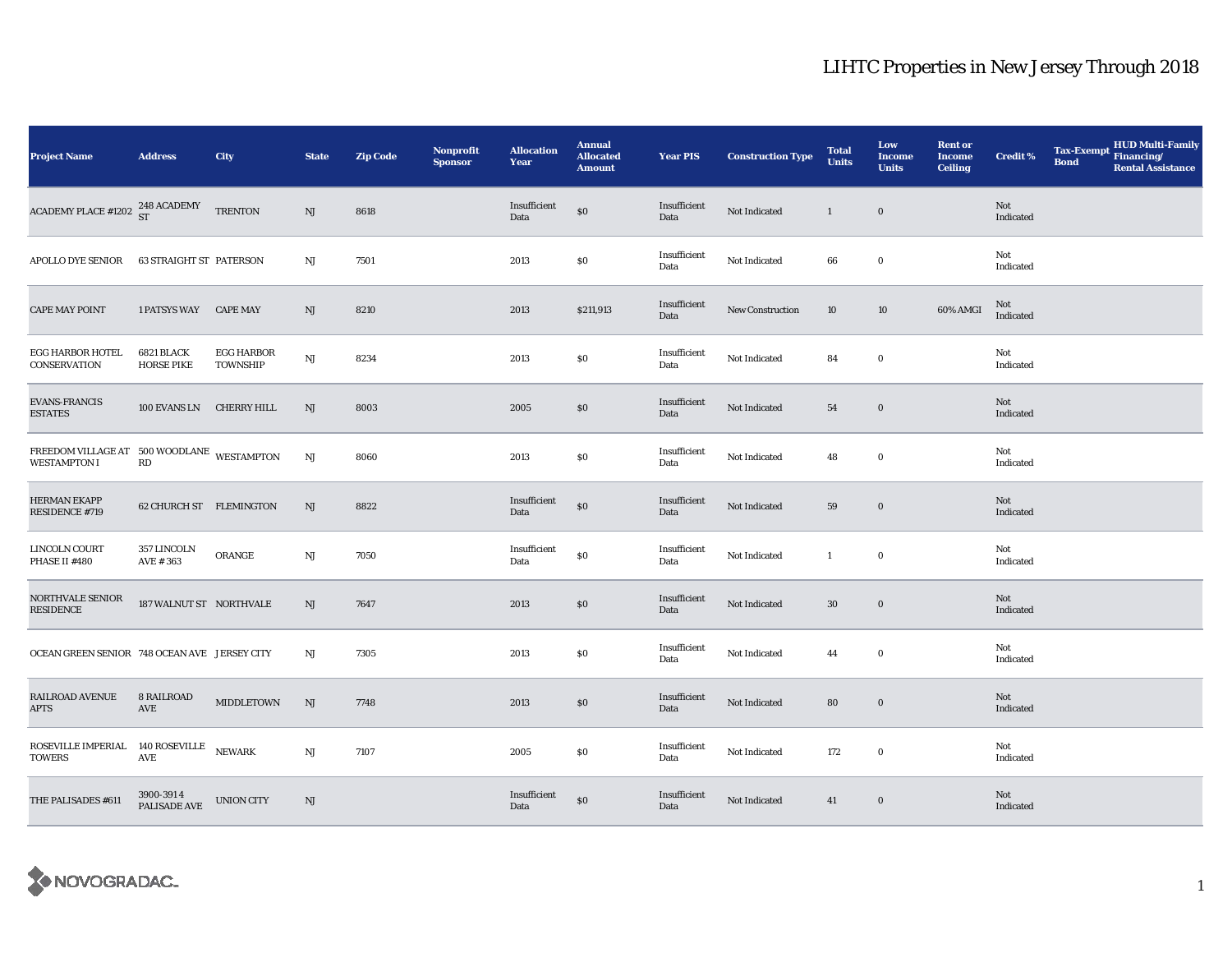| <b>Project Name</b>                            | <b>Address</b>                                                | City                      | <b>State</b>           | <b>Zip Code</b> | <b>Nonprofit</b><br><b>Sponsor</b> | <b>Allocation</b><br>Year | <b>Annual</b><br><b>Allocated</b><br><b>Amount</b> | <b>Year PIS</b>      | <b>Construction Type</b>  | <b>Total</b><br><b>Units</b> | Low<br><b>Income</b><br><b>Units</b> | <b>Rent or</b><br><b>Income</b><br><b>Ceiling</b> | <b>Credit %</b>  | <b>Tax-Exempt</b><br><b>Bond</b> | <b>HUD Multi-Family</b><br>Financing/<br><b>Rental Assistance</b> |
|------------------------------------------------|---------------------------------------------------------------|---------------------------|------------------------|-----------------|------------------------------------|---------------------------|----------------------------------------------------|----------------------|---------------------------|------------------------------|--------------------------------------|---------------------------------------------------|------------------|----------------------------------|-------------------------------------------------------------------|
| TIFFANY MANOR #197                             | 90 TIFFANY<br><b>BLVD</b>                                     | <b>NEWARK</b>             | $\rm{NJ}$              | 7104            |                                    | Insufficient<br>Data      | \$0                                                | Insufficient<br>Data | Not Indicated             | 29                           | $\bf{0}$                             |                                                   | Not<br>Indicated |                                  |                                                                   |
| <b>WEEQUAHIC PARK</b><br>APTS III #390         | 2 KEER AVE                                                    | <b>NEWARK</b>             | NJ                     | 7112            |                                    | Insufficient<br>Data      | \$0                                                | Insufficient<br>Data | Not Indicated             | 78                           | $\boldsymbol{0}$                     |                                                   | Not<br>Indicated |                                  |                                                                   |
| <b>WEEQUAHIC PARK</b><br><b>APTS V #476</b>    | 2 CUSTER AVE NEWARK                                           |                           | NJ                     | 7112            |                                    | Insufficient<br>Data      | \$0                                                | Insufficient<br>Data | Not Indicated             | 48                           | $\bf{0}$                             |                                                   | Not<br>Indicated |                                  |                                                                   |
| <b>WOODROW WILSON</b><br><b>HOME PHASE III</b> |                                                               | 11 WARDELL PL LONG BRANCH | NJ                     |                 |                                    | 2013                      | \$0\$                                              | Insufficient<br>Data | Not Indicated             | 51                           | $\bf{0}$                             |                                                   | Not<br>Indicated |                                  |                                                                   |
| 1721 SPRINGDALE<br>ROAD                        | 1721<br>SPRINGDALE<br><b>ROAD</b>                             | CHERRY HILL TWP. NJ       |                        | 8003            |                                    | Insufficient<br>Data      | \$1,294,858                                        | Insufficient<br>Data | New Construction          | 79                           | 79                                   | 60% AMGI                                          | Not<br>Indicated |                                  |                                                                   |
| 1721 SPRINGDALE<br>ROAD PHASE II               | 1721<br>SPRINGDALE<br>ROAD                                    | CHERRY HILL TWP. NJ       |                        | 8003            |                                    | Insufficient<br>Data      | \$0                                                | Insufficient<br>Data | Not Indicated             | $\bf{0}$                     | $\boldsymbol{0}$                     |                                                   | Not<br>Indicated |                                  |                                                                   |
| 540 BROAD                                      | 540 BROAD<br><b>STREET</b>                                    | <b>NEWARK</b>             | NJ                     | 7102            |                                    | Insufficient<br>Data      | $\$0$                                              | Insufficient<br>Data | Not Indicated             | 263                          | 52                                   | 50% AMGI                                          | Not<br>Indicated |                                  |                                                                   |
| A BETTER LIFE                                  | 93-101 14TH<br><b>STREET</b>                                  | <b>NEWARK</b>             | NJ                     | 7103            |                                    | Insufficient<br>Data      | \$313,568                                          | Insufficient<br>Data | New Construction          | 24                           | 24                                   | 60% AMGI                                          | Not<br>Indicated |                                  |                                                                   |
| <b>BEACH AT SOUTH</b><br><b>INLET</b>          | <b>600 ATLANTIC</b><br><b>AVENUE</b>                          | <b>ATLANTIC CITY</b>      | NJ                     | 8401            |                                    | Insufficient<br>Data      | $\$0$                                              | Insufficient<br>Data | <b>New Construction</b>   | 250                          | 250                                  | 50% AMGI                                          | Not<br>Indicated |                                  |                                                                   |
| <b>BERKELEY TERRACE</b>                        | 9-23 BERKELEY<br>TERRACE, 794<br><b>GROVE STREET</b>          | <b>IRVINGTON</b>          | NJ                     | 7111            |                                    | Insufficient<br>Data      | \$733,649                                          | Insufficient<br>Data | Acquisition and Rehab 153 |                              | 152                                  | 60% AMGI                                          | Not<br>Indicated |                                  |                                                                   |
| <b>BIRCHWOOD AT</b><br><b>CRANBURY</b>         | 2691 US RT. 130 CRANBURY                                      |                           | NJ                     | 8512            |                                    | Insufficient<br>Data      | \$1,049,115                                        | Insufficient<br>Data | <b>New Construction</b>   | 66                           | 66                                   | 60% AMGI                                          | Not<br>Indicated |                                  |                                                                   |
| <b>BOSTON WAY VILLAGE</b>                      | SYLVAN AVE,<br>BOSTON WAY,<br><b>MEMORIAL</b><br><b>DRIVE</b> | <b>ASBURY PARK</b>        | NJ                     | 7712            |                                    | Insufficient<br>Data      | \$1,099,031                                        | Insufficient<br>Data | New Construction          | 104                          | 103                                  | 60% AMGI                                          | Not<br>Indicated |                                  |                                                                   |
| BRANCH VILLAGE<br><b>PHASE I</b>               | FERRY AVENUE CAMDEN<br>AND 9TH ST                             |                           | $\mathbf{N}\mathbf{J}$ | 8104            |                                    | Insufficient<br>Data      | $\$0$                                              | Insufficient<br>Data | <b>New Construction</b>   | 72                           | 72                                   | 60% AMGI                                          | Not<br>Indicated |                                  |                                                                   |

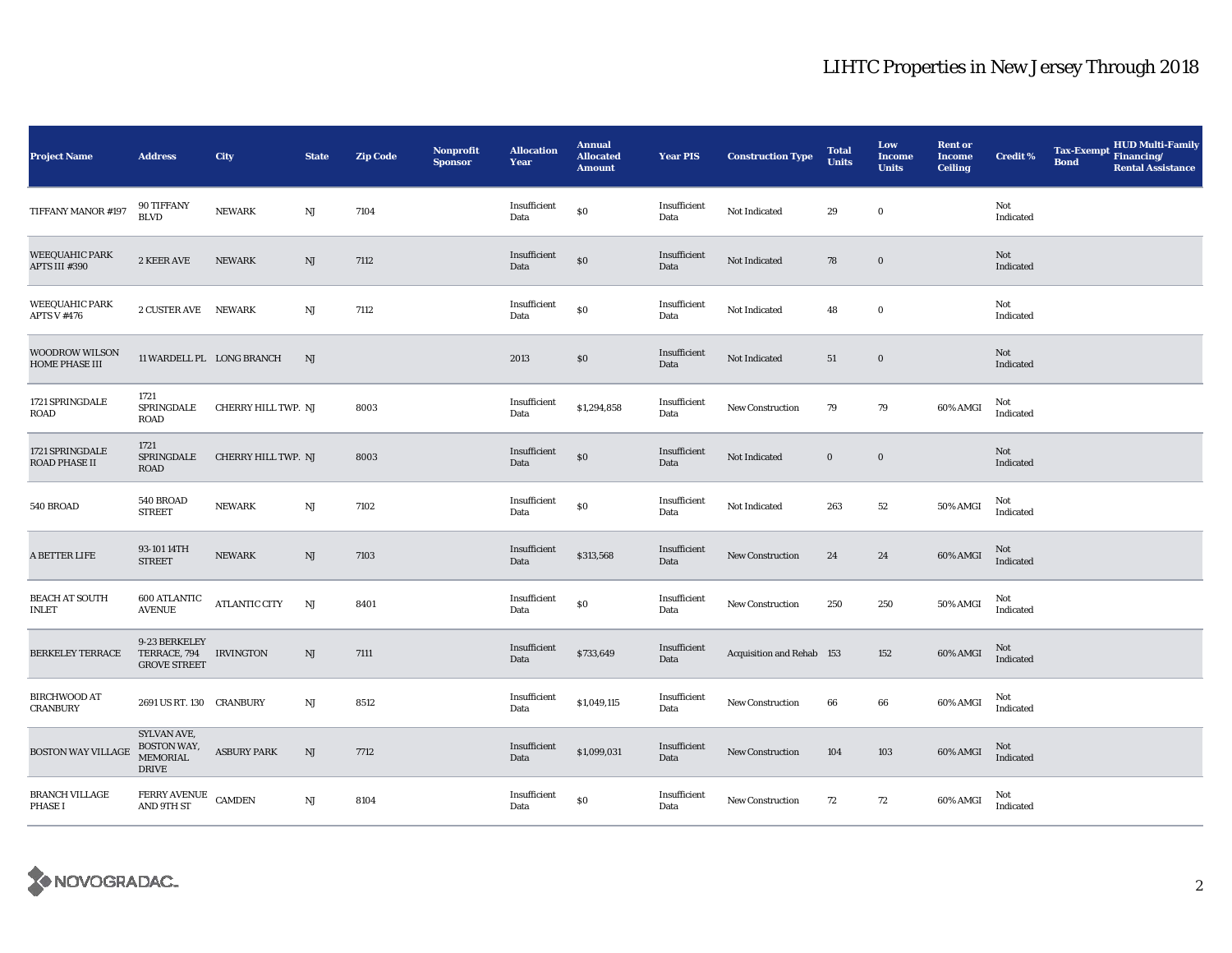| <b>Project Name</b>                                   | <b>Address</b>                    | City              | <b>State</b>           | <b>Zip Code</b> | Nonprofit<br><b>Sponsor</b> | <b>Allocation</b><br>Year | <b>Annual</b><br><b>Allocated</b><br><b>Amount</b> | <b>Year PIS</b>      | <b>Construction Type</b>  | <b>Total</b><br><b>Units</b> | Low<br>Income<br><b>Units</b> | <b>Rent or</b><br><b>Income</b><br><b>Ceiling</b> | <b>Credit %</b>  | <b>Tax-Exempt</b><br><b>Bond</b> | HUD Multi-Family<br>Financing/<br><b>Rental Assistance</b> |
|-------------------------------------------------------|-----------------------------------|-------------------|------------------------|-----------------|-----------------------------|---------------------------|----------------------------------------------------|----------------------|---------------------------|------------------------------|-------------------------------|---------------------------------------------------|------------------|----------------------------------|------------------------------------------------------------|
| <b>BRIDGETON VILLAS I</b>                             | 205 COTTAGE<br>AVE                | <b>BRIDGETON</b>  | $\mathrm{NJ}$          | 8302            |                             | Insufficient<br>Data      | $\$0$                                              | Insufficient<br>Data | Acquisition and Rehab 100 |                              | 100                           | 50% AMGI                                          | Not<br>Indicated |                                  |                                                            |
| <b>BRIDGETON VILLAS</b><br>PHASE II                   | 9F, 9G, 9H<br><b>COTTAGE AVE</b>  | <b>BRIDGETON</b>  | NJ                     | 8302            |                             | Insufficient<br>Data      | \$0                                                | Insufficient<br>Data | Acquisition and Rehab 56  |                              | 56                            | 60% AMGI                                          | Not<br>Indicated |                                  |                                                            |
| <b>BRITTIN VILLAGE</b>                                | 3911 FEDERAL<br><b>STREET</b>     | <b>PENNSAUKEN</b> | NJ                     | 8110            |                             | Insufficient<br>Data      | \$1,485,027                                        | Insufficient<br>Data | Not Indicated             | 65                           | 65                            | 60% AMGI                                          | Not<br>Indicated |                                  |                                                            |
| CAMDEN<br><b>TOWNHOUSES</b>                           | 707A<br><b>BROADWAY</b>           | <b>CAMDEN</b>     | NJ                     | 8103            |                             | Insufficient<br>Data      | \$1,059,511                                        | Insufficient<br>Data | Acquisition and Rehab 89  |                              | 89                            | 60% AMGI                                          | Not<br>Indicated |                                  |                                                            |
| CAMP KILMER PHASE A                                   | 111 TRUMAN<br>DRIVE               | <b>EDISON</b>     | $\rm{NJ}$              | 8817            |                             | Insufficient<br>Data      | \$1,407,758                                        | Insufficient<br>Data | <b>New Construction</b>   | 85                           | 85                            | 60% AMGI                                          | Not<br>Indicated |                                  |                                                            |
| <b>CAMP SALUTE</b>                                    | 865 DELSEA<br><b>DRIVE</b>        | <b>CLAYTON</b>    | $\rm{NJ}$              | 8312            |                             | Insufficient<br>Data      | \$1,659,406                                        | Insufficient<br>Data | New Construction          | 76                           | 76                            | 60% AMGI                                          | Not<br>Indicated |                                  |                                                            |
| <b>CARRINO PLAZA</b><br><b>APARTMENTS</b>             | 416-426<br><b>BROADWAY</b>        | <b>NEWARK</b>     | NJ                     | 7104            |                             | Insufficient<br>Data      | \$751,755                                          | Insufficient<br>Data | <b>New Construction</b>   | 61                           | 60                            | 60% AMGI                                          | Not<br>Indicated |                                  |                                                            |
| <b>CEDAR MEADOWS</b>                                  | 1462 RAHWAY<br><b>AVENUE</b>      | <b>WOODBRIDGE</b> | $\mathbf{N}\mathbf{J}$ | 7095            |                             | Insufficient<br>Data      | \$0                                                | Insufficient<br>Data | <b>New Construction</b>   | 100                          | 100                           | 60% AMGI                                          | Not<br>Indicated |                                  |                                                            |
| <b>CEDAR RUN</b>                                      | 240 SOUTH<br><b>MAIN STREET</b>   | <b>WEST CREEK</b> | NJ                     | 8092            |                             | Insufficient<br>Data      | $\$0$                                              | Insufficient<br>Data | Acquisition and Rehab 72  |                              | 72                            | 60% AMGI                                          | Not<br>Indicated |                                  |                                                            |
| $\,$ CINNAMINSON SENIOR $\,$ 1401 RIVERTON<br>HOUSING | <b>ROAD</b>                       | WALL TWP.         | NJ                     | 7719            |                             | Insufficient<br>Data      | \$1,050,391                                        | Insufficient<br>Data | <b>New Construction</b>   | 78                           | 78                            | 60% AMGI                                          | Not<br>Indicated |                                  |                                                            |
| <b>CITY HALL</b><br><b>APARTMENTS</b>                 | 915-933 BROAD<br><b>STREET</b>    | <b>NEWARK</b>     | $\mathrm{NJ}$          | 7102            |                             | Insufficient<br>Data      | \$1,006,281                                        | Insufficient<br>Data | <b>New Construction</b>   | 84                           | 45                            | 60% AMGI                                          | Not<br>Indicated |                                  |                                                            |
| <b>CLIFTON MAIN MEWS</b><br>$\scriptstyle\rm II$      | <b>1000 MAIN</b><br><b>AVENUE</b> | <b>CLIFTON</b>    | $\rm{NJ}$              | 7011            |                             | Insufficient<br>Data      | \$1,750,000                                        | Insufficient<br>Data | Acquisition and Rehab 91  |                              | 91                            | 60% AMGI                                          | Not<br>Indicated |                                  |                                                            |
| <b>COLT ARMS</b>                                      | 52 GODWIN<br><b>STREET</b>        | <b>PATERSON</b>   | $\mathrm{NJ}$          | 7501            |                             | Insufficient<br>Data      | \$920,631                                          | Insufficient<br>Data | Acquisition and Rehab 207 |                              | 200                           | 60% AMGI                                          | Not<br>Indicated |                                  |                                                            |

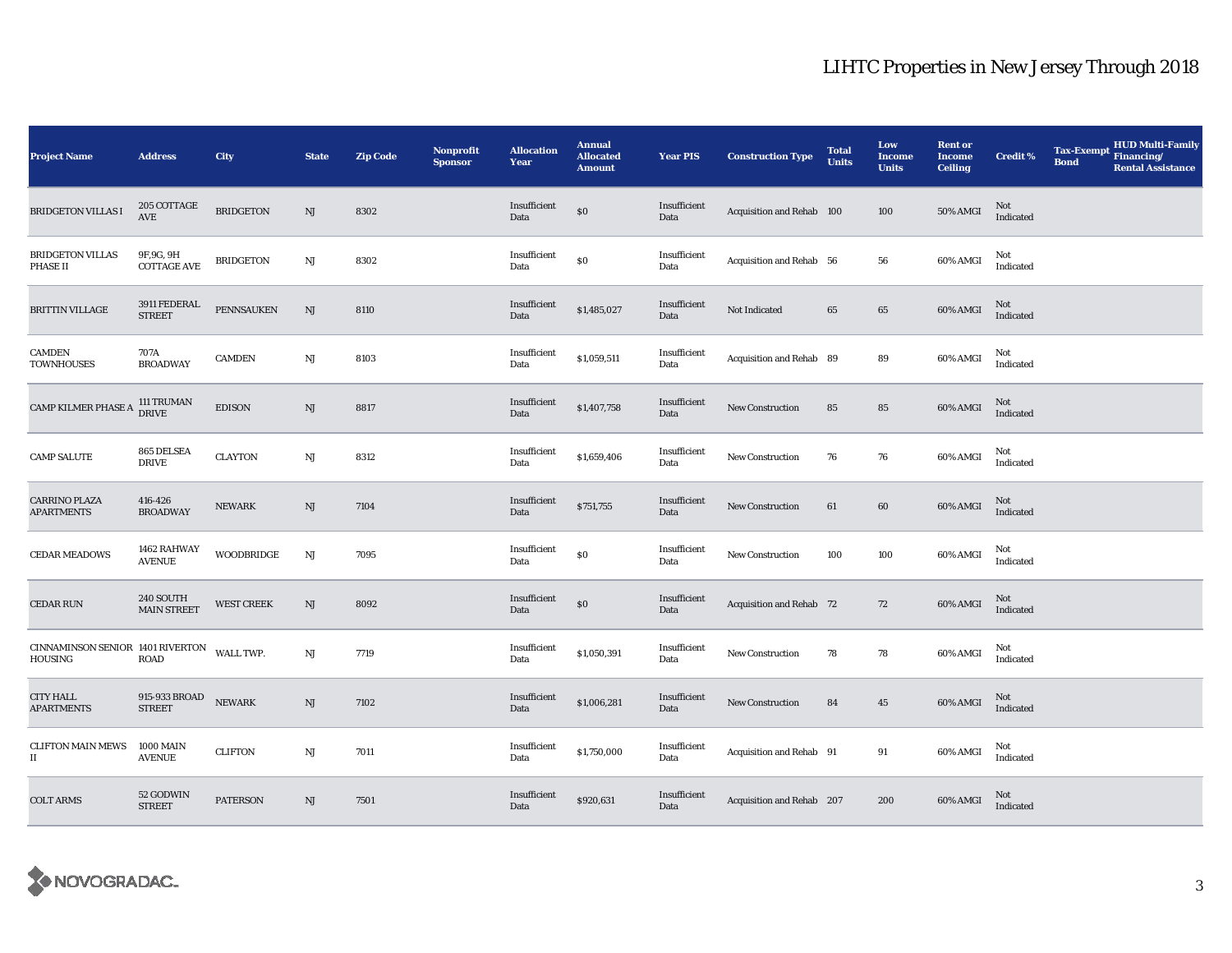| <b>Project Name</b>                                                                                                                                                                                                                   | <b>Address</b>                           | City                         | <b>State</b>           | <b>Zip Code</b> | <b>Nonprofit</b><br><b>Sponsor</b> | <b>Allocation</b><br>Year | <b>Annual</b><br><b>Allocated</b><br><b>Amount</b> | <b>Year PIS</b>      | <b>Construction Type</b>         | <b>Total</b><br><b>Units</b> | Low<br>Income<br><b>Units</b> | <b>Rent or</b><br><b>Income</b><br><b>Ceiling</b> | <b>Credit %</b>  | <b>Tax-Exempt</b><br><b>Bond</b> | <b>HUD Multi-Family</b><br>Financing/<br><b>Rental Assistance</b> |
|---------------------------------------------------------------------------------------------------------------------------------------------------------------------------------------------------------------------------------------|------------------------------------------|------------------------------|------------------------|-----------------|------------------------------------|---------------------------|----------------------------------------------------|----------------------|----------------------------------|------------------------------|-------------------------------|---------------------------------------------------|------------------|----------------------------------|-------------------------------------------------------------------|
| <b>CORNERSTONE AT</b><br><b>DELANCO</b>                                                                                                                                                                                               | 200 RHAWN<br><b>STREET</b>               | DELANCO TWP.                 | NJ                     | 8075            |                                    | Insufficient<br>Data      | \$1,609,028                                        | Insufficient<br>Data | New Construction                 | 64                           | 64                            | 60% AMGI                                          | Not<br>Indicated |                                  |                                                                   |
| <b>DOUGLAS HOMES</b>                                                                                                                                                                                                                  | <b>15 HILL STREET NEWARK</b>             |                              | NJ                     | 7102            |                                    | Insufficient<br>Data      | \$785,709                                          | Insufficient<br>Data | <b>Acquisition and Rehab 135</b> |                              | 135                           | 60% AMGI                                          | Not<br>Indicated |                                  |                                                                   |
| DOVER VETERANS                                                                                                                                                                                                                        | 36 PROSPECT<br><b>STREET</b>             | <b>DOVER</b>                 | $\mathbf{N}\mathbf{J}$ | 7801            |                                    | Insufficient<br>Data      | \$1,192,330                                        | Insufficient<br>Data | New Construction                 | 67                           | $\bf{67}$                     | 60% AMGI                                          | Not<br>Indicated |                                  |                                                                   |
| DR. LENA FRANCIS<br><b>EDWARDS</b><br><b>APARTMENTS</b>                                                                                                                                                                               | 445 OCEAN<br><b>AVENUE</b>               | <b>JERSEY CITY</b>           | NJ                     | 7305            |                                    | Insufficient<br>Data      | \$1,560,000                                        | Insufficient<br>Data | <b>New Construction</b>          | 64                           | 64                            | 60% AMGI                                          | Not<br>Indicated |                                  |                                                                   |
| EAST ORANGE SENIOR 160 HALSTED<br>SUPPORTIVE HOUSING STREET                                                                                                                                                                           |                                          | <b>EAST ORANGE</b>           | $\mathbf{N}\mathbf{J}$ | 7018            |                                    | Insufficient<br>Data      | \$0                                                | Insufficient<br>Data | <b>New Construction</b>          | 60                           | 59                            | 60% AMGI                                          | Not<br>Indicated |                                  |                                                                   |
| <b>EGG HARBOR II</b>                                                                                                                                                                                                                  | 6821 BLACK<br><b>HORSE PIKE</b>          | EGG HARBOR TWP NJ            |                        | 8234            |                                    | Insufficient<br>Data      | \$978,965                                          | Insufficient<br>Data | <b>New Construction</b>          | 100                          | 100                           | 60% AMGI                                          | Not<br>Indicated |                                  |                                                                   |
| ${\small \texttt{ETHEL} \texttt{LAWRENCE} \texttt{III}} & {\small \texttt{MOORESTOWN-} \texttt{MT} \texttt{.}\texttt{AUREL}} \\ {\small \texttt{M} \texttt{T.}\texttt{LAUREL} \texttt{RD}} & {\small \texttt{MT.}\texttt{LAUREL}} \\$ |                                          |                              | NJ                     | 8054            |                                    | Insufficient<br>Data      | \$0                                                | Insufficient<br>Data | <b>New Construction</b>          | 60                           | 60                            | 60% AMGI                                          | Not<br>Indicated |                                  |                                                                   |
| FORT LEE HOUSING                                                                                                                                                                                                                      |                                          | 69 MAIN STREET FORT LEE BORO | NJ                     | 7024            |                                    | Insufficient<br>Data      | \$0                                                | Insufficient<br>Data | <b>New Construction</b>          | 64                           | 77                            | 60% AMGI                                          | Not<br>Indicated |                                  |                                                                   |
| FRANKLIN LAKES<br><b>SUPPORTIVE HOUSING</b>                                                                                                                                                                                           |                                          | MCCOY ROAD FRANKLIN LAKES NJ |                        | 7417            |                                    | Insufficient<br>Data      | \$1,056,559                                        | Insufficient<br>Data | <b>New Construction</b>          | 40                           | 40                            | 60% AMGI                                          | Not<br>Indicated |                                  |                                                                   |
| ${\tt FREEDOM\,VILLAGE\,AT}$ OLD BEAR ROAD WEST WINDSOR<br><b>WEST WINDSOR</b>                                                                                                                                                        |                                          |                              | NJ                     | 8540            |                                    | Insufficient<br>Data      | \$1,400,000                                        | Insufficient<br>Data | <b>New Construction</b>          | 72                           | 72                            | 60% AMGI                                          | Not<br>Indicated |                                  |                                                                   |
| ${\tt FREEDOM}$ VILLAGE BY<br>THE LAKE AT<br><b>GIBBSBORO</b>                                                                                                                                                                         | 47 S. LAKEVIEW GIBBSBORO<br><b>DRIVE</b> |                              | NJ                     | 8026            |                                    | Insufficient<br>Data      | \$0                                                | Insufficient<br>Data | <b>New Construction</b>          | 72                           | 72                            | 60% AMGI                                          | Not<br>Indicated |                                  |                                                                   |
| <b>GARDEN SPIRES APTS</b>                                                                                                                                                                                                             | 175-199 IST<br><b>STREET</b>             | <b>NEWARK</b>                | $\mathrm{NJ}$          | 7107            |                                    | Insufficient<br>Data      | \$0                                                | Insufficient<br>Data | Not Indicated                    | $\bf{0}$                     | $\mathbf 0$                   |                                                   | Not<br>Indicated |                                  |                                                                   |
| <b>GLASSWORKS AT</b><br><b>ABERDEEN</b>                                                                                                                                                                                               | <b>AVENUE</b>                            | 145 CLIFFWOOD ABERDEEN TWP   | NJ                     | 7721            |                                    | Insufficient<br>Data      | \$848,496                                          | Insufficient<br>Data | <b>New Construction</b>          | 110                          | 110                           | 60% AMGI                                          | Not<br>Indicated |                                  |                                                                   |

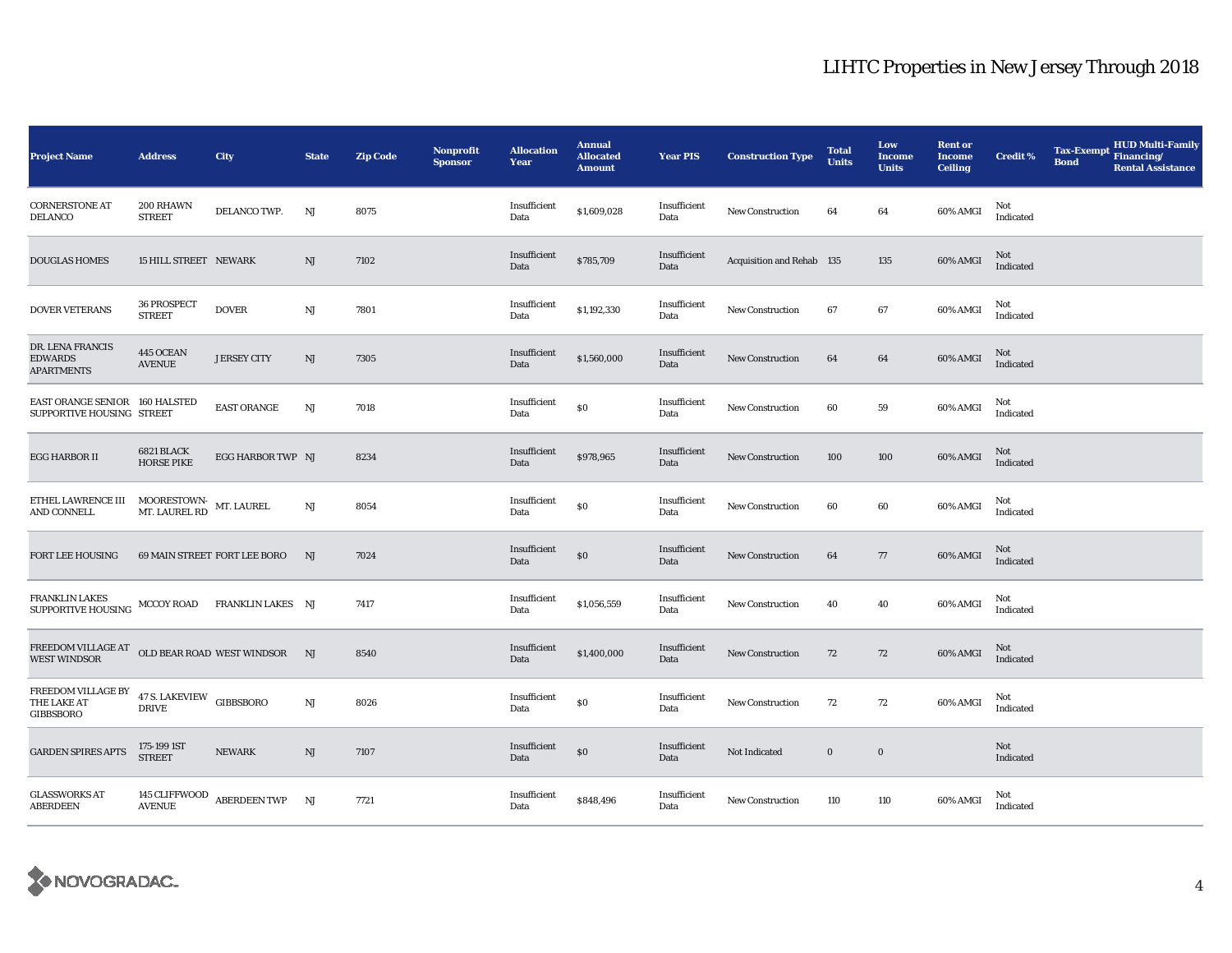| <b>Project Name</b>                          | <b>Address</b>                                                                                   | <b>City</b>                                           | <b>State</b>           | <b>Zip Code</b> | <b>Nonprofit</b><br><b>Sponsor</b> | <b>Allocation</b><br>Year | <b>Annual</b><br><b>Allocated</b><br><b>Amount</b> | <b>Year PIS</b>      | <b>Construction Type</b>  | <b>Total</b><br><b>Units</b> | Low<br><b>Income</b><br><b>Units</b> | <b>Rent or</b><br><b>Income</b><br><b>Ceiling</b> | <b>Credit %</b>  | <b>Tax-Exempt</b><br><b>Bond</b> | <b>HUD Multi-Family</b><br>Financing/<br><b>Rental Assistance</b> |
|----------------------------------------------|--------------------------------------------------------------------------------------------------|-------------------------------------------------------|------------------------|-----------------|------------------------------------|---------------------------|----------------------------------------------------|----------------------|---------------------------|------------------------------|--------------------------------------|---------------------------------------------------|------------------|----------------------------------|-------------------------------------------------------------------|
| <b>HARDING HOMES</b>                         | RT. 40 AND NEW MAYS LANDING<br>YORK AVE                                                          | (HAMILTON TW                                          | $\mathbf{N}\mathbf{J}$ | 8330            |                                    | Insufficient<br>Data      | \$1,048,231                                        | Insufficient<br>Data | New Construction          | 100                          | 99                                   | 60% AMGI                                          | Not<br>Indicated |                                  |                                                                   |
| <b>HILLTOP APARTMENTS</b><br>(WHITE ROCK)    | <b>HILLTOP DRIVE</b><br><b>AND WHITE</b><br><b>ROCK ROAD</b>                                     | NORTH CALDWELL NJ                                     |                        | 7006            |                                    | Insufficient<br>Data      | \$0                                                | Insufficient<br>Data | <b>New Construction</b>   | 49                           | 49                                   | 60% AMGI                                          | Not<br>Indicated |                                  |                                                                   |
| <b>JACKSON GREEN</b>                         | 083-089 UULAIV<br>AVE., 12-14<br>KEARNEY AVE., JERSEY CITY<br>659-661 OCEAN<br>$\Lambda$ VE 0 10 |                                                       | NJ                     | 7305            |                                    | Insufficient<br>Data      | $\$0$                                              | Insufficient<br>Data | Not Indicated             | 99                           | 54                                   | 60% AMGI                                          | Not<br>Indicated |                                  |                                                                   |
| <b>JACOBS LANDING</b><br><b>PHASE II</b>     | 1-6 BUNNS LANE WOODBRIDGE                                                                        |                                                       | NJ                     | 7095            |                                    | Insufficient<br>Data      | \$1,290,265                                        | Insufficient<br>Data | <b>New Construction</b>   | 60                           | 60                                   | 60% AMGI                                          | Not<br>Indicated |                                  |                                                                   |
| <b>KEANSBURG</b>                             | 250-252<br>BEACHWAY AVE KEANSBURG                                                                |                                                       | NJ                     | 7734            |                                    | Insufficient<br>Data      | \$1,018,911                                        | Insufficient<br>Data | <b>New Construction</b>   | 186                          | 100                                  | 60% AMGI                                          | Not<br>Indicated |                                  |                                                                   |
| <b>LINCOLN TOWERS</b>                        | $63\mbox{-}91$ LINCOLN<br><b>STREET</b>                                                          | <b>NEWARK</b>                                         | $_{\rm NJ}$            | 7103            |                                    | Insufficient<br>Data      | \$2,334,650                                        | Insufficient<br>Data | Acquisition and Rehab 208 |                              | 208                                  | 60% AMGI                                          | Not<br>Indicated |                                  |                                                                   |
| LITTLE EGG HARBOR                            | 180-190 OAK<br><b>LANE</b>                                                                       | LITTLE EGG<br>HARBOR TWP.                             | $\rm{NJ}$              | 8087            |                                    | Insufficient<br>Data      | $\$0$                                              | Insufficient<br>Data | <b>New Construction</b>   | 56                           | 56                                   | 60% AMGI                                          | Not<br>Indicated |                                  |                                                                   |
| MARVELAND<br><b>CRESCENT</b>                 | 100<br><b>MARVELAND</b><br><b>CRESCENT</b>                                                       | <b>MOUNT OLIVE</b>                                    | NJ                     | 7836            |                                    | Insufficient<br>Data      | \$339,499                                          | Insufficient<br>Data | <b>New Construction</b>   | 57                           | 57                                   | 60% AMGI                                          | Not<br>Indicated |                                  |                                                                   |
| <b>MONTGOMERY</b><br><b>HEIGHTS PHASE II</b> | 080-710 DK.<br><b>MARTIN</b><br>LUTHER KING NEWARK<br><b>BLVD, QUITMAN</b><br>CT/DIDC15          |                                                       | NJ                     | 7102            |                                    | Insufficient<br>Data      | \$1,512,811                                        | Insufficient<br>Data | <b>New Construction</b>   | 154                          | 154                                  | 60% AMGI                                          | Not<br>Indicated |                                  |                                                                   |
| MULLICA WEST PHASE<br>$\scriptstyle\rm II$   | 54<br>WOODSTOWN MULLICA HILL<br><b>ROAD</b>                                                      |                                                       | $_{\rm NJ}$            | 8062            |                                    | Insufficient<br>Data      | \$1,089,397                                        | Insufficient<br>Data | <b>New Construction</b>   | 48                           | 48                                   | 60% AMGI                                          | Not<br>Indicated |                                  |                                                                   |
| <b>NC COMMONS</b>                            | $132 - 148$ 3.<br>ORANGE AVE 23-<br>55 14TH AVE 228- NEWARK<br>260<br><b>HIINTEDDOM</b>          |                                                       | NJ                     | 7103            |                                    | Insufficient<br>Data      | $\$0$                                              | Insufficient<br>Data | Acquisition and Rehab 372 |                              | 372                                  | 60% AMGI                                          | Not<br>Indicated |                                  |                                                                   |
| <b>NCC GARDENS AND</b><br><b>FAMILY</b>      |                                                                                                  |                                                       | NJ                     | 7103            |                                    | Insufficient<br>Data      | \$0                                                | Insufficient<br>Data | Acquisition and Rehab 235 |                              | 235                                  | 60% AMGI                                          | Not<br>Indicated |                                  |                                                                   |
| NEW BRUNSWICK PAC                            |                                                                                                  | $9$ LIVINGSTON $$\tt NEW$ BRUNSWICK $$\tt NJ$$ AVENUE |                        | 8901            |                                    | Insufficient<br>Data      | $\$0$                                              | Insufficient<br>Data | New Construction          | 207                          | 42                                   | 50% AMGI                                          | Not<br>Indicated |                                  |                                                                   |

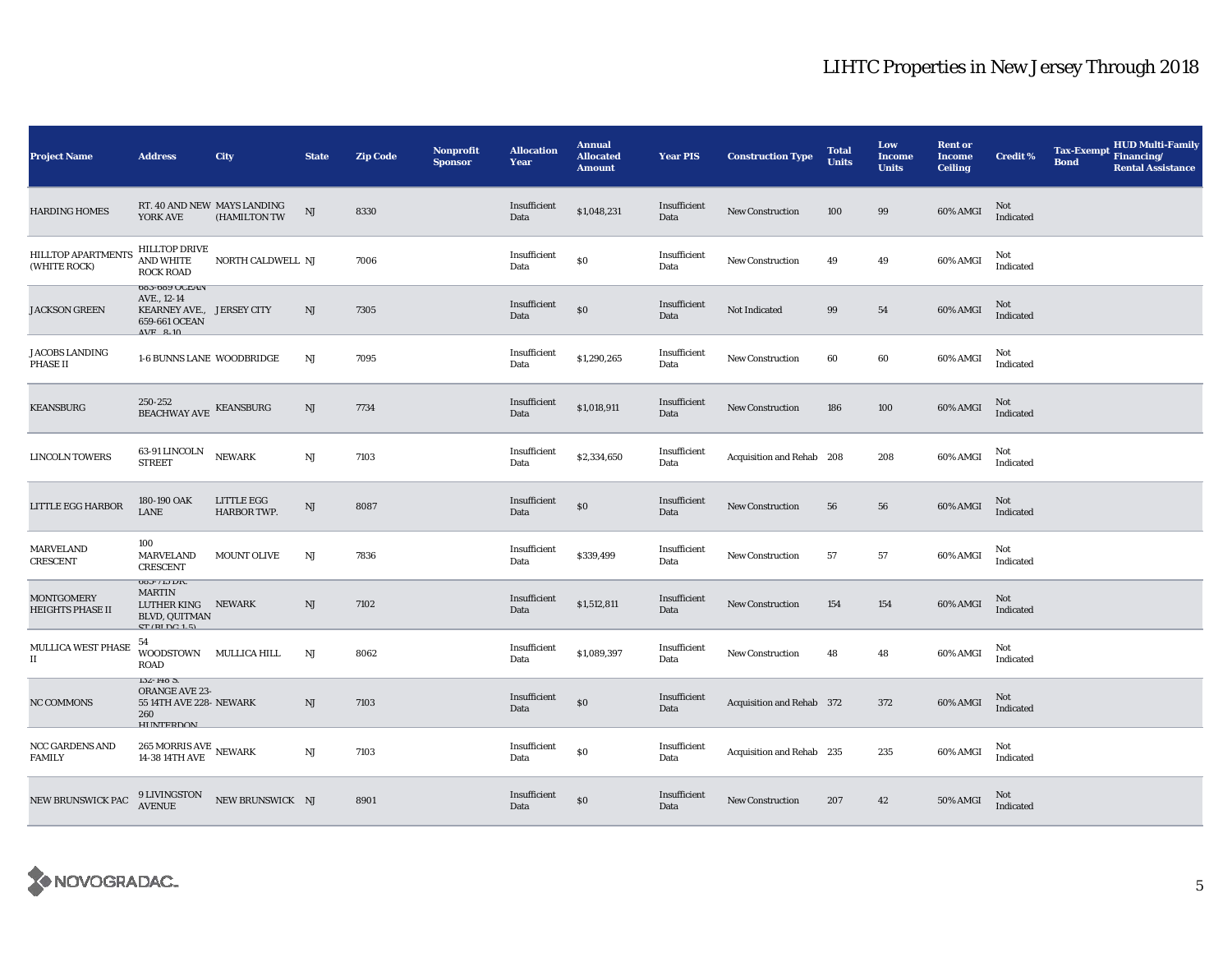| <b>Project Name</b>                          | <b>Address</b>                                                                                                         | City               | <b>State</b>  | Zip Code | <b>Nonprofit</b><br><b>Sponsor</b> | <b>Allocation</b><br>Year | <b>Annual</b><br><b>Allocated</b><br><b>Amount</b> | <b>Year PIS</b>      | <b>Construction Type</b>  | <b>Total</b><br><b>Units</b> | Low<br><b>Income</b><br><b>Units</b> | <b>Rent or</b><br><b>Income</b><br><b>Ceiling</b> | <b>Credit %</b>  | <b>Tax-Exempt</b><br><b>Bond</b> | <b>HUD Multi-Family</b><br>Financing/<br><b>Rental Assistance</b> |
|----------------------------------------------|------------------------------------------------------------------------------------------------------------------------|--------------------|---------------|----------|------------------------------------|---------------------------|----------------------------------------------------|----------------------|---------------------------|------------------------------|--------------------------------------|---------------------------------------------------|------------------|----------------------------------|-------------------------------------------------------------------|
| <b>NEW HOPE VILLAGE</b>                      | <b>195 WEST</b><br>MARKET ST.                                                                                          | <b>NEWARK</b>      | $_{\rm NJ}$   | 7103     |                                    | Insufficient<br>Data      | \$797,615                                          | Insufficient<br>Data | Acquisition and Rehab 169 |                              | 169                                  | 60% AMGI                                          | Not<br>Indicated |                                  |                                                                   |
| NEW HORIZONS -<br>PHASE I                    | $220\text{-}280$ IRVINE NEWARK TURNER BLVD                                                                             |                    | NJ            | 7108     |                                    | Insufficient<br>Data      | \$1,446,855                                        | Insufficient<br>Data | <b>New Construction</b>   | 89                           | 89                                   | 60% AMGI                                          | Not<br>Indicated |                                  |                                                                   |
| OAKLAND SQUARE                               | <b>76 OAKLAND</b><br><b>STREET</b>                                                                                     | RED BANK BORO      | NJ            | 7701     |                                    | Insufficient<br>Data      | \$91,646                                           | Insufficient<br>Data | New Construction          | 12                           | 12                                   | 60% AMGI                                          | Not<br>Indicated |                                  |                                                                   |
| <b>OCEAN FAMILY</b><br>HOUSING               | <b>CINDY LANE</b>                                                                                                      | <b>OCEAN TWP.</b>  | $\mathrm{NJ}$ | 7712     |                                    | Insufficient<br>Data      | $\$0$                                              | Insufficient<br>Data | New Construction          | 48                           | 47                                   | 60% AMGI                                          | Not<br>Indicated |                                  |                                                                   |
| PAGE HOMES                                   | 150 ROSSELL<br>AVE                                                                                                     | <b>TRENTON</b>     | $_{\rm NJ}$   | 8638     |                                    | Insufficient<br>Data      | \$1,750,000                                        | Insufficient<br>Data | <b>New Construction</b>   | 77                           | 77                                   | 50% AMGI                                          | Not<br>Indicated |                                  |                                                                   |
| PERTH AMBOY FAMILY 881 AMBOY AVE PERTH AMBOY |                                                                                                                        |                    | NJ            | 8861     |                                    | Insufficient<br>Data      | $\$0$                                              | Insufficient<br>Data | Acquisition and Rehab 213 |                              | 213                                  | 60% AMGI                                          | Not<br>Indicated |                                  |                                                                   |
| RIVERWOOD CHASE<br>APTS                      | 41-59 COX CRO<br><b>ROAD</b>                                                                                           | <b>TOMS RIVER</b>  | $_{\rm NJ}$   | 8755     |                                    | Insufficient<br>Data      | $\$0$                                              | Insufficient<br>Data | <b>New Construction</b>   | 50                           | ${\bf 50}$                           | 60% AMGI                                          | Not<br>Indicated |                                  |                                                                   |
| ROSEVILLE SENIOR                             | 2-16 9TH<br><b>AVENUE</b>                                                                                              | <b>NEWARK</b>      | $\mathrm{NJ}$ | 7107     |                                    | Insufficient<br>Data      | \$454,108                                          | Insufficient<br>Data | Acquisition and Rehab 100 |                              | 99                                   | 60% AMGI                                          | Not<br>Indicated |                                  |                                                                   |
| <b>SEASIDE SENIOR</b><br><b>APARTMENTS</b>   | 316 AND 323<br><b>HAMILTON</b><br><b>AVENUE</b>                                                                        | SEASIDE HEIGHTS NJ |               | 8751     |                                    | Insufficient<br>Data      | \$648,057                                          | Insufficient<br>Data | New Construction          | 91                           | 91                                   | 60% AMGI                                          | Not<br>Indicated |                                  |                                                                   |
| <b>SOMERSET</b><br><b>BROWNSTONES</b>        | 25-49<br><b>SOMERSET</b><br><b>STREET</b>                                                                              | <b>NEWARK</b>      | $\mathrm{NJ}$ | 7103     |                                    | Insufficient<br>Data      | \$1,128,919                                        | Insufficient<br>Data | <b>New Construction</b>   | 60                           | 60                                   | 60% AMGI                                          | Not<br>Indicated |                                  |                                                                   |
| <b>SOMERSET SQUARE</b><br>(FRANKLIN TWP)     | 41 BEKKI<br>STREET, 28<br><b>VOORHEES</b><br>AVE., 34-36                                                               | <b>SOMERSET</b>    | $_{\rm NJ}$   | 8873     |                                    | Insufficient<br>Data      | $\$0$                                              | Insufficient<br>Data | Not Indicated             | 151                          | 83                                   | 60% AMGI                                          | Not<br>Indicated |                                  |                                                                   |
| <b>SPRUCE SPIRES</b>                         | <b>VOOPHEES</b><br>90-92, 94-90, 98-<br>100 SPRUCE<br>STREET, 717-719, NEWARK<br>725-727, MARTIN<br><b>LUTHED KINC</b> |                    | NJ            | 7108     |                                    | Insufficient<br>Data      | \$1,171,192                                        | Insufficient<br>Data | Acquisition and Rehab 112 |                              | $\bf{0}$                             | 60% AMGI                                          | Not<br>Indicated |                                  |                                                                   |
| STAFFORD SR.                                 | CAMPBELL<br><b>BOULEVARD</b>                                                                                           | STAFFORD TWP.      | NJ            | 8050     |                                    | Insufficient<br>Data      | \$743,756                                          | Insufficient<br>Data | New Construction          | 100                          | 100                                  | 60% AMGI                                          | Not<br>Indicated |                                  |                                                                   |

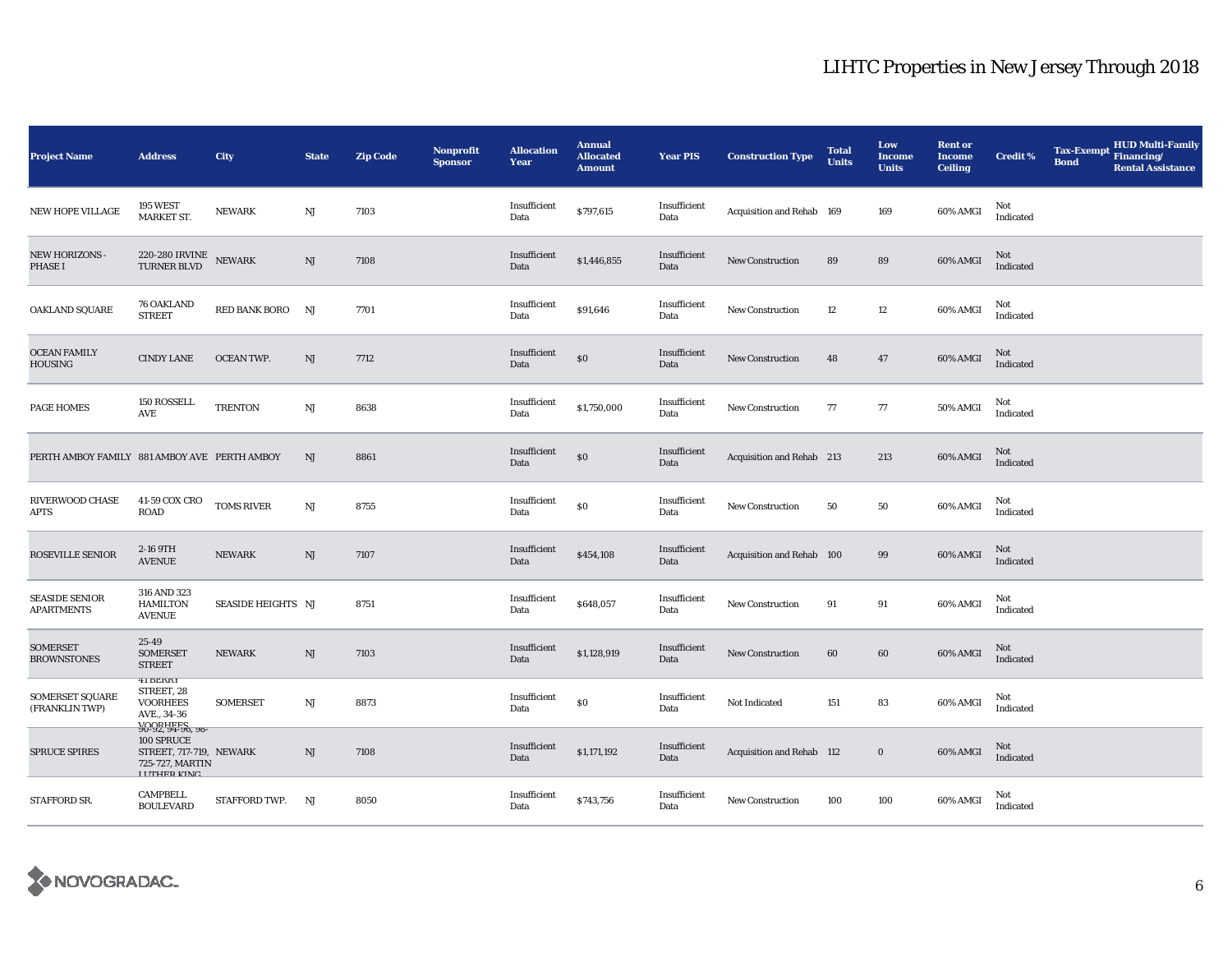| <b>Project Name</b>                                                  | <b>Address</b>                                                                                                                                                                                                                                                                                                                               | City                      | <b>State</b> | <b>Zip Code</b> | <b>Nonprofit</b><br><b>Sponsor</b> | <b>Allocation</b><br>Year | <b>Annual</b><br><b>Allocated</b><br><b>Amount</b> | <b>Year PIS</b>      | <b>Construction Type</b>        | <b>Total</b><br><b>Units</b> | Low<br>Income<br><b>Units</b> | <b>Rent or</b><br><b>Income</b><br><b>Ceiling</b> | <b>Credit %</b>  | <b>Tax-Exempt</b><br><b>Bond</b> | HUD Multi-Family<br>Financing/<br><b>Rental Assistance</b> |
|----------------------------------------------------------------------|----------------------------------------------------------------------------------------------------------------------------------------------------------------------------------------------------------------------------------------------------------------------------------------------------------------------------------------------|---------------------------|--------------|-----------------|------------------------------------|---------------------------|----------------------------------------------------|----------------------|---------------------------------|------------------------------|-------------------------------|---------------------------------------------------|------------------|----------------------------------|------------------------------------------------------------|
| <b>STONEGATE AT</b><br>STEPHENS PHASE II                             | 6306<br><b>BROWNING</b><br><b>ROAD</b>                                                                                                                                                                                                                                                                                                       | <b>PENNSAUKEN</b>         | NJ           | 8109            |                                    | Insufficient<br>Data      | $\$0$                                              | Insufficient<br>Data | <b>New Construction</b>         | 68                           | 68                            | 60% AMGI                                          | Not<br>Indicated |                                  |                                                            |
| THE RENAISSANCE                                                      | 1012, 1100 AND<br>1101<br><b>SPRINGWOOD</b><br><b>AVENUE</b>                                                                                                                                                                                                                                                                                 | <b>ASBURY PARK</b>        | $_{\rm NJ}$  | 7712            |                                    | Insufficient<br>Data      | \$774,720                                          | Insufficient<br>Data | <b>New Construction</b>         | 64                           | 64                            | 60% AMGI                                          | Not<br>Indicated |                                  |                                                            |
| THE WILLOWS AT<br>WHITING                                            | 1110 ROUTE 70                                                                                                                                                                                                                                                                                                                                | <b>MANCHESTER</b><br>TWP. | NJ           | 8759            |                                    | Insufficient<br>Data      | $\$0$                                              | Insufficient<br>Data | <b>New Construction</b>         | 76                           | 76                            | 60% AMGI                                          | Not<br>Indicated |                                  |                                                            |
| TOMS RIVER FAMILY<br><b>APTS</b>                                     | <b>ROUTE 70 AND</b><br>MASSACHUSETT TOMS RIVER<br><b>SAVE</b>                                                                                                                                                                                                                                                                                |                           | NJ           | 8755            |                                    | Insufficient<br>Data      | $\$0$                                              | Insufficient<br>Data | <b>New Construction</b>         | 49                           | 49                            | 60% AMGI                                          | Not<br>Indicated |                                  |                                                            |
| <b>VALLEY BROOK</b><br><b>VILLAGE PHASE II</b>                       | S. WEST GATE,<br>NO <sub>2</sub> ROAD                                                                                                                                                                                                                                                                                                        | <b>BASKING RIDGE</b>      | NJ           | 7920            |                                    | Insufficient<br>Data      | \$1,122,159                                        | Insufficient<br>Data | <b>New Construction</b>         | 49                           | 49                            | 50% AMGI                                          | Not<br>Indicated |                                  |                                                            |
| <b>VALLEY ROAD</b>                                                   | $22\text{-}24$ CENTRAL WEST ORANGE<br>AVE.                                                                                                                                                                                                                                                                                                   |                           | NJ           | 7052            |                                    | Insufficient<br>Data      | $\$0$                                              | Insufficient<br>Data | New Construction                | 100                          | 55                            | 60% AMGI                                          | Not<br>Indicated |                                  |                                                            |
| VICTORIAN TOWERS                                                     | 608<br>WASHINGTON CAPE MAY<br><b>STREET</b>                                                                                                                                                                                                                                                                                                  |                           | NJ           | 8204            |                                    | Insufficient<br>Data      | \$419,929                                          | Insufficient<br>Data | <b>Acquisition and Rehab 72</b> |                              | 133                           | 60% AMGI                                          | Not<br>Indicated |                                  |                                                            |
| <b>VILLAGE ROAD</b><br>ASSISTED LIVING                               | 1111-1125<br>$\begin{tabular}{ll} \multicolumn{2}{c}{\textbf{VILL}} \multicolumn{2}{c}{\textbf{WILL} \end{tabular} \begin{tabular}{ll} \multicolumn{2}{c}{\textbf{NILL} \end{tabular} \begin{tabular}{ll} \multicolumn{2}{c}{\textbf{WILL} \end{tabular} \begin{tabular}{ll} \multicolumn{2}{c}{\textbf{NILL} \end{tabular} } \end{tabular}$ |                           | NJ           | 8332            |                                    | Insufficient<br>Data      | \$854,263                                          | Insufficient<br>Data | <b>New Construction</b>         | 154                          | 154                           | 60% AMGI                                          | Not<br>Indicated |                                  |                                                            |
| <b>VISIONS AT ABSECON</b>                                            | $3$ SCHOOL VIEW $\;$ ABSECON DRIVE                                                                                                                                                                                                                                                                                                           |                           | NJ           | 8201            |                                    | Insufficient<br>Data      | \$350,902                                          | Insufficient<br>Data | New Construction                | 36                           | 36                            | 60% AMGI                                          | Not<br>Indicated |                                  |                                                            |
| VISIONS AT ABSECON 3 SCHOOL VIEW ABSECON<br>AFFORDABLE HOUSING DRIVE |                                                                                                                                                                                                                                                                                                                                              |                           | $_{\rm NJ}$  | 8201            |                                    | Insufficient<br>Data      | \$265,642                                          | Insufficient<br>Data | <b>New Construction</b>         | 24                           | 24                            | 60% AMGI                                          | Not<br>Indicated |                                  |                                                            |
| VISTA VILLAGE                                                        | 70 BURNETT<br><b>STREET</b>                                                                                                                                                                                                                                                                                                                  | <b>EAST ORANGE</b>        | NJ           | 7018            |                                    | Insufficient<br>Data      | \$619,283                                          | Insufficient<br>Data | Acquisition and Rehab 180       |                              | 177                           | 60% AMGI                                          | Not<br>Indicated |                                  |                                                            |
| WASHINGTON STREET A WASHINGTON NEWARK                                | 440<br><b>STREET</b>                                                                                                                                                                                                                                                                                                                         |                           | $_{\rm NJ}$  | 7102            |                                    | Insufficient<br>Data      | $\$0$                                              | Insufficient<br>Data | Acquisition and Rehab 200       |                              | 200                           | 60% AMGI                                          | Not<br>Indicated |                                  |                                                            |
| WATERFRONT VILLAGE BURLINGTON                                        |                                                                                                                                                                                                                                                                                                                                              | <b>BORDENTOWN</b>         | NJ           | 8505            |                                    | Insufficient<br>Data      | \$1,110,464                                        | Insufficient<br>Data | <b>New Construction</b>         | 70                           | 70                            | 60% AMGI                                          | Not<br>Indicated |                                  |                                                            |

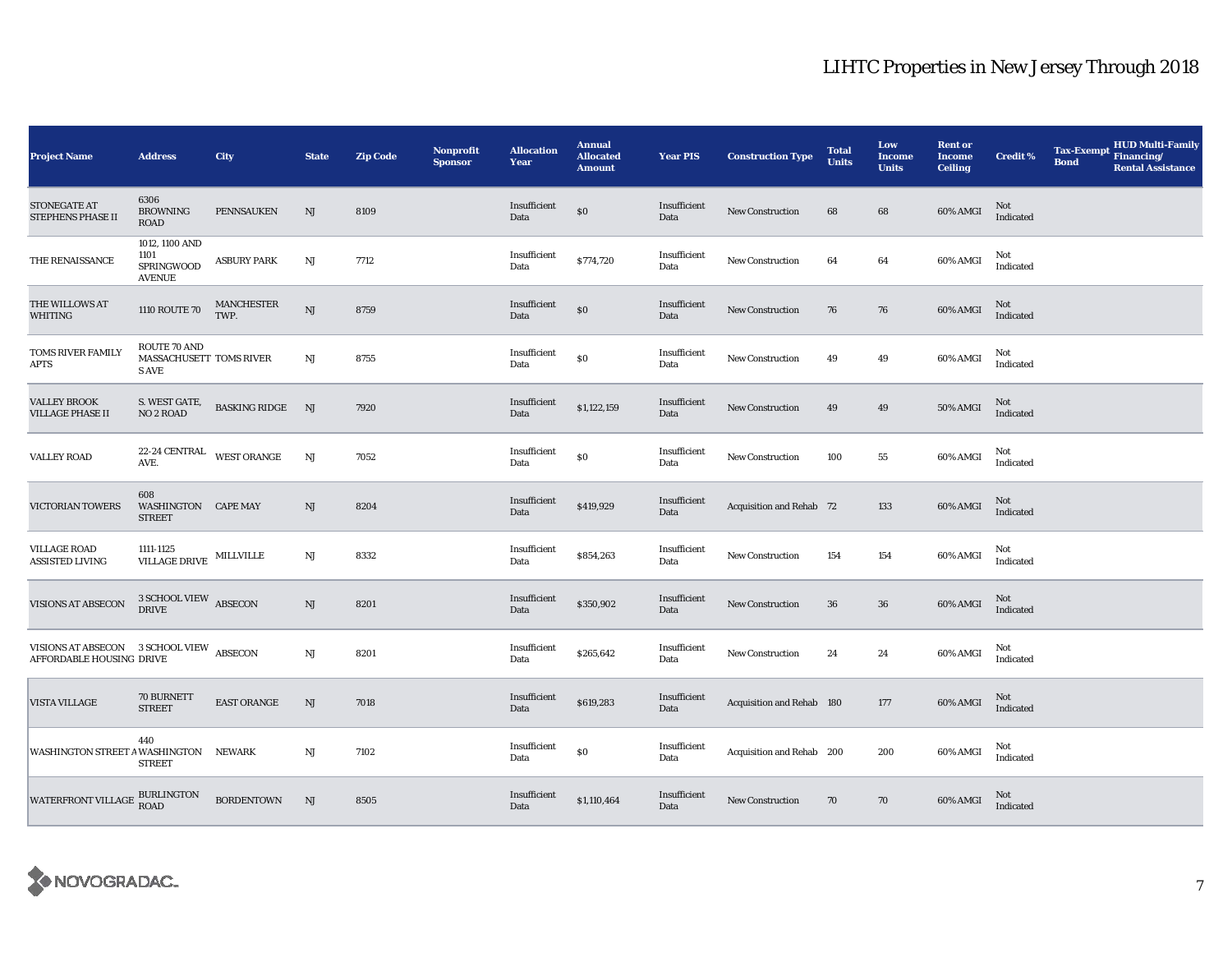| <b>Project Name</b>                                                                                                                                                     | <b>Address</b>                                                | <b>City</b>       | <b>State</b>  | <b>Zip Code</b> | Nonprofit<br><b>Sponsor</b> | <b>Allocation</b><br>Year | <b>Annual</b><br><b>Allocated</b><br><b>Amount</b> | <b>Year PIS</b>      | <b>Construction Type</b>  | <b>Total</b><br><b>Units</b> | Low<br>Income<br><b>Units</b> | <b>Rent or</b><br><b>Income</b><br><b>Ceiling</b> | <b>Credit %</b>       | <b>Tax-Exempt</b><br><b>Bond</b> | <b>HUD Multi-Family</b><br>Financing/<br><b>Rental Assistance</b> |
|-------------------------------------------------------------------------------------------------------------------------------------------------------------------------|---------------------------------------------------------------|-------------------|---------------|-----------------|-----------------------------|---------------------------|----------------------------------------------------|----------------------|---------------------------|------------------------------|-------------------------------|---------------------------------------------------|-----------------------|----------------------------------|-------------------------------------------------------------------|
| <b>WESTAMPTON APARTMI STEMMERS</b>                                                                                                                                      | WOOD RD AND<br>LANE                                           | <b>WESTAMPTON</b> | $_{\rm NJ}$   | 8060            |                             | Insufficient<br>Data      | \$1,167,400                                        | Insufficient<br>Data | <b>New Construction</b>   | 72                           | 72                            | 60% AMGI                                          | Not<br>Indicated      |                                  |                                                                   |
| <b>WESTVILLE SENIOR</b>                                                                                                                                                 | $1000$ - $1002$ AND $$\tt WESTVILLE$$ $1010$ ${\tt BROADWAY}$ |                   | $\rm{NJ}$     | 8093            |                             | Insufficient<br>Data      | \$1,181,002                                        | Insufficient<br>Data | <b>New Construction</b>   | 64                           | 63                            | 60% AMGI                                          | Not<br>Indicated      |                                  |                                                                   |
| WHITLOCK MILLS                                                                                                                                                          | $160$ LAFAYETTE $$\tt JERSEY\,CTTY$$                          |                   | $\rm{NJ}$     | 7304            |                             | Insufficient<br>Data      | \$1,177,077                                        | Insufficient<br>Data | Acquisition and Rehab 330 |                              | 230                           | 60% AMGI                                          | Not<br>Indicated      |                                  |                                                                   |
| WILLOWS AT ANNANDAI 70 BEAVER AVE CLINTON TWP                                                                                                                           |                                                               |                   | NJ            | 8801            |                             | Insufficient<br>Data      | $\$0$                                              | Insufficient<br>Data | <b>New Construction</b>   | 66                           | 66                            | 60% AMGI                                          | $\rm Not$ Indicated   |                                  |                                                                   |
| WILLOWS AT WHITEHOI MAIN ST. READINGTON TWP. NJ                                                                                                                         |                                                               |                   |               | 8889            |                             | Insufficient<br>Data      | \$1,280,593                                        | Insufficient<br>Data | <b>New Construction</b>   | 72                           | 72                            | 60% AMGI                                          | Not<br>Indicated      |                                  |                                                                   |
| WINSLOW CROSS CREEK 300 LAMPART                                                                                                                                         |                                                               | WINSLOW TWP.      | NJ            | 8081            |                             | Insufficient<br>Data      | \$1,400,000                                        | Insufficient<br>Data | <b>New Construction</b>   | 70                           | 70                            | 60% AMGI                                          | Not<br>Indicated      |                                  |                                                                   |
| BUENA TERRACE APART SUMMERSET                                                                                                                                           | 100<br><b>AVENUE</b>                                          | <b>BUENA BORO</b> | $_{\rm NJ}$   | 8341            | $\rm No$                    | 1990                      | \$65,159                                           | 1990                 | New Construction          | 36                           | 36                            | 60% AMGI                                          | Not<br>Indicated      | No                               |                                                                   |
| $120\text{-}126 \text{ WESTFIELD} \text{AVE} \begin{tabular}{c} 120 \text{WESTFIELD} \\ \text{AVENUE} \end{tabular} \begin{tabular}{ll} \text{ELIZABETH} \end{tabular}$ |                                                               |                   | $\mathrm{NJ}$ | 7208            |                             | Insufficient<br>Data      | \$28,271                                           | 1990                 | Acquisition and Rehab 4   |                              | $\overline{4}$                | 60% AMGI                                          | Not<br>Indicated      |                                  |                                                                   |
| <b>COOPER ST APTS</b>                                                                                                                                                   | 220 COOPER ST CAMDEN                                          |                   | $_{\rm NJ}$   | 8102            | No                          | Insufficient<br>Data      | \$0                                                | 1991                 | Not Indicated             | 30                           | $\bf{0}$                      |                                                   | Not<br>Indicated      | No                               |                                                                   |
| CLEVELAND ARMS APAR $_{\mbox{AVENUE}}^{\mbox{100 }PERSHING}$ CARTERET BORO NJ                                                                                           |                                                               |                   |               | 7008            | $\rm No$                    | Insufficient<br>Data      | \$35,369                                           | 1991                 | Acquisition and Rehab 39  |                              | 18                            |                                                   | 50% AMGI TCEP only No |                                  |                                                                   |
| WEEQUAHIC PARK APAF $_{\mbox{AVE}}^{523}$ ELIZABETH NEWARK                                                                                                              |                                                               |                   | $\rm{NJ}$     | 7112            | $\rm No$                    | Insufficient<br>Data      | \$615,378                                          | 1991                 | Acquisition and Rehab 49  |                              | 10                            |                                                   | 50% AMGI TCEP only No |                                  |                                                                   |
| 220 COOPER STREET #2 220 COOPER ST CAMDEN                                                                                                                               |                                                               |                   | NJ            | 08102-1645      | No                          | Insufficient<br>Data      | $\$0$                                              | 1991                 | Not Indicated             | 30                           | $\boldsymbol{0}$              |                                                   | TCEP only No          |                                  |                                                                   |
| 220 COOPER STREET                                                                                                                                                       | 220 COOPER<br><b>STREET</b>                                   | <b>CAMDEN</b>     | $\rm{NJ}$     | 8102            |                             | Insufficient<br>Data      | \$324,496                                          | 1991                 | Acquisition and Rehab 30  |                              | $30\,$                        | 60% AMGI                                          | Not<br>Indicated      |                                  |                                                                   |

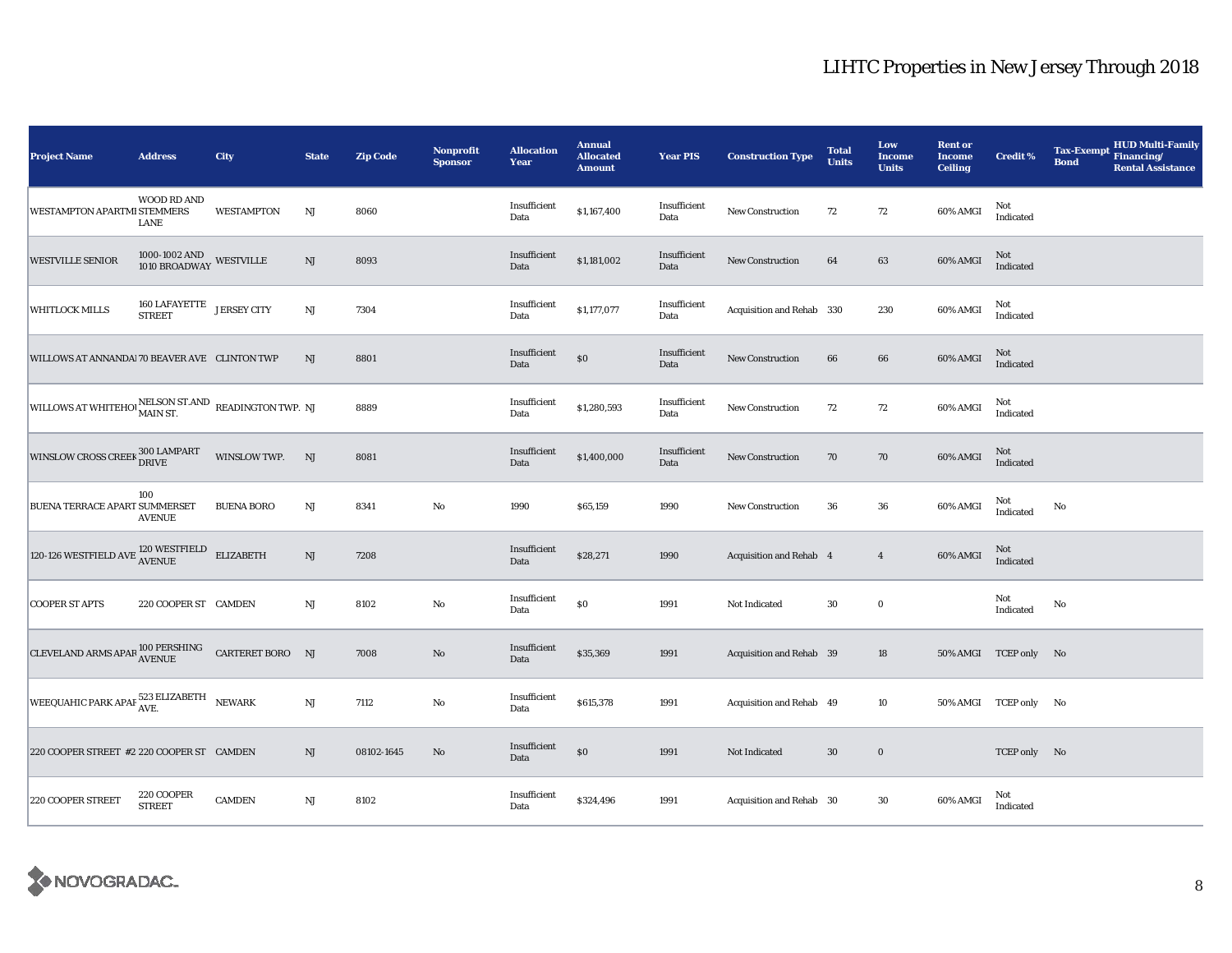| Project Name                                                           | <b>Address</b>                   | City                        | <b>State</b>  | <b>Zip Code</b> | <b>Nonprofit</b><br><b>Sponsor</b> | <b>Allocation</b><br>Year | <b>Annual</b><br><b>Allocated</b><br><b>Amount</b> | <b>Year PIS</b> | <b>Construction Type</b>        | <b>Total</b><br><b>Units</b> | Low<br>Income<br><b>Units</b> | <b>Rent or</b><br><b>Income</b><br><b>Ceiling</b> | <b>Credit %</b>                             | <b>Tax-Exempt</b><br><b>Bond</b> | HUD Multi-Family<br>Financing/<br><b>Rental Assistance</b> |
|------------------------------------------------------------------------|----------------------------------|-----------------------------|---------------|-----------------|------------------------------------|---------------------------|----------------------------------------------------|-----------------|---------------------------------|------------------------------|-------------------------------|---------------------------------------------------|---------------------------------------------|----------------------------------|------------------------------------------------------------|
| <b>516 DOCK STREET</b>                                                 | <b>516 DOCK</b><br><b>STREET</b> | MILLVILLE                   | NJ            | 8332            |                                    | Insufficient<br>Data      | \$5,927                                            | 1991            | Acquisition and Rehab 3         |                              | $\mathbf{3}$                  | 60% AMGI                                          | $\mbox{Not}$ Indicated                      |                                  |                                                            |
| EAST FRONT STREET CO $^{132}_{\bf STREET}$ FRONT PLAINFIELD CITY NJ    |                                  |                             |               | 7060            |                                    | Insufficient<br>Data      | \$137,790                                          | 1991            | Acquisition and Rehab 10        |                              | 10                            | 60% AMGI                                          | Not<br>Indicated                            |                                  |                                                            |
| PROJECT FREEDOM INC HUTCHINSON                                         | 223<br>ROAD                      | <b>ROBBINSVILLE</b><br>TWP. | NJ            | 8691            |                                    | Insufficient<br>Data      | \$330,051                                          | 1991            | <b>New Construction</b>         | 30                           | $30\,$                        | 60% AMGI                                          | $\rm Not$ Indicated                         |                                  |                                                            |
| <b>RACHEL GARDENS</b>                                                  | 1200 RACHEL<br>TERRACE           | MONTVILLE TWP. NJ           |               | 7045            |                                    | Insufficient<br>Data      | \$103,632                                          | 1991            | New Construction                | 52                           | 26                            | 60% AMGI                                          | Not<br>Indicated                            |                                  |                                                            |
| 106 N WALNUT ST                                                        | $106$ N WALNUT<br>ST             | EAST ORANGE                 | $\mathrm{NJ}$ | 7017            | $\rm\thinspace No$                 | 1990                      | $\$0$                                              | 1992            | Acquisition and Rehab 36        |                              | 12                            |                                                   | $30\,\%$ present $\,$ Yes value             |                                  |                                                            |
| 217-219 FIRST STREET                                                   | 217 FIRST ST                     | <b>ELIZABETH</b>            | $_{\rm NJ}$   | 7206            | $\rm No$                           | 1992                      | $\$0$                                              | 1992            | Acquisition and Rehab 5         |                              | $\overline{4}$                |                                                   | <b>Both 30%</b><br>and 70%<br>present value | No                               |                                                            |
| 295 SHREWSBURY AVE SHREWSBURY                                          | 295<br>AVE                       | <b>RED BANK</b>             | NJ            | 7701            | $\rm\thinspace No$                 | 1992                      | \$0                                                | 1992            | Acquisition and Rehab 2         |                              | $\boldsymbol{2}$              |                                                   | 70 % present $\hbox{~No}$<br>value          |                                  |                                                            |
| 705 FOURTH AVE                                                         | 705 FOURTH<br>AVE                | <b>ASBURY PARK</b>          | $_{\rm NJ}$   | 7712            | $\mathbf {No}$                     | 1991                      | \$0                                                | 1992            | Acquisition and Rehab 4         |                              | $\mathbf 0$                   |                                                   | $70\,\%$ present $\,$ No value              |                                  |                                                            |
| <b>ST JAMES SQUARE</b>                                                 | 117 BROAD ST                     | <b>NEWARK</b>               | $\rm{NJ}$     | 7104            | Yes                                | 1991                      | $\$0$                                              | 1992            | New Construction                | 22                           | $\bf{22}$                     |                                                   | 70 % present $\,$ No $\,$<br>value          |                                  |                                                            |
| <b>WEST WYNNE</b>                                                      | 20 CHURCH ST CAMDEN              |                             | NJ            | 08105-2414      | $\rm No$                           | 1990                      | $\$0$                                              | 1992            | Acquisition and Rehab 12        |                              | $\mathbf 0$                   |                                                   | TCEP only No                                |                                  |                                                            |
| 144-150 BRUNSWICK STR $_{\rm{STREF}}^{144}$ BRUNSWICK $_{\rm{NEWARK}}$ |                                  |                             | NJ            | 7114            |                                    | Insufficient<br>Data      | \$142,663                                          | 1992            | <b>Acquisition and Rehab 18</b> |                              | 18                            | 50% AMGI                                          | Not<br>Indicated                            |                                  |                                                            |
| HAMPTON MANOR SENI 154 ROUTE 31                                        |                                  | HAMPTON BORO NJ             |               | 8827            |                                    | Insufficient<br>Data      | \$111,412                                          | 1992            | Acquisition and Rehab 48        |                              | 48                            | 50% AMGI                                          | Not<br>Indicated                            |                                  |                                                            |
| SOUTH BROADWAY PAR' BROADWAY                                           | 1844 SOUTH<br><b>AVENUE</b>      | <b>CAMDEN</b>               | NJ            | 8104            |                                    | Insufficient<br>Data      | \$8,095                                            | 1992            | Acquisition and Rehab 12        |                              | 12                            | 60% AMGI                                          | Not<br>Indicated                            |                                  |                                                            |

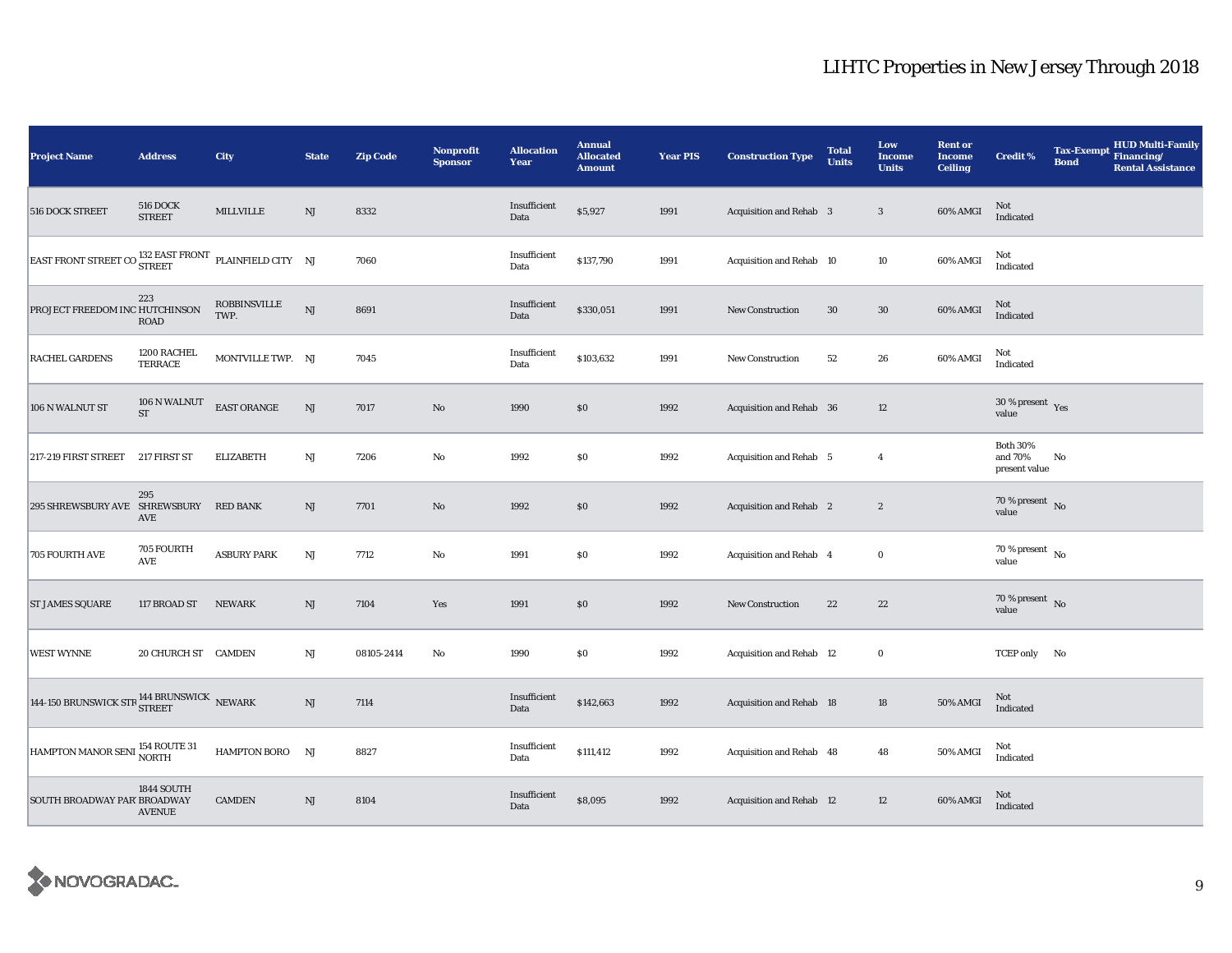| <b>Project Name</b>                                                                                                                      | <b>Address</b>                            | City                 | <b>State</b>           | <b>Zip Code</b> | <b>Nonprofit</b><br><b>Sponsor</b> | <b>Allocation</b><br>Year | <b>Annual</b><br><b>Allocated</b><br><b>Amount</b> | <b>Year PIS</b> | <b>Construction Type</b>       | <b>Total</b><br>Units | Low<br><b>Income</b><br><b>Units</b> | <b>Rent or</b><br><b>Income</b><br><b>Ceiling</b> | <b>Credit %</b>                    | <b>Tax-Exempt</b><br><b>Bond</b> | <b>HUD Multi-Family</b><br>Financing/<br><b>Rental Assistance</b> |
|------------------------------------------------------------------------------------------------------------------------------------------|-------------------------------------------|----------------------|------------------------|-----------------|------------------------------------|---------------------------|----------------------------------------------------|-----------------|--------------------------------|-----------------------|--------------------------------------|---------------------------------------------------|------------------------------------|----------------------------------|-------------------------------------------------------------------|
| 19-21 CHATHAM STREET 19 CHATHAM ST                                                                                                       |                                           | NORTH<br>PLAINFIELD  | $\mathbf{N}\mathbf{J}$ | 7060            | $\rm No$                           | 1993                      | \$0                                                | 1993            | Acquisition and Rehab 2        |                       | $\boldsymbol{2}$                     |                                                   | Not<br>Indicated                   | $\mathbf{No}$                    |                                                                   |
| 31 VIRGINIA AVE                                                                                                                          | 31 VIRGINIA AVE JERSEY CITY               |                      | $\rm{NJ}$              | 7304            | $\rm No$                           | 1991                      | \$0                                                | 1993            | <b>Acquisition and Rehab 3</b> |                       | $\sqrt{3}$                           |                                                   | $70$ % present $_{\rm No}$ value   |                                  |                                                                   |
| 39-41 NORTH 3RD STREE 39 N THIRD ST PATERSON                                                                                             |                                           |                      | $\mathbf{N}\mathbf{J}$ | 7522            | Yes                                | 1992                      | $\$0$                                              | 1993            | Acquisition and Rehab 6        |                       | $\boldsymbol{6}$                     |                                                   | 70 % present $\hbox{~No}$<br>value |                                  |                                                                   |
| <b>46 S ARLINGTON AVE</b>                                                                                                                | $46$ S ARLINGTON $_{\rm EAST}$ ORANGE AVE |                      | $\mathbf{N}\mathbf{J}$ | 7018            | No                                 | 1993                      | \$0                                                | 1993            | Acquisition and Rehab 13       |                       | 13                                   |                                                   | Not<br>Indicated                   | No                               |                                                                   |
| A M YELENCSIS SENIOR                                                                                                                     | 100 FOREST<br>HAVEN BLVD                  | <b>EDISON</b>        | $\mathbf{N}\mathbf{J}$ |                 | No                                 | 1993                      | $\$0$                                              | 1993            | <b>New Construction</b>        | 99                    | $\bf{0}$                             |                                                   | Not<br>Indicated                   | $\mathbf{No}$                    |                                                                   |
| BROADWAY TOWNHOUS <sup>707A S</sup> BROADWAY                                                                                             |                                           | <b>CAMDEN</b>        | NJ                     | 08103-2101      | $\rm No$                           | 1989                      | $\$0$                                              | 1993            | New Construction               | 91                    | $\bf{0}$                             |                                                   | TCEP only No                       |                                  |                                                                   |
| <b>CLARSHIRE I</b>                                                                                                                       | <b>863 18TH AVE</b>                       | <b>IRVINGTON</b>     | NJ                     | 7111            | No                                 | 1993                      | \$0                                                | 1993            | Acquisition and Rehab 20       |                       | 20                                   |                                                   | Not<br>Indicated                   | No                               |                                                                   |
| COOPER PLAZA HISTORI WASHINGTON CAMDEN                                                                                                   | 738<br><b>STREET</b>                      |                      | $\rm{NJ}$              | 8103            | $\rm No$                           | 1991                      | \$40,608                                           | 1993            | Acquisition and Rehab 64       |                       | 53                                   |                                                   | 60% AMGI TCEP only                 | No                               |                                                                   |
| $\begin{array}{ l } \hline \texttt{CRANFORD LINCOLN SE} \hline & \texttt{800 LINCOLN} \\ \hline \texttt{AVENUE EAST} \hline \end{array}$ |                                           | CRANFORD TWP. NJ     |                        | 7016            | $\rm No$                           | 1991                      | \$672,666                                          | 1993            | <b>New Construction</b>        | 100                   | 100                                  | 60% AMGI                                          | Not<br>Indicated                   | No                               |                                                                   |
| <b>HIDDEN MEADOWS</b>                                                                                                                    | 100 STACEY DR OCEAN                       |                      | NJ                     | 7712            | No                                 | Insufficient<br>Data      | $\$0$                                              | 1993            | Not Indicated                  | 96                    | 96                                   |                                                   | Not<br>Indicated                   | No                               |                                                                   |
| <b>JACKSON COMMONS</b>                                                                                                                   | 607 CLINTON<br><b>AVE</b>                 | <b>NEWARK</b>        | $\mathbf{N}\mathbf{J}$ | 7108            | Yes                                | 1992                      | \$0                                                | 1993            | Acquisition and Rehab 17       |                       | 17                                   |                                                   | 70 % present $\hbox{~No}$<br>value |                                  |                                                                   |
| JEWISH HOME AND REF NOSTRAND                                                                                                             | <b>259 VAN</b><br><b>AVENUE</b>           | <b>JERSEY CITY</b>   | $\mathbf{N}\mathbf{J}$ | 7305            | $\rm No$                           | 1993                      | \$446,465                                          | 1993            | Acquisition and Rehab 67       |                       | 67                                   | 60% AMGI                                          | Not<br>Indicated                   | No                               |                                                                   |
| <b>MARINA CLUB APTS</b>                                                                                                                  | 655 ABSECON<br><b>BLVD</b>                | <b>ATLANTIC CITY</b> | $\mathbf{N}\mathbf{J}$ | 8401            | $\rm No$                           | Insufficient<br>Data      | \$0                                                | 1993            | Not Indicated                  | 161                   | 107                                  |                                                   | Not<br>Indicated                   | No                               |                                                                   |

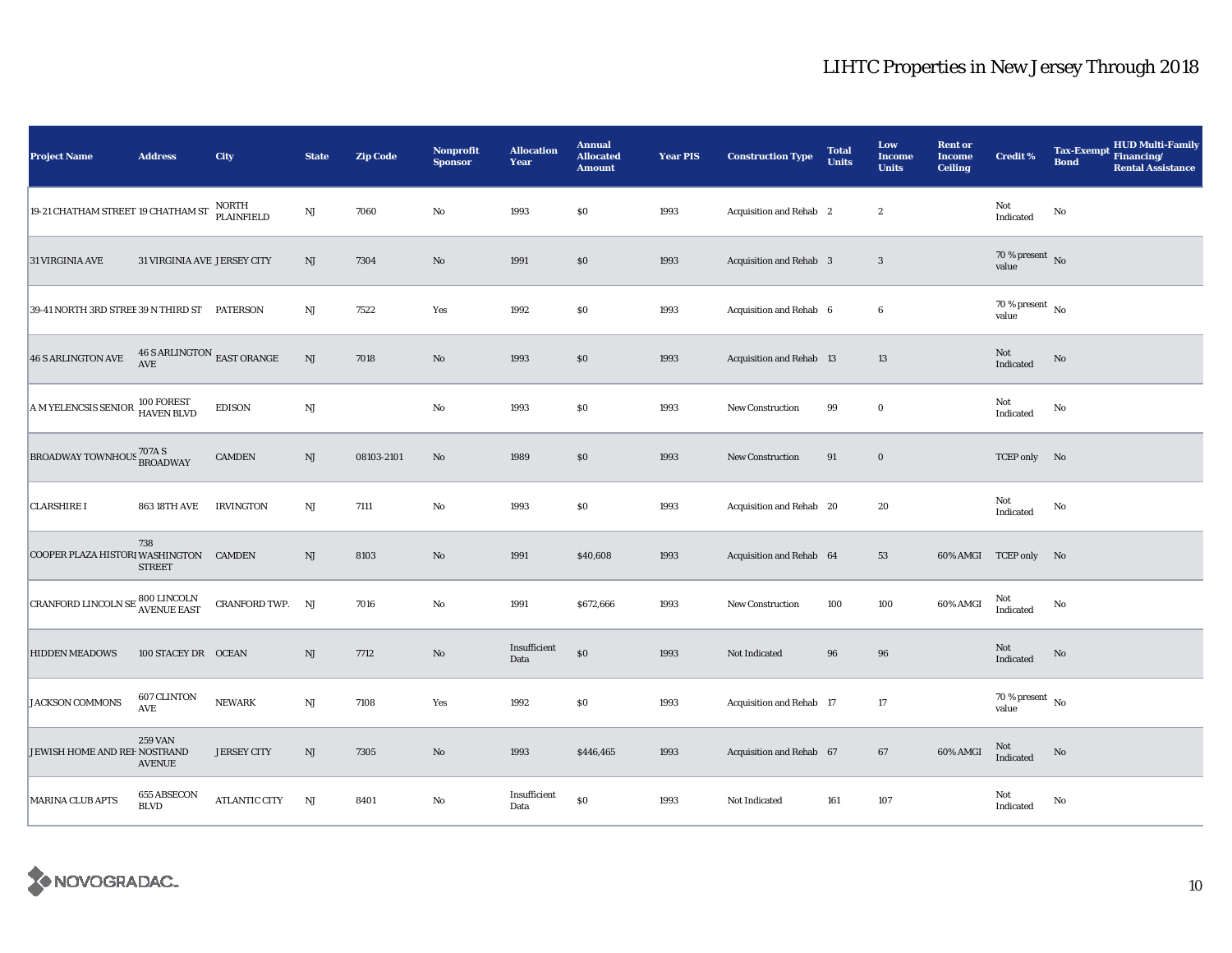| <b>Project Name</b>                                    | <b>Address</b>                                    | City                            | <b>State</b>  | <b>Zip Code</b> | <b>Nonprofit</b><br><b>Sponsor</b> | <b>Allocation</b><br>Year | <b>Annual</b><br><b>Allocated</b><br><b>Amount</b> | <b>Year PIS</b> | <b>Construction Type</b>  | <b>Total</b><br><b>Units</b> | Low<br><b>Income</b><br><b>Units</b> | <b>Rent or</b><br><b>Income</b><br><b>Ceiling</b> | <b>Credit %</b>                                   | <b>Tax-Exempt</b><br><b>Bond</b> | <b>HUD Multi-Family</b><br>Financing/<br><b>Rental Assistance</b> |
|--------------------------------------------------------|---------------------------------------------------|---------------------------------|---------------|-----------------|------------------------------------|---------------------------|----------------------------------------------------|-----------------|---------------------------|------------------------------|--------------------------------------|---------------------------------------------------|---------------------------------------------------|----------------------------------|-------------------------------------------------------------------|
| <b>OSBORNE MANOR</b>                                   | 2 OSBORNE<br>TERRACE                              | <b>NEWARK</b>                   | NJ            | 7108            | $\mathbf{N}\mathbf{o}$             | 1991                      | \$211,825                                          | 1993            | Acquisition and Rehab 50  |                              | 50                                   | 50% AMGI                                          | <b>Both 30%</b><br>and 70%<br>present value       | No                               |                                                                   |
| <b>RUNSEN HOUSE</b>                                    | 825 EAST<br><b>CLEMENTS</b><br><b>BRIDGE ROAD</b> | <b>RUNNEMEDE</b><br><b>BORO</b> | NJ            | 8078            | $\rm No$                           | 1991                      | \$583,136                                          | 1993            | <b>New Construction</b>   | 81                           | 81                                   |                                                   | 60% AMGI TCEP only No                             |                                  |                                                                   |
| STRENGTHEN OUR SIST 1432 UNION                         |                                                   | <b>WEST MILFORD</b>             | NJ            | 7480            | Yes                                | 1993                      | \$0                                                | 1993            | Acquisition and Rehab 21  |                              | 10                                   |                                                   | Not<br>$\label{thm:indicated} \textbf{Indicated}$ | No                               |                                                                   |
| TELEPHONE HEIGHTS                                      | <b>176 AVON</b><br><b>AVENUE</b>                  | <b>NEWARK</b>                   | NJ            | 7103            | $\rm No$                           | 1992                      | \$644,003                                          | 1993            | Acquisition and Rehab 45  |                              | 45                                   |                                                   | 60% AMGI TCEP only No                             |                                  |                                                                   |
| PROVIDENCE SQUARE                                      | $217$ SOMERSET $\operatorname{ST}$                | NEW BRUNSWICK NJ                |               | 8901            | $\mathbf{N}\mathbf{o}$             | 1991                      | \$0                                                | 1993            | Acquisition and Rehab 97  |                              | $\boldsymbol{0}$                     |                                                   | 70 % present $\sqrt{\ }$ No<br>value              |                                  |                                                                   |
| CAMDEN TOWNHOUSE# ${}^{707A}_{\text{BROADWAY}}$        |                                                   | <b>CAMDEN</b>                   | NJ            | 08103-2101      | No                                 | Insufficient<br>Data      | \$0                                                | 1993            | Not Indicated             | 89                           | $\bf{0}$                             |                                                   | TCEP only No                                      |                                  |                                                                   |
| CRANFORD LINCOLN AP $_{\rm AVE\,E}^{800\,\rm LINCOLN}$ |                                                   | <b>CRANFORD</b>                 | NJ            | 07016-3199      | No                                 | Insufficient<br>Data      | \$0                                                | 1993            | Not Indicated             | 100                          | $\bf{0}$                             |                                                   | TCEP only No                                      |                                  |                                                                   |
| TIFFANY MANOR                                          | 90 TIFFANY<br><b>BOULEVARD</b>                    | <b>NEWARK</b>                   | $_{\rm NJ}$   | 7104            | $\rm No$                           | Insufficient<br>Data      | \$106,749                                          | 1993            | Acquisition and Rehab 130 |                              | 26                                   | <b>50% AMGI</b>                                   | TCEP only No                                      |                                  |                                                                   |
| 1503 SEWALL AVENUE                                     | 1503 SEWALL<br>AVENUE                             | <b>ASBURY PARK</b>              | $\mathrm{NJ}$ | 7712            |                                    | Insufficient<br>Data      | \$15,636                                           | 1993            | Acquisition and Rehab 2   |                              | $\boldsymbol{2}$                     | 60% AMGI                                          | Not<br>Indicated                                  |                                  |                                                                   |
| 4526 PARK AVENUE                                       | <b>4526 PARK</b><br><b>AVENUE</b>                 | WEEHAWKEN TWP. NJ               |               | 7087            |                                    | Insufficient<br>Data      | \$47,807                                           | 1993            | Acquisition and Rehab 18  |                              | $18\,$                               | 60% AMGI                                          | Not<br>Indicated                                  |                                  |                                                                   |
| 46 NORTH CONNECTICU CONNECTICUT ATLANTIC CITY          | <b>46 NORTH</b><br><b>AVENUE</b>                  |                                 | NJ            | 8401            |                                    | Insufficient<br>Data      | \$120,136                                          | 1993            | Acquisition and Rehab 13  |                              | $13\,$                               | 60% AMGI                                          | Not<br>Indicated                                  |                                  |                                                                   |
| A.M. YELENCSIS SENIOR HAVEN                            | 100 FOREST<br><b>BOULEVARD</b>                    | <b>EDISON</b>                   | NJ            | 8817            |                                    | Insufficient<br>Data      | \$368,396                                          | 1993            | <b>New Construction</b>   | 99                           | 99                                   | 60% AMGI                                          | Not<br>Indicated                                  |                                  |                                                                   |
| WEST WYNNE / CHURCH 16 CHURCH                          |                                                   | <b>CAMDEN</b>                   | $\mathrm{NJ}$ | 8105            |                                    | Insufficient<br>Data      | \$0                                                | 1993            | Acquisition and Rehab 20  |                              | 20                                   | 60% AMGI                                          | Not<br>Indicated                                  |                                  |                                                                   |

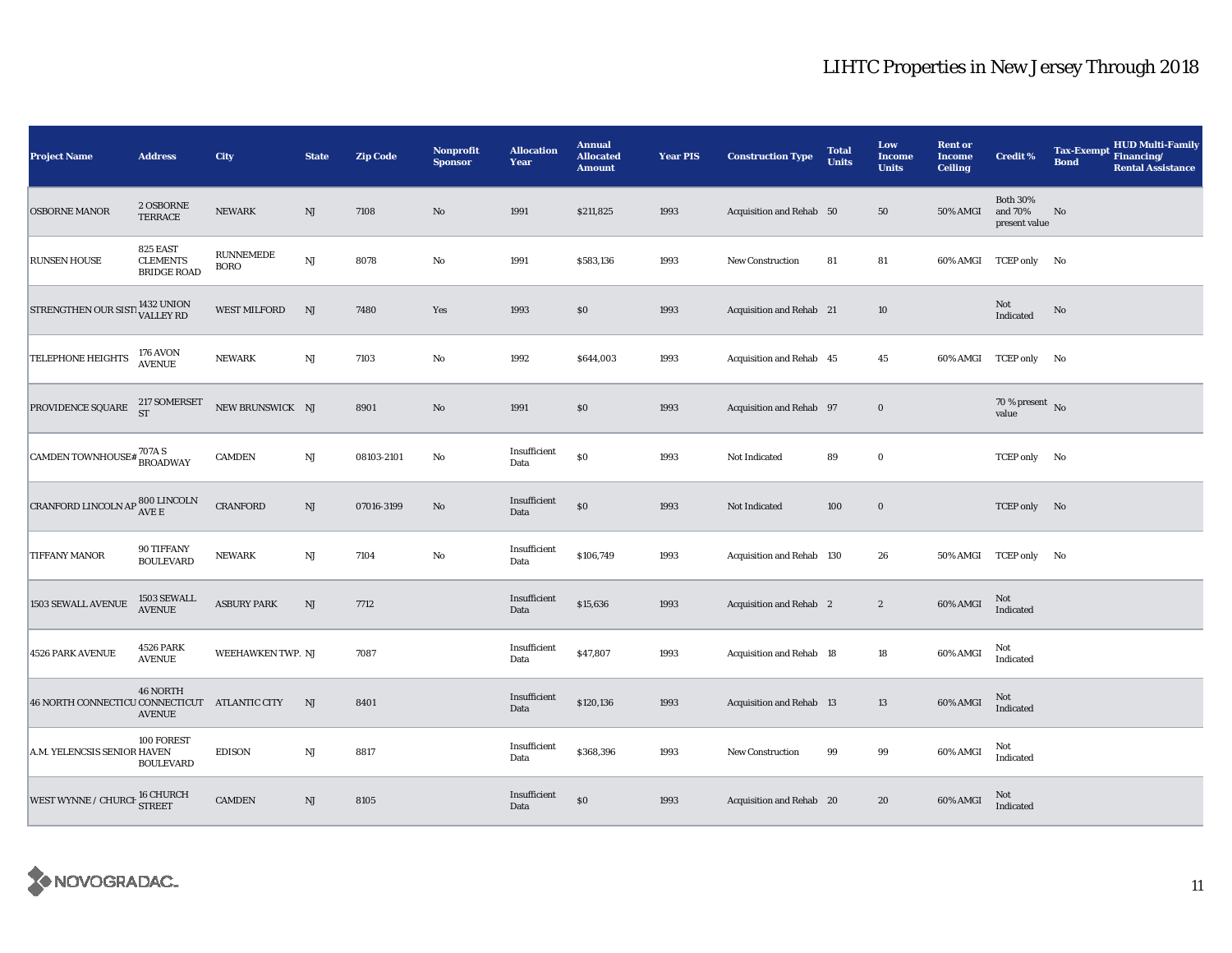| <b>Project Name</b>                                  | <b>Address</b>                  | City               | <b>State</b>           | <b>Zip Code</b> | Nonprofit<br><b>Sponsor</b> | <b>Allocation</b><br>Year | <b>Annual</b><br><b>Allocated</b><br><b>Amount</b> | <b>Year PIS</b> | <b>Construction Type</b>       | <b>Total</b><br><b>Units</b> | Low<br><b>Income</b><br><b>Units</b> | <b>Rent or</b><br><b>Income</b><br><b>Ceiling</b> | <b>Credit %</b>                             | <b>Tax-Exempt</b><br><b>Bond</b> | <b>HUD Multi-Family</b><br>Financing/<br><b>Rental Assistance</b> |
|------------------------------------------------------|---------------------------------|--------------------|------------------------|-----------------|-----------------------------|---------------------------|----------------------------------------------------|-----------------|--------------------------------|------------------------------|--------------------------------------|---------------------------------------------------|---------------------------------------------|----------------------------------|-------------------------------------------------------------------|
| <b>CLARSHIRE II</b>                                  | <b>875 18TH AVE</b>             | <b>IRVINGTON</b>   | NJ                     | 7111            | $\rm No$                    | 1994                      | \$0                                                | 1994            | Acquisition and Rehab 29       |                              | 29                                   |                                                   | Not<br>Indicated                            | No                               |                                                                   |
| <b>HILL MANOR APTS</b>                               | 611 MLK JR<br><b>BLVD</b>       | <b>NEWARK</b>      | NJ                     | 7102            | $\rm No$                    | 1992                      | $\$0$                                              | 1994            | Acquisition and Rehab 420      |                              | 412                                  |                                                   | <b>Both 30%</b><br>and 70%<br>present value | No                               |                                                                   |
| LANNING SQUARE WEST 307 ROYDEN                       |                                 | CAMDEN             | $\mathbf{N}\mathbf{J}$ | 8104            | No                          | 1992                      | \$0                                                | 1994            | Acquisition and Rehab 10       |                              | 10                                   | 60% AMGI                                          | Not<br>Indicated                            | No                               |                                                                   |
| <b>MATTISON ARMS</b>                                 | 1019 MATTISON<br>AVE            | <b>ASBURY PARK</b> | $\mathbf{N}\mathbf{J}$ | 7712            | $\rm No$                    | 1994                      | \$0                                                | 1994            | <b>Acquisition and Rehab 5</b> |                              | $5\phantom{.0}$                      |                                                   | Not<br>Indicated                            | No                               |                                                                   |
| <b>MATTISON ARMS</b>                                 | <b>6 BERGEN AVE JERSEY CITY</b> |                    | NJ                     | 7305            | No                          | 1994                      | $\$0$                                              | 1994            | Acquisition and Rehab 24       |                              | 24                                   |                                                   | Not<br>Indicated                            | No                               |                                                                   |
| MOTT SCHOOL PROJECT 81 GODWIN AVE PATERSON           |                                 |                    | NJ                     | 7501            | $\rm No$                    | 1994                      | $\$0$                                              | 1994            | Acquisition and Rehab 3        |                              | $\mathbf{3}$                         |                                                   | $\operatorname{\mathsf{Not}}$<br>Indicated  | $\rm No$                         |                                                                   |
| MUNICIPAL LIENS PROP 1158 N 32ND ST CAMDEN           |                                 |                    | NJ                     | 8105            | No                          | 1993                      | \$0                                                | 1994            | <b>Acquisition and Rehab 1</b> |                              | $\mathbf{1}$                         |                                                   | Not<br>Indicated                            | No                               |                                                                   |
| NEW COMMUNITY ESTA' 110 14TH                         |                                 | <b>NEWARK</b>      | $\rm{NJ}$              | 7103            | $\rm No$                    | 1993                      | \$816,770                                          | 1994            | <b>New Construction</b>        | 56                           | 56                                   | 60% AMGI                                          | $\rm Not$ Indicated                         | No                               |                                                                   |
| PARKCREST APTS                                       | 602 FIFTH AVE ASBURY PARK       |                    | NJ                     | 7712            | No                          | 1994                      | \$0                                                | 1994            | Acquisition and Rehab 11       |                              | $11\,$                               |                                                   | Not<br>Indicated                            | No                               |                                                                   |
| <b>BARRINGTON MEWS</b>                               | 2101 REAMER<br>DR               | <b>BARRINGTON</b>  | $\mathrm{NJ}$          | 08007-1727      | $\rm No$                    | 1993                      | \$0                                                | 1994            | New Construction               | 284                          | $\bf{0}$                             |                                                   | TCEP only No                                |                                  |                                                                   |
| STOCKTON STREET REH <sup>210</sup> E HANOVER TRENTON |                                 |                    | $\mathbf{N}\mathbf{J}$ | 8608            | Yes                         | 1992                      | \$0                                                | 1994            | Acquisition and Rehab 8        |                              | 8                                    |                                                   | <b>Both 30%</b><br>and 70%<br>present value | No                               |                                                                   |
| TERRACE HEIGHTS APT: 10 OSBORNE                      |                                 | NEWARK             | NJ                     | 7108            | Yes                         | 1992                      | \$0                                                | 1994            | Acquisition and Rehab 70       |                              | 70                                   |                                                   | <b>Both 30%</b><br>and 70%<br>present value | No                               |                                                                   |
| <b>ESPERANZA APTS.</b>                               | 10 WOOD ST                      | <b>TRENTON</b>     | NJ                     | 08618-3921      | No                          | Insufficient<br>Data      | $\$0$                                              | 1994            | New Construction               | 46                           | $\bf{0}$                             |                                                   | TCEP only No                                |                                  |                                                                   |

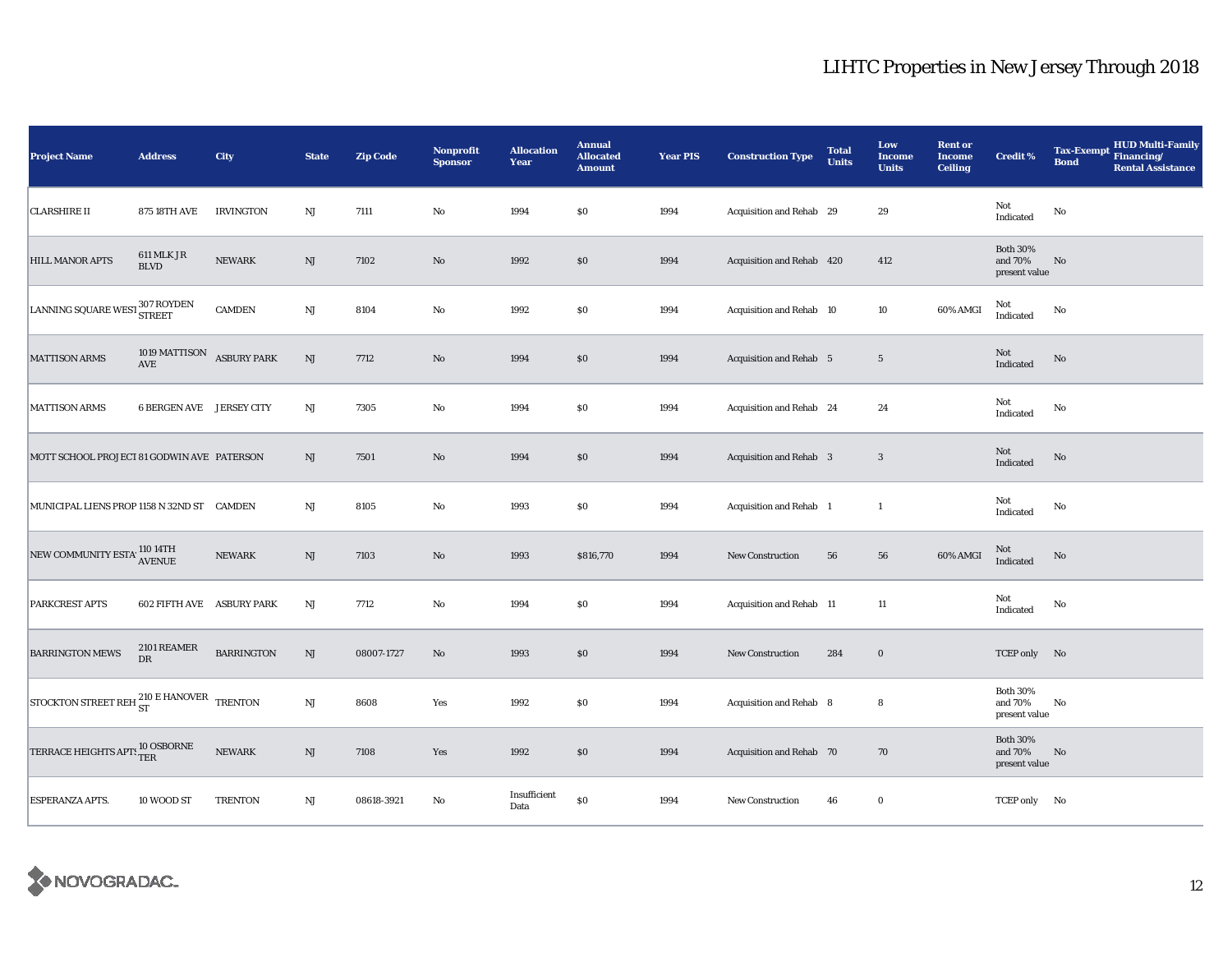| <b>Project Name</b>                                                   | <b>Address</b>                          | <b>City</b>                  | <b>State</b> | <b>Zip Code</b> | <b>Nonprofit</b><br><b>Sponsor</b> | <b>Allocation</b><br>Year | <b>Annual</b><br><b>Allocated</b><br><b>Amount</b> | <b>Year PIS</b> | <b>Construction Type</b>       | <b>Total</b><br><b>Units</b> | Low<br><b>Income</b><br><b>Units</b> | <b>Rent or</b><br><b>Income</b><br><b>Ceiling</b> | <b>Credit %</b>       | <b>Tax-Exempt</b><br><b>Bond</b> | <b>HUD Multi-Family</b><br>Financing/<br><b>Rental Assistance</b> |
|-----------------------------------------------------------------------|-----------------------------------------|------------------------------|--------------|-----------------|------------------------------------|---------------------------|----------------------------------------------------|-----------------|--------------------------------|------------------------------|--------------------------------------|---------------------------------------------------|-----------------------|----------------------------------|-------------------------------------------------------------------|
| <b>VALLEY VIEW APTS</b>                                               | 493 VALLEY ST ORANGE                    |                              | $\rm{NJ}$    | 7050            | $\rm No$                           | 1993                      | $\$0$                                              | 1994            | <b>New Construction</b>        | 24                           | $\mathbf 0$                          |                                                   | Not<br>Indicated      | No                               |                                                                   |
| 105 WEST DECATUR AVE DECATUR                                          | <b>105 WEST</b><br><b>AVENUE</b>        | PLEASANTVILLE<br><b>CITY</b> | NJ           | 8232            |                                    | Insufficient<br>Data      | $\$0$                                              | 1994            | Acquisition and Rehab 2        |                              | $\boldsymbol{2}$                     | 60% AMGI                                          | Not<br>Indicated      |                                  |                                                                   |
| 950 EAST GRAND CORPO <sup>950 EAST</sup> GRAND STREET                 |                                         | <b>ELIZABETH</b>             | NJ           | 7201            |                                    | Insufficient<br>Data      | $\$0$                                              | 1994            | Acquisition and Rehab 12       |                              | 12                                   | 60% AMGI                                          | Not<br>Indicated      |                                  |                                                                   |
| <b>ELM STREET</b>                                                     | 8 ELM STREET                            | <b>ELIZABETH</b>             | NJ           | 7208            |                                    | Insufficient<br>Data      | \$57,240                                           | 1994            | <b>New Construction</b>        | $\overline{4}$               | $\overline{4}$                       | 60% AMGI                                          | Not<br>Indicated      |                                  |                                                                   |
| WOOD STREET HOUSING TREET                                             |                                         | TRENTON CITY                 | NJ           | 8618            |                                    | Insufficient<br>Data      | \$414,800                                          | 1994            | <b>New Construction</b>        | 46                           | 46                                   | 60% AMGI                                          | Not<br>Indicated      |                                  |                                                                   |
| ALVIN E. GERSHEN APAI $_{\rm{ROAD}}^{1655}$ KLOCKNER HAMILTON TWP. NJ |                                         |                              |              | 8619            | $\rm No$                           | 1995                      | \$100,110                                          | 1995            | Acquisition and Rehab 160      |                              | 160                                  |                                                   | 60% AMGI TCEP only No |                                  |                                                                   |
| <b>HUMBOLDT SWEETS</b>                                                | <b>63 SWEETS AVE TRENTON</b>            |                              | NJ           | 8618            | No                                 | 1995                      | \$0                                                | 1995            | <b>Acquisition and Rehab 8</b> |                              | 8                                    |                                                   | Not<br>Indicated      | No                               |                                                                   |
| <b>LAWRENCE PLAZA</b>                                                 | 2350<br><b>PRINCETON</b><br><b>PIKE</b> | LAWRENCE TWP.                | NJ           | 8648            | No                                 | 1995                      | \$144,293                                          | 1995            | Acquisition and Rehab 161      |                              | 158                                  | 60% AMGI TCEP only                                |                       | No                               |                                                                   |
| BROADWAY APARTMEN' 136 1ST STREET ELIZABETH                           |                                         |                              | NJ           | 7206            | $\rm No$                           | Insufficient<br>Data      | \$97,001                                           | 1995            | Acquisition and Rehab 12       |                              | 12                                   | 50% AMGI                                          | Not<br>Indicated      | No                               |                                                                   |
| DUMONT SENIOR HOUS SCHRAALENBUR DUMONT BORO                           | 94<br><b>GH WAY WEST</b>                |                              | NJ           | 7628            | No                                 | 1994                      | \$512,039                                          | 1995            | New Construction               | 41                           | 41                                   | 60% AMGI                                          | Not<br>Indicated      | No                               |                                                                   |
| <b>FAIRVIEW APTS</b>                                                  | 377 BERGEN<br><b>BLVD</b>               | <b>FAIRVIEW</b>              | NJ           | 7022            | $\rm No$                           | 1993                      | $\$0$                                              | 1995            | <b>New Construction</b>        | 146                          | $\bf{0}$                             |                                                   | Not<br>Indicated      | No                               |                                                                   |
| GRAFTON AVENUE APAF <sup>88</sup> GRAFTON                             |                                         | <b>NEWARK</b>                | NJ           | 7104            | No                                 | 1994                      | \$137,069                                          | 1995            | Acquisition and Rehab 14       |                              | 14                                   | 60% AMGI                                          | Not<br>Indicated      | No                               |                                                                   |
| <b>HOPE'S CROSSING</b>                                                | <b>1 VANS WAY</b>                       | <b>TOMS RIVER</b>            | NJ           | 8755            | $\rm No$                           | Insufficient<br>Data      | $\$0$                                              | 1995            | Not Indicated                  | 124                          | $\mathbf 0$                          |                                                   | Not<br>Indicated      | No                               |                                                                   |

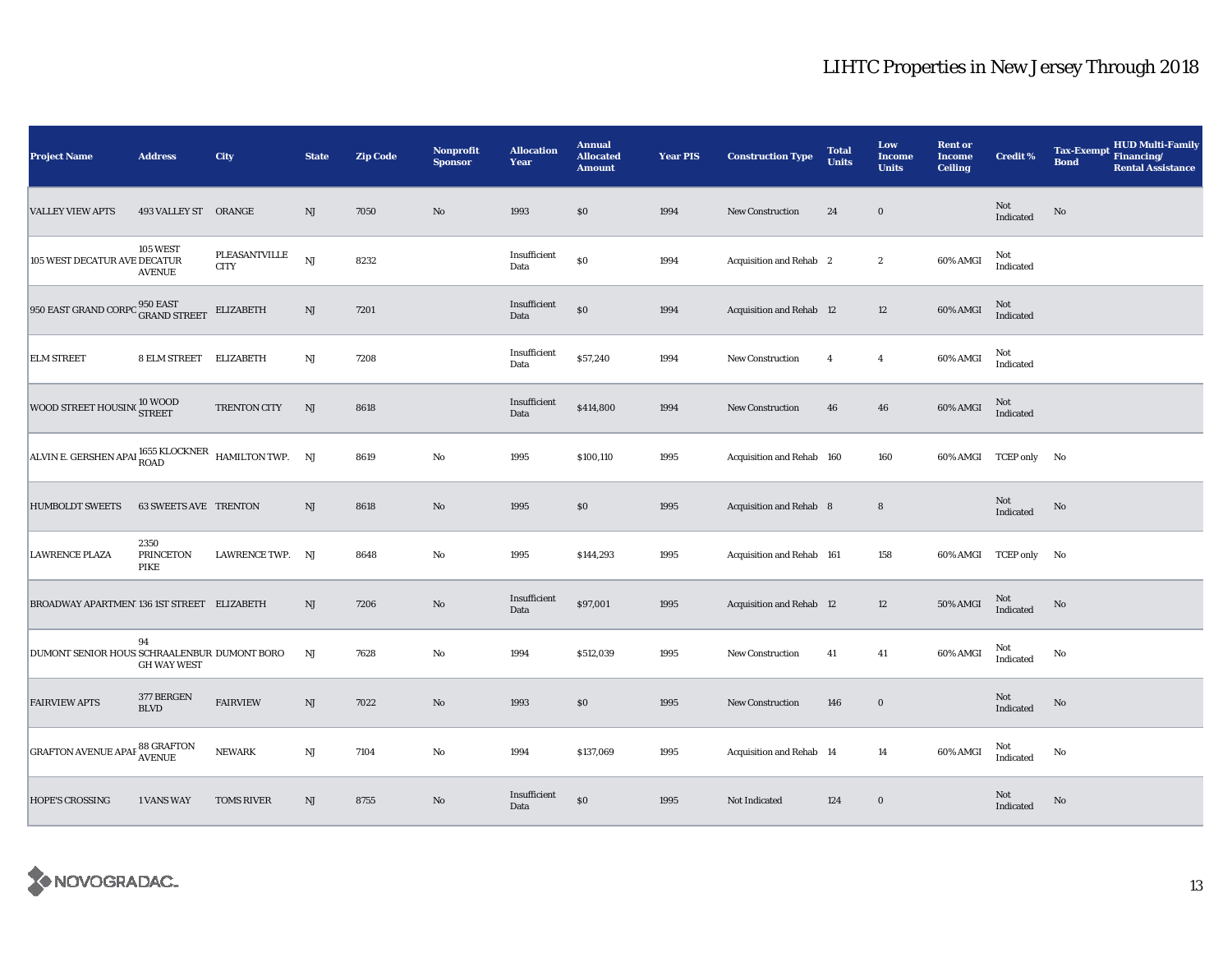| <b>Project Name</b>                                                         | <b>Address</b>                                  | City                                | <b>State</b>           | <b>Zip Code</b> | Nonprofit<br><b>Sponsor</b> | <b>Allocation</b><br>Year | <b>Annual</b><br><b>Allocated</b><br><b>Amount</b> | <b>Year PIS</b> | <b>Construction Type</b> | <b>Total</b><br><b>Units</b> | Low<br><b>Income</b><br><b>Units</b> | <b>Rent or</b><br><b>Income</b><br><b>Ceiling</b> | <b>Credit %</b>  | <b>Tax-Exempt</b><br><b>Bond</b> | ${\bf HUD}$ Multi-Family<br>${\bf Financial}$<br><b>Rental Assistance</b> |
|-----------------------------------------------------------------------------|-------------------------------------------------|-------------------------------------|------------------------|-----------------|-----------------------------|---------------------------|----------------------------------------------------|-----------------|--------------------------|------------------------------|--------------------------------------|---------------------------------------------------|------------------|----------------------------------|---------------------------------------------------------------------------|
| 371 BERGEN BLVD                                                             | 371 BERGEN<br><b>BLVD</b>                       | <b>FAIRVIEW</b>                     | NJ                     | 7022            |                             | 1993                      | \$0                                                | 1995            | Not Indicated            | $\bf{0}$                     | $\bf{0}$                             |                                                   | Not<br>Indicated |                                  |                                                                           |
| <b>87 WAKEMAN AVE</b>                                                       | 87 WAKEMAN<br>AVE                               | <b>NEWARK</b>                       | $\mathbf{N}\mathbf{J}$ | 7104            |                             | 1994                      | $\$0$                                              | 1995            | Not Indicated            | $\mathbf 0$                  | $\boldsymbol{0}$                     |                                                   | Not<br>Indicated |                                  |                                                                           |
| LIVINGSTON MANOR                                                            |                                                 | 116 LIVINGSTON NEW BRUNSWICK NJ AVE |                        | 8901            |                             | Insufficient<br>Data      | $\$0$                                              | 1995            | Not Indicated            | ${\bf 50}$                   | $\mathbf 0$                          |                                                   | Not<br>Indicated |                                  |                                                                           |
| NORTH ORATON HOMES ORATON                                                   | 170 NORTH<br><b>PARKWAY</b>                     | <b>EAST ORANGE</b>                  | $\rm{NJ}$              | 7017            | No                          | 1993                      | \$389,679                                          | 1995            | New Construction         | 42                           | 42                                   | 60% AMGI                                          | Not<br>Indicated | $\rm No$                         |                                                                           |
| PRINCE HALL - ET BOWS TURNER                                                | 205 IRVINE<br><b>BOULEVARD</b>                  | <b>NEWARK</b>                       | $\mathbf{N}\mathbf{J}$ | 7108            | $\rm No$                    | 1995                      | \$530,156                                          | 1995            | New Construction         | 44                           | 44                                   | 60% AMGI                                          | Not<br>Indicated | No                               |                                                                           |
| TRENTON SCATTERED S $^{132}_{\rm ST}$ N WARREN                              |                                                 | <b>TRENTON</b>                      | $\rm{NJ}$              | 8608            | No                          | Insufficient<br>Data      | $\$0$                                              | 1995            | Not Indicated            | 20                           | $\boldsymbol{0}$                     |                                                   | Not<br>Indicated | No                               |                                                                           |
| <b>WAKEMAN SQUARE</b>                                                       | <b>87 WAKEMAN</b><br><b>AVENUE</b>              | <b>NEWARK</b>                       | $\mathbf{N}\mathbf{J}$ | 7107            | $\rm No$                    | 1994                      | \$600,350                                          | 1995            | New Construction         | 42                           | 42                                   | 60% AMGI                                          | Not<br>Indicated | No                               |                                                                           |
| WEEQUAHIC PARK APAF $^{505}_{\mbox{AVENUE}}$ NEWARK                         |                                                 |                                     | $\rm{NJ}$              | 7112            | No                          | 1994                      | \$566,341                                          | 1995            | <b>New Construction</b>  | 71                           | 71                                   | 60% AMGI                                          | Not<br>Indicated | No                               |                                                                           |
| <b>WINDING RIDGE</b>                                                        | $\ensuremath{\mathsf{WINDING}}$<br>RIDGE CIRCLE | NEPTUNE TWP.                        | NJ                     | 7753            |                             | Insufficient<br>Data      | \$728,549                                          | 1995            | Acquisition and Rehab 98 |                              | 97                                   | 60% AMGI                                          | Not<br>Indicated |                                  |                                                                           |
| BROADWAY APARTMEN' 136 1ST ST # 142 ELIZABETH                               |                                                 |                                     | NJ                     | 07206-1848      | No                          | Insufficient<br>Data      | $\$0$                                              | 1995            | Not Indicated            | 12                           | $\boldsymbol{0}$                     |                                                   | TCEP only No     |                                  |                                                                           |
| CORINTHIAN HOMES #3 595 S 11TH ST                                           |                                                 | <b>NEWARK</b>                       | NJ                     | 07103-1821      | No                          | Insufficient<br>Data      | $\$0$                                              | 1995            | Not Indicated            | 45                           | $\bf{0}$                             |                                                   | TCEP only No     |                                  |                                                                           |
| HUMBOLDT SWEETS #3: $\frac{35 \text{ FOUNTAIN}}{\text{AVE}}$                |                                                 | <b>TRENTON</b>                      | $\mathrm{NJ}$          | 08618-3823      | No                          | Insufficient<br>Data      | $\$0$                                              | 1995            | Not Indicated            | ${\bf 8}$                    | $\boldsymbol{0}$                     |                                                   | TCEP only No     |                                  |                                                                           |
| CARRIAGE POINT AT OLI $_{\rm WAY}^{\rm 8\,HIGH\,POINTE}$ OLD BRIDGE TWP. NJ |                                                 |                                     |                        | 8858            |                             | Insufficient<br>Data      | \$139,269                                          | 1995            | New Construction         | 18                           | $18\,$                               | 60% AMGI                                          | Not<br>Indicated |                                  |                                                                           |

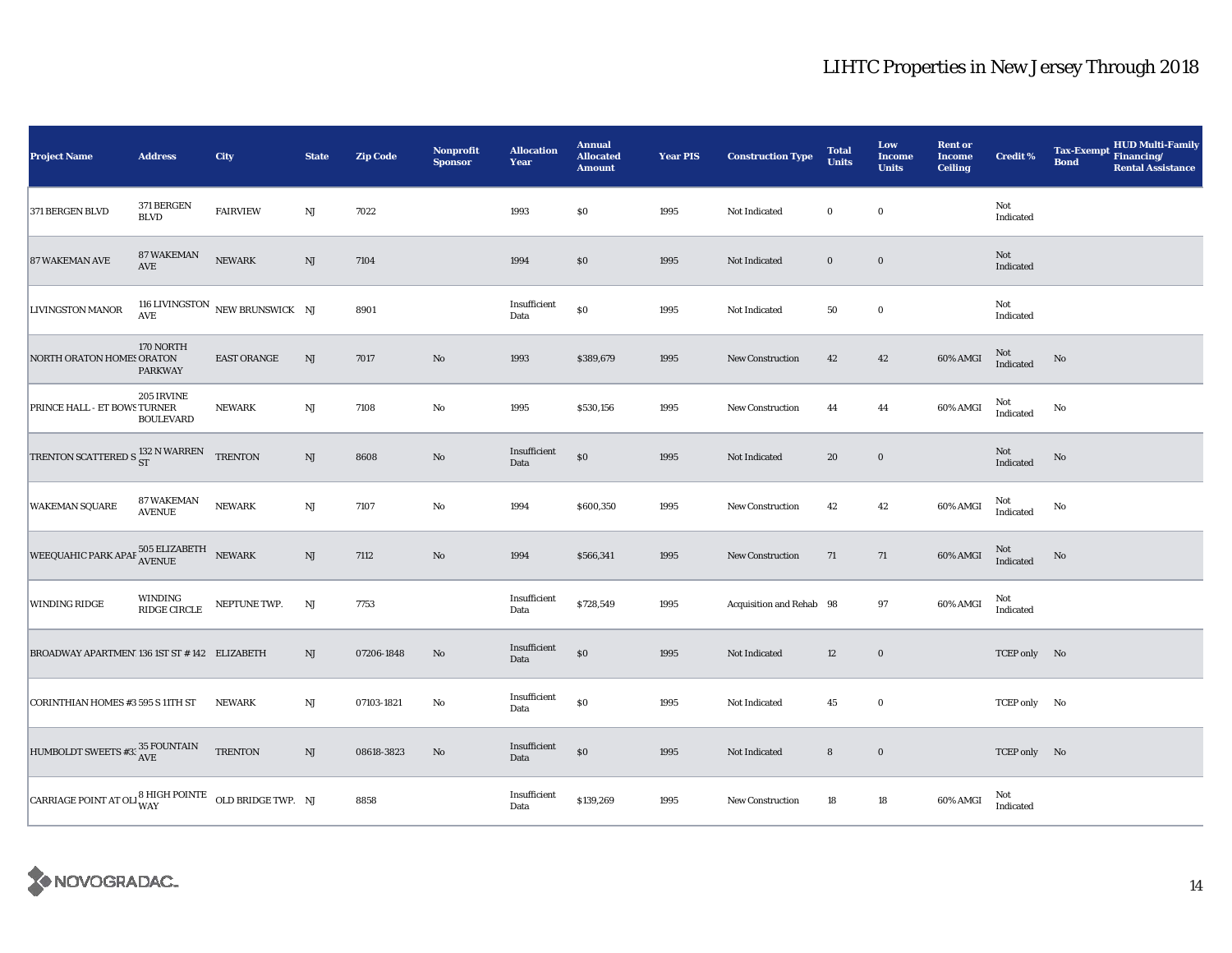| <b>Project Name</b>                                  | <b>Address</b>               | City                             | <b>State</b>  | <b>Zip Code</b> | Nonprofit<br><b>Sponsor</b> | <b>Allocation</b><br>Year | <b>Annual</b><br><b>Allocated</b><br><b>Amount</b> | <b>Year PIS</b> | <b>Construction Type</b>              | <b>Total</b><br><b>Units</b> | Low<br><b>Income</b><br><b>Units</b> | <b>Rent or</b><br><b>Income</b><br><b>Ceiling</b> | <b>Credit %</b>                    | <b>Tax-Exempt</b><br><b>Bond</b> | HUD Multi-Family<br>Financing/<br><b>Rental Assistance</b> |
|------------------------------------------------------|------------------------------|----------------------------------|---------------|-----------------|-----------------------------|---------------------------|----------------------------------------------------|-----------------|---------------------------------------|------------------------------|--------------------------------------|---------------------------------------------------|------------------------------------|----------------------------------|------------------------------------------------------------|
| <b>CORINTHIAN HOMES</b>                              | 490 18TH<br><b>STREET</b>    | <b>NEWARK</b>                    | $\mathrm{NJ}$ | 7103            |                             | Insufficient<br>Data      | \$406,718                                          | 1995            | <b>New Construction</b>               | 45                           | $\bf 45$                             | 60% AMGI                                          | Not<br>Indicated                   |                                  |                                                            |
| SENIOR HOUSING OF BA <sup>2101</sup> REAMER<br>DRIVE |                              | <b>BARRINGTON</b><br><b>BORO</b> | NJ            | 8007            |                             | Insufficient<br>Data      | \$949,563                                          | 1995            | <b>New Construction</b>               | 284                          | 284                                  | 60% AMGI                                          | Not<br>Indicated                   |                                  |                                                            |
| SIENNA VILLAGE AT WA 1000 SIENA                      |                              | WAYNE TWP.                       | $\rm{NJ}$     | 7470            |                             | Insufficient<br>Data      | \$1,135,437                                        | 1995            | <b>New Construction</b>               | 250                          | 125                                  | 60% AMGI                                          | Not<br>Indicated                   |                                  |                                                            |
| LAMBERTON STREET RE <sup>39</sup> NORTH 3RD          |                              | TRENTON CITY                     | NJ            | 8611            | No                          | 1995                      | \$373,875                                          | 1996            | Acquisition and Rehab 26              |                              | 26                                   | 60% AMGI                                          | Not<br>Indicated                   | No                               |                                                            |
| MT ZION URBAN RENEW 131 PERRY ST                     |                              | <b>TRENTON</b>                   | NJ            | 8618            | Yes                         | 1995                      | \$0                                                | 1996            | New Construction                      | 40                           | 40                                   |                                                   | $70$ % present $$\rm \, No$$ value |                                  |                                                            |
| PARK AVENUE APARTMI 725 PARK                         |                              | EAST ORANGE                      | NJ            | 7017            | $\mathbf{No}$               | 1995                      | \$190,883                                          | 1996            | Acquisition and Rehab 49              |                              | 49                                   |                                                   | 60% AMGI TCEP only No              |                                  |                                                            |
| SCATTERED SITE TRANS ST COMMERCE TRENTON             |                              |                                  | $\mathrm{NJ}$ | 8618            | Yes                         | 1995                      | \$0                                                | 1996            | <b>New Construction</b>               | 20                           | 20                                   |                                                   | 70 % present $\hbox{~No}$<br>value |                                  |                                                            |
| SCENIC FALLS AFFORDA WASHINGTON BLACKWOOD            | 227<br>AVE                   |                                  | NJ            | 8012            | $\rm No$                    | 1995                      | \$0                                                | 1996            | Both New Construction 99<br>and $A/R$ |                              | 99                                   |                                                   | Not<br>Indicated                   | No                               |                                                            |
| <b>SUMMER STREET, LP</b>                             | 632 SUMMER<br><b>STREET</b>  | <b>ELIZABETH</b>                 | NJ            | 7202            | $\mathbf{No}$               | 1995                      | \$77,349                                           | 1996            | New Construction                      | $\overline{4}$               | $\overline{4}$                       | 50% AMGI                                          | Not<br>Indicated                   | No                               |                                                            |
| CLINTON COURT APART CLINTON                          | 70 NORTH<br><b>AVENUE</b>    | <b>TRENTON CITY</b>              | NJ            | 8609            | No                          | Insufficient<br>Data      | \$321,278                                          | 1996            | Acquisition and Rehab 26              |                              | 26                                   |                                                   | 60% AMGI TCEP only No              |                                  |                                                            |
| <b>EBON SQUARE</b>                                   | 753 CLINTON<br><b>AVENUE</b> | <b>NEWARK</b>                    | NJ            | 7108            | $\rm No$                    | Insufficient<br>Data      | \$239,239                                          | 1996            | Acquisition and Rehab 48              |                              | 48                                   |                                                   | 60% AMGI TCEP only No              |                                  |                                                            |
| <b>FAIRMOUNT APTS</b>                                | 2595 KENNEDY<br><b>BLVD</b>  | <b>JERSEY CITY</b>               | NJ            | 7306            |                             | Insufficient<br>Data      | $\$0$                                              | 1996            | Not Indicated                         | 59                           | $\mathbf 0$                          |                                                   | Not<br>Indicated                   |                                  |                                                            |
| RIVER PARK VILLAGE 8 BURTON WAY LANDING              |                              |                                  | NJ            | 7850            |                             | Insufficient<br>Data      | \$0                                                | 1996            | Not Indicated                         | 122                          | $\bf{0}$                             |                                                   | Not<br>Indicated                   |                                  |                                                            |

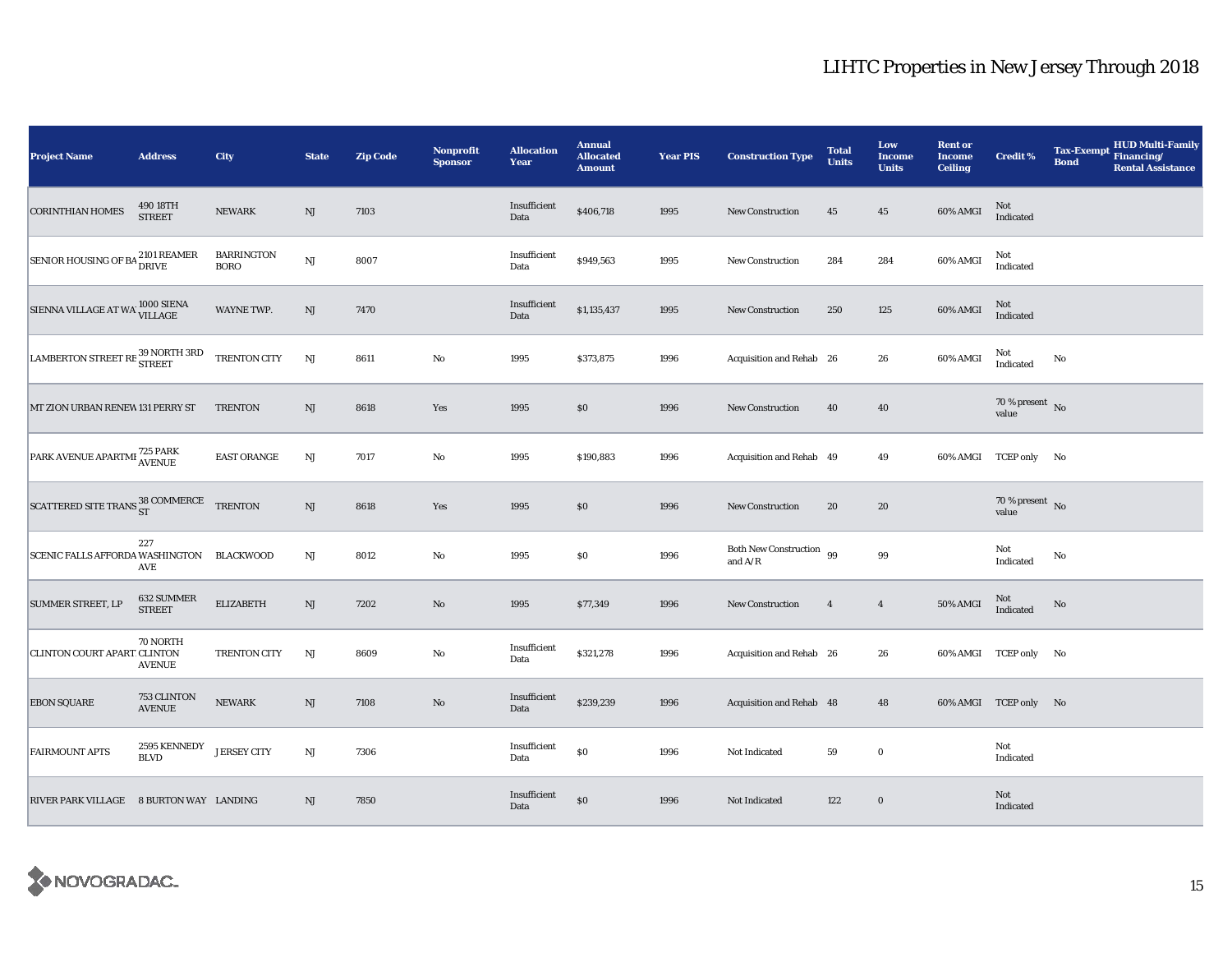| <b>Project Name</b>                                            | <b>Address</b>                               | City                | <b>State</b>           | <b>Zip Code</b> | <b>Nonprofit</b><br><b>Sponsor</b> | <b>Allocation</b><br>Year | <b>Annual</b><br><b>Allocated</b><br><b>Amount</b> | <b>Year PIS</b> | <b>Construction Type</b> | <b>Total</b><br><b>Units</b> | Low<br><b>Income</b><br><b>Units</b> | <b>Rent or</b><br><b>Income</b><br><b>Ceiling</b> | <b>Credit %</b>                    | <b>Tax-Exempt</b><br><b>Bond</b> | <b>HUD Multi-Family</b><br>Financing/<br><b>Rental Assistance</b> |
|----------------------------------------------------------------|----------------------------------------------|---------------------|------------------------|-----------------|------------------------------------|---------------------------|----------------------------------------------------|-----------------|--------------------------|------------------------------|--------------------------------------|---------------------------------------------------|------------------------------------|----------------------------------|-------------------------------------------------------------------|
| RIVER STREET COMMON 49 CATHERINE                               |                                              | <b>RED BANK</b>     | NJ                     | 7701            | Yes                                | 1995                      | \$0                                                | 1996            | Acquisition and Rehab 62 |                              | 61                                   |                                                   | 70 % present $\hbox{~No}$<br>value |                                  |                                                                   |
| <b>SCENIC FALLS</b>                                            | 228<br>WASHINGTON BLACKWOOD<br><b>AVENUE</b> |                     | $\mathbf{N}\mathbf{J}$ | 8012            |                                    | Insufficient<br>Data      | \$221,462                                          | 1996            | Acquisition and Rehab 99 |                              | 99                                   | 60% AMGI                                          | Not<br>Indicated                   |                                  |                                                                   |
| ST. JAMES II (LA PLAZA) <sup>136</sup> BROAD                   |                                              | ${\bf NEWARK}$      | $\mathbf{N}\mathbf{J}$ | 7104            |                                    | Insufficient<br>Data      | \$223,650                                          | 1996            | Acquisition and Rehab 30 |                              | 30                                   | 60% AMGI                                          | Not<br>Indicated                   |                                  |                                                                   |
| STEVENS AVENUE PROJE <sup>78</sup> STEVENS                     |                                              | <b>JERSEY CITY</b>  | $\mathbf{N}\mathbf{J}$ | 7306            |                                    | Insufficient<br>Data      | \$177,984                                          | 1996            | Acquisition and Rehab 16 |                              | ${\bf 16}$                           | 60% AMGI                                          | $\rm Not$ Indicated                |                                  |                                                                   |
| 83 N WALNUT ST                                                 | <b>83 N WALNUT</b><br><b>ST</b>              | <b>EAST ORANGE</b>  | $\mathbf{N}\mathbf{J}$ | 7017            | No                                 | 1995                      | \$0                                                | 1997            | Acquisition and Rehab 25 |                              | $\bf 25$                             |                                                   | 70 % present $\hbox{~No}$<br>value |                                  |                                                                   |
| COOPER WATERFRONT   800 GALINDEZ                               |                                              | <b>CAMDEN</b>       | $\mathbf{N}\mathbf{J}$ | 8102            | $\rm No$                           | 1995                      | \$849,545                                          | 1997            | Acquisition and Rehab 65 |                              | 65                                   | 60% AMGI                                          | Not<br>Indicated                   | No                               |                                                                   |
| DEPTFORD PARK APART MOYLAN                                     | <b>100 POP</b><br><b>BOULEVARD</b>           | DEPTFORD TWP.       | NJ                     | 8096            | No                                 | 1995                      | \$304,276                                          | 1997            | <b>New Construction</b>  | 80                           | 80                                   |                                                   | 60% AMGI TCEP only No              |                                  |                                                                   |
| MID-CITY APARTMENTS $_{\rm AVENUE}^{120}$ WOODLAWN JERSEY CITY |                                              |                     | $_{\rm NJ}$            | 7305            | $\rm No$                           | Insufficient<br>Data      | \$458,791                                          | 1997            | New Construction         | 30                           | $30\,$                               |                                                   | 50% AMGI TCEP only No              |                                  |                                                                   |
| MORRIS SHELTER TRAN 1 JEAN STREET MORRIS TWP.                  |                                              |                     | $_{\rm NJ}$            | 7963            | No                                 | 1996                      | \$136,351                                          | 1997            | <b>New Construction</b>  | 10                           | 10                                   |                                                   | 50% AMGI TCEP only No              |                                  |                                                                   |
| PARAMUS SENIOR CITIZ STATE PLAZA                               | 200 GARDEN<br><b>BOULEVARD</b>               | <b>PARAMUS BORO</b> | NJ                     | 7652            | $\rm No$                           | 1997                      | \$195,130                                          | 1997            | <b>New Construction</b>  | 64                           | $\bf{64}$                            | 60% AMGI                                          | Not<br>Indicated                   | No                               |                                                                   |
| <b>5 BURTON WAY</b>                                            | 5 BURTON WAY LANDING                         |                     | NJ                     | 7850            | No                                 | 1995                      | \$0                                                | 1997            | New Construction         | $\bf{0}$                     | $\bf{0}$                             |                                                   | 70 % present $\hbox{~No}$<br>value |                                  |                                                                   |
| ROEBLING VILLAGE INN $_{\rm AVENUE}^{32}$ RIVERSIDE            |                                              | <b>FLORENCE</b>     | $_{\rm NJ}$            | 8518            | $\rm No$                           | 1995                      | \$129,190                                          | 1997            | Acquisition and Rehab 14 |                              | 14                                   | 60% AMGI                                          | $\rm Not$ Indicated                | $\rm No$                         |                                                                   |
| <b>SERGI FARMS</b>                                             | 1700 ABBEY<br>ROAD                           | CHERRY HILL TWP. NJ |                        | 8003            | $\rm No$                           | 1995                      | \$514,326                                          | 1997            | <b>New Construction</b>  | 120                          | 120                                  |                                                   | 60% AMGI TCEP only No              |                                  |                                                                   |

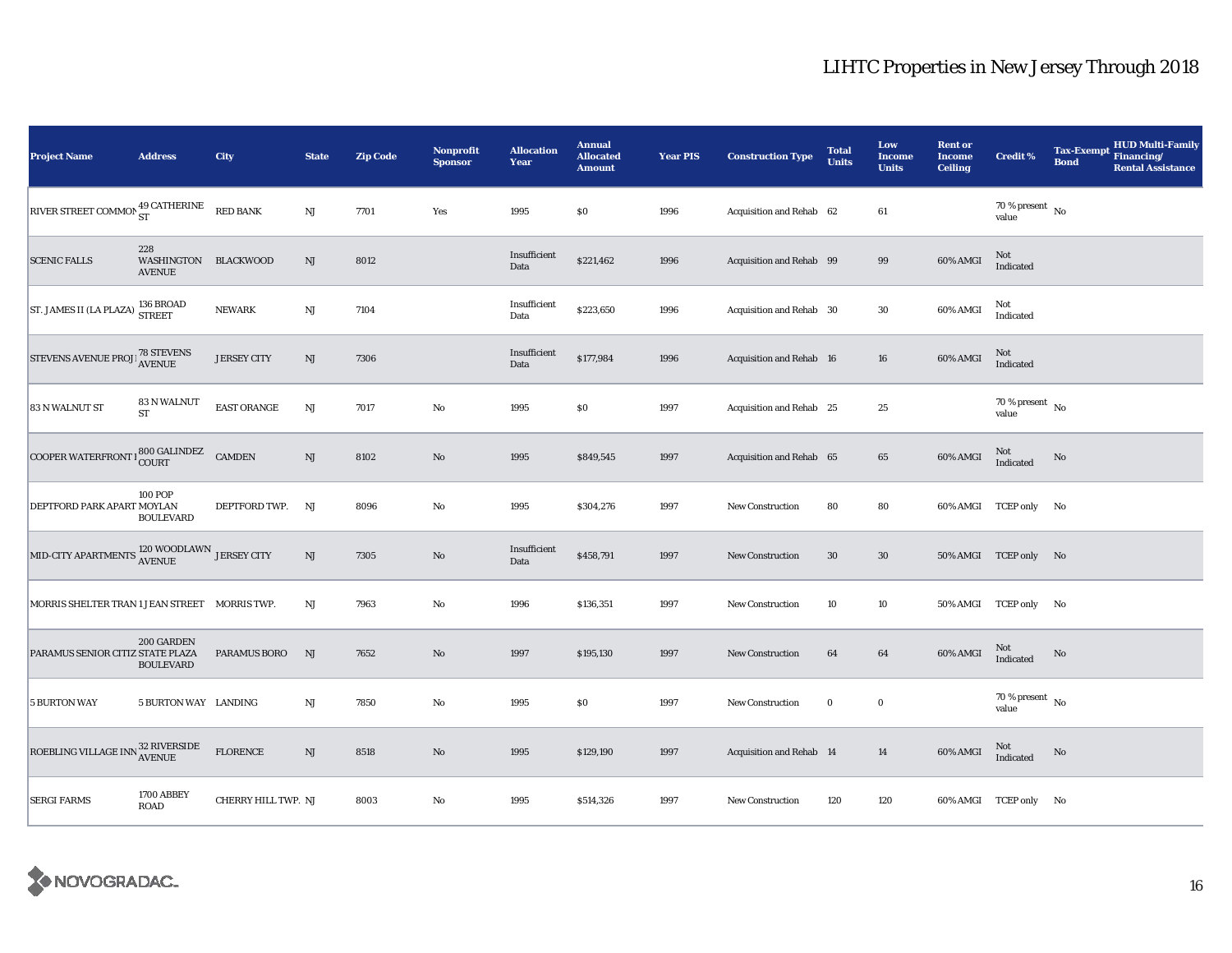| <b>Project Name</b>                                                                                                                           | <b>Address</b>                    | City               | <b>State</b> | <b>Zip Code</b> | <b>Nonprofit</b><br><b>Sponsor</b> | <b>Allocation</b><br>Year | <b>Annual</b><br><b>Allocated</b><br><b>Amount</b> | <b>Year PIS</b> | <b>Construction Type</b> | <b>Total</b><br><b>Units</b> | Low<br>Income<br><b>Units</b> | <b>Rent or</b><br><b>Income</b><br><b>Ceiling</b> | <b>Credit %</b>       | <b>HUD Multi-Family</b><br><b>Tax-Exempt</b><br>Financing/<br><b>Bond</b><br><b>Rental Assistance</b> |
|-----------------------------------------------------------------------------------------------------------------------------------------------|-----------------------------------|--------------------|--------------|-----------------|------------------------------------|---------------------------|----------------------------------------------------|-----------------|--------------------------|------------------------------|-------------------------------|---------------------------------------------------|-----------------------|-------------------------------------------------------------------------------------------------------|
| WEEHAWKEN SENIOR H 2 POTTER PLACE WEEHAWKEN TWP. NJ                                                                                           |                                   |                    |              | 7087            | No                                 | 1997                      | \$403,612                                          | 1997            | <b>New Construction</b>  | 28                           | 28                            | 60% AMGI                                          | Not<br>Indicated      | No                                                                                                    |
| WHARTON SENIOR CITL 100 N MAIN ST    WHARTON                                                                                                  |                                   |                    | NJ           | 07885-1649      | No                                 | 1995                      | \$0                                                | 1997            | <b>New Construction</b>  | 101                          | $\bf{0}$                      |                                                   | TCEP only No          |                                                                                                       |
| <b>ARLINGTON GROVE</b>                                                                                                                        | 61 AND 139 N.<br>ARLINGTON<br>AVE | <b>EAST ORANGE</b> | NJ           | 7017            | $\rm No$                           | Insufficient<br>Data      | $\$0$                                              | 1997            | Acquisition and Rehab 95 |                              | 93                            |                                                   | 60% AMGI TCEP only No |                                                                                                       |
| <b>CHELSEA PLACE</b>                                                                                                                          | 1700 ABBEY RD CHERRY HILL         |                    | NJ           | 08003-2697      | No                                 | Insufficient<br>Data      | $\$0$                                              | 1997            | New Construction         | 72                           | $\mathbf 0$                   |                                                   | TCEP only No          |                                                                                                       |
| <b>CIRCLE F SENIOR APTS</b>                                                                                                                   | $720\,$ MONMOUTH ST $\,$ TRENTON  |                    | NJ           | 8609            | $\rm No$                           | Insufficient<br>Data      | $\$0$                                              | 1997            | <b>New Construction</b>  | 69                           | $\bf{0}$                      | 60% AMGI                                          | Not<br>Indicated      | $\rm No$                                                                                              |
| WARREN STREET APART <sup>227</sup> WARREN                                                                                                     |                                   | TRENTON CITY       | NJ           | 8608            | No                                 | 1995                      | \$158,948                                          | 1997            | Acquisition and Rehab 11 |                              | 11                            | 60% AMGI                                          | Not<br>Indicated      | No                                                                                                    |
| MID CITY II APTS. #399 69 STORMS AVE JERSEY CITY                                                                                              |                                   |                    | NJ           | 07306-3300      | No                                 | Insufficient<br>Data      | $\$0$                                              | 1997            | Not Indicated            | 30                           | $\mathbf 0$                   |                                                   | TCEP only No          |                                                                                                       |
| PARAMUS SR. CITIZENS STATE PLAZA                                                                                                              | 200 GARDEN<br><b>BLVD</b>         | <b>PARAMUS</b>     | $_{\rm NJ}$  | 07652-1240      | No                                 | Insufficient<br>Data      | \$0                                                | 1997            | Not Indicated            | 64                           | $\bf{0}$                      |                                                   | TCEP only No          |                                                                                                       |
| $800\ \mathrm{EAST}\ \mathrm{JERSEY}\ \mathrm{STREE}\ \mathrm{S00}\ \mathrm{EAST}\\ \mathrm{JERSEY}\ \mathrm{STREET}\quad \mathrm{ELIZABETH}$ |                                   |                    | NJ           | 7201            |                                    | Insufficient<br>Data      | \$39,092                                           | 1997            | Acquisition and Rehab 12 |                              | 12                            | 60% AMGI                                          | Not<br>Indicated      |                                                                                                       |
| <b>CARMEL HOUSE</b>                                                                                                                           | 162 BIDWELL<br><b>AVENUE</b>      | <b>JERSEY CITY</b> | $\rm{NJ}$    | 7305            |                                    | Insufficient<br>Data      | \$58,659                                           | 1997            | Acquisition and Rehab 22 |                              | $\bf{22}$                     | 60% AMGI                                          | Not<br>Indicated      |                                                                                                       |
| CENTENNIAL COURTS (VALUE MAIN STREET                                                                                                          | 100 NORTH                         | WHARTON BORO NJ    |              | 7885            |                                    | Insufficient<br>Data      | \$761,330                                          | 1997            | New Construction         | 101                          | 101                           | 60% AMGI                                          | Not<br>Indicated      |                                                                                                       |
| LUMBERTON INDEPEND INDEPENDENCE LUMBERTON TWP. NJ                                                                                             | 25<br><b>DRIVE</b>                |                    |              | 8048            |                                    | Insufficient<br>Data      | \$927,664                                          | 1997            | <b>New Construction</b>  | 128                          | 128                           | 60% AMGI                                          | Not<br>Indicated      |                                                                                                       |
| MAIN STREET II AFFORE 1101 CHELSEA                                                                                                            |                                   | VOORHEES TWP. NJ   |              | 8043            |                                    | Insufficient<br>Data      | \$357,731                                          | 1997            | <b>New Construction</b>  | 72                           | 72                            | 60% AMGI                                          | Not<br>Indicated      |                                                                                                       |

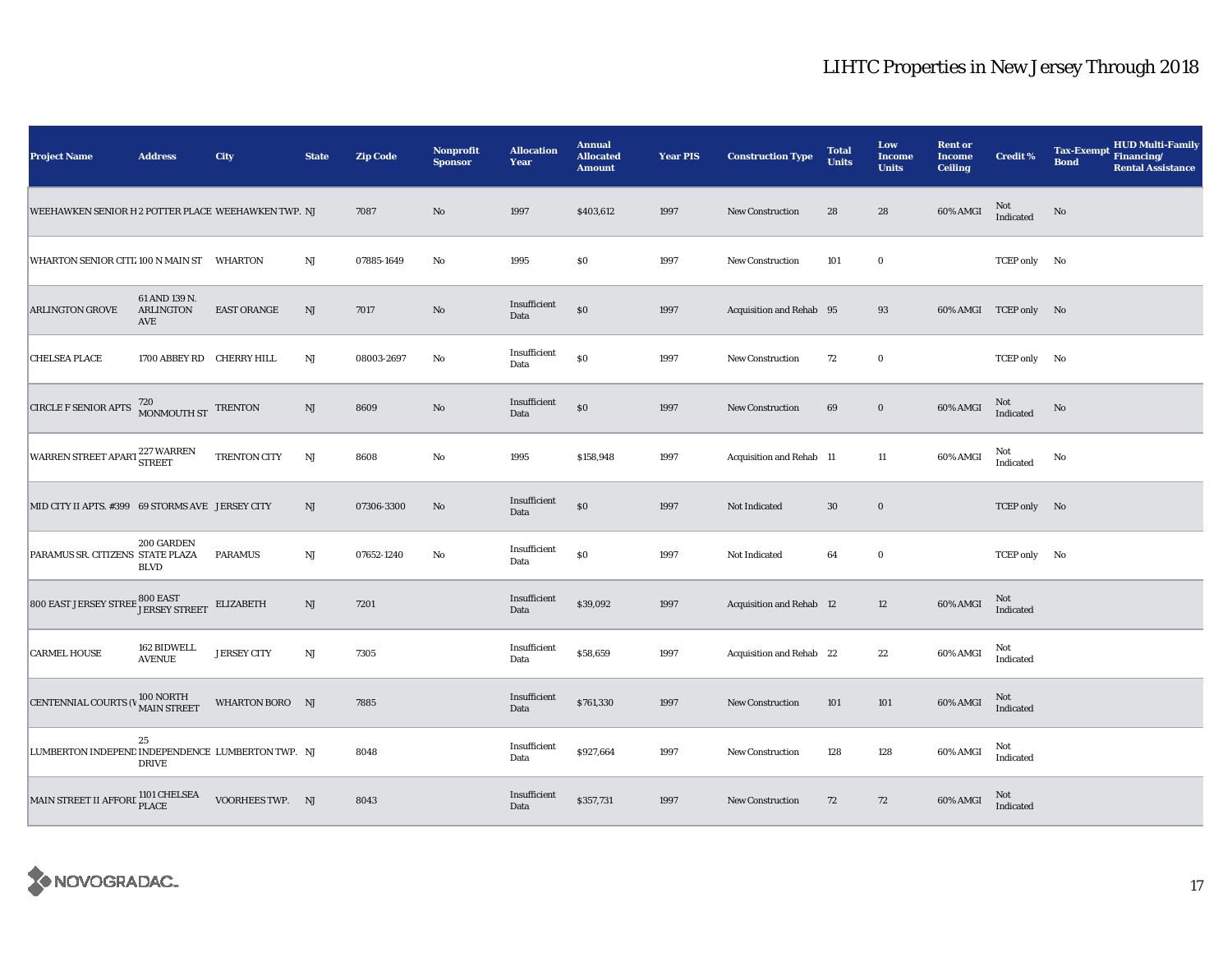| <b>Project Name</b>                                           | <b>Address</b>                                    | City                | <b>State</b>           | <b>Zip Code</b> | <b>Nonprofit</b><br><b>Sponsor</b> | <b>Allocation</b><br>Year | <b>Annual</b><br><b>Allocated</b><br><b>Amount</b> | <b>Year PIS</b> | <b>Construction Type</b> | <b>Total</b><br><b>Units</b> | Low<br><b>Income</b><br><b>Units</b> | <b>Rent or</b><br><b>Income</b><br><b>Ceiling</b> | <b>Credit %</b>       | <b>Tax-Exempt</b><br><b>Bond</b> | <b>HUD Multi-Family</b><br>Financing/<br><b>Rental Assistance</b> |
|---------------------------------------------------------------|---------------------------------------------------|---------------------|------------------------|-----------------|------------------------------------|---------------------------|----------------------------------------------------|-----------------|--------------------------|------------------------------|--------------------------------------|---------------------------------------------------|-----------------------|----------------------------------|-------------------------------------------------------------------|
| <b>HOPEWELL PLACE</b><br><b>SENIOR APARTMENTS</b>             | <b>40 OLD</b><br>STAGECOACH<br><b>ROAD</b>        | <b>BRIDGETON</b>    | $_{\rm NJ}$            | 8302            | $\rm No$                           | 1997                      | \$945,790                                          | 1998            | Acquisition and Rehab 92 |                              | 92                                   |                                                   | 60% AMGI TCEP only No |                                  |                                                                   |
| LINCOLN COURT                                                 | 365 LINCOLN<br><b>AVENUE</b>                      | ORANGE CITY         | $\mathbf{N}\mathbf{J}$ | 7050            | No                                 | 1997                      | \$525,565                                          | 1998            | Acquisition and Rehab 41 |                              | 41                                   |                                                   | 50% AMGI TCEP only No |                                  |                                                                   |
| PELLETTIERI HOMES                                             | 615 SOUTH<br><b>CLINTON</b><br><b>AVENUE</b>      | TRENTON CITY        | <b>NJ</b>              | 8611            | No                                 | 1996                      | \$810,395                                          | 1998            | Acquisition and Rehab 68 |                              | 68                                   |                                                   | 50% AMGI TCEP only No |                                  |                                                                   |
| SALEM LAFAYETTE APTS $_{\rm AVE}^{27}$ MONTICELLO JERSEY CITY |                                                   |                     | NJ                     | 7304            | No                                 | 1996                      | \$0                                                | 1998            | <b>New Construction</b>  | 74                           | $\bf{0}$                             |                                                   | Not<br>Indicated      | No                               |                                                                   |
| TAUNTON RUN SENIOR                                            | <b>401 TAUNTON</b><br><b>AVENUE</b>               | <b>BERLIN TWP.</b>  | $\mathbf{N}\mathbf{J}$ | 8091            | No                                 | 1995                      | \$207,036                                          | 1998            | <b>New Construction</b>  | 108                          | 108                                  |                                                   | 60% AMGI TCEP only No |                                  |                                                                   |
| THE BERKELEY                                                  | $268\,$ SOUTH $\,$ CENTER STREET $\,$ ORANGE CITY |                     | $\mathbf{N}\mathbf{J}$ | 7050            | $\rm No$                           | 1997                      | \$592,901                                          | 1998            | Acquisition and Rehab 51 |                              | 51                                   |                                                   | 50% AMGI TCEP only No |                                  |                                                                   |
| TINTON FALLS SENIOR C 2500 SHAFTO                             |                                                   | TINTON FALLS        | $\mathbf{N}\mathbf{J}$ | 07712-7781      | $\rm No$                           | 1995                      | $\$0$                                              | 1998            | New Construction         | 120                          | $\bf{0}$                             |                                                   | TCEP only No          |                                  |                                                                   |
| WINFIELD SCOTT TOWE 323 NORTH                                 |                                                   | <b>ELIZABETH</b>    | NJ                     | 7208            | $\rm No$                           | 1996                      | \$436,871                                          | 1998            | Acquisition and Rehab 48 |                              | 46                                   | 50% AMGI                                          | Not<br>Indicated      | No                               |                                                                   |
| PAVILLION AT LUFTMAN 43 HURLEYS LN LINCROFT                   |                                                   |                     | NJ                     | 7738            | No                                 | 1995                      | $\$0$                                              | 1998            | <b>New Construction</b>  | 60                           | 60                                   |                                                   | Not<br>Indicated      | No                               |                                                                   |
| <b>SHELTERING ARMS</b>                                        | 2 BROADWAY                                        | <b>PATERSON</b>     | NJ                     | 07505-1033      | No                                 | Insufficient<br>Data      | $\$0$                                              | 1998            | <b>New Construction</b>  | 33                           | $\bf{0}$                             |                                                   | TCEP only No          |                                  |                                                                   |
| STEPPING STONES COMI CLINTON                                  | 27 NORTH<br><b>AVENUE</b>                         | <b>TRENTON CITY</b> | NJ                     | 8609            | $\rm No$                           | 1996                      | \$363,180                                          | 1998            | Acquisition and Rehab 64 |                              | 64                                   | 50% AMGI                                          | Not<br>Indicated      | No                               |                                                                   |
| SUMMER HILL APARTMI 2100 SUMMER                               |                                                   | WAYNE TWP.          | NJ                     | 7470            | $\rm No$                           | Insufficient<br>Data      | \$383,246                                          | 1998            | <b>New Construction</b>  | 164                          | 132                                  |                                                   | 60% AMGI TCEP only No |                                  |                                                                   |
| PREAKNESS COMMONS $\frac{1101 \text{ CHATHAM}}{\text{COURT}}$ |                                                   | WAYNE TWP.          | $\mathbf{N}\mathbf{J}$ | 7470            | No                                 | Insufficient<br>Data      | \$43,325                                           | 1998            | New Construction         | 96                           | 48                                   |                                                   | 60% AMGI TCEP only No |                                  |                                                                   |

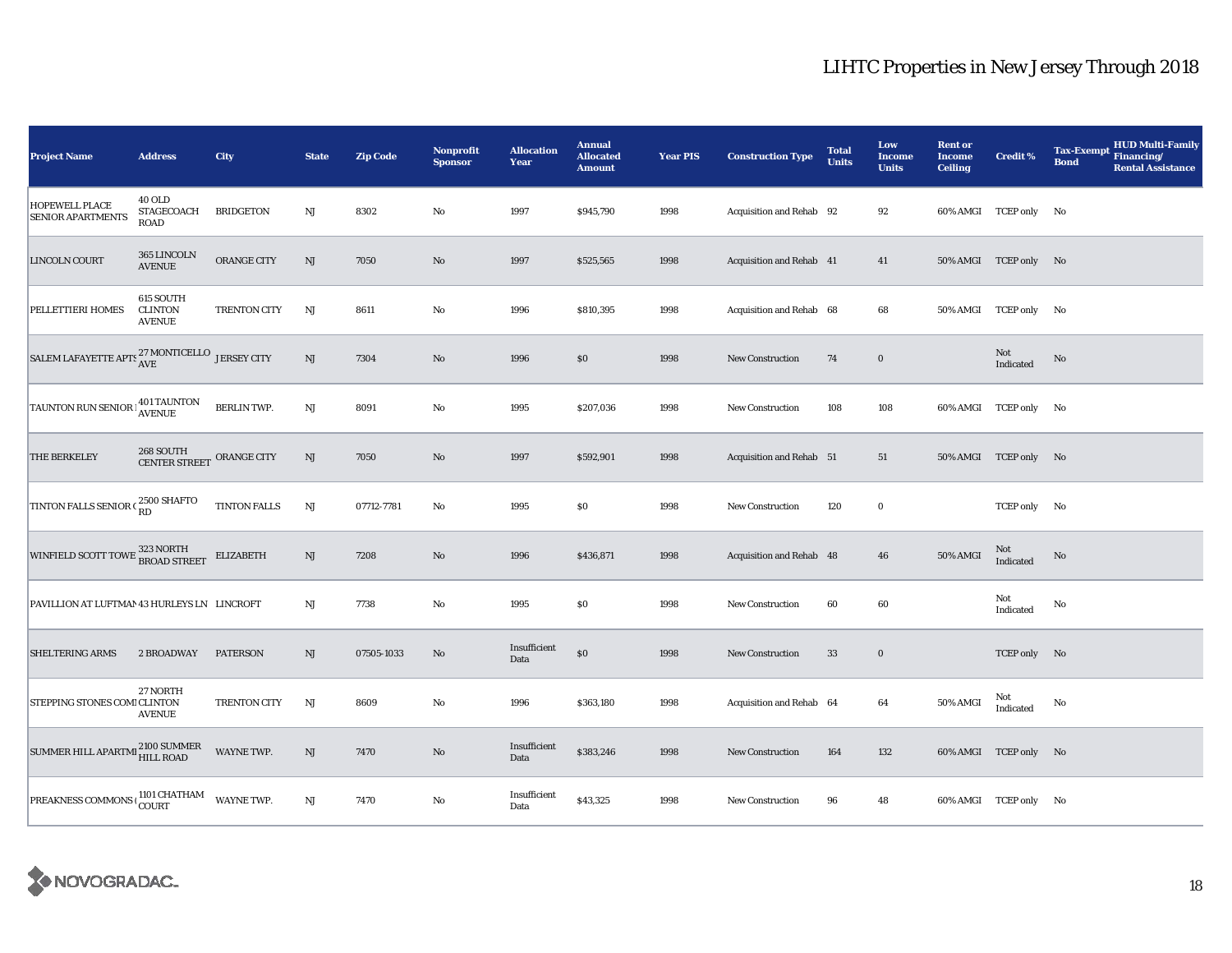| <b>Project Name</b>                                                   | <b>Address</b>                   | City                               | <b>State</b>           | <b>Zip Code</b> | <b>Nonprofit</b><br><b>Sponsor</b> | <b>Allocation</b><br>Year | <b>Annual</b><br><b>Allocated</b><br><b>Amount</b> | <b>Year PIS</b> | <b>Construction Type</b> | <b>Total</b><br><b>Units</b> | Low<br>Income<br><b>Units</b> | <b>Rent or</b><br><b>Income</b><br><b>Ceiling</b> | <b>Credit %</b>       | <b>Tax-Exempt</b><br><b>Bond</b> | <b>HUD Multi-Family</b><br>Financing/<br><b>Rental Assistance</b> |
|-----------------------------------------------------------------------|----------------------------------|------------------------------------|------------------------|-----------------|------------------------------------|---------------------------|----------------------------------------------------|-----------------|--------------------------|------------------------------|-------------------------------|---------------------------------------------------|-----------------------|----------------------------------|-------------------------------------------------------------------|
| CHAMBERS BRIDGE RES CHAMBERSBRID BRICK                                | 175<br><b>GERD</b>               |                                    | NJ                     | 08723-3503      | No                                 | Insufficient<br>Data      | $\$0$                                              | 1998            | Not Indicated            | 183                          | $\mathbf 0$                   |                                                   | TCEP only No          |                                  |                                                                   |
| PAVILLION AT LUFTMAN 43 HURLEYS                                       |                                  | <b>LINCROFT</b>                    | NJ                     | 7738            | $\rm\thinspace No$                 | Insufficient<br>Data      | \$291,689                                          | 1998            | Not Indicated            | 60                           | 60                            |                                                   | TCEP only No          |                                  |                                                                   |
| STEPPING STONES COMPANE                                               |                                  | <b>TRENTON</b>                     | $\mathbf{N}\mathbf{J}$ | 08609-1030      | No                                 | Insufficient<br>Data      | $\$0$                                              | 1998            | Not Indicated            | 64                           | $\bf{0}$                      |                                                   | TCEP only No          |                                  |                                                                   |
| STEVEN L. MIROTA SR. C $_{\rm RD}^{200}$ VAN HORNE WHITEHOUSE STATION |                                  |                                    | $_{\rm NJ}$            | 08889-3269      | No                                 | Insufficient<br>Data      | $\$0$                                              | 1998            | Not Indicated            | 61                           | $\mathbf 0$                   |                                                   | TCEP only No          |                                  |                                                                   |
| CHAMBERSBRIDGE RESI CHAMBERSBRID BRICK TWP.                           | 175<br><b>GE ROAD</b>            |                                    | $\rm{NJ}$              | 8723            |                                    | Insufficient<br>Data      | \$1,929,981                                        | 1998            | <b>New Construction</b>  | 183                          | 175                           | 50% AMGI                                          | Not<br>Indicated      |                                  |                                                                   |
| MIROTA SENIOR RESIDE ${}^{200}$ VAN HORNE READINGTON TWP. NJ          |                                  |                                    |                        | 8889            |                                    | Insufficient<br>Data      | \$177,447                                          | 1998            | New Construction         | 60                           | 60                            | 60% AMGI                                          | Not<br>Indicated      |                                  |                                                                   |
| PATERSON SHELTER PLI <sup>2</sup> BROADWAY                            |                                  | PATERSON CITY                      | NJ                     | 7505            |                                    | Insufficient<br>Data      | \$509,636                                          | 1998            | Acquisition and Rehab 32 |                              | $32\,$                        | <b>50% AMGI</b>                                   | Not<br>Indicated      |                                  |                                                                   |
| SALEM LAFAYETTE APAI <sup>21</sup> MONTICELLO JERSEY CITY             |                                  |                                    | $\mathrm{NJ}$          | 7304            |                                    | Insufficient<br>Data      | \$984,851                                          | 1998            | Acquisition and Rehab 74 |                              | 74                            | 50% AMGI                                          | Not<br>Indicated      |                                  |                                                                   |
| TINTON FALLS SENIOR F 2500 SHAFTO                                     |                                  | <b>TINTON FALLS</b><br><b>BORO</b> | $\mathbf{N}\mathbf{J}$ | 7712            |                                    | Insufficient<br>Data      | \$287,175                                          | 1998            | New Construction         | 120                          | 120                           | 60% AMGI                                          | Not<br>Indicated      |                                  |                                                                   |
| BRUCE STREET GARDEN 49 12TH AVENUE NEWARK                             |                                  |                                    | NJ                     | 7103            | $\rm No$                           | 1997                      | \$1,356,439                                        | 1999            | New Construction         | 108                          | 108                           |                                                   | 50% AMGI TCEP only No |                                  |                                                                   |
| HANOVER STREET HOU! HANOVER                                           | <b>148 WEST</b><br><b>STREET</b> | <b>TRENTON CITY</b>                | NJ                     | 8618            | $\rm No$                           | 1997                      | \$222,532                                          | 1999            | Acquisition and Rehab 17 |                              | 17                            | 50% AMGI                                          | Not<br>Indicated      | No                               |                                                                   |
| MACEDONIA SENIOR HC <sup>140 JOHN</sup><br>STREET                     |                                  | <b>LAKEWOOD</b>                    | $_{\rm NJ}$            | 8701            | No                                 | 1997                      | \$503,322                                          | 1999            | <b>New Construction</b>  | 50                           | 50                            | 50% AMGI                                          | Not<br>Indicated      | No                               |                                                                   |
| PEAPACK/GLADSTONE F 85 MAIN ST                                        |                                  | <b>PEAPACK</b>                     | NJ                     | 7977            | No                                 | 1997                      | \$0                                                | 1999            | <b>New Construction</b>  | 20                           | 20                            |                                                   | Not<br>Indicated      | No                               |                                                                   |

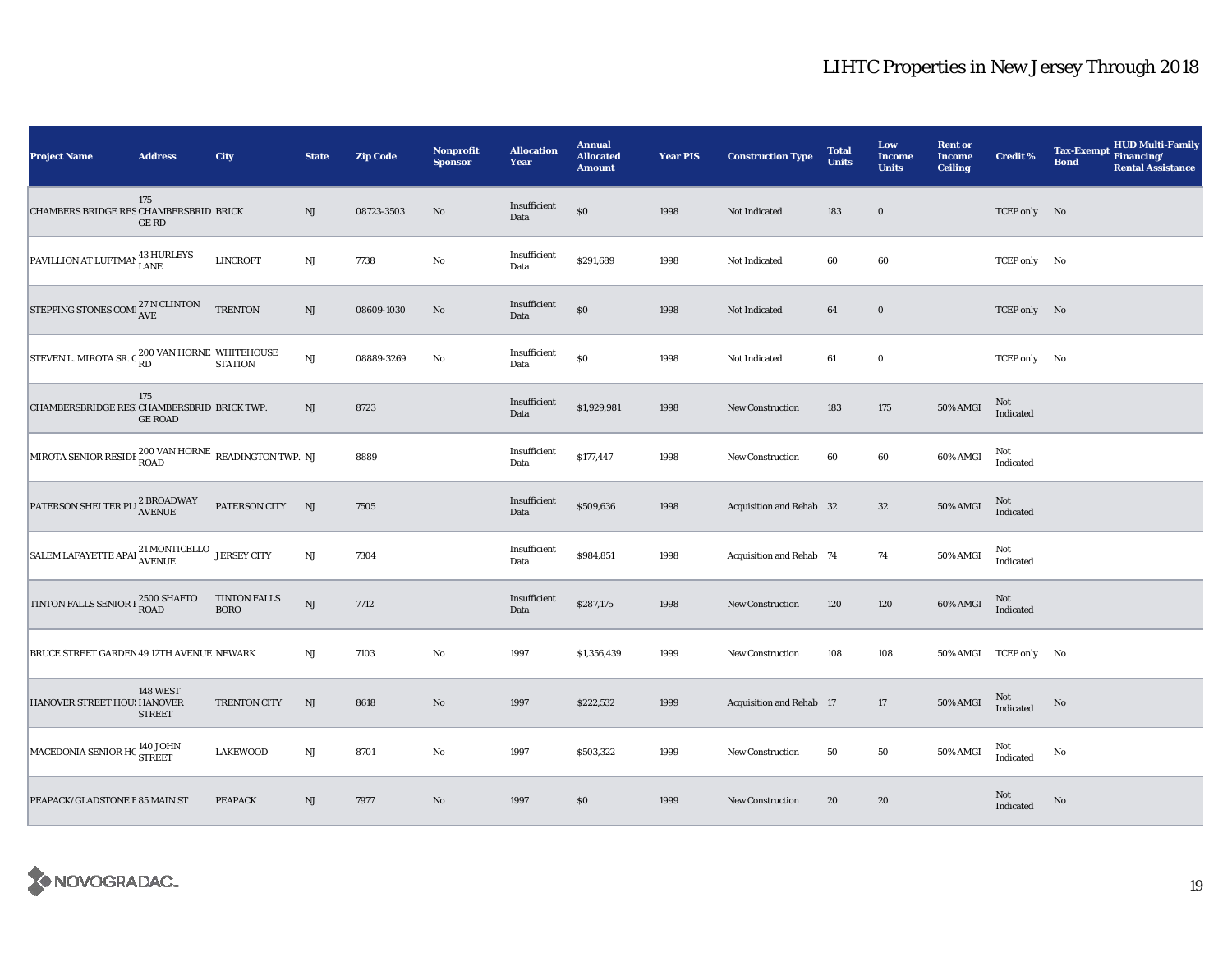| <b>Project Name</b>                                            | <b>Address</b>                                             | <b>City</b>                 | <b>State</b>  | <b>Zip Code</b> | Nonprofit<br><b>Sponsor</b> | <b>Allocation</b><br>Year | <b>Annual</b><br><b>Allocated</b><br><b>Amount</b> | <b>Year PIS</b> | <b>Construction Type</b> | <b>Total</b><br><b>Units</b> | Low<br>Income<br><b>Units</b> | <b>Rent or</b><br><b>Income</b><br><b>Ceiling</b> | <b>Credit %</b>                      | <b>Tax-Exempt</b><br><b>Bond</b> | <b>HUD Multi-Family</b><br>Financing/<br><b>Rental Assistance</b> |
|----------------------------------------------------------------|------------------------------------------------------------|-----------------------------|---------------|-----------------|-----------------------------|---------------------------|----------------------------------------------------|-----------------|--------------------------|------------------------------|-------------------------------|---------------------------------------------------|--------------------------------------|----------------------------------|-------------------------------------------------------------------|
| UNITED COMMUNITY VI 332 SOUTH 8TH                              |                                                            | <b>NEWARK</b>               | NJ            | 7140            | $\rm No$                    | 1997                      | \$535,726                                          | 1999            | <b>New Construction</b>  | 34                           | $\bf{34}$                     | 50% AMGI                                          | Not<br>Indicated                     | $\mathbf{No}$                    |                                                                   |
| ARTISANS MILL RENTAL 600 ARTISAN                               |                                                            | TRENTON CITY                | NJ            | 8618            | $\rm No$                    | 1997                      | \$417,298                                          | 1999            | Acquisition and Rehab 31 |                              | $31\,$                        | <b>50% AMGI</b>                                   | Not<br>Indicated                     | No                               |                                                                   |
| <b>CLARA BARTON MANOR 1015 AMBOY</b>                           |                                                            | <b>EDISON</b>               | $\rm{NJ}$     | 8837            | $\rm No$                    | Insufficient<br>Data      | \$134,543                                          | 1999            | <b>New Construction</b>  | 27                           | 27                            |                                                   | 60% AMGI TCEP only No                |                                  |                                                                   |
| MILLSTREAM APARTME                                             | 241<br><b>BLACKWOOD</b><br><b>BARNSBORO</b><br><b>ROAD</b> | WASHINGTON<br>TWP.          | NJ            | 8080            | No                          | Insufficient<br>Data      | \$274,469                                          | 1999            | <b>New Construction</b>  | 96                           | 96                            |                                                   | 60% AMGI TCEP only No                |                                  |                                                                   |
| SOUTH MUNN COURT Y/ 22 S MUNN AVE EAST ORANGE                  |                                                            |                             | NJ            | 7018            | $\rm No$                    | 1997                      | $\$0$                                              | 1999            | Acquisition and Rehab 50 |                              | $\mathbf 0$                   |                                                   | 70 % present $\hbox{~No}$<br>value   |                                  |                                                                   |
| COUNTY HOUSE VILLAG 100 ARONS                                  |                                                            | WASHINGTON<br>TWP.          | NJ            | 8080            | $\rm No$                    | 1997                      | \$692,423                                          | 1999            | New Construction         | 96                           | 95                            | 60% AMGI                                          | Not<br>Indicated                     | No                               |                                                                   |
| <b>SAMS PLACE</b>                                              | 446 EAST 19TH<br><b>STREET</b>                             | <b>PATERSON</b>             | $_{\rm NJ}$   | 7524            | Yes                         | 1998                      | \$197,973                                          | 1999            | Acquisition and Rehab 19 |                              | 19                            | 50% AMGI                                          | $70$ % present $\,$ No $\,$<br>value |                                  |                                                                   |
| <b>ARTISAN'S MILL #538</b>                                     | <b>600 ARTISAN ST TRENTON</b>                              |                             | NJ            | 08618-5530      | No                          | Insufficient<br>Data      | $\$0$                                              | 1999            | Not Indicated            | 31                           | $\mathbf 0$                   |                                                   | TCEP only No                         |                                  |                                                                   |
| SAM'S PLACE #561                                               | 446 E 19TH ST #<br>460                                     | <b>PATERSON</b>             | NJ            | 07524-2700      | $\rm No$                    | Insufficient<br>Data      | $\$0$                                              | 1999            | Not Indicated            | 19                           | $\mathbf 0$                   |                                                   | TCEP only No                         |                                  |                                                                   |
| PEAPACK AND GLADSTO 101 HAMILTON PEAPACK AND CLADSTONE BOTTLES |                                                            | <b>GLADSTONE BOR</b>        | $_{\rm NJ}$   | 7977            |                             | Insufficient<br>Data      | \$192,272                                          | 1999            | <b>New Construction</b>  | 20                           | 20                            | <b>50% AMGI</b>                                   | Not<br>Indicated                     |                                  |                                                                   |
| COOKS POND SENIOR HO 455 DIAMOND                               |                                                            | DENVILLE TWP.               | <b>NJ</b>     | 7834            | $\rm No$                    | 2000                      | \$292,562                                          | 2000            | New Construction         | 69                           | 69                            |                                                   | 60% AMGI TCEP only No                |                                  |                                                                   |
| ELIZABETH HOPE VI - PI <sup>216</sup> FRONT                    |                                                            | <b>ELIZABETH</b>            | $\mathrm{NJ}$ | 7206            | $\rm No$                    | 1998                      | \$973,272                                          | 2000            | <b>New Construction</b>  | 72                           | 72                            | <b>50% AMGI</b>                                   | Not<br>Indicated                     | $\mathbf{No}$                    |                                                                   |
| ETHEL R. LAWRENCE HOLOD FAITH                                  |                                                            | <b>MOUNT LAUREL</b><br>TWP. | NJ            | 8054            | $\rm No$                    | 1998                      | \$1,081,381                                        | 2000            | <b>New Construction</b>  | 100                          | 80                            | 60% AMGI                                          | Not<br>Indicated                     | No                               |                                                                   |

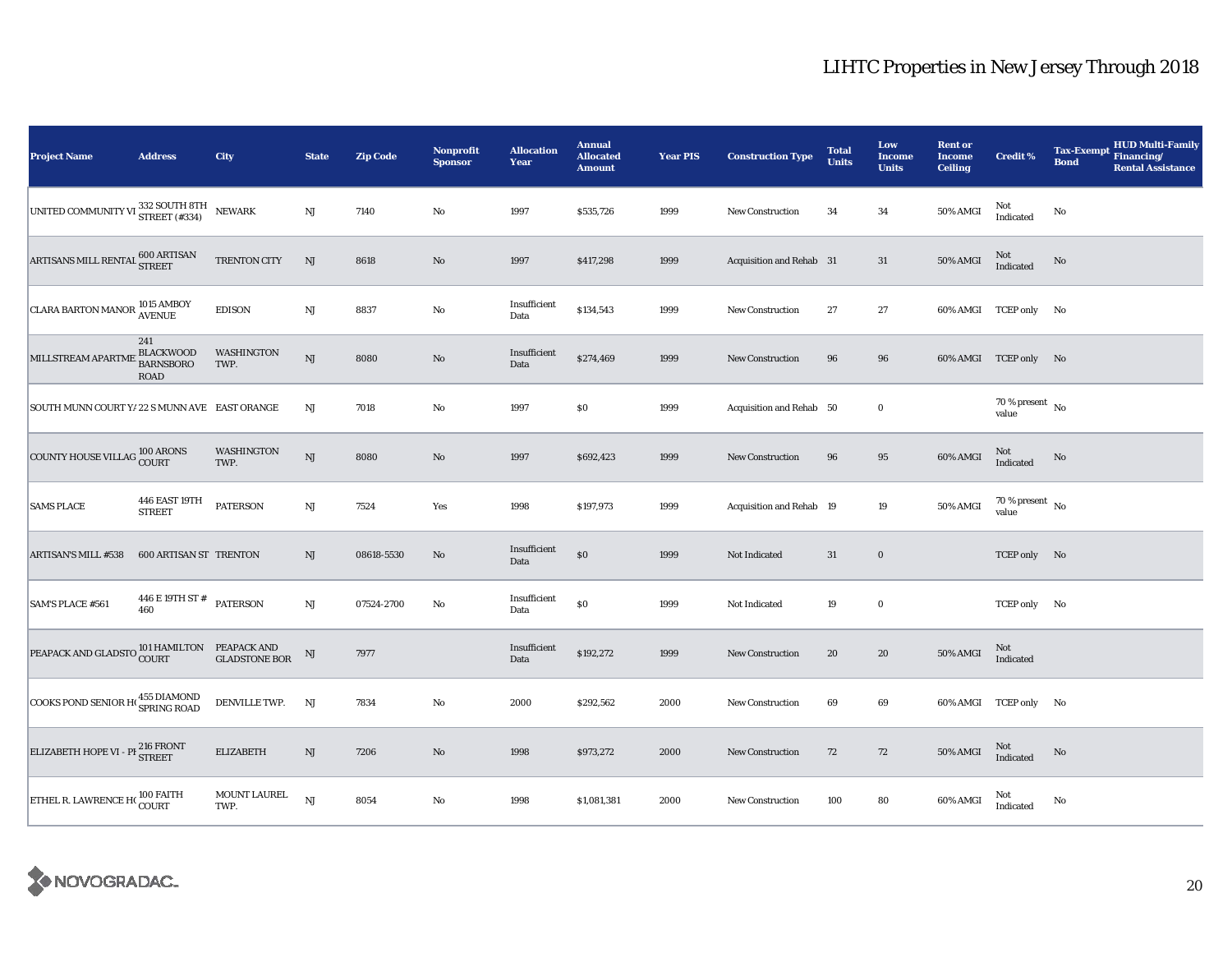| <b>Project Name</b>                                                | <b>Address</b>        | City                            | <b>State</b> | <b>Zip Code</b> | <b>Nonprofit</b><br><b>Sponsor</b> | <b>Allocation</b><br>Year | <b>Annual</b><br><b>Allocated</b><br><b>Amount</b> | <b>Year PIS</b> | <b>Construction Type</b> | <b>Total</b><br><b>Units</b> | Low<br>Income<br><b>Units</b> | <b>Rent or</b><br><b>Income</b><br><b>Ceiling</b> | <b>Credit %</b>       | <b>HUD Multi-Family</b><br><b>Tax-Exempt</b><br>Financing/<br><b>Bond</b><br><b>Rental Assistance</b> |
|--------------------------------------------------------------------|-----------------------|---------------------------------|--------------|-----------------|------------------------------------|---------------------------|----------------------------------------------------|-----------------|--------------------------|------------------------------|-------------------------------|---------------------------------------------------|-----------------------|-------------------------------------------------------------------------------------------------------|
| CHUCK COSTELLO INDE 1998 ROUTE 18 OLD BRIDGE                       |                       |                                 | NJ           | 08857-3779      | No                                 | Insufficient<br>Data      | \$0                                                | 2006            | Not Indicated            | 61                           | $\bf{0}$                      |                                                   | TCEP only No          |                                                                                                       |
| COUNTRYSIDE VILLAGE $^{99}_{\text{DR}}$                            |                       | <b>SEABROOK</b>                 | NJ           | 08302-4271      | No                                 | 2004                      | \$0                                                | 2006            | Not Indicated            | 100                          | $\bf{0}$                      |                                                   | TCEP only No          |                                                                                                       |
| FERRY MANOR #731                                                   | 2101 FERRY AVE CAMDEN |                                 | NJ           | 08104-1931      | $\mathbf{N}\mathbf{o}$             | Insufficient<br>Data      | $\$0$                                              | 2006            | Not Indicated            | 86                           | $\bf{0}$                      |                                                   | TCEP only No          |                                                                                                       |
| HERITAGE VILLAGE @ E $_{\rm ADELPHIA}^{\rm 895\ ELTON}$            |                       | FREEHOLD                        | NJ           | 07728-8653      | No                                 | Insufficient<br>Data      | $\$0$                                              | 2006            | Not Indicated            | 150                          | $\bf{0}$                      |                                                   | TCEP only No          |                                                                                                       |
| HOPEWELL GARDENS #1725 DENOW RD PENNINGTON                         |                       |                                 | NJ           | 08534-5267      | $\mathbf{N}\mathbf{o}$             | Insufficient<br>Data      | \$0                                                | 2006            | Not Indicated            | 150                          | $\bf{0}$                      |                                                   | TCEP only No          |                                                                                                       |
| LITC #716 - BELLMAWR $\frac{255 \text{ W}}{B \text{ROWNING RD}}$   |                       | <b>BELLMAWR</b>                 | NJ           | 08031-2012      | $\rm No$                           | Insufficient<br>Data      | \$620,473                                          | 2006            | New Construction         | 130                          | $\bf{0}$                      |                                                   | TCEP only No          |                                                                                                       |
| LITC#06401 ALEXIAN M/122 7TH ST                                    |                       | <b>ELIZABETH</b>                | NJ           | 07201-2822      | $\mathbf{N}\mathbf{o}$             | Insufficient<br>Data      | \$313,933                                          | 2006            | Acquisition and Rehab 74 |                              | $\bf{0}$                      |                                                   | TCEP only No          |                                                                                                       |
| LITC#06405 LIFE LINK H 209 AWALT DR GLASSBORO                      |                       |                                 | NJ           | 08028-2656      | $\rm No$                           | Insufficient<br>Data      | \$243,168                                          | 2006            | <b>New Construction</b>  | 30                           | $\bf{0}$                      |                                                   | TCEP only No          |                                                                                                       |
| LITC#06411 FAIRVIEW V<br>l $_{\bf SQUARE}^{1201}$ YORKSHIRE CAMDEN |                       |                                 | NJ           | 8104            | No                                 | Insufficient<br>Data      | \$349,100                                          | 2006            | Acquisition and Rehab 40 |                              | $\bf{0}$                      |                                                   | TCEP only No          |                                                                                                       |
| LORD STIRLING SENIOR <sup>43 CARMAN</sup>                          |                       | NEW BRUNSWICK NJ<br><b>CITY</b> |              | 8901            | $\rm No$                           | 2004                      | \$742,826                                          | 2006            | Acquisition and Rehab 48 |                              | 48                            |                                                   | 50% AMGI TCEP only No |                                                                                                       |
| LITC#729 SPRINGFIELD $\frac{605 \text{ S}}{615}$ SPRINGFIELD       |                       | NEWARK                          | NJ           | 07103-1128      | $\mathbf{N}\mathbf{o}$             | 2004                      | \$1,343,488                                        | 2006            | New Construction         | 72                           | $\bf{0}$                      |                                                   | TCEP only No          |                                                                                                       |
| LITC#747 SALEM SENIOI 2 HIRES AVE                                  |                       | <b>SALEM</b>                    | NJ           | 08079-1402      | No                                 | 2004                      | \$930,174                                          | 2006            | Acquisition and Rehab 64 |                              | $\bf{0}$                      |                                                   | TCEP only No          |                                                                                                       |
| NEW HOPE COMMUNITY $_{\text{AVE}}^{301}$ WOODLAND PLEASANTVILLE NJ |                       |                                 |              | 08232-2104      | $\mathbf{N}\mathbf{o}$             | Insufficient<br>Data      | \$0                                                | 2006            | Not Indicated            | 57                           | $\bf{0}$                      |                                                   | TCEP only No          |                                                                                                       |

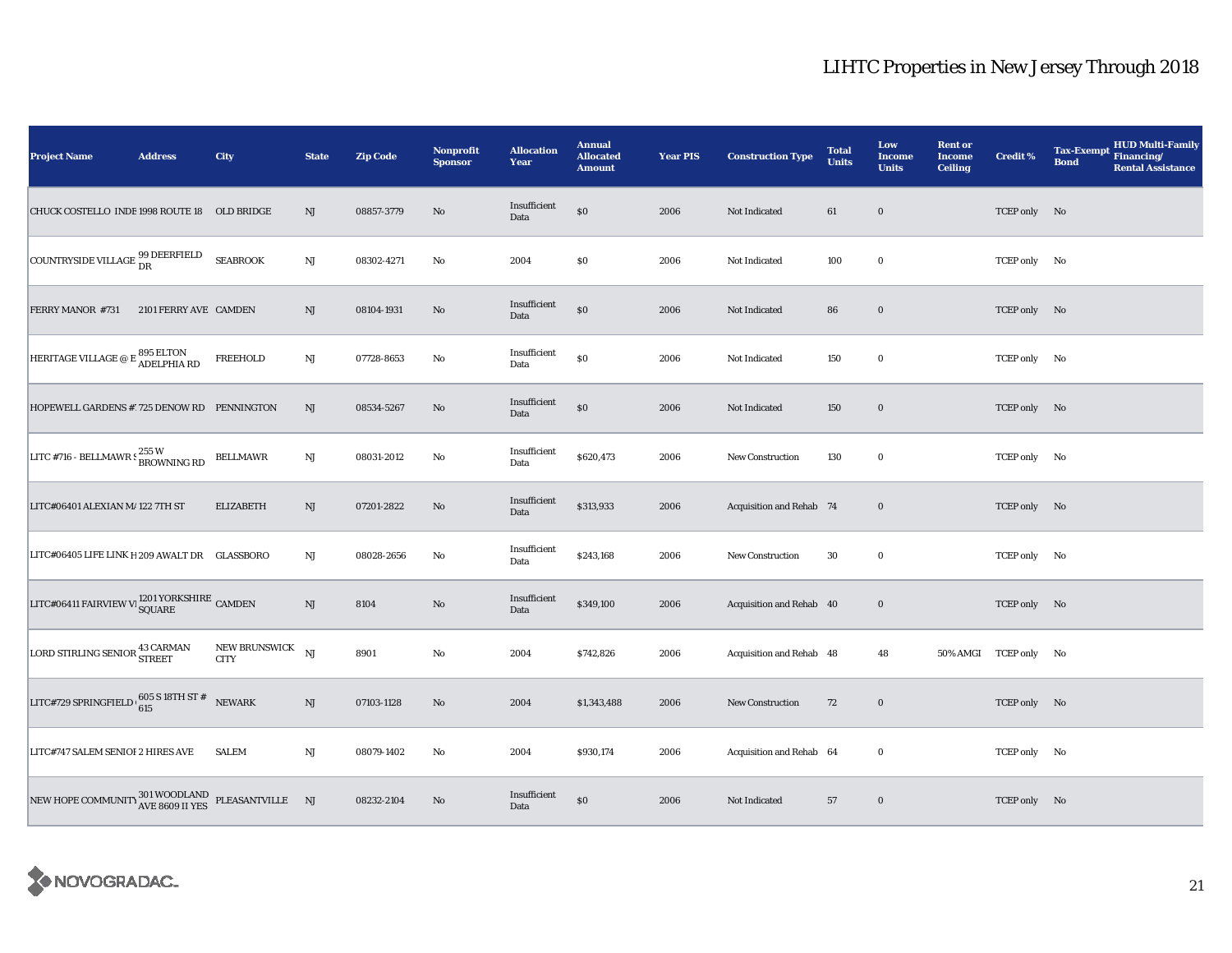| <b>Project Name</b>                                                                                                                                                                                 | <b>Address</b>                           | City                        | <b>State</b>           | <b>Zip Code</b> | Nonprofit<br><b>Sponsor</b> | <b>Allocation</b><br>Year | <b>Annual</b><br><b>Allocated</b><br><b>Amount</b> | <b>Year PIS</b> | <b>Construction Type</b> | <b>Total</b><br><b>Units</b> | Low<br>Income<br><b>Units</b> | <b>Rent or</b><br><b>Income</b><br><b>Ceiling</b> | <b>Credit %</b>       | HUD Multi-Family<br>Financing/<br><b>Tax-Exempt</b><br><b>Bond</b><br><b>Rental Assistance</b> |
|-----------------------------------------------------------------------------------------------------------------------------------------------------------------------------------------------------|------------------------------------------|-----------------------------|------------------------|-----------------|-----------------------------|---------------------------|----------------------------------------------------|-----------------|--------------------------|------------------------------|-------------------------------|---------------------------------------------------|-----------------------|------------------------------------------------------------------------------------------------|
| PARKSIDE MANOR #737 <sup>136</sup> TIFFANY                                                                                                                                                          |                                          | <b>NEWARK</b>               | NJ                     | 07104-2458      | No                          | Insufficient<br>Data      | \$568,444                                          | 2006            | <b>New Construction</b>  | 146                          | $\bf{0}$                      |                                                   | TCEP only No          |                                                                                                |
| RIVERWALK SENIOR AP/17 W BROAD ST BRIDGETON                                                                                                                                                         |                                          |                             | $\rm{NJ}$              | 08302-2564      | $\mathbf{N}\mathbf{o}$      | 2004                      | \$1,070,216                                        | 2006            | <b>New Construction</b>  | 80                           | $\bf{0}$                      |                                                   | TCEP only No          |                                                                                                |
| SEAVIEW MANOR #732 2 HOPE LN                                                                                                                                                                        |                                          | <b>LONG BRANCH</b>          | NJ                     | 07740-7080      | No                          | Insufficient<br>Data      | $\$0$                                              | 2006            | Not Indicated            | 40                           | $\bf{0}$                      |                                                   | TCEP only No          |                                                                                                |
| SPRUCE GARDENS #0541 $_{ST}^{147}$ CHARLTON NEWARK                                                                                                                                                  |                                          |                             | $\rm{NJ}$              | 07103-2911      | No                          | Insufficient<br>Data      | \$1,271,889                                        | 2006            | New Construction         | 105                          | $\bf{0}$                      |                                                   | TCEP only No          |                                                                                                |
| <b>CHARLTON GARDENS</b>                                                                                                                                                                             | 151 IRVINE<br>TURNER<br><b>BOULEVARD</b> | <b>NEWARK</b>               | $\mathbf{N}\mathbf{J}$ | 7103            | No                          | Insufficient<br>Data      | \$1,307,237                                        | 2006            | New Construction         | 60                           | 60                            |                                                   | 60% AMGI TCEP only No |                                                                                                |
| WARREN STREET APART $^{250\, \rm N}$ WARREN                                                                                                                                                         |                                          | <b>TRENTON</b>              | $\rm{NJ}$              | 08608-2306      | No                          | Insufficient<br>Data      | $\$0$                                              | 2006            | Not Indicated            | 9                            | $\boldsymbol{0}$              |                                                   | TCEP only No          |                                                                                                |
| WOODHAVEN TERRACE WOODHAVEN                                                                                                                                                                         | 100<br>${\rm DR}$                        | MONMOUTH<br><b>JUNCTION</b> | $\mathbf{N}\mathbf{J}$ | 08852-4215      | $\mathbf{No}$               | 2005                      | \$275,423                                          | 2006            | Acquisition and Rehab 40 |                              | $\bf{0}$                      |                                                   | TCEP only No          |                                                                                                |
| WOODWARD HOMES #6  $^{148}$ BRAMHALL JERSEY CITY                                                                                                                                                    |                                          |                             | $\rm{NJ}$              | 07304-4702      | No                          | Insufficient<br>Data      | $\$0$                                              | 2006            | Not Indicated            | 70                           | $\boldsymbol{0}$              |                                                   | TCEP only No          |                                                                                                |
| ANTIOCH MANOR - PHA! 700 FERRY                                                                                                                                                                      |                                          | <b>CAMDEN</b>               | $\mathbf{N}\mathbf{J}$ | 8104            |                             | Insufficient<br>Data      | \$915,710                                          | 2006            | New Construction         | 64                           | 64                            | 50% AMGI                                          | Not<br>Indicated      |                                                                                                |
| <b>CHUCK COSTELLO INDE 2000 STATE</b>                                                                                                                                                               |                                          | OLD BRIDGE TWP. NJ          |                        | 8857            |                             | Insufficient<br>Data      | \$801,296                                          | 2006            | <b>New Construction</b>  | 61                           | 61                            | 50% AMGI                                          | Not<br>Indicated      |                                                                                                |
| $\begin{array}{ l } \hline \textbf{COUNTRYSIDE VILLAGE} \begin{tabular}{ll} \textbf{766 PARSONAGE} & \textbf{UPPER DEERFIELD} \\ \textbf{ROAD} & \textbf{TWP}. \end{tabular} \end{array} \text{NJ}$ |                                          |                             |                        | 8302            |                             | Insufficient<br>Data      | \$1,800,000                                        | 2006            | New Construction         | 100                          | 100                           | 60% AMGI                                          | Not<br>Indicated      |                                                                                                |
| HOPEWELL VILLAGE                                                                                                                                                                                    | 725 DENOW<br>ROAD                        | PENNINGTON                  | $\mathbf{N}\mathbf{J}$ | 8534            |                             | Insufficient<br>Data      | \$561,550                                          | 2006            | New Construction         | 150                          | 150                           | 60% AMGI                                          | Not<br>Indicated      |                                                                                                |
| SEAVIEW MANOR - PHAS <sup>73</sup> ELLIS<br>AVENUE                                                                                                                                                  |                                          | <b>LONG BRANCH</b>          | $\rm{NJ}$              | 7740            |                             | Insufficient<br>Data      | \$781,809                                          | 2006            | New Construction         | 40                           | 40                            | 60% AMGI                                          | Not<br>Indicated      |                                                                                                |

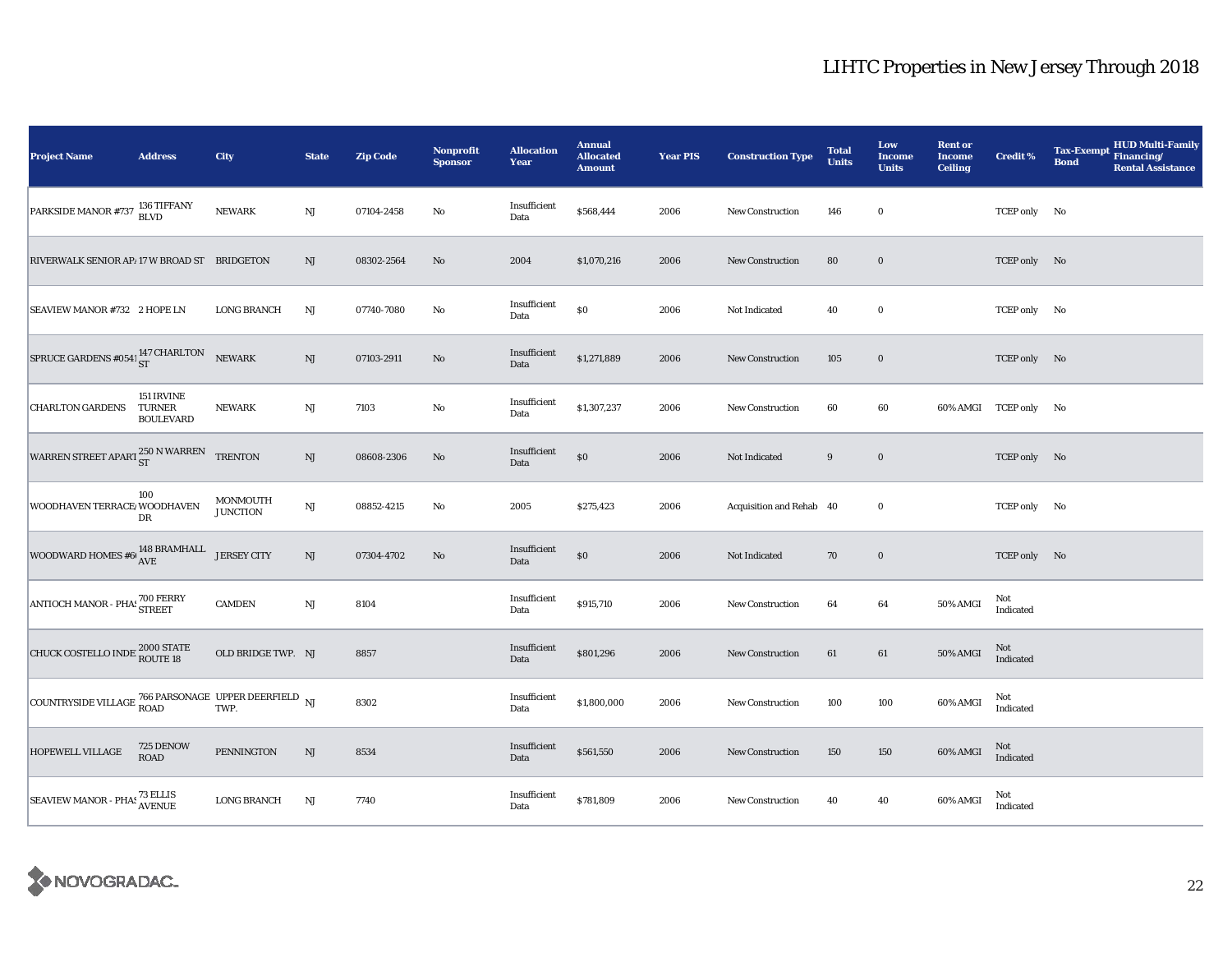| <b>Project Name</b>                                                         | <b>Address</b>                                | City               | <b>State</b>           | <b>Zip Code</b> | Nonprofit<br><b>Sponsor</b> | <b>Allocation</b><br>Year | <b>Annual</b><br><b>Allocated</b><br><b>Amount</b> | <b>Year PIS</b> | <b>Construction Type</b> | <b>Total</b><br><b>Units</b> | Low<br><b>Income</b><br><b>Units</b> | <b>Rent or</b><br><b>Income</b><br><b>Ceiling</b> | <b>Credit %</b>       | <b>HUD Multi-Family</b><br><b>Tax-Exempt</b><br>Financing/<br><b>Bond</b><br><b>Rental Assistance</b> |
|-----------------------------------------------------------------------------|-----------------------------------------------|--------------------|------------------------|-----------------|-----------------------------|---------------------------|----------------------------------------------------|-----------------|--------------------------|------------------------------|--------------------------------------|---------------------------------------------------|-----------------------|-------------------------------------------------------------------------------------------------------|
| <b>SPRUCE GARDENS</b>                                                       | 85-105 BARCLAY NEWARK<br><b>STREET</b>        |                    | NJ                     | 7103            |                             | Insufficient<br>Data      | \$1,348,181                                        | 2006            | <b>New Construction</b>  | 105                          | 105                                  | 60% AMGI                                          | Not<br>Indicated      |                                                                                                       |
| <b>NORTHGATE II</b>                                                         | $500$ NORTH $7\mathrm{TH}$ $\,$ CAMDEN STREET |                    | NJ                     | 8102            | No                          | Insufficient<br>Data      | \$1,228,879                                        | 2006            | New Construction         | 402                          | 402                                  |                                                   | 60% AMGI TCEP only No |                                                                                                       |
| PEARLYE/PARKVIEW AP 1655 PARK                                               |                                               | <b>CAMDEN</b>      | $\mathrm{NJ}$          | 8103            |                             | 2003                      | \$695,770                                          | 2006            | <b>New Construction</b>  | 51                           | 50                                   | 50% AMGI                                          | Not<br>Indicated      |                                                                                                       |
| BALDWINS RUN - PHASE STREET CAMDEN                                          |                                               |                    | $\mathbf{N}\mathbf{J}$ | 8105            | No                          | 2006                      | \$1,457,960                                        | 2007            | <b>New Construction</b>  | 73                           | 73                                   |                                                   | 50% AMGI TCEP only No |                                                                                                       |
| BALDWINS RUN SENIOR $_{\rm AVENUE}^{3195}$ WESTFIELD $\,$ CAMDEN $\,$       |                                               |                    | NJ                     | 8105            | No                          | 2005                      | \$1,107,236                                        | 2007            | <b>New Construction</b>  | 74                           | 74                                   |                                                   | 50% AMGI TCEP only No |                                                                                                       |
| BERNIUS COURT - TOY F <sup>152</sup> CENTRAL                                |                                               | <b>JERSEY CITY</b> | $\mathbf{N}\mathbf{J}$ | 7306            | $\rm No$                    | 2005                      | \$812,383                                          | 2007            | Acquisition and Rehab 46 |                              | $\bf{0}$                             |                                                   | TCEP only No          |                                                                                                       |
| CHAPEL HILL AFFORDAL $_{\rm ROAD}^{1101-1130 \text{ ABBY}}$ MIDDLETOWN      |                                               |                    | <b>NJ</b>              | 7748            | $\rm No$                    | 2007                      | \$130,570                                          | 2007            | New Construction         | 30                           | $30\,$                               |                                                   | 60% AMGI TCEP only No |                                                                                                       |
| CREEKSIDE #05913                                                            | 237 RTE 70                                    | <b>MEDFORD</b>     | $\mathbf{N}\mathbf{J}$ | 8055            | $\rm No$                    | 2005                      | \$0                                                | 2007            | <b>New Construction</b>  | 32                           | $\bf{0}$                             |                                                   | TCEP only No          |                                                                                                       |
| $\,$ HARVEST SENIOR HOUS $\,$ 1115 GIBBSBORO $\,$ LINDENWOLD $\,$ BORO $\,$ |                                               |                    | $\mathbf{N}\mathbf{J}$ | 8021            | No                          | 2005                      | \$600,000                                          | 2007            | New Construction         | 91                           | 91                                   |                                                   | 50% AMGI TCEP only No |                                                                                                       |
| <b>KENT STREET HOUSING AVENUE</b>                                           |                                               | PENNSVILLE TWP. NJ |                        | 8070            | No                          | 2005                      | \$471,035                                          | 2007            | New Construction         | 101                          | 101                                  |                                                   | 60% AMGI TCEP only No |                                                                                                       |
| <b>KING PLAZA</b>                                                           | 270 KING ST                                   | PERTH AMBOY        | NJ                     | 8861            | $\rm No$                    | 2005                      | \$2,933,805                                        | 2007            | <b>New Construction</b>  | 249                          | $\mathbf 0$                          |                                                   | TCEP only No          |                                                                                                       |
| NEW COMMUNITY ASSO 180 S ORANGE                                             |                                               | <b>NEWARK</b>      | $_{\rm NJ}$            | 7103            | No                          | 2007                      | \$0                                                | 2007            | <b>New Construction</b>  | 225                          | $\bf{0}$                             |                                                   | TCEP only No          |                                                                                                       |
| RIVER ROAD AFFORDAB 1892 RIVER AVE CAMDEN                                   |                                               |                    | $\rm{NJ}$              | 8105            | No                          | 2005                      | \$1,578,855                                        | 2007            | <b>New Construction</b>  | 77                           | 40                                   |                                                   | TCEP only No          |                                                                                                       |

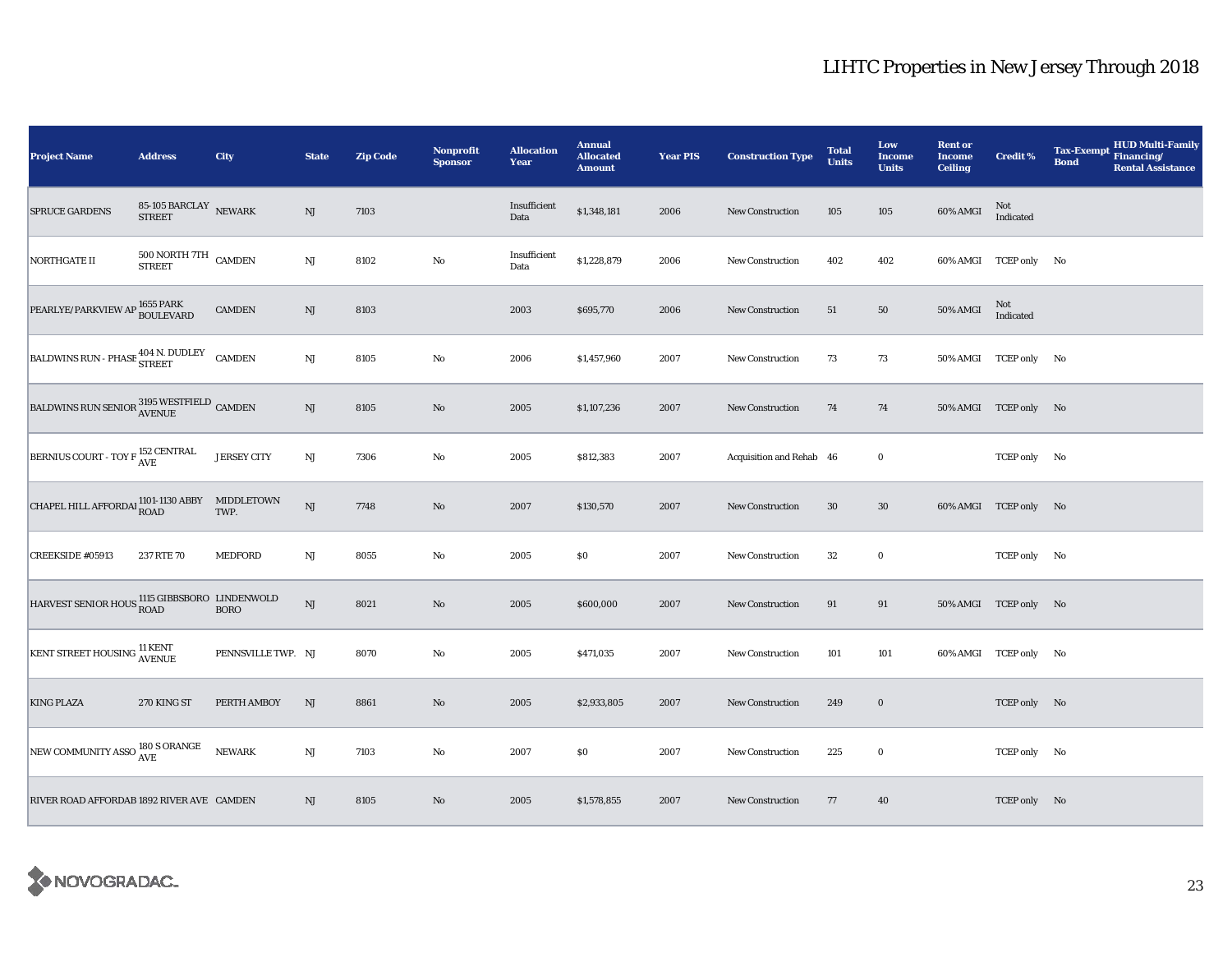| <b>Project Name</b>                           | <b>Address</b>                                  | <b>City</b>                                 | <b>State</b>           | <b>Zip Code</b> | Nonprofit<br><b>Sponsor</b> | <b>Allocation</b><br>Year | <b>Annual</b><br><b>Allocated</b><br><b>Amount</b> | <b>Year PIS</b> | <b>Construction Type</b>  | <b>Total</b><br><b>Units</b> | Low<br><b>Income</b><br><b>Units</b> | <b>Rent or</b><br><b>Income</b><br><b>Ceiling</b> | <b>Credit %</b>                    | <b>HUD Multi-Family</b><br><b>Tax-Exempt</b><br>Financing/<br><b>Bond</b><br><b>Rental Assistance</b> |
|-----------------------------------------------|-------------------------------------------------|---------------------------------------------|------------------------|-----------------|-----------------------------|---------------------------|----------------------------------------------------|-----------------|---------------------------|------------------------------|--------------------------------------|---------------------------------------------------|------------------------------------|-------------------------------------------------------------------------------------------------------|
| ROYAL CRESCENT                                | 1101-1304<br><b>ROYAL</b><br><b>CRESCENT CT</b> | <b>EAST GREENWICH</b><br>TWP.               | NJ                     | 8056            | No                          | 2006                      | \$310,195                                          | 2007            | <b>New Construction</b>   | 65                           | 65                                   |                                                   | 60% AMGI TCEP only No              |                                                                                                       |
| THE GARDEN BUILDING $^{29}_{\rm STREET}$      |                                                 | PASSAIC CITY                                | NJ                     | 7055            | No                          | 2005                      | \$817,702                                          | 2007            | Acquisition and Rehab 40  |                              | 40                                   | <b>50% AMGI</b>                                   | 70 % present $\,$ No $\,$<br>value |                                                                                                       |
| TRENTON PROSPECT HC INDEPENDENCE TRENTON CITY | 70<br>WAY                                       |                                             | $_{\rm NJ}$            | 8618            | No                          | 2005                      | \$1,199,857                                        | 2007            | <b>New Construction</b>   | 110                          | 110                                  |                                                   | 50% AMGI TCEP only No              |                                                                                                       |
| <b>BRIDGETON HOPE VI PH 8 N ST</b>            |                                                 | <b>BRIDGETON</b>                            | NJ                     | 8302            | No                          | 2005                      | \$934,283                                          | 2007            | <b>New Construction</b>   | 50                           | 50                                   |                                                   | 60% AMGI TCEP only No              |                                                                                                       |
| EAST ORANGE GENERAL 80 S MUNN AVE EAST ORANGE |                                                 |                                             | NJ                     | 7018            | No                          | 2007                      | \$548,536                                          | 2007            | Acquisition and Rehab 24  |                              | $\mathbf 0$                          |                                                   | TCEP only No                       |                                                                                                       |
| PLEASANTVILLE V                               | AVE                                             | $301\,$ WOODLAND $\,$ PLEASANTVILLE $\,$ NJ |                        | 8232            | $\mathbf{N}\mathbf{o}$      | 2005                      | \$1,027,346                                        | 2007            | New Construction          | 57                           | $\bf{0}$                             |                                                   | TCEP only No                       |                                                                                                       |
| MEADOWBROOK APART 25 PINE STREET              |                                                 | <b>TINTON FALLS</b><br><b>BORO</b>          | $\mathbf{N}\mathbf{J}$ | 7724            | No                          | Insufficient<br>Data      | \$509,332                                          | 2007            | <b>New Construction</b>   | 96                           | 95                                   |                                                   | 60% AMGI TCEP only No              |                                                                                                       |
| GARDEN STREET SENIO! 29-31 HOWE AVE PASSAIC   |                                                 |                                             | NJ                     | 07055-4081      | No                          | Insufficient<br>Data      | $\$0$                                              | 2007            | New Construction          | 40                           | $\bf{0}$                             |                                                   | TCEP only No                       |                                                                                                       |
| BERNARD DUBIN HOUSI CHAPEL                    | <b>3051 WEST</b><br><b>AVENUE</b>               | CHERRY HILL TWP. NJ                         |                        | 8002            | $\rm No$                    | Insufficient<br>Data      | \$463,876                                          | 2007            | Acquisition and Rehab 145 |                              | 144                                  |                                                   | 60% AMGI TCEP only No              |                                                                                                       |
| <b>COTTAGE PLACE II</b>                       | 645 MARTIN<br>LUTHER KING<br>BLVD.(8<br>OTHERS) | <b>NEWARK</b>                               | $\mathrm{NJ}$          | 7102            | No                          | Insufficient<br>Data      | \$1,104,658                                        | 2007            | New Construction          | 100                          | 99                                   |                                                   | 60% AMGI TCEP only No              |                                                                                                       |
| PATRIOT VILLAGE                               | 350<br>PENNINGTON<br><b>AVENUE</b>              | <b>TRENTON CITY</b>                         | $_{\rm NJ}$            | 8618            | No                          | 2005                      | \$748,151                                          | 2007            | Acquisition and Rehab 36  |                              | 36                                   |                                                   | 60% AMGI TCEP only No              |                                                                                                       |
| NEW HOPE COMMUNITY AVENUE                     |                                                 | 400 WOODLAND PLEASANTVILLE<br><b>CITY</b>   | NJ                     | 8232            | $\mathbf{N}\mathbf{o}$      | Insufficient<br>Data      | \$1,027,347                                        | 2007            | <b>New Construction</b>   | 71                           | 71                                   |                                                   | 60% AMGI TCEP only No              |                                                                                                       |
| STORMS AVENUE ELDEF 111 STORMS                |                                                 | <b>JERSEY CITY</b>                          | $\rm{NJ}$              | 7306            | No                          | 2007                      | \$356,734                                          | 2007            | Acquisition and Rehab 79  |                              | 79                                   |                                                   | 60% AMGI TCEP only No              |                                                                                                       |

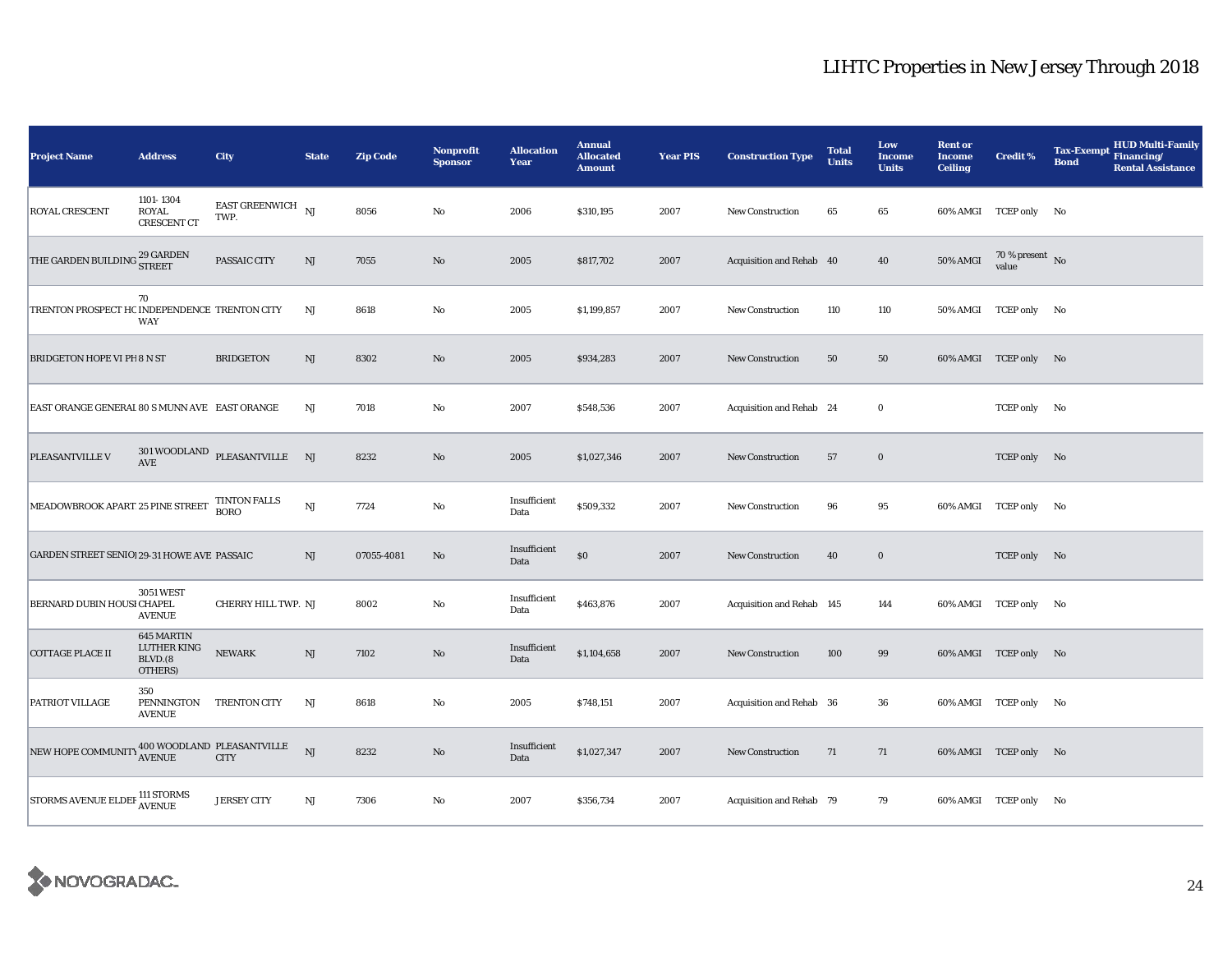| <b>Project Name</b>                                              | <b>Address</b>                                             | City               | <b>State</b> | <b>Zip Code</b> | Nonprofit<br><b>Sponsor</b> | <b>Allocation</b><br>Year | <b>Annual</b><br><b>Allocated</b><br><b>Amount</b> | <b>Year PIS</b> | <b>Construction Type</b> | <b>Total</b><br><b>Units</b> | Low<br><b>Income</b><br><b>Units</b> | <b>Rent or</b><br><b>Income</b><br><b>Ceiling</b> | <b>Credit %</b>       | <b>HUD Multi-Family</b><br><b>Tax-Exempt</b><br>Financing/<br><b>Bond</b><br><b>Rental Assistance</b> |
|------------------------------------------------------------------|------------------------------------------------------------|--------------------|--------------|-----------------|-----------------------------|---------------------------|----------------------------------------------------|-----------------|--------------------------|------------------------------|--------------------------------------|---------------------------------------------------|-----------------------|-------------------------------------------------------------------------------------------------------|
| COTTAGE PLACE II #738 LUTHER KING                                | 643 MARTIN<br><b>BLVD</b>                                  | <b>NEWARK</b>      | NJ           | 07104-2580      | No                          | Insufficient<br>Data      | \$1,029,233                                        | 2007            | <b>New Construction</b>  | 100                          | $\mathbf 0$                          |                                                   | TCEP only No          |                                                                                                       |
| EAST ORANGE GENERAL 80 S MUNN AVE EAST ORANGE                    |                                                            |                    | NJ           | 07018-4324      | No                          | 2007                      | \$548,536                                          | 2007            | Acquisition and Rehab 24 |                              | $\bf{0}$                             |                                                   | TCEP only No          |                                                                                                       |
| <b>GRANT COURT - LITC# 0 2 HOPE LN</b>                           |                                                            | <b>LONG BRANCH</b> | NJ           | 07740-7080      | No                          | Insufficient<br>Data      | $\$0$                                              | 2007            | Not Indicated            | 70                           | $\mathbf 0$                          |                                                   | TCEP only No          |                                                                                                       |
| LITC# 745 - BALDWIN'S F $_{\rm ST}^{404\text{ N}}$ DUDLEY        |                                                            | <b>CAMDEN</b>      | $_{\rm NJ}$  | 08105-1411      | No                          | Insufficient<br>Data      | $\$0$                                              | 2007            | Not Indicated            | 73                           | $\bf{0}$                             |                                                   | TCEP only No          |                                                                                                       |
| LITC#05903 BERNIUS CC $_{\rm AVE}^{152}$ CENTRAL                 |                                                            | <b>JERSEY CITY</b> | $\rm{NJ}$    | 07306-2119      | $\rm No$                    | 2005                      | \$812,383                                          | 2007            | Acquisition and Rehab 46 |                              | $\bf{0}$                             |                                                   | TCEP only No          |                                                                                                       |
| LITC#05906 TRENTON P. INDEPENDENCE TRENTON                       | 70<br><b>WAY</b>                                           |                    | $_{\rm NJ}$  | 08618-3629      | $\rm No$                    | 2005                      | \$1,199,856                                        | 2007            | <b>New Construction</b>  | 110                          | $\bf{0}$                             |                                                   | TCEP only No          |                                                                                                       |
| LITC#05907 BALDWIN'S $\frac{\rm 3195}{\rm AVE}$ WESTFIELD CAMDEN |                                                            |                    | NJ           | 08105-2419      | No                          | Insufficient<br>Data      | $\$0$                                              | 2007            | Not Indicated            | 74                           | $\bf{0}$                             |                                                   | TCEP only No          |                                                                                                       |
| LITC#05913 CREEKSIDE. 235 ROUTE 70                               |                                                            | <b>MEDFORD</b>     | $_{\rm NJ}$  | 08055-9506      | $\rm No$                    | Insufficient<br>Data      | $\$0$                                              | 2007            | Not Indicated            | 32                           | $\bf{0}$                             |                                                   | TCEP only No          |                                                                                                       |
| LITC#05915 PATRIOT VII PENNINGTON TRENTON                        | 350-362<br>AVE                                             |                    | NJ           | 08618-3609      | $\mathbf{N}\mathbf{o}$      | 2005                      | \$670,132                                          | 2007            | Acquisition and Rehab 36 |                              | $\mathbf 0$                          |                                                   | TCEP only No          |                                                                                                       |
| LITC#06414 ROYAL CRES 1100 ROYAL                                 |                                                            | <b>MOUNT ROYAL</b> | NJ           | 08061-1149      | No                          | Insufficient<br>Data      | \$310,196                                          | 2007            | New Construction         | 65                           | $\mathbf 0$                          |                                                   | TCEP only No          |                                                                                                       |
| LITC#06909 COUNTRY                                               | 99 DEERFIELD<br>DRIVE 766<br>PARSONAGE RD<br>(DRIV ADDRES) | <b>SEABROOK</b>    | NJ           | 08302-4233      | No                          | 2006                      | \$1,799,999                                        | 2007            | New Construction         | 90                           | $\mathbf 0$                          |                                                   | TCEP only No          |                                                                                                       |
| <b>ESSEX HOUSING PRESEL 219 S CENTER</b>                         |                                                            | ORANGE CITY        | $\rm{NJ}$    | 7003            | $\rm No$                    | 2006                      | \$452,448                                          | 2007            | Acquisition and Rehab 53 |                              | 53                                   |                                                   | 60% AMGI TCEP only No |                                                                                                       |
| LITC#0743 CHAPEL HILI 1100 ABBY RD                               |                                                            | MIDDLETOWN         | NJ           | 07748-6505      | No                          | Insufficient<br>Data      | \$134,641                                          | 2007            | <b>New Construction</b>  | 30                           | $\bf{0}$                             |                                                   | TCEP only No          |                                                                                                       |

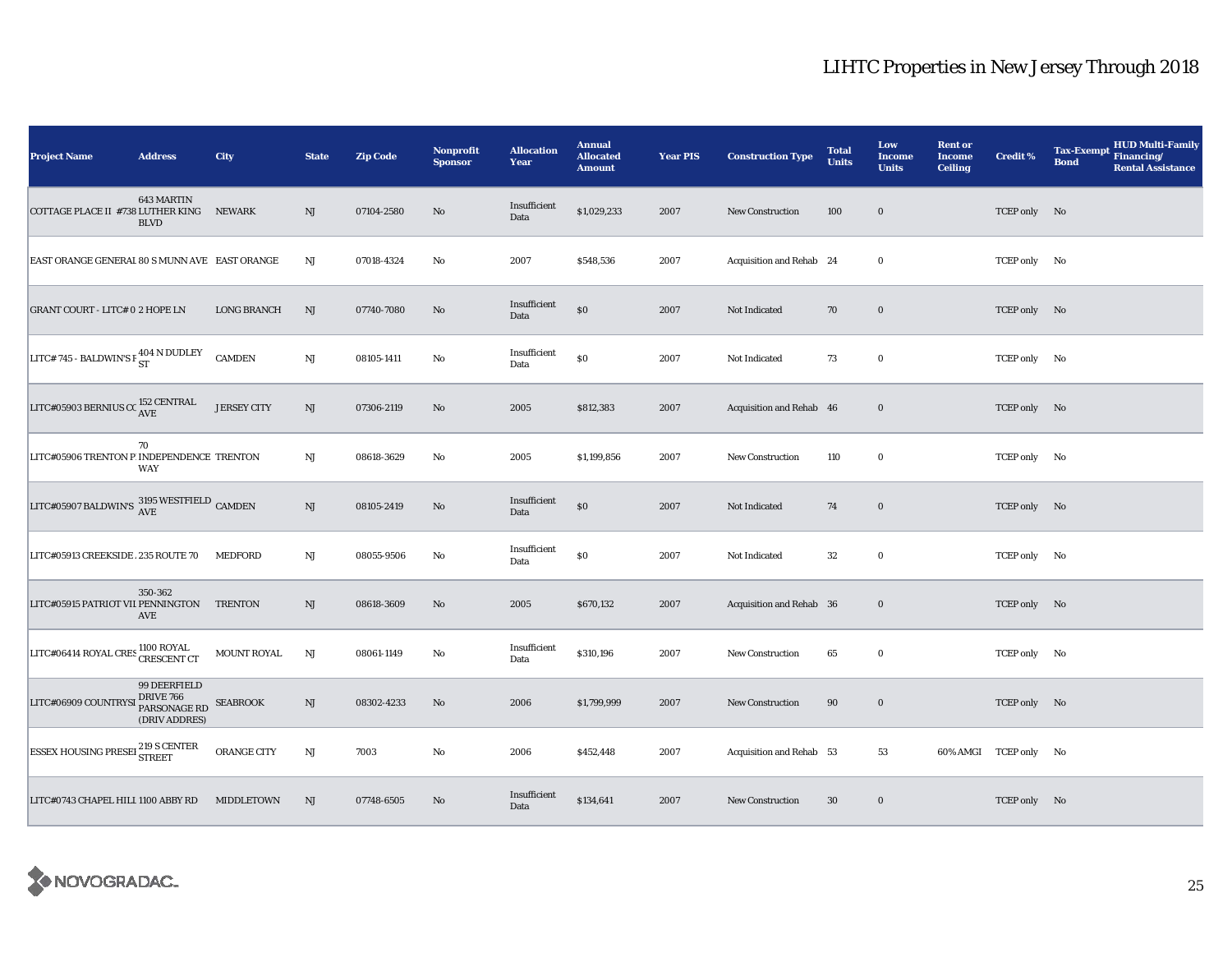| <b>Project Name</b>                                                   | <b>Address</b>                   | City                       | <b>State</b>           | <b>Zip Code</b> | <b>Nonprofit</b><br><b>Sponsor</b> | <b>Allocation</b><br>Year | <b>Annual</b><br><b>Allocated</b><br><b>Amount</b> | <b>Year PIS</b> | <b>Construction Type</b>                  | <b>Total</b><br>Units | Low<br>Income<br><b>Units</b> | <b>Rent or</b><br><b>Income</b><br><b>Ceiling</b> | <b>Credit %</b>       | <b>HUD Multi-Family</b><br><b>Tax-Exempt</b><br>Financing/<br><b>Bond</b><br><b>Rental Assistance</b> |
|-----------------------------------------------------------------------|----------------------------------|----------------------------|------------------------|-----------------|------------------------------------|---------------------------|----------------------------------------------------|-----------------|-------------------------------------------|-----------------------|-------------------------------|---------------------------------------------------|-----------------------|-------------------------------------------------------------------------------------------------------|
| LITC#0744 BERNARD DU MANAGER 3051 CHERRY HILL                         | <b>PROPERTY</b><br>CHAPEL AVE W. |                            | $_{\rm NJ}$            | 08002-1530      | No                                 | Insufficient<br>Data      | $\$0$                                              | 2007            | Not Indicated                             | 144                   | $\bf{0}$                      |                                                   | TCEP only No          |                                                                                                       |
| LITC#681 KING PLAZA 270 KING ST                                       |                                  | PERTH AMBOY                | $\mathbf{N}\mathbf{J}$ | 08861-4475      | No                                 | Insufficient<br>Data      | \$0                                                | 2007            | Not Indicated                             | 249                   | $\boldsymbol{0}$              |                                                   | TCEP only No          |                                                                                                       |
| MEADOW BROOK APART 25 PINE ST                                         |                                  | <b>TINTON FALLS</b>        | NJ                     | 07753-8400      | No                                 | Insufficient<br>Data      | \$509,332                                          | 2007            | <b>New Construction</b>                   | 96                    | $\bf{0}$                      |                                                   | TCEP only No          |                                                                                                       |
| NEW COMMUNITY ASSO ORANGE                                             | 172-186 SOUTH<br><b>AVENUE</b>   | <b>NEWARK</b>              | NJ                     | 7103            | No                                 | Insufficient<br>Data      | \$564,782                                          | 2007            | Acquisition and Rehab 224                 |                       | 224                           |                                                   | 60% AMGI TCEP only No |                                                                                                       |
| NEW HOPE COMMUNITY AVE 8609 7B                                        | 301 WOODLAND<br>(YES)            | PLEASANTVILLE              | NJ                     | 08232-2104      | No                                 | Insufficient<br>Data      | \$0                                                | 2007            | Not Indicated                             | 71                    | $\bf{0}$                      |                                                   | TCEP only No          |                                                                                                       |
| RIVER ROAD AFFORDAB 1892 RIVER AVE CAMDEN                             |                                  |                            | NJ                     | 08105-3628      | $\rm No$                           | Insufficient<br>Data      | \$0                                                | 2007            | Not Indicated                             | 77                    | $\bf{0}$                      |                                                   | TCEP only No          |                                                                                                       |
| <b>YWCA</b>                                                           | 111 STORMS AVE JERSEY CITY       |                            | $_{\rm NJ}$            | 07306-4735      | No                                 | Insufficient<br>Data      | \$0                                                | 2007            | Not Indicated                             | 79                    | $\bf{0}$                      |                                                   | TCEP only No          |                                                                                                       |
| BERNIUS COURT APARTI 340 BERGEN                                       |                                  | <b>JERSEY CITY</b>         | NJ                     | 7304            |                                    | Insufficient<br>Data      | \$775,263                                          | 2007            | Acquisition and Rehab 46                  |                       | 45                            | <b>50% AMGI</b>                                   | Not<br>Indicated      |                                                                                                       |
| BRIDGETON COMMONS 76 LAKEVIEW                                         |                                  | <b>BRIDGETON</b>           | $\mathbf{N}\mathbf{J}$ | 8302            |                                    | Insufficient<br>Data      | \$1,131,141                                        | 2007            | <b>New Construction</b>                   | 50                    | 50                            | 60% AMGI                                          | Not<br>Indicated      |                                                                                                       |
| COUNTRYSIDE VILLAGE $^{766}_{\rm{ROAD}}$ PARSONAGE UPPER DEERFIELD NJ |                                  |                            |                        | 8302            |                                    | Insufficient<br>Data      | \$1,800,000                                        | 2007            | <b>New Construction</b>                   | 90                    | 90                            | 60% AMGI                                          | Not<br>Indicated      |                                                                                                       |
| <b>CREEKSIDE</b>                                                      | 235 RT. 70                       | MEDFORD TWP.               | NJ                     | 8055            |                                    | Insufficient<br>Data      | \$424,104                                          | 2007            | New Construction                          | 32                    | 32                            | 60% AMGI                                          | Not<br>Indicated      |                                                                                                       |
| ESSEX VALLEY SUPPORT 80 SOUTH MUNN AVENUE                             |                                  | <b>EAST ORANGE</b>         | $_{\rm NJ}$            | 7018            |                                    | Insufficient<br>Data      | \$19,204                                           | 2007            | Acquisition and Rehab 24                  |                       | 24                            | 60% AMGI                                          | Not<br>Indicated      |                                                                                                       |
| KINGS PLAZA APARTMEI 93 SMITH                                         |                                  | PERTH AMBOY<br><b>CITY</b> | NJ                     | 8861            |                                    | Insufficient<br>Data      | \$4,922,493                                        | 2007            | <b>Both New Construction</b><br>and $A/R$ | 249                   | 249                           | 60% AMGI                                          | Not<br>Indicated      |                                                                                                       |

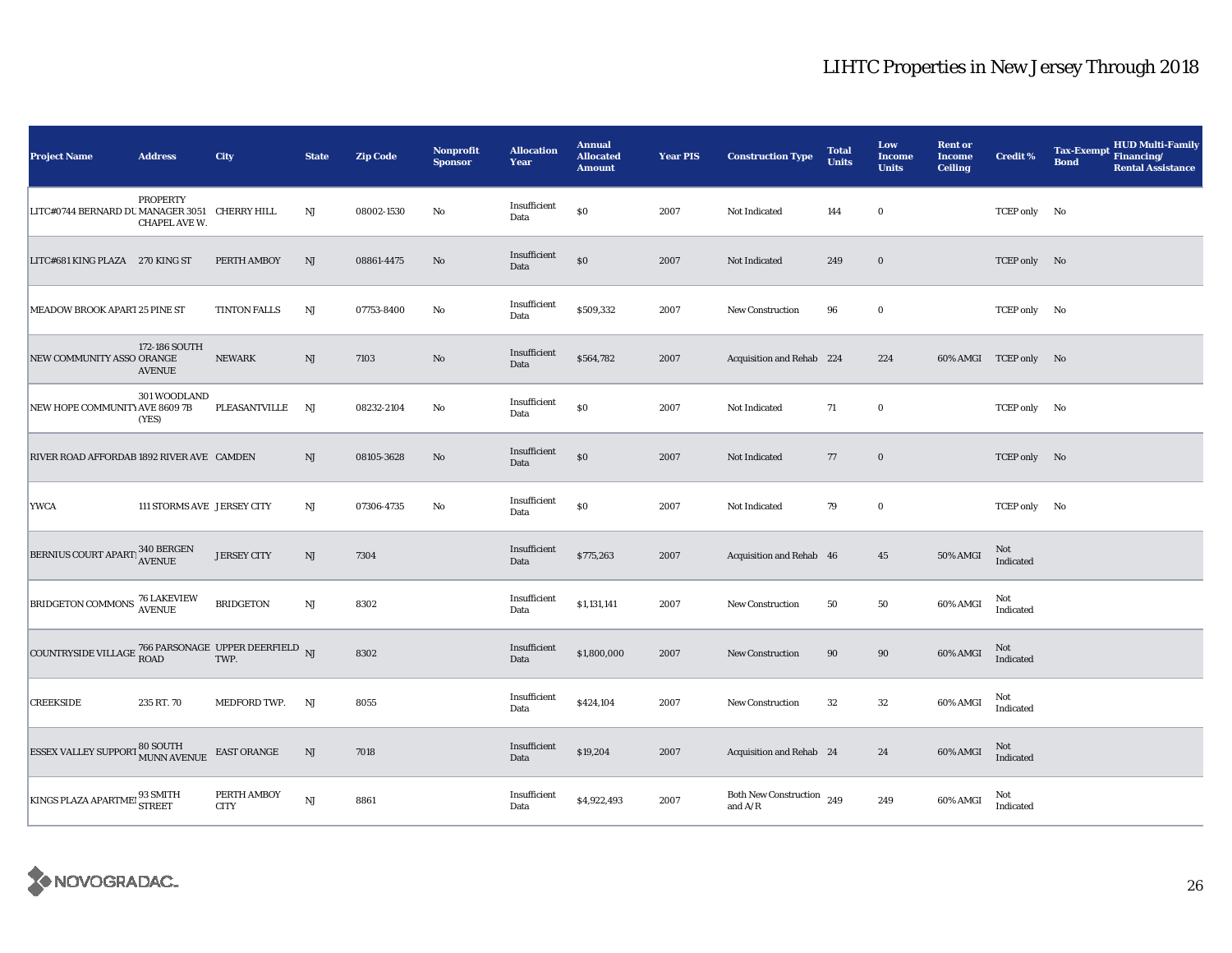| <b>Project Name</b>                                                                                                      | <b>Address</b>                                                                     | City                      | <b>State</b>           | <b>Zip Code</b> | <b>Nonprofit</b><br><b>Sponsor</b> | <b>Allocation</b><br>Year | <b>Annual</b><br><b>Allocated</b><br><b>Amount</b> | <b>Year PIS</b> | <b>Construction Type</b> | <b>Total</b><br><b>Units</b> | Low<br><b>Income</b><br><b>Units</b> | <b>Rent or</b><br><b>Income</b><br><b>Ceiling</b> | <b>Credit %</b>  | <b>HUD Multi-Family</b><br><b>Tax-Exempt</b><br>Financing/<br><b>Bond</b><br><b>Rental Assistance</b> |
|--------------------------------------------------------------------------------------------------------------------------|------------------------------------------------------------------------------------|---------------------------|------------------------|-----------------|------------------------------------|---------------------------|----------------------------------------------------|-----------------|--------------------------|------------------------------|--------------------------------------|---------------------------------------------------|------------------|-------------------------------------------------------------------------------------------------------|
| PRESIDENTIAL ESTATES 2 HOPE LANE                                                                                         |                                                                                    | <b>LONG BRANCH</b>        | NJ                     | 7740            |                                    | Insufficient<br>Data      | \$1,381,708                                        | 2007            | New Construction         | 70                           | 70                                   | 50% AMGI                                          | Not<br>Indicated |                                                                                                       |
| RIVER ROAD AFFORDAB 1810 RIVER                                                                                           |                                                                                    | <b>CAMDEN</b>             | $\mathbf{N}\mathbf{J}$ | 8105            |                                    | Insufficient<br>Data      | \$1,578,855                                        | 2007            | <b>New Construction</b>  | 77                           | 77                                   | 60% AMGI                                          | Not<br>Indicated |                                                                                                       |
| ACORN STRAIGHT APTS 114 STRAIGHT                                                                                         |                                                                                    | <b>PATERSON</b>           | $\mathbf{N}\mathbf{J}$ | 7501            | $\rm No$                           | 2006                      | \$893,978                                          | 2008            | Acquisition and Rehab 50 |                              | $\mathbf 0$                          |                                                   | Not<br>Indicated | $\rm No$                                                                                              |
| BARBARA PLACE TERRA 471 PACIFIC                                                                                          |                                                                                    | <b>JERSEY CITY</b>        | NJ                     | 7304            | No                                 | 2006                      | \$1,289,627                                        | 2008            | <b>New Construction</b>  | 67                           | 56                                   | 60% AMGI                                          | Not<br>Indicated | No                                                                                                    |
| LINDEN LAKE SENIOR H 801 NORCROSS                                                                                        |                                                                                    | <b>LINDENWOLD</b>         | $\mathbf{N}\mathbf{J}$ | 8021            | $\rm No$                           | 2006                      | \$740,000                                          | 2008            | <b>New Construction</b>  | 82                           | $\mathbf 0$                          |                                                   | Not<br>Indicated | No                                                                                                    |
| HERITAGE VILLAGE @ N $_{\rm RD}^{216}$ WOODWARD MANALAPAN                                                                |                                                                                    |                           | $\mathbf{N}\mathbf{J}$ | 7726            | No                                 | Insufficient<br>Data      | \$479,233                                          | 2008            | New Construction         | 100                          | $\bf{0}$                             |                                                   | Not<br>Indicated | No                                                                                                    |
| BIRCH STREET SUPPORT STREET / 17-23                                                                                      | 65 BIRCH<br><b>AVENUE</b>                                                          | <b>PATERSON</b>           | NJ                     | 7522            | $\rm No$                           | 2006                      | \$371,066                                          | 2008            | New Construction         | 15                           | 15                                   | 60% AMGI                                          | Not<br>Indicated | $\rm No$                                                                                              |
| TRI-CORNER HOMES                                                                                                         | 307<br>WASHINGTON ORANGE CITY<br><b>STREET</b>                                     |                           | $\mathbf{N}\mathbf{J}$ | 7050            | No                                 | 2006                      | \$837,338                                          | 2008            | New Construction         | 51                           | 51                                   | 50% AMGI                                          | Not<br>Indicated | No                                                                                                    |
| MEDFORD COMMONS                                                                                                          | 311 STEPHEN<br><b>RISE</b>                                                         | MEDFORD TWP.              | NJ                     | 8055            | $\rm No$                           | 2006                      | \$657,586                                          | 2008            | <b>New Construction</b>  | 60                           | $60\,$                               | 60% AMGI                                          | Not<br>Indicated | No                                                                                                    |
| ROYAL OAKS APARTMEN ${}^{259}_{\rm DRIVE}$ MANTUA TWP.                                                                   |                                                                                    |                           | $\rm NJ$               | 8051            | $\rm No$                           | 2006                      | \$853,877                                          | 2008            | <b>New Construction</b>  | 58                           | 58                                   | $50\%$ AMGI                                       | Not<br>Indicated | No                                                                                                    |
| ${\small \bf ABBERT\ AVENUE\ APART\ \begin{smallmatrix} 38\text{-}42\ \text{ABBERT}}\\ \text{AVENUE} \end{smallmatrix}}$ |                                                                                    | MORRISTOWN<br><b>TOWN</b> | NJ                     | 7960            | No                                 | 2006                      | \$210,757                                          | 2008            | <b>New Construction</b>  | 12                           | 12                                   | 60% AMGI                                          | Not<br>Indicated | No                                                                                                    |
| MAPLETHORNE-STRATF HAWTHORNE                                                                                             | <b>300-314 AVOIV</b><br>AVE., 132-136<br>AVE., 79 MAPES<br>$\Lambda$ <sub>VE</sub> | <b>NEWARK</b>             | $\mathbf{N}\mathbf{J}$ | 7108            | No                                 | Insufficient<br>Data      | \$250,273                                          | 2008            | <b>New Construction</b>  | 19                           | $19\,$                               | 60% AMGI                                          | Not<br>Indicated | No                                                                                                    |
| HORIZONS AT CLIFTON   HOUTEN                                                                                             | <b>672 VAN</b><br><b>AVENUE</b>                                                    | <b>CLIFTON</b>            | NJ                     | 7013            | No                                 | Insufficient<br>Data      | \$629,358                                          | 2008            | <b>New Construction</b>  | 104                          | 104                                  | 60% AMGI                                          | Not<br>Indicated | No                                                                                                    |

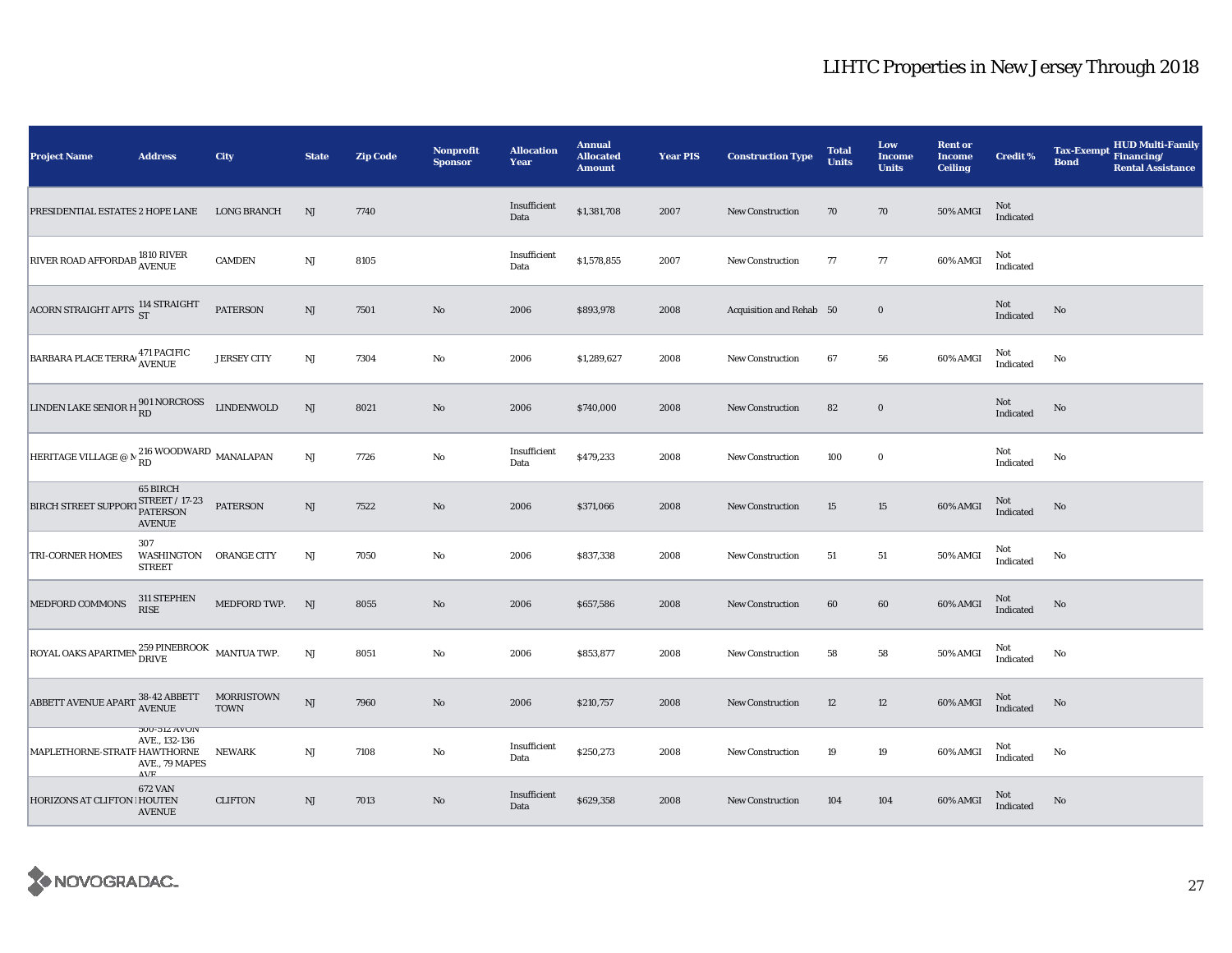| <b>Project Name</b>                             | <b>Address</b>                   | City                 | <b>State</b>           | <b>Zip Code</b> | <b>Nonprofit</b><br><b>Sponsor</b> | <b>Allocation</b><br>Year | <b>Annual</b><br><b>Allocated</b><br><b>Amount</b> | <b>Year PIS</b> | <b>Construction Type</b> | <b>Total</b><br><b>Units</b> | Low<br><b>Income</b><br><b>Units</b> | <b>Rent or</b><br><b>Income</b><br><b>Ceiling</b> | <b>Credit %</b>       | <b>Tax-Exempt</b><br><b>Bond</b> | <b>HUD Multi-Family</b><br>Financing/<br><b>Rental Assistance</b> |
|-------------------------------------------------|----------------------------------|----------------------|------------------------|-----------------|------------------------------------|---------------------------|----------------------------------------------------|-----------------|--------------------------|------------------------------|--------------------------------------|---------------------------------------------------|-----------------------|----------------------------------|-------------------------------------------------------------------|
| <b>GRANT COURT</b>                              | 2 HOPE LN                        | <b>LONG BRANCH</b>   | NJ                     | 7740            | No                                 | 2007                      | \$1,381,708                                        | 2008            | <b>New Construction</b>  | 67                           | $\bf{0}$                             |                                                   | Not<br>Indicated      | No                               |                                                                   |
| BUENA GARDENS SENIO PACIFIC                     | <b>115 WEST</b><br><b>AVENUE</b> | <b>BUENA BORO</b>    | $\mathbf{N}\mathbf{J}$ | 8341            | No                                 | Insufficient<br>Data      | \$435,700                                          | 2008            | New Construction         | 78                           | $77\,$                               | 60% AMGI                                          | Not<br>Indicated      | No                               |                                                                   |
| PROJECT FREEDOM AT 1 GREENWOOD                  | 547<br><b>AVENUE</b>             | <b>TRENTON CITY</b>  | NJ                     | 8609            | $\rm No$                           | 2006                      | \$900,000                                          | 2008            | <b>New Construction</b>  | 52                           | 52                                   |                                                   | 60% AMGI TCEP only No |                                  |                                                                   |
| <b>SHARP ROAD</b>                               | 32 NANTICOKE<br>CT               | <b>EVESHAM</b>       | $\mathbf{N}\mathbf{J}$ | 8053            | $\rm No$                           | 2007                      | \$1,349,999                                        | 2008            | New Construction         | 104                          | $\mathbf 0$                          |                                                   | Not<br>Indicated      | No                               |                                                                   |
| TOMS RIVER CRESCENT                             | 303 AUDREY<br>AVENUE             | TOMS RIVER TWP. NJ   |                        | 8753            | No                                 | 2007                      | \$1,677,482                                        | 2008            | <b>New Construction</b>  | 120                          | 120                                  | 50% AMGI TCEP only                                |                       | No.                              |                                                                   |
| <b>FERRY MANOR</b>                              | 2101 FERRY AVE CAMDEN            |                      | $\mathrm{NJ}$          | 8104            | No                                 | Insufficient<br>Data      | \$909,955                                          | 2008            | Acquisition and Rehab 86 |                              | 86                                   |                                                   | Not<br>Indicated      | No                               |                                                                   |
| FORREST SENIOR APART 376-382 BERGEN JERSEY CITY |                                  |                      | $\mathbf{N}\mathbf{J}$ | 7304            | No                                 | 2006                      | \$683,278                                          | 2008            | New Construction         | 43                           | 43                                   |                                                   | 50% AMGI TCEP only No |                                  |                                                                   |
| <b>GLASSTOWN RESIDENCI</b> 324 S SECOND         |                                  | $\text{MILLVILLE}$   | $\rm{NJ}$              | 8332            | $\rm No$                           | 2006                      | \$1,151,015                                        | 2008            | Acquisition and Rehab 73 |                              | $\mathbf 0$                          |                                                   | Not<br>Indicated      | $\rm No$                         |                                                                   |
| HERITAGE VILLAGE AT I BRUNSWICK                 | 1930-1950<br>PIKE                | LAWRENCE TWP. NJ     |                        | 8648            | No                                 | 2006                      | \$785,763                                          | 2008            | <b>New Construction</b>  | 64                           | $\bf63$                              | 50% AMGI                                          | Not<br>Indicated      | No                               |                                                                   |
| CAPSTONE FAMILY HOU STUYVESANT                  | 1056<br><b>AVENUE</b>            | <b>TRENTON CITY</b>  | NJ                     | 8618            | $\rm No$                           | 1997                      | \$182,687                                          | 2008            | Acquisition and Rehab 21 |                              | 21                                   | 50% AMGI                                          | Not<br>Indicated      | $\rm No$                         |                                                                   |
| <b>BRIDGETON HOPE VI PH 278 COHANSEY</b>        |                                  | <b>BRIDGETON</b>     | NJ                     | 8302            | No                                 | Insufficient<br>Data      | $\$0$                                              | 2008            | New Construction         | 23                           | $\bf{0}$                             |                                                   | Not<br>Indicated      | No                               |                                                                   |
| SCUDDER HOMES SENIC 195 W KINNEY                |                                  | <b>NEWARK</b>        | $_{\rm NJ}$            | 7103            | No                                 | Insufficient<br>Data      | \$624,115                                          | 2008            | New Construction         | 48                           | $\mathbf 0$                          |                                                   | Not<br>Indicated      | No                               |                                                                   |
| <b>VINELAND GARDENS</b>                         | 775 S. 7TH<br><b>STREET</b>      | <b>VINELAND CITY</b> | NJ                     | 8360            | $\rm No$                           | Insufficient<br>Data      | \$224,664                                          | 2008            | Acquisition and Rehab 76 |                              | 76                                   |                                                   | 60% AMGI TCEP only No |                                  |                                                                   |

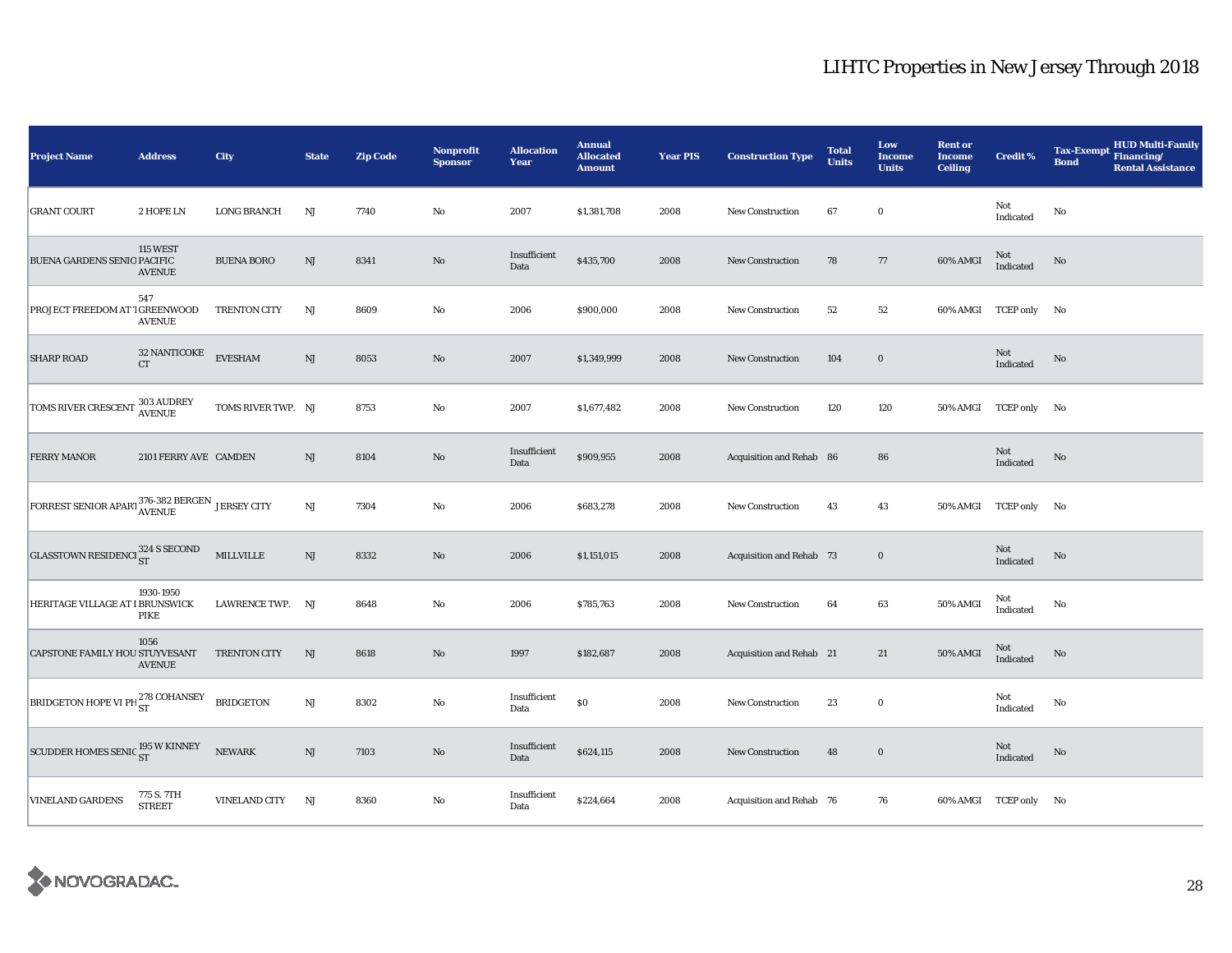| <b>Project Name</b>                                                                                 | <b>Address</b>                           | City               | <b>State</b>           | <b>Zip Code</b> | <b>Nonprofit</b><br><b>Sponsor</b> | <b>Allocation</b><br>Year | <b>Annual</b><br><b>Allocated</b><br><b>Amount</b> | <b>Year PIS</b> | <b>Construction Type</b> | <b>Total</b><br><b>Units</b> | Low<br>Income<br><b>Units</b> | <b>Rent or</b><br><b>Income</b><br><b>Ceiling</b> | <b>Credit %</b>       | <b>HUD Multi-Family</b><br><b>Tax-Exempt</b><br>Financing/<br><b>Bond</b><br><b>Rental Assistance</b> |
|-----------------------------------------------------------------------------------------------------|------------------------------------------|--------------------|------------------------|-----------------|------------------------------------|---------------------------|----------------------------------------------------|-----------------|--------------------------|------------------------------|-------------------------------|---------------------------------------------------|-----------------------|-------------------------------------------------------------------------------------------------------|
| A. HARRY MOORE PHASI $_{\mbox{AVE}}^{340\; \mbox{DUNCAN}}$                                          |                                          | <b>JERSEY CITY</b> | NJ                     | 07306-7059      | No                                 | Insufficient<br>Data      | $\$0$                                              | 2008            | Not Indicated            | 66                           | $\mathbf 0$                   |                                                   | TCEP only No          |                                                                                                       |
| <b>CARL MILLER HOMES</b>                                                                            | 677 TILGHAM<br><b>DRIVE</b>              | <b>CAMDEN</b>      | NJ                     | 8104            | $\rm No$                           | 2006                      | \$2,161,782                                        | 2008            | <b>New Construction</b>  | 88                           | 88                            |                                                   | 50% AMGI TCEP only No |                                                                                                       |
| HERITAGE VILLAGE AT I BRUNSWICK                                                                     | 1970<br>AVE APT 100                      | LAWRENCEVILLE NJ   |                        | 08648-4667      | No                                 | 2006                      | \$883,453                                          | 2008            | <b>New Construction</b>  | 63                           | $\bf{0}$                      |                                                   | TCEP only No          |                                                                                                       |
| LITC# 06403 HERITAGE $\frac{216}{RD}$ WOODWARD MANALAPAN                                            |                                          |                    | $_{\rm NJ}$            | 07726-6041      | No                                 | Insufficient<br>Data      | \$479,233                                          | 2008            | <b>New Construction</b>  | 100                          | $\bf{0}$                      |                                                   | TCEP only No          |                                                                                                       |
| EDGEWOOD PARK SENIC                                                                                 | 400 STATE<br>HIGHWAY 36                  | MIDDLETOWN<br>TWP. | NJ                     | 7748            | $\rm No$                           | Insufficient<br>Data      | \$377,167                                          | 2008            | <b>New Construction</b>  | 72                           | 72                            |                                                   | 60% AMGI TCEP only No |                                                                                                       |
| LITC# 06901 - BIRCH STF 65 BIRCH ST                                                                 |                                          | <b>PATERSON</b>    | NJ                     | 07522-1488      | No                                 | 2006                      | \$371,065                                          | 2008            | <b>New Construction</b>  | 15                           | $\mathbf 0$                   |                                                   | TCEP only No          |                                                                                                       |
| <b>EDGEWOOD PARK SENIC 400 STATE</b>                                                                |                                          | MIDDLETOWN<br>TWP. | $\mathbf{N}\mathbf{J}$ | 7748            | $\rm No$                           | Insufficient<br>Data      | \$473,889                                          | 2008            | New Construction         | 108                          | 108                           |                                                   | 60% AMGI TCEP only No |                                                                                                       |
| LITC#05911 A HARRY MC $_{\rm AVE}^{340}$ DUNCAN                                                     |                                          | <b>JERSEY CITY</b> | NJ                     | 07306-7059      | No                                 | 2006                      | \$1,213,777                                        | 2008            | New Construction         | 66                           | $\bf{0}$                      |                                                   | TCEP only No          |                                                                                                       |
| LITC#06902 TRI-CORNEl WASHINGTON ORANGE                                                             | 307<br><b>ST</b>                         |                    | NJ                     | 07050-4169      | No                                 | 2006                      | \$837,338                                          | 2008            | <b>New Construction</b>  | 51                           | $\bf{0}$                      |                                                   | TCEP only No          |                                                                                                       |
| LITC#06903 FORREST SE 382 BERGEN                                                                    |                                          | <b>JERSEY CITY</b> | NJ                     | 7304            | $\rm No$                           | 2006                      | \$683,280                                          | 2008            | <b>New Construction</b>  | 43                           | $\bf{0}$                      |                                                   | TCEP only No          |                                                                                                       |
| $\mbox{LITC\#06904 MEDFORD C}\xspace_{\mbox{RISE 8609 II YES}}^{311\mbox{ STEPHEN}} \mbox{MEDFORD}$ |                                          |                    | NJ                     | 08055-9272      | No                                 | 2006                      | \$519,616                                          | 2008            | <b>New Construction</b>  | 60                           | $\bf{0}$                      |                                                   | TCEP only No          |                                                                                                       |
| LITC#06910 - COUNTRYS PARSONAGE                                                                     | 99 DEERFIELD<br>DR 766<br>RD/8609 II YES | <b>SEABROOK</b>    | $_{\rm NJ}$            | 08302-4271      | $\rm No$                           | 2006                      | \$1,800,000                                        | 2008            | <b>New Construction</b>  | 93                           | $\mathbf 0$                   |                                                   | TCEP only No          |                                                                                                       |
| LITC#06914 ROYAL OAK: $^{259}_{\rm{DR}}$ PINE BROOK $\,$ MANTUA                                     |                                          |                    | NJ                     | 08051-2134      | No                                 | 2006                      | \$708,705                                          | 2008            | New Construction         | 58                           | $\bf{0}$                      |                                                   | TCEP only No          |                                                                                                       |

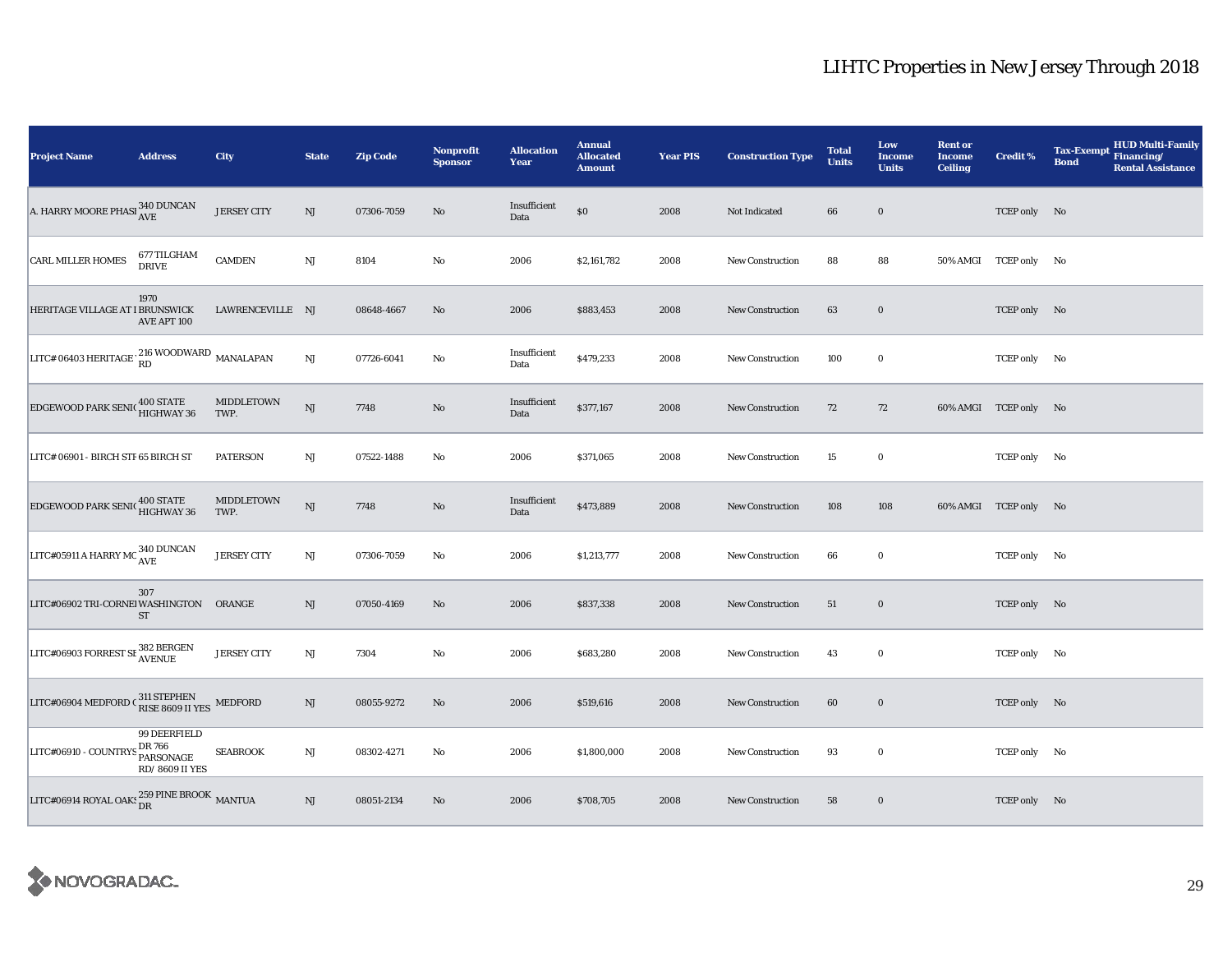| <b>Project Name</b>                                                                                                | <b>Address</b>            | City                | <b>State</b>           | <b>Zip Code</b> | Nonprofit<br><b>Sponsor</b> | <b>Allocation</b><br>Year | <b>Annual</b><br><b>Allocated</b><br><b>Amount</b> | <b>Year PIS</b> | <b>Construction Type</b>  | <b>Total</b><br><b>Units</b> | Low<br><b>Income</b><br><b>Units</b> | <b>Rent or</b><br><b>Income</b><br><b>Ceiling</b> | <b>Credit %</b>       | <b>HUD Multi-Family</b><br><b>Tax-Exempt</b><br>Financing/<br><b>Bond</b><br><b>Rental Assistance</b> |
|--------------------------------------------------------------------------------------------------------------------|---------------------------|---------------------|------------------------|-----------------|-----------------------------|---------------------------|----------------------------------------------------|-----------------|---------------------------|------------------------------|--------------------------------------|---------------------------------------------------|-----------------------|-------------------------------------------------------------------------------------------------------|
| LITC#06915 BRIDGETON $^{76}_{\rm AVE}$ LAKEVIEW                                                                    |                           | <b>BRIDGETON</b>    | $_{\rm NJ}$            | 08302-1755      | No                          | Insufficient<br>Data      | $\$0$                                              | 2008            | Not Indicated             | 23                           | $\bf{0}$                             |                                                   | TCEP only No          |                                                                                                       |
| LITC#06917 ABBETT AVE $\begin{array}{cc} 38 \text{ } \text{ABBETT} \text{ AVE} & \text{MORRISTOWN} \\ \end{array}$ |                           |                     | $\rm{NJ}$              | 07960-4527      | $\rm No$                    | 2006                      | \$210,757                                          | 2008            | New Construction          | 12                           | $\bf{0}$                             |                                                   | TCEP only No          |                                                                                                       |
| LITC#0741 MAPLETHOR! 510 AVON AVE NEWARK                                                                           |                           |                     | $_{\rm NJ}$            | 07108-1170      | $\rm No$                    | Insufficient<br>Data      | \$240,346                                          | 2008            | <b>New Construction</b>   | 19                           | $\bf{0}$                             |                                                   | TCEP only No          |                                                                                                       |
| LITC#0747 HORIZONS A 100 SCOLES AVE CLIFTON                                                                        |                           |                     | NJ                     | 07012-1120      | No                          | Insufficient<br>Data      | \$600,916                                          | 2008            | <b>New Construction</b>   | 103                          | $\bf{0}$                             |                                                   | TCEP only No          |                                                                                                       |
| LITC#07907 GARFIELD C BOX 337 P O LONG BRANCH                                                                      |                           |                     | NJ                     | 07740-0337      | No                          | Insufficient<br>Data      | $\$0$                                              | 2008            | Not Indicated             | 67                           | $\mathbf 0$                          |                                                   | TCEP only No          |                                                                                                       |
| LITC#739 BUENA GARDE $^{114}_{\rm{AVE}}$ W ARCTIC                                                                  |                           | <b>MINOTOLA</b>     | NJ                     | 08341-1152      | No                          | Insufficient<br>Data      | \$435,700                                          | 2008            | New Construction          | 78                           | $\bf{0}$                             |                                                   | TCEP only No          |                                                                                                       |
| MILLVILLE SENIOR HOU 324 S 2ND ST                                                                                  |                           | MILLVILLE           | NJ                     | 08332-4208      | No                          | Insufficient<br>Data      | $\$0$                                              | 2008            | Not Indicated             | 73                           | $\mathbf 0$                          |                                                   | TCEP only No          |                                                                                                       |
| SCUDDER HOMES FAMII $_{\rm KINNEY\,STREET}^{\rm 195\,WEST}$ NEWARK                                                 |                           |                     | NJ                     | 7103            | $\rm No$                    | 2006                      | \$1,361,740                                        | 2008            | <b>New Construction</b>   | 58                           | 57                                   |                                                   | 50% AMGI TCEP only No |                                                                                                       |
| SCUDDER HOMES SENIC 195 W KINNEY                                                                                   |                           | <b>NEWARK</b>       | $\mathbf{N}\mathbf{J}$ | 07103-4151      | No                          | Insufficient<br>Data      | \$624,115                                          | 2008            | <b>New Construction</b>   | 48                           | $\bf{0}$                             |                                                   | TCEP only No          |                                                                                                       |
| SHARP ROAD FAMILY H(ROAD 7B 8609                                                                                   | 200 SHARP<br><b>YES</b>   | <b>EVESHAM TWP.</b> | NJ                     | 8053            | $\rm No$                    | 2007                      | \$1,349,999                                        | 2008            | <b>New Construction</b>   | 104                          | $\mathbf 0$                          |                                                   | TCEP only No          |                                                                                                       |
| VINELAND GARDENS #0 775 S 6TH ST                                                                                   |                           | <b>VINELAND</b>     | $_{\rm NJ}$            | 08360-5646      | No                          | Insufficient<br>Data      | $\$0$                                              | 2008            | Not Indicated             | 76                           | $\mathbf 0$                          |                                                   | TCEP only No          |                                                                                                       |
| <b>WEBB APARTMENTS</b>                                                                                             | 450 MLK DRIVE JERSEY CITY |                     | NJ                     | 7304            | $\rm No$                    | 2006                      | \$812,112                                          | 2008            | <b>New Construction</b>   | 40                           | $39\,$                               |                                                   | 50% AMGI TCEP only No |                                                                                                       |
| WHISPERING WATERS A 469 GRIEVES                                                                                    |                           | <b>SALEM CITY</b>   | $\mathbf{N}\mathbf{J}$ | 8079            | No                          | 2007                      | \$1,800,000                                        | 2008            | Acquisition and Rehab 140 |                              | 138                                  |                                                   | 60% AMGI TCEP only No |                                                                                                       |

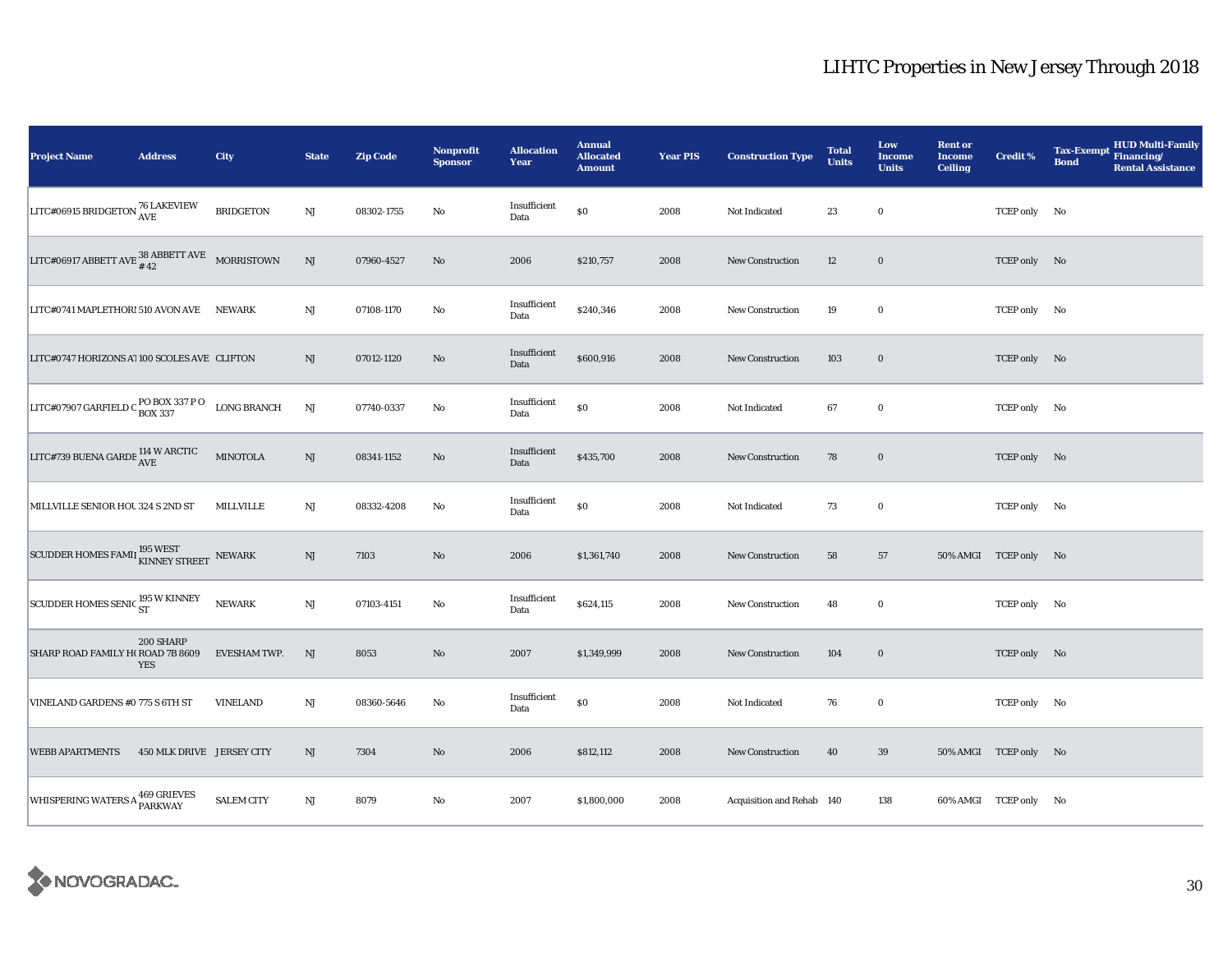| <b>Project Name</b>                                                                                                                             | <b>Address</b>                                                   | <b>City</b>                                  | <b>State</b>           | <b>Zip Code</b> | <b>Nonprofit</b><br><b>Sponsor</b> | <b>Allocation</b><br>Year | <b>Annual</b><br><b>Allocated</b><br><b>Amount</b> | <b>Year PIS</b> | <b>Construction Type</b>  | <b>Total</b><br><b>Units</b> | Low<br><b>Income</b><br><b>Units</b> | <b>Rent or</b><br><b>Income</b><br><b>Ceiling</b> | <b>Credit %</b>       | <b>Tax-Exempt</b><br><b>Bond</b> | <b>HUD Multi-Family</b><br>Financing/<br><b>Rental Assistance</b> |
|-------------------------------------------------------------------------------------------------------------------------------------------------|------------------------------------------------------------------|----------------------------------------------|------------------------|-----------------|------------------------------------|---------------------------|----------------------------------------------------|-----------------|---------------------------|------------------------------|--------------------------------------|---------------------------------------------------|-----------------------|----------------------------------|-------------------------------------------------------------------|
| <b>LELAND GARDENS</b>                                                                                                                           | <b>1227 EAST</b><br>FRONT STREET                                 | PLAINFIELD CITY NJ                           |                        | 7062            | No                                 | 1999                      | \$275,301                                          | 2000            | Acquisition and Rehab 256 |                              | 180                                  |                                                   | 60% AMGI TCEP only No |                                  |                                                                   |
| $\begin{array}{ l } \hline \texttt{MCCORRISTIN SQUARE} & \textbf{75 LEONARD} \\ \hline \texttt{AVENUE} & \textbf{AVENUE} \\ \hline \end{array}$ |                                                                  | HAMILTON TWP. NJ                             |                        | 8610            | $\rm No$                           | 1999                      | \$238,303                                          | 2000            | Acquisition and Rehab 69  |                              | 69                                   |                                                   | 50% AMGI TCEP only No |                                  |                                                                   |
| NORTH OF MAIN STREE 60 TEMPLE ST PATERSON                                                                                                       |                                                                  |                                              | NJ                     | 07522-1606      | $\rm No$                           | 1999                      | \$0\$                                              | 2000            | New Construction          | 70                           | $\mathbf 0$                          |                                                   | TCEP only No          |                                  |                                                                   |
| PLYMOUTH PLACE APAR 100 BLUEBERRY HAMMONTON                                                                                                     |                                                                  |                                              | $_{\rm NJ}$            | 8037            | $\rm No$                           | 1999                      | \$1,237,994                                        | 2000            | New Construction          | 128                          | 127                                  |                                                   | 50% AMGI TCEP only No |                                  |                                                                   |
| <b>RUG MILL FAMILIES</b>                                                                                                                        | <b>40 JACKSON</b><br><b>STREET</b>                               | <b>FREEHOLD</b>                              | NJ                     | 7728            | No                                 | 1998                      | \$1,459,220                                        | 2000            | Acquisition and Rehab 104 |                              | 104                                  |                                                   | 50% AMGI TCEP only No |                                  |                                                                   |
| <b>RUG MILL SENIOR</b>                                                                                                                          | 30 JACKSON ST FREEHOLD                                           |                                              | NJ                     | 07728-2474      | No                                 | 2000                      | \$0                                                | 2000            | <b>New Construction</b>   | 98                           | $\bf{0}$                             |                                                   | TCEP only No          |                                  |                                                                   |
| WILLINGBORO SENIOR I 55 SUNSET                                                                                                                  |                                                                  | WILLINGBORO<br>TWP.                          | NJ                     | 8046            | No                                 | 1998                      | \$669,788                                          | 2000            | <b>New Construction</b>   | 104                          | 104                                  | 50% AMGI                                          | Not<br>Indicated      | No                               |                                                                   |
| <b>BRADFORD POINTE</b>                                                                                                                          |                                                                  | <b>6 BRADFORD CT BORDENTOWN</b>              | NJ                     |                 | $\rm No$                           | Insufficient<br>Data      | \$0                                                | 2000            | Not Indicated             | 168                          | $\mathbf 0$                          |                                                   | Not<br>Indicated      | No                               |                                                                   |
| URBAN RENEWAL OF EL 177 FIRST ST                                                                                                                |                                                                  | <b>ELIZABETH</b>                             | NJ                     | 7206            | $\rm No$                           | 1998                      | \$0                                                | 2000            | Acquisition and Rehab 21  |                              | 21                                   |                                                   | Not<br>Indicated      | No                               |                                                                   |
| <b>BRADFORD POINTE #565</b>                                                                                                                     | PART 11 (YES)                                                    | ROUTE 130 8609 BORDENTOWN<br><b>TOWNSHIP</b> | $\mathbf{N}\mathbf{J}$ | 8505            | $\rm No$                           | Insufficient<br>Data      | $\$0$                                              | 2000            | Not Indicated             | 168                          | $\bf{0}$                             |                                                   | TCEP only No          |                                  |                                                                   |
| URBAN RENEWAL OF EL SECOND ST. 171- ELIZABETH                                                                                                   | 200-206<br>177 FIRST ST.                                         |                                              | NJ                     | 7206            | $\rm No$                           | Insufficient<br>Data      | $\$0$                                              | 2000            | Not Indicated             | 21                           | $\bf{0}$                             |                                                   | TCEP only No          |                                  |                                                                   |
| WILLINGBORO SENIOR I SUNSET ROAD                                                                                                                | <b>SIDNEY LANE &amp;</b><br>8609 II (NO)                         | WILLINGBORO                                  | NJ                     | 8046            | No                                 | Insufficient<br>Data      | $\$0$                                              | 2000            | Not Indicated             | 104                          | $\bf{0}$                             |                                                   | TCEP only No          |                                  |                                                                   |
| <b>BORDENTOWN AFFORD</b>                                                                                                                        | ROUTE 130 AND<br>BURLINGTON-<br><b>BORDENTOWN</b><br><b>ROAD</b> | <b>BORDENTOWN</b>                            | NJ                     | 8505            |                                    | Insufficient<br>Data      | \$950,728                                          | 2000            | <b>New Construction</b>   | 168                          | 168                                  | 50% AMGI                                          | Not<br>Indicated      |                                  |                                                                   |

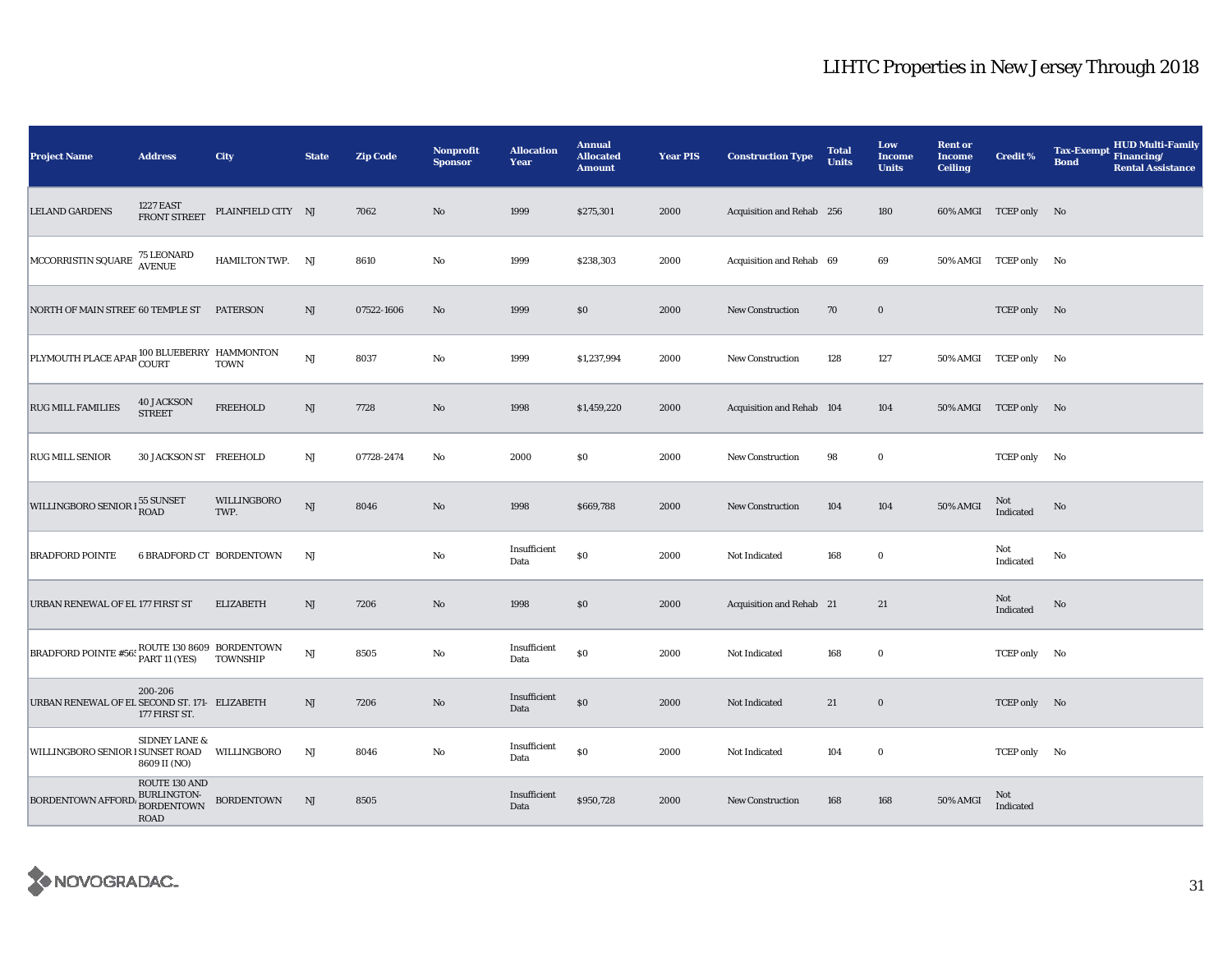| <b>Project Name</b>                                                          | <b>Address</b>                     | City                      | <b>State</b>           | <b>Zip Code</b> | <b>Nonprofit</b><br><b>Sponsor</b> | <b>Allocation</b><br>Year | <b>Annual</b><br><b>Allocated</b><br><b>Amount</b> | <b>Year PIS</b> | <b>Construction Type</b>                                                            | <b>Total</b><br><b>Units</b> | Low<br><b>Income</b><br><b>Units</b> | <b>Rent or</b><br><b>Income</b><br><b>Ceiling</b> | <b>Credit %</b>                    | <b>Tax-Exempt</b><br><b>Bond</b> | <b>HUD Multi-Family</b><br>Financing/<br><b>Rental Assistance</b> |
|------------------------------------------------------------------------------|------------------------------------|---------------------------|------------------------|-----------------|------------------------------------|---------------------------|----------------------------------------------------|-----------------|-------------------------------------------------------------------------------------|------------------------------|--------------------------------------|---------------------------------------------------|------------------------------------|----------------------------------|-------------------------------------------------------------------|
| <b>GREATER PATERSON DE 1 KATHYS</b>                                          |                                    | <b>PATERSON</b>           | $\mathbf{N}\mathbf{J}$ | 7509            |                                    | Insufficient<br>Data      | \$1,423,880                                        | 2000            | <b>New Construction</b>                                                             | 109                          | 109                                  | 50% AMGI                                          | Not<br>Indicated                   |                                  |                                                                   |
| GREATER PATERSON DE $^{45}_{\Lambda \text{VENUE}}$                           |                                    | PATERSON CITY             | NJ                     | 7509            |                                    | Insufficient<br>Data      | \$597,841                                          | 2000            | <b>New Construction</b>                                                             | 70                           | 70                                   | 60% AMGI                                          | Not<br>Indicated                   |                                  |                                                                   |
| <b>RUG MILL SENIORS</b>                                                      | <b>30 JACKSON</b><br><b>STREET</b> | <b>FREEHOLD</b>           | $\mathbf{N}\mathbf{J}$ | 7728            |                                    | Insufficient<br>Data      | \$589,178                                          | 2000            | Acquisition and Rehab 98                                                            |                              | 98                                   | 60% AMGI                                          | Not<br>Indicated                   |                                  |                                                                   |
| URBAN RENEWAL OF EL 171 IST STREET ELIZABETH                                 |                                    |                           | NJ                     | 7206            |                                    | Insufficient<br>Data      | \$287,642                                          | 2000            | Acquisition and Rehab 21                                                            |                              | 21                                   | 50% AMGI                                          | Not<br>Indicated                   |                                  |                                                                   |
| BECKERVILLE APARTME 202 MANOR                                                |                                    | <b>MANCHESTER</b><br>TWP. | <b>NJ</b>              | 8759            | Yes                                | 1999                      | \$441,139                                          | 2001            | <b>New Construction</b>                                                             | 57                           | 56                                   | 50% AMGI                                          | 70 % present $\hbox{~No}$<br>value |                                  |                                                                   |
| CHESTNUT MONMOUTH 326 CHESTNUT                                               |                                    | TRENTON CITY              | NJ                     | 8608            | No                                 | 1999                      | \$169,653                                          | 2001            | <b>Acquisition and Rehab 13</b>                                                     |                              | 13                                   | 50% AMGI                                          | Not<br>Indicated                   | No                               |                                                                   |
| THE HERITAGE AT CLAR 1015 AMBOY                                              |                                    | <b>EDISON</b>             | $\mathbf{N}\mathbf{J}$ | 8107            | $\rm No$                           | 2001                      | \$584,589                                          | 2001            | Acquisition and Rehab 84                                                            |                              | $17\,$                               |                                                   | 50% AMGI TCEP only No              |                                  |                                                                   |
| HIGHLAND PARK SENIO 223 S SIXTH AVE HIGHLAND PARK NJ                         |                                    |                           |                        | 8904            | No                                 | 2001                      | \$0                                                | 2001            | <b>New Construction</b>                                                             | $\bf{0}$                     | 56                                   |                                                   | $30\,\%$ present $\,$ Yes<br>value |                                  |                                                                   |
| JAMES T KIRK GARDENS 620 FIRST AVE ELIZABETH                                 |                                    |                           | NJ                     | 7206            | No                                 | 1998                      | \$0                                                | 2001            | Both New Construction $24$<br>and $\ensuremath{\mathrm{A}}/\ensuremath{\mathrm{R}}$ |                              | 24                                   |                                                   | Not<br>Indicated                   | No                               |                                                                   |
| THE MEWS AT COLLING' 100 LIRON LANE $\frac{\text{FARMINGDALE}}{\text{BORO}}$ |                                    |                           | <b>NJ</b>              | 7727            | $\rm No$                           | 1999                      | \$1,031,376                                        | 2001            | <b>New Construction</b>                                                             | 110                          | 109                                  | 50% AMGI                                          | $70$ % present $_{\rm{No}}$        |                                  |                                                                   |
| WESTPORT HOMES HOP <sup>209 PORT</sup><br>AVENUE                             |                                    | <b>ELIZABETH</b>          | NJ                     | 7201            | No                                 | 1999                      | \$1,454,503                                        | 2001            | New Construction                                                                    | 107                          | 107                                  | 50% AMGI                                          | Not<br>Indicated                   | No                               |                                                                   |
| AHEPA HIGHLAND PARI 239 S 6TH AVE HIGHLAND PARK NJ                           |                                    |                           |                        | 08904-2807      | $\rm No$                           | Insufficient<br>Data      | $\$0$                                              | 2001            | <b>New Construction</b>                                                             | 57                           | $\bf{0}$                             |                                                   | TCEP only No                       |                                  |                                                                   |
| <b>EAST HANOVER STREET 125A OLIVE</b>                                        |                                    | TRENTON CITY              | $_{\rm NJ}$            | 8618            | $\rm No$                           | Insufficient<br>Data      | \$310,989                                          | 2001            | Acquisition and Rehab 22                                                            |                              | $\bf{22}$                            | 50% AMGI                                          | Not<br>Indicated                   | No                               |                                                                   |

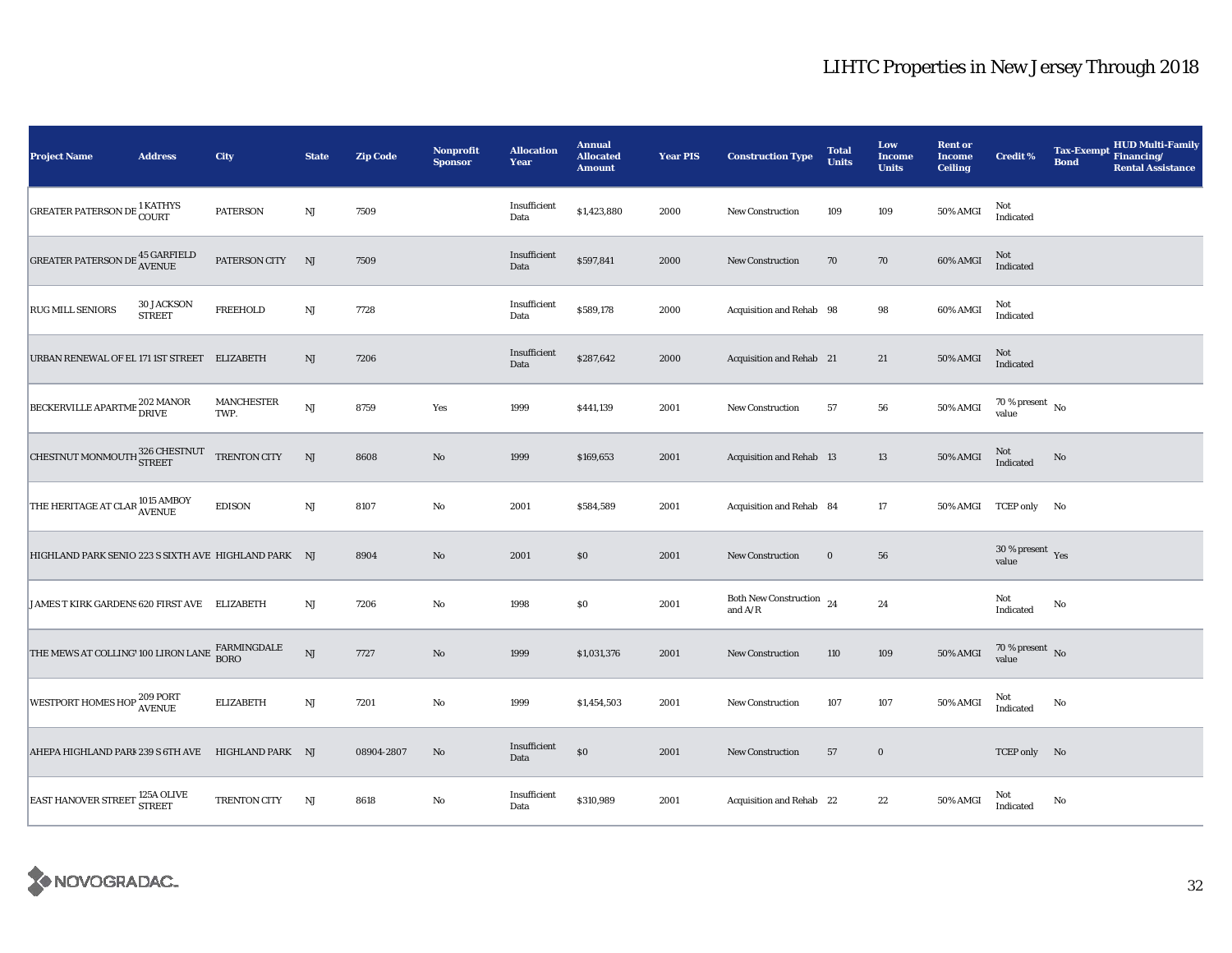| <b>Project Name</b>                                                                                                                                                                                                                                                                                                                                                                                                | <b>Address</b>                                           | City                                 | <b>State</b>           | <b>Zip Code</b> | <b>Nonprofit</b><br><b>Sponsor</b> | <b>Allocation</b><br>Year | <b>Annual</b><br><b>Allocated</b><br><b>Amount</b> | <b>Year PIS</b> | <b>Construction Type</b> | <b>Total</b><br><b>Units</b> | Low<br><b>Income</b><br><b>Units</b> | <b>Rent or</b><br><b>Income</b><br><b>Ceiling</b> | <b>Credit %</b>       | <b>HUD Multi-Family</b><br><b>Tax-Exempt</b><br>Financing/<br><b>Bond</b><br><b>Rental Assistance</b> |  |
|--------------------------------------------------------------------------------------------------------------------------------------------------------------------------------------------------------------------------------------------------------------------------------------------------------------------------------------------------------------------------------------------------------------------|----------------------------------------------------------|--------------------------------------|------------------------|-----------------|------------------------------------|---------------------------|----------------------------------------------------|-----------------|--------------------------|------------------------------|--------------------------------------|---------------------------------------------------|-----------------------|-------------------------------------------------------------------------------------------------------|--|
| MANCHESTER VILLAGE 202 MANOR DR MANCHESTER                                                                                                                                                                                                                                                                                                                                                                         |                                                          |                                      | NJ                     | 8759            | $\rm No$                           | 1999                      | \$0                                                | 2001            | <b>New Construction</b>  | 56                           | $\mathbf 0$                          |                                                   | Not<br>Indicated      | $\mathbf{No}$                                                                                         |  |
| <b>MONASTERY</b>                                                                                                                                                                                                                                                                                                                                                                                                   | $281\,{\rm LAFAYETTE}$ BORDENTOWN<br><b>ST</b>           |                                      | NJ                     | 8505            | No                                 | Insufficient<br>Data      | $\$0$                                              | 2001            | New Construction         | 137                          | $\bf{0}$                             |                                                   | Not<br>Indicated      | No                                                                                                    |  |
| PROJECT FREEDOM AT I 715 KUSER RD TRENTON                                                                                                                                                                                                                                                                                                                                                                          |                                                          |                                      | NJ                     | 8619            | No                                 | 1999                      | \$0                                                | 2001            | Acquisition and Rehab 48 |                              | 48                                   |                                                   | Not<br>Indicated      | No                                                                                                    |  |
| CHESTNUT MONMOUTH $_{621}^{AVE.605,612,}$ TRENTON                                                                                                                                                                                                                                                                                                                                                                  | 326 CHESTNUT<br>ST.                                      |                                      | NJ                     | 8608            | No                                 | Insufficient<br>Data      | $\$0$                                              | 2001            | Not Indicated            | 13                           | $\bf{0}$                             |                                                   | TCEP only No          |                                                                                                       |  |
| <b>EAST HANOVER STREET</b>                                                                                                                                                                                                                                                                                                                                                                                         | 140 ACADEMY<br>STREET 239 E.<br>HANOVER<br><b>STREET</b> | <b>TRENTON</b>                       | NJ                     | 8618            | No                                 | Insufficient<br>Data      | $\$0$                                              | 2001            | Not Indicated            | 22                           | $\bf{0}$                             |                                                   | TCEP only No          |                                                                                                       |  |
| PROJECT FREEDOM AT I 715 KUSER ROAD HAMILTON TWP. NJ                                                                                                                                                                                                                                                                                                                                                               |                                                          |                                      |                        | 8619            | No                                 | Insufficient<br>Data      | \$487,604                                          | 2001            | New Construction         | 48                           | 48                                   |                                                   | 60% AMGI TCEP only No |                                                                                                       |  |
| ${\small \bf AHEPA-HIGHLAND \; APTS \; \begin{tabular}{@{}c@{}} \vspace{-.08in}c@{}} \vspace{-.08in} \vspace{-.08in} \vspace{-.08in} \vspace{-.08in} \vspace{-.08in} \vspace{-.08in} \vspace{-.08in} \vspace{-.08in} \vspace{-.08in} \vspace{-.08in} \vspace{-.08in} \vspace{-.08in} \vspace{-.08in} \vspace{-.08in} \vspace{-.08in} \vspace{-.08in} \vspace{-.08in} \vspace{-.08in} \vspace{-.08in} \vspace{-.08$ |                                                          |                                      |                        | 8904            |                                    | Insufficient<br>Data      | \$211,126                                          | 2001            | New Construction         | 57                           | 57                                   | 50% AMGI                                          | Not<br>Indicated      |                                                                                                       |  |
| JAMES T. KIRK GARDEN: 620 IST AVENUE ELIZABETH                                                                                                                                                                                                                                                                                                                                                                     |                                                          |                                      | NJ                     | 7206            |                                    | Insufficient<br>Data      | \$301,219                                          | 2001            | Acquisition and Rehab 24 |                              | 24                                   | 50% AMGI                                          | Not<br>Indicated      |                                                                                                       |  |
| <b>THE PALISADES</b>                                                                                                                                                                                                                                                                                                                                                                                               | 3900-3914<br>PALISADE AVE                                | <b>UNION CITY</b>                    | NJ                     | 7087            |                                    | Insufficient<br>Data      | \$633,963                                          | 2001            | <b>New Construction</b>  | 45                           | 44                                   | 50% AMGI                                          | Not<br>Indicated      |                                                                                                       |  |
| <b>THE RENAISSANCE</b>                                                                                                                                                                                                                                                                                                                                                                                             | 2601 CENTRAL<br><b>AVENUE</b>                            | <b>UNION CITY</b>                    | $\mathbf{N}\mathbf{J}$ | 7087            |                                    | Insufficient<br>Data      | \$525,467                                          | 2001            | <b>New Construction</b>  | 36                           | 36                                   | 50% AMGI                                          | Not<br>Indicated      |                                                                                                       |  |
| CHRISTOPHER COLUMB 49 SANDY                                                                                                                                                                                                                                                                                                                                                                                        |                                                          | PATERSON CITY                        | NJ                     | 7522            |                                    | Insufficient<br>Data      | \$622,673                                          | 2001            | <b>New Construction</b>  | 36                           | 36                                   | 60% AMGI                                          | Not<br>Indicated      |                                                                                                       |  |
| <b>CRESSKILL MEWS</b>                                                                                                                                                                                                                                                                                                                                                                                              | 92<br>R ROAD                                             | KNICKERBOCKE CRESSKILL BORO NJ       |                        | 7626            | No                                 | 2003                      | \$88,019                                           | 2002            | <b>New Construction</b>  | 75                           | 18                                   | 50% AMGI                                          | Not<br>Indicated      | No                                                                                                    |  |
| EASTAMPTON TOWN CE $^{25}_{\Lambda \text{VE}}$ SAWYERS                                                                                                                                                                                                                                                                                                                                                             |                                                          | <b>EASTAMPTON</b><br><b>TOWNSHIP</b> | $\mathbf{N}\mathbf{J}$ | 08060-3921      | $\rm No$                           | 2000                      | \$0                                                | 2002            | <b>New Construction</b>  | 100                          | $\bf{0}$                             |                                                   | TCEP only No          |                                                                                                       |  |

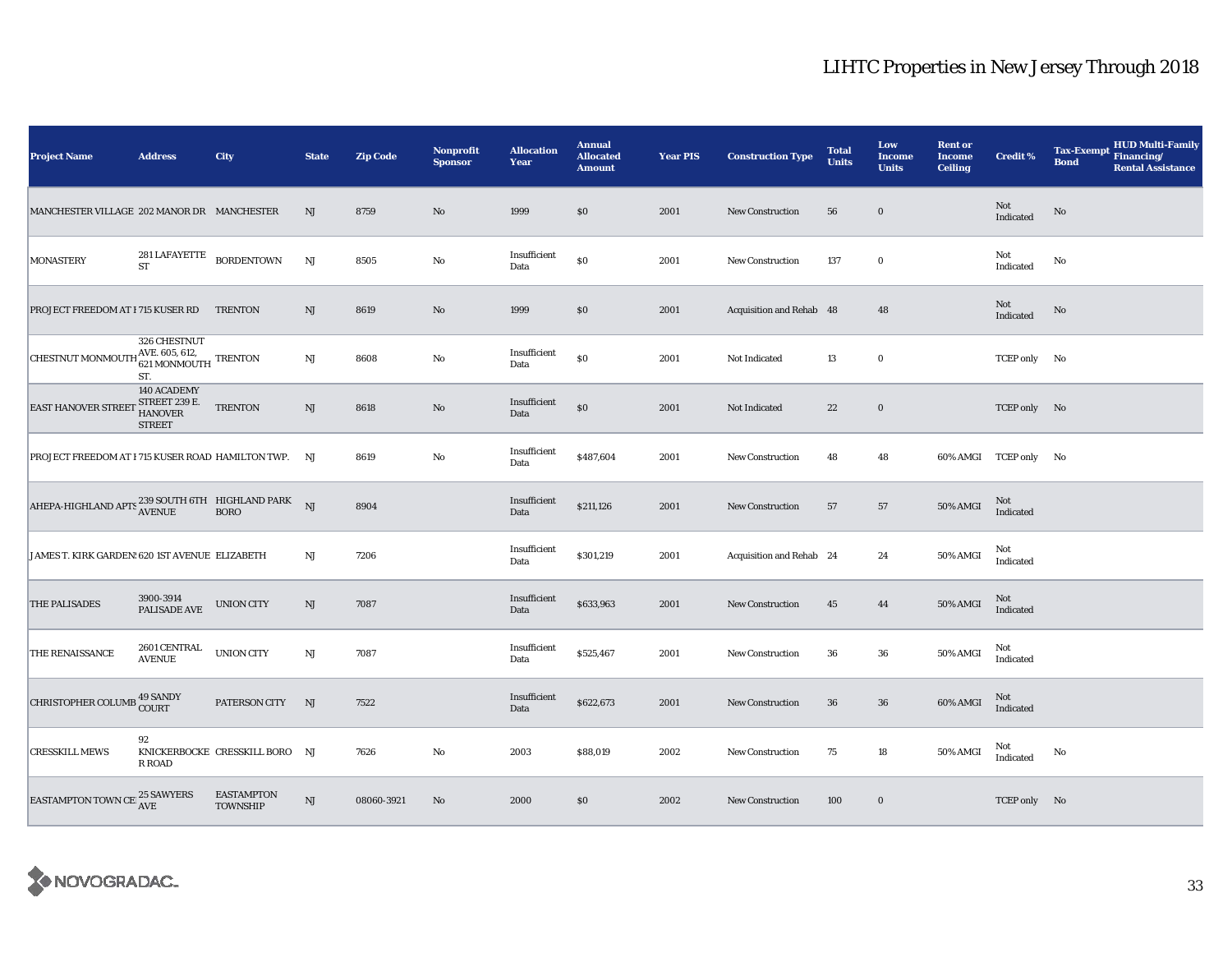| <b>Project Name</b>                                                             | <b>Address</b>                                   | City                         | <b>State</b>           | <b>Zip Code</b> | <b>Nonprofit</b><br><b>Sponsor</b> | <b>Allocation</b><br>Year | <b>Annual</b><br><b>Allocated</b><br><b>Amount</b> | <b>Year PIS</b> | <b>Construction Type</b>  | <b>Total</b><br><b>Units</b> | Low<br>Income<br><b>Units</b> | <b>Rent or</b><br><b>Income</b><br><b>Ceiling</b> | <b>Credit %</b>                    | <b>Tax-Exempt</b><br><b>Bond</b> | <b>HUD Multi-Family</b><br><b>Financing/</b><br><b>Rental Assistance</b> |
|---------------------------------------------------------------------------------|--------------------------------------------------|------------------------------|------------------------|-----------------|------------------------------------|---------------------------|----------------------------------------------------|-----------------|---------------------------|------------------------------|-------------------------------|---------------------------------------------------|------------------------------------|----------------------------------|--------------------------------------------------------------------------|
| THE HAMLET AT BEAR C $_{\rm COURT}^{101\,ROUSILLON}$ WEST WINDSOR TWP.          |                                                  |                              | $_{\rm NJ}$            | 8550            | $\rm No$                           | 2001                      | \$180,477                                          | 2002            | <b>New Construction</b>   | 61                           | 60                            |                                                   | 60% AMGI TCEP only No              |                                  |                                                                          |
| <b>LAFAYETTE VILLAGE</b>                                                        | 601 GRAND<br><b>STREET</b>                       | <b>JERSEY CITY</b>           | NJ                     | 7302            | $\rm No$                           | 2003                      | \$778,734                                          | 2002            | <b>New Construction</b>   | 124                          | 100                           |                                                   | 60% AMGI TCEP only No              |                                  |                                                                          |
| LINCOLN PARK TOWERS 31-33 LINCOLN                                               |                                                  | NEWARK                       | $\mathbf{N}\mathbf{J}$ | 07102-2431      | No                                 | 2002                      | \$0                                                | 2002            | <b>New Construction</b>   | 80                           | $\bf{0}$                      |                                                   | TCEP only No                       |                                  |                                                                          |
| <b>MARIAN TOWERS</b>                                                            |                                                  | 400 IST STREET HOBOKEN CITY  | NJ                     | 7030            | No                                 | 2001                      | \$278,721                                          | 2002            | Acquisition and Rehab 154 |                              | 154                           |                                                   | 60% AMGI TCEP only No              |                                  |                                                                          |
| <b>MARINA VILLAGE</b>                                                           | 68 SOUTH PARK ELIZABETH<br><b>STREET</b>         |                              | $\mathbf{N}\mathbf{J}$ | 7206            | $\rm No$                           | 2000                      | \$500,773                                          | 2002            | <b>New Construction</b>   | 35                           | $\bf 35$                      | 50% AMGI                                          | Not<br>Indicated                   | No                               |                                                                          |
| METROPOLITAN INN                                                                | <b>BROAD STREET</b><br>AND HIGH<br><b>STREET</b> | <b>BURLINGTON</b>            | NJ                     | 8016            | $\rm No$                           | 2001                      | \$63,278                                           | 2002            | New Construction          | 16                           | 16                            |                                                   | 50% AMGI TCEP only No              |                                  |                                                                          |
| NEW BRUNSWICK HOME 234 GEORGE                                                   |                                                  | NEW BRUNSWICK<br><b>CITY</b> | NJ                     | 8901            | No                                 | 2000                      | \$1,042,903                                        | 2002            | <b>New Construction</b>   | 68                           | 68                            | 60% AMGI                                          | Not<br>Indicated                   | No                               |                                                                          |
|                                                                                 |                                                  |                              | NJ                     | 8069            | $\rm No$                           | 2002                      | \$252,577                                          | 2002            | Acquisition and Rehab 144 |                              | 144                           |                                                   | 60% AMGI TCEP only No              |                                  |                                                                          |
| $\boxed{\textrm{SOUTH PLAINFIELD SEN}^{\textbf{151} MORRIS}_{\textbf{AVENUE}}}$ |                                                  | SOUTH<br>PLAINFIELD BORO     | NJ                     | 7080            | No                                 | 2000                      | \$447,482                                          | 2002            | New Construction          | 100                          | 100                           | 50% AMGI                                          | Not<br>Indicated                   | No                               |                                                                          |
| <b>SPRING MILL</b>                                                              | 101 WALNUT<br>LANE                               | HARRISON TWP. NJ             |                        | 8062            | $\rm No$                           | 2000                      | \$716,368                                          | 2002            | New Construction          | 94                           | 93                            | 60% AMGI                                          | Not<br>Indicated                   | $\rm No$                         |                                                                          |
| 599 20TH ST                                                                     | 599 20TH ST                                      | <b>IRVINGTON</b>             | $\rm{NJ}$              | 7111            | $\rm No$                           | 2000                      | $\$0$                                              | 2002            | Acquisition and Rehab 0   |                              | $\mathbf 0$                   |                                                   | 70 % present $\hbox{~No}$<br>value |                                  |                                                                          |
| <b>WEST ELECTRONIC</b>                                                          | 240 E PEARL ST BURLINGTON                        |                              | NJ                     | 08016-1715      | No                                 | 2001                      | \$0                                                | 2002            | <b>New Construction</b>   | 36                           | $\mathbf 0$                   |                                                   | TCEP only No                       |                                  |                                                                          |
| BROWNS WOODS APART 226 TRENTON                                                  |                                                  | PEMBERTON TWP. NJ            |                        | 8015            | No                                 | 2001                      | \$210,276                                          | 2002            | Acquisition and Rehab 149 |                              | 120                           | 60% AMGI                                          | Not<br>Indicated                   | No                               |                                                                          |

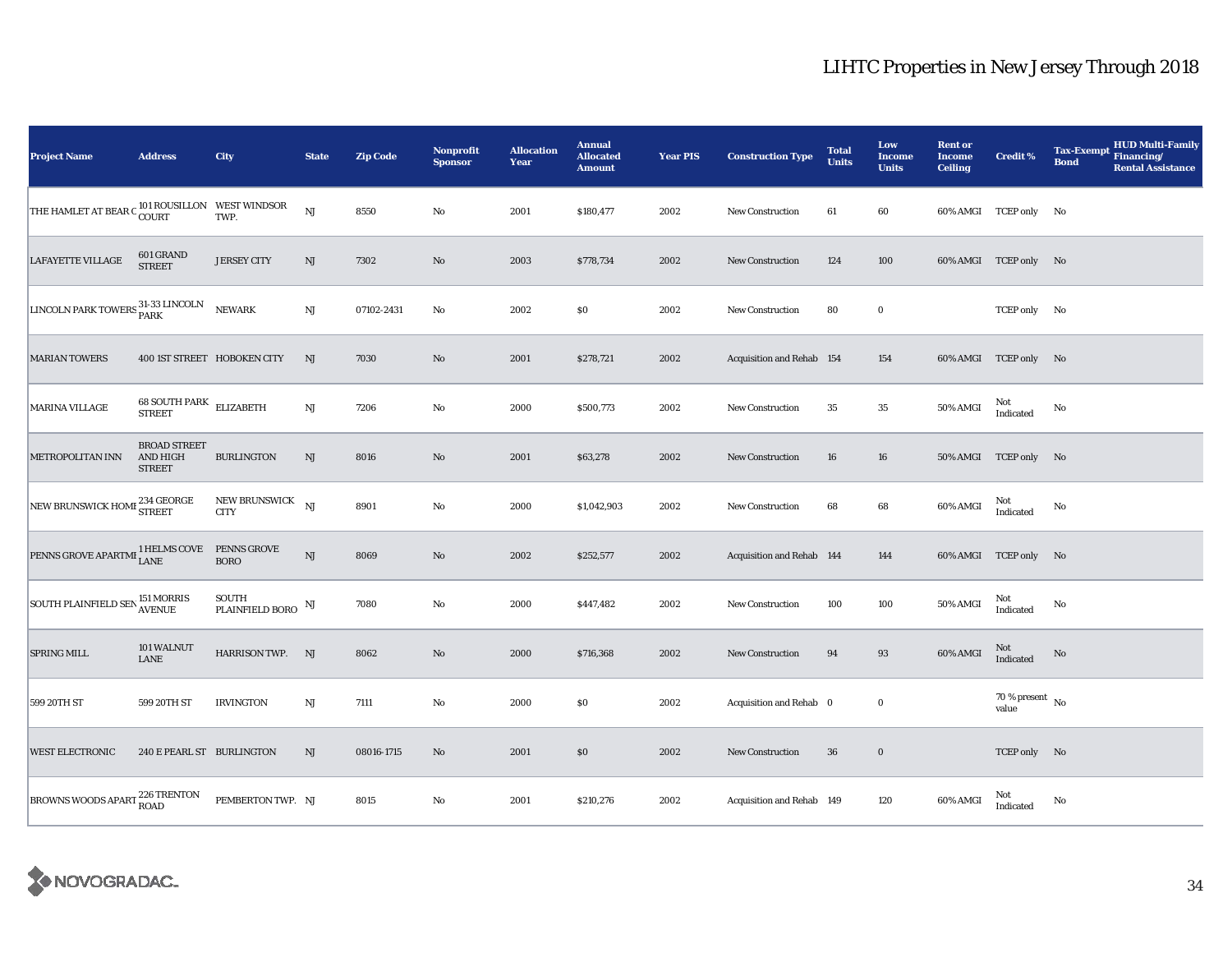| <b>Project Name</b>                                                                                                                                          | <b>Address</b>                                                      | City                            | <b>State</b>           | <b>Zip Code</b> | <b>Nonprofit</b><br><b>Sponsor</b> | <b>Allocation</b><br>Year | <b>Annual</b><br><b>Allocated</b><br><b>Amount</b> | <b>Year PIS</b> | <b>Construction Type</b>        | <b>Total</b><br><b>Units</b> | Low<br><b>Income</b><br><b>Units</b> | <b>Rent or</b><br><b>Income</b><br><b>Ceiling</b> | <b>Credit %</b>       | <b>Tax-Exempt</b><br><b>Bond</b> | <b>HUD Multi-Family</b><br>Financing/<br><b>Rental Assistance</b> |
|--------------------------------------------------------------------------------------------------------------------------------------------------------------|---------------------------------------------------------------------|---------------------------------|------------------------|-----------------|------------------------------------|---------------------------|----------------------------------------------------|-----------------|---------------------------------|------------------------------|--------------------------------------|---------------------------------------------------|-----------------------|----------------------------------|-------------------------------------------------------------------|
| MADISON TURNER SENI <sup>11</sup> MADISON<br>AVENUE                                                                                                          |                                                                     | <b>NEWARK</b>                   | $\rm{NJ}$              | 7108            | $\rm No$                           | 2001                      | \$200,382                                          | 2002            | New Construction                | 44                           | 44                                   |                                                   | 50% AMGI TCEP only No |                                  |                                                                   |
| <b>32ND ST PROJECT</b>                                                                                                                                       | 222 N 32ND ST                                                       | <b>CAMDEN</b>                   | $_{\rm NJ}$            | 8105            | No                                 | 2000                      | \$0                                                | 2002            | <b>New Construction</b>         | 49                           | 49                                   |                                                   | Not<br>Indicated      | No                               |                                                                   |
| SENIOR HORIZONS AT B $^{74}_{\rm{AVE}}$                                                                                                                      |                                                                     | <b>BAYONNE</b>                  | $_{\rm NJ}$            | 7002            | $\rm No$                           | 2000                      | \$0                                                | 2002            | Acquisition and Rehab 59        |                              | $\bf{0}$                             |                                                   | Not<br>Indicated      | $\mathbf{No}$                    |                                                                   |
| THE SUMMIT                                                                                                                                                   | 599 SOUTH<br>20TH STREET                                            | <b>IRVINGTON</b>                | NJ                     | 7111            | No                                 | 2000                      | \$130,195                                          | 2002            | <b>Acquisition and Rehab 12</b> |                              | 12                                   | 50% AMGI                                          | Not<br>Indicated      | No                               |                                                                   |
| NEW BRUNSWICK APAR' COMMERCIAL                                                                                                                               | 33<br><b>AVENUE</b>                                                 | NEW BRUNSWICK NJ<br><b>CITY</b> |                        | 8901            | No                                 | 2002                      | \$548,540                                          | 2002            | Acquisition and Rehab 206       |                              | 194                                  | 60% AMGI                                          | Not<br>Indicated      | No                               |                                                                   |
| GEORGIA KING VILLAGE 250 GEORGIA                                                                                                                             |                                                                     | <b>NEWARK</b>                   | $\mathbf{N}\mathbf{J}$ | 7107            | No                                 | Insufficient<br>Data      | \$0                                                | 2002            | Acquisition and Rehab 422       |                              | 422                                  |                                                   | 60% AMGI TCEP only No |                                  |                                                                   |
| MARINA VILLAGE #628 147 1ST ST                                                                                                                               |                                                                     | <b>ELIZABETH</b>                | NJ                     | 07206-1846      | No                                 | Insufficient<br>Data      | \$0                                                | 2002            | Not Indicated                   | 34                           | $\mathbf 0$                          |                                                   | TCEP only No          |                                  |                                                                   |
| MOUNT CARMEL TOWEI 268 OAKWOOD                                                                                                                               |                                                                     | <b>ORANGE CITY</b>              | $\mathbf{N}\mathbf{J}$ | 7050            | No                                 | Insufficient<br>Data      | \$203,606                                          | 2002            | Acquisition and Rehab 142       |                              | 142                                  |                                                   | 60% AMGI TCEP only No |                                  |                                                                   |
| SENIOR HORIZONS AT B <sup>74</sup> LEXINGTON                                                                                                                 |                                                                     | <b>BAYONNE</b>                  | $_{\rm NJ}$            | 7002            | $\rm No$                           | Insufficient<br>Data      | $\$0$                                              | 2002            | Not Indicated                   | 59                           | $\mathbf 0$                          |                                                   | TCEP only No          |                                  |                                                                   |
| EASTAMPTON APARTME <sup>1</sup> CLEMENS<br>BOULEVARD                                                                                                         |                                                                     | EASTAMPTON TWP. NJ              |                        | 8060            |                                    | Insufficient<br>Data      | \$1,005,199                                        | 2002            | <b>New Construction</b>         | 100                          | 99                                   | 50% AMGI                                          | Not<br>Indicated      |                                  |                                                                   |
| $\textrm{FILLMORE TOWERS}\,\textit{/}\, \textrm{M}\,\textit{j} \xspace_{\textrm{AVENUE}}^{6005\textrm{ FILLMORE}} \textrm{WEST NEW YORK} \qquad \textrm{NJ}$ |                                                                     |                                 |                        | 7093            |                                    | Insufficient<br>Data      | \$1,131,962                                        | 2002            | <b>New Construction</b>         | 108                          | 83                                   | 50% AMGI                                          | Not<br>Indicated      |                                  |                                                                   |
| <b>LINCOLN PARK TOWER</b>                                                                                                                                    | 31 LINCOLN<br><b>PARK</b>                                           | <b>NEWARK</b>                   | NJ                     | 7102            |                                    | Insufficient<br>Data      | \$202,373                                          | 2002            | Acquisition and Rehab 79        |                              | 79                                   | 60% AMGI                                          | Not<br>Indicated      |                                  |                                                                   |
| NORTH 32ND STREET                                                                                                                                            | NORTH 32ND<br><b>STREET AND</b><br><b>SAUNDERS</b><br><b>STREET</b> | <b>CAMDEN</b>                   | $\rm{NJ}$              | 8105            |                                    | Insufficient<br>Data      | \$757,456                                          | 2002            | New Construction                | 49                           | 49                                   | 50% AMGI                                          | Not<br>Indicated      |                                  |                                                                   |

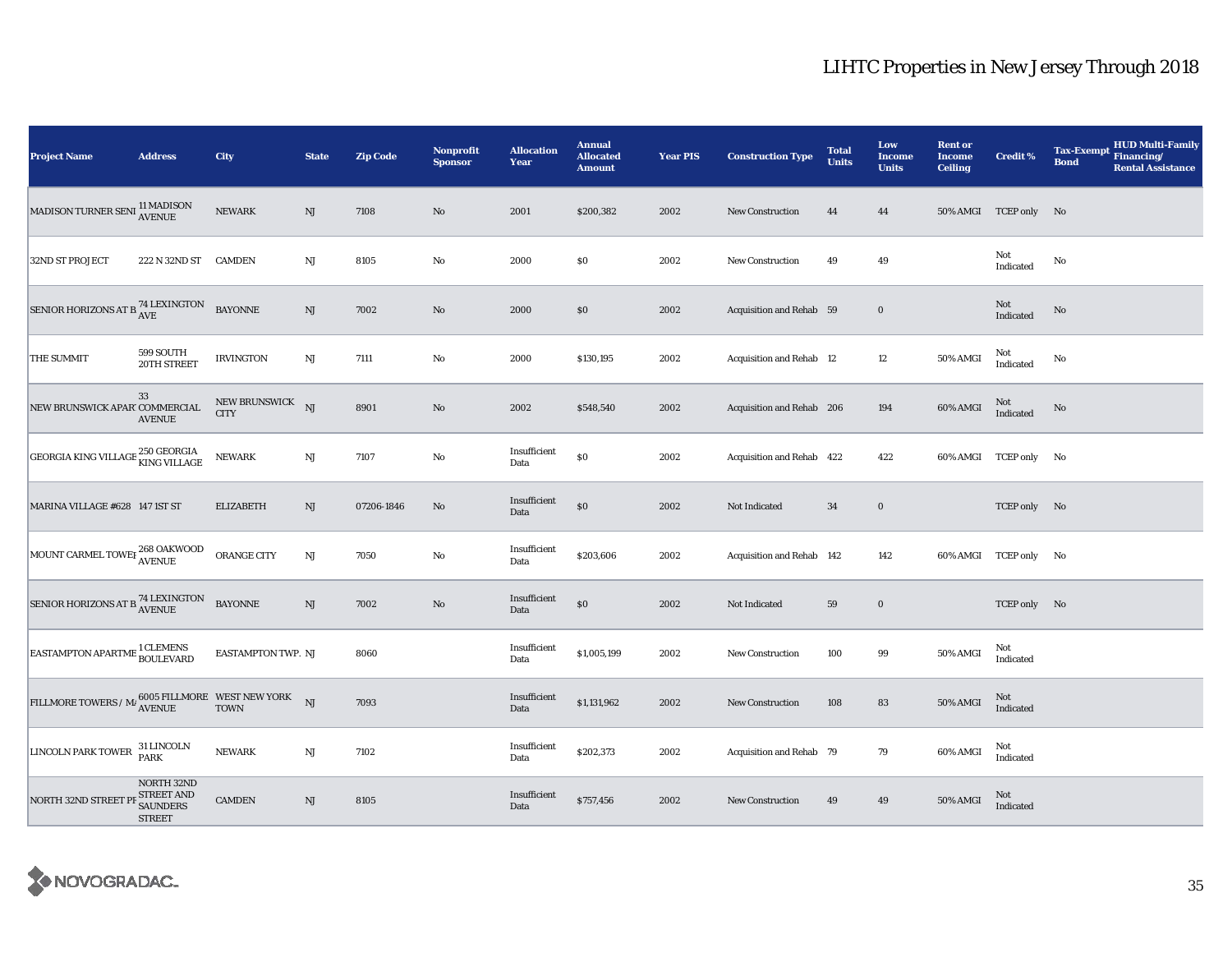| Project Name                                  | <b>Address</b>                      | City                                | <b>State</b>           | <b>Zip Code</b> | Nonprofit<br><b>Sponsor</b> | <b>Allocation</b><br>Year | <b>Annual</b><br><b>Allocated</b><br><b>Amount</b> | <b>Year PIS</b> | <b>Construction Type</b> | <b>Total</b><br><b>Units</b> | Low<br><b>Income</b><br><b>Units</b> | <b>Rent or</b><br><b>Income</b><br><b>Ceiling</b> | <b>Credit %</b>                    | <b>Tax-Exempt</b><br><b>Bond</b> | <b>HUD Multi-Family</b><br>Financing/<br><b>Rental Assistance</b> |
|-----------------------------------------------|-------------------------------------|-------------------------------------|------------------------|-----------------|-----------------------------|---------------------------|----------------------------------------------------|-----------------|--------------------------|------------------------------|--------------------------------------|---------------------------------------------------|------------------------------------|----------------------------------|-------------------------------------------------------------------|
| SAINT CLARES MONASTI CROSSWICKS               | 201<br><b>STREET</b>                | <b>BORDENTOWN</b>                   | NJ                     | 8505            |                             | Insufficient<br>Data      | \$93,127                                           | 2002            | <b>New Construction</b>  | 42                           | 42                                   | 50% AMGI                                          | Not<br>Indicated                   |                                  |                                                                   |
| SENIOR HORIZONS OF B <sup>74</sup> LEXINGTON  |                                     | <b>BAYONNE</b>                      | $\mathrm{NJ}$          | 7002            |                             | Insufficient<br>Data      | \$599,132                                          | 2002            | Acquisition and Rehab 59 |                              | 59                                   | 60% AMGI                                          | Not<br>Indicated                   |                                  |                                                                   |
| WEST ELECTRONICS BUI 231 PENN                 |                                     | <b>BURLINGTON</b>                   | $\rm{NJ}$              | 8016            |                             | Insufficient<br>Data      | \$152,196                                          | 2002            | Acquisition and Rehab 36 |                              | 36                                   | 50% AMGI                                          | Not<br>Indicated                   |                                  |                                                                   |
| WEST NEW YORK HOUSI 6308 DEWEY                |                                     | <b>WEST NEW YORK</b><br><b>TOWN</b> | NJ                     | 7093            |                             | Insufficient<br>Data      | \$451,908                                          | 2002            | New Construction         | 35                           | 34                                   | 50% AMGI                                          | Not<br>Indicated                   |                                  |                                                                   |
| <b>CHRIST CARE SENIOR</b>                     | 400 GRIMES<br>ROAD                  | <b>SICKERVILLE</b>                  | $\mathbf{N}\mathbf{J}$ | 8081            | $\rm No$                    | 2001                      | \$715,465                                          | 2003            | New Construction         | 96                           | 95                                   | 50% AMGI                                          | Not<br>Indicated                   | No                               |                                                                   |
| DR. KING PLAZA @ NORT LUTHER KING EAST ORANGE | 560 DR.MARTIN<br><b>BLVD</b>        |                                     | NJ                     | 7017            | No                          | 2001                      | \$0                                                | 2003            | New Construction         | 96                           | $\bf{0}$                             |                                                   | TCEP only No                       |                                  |                                                                   |
| HORIZONS AT PLAINFIE <sup>13</sup> SOMERSET   |                                     | PLAINFIELD CITY NJ                  |                        | 7060            | $\rm No$                    | 2001                      | \$986,280                                          | 2003            | Acquisition and Rehab 75 |                              | 74                                   | 50% AMGI                                          | Not<br>Indicated                   | No                               |                                                                   |
| LIBERTY PLACE APARTM <sup>1</sup> LIBERTY     |                                     | FORT LEE BORO                       | NJ                     | 7650            | $\rm No$                    | 2004                      | \$467,464                                          | 2003            | <b>New Construction</b>  | 60                           | 59                                   | 60% AMGI                                          | Not<br>Indicated                   | No                               |                                                                   |
| MAPLE TREE MANOR                              | 1255 RAHWAY<br>$\operatorname{AVE}$ | $\operatorname{AVENEL}$             | $\mathbf{N}\mathbf{J}$ | 07001-2191      | No                          | 2001                      | \$0                                                | 2003            | New Construction         | 88                           | $\bf{0}$                             |                                                   | TCEP only No                       |                                  |                                                                   |
| RIVERSIDE URBAN RENI 1 RIVERSIDE              |                                     | NEW BRUNSWICK NJ<br><b>CITY</b>     |                        | 8901            | Yes                         | 2001                      | \$1,207,850                                        | 2003            | <b>New Construction</b>  | 76                           | 76                                   | 60% AMGI                                          | 70 % present $\,$ No $\,$<br>value |                                  |                                                                   |
| <b>SKYLINE TOWER</b>                          | <b>60 PATERSON</b><br><b>STREET</b> | NEW BRUNSWICK<br><b>CITY</b>        | $_{\rm NJ}$            | 8901            | $\rm No$                    | 2003                      | \$107,985                                          | 2003            | Acquisition and Rehab 70 |                              | 14                                   | 50% AMGI                                          | Not<br>Indicated                   | No                               |                                                                   |
| 343 SPRINGFIELD AVE SPRINGFIELD               | 343<br>AVE                          | <b>NEWARK</b>                       | $\mathbf{N}\mathbf{J}$ | 7103            | Yes                         | 2001                      | $\$0$                                              | 2003            | New Construction         | $\bf{0}$                     | $\boldsymbol{0}$                     |                                                   | 70 % present $\hbox{~No}$<br>value |                                  |                                                                   |
| <b>SPRUCE SENIOR</b>                          | 1 SPRUCE<br><b>STREET</b>           | <b>DOVER</b>                        | $\mathbf{N}\mathbf{J}$ | 7801            | $\rm No$                    | 2001                      | \$901,632                                          | 2003            | New Construction         | 91                           | 90                                   | 50% AMGI                                          | Not<br>Indicated                   | No                               |                                                                   |

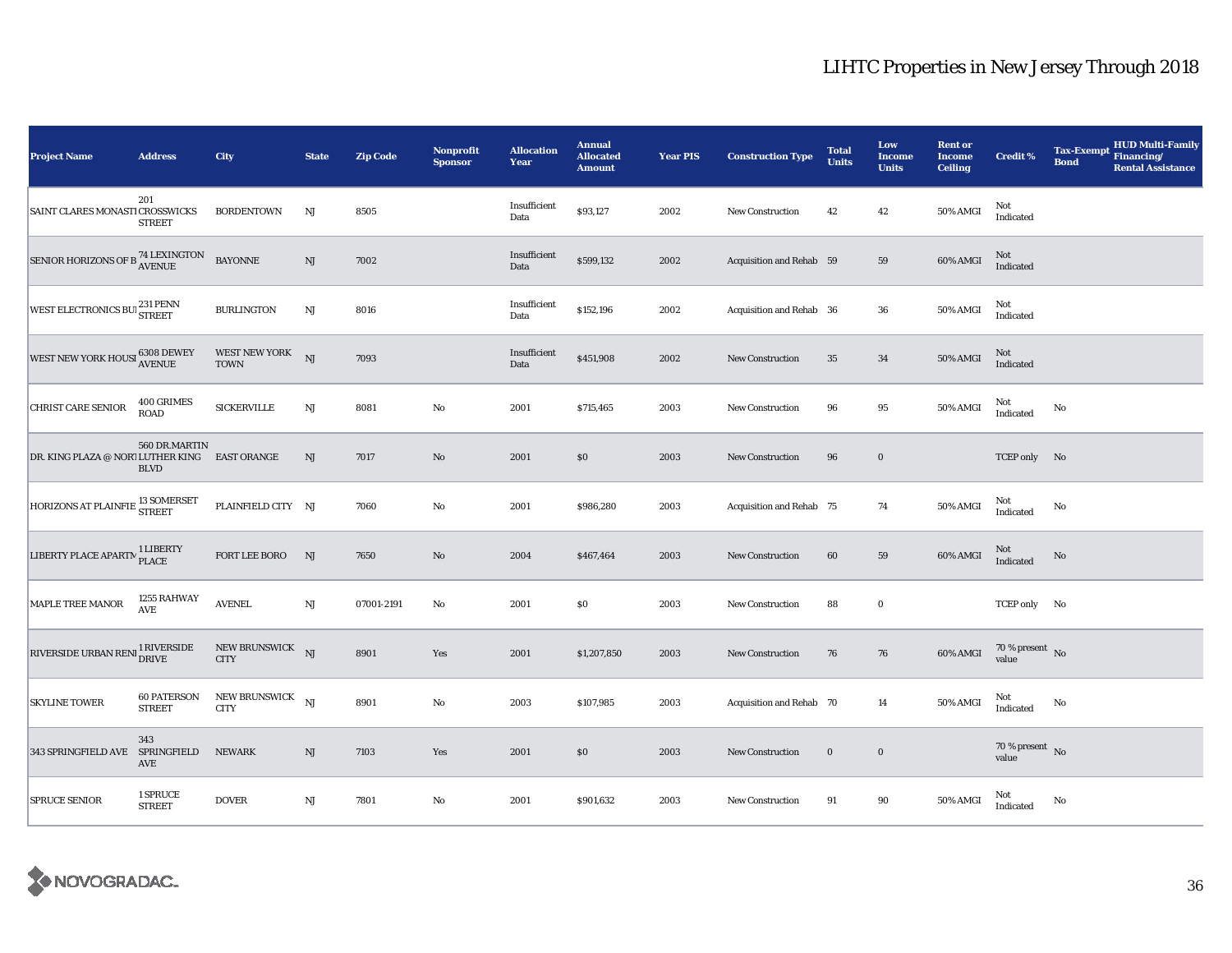| <b>Project Name</b>                                                                                                                                              | <b>Address</b>                | City          | <b>State</b>           | <b>Zip Code</b> | Nonprofit<br><b>Sponsor</b> | <b>Allocation</b><br>Year | <b>Annual</b><br><b>Allocated</b><br><b>Amount</b> | <b>Year PIS</b> | <b>Construction Type</b>  | <b>Total</b><br><b>Units</b> | Low<br><b>Income</b><br><b>Units</b> | <b>Rent or</b><br><b>Income</b><br><b>Ceiling</b> | <b>Credit %</b>       | <b>HUD Multi-Family</b><br><b>Tax-Exempt</b><br>Financing/<br><b>Bond</b><br><b>Rental Assistance</b> |
|------------------------------------------------------------------------------------------------------------------------------------------------------------------|-------------------------------|---------------|------------------------|-----------------|-----------------------------|---------------------------|----------------------------------------------------|-----------------|---------------------------|------------------------------|--------------------------------------|---------------------------------------------------|-----------------------|-------------------------------------------------------------------------------------------------------|
| <b>THE ARBORS</b>                                                                                                                                                | 220 SOUTH<br>LENOLA ROAD TWP. | MAPLE SHADE   | NJ                     | 8052            | $\rm No$                    | 2001                      | \$595,697                                          | 2003            | Acquisition and Rehab 408 |                              | 293                                  |                                                   | 60% AMGI TCEP only No |                                                                                                       |
| RIVERSIDE OF NEW BRU 256 GEORGE ST NEW BRUNSWICK NJ                                                                                                              |                               |               |                        | 08901-1327      | $\rm No$                    | Insufficient<br>Data      | $\$0$                                              | 2003            | <b>New Construction</b>   | 76                           | $\bf{0}$                             |                                                   | TCEP only No          |                                                                                                       |
| LAFAYETTE SENIOR LIVI 489 PACIFIC AVE JERSEY CITY                                                                                                                |                               |               | NJ                     | 7304            | No                          | Insufficient<br>Data      | $\$0$                                              | 2003            | Not Indicated             | 83                           | 81                                   |                                                   | Not<br>Indicated      | No                                                                                                    |
| SPRINGFIELD VILLAGE SPRINGFIELD                                                                                                                                  | 343<br><b>AVENUE</b>          | <b>NEWARK</b> | $\mathbf{N}\mathbf{J}$ | 7103            | No                          | 2001                      | \$416,207                                          | 2003            | <b>New Construction</b>   | 26                           | 25                                   | 50% AMGI                                          | Not<br>Indicated      | No                                                                                                    |
| $\begin{tabular}{ c c c c c } \hline \texttt{TAMARACK} \texttt{APARTMENT} & \texttt{1801} \texttt{E} \texttt{DAVIS} \texttt{ST} & \texttt{CAMDEN} \end{tabular}$ |                               |               | NJ                     | 08104-1947      | No                          | 2001                      | \$0                                                | 2003            | <b>New Construction</b>   | 542                          | $\bf{0}$                             |                                                   | TCEP only No          |                                                                                                       |
| WESTFIELD ACRES REN' 300A N 32ND ST CAMDEN                                                                                                                       |                               |               | $_{\rm NJ}$            | 8105            | $\rm No$                    | 2001                      | \$0                                                | 2003            | Acquisition and Rehab 78  |                              | 78                                   |                                                   | Not<br>Indicated      | No                                                                                                    |
| WYNONA LIPMAN ARMS 830 CLINTON<br>AVENUE #834                                                                                                                    |                               | NEWARK        | NJ                     | 7112            | $\rm No$                    | 2001                      | \$520,912                                          | 2003            | Acquisition and Rehab 58  |                              | 58                                   | 50% AMGI                                          | $\rm Not$ Indicated   | No                                                                                                    |
| SALEM HISTORIC HOME ST SALEM                                                                                                                                     |                               |               | $\mathbf{N}\mathbf{J}$ | 8079            | No                          | 2001                      | \$557,043                                          | 2003            | New Construction          | 62                           | $\bf{0}$                             |                                                   | Not<br>Indicated      | No                                                                                                    |
| BALTIC PLAZA APARTME 1313 BALTIC                                                                                                                                 |                               | ATLANTIC CITY | NJ                     | 8401            | No                          | Insufficient<br>Data      | \$487,076                                          | 2003            | Acquisition and Rehab 169 |                              | 169                                  |                                                   | 60% AMGI TCEP only No |                                                                                                       |
| CHRIST CARE SENIOR H 400 GRIMES RD SICKLERVILLE                                                                                                                  |                               |               | NJ                     | 08081-1900      | No                          | Insufficient<br>Data      | $\$0$                                              | 2003            | Not Indicated             | 95                           | $\bf{0}$                             |                                                   | TCEP only No          |                                                                                                       |
| HORIZONS AT PLAINFIE 130 W FRONT ST PLAINFIELD                                                                                                                   |                               |               | NJ                     | 07060-1237      | No                          | Insufficient<br>Data      | $\$0$                                              | 2003            | Not Indicated             | 74                           | $\bf{0}$                             |                                                   | TCEP only No          |                                                                                                       |
| LITC#661 SALEM HISTOI 90 CARPENTER                                                                                                                               |                               | <b>SALEM</b>  | $\mathbf{N}\mathbf{J}$ | 08079-1358      | No                          | Insufficient<br>Data      | $\$0$                                              | 2003            | Not Indicated             | 62                           | $\bf{0}$                             |                                                   | TCEP only No          |                                                                                                       |
| $LITC\#671\;SALEM\;HISTOF\frac{90}{ST}\;\text{CARPENTER}\quad SALEM$                                                                                             |                               |               | NJ                     | 08079-1358      | No                          | Insufficient<br>Data      | $\$0$                                              | 2003            | Not Indicated             | 41                           | $\bf{0}$                             |                                                   | TCEP only No          |                                                                                                       |

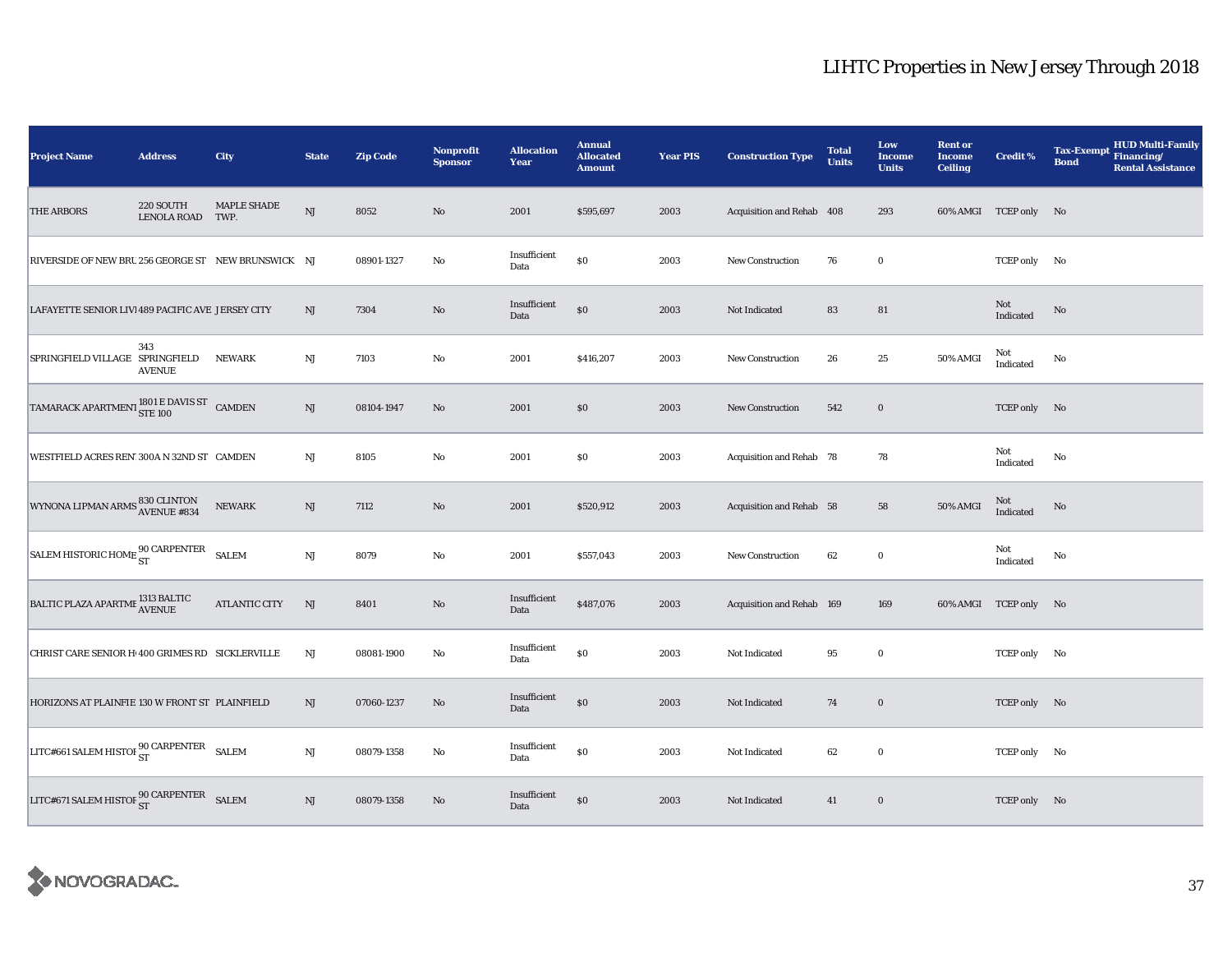| <b>Project Name</b>                                                                                                                  | <b>Address</b>                                | City                            | <b>State</b>           | <b>Zip Code</b> | <b>Nonprofit</b><br><b>Sponsor</b> | <b>Allocation</b><br>Year | <b>Annual</b><br><b>Allocated</b><br><b>Amount</b> | <b>Year PIS</b> | <b>Construction Type</b>  | <b>Total</b><br><b>Units</b> | Low<br><b>Income</b><br><b>Units</b> | <b>Rent or</b><br><b>Income</b><br><b>Ceiling</b> | <b>Credit %</b>       | HUD Multi-Family<br>Financing/<br><b>Tax-Exempt</b><br><b>Bond</b><br><b>Rental Assistance</b> |
|--------------------------------------------------------------------------------------------------------------------------------------|-----------------------------------------------|---------------------------------|------------------------|-----------------|------------------------------------|---------------------------|----------------------------------------------------|-----------------|---------------------------|------------------------------|--------------------------------------|---------------------------------------------------|-----------------------|------------------------------------------------------------------------------------------------|
| LAFAYETTE SENIOR LIVI 463 PACIFIC AVE JERSEY CITY                                                                                    |                                               |                                 | NJ                     | 07304-3918      | No                                 | Insufficient<br>Data      | $\$0$                                              | 2003            | Not Indicated             | 83                           | $\bf{0}$                             |                                                   | TCEP only No          |                                                                                                |
| <b>LIBERTY PLACE #619</b>                                                                                                            | 101 CEDAR ST                                  | <b>FORT LEE</b>                 | $\mathbf{N}\mathbf{J}$ | 07024-7037      | No                                 | Insufficient<br>Data      | $\$0$                                              | 2003            | Not Indicated             | 60                           | $\bf{0}$                             |                                                   | TCEP only No          |                                                                                                |
| $\begin{array}{ l } \hbox{SALEM HISTORIC HOME} \begin{array}{l@{}} 77 \text{ CARPENTER} \end{array} & \hbox{SALEM CITY} \end{array}$ |                                               |                                 | $\mathbf{N}\mathbf{J}$ | 8079            | $\rm\thinspace No$                 | Insufficient<br>Data      | \$592,283                                          | 2003            | Acquisition and Rehab 41  |                              | 41                                   |                                                   | 50% AMGI TCEP only No |                                                                                                |
| DOCTOR KING PLAZA AT LUTHER KING                                                                                                     | 560 DR MARTIN<br>JR. BLVD                     | <b>EAST ORANGE</b>              | $\rm{NJ}$              | 7018            |                                    | Insufficient<br>Data      | \$574,295                                          | 2003            | <b>New Construction</b>   | 96                           | 77                                   | 60% AMGI                                          | Not<br>Indicated      |                                                                                                |
| FERRY STATION AKA TAI 2011 FERRY                                                                                                     |                                               | <b>CAMDEN</b>                   | $\mathbf{N}\mathbf{J}$ | 8104            |                                    | Insufficient<br>Data      | \$742,552                                          | 2003            | Acquisition and Rehab 541 |                              | 452                                  | 60% AMGI                                          | Not<br>Indicated      |                                                                                                |
| LIBERTY PARK TOWNHC $\frac{1535}{\rm{STREF}}$ CAMDEN                                                                                 |                                               |                                 | $\mathbf{N}\mathbf{J}$ | 8104            |                                    | Insufficient<br>Data      | \$458,731                                          | 2003            | Acquisition and Rehab 184 |                              | 183                                  | 60% AMGI                                          | Not<br>Indicated      |                                                                                                |
| MAPLE TREE MANOR (A' 1255 RAHWAY                                                                                                     |                                               | WOODBRIDGE<br>TWP.              | $\mathbf{N}\mathbf{J}$ | 7001            |                                    | Insufficient<br>Data      | \$335,935                                          | 2003            | <b>New Construction</b>   | 88                           | 88                                   | 60% AMGI                                          | Not<br>Indicated      |                                                                                                |
| MERCHANTVILLE SENIC CHESTNUT                                                                                                         | 20 WEST<br><b>AVENUE</b>                      | MERCHANTVILLE NJ<br><b>BORO</b> |                        | 8109            |                                    | Insufficient<br>Data      | \$403,231                                          | 2003            | <b>New Construction</b>   | 74                           | 59                                   | 50% AMGI                                          | Not<br>Indicated      |                                                                                                |
| <b>PROJECT FREEDOM AT I <sup>1</sup> FREEDOM</b>                                                                                     |                                               | LAWRENCE TWP. NJ                |                        | 8648            |                                    | Insufficient<br>Data      | \$555,976                                          | 2003            | <b>New Construction</b>   | 54                           | 54                                   | 50% AMGI                                          | Not<br>Indicated      |                                                                                                |
| $\begin{array}{lll} \text{SALEM HISTORIC HOME} & \text{90 CARPENTER} & \text{SALEM CITY} \end{array}$                                |                                               |                                 | $\mathrm{NJ}$          | 8079            |                                    | Insufficient<br>Data      | \$595,893                                          | 2003            | Acquisition and Rehab 63  |                              | 63                                   | 50% AMGI                                          | Not<br>Indicated      |                                                                                                |
| SENIOR LIVING AT LAFA 463 PACIFIC                                                                                                    |                                               | <b>JERSEY CITY</b>              | $\mathbf{N}\mathbf{J}$ | 7304            |                                    | Insufficient<br>Data      | \$1,301,820                                        | 2003            | New Construction          | 82                           | ${\bf 81}$                           | 50% AMGI                                          | Not<br>Indicated      |                                                                                                |
| <b>WESTFIELD ACRES</b>                                                                                                               | 300-A N. 32ND<br><b>STREET</b>                | <b>CAMDEN</b>                   | $\mathbf{N}\mathbf{J}$ | 8105            |                                    | Insufficient<br>Data      | \$1,187,432                                        | 2003            | <b>New Construction</b>   | 78                           | 78                                   | 60% AMGI                                          | Not<br>Indicated      |                                                                                                |
| <b>BALLANTYNE HOUSE</b>                                                                                                              | 585 MOUNT<br><b>PROSPECT</b><br><b>AVENUE</b> | <b>NEWARK</b>                   | $\mathbf{N}\mathbf{J}$ | 7104            | $\mathbf{No}$                      | Insufficient<br>Data      | \$305,225                                          | 2003            | Acquisition and Rehab 175 |                              | 173                                  |                                                   | 60% AMGI TCEP only No |                                                                                                |

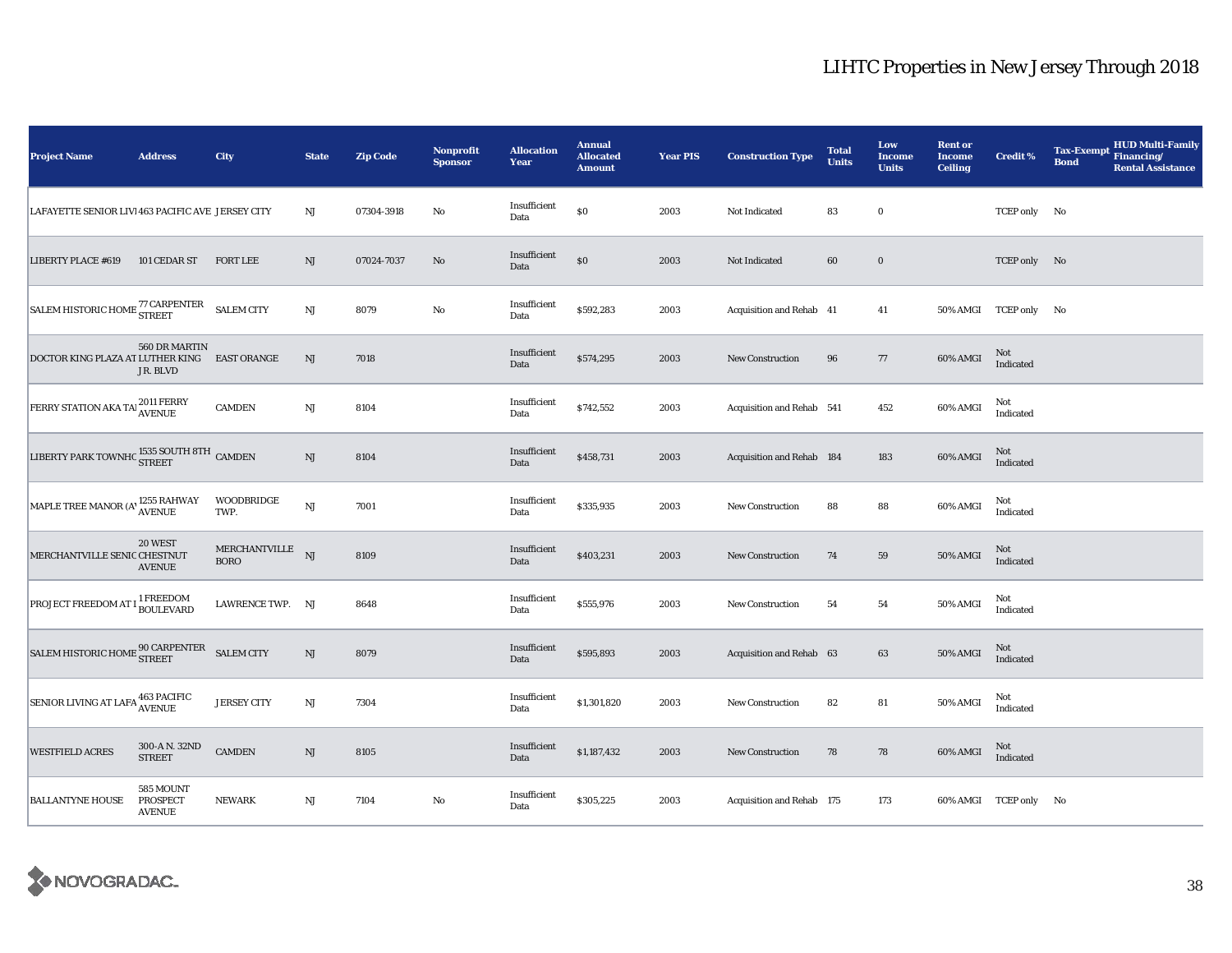| <b>Project Name</b>                                 | <b>Address</b>                   | City                               | <b>State</b>           | <b>Zip Code</b> | <b>Nonprofit</b><br><b>Sponsor</b> | <b>Allocation</b><br>Year | <b>Annual</b><br><b>Allocated</b><br><b>Amount</b> | <b>Year PIS</b> | <b>Construction Type</b>  | <b>Total</b><br><b>Units</b> | Low<br><b>Income</b><br><b>Units</b> | <b>Rent or</b><br><b>Income</b><br><b>Ceiling</b> | <b>Credit %</b>                           | <b>HUD Multi-Family</b><br><b>Tax-Exempt</b><br>Financing/<br><b>Bond</b><br><b>Rental Assistance</b> |  |
|-----------------------------------------------------|----------------------------------|------------------------------------|------------------------|-----------------|------------------------------------|---------------------------|----------------------------------------------------|-----------------|---------------------------|------------------------------|--------------------------------------|---------------------------------------------------|-------------------------------------------|-------------------------------------------------------------------------------------------------------|--|
| BRICK SPECIAL NEEDS F 1200 ROUTE 70 BRICK TWP.      |                                  |                                    | <b>NJ</b>              | 8724            | $\rm No$                           | 2002                      | \$439,145                                          | 2004            | New Construction          | 36                           | 36                                   | 60% AMGI                                          | Not<br>Indicated                          | $\rm No$                                                                                              |  |
| CARNEYS POINT SENIOF <sup>44 SOUTH</sup>            |                                  | <b>CARNEYS POINT</b><br>TWP.       | <b>NJ</b>              | 8069            | $\rm No$                           | 2002                      | \$564,346                                          | 2004            | <b>New Construction</b>   | 99                           | 99                                   | 60% AMGI                                          | Not<br>Indicated                          | No                                                                                                    |  |
| ETHEL R. LAWRENCE H( LAWRENCE                       | 1 ETHEL<br><b>BOULEVARD</b>      | MOUNT LAUREL<br>TWP.               | <b>NJ</b>              | 8054            | $\rm No$                           | 2002                      | \$501,237                                          | 2004            | <b>New Construction</b>   | 40                           | ${\bf 40}$                           | 60% AMGI                                          | $\mbox{Not}$ Indicated                    | No                                                                                                    |  |
| MAPLE SHADE MEWS                                    | <b>40 BRUBAKER</b><br>LN         | MAPLE SHADE                        | NJ                     | 8052            | No                                 | 2002                      | \$0                                                | 2004            | <b>New Construction</b>   | 100                          | $\bf{0}$                             |                                                   | Not<br>Indicated                          | No                                                                                                    |  |
| THE PINES AT TINTON F                               | <b>400 PINE</b><br><b>STREET</b> | <b>TINTON FALLS</b><br><b>BORO</b> | $_{\rm NJ}$            | 7701            | $\rm No$                           | 2002                      | \$990,873                                          | 2004            | <b>New Construction</b>   | 94                           | 94                                   |                                                   | 60% AMGI TCEP only No                     |                                                                                                       |  |
| WOODBURY COLONIAL 124 GREEN AVE WOODBURY            |                                  |                                    | NJ                     | 8096            | $\rm No$                           | 2003                      | \$0                                                | 2004            | <b>New Construction</b>   | 93                           | 37                                   |                                                   | $30\,\%$ present $\,$ $\rm{Yes}$<br>value |                                                                                                       |  |
| BRICK CHURCH COMMO LUTHER KING                      | 520 DR MARTIN<br>JR. BLVD        | <b>EAST ORANGE</b>                 | NJ                     | 7017            | No                                 | Insufficient<br>Data      | \$264,269                                          | 2004            | <b>New Construction</b>   | 104                          | 38                                   |                                                   | 50% AMGI TCEP only Yes                    |                                                                                                       |  |
| BROOKSHIRE/BRAMBLE 100 FORREST                      |                                  | LAWRENCEVILLE NJ                   |                        | 8648            | $\rm No$                           | 2001                      | \$0                                                | 2004            | <b>New Construction</b>   | 117                          | 117                                  |                                                   | $30\,\%$ present $\,$ $\rm Yes$<br>value  |                                                                                                       |  |
| COLONIAL GREENWOOL $^{1030}_{\Lambda \text{VENUE}}$ |                                  | <b>EDISON</b>                      | $\mathbf{N}\mathbf{J}$ | 8820            | $\rm No$                           | Insufficient<br>Data      | \$435,129                                          | 2004            | Acquisition and Rehab 115 |                              | 91                                   |                                                   | 60% AMGI TCEP only No                     |                                                                                                       |  |
| DELSEA VILLAGE                                      | 2223 S. 2ND<br><b>STREET</b>     | <b>MILLVILLE</b>                   | $\mathbf{N}\mathbf{J}$ | 8332            | No                                 | 2004                      | \$220,960                                          | 2004            | <b>New Construction</b>   | 100                          | 100                                  |                                                   | Not<br>Indicated                          | No                                                                                                    |  |
| GREENWOOD TOWNHO! 1045 GROVE AVE EDISON             |                                  |                                    | NJ                     | 08820-1591      | No                                 | Insufficient<br>Data      | $\$0$                                              | 2004            | New Construction          | 217                          | $\bf{0}$                             |                                                   | TCEP only No                              |                                                                                                       |  |
| <b>KENTSHIRE</b>                                    | 175 PATERSON<br><b>AVENUE</b>    | <b>MIDLAND PARK</b><br><b>BORO</b> | $_{\rm NJ}$            | 7432            | $\rm No$                           | Insufficient<br>Data      | \$144,504                                          | 2004            | <b>New Construction</b>   | 159                          | $32\,$                               | <b>50% AMGI</b>                                   | Not<br>Indicated                          | No                                                                                                    |  |
| <b>VILLA ESPERANZA</b>                              | 262 SHEPHARD<br><b>AVENUE</b>    | <b>NEWARK</b>                      | $\mathbf{N}\mathbf{J}$ | 7112            | $\rm No$                           | Insufficient<br>Data      | \$510,439                                          | 2004            | Acquisition and Rehab 43  |                              | 43                                   | 60% AMGI                                          | Not<br>Indicated                          | No                                                                                                    |  |

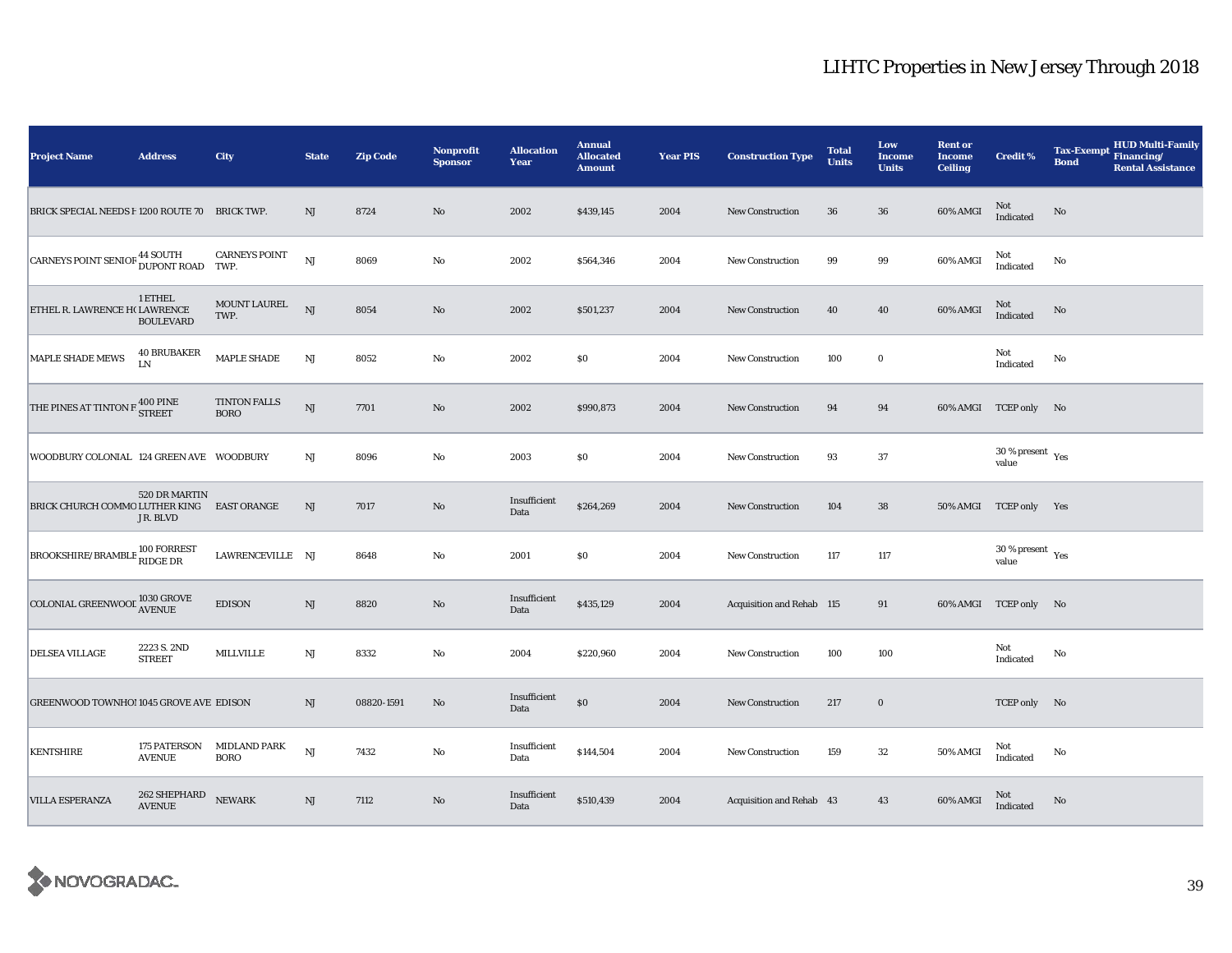| <b>Project Name</b>                                                                                              | <b>Address</b>           | City                | <b>State</b>           | <b>Zip Code</b> | Nonprofit<br><b>Sponsor</b> | <b>Allocation</b><br>Year | <b>Annual</b><br><b>Allocated</b><br><b>Amount</b> | <b>Year PIS</b> | <b>Construction Type</b>  | <b>Total</b><br><b>Units</b> | Low<br><b>Income</b><br><b>Units</b> | <b>Rent or</b><br><b>Income</b><br><b>Ceiling</b> | <b>Credit %</b>       | <b>HUD Multi-Family</b><br><b>Tax-Exempt</b><br>Financing/<br><b>Bond</b><br><b>Rental Assistance</b> |
|------------------------------------------------------------------------------------------------------------------|--------------------------|---------------------|------------------------|-----------------|-----------------------------|---------------------------|----------------------------------------------------|-----------------|---------------------------|------------------------------|--------------------------------------|---------------------------------------------------|-----------------------|-------------------------------------------------------------------------------------------------------|
| WEST KINNEY GARDENS SPRINGFIELD                                                                                  | 333<br><b>AVENUE</b>     | <b>NEWARK</b>       | $\rm{NJ}$              | 7103            | $\mathbf{No}$               | 2002                      | \$3,099,985                                        | 2004            | New Construction          | 133                          | 133                                  | 60% AMGI                                          | Not<br>Indicated      | No                                                                                                    |
| WEST KINNEY GARDENS SPRINGFIELD                                                                                  | 333<br>AVE               | <b>NEWARK</b>       | $\rm{NJ}$              | 07103-5606      | No                          | Insufficient<br>Data      | $\$0$                                              | 2004            | New Construction          | 37                           | $\bf{0}$                             |                                                   | TCEP only No          |                                                                                                       |
| <b>BROOKSHIRE SENIOR AI RIDGE</b>                                                                                | 100 FOREST<br>ROAD/DRIVE | LAWRENCE TWP. NJ    |                        | 8648            | $\rm No$                    | Insufficient<br>Data      | \$521,185                                          | 2004            | <b>New Construction</b>   | 117                          | 117                                  |                                                   | 60% AMGI TCEP only No |                                                                                                       |
| BROOKSHIRE SENIOR AI 100 FORREST                                                                                 |                          | LAWRENCEVILLE NJ    |                        | 08648-3766      | No                          | Insufficient<br>Data      | \$521,185                                          | 2004            | <b>New Construction</b>   | 117                          | $\boldsymbol{0}$                     |                                                   | TCEP only No          |                                                                                                       |
| CARNEY'S POINT SENIOI 44 S DUPONT RD CARNEYS POINT                                                               |                          |                     | NJ                     | 08069-2298      | No                          | Insufficient<br>Data      | \$282,172                                          | 2004            | <b>New Construction</b>   | 99                           | $\bf{0}$                             |                                                   | TCEP only No          |                                                                                                       |
| $\boxed{\textbf{OAKVIEW APARTMENTS}}\overset{\textbf{1701 EAST}}{\textbf{BROAD STREF}} \quad \textbf{MILLVILLE}$ |                          |                     | $\rm{NJ}$              | 8332            | No                          | Insufficient<br>Data      | \$573,520                                          | 2004            | <b>New Construction</b>   | 210                          | 210                                  |                                                   | 60% AMGI TCEP only No |                                                                                                       |
| SENIOR HORIZONS AT C <sup>718</sup> CLIFTON                                                                      |                          | <b>CLIFTON</b>      | $\mathbf{N}\mathbf{J}$ | 7013            | No                          | Insufficient<br>Data      | \$500,982                                          | 2004            | <b>New Construction</b>   | 126                          | 126                                  |                                                   | 60% AMGI TCEP only No |                                                                                                       |
| SENIOR HORIZONS AT C <sup>714</sup> CLIFTON                                                                      |                          | <b>CLIFTON</b>      | $\rm{NJ}$              | 07013-1864      | No                          | Insufficient<br>Data      | $\$0$                                              | 2004            | Not Indicated             | 125                          | $\bf{0}$                             |                                                   | TCEP only No          |                                                                                                       |
| THE KENTSHIRE #642 $187$ PATERSON<br>AVE                                                                         |                          | <b>MIDLAND PARK</b> | NJ                     | 07432-1855      | No                          | Insufficient<br>Data      | \$144,503                                          | 2004            | New Construction          | 148                          | $\bf{0}$                             |                                                   | TCEP only No          |                                                                                                       |
| VILLA ESPERANZA #678 311-315<br>OSBORNE TER                                                                      |                          | <b>NEWARK</b>       | NJ                     | 07112-2169      | No                          | Insufficient<br>Data      | $\$0$                                              | 2004            | Not Indicated             | 44                           | $\bf{0}$                             |                                                   | TCEP only No          |                                                                                                       |
| WEST KINNEY GARDEN SPRINGFIELD                                                                                   | 333<br>AVE               | <b>NEWARK</b>       | $\rm{NJ}$              | 07103-5606      | $\mathbf{No}$               | Insufficient<br>Data      | $\$0$                                              | 2004            | Not Indicated             | 133                          | $\bf{0}$                             |                                                   | TCEP only No          |                                                                                                       |
| $\begin{array}{ l } \hline \texttt{GREENWOOD TOWNHO1} \hline \texttt{AVENUE}\\ \hline \end{array}$               |                          | <b>EDISON</b>       | NJ                     | 8820            |                             | Insufficient<br>Data      | \$852,627                                          | 2004            | Acquisition and Rehab 217 |                              | 175                                  | 60% AMGI                                          | Not<br>Indicated      |                                                                                                       |
| HAYES HOMES/WEST KI SPRINGFIELD                                                                                  | 333<br><b>AVENUE</b>     | <b>NEWARK</b>       | $\rm{NJ}$              | 7103            |                             | Insufficient<br>Data      | \$582,952                                          | 2004            | <b>New Construction</b>   | 37                           | 37                                   | 60% AMGI                                          | Not<br>Indicated      |                                                                                                       |

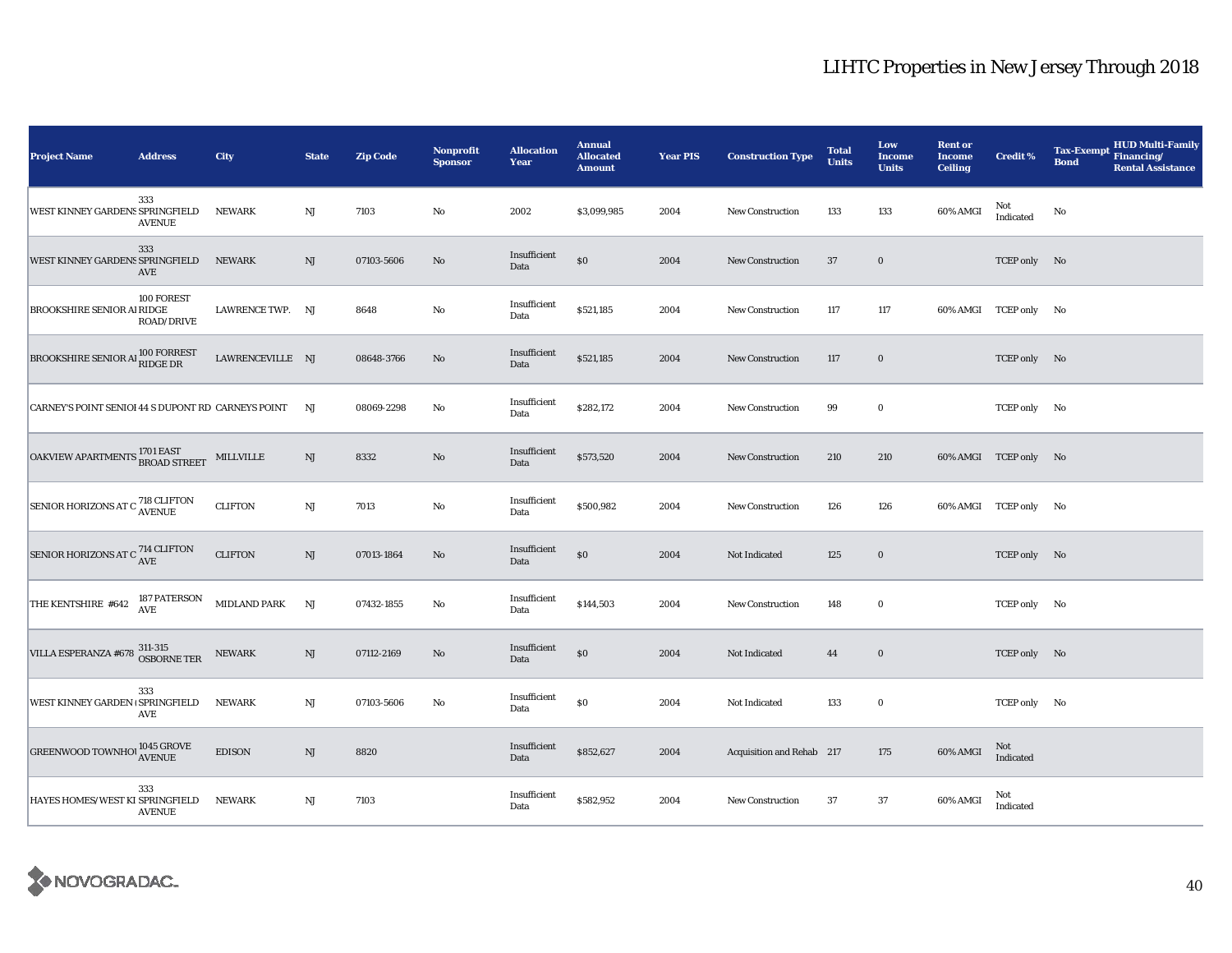| <b>Project Name</b>                                                                                   | <b>Address</b>                             | City                        | <b>State</b>           | <b>Zip Code</b> | <b>Nonprofit</b><br><b>Sponsor</b> | <b>Allocation</b><br>Year | <b>Annual</b><br><b>Allocated</b><br><b>Amount</b> | <b>Year PIS</b> | <b>Construction Type</b>                  | <b>Total</b><br><b>Units</b> | Low<br>Income<br><b>Units</b> | <b>Rent or</b><br><b>Income</b><br><b>Ceiling</b> | <b>Credit %</b>                    | <b>Tax-Exempt</b><br><b>Bond</b> | <b>HUD Multi-Family</b><br>Financing/<br><b>Rental Assistance</b> |
|-------------------------------------------------------------------------------------------------------|--------------------------------------------|-----------------------------|------------------------|-----------------|------------------------------------|---------------------------|----------------------------------------------------|-----------------|-------------------------------------------|------------------------------|-------------------------------|---------------------------------------------------|------------------------------------|----------------------------------|-------------------------------------------------------------------|
| MAPLE SHADE SENIOR $\rm{I}_{\rm{LANE}}^{40}$ BRUBAKER                                                 |                                            | <b>MAPLE SHADE</b><br>TWP.  | NJ                     | 8052            |                                    | Insufficient<br>Data      | \$789,427                                          | 2004            | New Construction                          | 100                          | 99                            | $50\%$ AMGI                                       | Not<br>Indicated                   |                                  |                                                                   |
| <b>MILLENIUM HOMES</b>                                                                                | 248 NORTH DAY ORANGE CITY<br><b>STREET</b> |                             | $\rm{NJ}$              | 7050            |                                    | Insufficient<br>Data      | \$635,427                                          | 2004            | <b>New Construction</b>                   | 39                           | 39                            | 50% AMGI                                          | Not<br>Indicated                   |                                  |                                                                   |
| $\boxed{\text{SOMERSET COUNTY SUP}} \begin{matrix} 35 \text{ SOMERSET} \\ \text{STREET} \end{matrix}$ |                                            | SOMERVILLE<br><b>BORO</b>   | $\mathbf{N}\mathbf{J}$ | 8876            |                                    | Insufficient<br>Data      | \$139,790                                          | 2004            | <b>Acquisition and Rehab 18</b>           |                              | 18                            | 60% AMGI                                          | $\mbox{Not}$ Indicated             |                                  |                                                                   |
| <b>BRIDGETON HOPE VI PH 76 LAKEVIEW</b>                                                               |                                            | <b>BRIDGETON</b>            | NJ                     | 8302            | $\rm No$                           | 2003                      | \$1,882,586                                        | 2005            | <b>New Construction</b>                   | 114                          | 113                           | 60% AMGI                                          | Not<br>Indicated                   | No                               |                                                                   |
| BUTLER SENIOR COMMI 9 ACRE ROAD                                                                       |                                            | <b>BUTLER BORO</b>          | NJ                     | 7405            | No                                 | 2005                      | \$356,009                                          | 2005            | Both New Construction 90<br>and $\rm A/R$ |                              | 89                            |                                                   | 60% AMGI TCEP only No              |                                  |                                                                   |
| CHELTON TERRACE PHA <sup>721</sup> CHELTON                                                            |                                            | <b>CAMDEN</b>               | NJ                     | 8104            | Yes                                | 2003                      | \$1,385,632                                        | 2005            | New Construction                          | 100                          | 100                           | 50% AMGI                                          | 70 % present $\hbox{~No}$<br>value |                                  |                                                                   |
| CHURCH STREET SENIO 62 CHURCH ST FLEMINGTON                                                           |                                            |                             | NJ                     | 8822            | No                                 | 2004                      | \$265,294                                          | 2005            | New Construction                          | 60                           | $\mathbf 0$                   |                                                   | Not<br>Indicated                   | No                               |                                                                   |
| CLAYTON PROVIDENCE   927 DELSEA                                                                       |                                            | <b>CLAYTON</b>              | $\rm{NJ}$              | 8312            | $\rm No$                           | 2005                      | \$406,769                                          | 2005            | <b>New Construction</b>                   | 101                          | 101                           | 60% AMGI                                          | Not<br>Indicated                   | No                               |                                                                   |
| DON VER APARTMENTS 169 SOUTH MAIN STREET                                                              |                                            | PHILLIPSBURG<br><b>TOWN</b> | $_{\rm NJ}$            | 8865            | No                                 | 2003                      | \$95,592                                           | 2005            | Acquisition and Rehab 10                  |                              | 10                            | 50% AMGI                                          | Not<br>Indicated                   | No                               |                                                                   |
| <b>PORTSIDE II</b>                                                                                    | <b>200 PINE</b><br><b>STREET</b>           | <b>ELIZABETH</b>            | $_{\rm NJ}$            | 7206            | $\rm No$                           | 2003                      | \$3,046,647                                        | 2005            | <b>New Construction</b>                   | 168                          | 167                           | 60% AMGI                                          | Not<br>Indicated                   | No                               |                                                                   |
| SOMERSET COUNTY AFF 35 SOMERSET ST SOMERVILLE                                                         |                                            |                             | NJ                     | 8876            | No                                 | Insufficient<br>Data      | $\$0$                                              | 2005            | <b>Acquisition and Rehab</b> 18           |                              | $\bf{0}$                      |                                                   | Not<br>Indicated                   | No                               |                                                                   |
| STELLA WRIGHT-PRINCI ST                                                                               |                                            | <b>NEWARK</b>               | NJ                     | 07103-2911      | $\rm No$                           | Insufficient<br>Data      | $\$0$                                              | 2005            | New Construction                          | 92                           | $\bf{0}$                      |                                                   | TCEP only No                       |                                  |                                                                   |
| JOURNAL SQUARE TOWI 2854 JOHN F. JERSEY CITY                                                          |                                            |                             | NJ                     | 7306            | No                                 | 2003                      | \$214,471                                          | 2005            | New Construction                          | 130                          | 30                            |                                                   | 60% AMGI TCEP only No              |                                  |                                                                   |

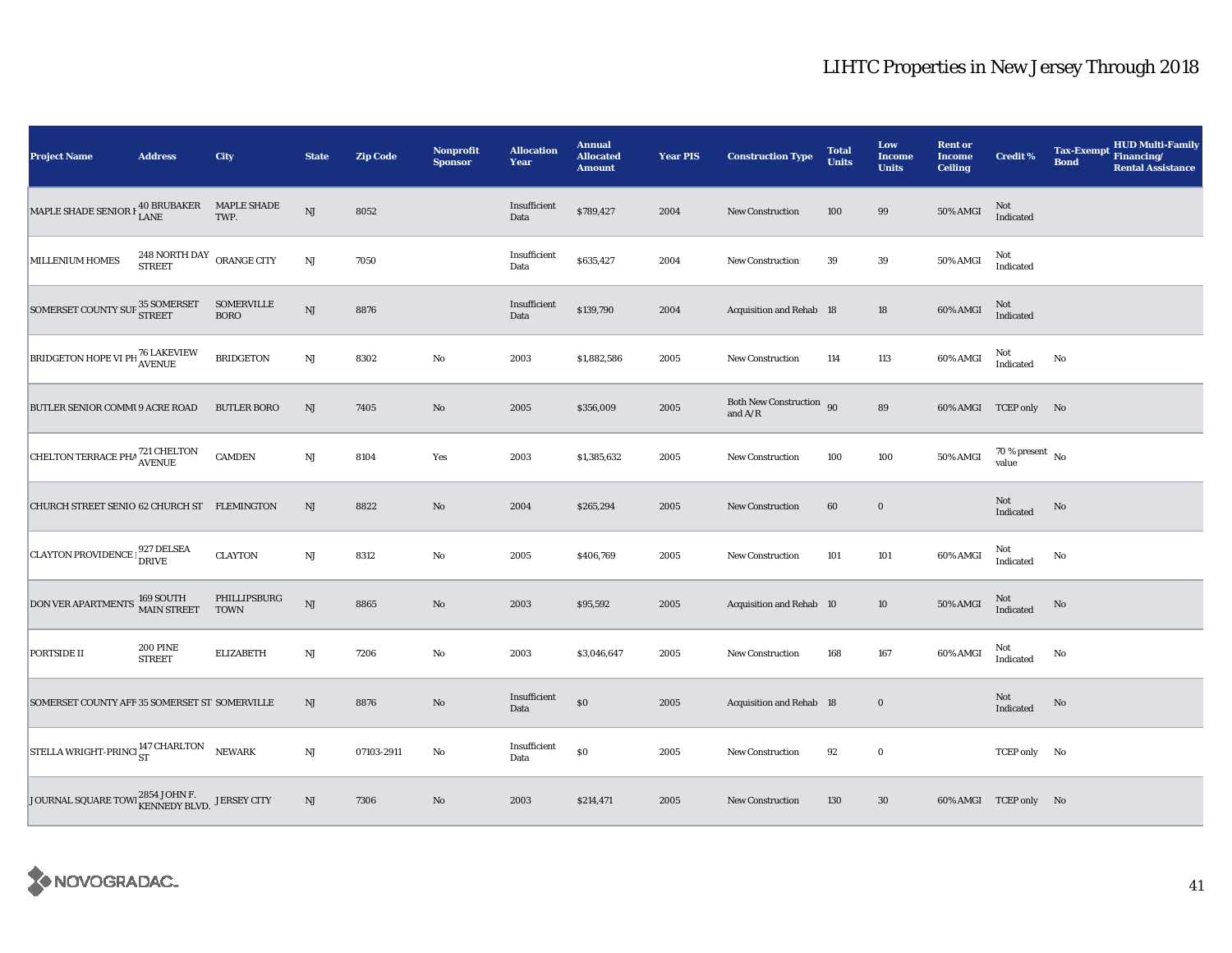| <b>Project Name</b>                                | <b>Address</b>                            | City                                | <b>State</b>           | <b>Zip Code</b> | <b>Nonprofit</b><br><b>Sponsor</b> | <b>Allocation</b><br>Year | <b>Annual</b><br><b>Allocated</b><br><b>Amount</b> | <b>Year PIS</b> | <b>Construction Type</b>  | <b>Total</b><br><b>Units</b> | Low<br><b>Income</b><br><b>Units</b> | <b>Rent or</b><br><b>Income</b><br><b>Ceiling</b> | Credit %                     | <b>HUD Multi-Family</b><br><b>Tax-Exempt</b><br>Financing/<br><b>Bond</b><br><b>Rental Assistance</b> |
|----------------------------------------------------|-------------------------------------------|-------------------------------------|------------------------|-----------------|------------------------------------|---------------------------|----------------------------------------------------|-----------------|---------------------------|------------------------------|--------------------------------------|---------------------------------------------------|------------------------------|-------------------------------------------------------------------------------------------------------|
| MAHER MANOR APTS 2000 RTE 18                       |                                           | OLD BRIDGE                          | NJ                     | 8857            | No                                 | 2003                      | \$437,730                                          | 2005            | New Construction          | 99                           | $\bf{0}$                             |                                                   | Not<br>Indicated             | No                                                                                                    |
| PRINCE 2004 (STELLA G/185 BROOME ST NEWARK         |                                           |                                     | $\mathrm{NJ}$          | 7103            | $\rm No$                           | 2004                      | \$0                                                | 2005            | <b>New Construction</b>   | 93                           | 93                                   |                                                   | $70$ % present $\,$ No value |                                                                                                       |
| WILLOW POINT AT VIST. <sup>1</sup> WILLOW          |                                           | <b>JACKSON</b>                      | $\mathbf{N}\mathbf{J}$ | 8527            | $\rm No$                           | 2002                      | \$459,819                                          | 2005            | <b>New Construction</b>   | 100                          | 100                                  | 50% AMGI                                          | Not<br>Indicated             | No                                                                                                    |
| WOODLANDS AT RAMSE <sup>141 PRINCE</sup><br>STREET |                                           | <b>RAMSEY BORO</b>                  | $\mathbf{N}\mathbf{J}$ | 7446            | $\rm No$                           | 2005                      | \$323,770                                          | 2005            | <b>New Construction</b>   | 99                           | 99                                   | 60% AMGI                                          | $\rm Not$ Indicated          | No                                                                                                    |
| HERITAGE VILLAGE AT I 225 SECOND ST ELIZABETH      |                                           |                                     | NJ                     | 7206            | No                                 | 2003                      | \$1,180,186                                        | 2005            | <b>New Construction</b>   | 87                           | $\bf{0}$                             |                                                   | Not<br>Indicated             | No                                                                                                    |
| HAMPTON CRESCENT                                   | <b>LANE</b>                               | 40 HIGHBRIDGE WEST DEPTFORD<br>TWP. | NJ                     | 8086            | $\rm No$                           | 2005                      | \$103,235                                          | 2005            | New Construction          | 26                           | 26                                   |                                                   | 60% AMGI TCEP only No        |                                                                                                       |
| MOUNT HOLLY SENIOR 256 CLIFTON                     |                                           | <b>MT HOLLY</b>                     | NJ                     | 8060            | $\rm No$                           | 2005                      | \$268,039                                          | 2005            | Acquisition and Rehab 29  |                              | $\bf{0}$                             |                                                   | Not<br>Indicated             | No                                                                                                    |
| <b>FAISON MEWS</b>                                 | 1655 PARK BLVD CAMDEN                     |                                     | $\mathbf{N}\mathbf{J}$ | 8103            | $\rm No$                           | 2003                      | \$695,769                                          | 2005            | <b>New Construction</b>   | 50                           | $\bf{0}$                             |                                                   | Not<br>Indicated             | No                                                                                                    |
| <b>ALLAIRE CROSSING</b>                            | <b>2011 NEW</b><br>BEDFORD ROAD WALL TWP. |                                     | NJ                     | 7719            | No                                 | 2005                      | \$255,748                                          | 2005            | <b>New Construction</b>   | 66                           | 66                                   | 60% AMGI                                          | Not<br>Indicated             | No                                                                                                    |
| CHURCH STREET SENIO 43 CHURCH                      |                                           | <b>KEANSBURG</b>                    | NJ                     | 7734            | $\rm No$                           | Insufficient<br>Data      | \$399,721                                          | 2005            | New Construction          | 33                           | 33                                   | 50% AMGI                                          | Not<br>Indicated             | No                                                                                                    |
| <b>FAIRVIEW VILLAGE</b>                            | 2950 YORKSHIP CAMDEN<br><b>SQUARE</b>     |                                     | $\mathbf{N}\mathbf{J}$ | 8104            | No                                 | 2003                      | \$995,559                                          | 2005            | Acquisition and Rehab 71  |                              | 70                                   | 50% AMGI                                          | Not<br>Indicated             | No                                                                                                    |
| FRIENDSHIP GARDENS 100 FRIENDSHIP HOWELL           |                                           |                                     | NJ                     | 7731            | No                                 | Insufficient<br>Data      | \$292,161                                          | 2005            | <b>New Construction</b>   | 99                           | 99                                   | 60% AMGI                                          | Not<br>Indicated             | No                                                                                                    |
| OAK PARK APARTMENTS <sup>1</sup> GARDEN            |                                           | <b>ROSELLE BORO</b>                 | $_{\rm NJ}$            | 7203            | No                                 | Insufficient<br>Data      | \$642,506                                          | 2005            | Acquisition and Rehab 252 |                              | 247                                  | 60% AMGI                                          | Not<br>Indicated             | No                                                                                                    |

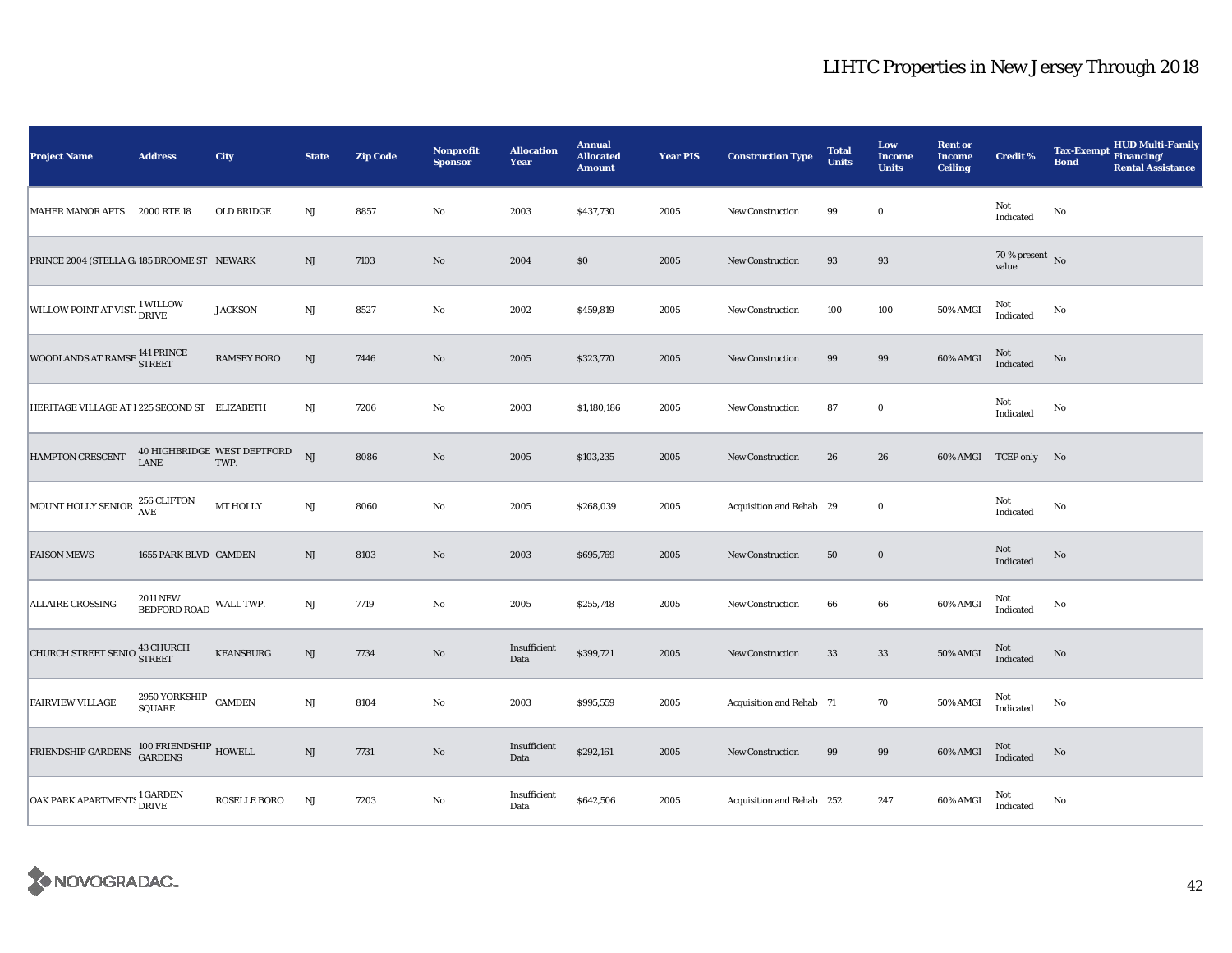| <b>Project Name</b>                           | <b>Address</b>                               | City                       | <b>State</b>  | <b>Zip Code</b> | <b>Nonprofit</b><br><b>Sponsor</b> | <b>Allocation</b><br>Year | <b>Annual</b><br><b>Allocated</b><br><b>Amount</b> | <b>Year PIS</b> | <b>Construction Type</b>  | <b>Total</b><br><b>Units</b> | Low<br>Income<br><b>Units</b> | <b>Rent or</b><br><b>Income</b><br><b>Ceiling</b> | <b>Credit %</b>                    | <b>Tax-Exempt</b><br><b>Bond</b> | <b>HUD Multi-Family</b><br><b>Financing/</b><br><b>Rental Assistance</b> |
|-----------------------------------------------|----------------------------------------------|----------------------------|---------------|-----------------|------------------------------------|---------------------------|----------------------------------------------------|-----------------|---------------------------|------------------------------|-------------------------------|---------------------------------------------------|------------------------------------|----------------------------------|--------------------------------------------------------------------------|
| PACIFIC COURT                                 | 220-240 PACIFIC JERSEY CITY<br><b>AVENUE</b> |                            | $\mathrm{NJ}$ | 7304            | Yes                                | 2003                      | \$1,052,634                                        | 2005            | <b>New Construction</b>   | 71                           | 51                            | 60% AMGI                                          | 70 % present $\hbox{~No}$<br>value |                                  |                                                                          |
| ROSEGATE SENIOR HOU HAZELWOOD                 | 555 EAST<br><b>AVENUE</b>                    | <b>RAHWAY CITY</b>         | NJ            | 7065            | $\rm No$                           | 2003                      | \$554,772                                          | 2005            | New Construction          | 150                          | 150                           | 60% AMGI                                          | Not<br>Indicated                   | No                               |                                                                          |
| BROAD STREET BANK                             | $143$ EAST STATE $$\sf TRENTON\;CITY$$       |                            | NJ            | 8608            | $\rm No$                           | 2007                      | \$207,614                                          | 2005            | Acquisition and Rehab 124 |                              | 25                            | 50% AMGI                                          | Not<br>Indicated                   | No                               |                                                                          |
| 1118 ADAMS STREET #70 1118 ADAMS ST HOBOKEN   |                                              |                            | $_{\rm NJ}$   | 07030-9218      | $\rm No$                           | 2003                      | \$1,689,958                                        | 2005            | New Construction          | 90                           | $\boldsymbol{0}$              |                                                   | TCEP only No                       |                                  |                                                                          |
| ALLAIRE CROSSING #75(2011 NEW<br>BEDFORD RD   |                                              | <b>WALL</b>                | NJ            | 07719-3659      | No                                 | Insufficient<br>Data      | $\$0$                                              | 2005            | Not Indicated             | 66                           | $\bf{0}$                      |                                                   | TCEP only No                       |                                  |                                                                          |
| BRIDGETON HOPE VI PH <sup>76</sup> LAKEVIEW   |                                              | <b>BRIDGETON</b>           | $_{\rm NJ}$   | 08302-1755      | No                                 | Insufficient<br>Data      | $\$0$                                              | 2005            | Not Indicated             | 114                          | $\mathbf 0$                   |                                                   | TCEP only No                       |                                  |                                                                          |
| CHELTON TERRACE URE 2104 MASTER               |                                              | <b>CAMDEN</b>              | NJ            | 8104            | $\rm No$                           | 2003                      | \$926,572                                          | 2005            | New Construction          | 101                          | $\mathbf 0$                   |                                                   | TCEP only No                       |                                  |                                                                          |
| COOPER RIVERVIEW HO SW ERIE AND               |                                              | <b>CAMDEN</b>              | NJ            | 8102            | $\rm No$                           | Insufficient<br>Data      | $\$0$                                              | 2005            | Not Indicated             | 16                           | $\mathbf 0$                   |                                                   | TCEP only No                       |                                  |                                                                          |
| DON VER APARTMENTS 169 S MAIN ST PHILLIPSBURG |                                              |                            | NJ            | 08865-2836      | No                                 | 2003                      | \$95,592                                           | 2005            | Acquisition and Rehab 10  |                              | $\mathbf 0$                   |                                                   | TCEP only No                       |                                  |                                                                          |
| FRIENDSHIP GARDENS + GDNS<br>GDNS             |                                              |                            | NJ            | 07731-2938      | $\rm No$                           | Insufficient<br>Data      | $\$0$                                              | 2005            | Not Indicated             | 100                          | $\boldsymbol{0}$              |                                                   | TCEP only No                       |                                  |                                                                          |
| LITC #700 MAHER MAN(2000 ROUTE 18 OLD BRIDGE  |                                              |                            | NJ            | 08857-3365      | No                                 | Insufficient<br>Data      | $\$0$                                              | 2005            | Not Indicated             | 99                           | $\mathbf 0$                   |                                                   | TCEP only No                       |                                  |                                                                          |
| SAMUEL MILLER RETIRI 256 CLIFTON              |                                              | <b>MOUNT HOLLY</b><br>TWP. | NJ            | 8060            | No                                 | 2005                      | \$286,192                                          | 2005            | Acquisition and Rehab 29  |                              | 29                            |                                                   | 60% AMGI TCEP only No              |                                  |                                                                          |
| NEW YORK AVENUE APA YORK AVENUE ATLANTIC CITY |                                              |                            | NJ            | 8401            | No                                 | Insufficient<br>Data      | \$341,211                                          | 2005            | <b>New Construction</b>   | 150                          | 150                           |                                                   | 60% AMGI TCEP only No              |                                  |                                                                          |

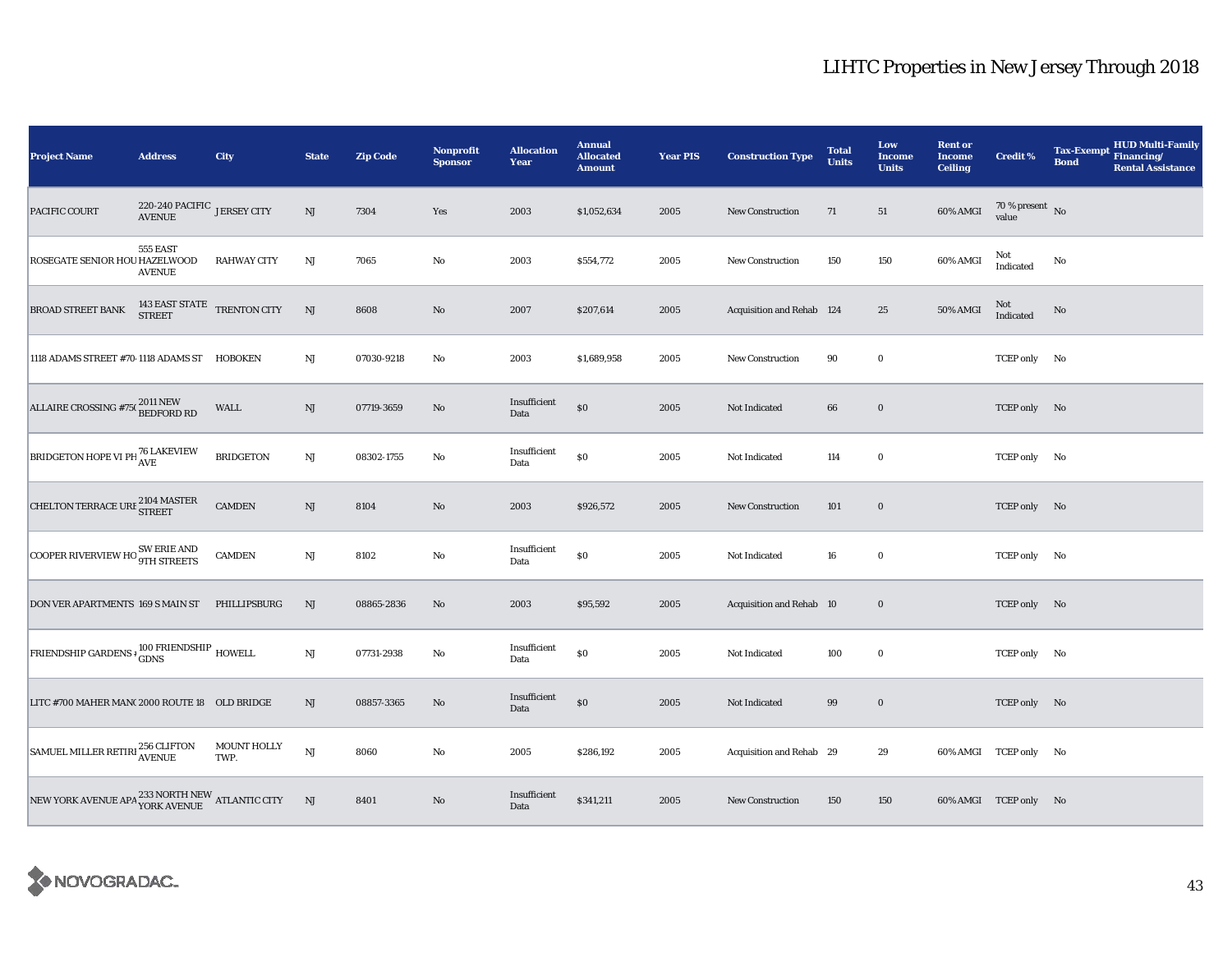| <b>Project Name</b>                                                                                                                      | <b>Address</b>                                   | City                | <b>State</b>           | <b>Zip Code</b> | Nonprofit<br><b>Sponsor</b> | <b>Allocation</b><br>Year | <b>Annual</b><br><b>Allocated</b><br><b>Amount</b> | <b>Year PIS</b> | <b>Construction Type</b>  | <b>Total</b><br><b>Units</b> | Low<br><b>Income</b><br><b>Units</b> | <b>Rent or</b><br><b>Income</b><br><b>Ceiling</b> | <b>Credit %</b>                   | HUD Multi-Family<br>Financing/<br><b>Tax-Exempt</b><br><b>Bond</b><br><b>Rental Assistance</b> |
|------------------------------------------------------------------------------------------------------------------------------------------|--------------------------------------------------|---------------------|------------------------|-----------------|-----------------------------|---------------------------|----------------------------------------------------|-----------------|---------------------------|------------------------------|--------------------------------------|---------------------------------------------------|-----------------------------------|------------------------------------------------------------------------------------------------|
| OAK PARK APARTMENTS 1 GARDEN DR                                                                                                          |                                                  | <b>ROSELLE</b>      | NJ                     | 07203-2820      | No                          | Insufficient<br>Data      | \$170,899                                          | 2005            | Acquisition and Rehab 252 |                              | $\bf{0}$                             |                                                   | TCEP only No                      |                                                                                                |
| PACIFIC COURT #711                                                                                                                       | 148 BRAMHALL JERSEY CITY<br>AVE                  |                     | $\mathrm{NJ}$          | 07304-4702      | $\mathbf{N}\mathbf{o}$      | Insufficient<br>Data      | $\$0$                                              | 2005            | Not Indicated             | 72                           | $\boldsymbol{0}$                     |                                                   | TCEP only No                      |                                                                                                |
| PARAMUS COAH AFFORI 11/12 ANN                                                                                                            |                                                  | <b>PARAMUS</b>      | $\mathbf{N}\mathbf{J}$ | 7652            | No                          | Insufficient<br>Data      | \$268,774                                          | 2005            | <b>New Construction</b>   | 46                           | $\bf{0}$                             |                                                   | TCEP only No                      |                                                                                                |
| ROSEGATE #692                                                                                                                            | 555 E<br><b>HAZELWOOD</b><br>AVE                 | <b>RAHWAY</b>       | $\rm{NJ}$              | 07065-5426      | No                          | Insufficient<br>Data      | $\$0$                                              | 2005            | Not Indicated             | 150                          | $\boldsymbol{0}$                     |                                                   | TCEP only No                      |                                                                                                |
| SOMERSET COUNTY AFF 35 SOMERSET ST SOMERVILLE                                                                                            |                                                  |                     | NJ                     | 08876-2841      | No                          | Insufficient<br>Data      | $\$0$                                              | 2005            | Not Indicated             | 18                           | $\bf{0}$                             |                                                   | TCEP only No                      |                                                                                                |
| SOUTH ESSEX COURT                                                                                                                        | $325\,{\rm MECHANIC}$ $$\rm ORANGE\,{\rm CITY}$$ |                     | $\mathrm{NJ}$          | 7050            | $\rm No$                    | 2003                      | \$1,402,883                                        | 2005            | New Construction          | 74                           | 74                                   |                                                   | 50% AMGI TCEP only No             |                                                                                                |
| <b>ADAMS STREET</b>                                                                                                                      | 1118 ADAMS<br><b>STREET</b>                      | <b>HOBOKEN CITY</b> | NJ                     | 7030            |                             | Insufficient<br>Data      | \$1,689,959                                        | 2005            | New Construction          | 90                           | 90                                   | 60% AMGI                                          | Not<br>Indicated                  |                                                                                                |
| A. HARRY MOORE, PHAS 332 DUNCAN                                                                                                          |                                                  | <b>JERSEY CITY</b>  | $\mathrm{NJ}$          | 7306            |                             | Insufficient<br>Data      | \$1,213,778                                        | 2008            | New Construction          | 66                           | 53                                   | 60% AMGI                                          | Not<br>Indicated                  |                                                                                                |
| ACORN STRAIGHT APAR' STRAIGHT                                                                                                            | 114-124<br><b>STREET</b>                         | <b>PATERSON</b>     | $\mathbf{N}\mathbf{J}$ | 7501            |                             | Insufficient<br>Data      | \$893,978                                          | 2008            | Acquisition and Rehab 50  |                              | 49                                   | 60% AMGI                                          | Not<br>Indicated                  |                                                                                                |
| BRIDGETON COMMONS 278 COHANSEY                                                                                                           |                                                  | <b>BRIDGETON</b>    | NJ                     | 8302            |                             | Insufficient<br>Data      | \$529,932                                          | 2008            | <b>New Construction</b>   | 23                           | 23                                   | <b>50% AMGI</b>                                   | Not<br>$\operatorname{Indicated}$ |                                                                                                |
| $\boxed{\text{COUNTRYSIDE VILLAGE}\begin{bmatrix} 766\text{ PARSONAGE} \text{ UPPER DEERFIELD} \text{ NJ} \\ \text{ROAD} \end{bmatrix}}$ |                                                  |                     |                        | 8302            |                             | Insufficient<br>Data      | \$1,800,000                                        | 2008            | New Construction          | 93                           | 93                                   | 60% AMGI                                          | Not<br>Indicated                  |                                                                                                |
| HERITAGE VILLAGE AT $\gamma^{216}$ WOODWARD MANALAPAN TWP. NJ                                                                            |                                                  |                     |                        | 7726            |                             | Insufficient<br>Data      | \$412,141                                          | 2008            | New Construction          | 100                          | 99                                   | 60% AMGI                                          | Not<br>Indicated                  |                                                                                                |
| MILLVILLE SENIOR HOU 324 S 2ND                                                                                                           |                                                  | MILLVILLE           | $\mathrm{NJ}$          | 8332            |                             | Insufficient<br>Data      | \$1,200,000                                        | 2008            | New Construction          | 74                           | 73                                   | 60% AMGI                                          | Not<br>Indicated                  |                                                                                                |

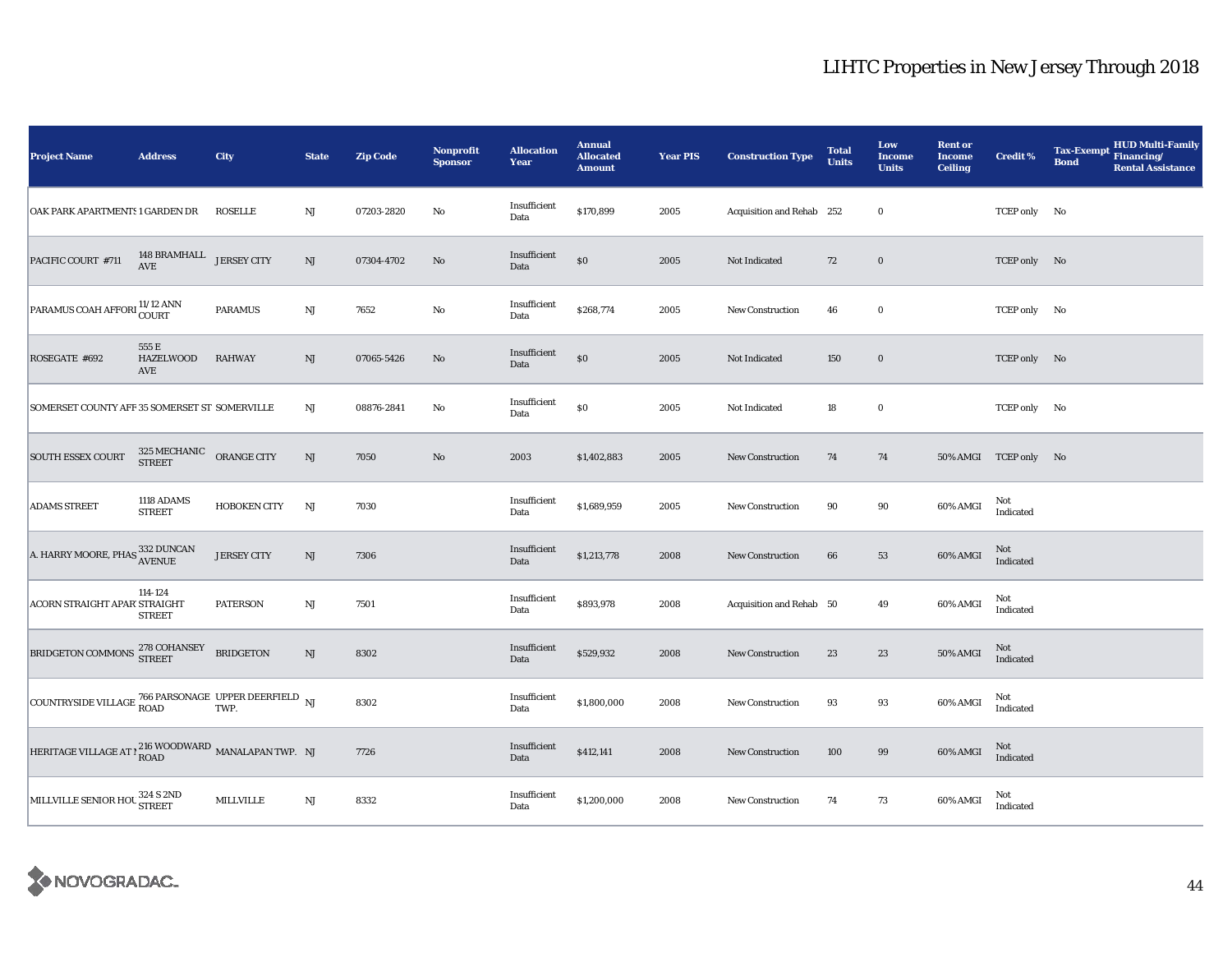| <b>Project Name</b>                                                                                                | <b>Address</b>                                       | City                            | <b>State</b>           | <b>Zip Code</b> | <b>Nonprofit</b><br><b>Sponsor</b> | <b>Allocation</b><br>Year | <b>Annual</b><br><b>Allocated</b><br><b>Amount</b> | <b>Year PIS</b> | <b>Construction Type</b>  | <b>Total</b><br><b>Units</b> | Low<br><b>Income</b><br><b>Units</b> | <b>Rent or</b><br><b>Income</b><br><b>Ceiling</b> | <b>Credit %</b>       | <b>Tax-Exempt</b><br><b>Bond</b> | <b>HUD Multi-Family</b><br>Financing/<br><b>Rental Assistance</b> |
|--------------------------------------------------------------------------------------------------------------------|------------------------------------------------------|---------------------------------|------------------------|-----------------|------------------------------------|---------------------------|----------------------------------------------------|-----------------|---------------------------|------------------------------|--------------------------------------|---------------------------------------------------|-----------------------|----------------------------------|-------------------------------------------------------------------|
| ROOSEVELT MANOR - PI VARIOUS                                                                                       |                                                      | <b>CAMDEN</b>                   | NJ                     | 8104            |                                    | Insufficient<br>Data      | \$1,800,000                                        | 2008            | <b>New Construction</b>   | 74                           | 74                                   | 50% AMGI                                          | Not<br>Indicated      |                                  |                                                                   |
| SCUDDER HOMES SENIC <sup>195</sup> W. KINNEY                                                                       |                                                      | NEWARK                          | $\mathbf{N}\mathbf{J}$ | 7103            |                                    | Insufficient<br>Data      | \$624,115                                          | 2008            | <b>New Construction</b>   | 48                           | 48                                   | 60% AMGI                                          | Not<br>Indicated      |                                  |                                                                   |
| THE MEADOWS AT OLD\ $^{501\text{-}1202}_{\text{ROAD}}$ FISHER WHITEHOUSE STATION TWP.                              |                                                      |                                 | $\mathbf{N}\mathbf{J}$ | 8889            |                                    | Insufficient<br>Data      | \$309,928                                          | 2008            | <b>New Construction</b>   | 18                           | $18\,$                               | 60% AMGI                                          | Not<br>Indicated      |                                  |                                                                   |
| <b>ECHELON TOWERS</b>                                                                                              | 219 LAUREL<br><b>ROAD</b>                            | VOORHEES TWP. NJ                |                        | 8043            | No                                 | Insufficient<br>Data      | \$391,646                                          | 2008            | Acquisition and Rehab 266 |                              | 266                                  |                                                   | 60% AMGI TCEP only No |                                  |                                                                   |
| LINDEN LAKE SENIOR H 801 NORCROSS                                                                                  |                                                      | <b>LINDENWOLD</b>               | $\mathrm{NJ}$          | 8021            | $\rm No$                           | 2006                      | \$740,000                                          | 2008            | <b>New Construction</b>   | 82                           | 82                                   |                                                   | 50% AMGI TCEP only No |                                  |                                                                   |
| PLAINFIELD TOWER WE 601-635 WEST                                                                                   |                                                      | PLAINFIELD CITY NJ              |                        | 7060            | $\rm No$                           | 2007                      | \$239,603                                          | 2008            | Acquisition and Rehab 154 |                              | 154                                  |                                                   | 60% AMGI TCEP only No |                                  |                                                                   |
| $\begin{tabular}{ll} \textbf{GARFIED COURT PHASI} & \textbf{115 ROCKWELL} & \textbf{LONG BRANCH} \\ \end{tabular}$ |                                                      |                                 | NJ                     | 7740            |                                    | Insufficient<br>Data      | \$1,498,340                                        | 2008            | <b>New Construction</b>   | 67                           | 61                                   | <b>50% AMGI</b>                                   | Not<br>Indicated      |                                  |                                                                   |
| <b>UCP AT TEWKSBURY</b>                                                                                            | 159 OLDWICK<br>RD                                    | WHITEHOUSE<br><b>STATION</b>    | <b>NJ</b>              | 8889            | $\rm No$                           | Insufficient<br>Data      | \$123,581                                          | 2009            | <b>New Construction</b>   | 18                           | 18                                   | 60% AMGI                                          | Not<br>Indicated      | No                               |                                                                   |
| KENNEDY TOWERS II (A $^{432\text{-}440\;62\text{ND}}_{\rm STREET}$                                                 |                                                      | WEST NEW YORK NJ<br><b>TOWN</b> |                        | 7093            | $\rm No$                           | 2006                      | \$1,200,000                                        | 2009            | New Construction          | 70                           | 70                                   | 50% AMGI                                          | Not<br>Indicated      | No                               |                                                                   |
| CONIFER VILLAGE AT DI <sup>485</sup> DEPTFORD                                                                      |                                                      | <b>WESTVILLE</b>                | NJ                     | 8096            | No                                 | 2008                      | \$1,361,796                                        | 2009            | <b>New Construction</b>   | 91                           | 91                                   |                                                   | 60% AMGI TCEP only No |                                  |                                                                   |
| EWING INDEPENDENT L                                                                                                | 1015<br>WHITEHEAD<br><b>ROAD</b><br><b>EXTENSION</b> | EWING TWP.                      | NJ                     | 8638            | No                                 | Insufficient<br>Data      | \$404,138                                          | 2009            | <b>New Construction</b>   | 72                           | 72                                   | 60% AMGI                                          | Not<br>Indicated      | No                               |                                                                   |
| HORIZONS AT CLIFTON ! HOUTEN                                                                                       | <b>672 VAN</b><br><b>AVENUE</b>                      | <b>CLIFTON</b>                  | $\mathbf{N}\mathbf{J}$ | 7013            | No                                 | Insufficient<br>Data      | \$629,312                                          | 2009            | <b>New Construction</b>   | 104                          | 104                                  | 60% AMGI                                          | Not<br>Indicated      | No                               |                                                                   |
| <b>FRANKLIN SENIOR</b>                                                                                             | 1 MILL STREET FRANKLIN                               |                                 | NJ                     | 7416            | No                                 | Insufficient<br>Data      | \$439,170                                          | 2009            | <b>New Construction</b>   | 94                           | 94                                   | 60% AMGI                                          | Not<br>Indicated      | No                               |                                                                   |

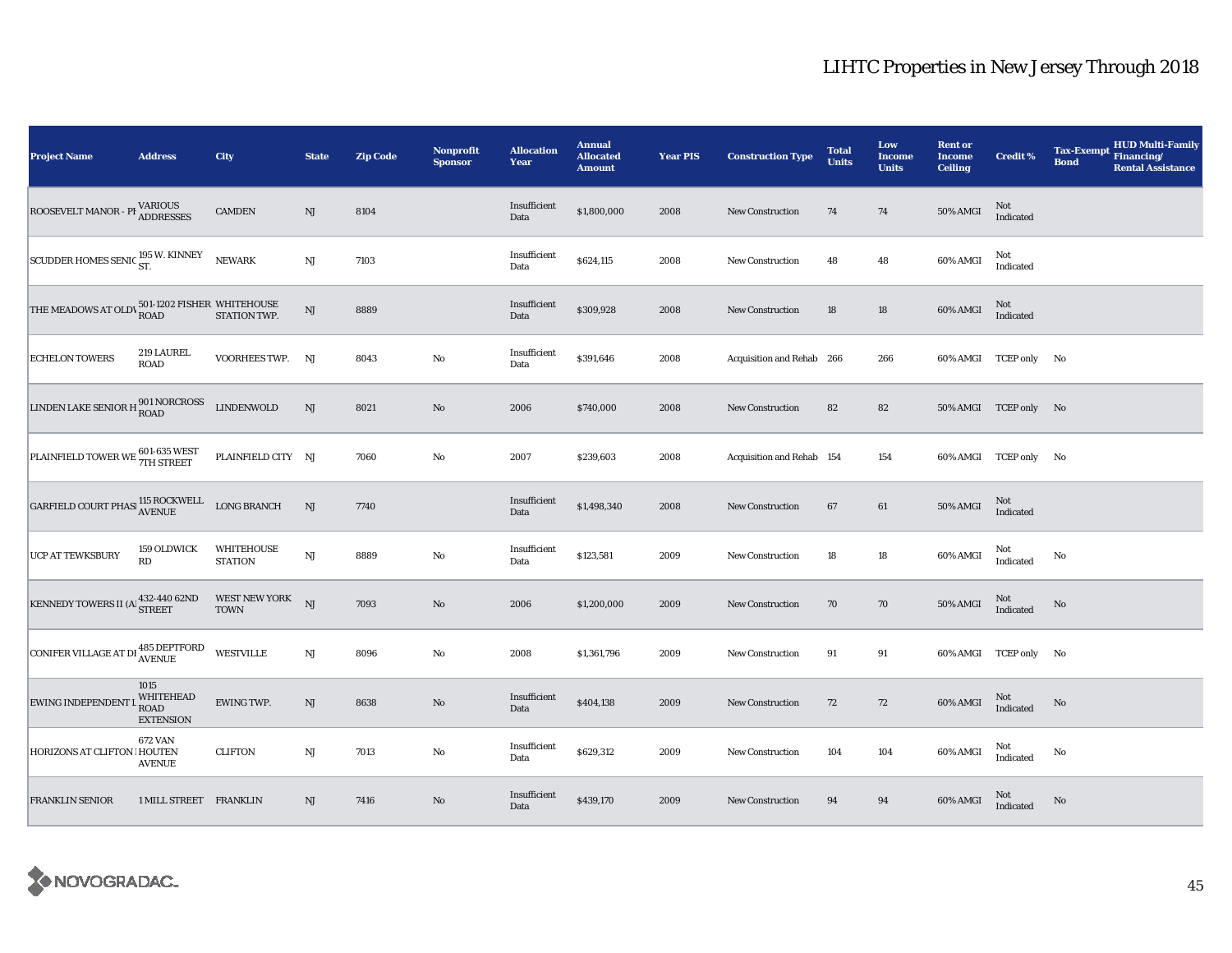| <b>Project Name</b>                                                  | <b>Address</b>                                | City                              | <b>State</b>           | <b>Zip Code</b> | <b>Nonprofit</b><br><b>Sponsor</b> | <b>Allocation</b><br>Year | <b>Annual</b><br><b>Allocated</b><br><b>Amount</b> | <b>Year PIS</b> | <b>Construction Type</b>  | <b>Total</b><br><b>Units</b> | Low<br><b>Income</b><br><b>Units</b> | <b>Rent or</b><br><b>Income</b><br><b>Ceiling</b> | <b>Credit %</b>       | HUD Multi-Family<br>Financing/<br><b>Tax-Exempt</b><br><b>Bond</b><br><b>Rental Assistance</b> |
|----------------------------------------------------------------------|-----------------------------------------------|-----------------------------------|------------------------|-----------------|------------------------------------|---------------------------|----------------------------------------------------|-----------------|---------------------------|------------------------------|--------------------------------------|---------------------------------------------------|-----------------------|------------------------------------------------------------------------------------------------|
| NORTH CAMDEN LAND 1539 STATE ST                                      |                                               | <b>CAMDEN</b>                     | $\mathbf{N}\mathbf{J}$ | 8102            | No                                 | 2007                      | \$1,540,521                                        | 2009            | Acquisition and Rehab 89  |                              | $\bf{0}$                             |                                                   | Not<br>Indicated      | No                                                                                             |
| JOHN O PARKER HALL 697 FERRY AVE CAMDEN                              |                                               |                                   | $\rm{NJ}$              | 8104            | $\rm No$                           | 2008                      | \$1,315,940                                        | 2009            | New Construction          | 77                           | $\mathbf 0$                          |                                                   | Not<br>Indicated      | No                                                                                             |
| ROOSEVELT MANOR - PI 813 FERRY                                       |                                               | <b>CAMDEN</b>                     | $\mathbf{N}\mathbf{J}$ | 8104            | No                                 | 2007                      | \$1,800,000                                        | 2009            | <b>New Construction</b>   | 70                           | 70                                   |                                                   | 60% AMGI TCEP only No |                                                                                                |
| ROSELLE SENIOR RESID 408 GRAND ST                                    |                                               | <b>ROSELLE</b>                    | NJ                     | 07203-2200      | No                                 | Insufficient<br>Data      | \$250,174                                          | 2009            | <b>New Construction</b>   | 46                           | $\bf{0}$                             |                                                   | TCEP only No          |                                                                                                |
| TOWNHOUSE TERRACE 1400 ADAMS                                         |                                               | <b>ATLANTIC CITY</b>              | NJ                     | 8401            | No                                 | Insufficient<br>Data      | \$175,296                                          | 2009            | Acquisition and Rehab 82  |                              | 80                                   |                                                   | 60% AMGI TCEP only No |                                                                                                |
| HILLCREST MANOR                                                      | <b>2097 STATE</b><br>ROUTE 35                 | <b>SOUTH AMBOY</b><br><b>CITY</b> | <b>NJ</b>              | 8879            | No                                 | Insufficient<br>Data      | \$221,448                                          | 2009            | <b>New Construction</b>   | 62                           | 62                                   | 60% AMGI                                          | Not<br>Indicated      | No                                                                                             |
| <b>ASBURY TOWERS</b>                                                 | 1701 OCEAN AVE ASBURY PARK                    |                                   | NJ                     | 07712-5646      | No                                 | Insufficient<br>Data      | $\$0$                                              | 2009            | Acquisition and Rehab 347 |                              | $\bf{0}$                             |                                                   | TCEP only No          |                                                                                                |
| <b>ATLANTIC MARINA</b>                                               | 818 NORTH<br><b>MARYLAND</b><br><b>AVENUE</b> | <b>ATLANTIC CITY</b>              | NJ                     | 8401            | No                                 | Insufficient<br>Data      | \$664,441                                          | 2009            | Acquisition and Rehab 295 |                              | 287                                  |                                                   | 60% AMGI TCEP only No |                                                                                                |
| <b>GENESIS NEWARK</b>                                                | 60 MOUNT<br>PLEASANT AVE                      | NEWARK                            | $\mathbf{N}\mathbf{J}$ | 7104            | $\rm No$                           | 2008                      | \$1,150,000                                        | 2009            | <b>New Construction</b>   | 51                           | $\bf{0}$                             |                                                   | Not<br>Indicated      | No                                                                                             |
| GLOUCESTER TOWNSHI TURNERSVILLE BLACKWOOD                            | 405 WOODBURY<br>RD STE <sub>1</sub>           |                                   | $\rm{NJ}$              | 08012-2981      | No                                 | 2007                      | \$1,105,162                                        | 2009            | <b>New Construction</b>   | 75                           | $\bf{0}$                             |                                                   | TCEP only No          |                                                                                                |
| #05908 - UCP AT TEWKS 800 FISHER RD                                  |                                               | WHITEHOUSE<br><b>STATION</b>      | NJ                     | 08889-5041      | No                                 | Insufficient<br>Data      | \$123,581                                          | 2009            | <b>New Construction</b>   | 18                           | $\bf{0}$                             |                                                   | TCEP only No          |                                                                                                |
| $\#06911$ KENNEDY TOWEI $^{432\text{-}440~62\text{ND}}_{\rm STREET}$ |                                               | WEST NEW YORK NJ                  |                        | 7093            | $\rm No$                           | 2006                      | \$1,199,999                                        | 2009            | <b>New Construction</b>   | 70                           | $\bf{0}$                             |                                                   | TCEP only No          |                                                                                                |
| $\# 733$ HILLCREST MANOF ${}^{2097}_{35}$ HIGHWAY ${}$ SOUTH AMBOY   |                                               |                                   | NJ                     | 08879-1499      | No                                 | Insufficient<br>Data      | \$221,448                                          | 2009            | New Construction          | 62                           | $\bf{0}$                             |                                                   | TCEP only No          |                                                                                                |

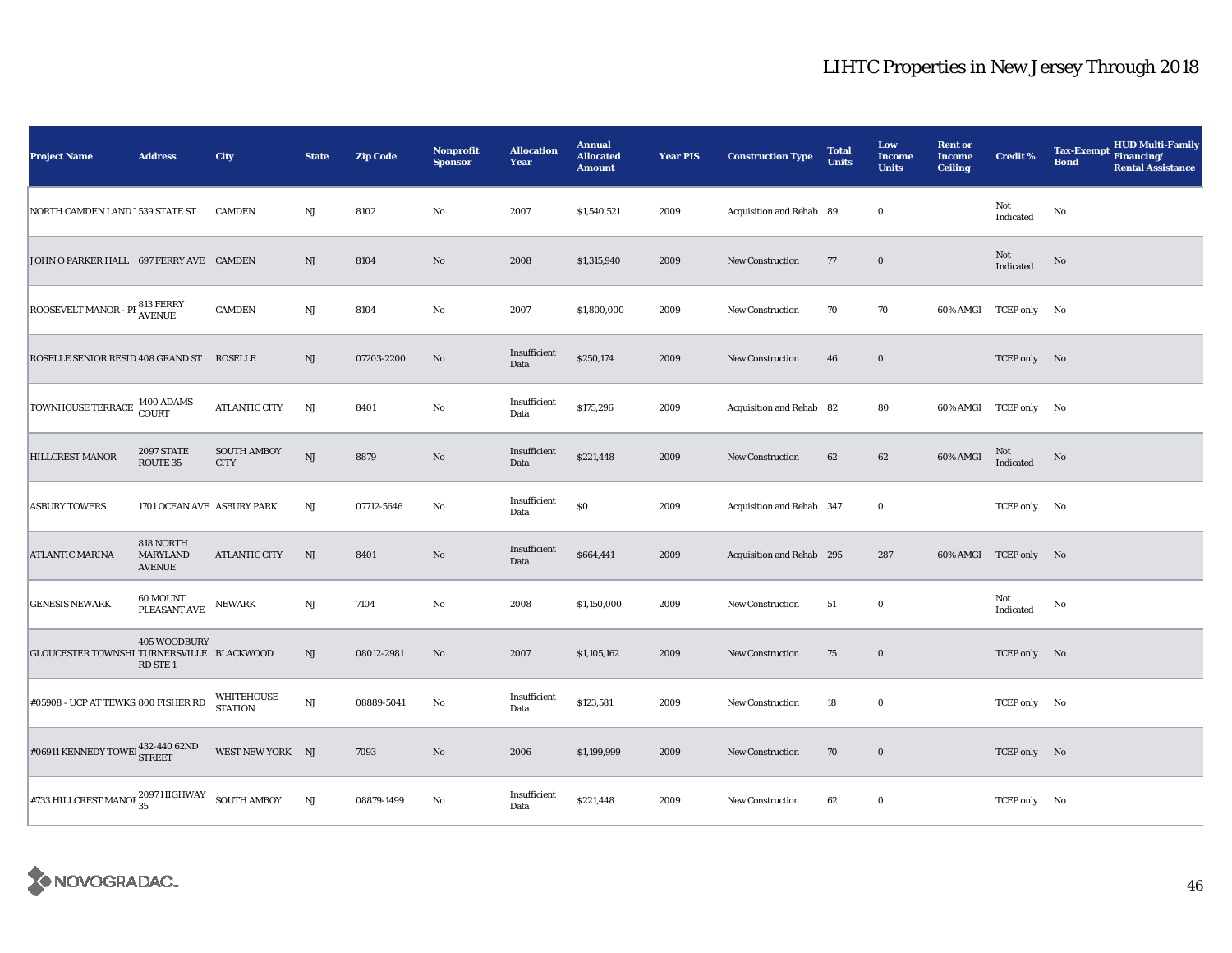| <b>Project Name</b>                                                 | <b>Address</b>                                         | City               | <b>State</b>  | <b>Zip Code</b> | <b>Nonprofit</b><br><b>Sponsor</b> | <b>Allocation</b><br>Year | <b>Annual</b><br><b>Allocated</b><br><b>Amount</b> | <b>Year PIS</b> | <b>Construction Type</b>  | <b>Total</b><br><b>Units</b> | Low<br><b>Income</b><br><b>Units</b> | <b>Rent or</b><br><b>Income</b><br><b>Ceiling</b> | <b>Credit %</b>       | <b>HUD Multi-Family</b><br><b>Tax-Exempt</b><br>Financing/<br><b>Bond</b><br><b>Rental Assistance</b> |
|---------------------------------------------------------------------|--------------------------------------------------------|--------------------|---------------|-----------------|------------------------------------|---------------------------|----------------------------------------------------|-----------------|---------------------------|------------------------------|--------------------------------------|---------------------------------------------------|-----------------------|-------------------------------------------------------------------------------------------------------|
| A. HARRY MOORE PHASI DUNCAN                                         | 320-340<br><b>AVENUE</b>                               | <b>JERSEY CITY</b> | NJ            | 7306            | $\mathbf{N}\mathbf{o}$             | 2008                      | \$1,463,046                                        | 2009            | <b>New Construction</b>   | 78                           | 71                                   |                                                   | 60% AMGI TCEP only No |                                                                                                       |
| BERRY STREET COMMOI <sup>42</sup> AND <sup>48</sup><br>BERRY STREET |                                                        | FRANKLIN TWP.      | NJ            | 8873            | No                                 | 2007                      | \$1,659,309                                        | 2009            | <b>New Construction</b>   | 94                           | 94                                   |                                                   | 60% AMGI TCEP only No |                                                                                                       |
| <b>EWING INDEPENDENT</b>                                            | 1015<br>WHITEHEAD<br>ROAD<br><b>EXTENSION</b>          | ${\rm EWING}$      | $\mathrm{NJ}$ | 8628            | No                                 | Insufficient<br>Data      | \$404,138                                          | 2009            | <b>New Construction</b>   | 72                           | $\bf{0}$                             |                                                   | TCEP only No          |                                                                                                       |
| GENESIS NEWARK LITC# PLEASANT AVE NEWARK                            | 60 MOUNT<br># 68                                       |                    | $_{\rm NJ}$   | 07104-3928      | No                                 | 2008                      | \$1,150,000                                        | 2009            | <b>New Construction</b>   | 51                           | $\bf{0}$                             |                                                   | TCEP only No          |                                                                                                       |
| LITC#0748 HORIZONS A' 100 SCOLES AVE CLIFTON                        |                                                        |                    | NJ            | 07012-1120      | No                                 | Insufficient<br>Data      | \$586,881                                          | 2009            | <b>New Construction</b>   | 104                          | $\bf{0}$                             |                                                   | TCEP only No          |                                                                                                       |
| LITC#0755 FRANKLIN SE 1 MILL ST                                     |                                                        | <b>FRANKLIN</b>    | NJ            | 07416-1594      | No                                 | Insufficient<br>Data      | \$439,170                                          | 2009            | New Construction          | 95                           | $\bf{0}$                             |                                                   | TCEP only No          |                                                                                                       |
| LITC#07901 NORTH CAM 539 STATE ST                                   |                                                        | <b>CAMDEN</b>      | NJ            | 08102-1918      | No                                 | 2007                      | \$1,540,521                                        | 2009            | Acquisition and Rehab 89  |                              | $\bf{0}$                             |                                                   | TCEP only No          |                                                                                                       |
| LITC#0808 JOHN O PARI 697 FERRY AVE CAMDEN                          |                                                        |                    | NJ            | 08104-3442      | No                                 | 2008                      | \$1,315,940                                        | 2009            | <b>New Construction</b>   | 77                           | $\bf{0}$                             |                                                   | TCEP only No          |                                                                                                       |
| LITC#0847 CEDARBROOI 1272 PARK AVE PLAINFIELD                       |                                                        |                    | NJ            | 07060-3218      | No                                 | Insufficient<br>Data      | \$333,741                                          | 2009            | Acquisition and Rehab 140 |                              | $\bf{0}$                             |                                                   | TCEP only No          |                                                                                                       |
| <b>PATRIOTS COVE</b>                                                | 5 UNION<br><b>BOULEVARD</b>                            | BARNEGAT TWP. NJ   |               | 8005            | $\rm No$                           | Insufficient<br>Data      | \$289,506                                          | 2009            | New Construction          | 46                           | 46                                   |                                                   | 60% AMGI TCEP only No |                                                                                                       |
| <b>STAFFORD PARK</b>                                                | 255 MARKET<br><b>STREET</b>                            | STAFFORD TWP. NJ   |               | 8050            | $\mathbf{N}\mathbf{o}$             | 2008                      | \$1,942,503                                        | 2009            | <b>New Construction</b>   | 112                          | 112                                  |                                                   | 60% AMGI TCEP only No |                                                                                                       |
| <b>BRICK TOWERS - PHASE</b>                                         | 671 - 683<br><b>MARTIN</b><br>LUTHER KING,<br>JR. BLVD | <b>NEWARK</b>      | $_{\rm NJ}$   | 7103            |                                    | Insufficient<br>Data      | \$1,973,348                                        | 2009            | <b>New Construction</b>   | 80                           | 79                                   | 60% AMGI                                          | Not<br>Indicated      |                                                                                                       |
| JOHN O. PARKER, JR. HA 700 FERRY AVE. CAMDEN                        |                                                        |                    | NJ            | 8104            |                                    | Insufficient<br>Data      | \$1,318,308                                        | 2009            | <b>New Construction</b>   | 77                           | 77                                   | 50% AMGI                                          | Not<br>Indicated      |                                                                                                       |

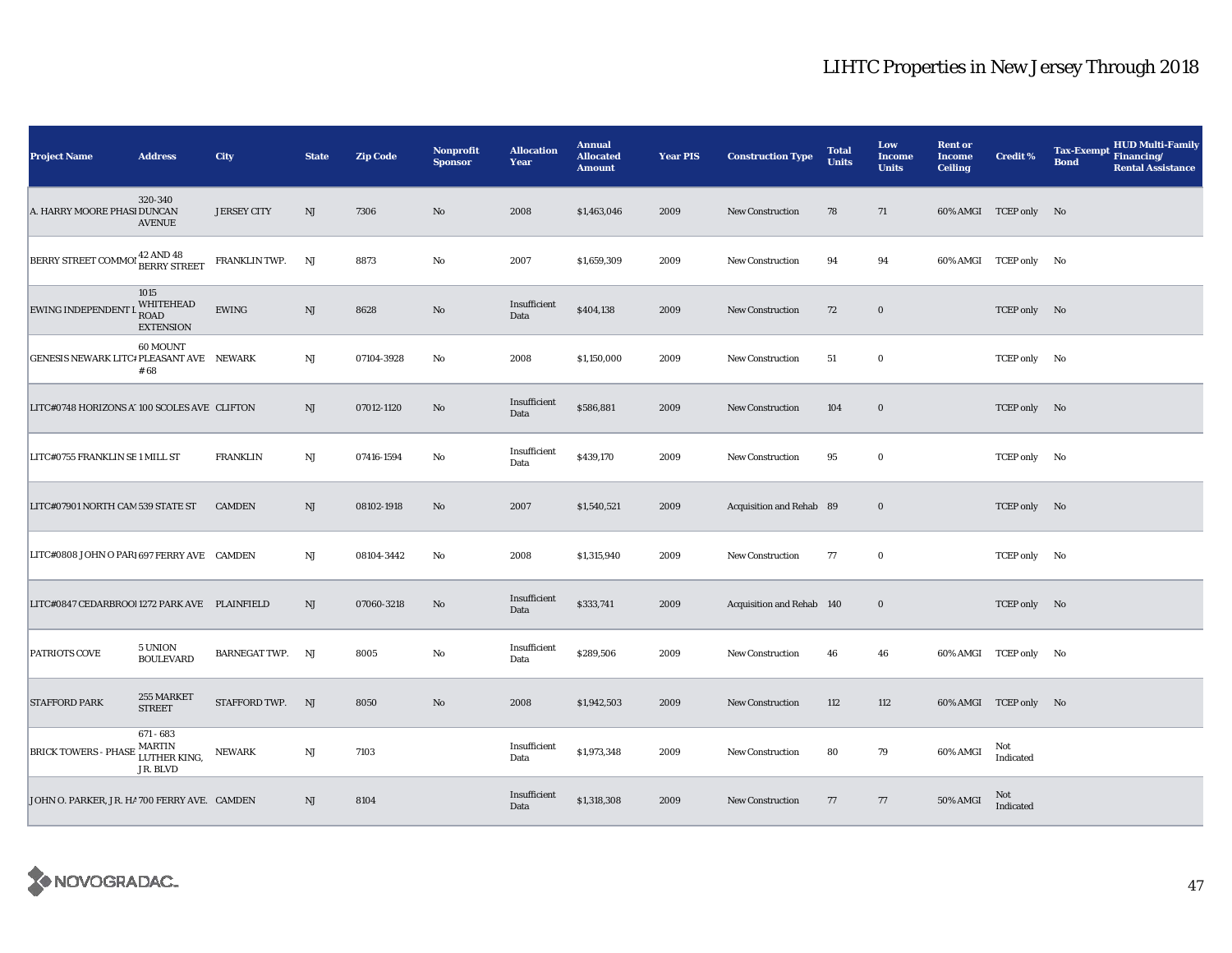| <b>Project Name</b>                                        | <b>Address</b>                                        | City                            | <b>State</b>           | <b>Zip Code</b> | <b>Nonprofit</b><br><b>Sponsor</b> | <b>Allocation</b><br>Year | <b>Annual</b><br><b>Allocated</b><br><b>Amount</b> | <b>Year PIS</b> | <b>Construction Type</b>                                                                    | <b>Total</b><br><b>Units</b> | Low<br><b>Income</b><br><b>Units</b> | <b>Rent or</b><br><b>Income</b><br><b>Ceiling</b> | <b>Credit %</b>                   | <b>Tax-Exempt</b><br><b>Bond</b> | <b>HUD Multi-Family</b><br>Financing/<br><b>Rental Assistance</b> |
|------------------------------------------------------------|-------------------------------------------------------|---------------------------------|------------------------|-----------------|------------------------------------|---------------------------|----------------------------------------------------|-----------------|---------------------------------------------------------------------------------------------|------------------------------|--------------------------------------|---------------------------------------------------|-----------------------------------|----------------------------------|-------------------------------------------------------------------|
| <b>MARKET FAIR</b>                                         | 301-307 MARKET<br>ST, 1250-1276<br><b>COLLINGS RD</b> | <b>CAMDEN</b>                   | $_{\rm NJ}$            | 8104            |                                    | Insufficient<br>Data      | \$1,484,653                                        | 2009            | Both New Construction $\,$ 71 $\,$<br>and $\ensuremath{\mathrm{A}}/\ensuremath{\mathrm{R}}$ |                              | 71                                   | 60% AMGI                                          | Not<br>Indicated                  |                                  |                                                                   |
| NEWARK GENESIS APAR PLEASANT AVE NEWARK                    | 60 MT.<br>#68                                         |                                 | NJ                     | 7104            |                                    | Insufficient<br>Data      | \$1,150,000                                        | 2009            | <b>New Construction</b>                                                                     | 51                           | 50                                   | <b>50% AMGI</b>                                   | Not<br>Indicated                  |                                  |                                                                   |
| NORTH CAMDEN LAND <sup>1</sup> 539 STATE                   |                                                       | <b>CAMDEN</b>                   | $\mathbf{N}\mathbf{J}$ | 8102            |                                    | Insufficient<br>Data      | \$1,592,901                                        | 2009            | Acquisition and Rehab 89                                                                    |                              | 88                                   | 60% AMGI                                          | Not<br>Indicated                  |                                  |                                                                   |
| <b>ROSELLE SENIOR</b>                                      | 408 GRAND<br><b>STREET</b>                            | <b>ROSELLE</b>                  | $\rm{NJ}$              | 7203            |                                    | Insufficient<br>Data      | \$250,175                                          | 2009            | Not Indicated                                                                               | 46                           | 46                                   | 60% AMGI                                          | Not<br>Indicated                  |                                  |                                                                   |
| SHARP ROAD FAMILY H(200 SHARP                              |                                                       | EVESHAM TWP.                    | NJ                     | 8054            |                                    | Insufficient<br>Data      | \$1,350,000                                        | 2009            | New Construction                                                                            | 104                          | 104                                  | 60% AMGI                                          | Not<br>$\operatorname{Indicated}$ |                                  |                                                                   |
| <b>ASBURY TOWER</b>                                        | 1701 OCEAN<br><b>AVENUE</b>                           | <b>ASBURY PARK</b>              | NJ                     | 7712            | $\rm\thinspace No$                 | Insufficient<br>Data      | \$2,056,667                                        | 2009            | Acquisition and Rehab 347                                                                   |                              | 330                                  |                                                   | 60% AMGI TCEP only No             |                                  |                                                                   |
| <b>BAILEY CORNER</b>                                       | 10 BAILEY<br>STREET (A101)                            | PILESGROVE TWP. NJ<br>/ WOODSTO |                        | 8098            | $\rm No$                           | 2009                      | \$1,042,655                                        | 2010            | New Construction                                                                            | 90                           | 90                                   |                                                   | 60% AMGI TCEP only No             |                                  |                                                                   |
| <b>BRICK TOWERS</b>                                        | <b>671 MLK JR</b><br><b>BLVD</b>                      | <b>NEWARK</b>                   | $\rm{NJ}$              | 7102            | $\rm No$                           | 2008                      | \$1,973,347                                        | 2010            | <b>New Construction</b>                                                                     | 80                           | $\mathbf 0$                          |                                                   | Not<br>Indicated                  | No                               |                                                                   |
| CEDARBROOK PARK APT 1272 PARK AVE PLAINFIELD               |                                                       |                                 | NJ                     | 7060            | No                                 | Insufficient<br>Data      | \$333,741                                          | 2010            | Acquisition and Rehab 141                                                                   |                              | $\bf{0}$                             |                                                   | Not<br>Indicated                  | No                               |                                                                   |
| <b>CONGDON MILL</b>                                        | 131/2 VAN<br><b>HOUTEN</b><br><b>STREET</b>           | <b>PATERSON</b>                 | NJ                     | 7501            | $\rm No$                           | 2010                      | \$2,005,904                                        | 2010            | Acquisition and Rehab 66                                                                    |                              | 66                                   | 60% AMGI                                          | Not<br>Indicated                  | No                               |                                                                   |
| CONIFER VILLAGE AT $C_f$ <sup>3805</sup> BAYSHORE CAPE MAY |                                                       |                                 | NJ                     | 8024            | No                                 | 2009                      | \$1,750,000                                        | 2010            | New Construction                                                                            | 90                           | 90                                   |                                                   | 60% AMGI TCEP only No             |                                  |                                                                   |
| PACIFIC APARTMENTS PENNINGTON NEWARK                       | 164-168<br><b>STREET</b>                              |                                 | $\mathbf{N}\mathbf{J}$ | 7105            | $\rm No$                           | 2008                      | \$1,955,342                                        | 2010            | <b>New Construction</b>                                                                     | 80                           | 79                                   | 60% AMGI                                          | Not<br>Indicated                  | No                               |                                                                   |
| <b>GARFIELD II HOUSING 2 HOPE LANE</b>                     |                                                       | <b>LONG BRANCH</b>              | NJ                     | 7740            | $\rm No$                           | 2010                      | \$2,250,000                                        | 2010            | New Construction                                                                            | 61                           | 60                                   |                                                   | 60% AMGI TCEP only                | No                               |                                                                   |

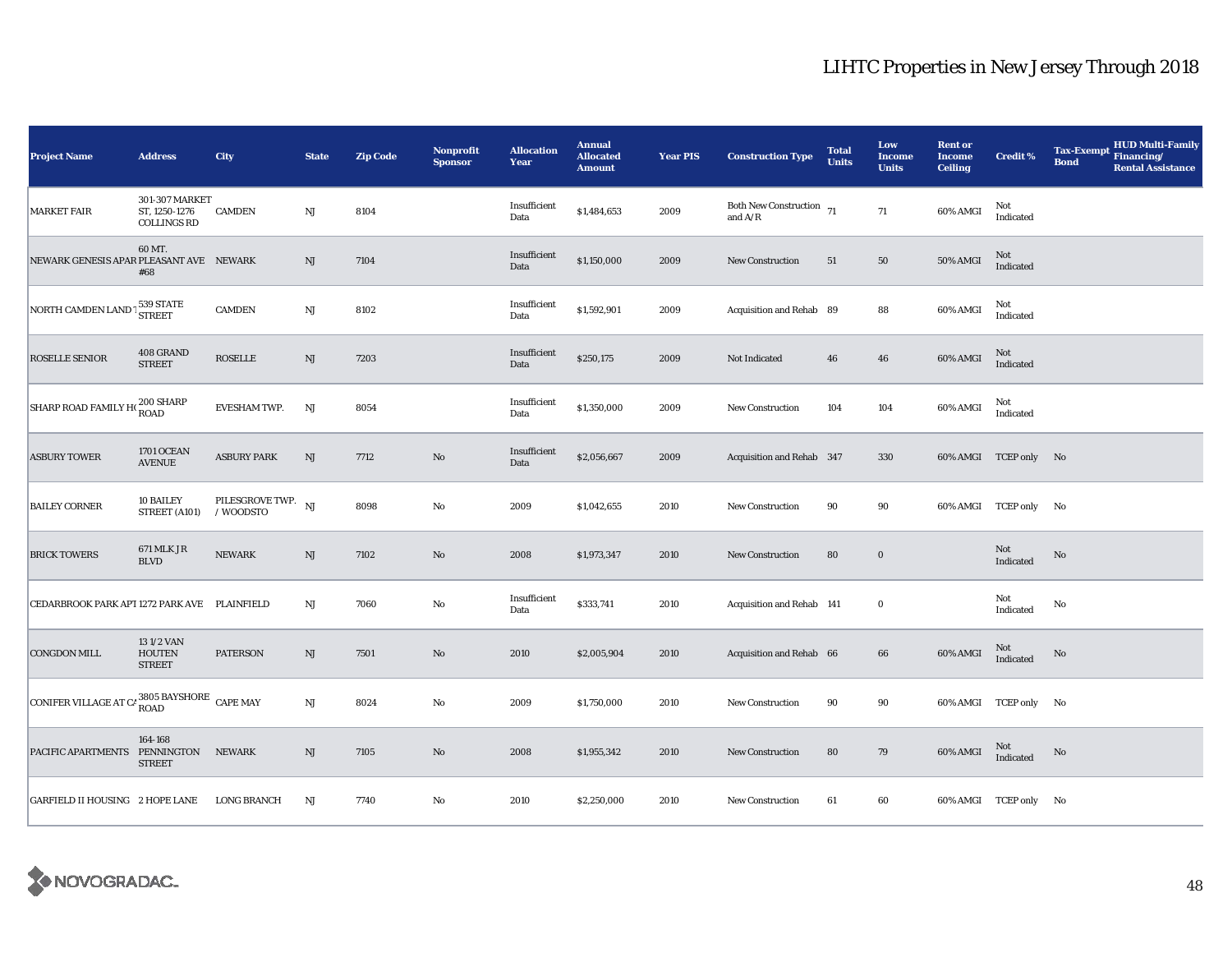| <b>Project Name</b>                                                                                                             | <b>Address</b>                         | City                              | <b>State</b>           | <b>Zip Code</b> | Nonprofit<br><b>Sponsor</b> | <b>Allocation</b><br>Year | <b>Annual</b><br><b>Allocated</b><br><b>Amount</b> | <b>Year PIS</b> | <b>Construction Type</b>                | <b>Total</b><br><b>Units</b> | Low<br><b>Income</b><br><b>Units</b> | <b>Rent or</b><br><b>Income</b><br><b>Ceiling</b> | <b>Credit %</b>       | <b>HUD Multi-Family</b><br><b>Tax-Exempt</b><br>Financing/<br><b>Bond</b><br><b>Rental Assistance</b> |
|---------------------------------------------------------------------------------------------------------------------------------|----------------------------------------|-----------------------------------|------------------------|-----------------|-----------------------------|---------------------------|----------------------------------------------------|-----------------|-----------------------------------------|------------------------------|--------------------------------------|---------------------------------------------------|-----------------------|-------------------------------------------------------------------------------------------------------|
| MADISON APARTMENTS MADISON                                                                                                      | 441-449<br><b>AVENUE</b>               | <b>ELIZABETH</b>                  | NJ                     | 7201            | $\rm No$                    | 2009                      | \$402,491                                          | 2010            | Acquisition and Rehab 17                |                              | 17                                   |                                                   | 60% AMGI TCEP only No |                                                                                                       |
| $\begin{array}{ l } \hbox{MARKET FAIR APT LITC} \begin{array}{l} \textbf{1201 YORKSHIP} \\ \textbf{SQ} \end{array} \end{array}$ |                                        | <b>CAMDEN</b>                     | $_{\rm NJ}$            | 8104            | No                          | 2008                      | \$1,484,652                                        | 2010            | New Construction                        | 70                           | $\bf{0}$                             |                                                   | Not<br>Indicated      | No                                                                                                    |
| MEDFORD SENIOR HOU 8 JONES ROAD MEDFORD TWP.                                                                                    |                                        |                                   | NJ                     | 8055            | No                          | 2009                      | \$878,873                                          | 2010            | <b>New Construction</b>                 | 36                           | 36                                   |                                                   | 60% AMGI TCEP only No |                                                                                                       |
| OCEAN POINTE SENIOR 460 OCEAN                                                                                                   |                                        | <b>JERSEY CITY</b>                | $\rm{NJ}$              | 7306            | $\rm No$                    | 2010                      | $\$0$                                              | 2010            | <b>New Construction</b>                 | 58                           | $\mathbf 0$                          |                                                   | TCEP only No          |                                                                                                       |
| PROVIDENCE SQUARE II 55 HARVEY                                                                                                  |                                        | NEW BRUNSWICK NJ<br><b>CITY</b>   |                        | 8901            | No                          | 2010                      | \$1,295,501                                        | 2010            | <b>New Construction</b>                 | 53                           | 53                                   |                                                   | 60% AMGI TCEP only No |                                                                                                       |
| ROBERT NOBLE MANOR <sup>241</sup> GORDON                                                                                        |                                        | <b>SOUTH AMBOY</b><br><b>CITY</b> | NJ                     | 8879            | $\rm No$                    | 2009                      | \$913,965                                          | 2010            | New Construction                        | 40                           | 40                                   | 50% AMGI                                          | Not<br>Indicated      | No                                                                                                    |
| ROSEVILLE COMMONS                                                                                                               | 553-567 ORANGE $\,$ NEWARK $\,$ STREET |                                   | $\mathbf{N}\mathbf{J}$ | 7107            | $\rm No$                    | Insufficient<br>Data      | \$510,166                                          | 2010            | New Construction                        | 50                           | 50                                   |                                                   | 60% AMGI TCEP only No |                                                                                                       |
| <b>TANYARD OAKS</b>                                                                                                             | 1100 TANYAND<br><b>OAKS COURT</b>      | DEPTFORD TWP. NJ                  |                        | 8080            | $\rm No$                    | 2008                      | \$1,169,948                                        | 2010            | <b>New Construction</b>                 | 66                           | 66                                   |                                                   | 50% AMGI TCEP only No |                                                                                                       |
| WATERS EDGE CRESCEN 80 MAGNOLIA                                                                                                 |                                        | <b>ELIZABETH</b>                  | NJ                     | 07206-1978      | Yes                         | 2009                      | \$2,042,557                                        | 2010            | New Construction                        | 70                           | $\bf{0}$                             |                                                   | 50% AMGI TCEP only No |                                                                                                       |
| WHISPERING WATERS I 469 GRIEVES                                                                                                 |                                        | <b>SALEM CITY</b>                 | NJ                     | 8079            | $\rm No$                    | 2008                      | \$1,892,302                                        | 2010            | New Construction                        | 120                          | 120                                  |                                                   | 60% AMGI TCEP only No |                                                                                                       |
| <b>HERITAGE HOUSE</b>                                                                                                           | 50 SOUTH<br><b>MUNN AVENUE</b>         | <b>EAST ORANGE</b>                | NJ                     | 7018            | No                          | Insufficient<br>Data      | \$555,290                                          | 2010            | Acquisition and Rehab 204               |                              | 204                                  | 60% AMGI                                          | Not<br>Indicated      | No                                                                                                    |
| <b>GROVE GARDENS</b>                                                                                                            | 43 GROVE ST                            | SOUTH<br><b>HACKENSACK</b>        | $_{\rm NJ}$            | 7606            | Yes                         | 2009                      | \$447,755                                          | 2010            | Both New Construction $25$<br>and $A/R$ |                              | $\mathbf 0$                          |                                                   | Not<br>Indicated      | No                                                                                                    |
| LEONIA RETIREMENT H $^{270}_{\Lambda \rm VENUE}$ LEONIA TWP.                                                                    |                                        |                                   | $\mathrm{NJ}$          | 7605            | No                          | Insufficient<br>Data      | \$263,394                                          | 2010            | <b>New Construction</b>                 | 33                           | 33                                   |                                                   | 60% AMGI TCEP only No |                                                                                                       |

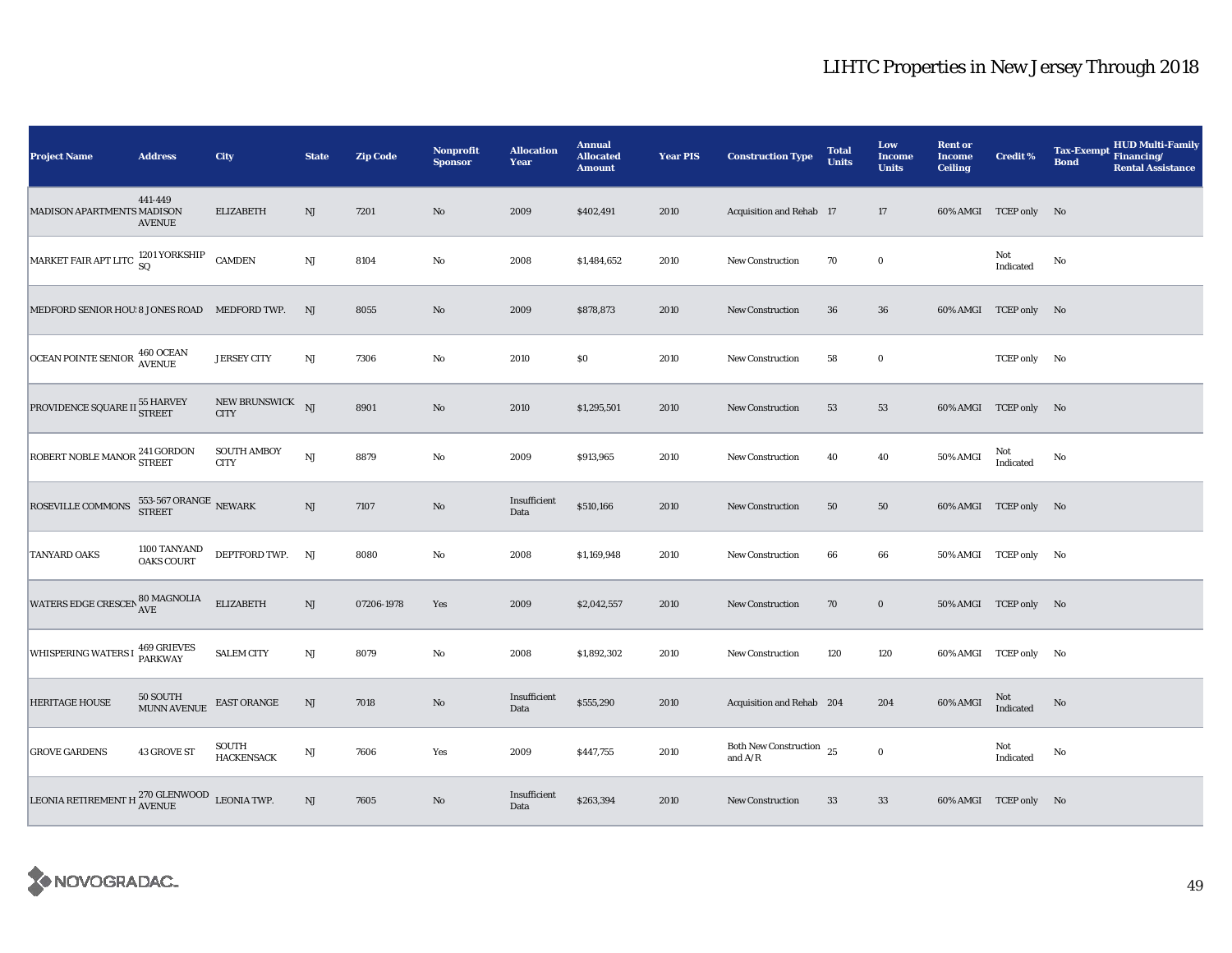| <b>Project Name</b>                                                                  | <b>Address</b>            | City              | <b>State</b> | <b>Zip Code</b> | <b>Nonprofit</b><br><b>Sponsor</b> | <b>Allocation</b><br>Year | <b>Annual</b><br><b>Allocated</b><br><b>Amount</b> | <b>Year PIS</b> | <b>Construction Type</b>  | <b>Total</b><br><b>Units</b> | Low<br><b>Income</b><br><b>Units</b> | <b>Rent or</b><br><b>Income</b><br><b>Ceiling</b> | <b>Credit %</b>       | <b>HUD Multi-Family</b><br><b>Tax-Exempt</b><br>Financing/<br><b>Bond</b><br><b>Rental Assistance</b> |
|--------------------------------------------------------------------------------------|---------------------------|-------------------|--------------|-----------------|------------------------------------|---------------------------|----------------------------------------------------|-----------------|---------------------------|------------------------------|--------------------------------------|---------------------------------------------------|-----------------------|-------------------------------------------------------------------------------------------------------|
| BAILEY CORNER #1482 10 BAILEY ST                                                     |                           | PILESGROVE        | $_{\rm NJ}$  | 08098-1024      | No                                 | Insufficient<br>Data      | $\$0$                                              | 2010            | Not Indicated             | 90                           | $\bf{0}$                             |                                                   | TCEP only No          |                                                                                                       |
| BAILEY CORNER #0905 10 BAILEY ST                                                     |                           | PILESGROVE        | NJ           | 08098-1024      | $\rm No$                           | 2009                      | \$1,042,655                                        | 2010            | <b>New Construction</b>   | 90                           | $\mathbf 0$                          |                                                   | TCEP only No          |                                                                                                       |
| BRICK TOWERS/MONTG LUTHER KING NEWARK                                                | 671 MARTIN<br>JR BLVD     |                   | $_{\rm NJ}$  | 07102-1186      | No                                 | 2008                      | \$1,973,347                                        | 2010            | <b>New Construction</b>   | 80                           | $\bf{0}$                             |                                                   | TCEP only No          |                                                                                                       |
| CEDARBROOK PARK APT 1272 PARK AVE. PLAINFIELD                                        |                           |                   | NJ           | 7060            | No                                 | Insufficient<br>Data      | \$333,742                                          | 2010            | Not Indicated             | 140                          | 140                                  |                                                   | 60% AMGI TCEP only No |                                                                                                       |
| CEDARBROOK PARK APA 1272 PARK AVE PLAINFIELD                                         |                           |                   | NJ           | 07060-3218      | No                                 | Insufficient<br>Data      | $\$0$                                              | 2010            | Not Indicated             | 140                          | $\mathbf 0$                          |                                                   | TCEP only No          |                                                                                                       |
| CONGDON MILL #0902 $\frac{131/2 \text{ VAN}}{\text{HOUTEN ST}}$                      |                           | <b>PATERSON</b>   | NJ           | 07505-1094      | No                                 | 2010                      | \$2,005,903                                        | 2010            | Acquisition and Rehab 66  |                              | $\bf{0}$                             |                                                   | TCEP only No          |                                                                                                       |
| EVAS VILLAGE APARTMI 33-151 PRINCE PATERSON                                          |                           |                   | NJ           | 7501            | $\rm No$                           | 2009                      | \$899,695                                          | 2010            | Acquisition and Rehab 50  |                              | 50                                   |                                                   | 60% AMGI TCEP only No |                                                                                                       |
| <b>GROVE GARDENS #749</b>                                                            | 41 GROVE ST # SOUTH<br>43 | <b>HACKENSACK</b> | $\rm{NJ}$    | 07606-1670      | Yes                                | 2009                      | \$447,755                                          | 2010            | New Construction          | 25                           | $\bf{0}$                             |                                                   | TCEP only No          |                                                                                                       |
| LITC#0816 PACIFIC APTS 10 DAWSON ST NEWARK                                           |                           |                   | $_{\rm NJ}$  | 07105-4067      | $\rm No$                           | 2008                      | \$1,955,341                                        | 2010            | <b>New Construction</b>   | 79                           | $\bf{0}$                             |                                                   | TCEP only No          |                                                                                                       |
| LITC#0908 ROBERT NOE 241 GORDON ST SOUTH AMBOY                                       |                           |                   | NJ           | 08879-1887      | No                                 | 2009                      | \$913,965                                          | 2010            | <b>New Construction</b>   | 40                           | $\bf{0}$                             |                                                   | TCEP only No          |                                                                                                       |
| LITC#0918 GARFIELD II $\frac{2 \text{ HOPE LANE P}}{O \text{ BOX } 337}$ LONG BRANCH |                           |                   | NJ           | 07740-0337      | No                                 | 2010                      | \$1,797,991                                        | 2010            | <b>New Construction</b>   | 61                           | $\mathbf 0$                          |                                                   | TCEP only No          |                                                                                                       |
| LITC#1050 HERITAGE H(50 S MUNN AVE EAST ORANGE                                       |                           |                   | NJ           | 07018-3617      | No                                 | Insufficient<br>Data      | \$555,290                                          | 2010            | Acquisition and Rehab 204 |                              | $\bf{0}$                             |                                                   | TCEP only No          |                                                                                                       |
| LEONIA RETIREMENT H $^{270}_{\rm{AVE}}$ CLENWOOD LEONIA                              |                           |                   | $_{\rm NJ}$  | 07605-1137      | No                                 | Insufficient<br>Data      | $\$0$                                              | 2010            | Not Indicated             | 33                           | $\bf{0}$                             |                                                   | TCEP only No          |                                                                                                       |

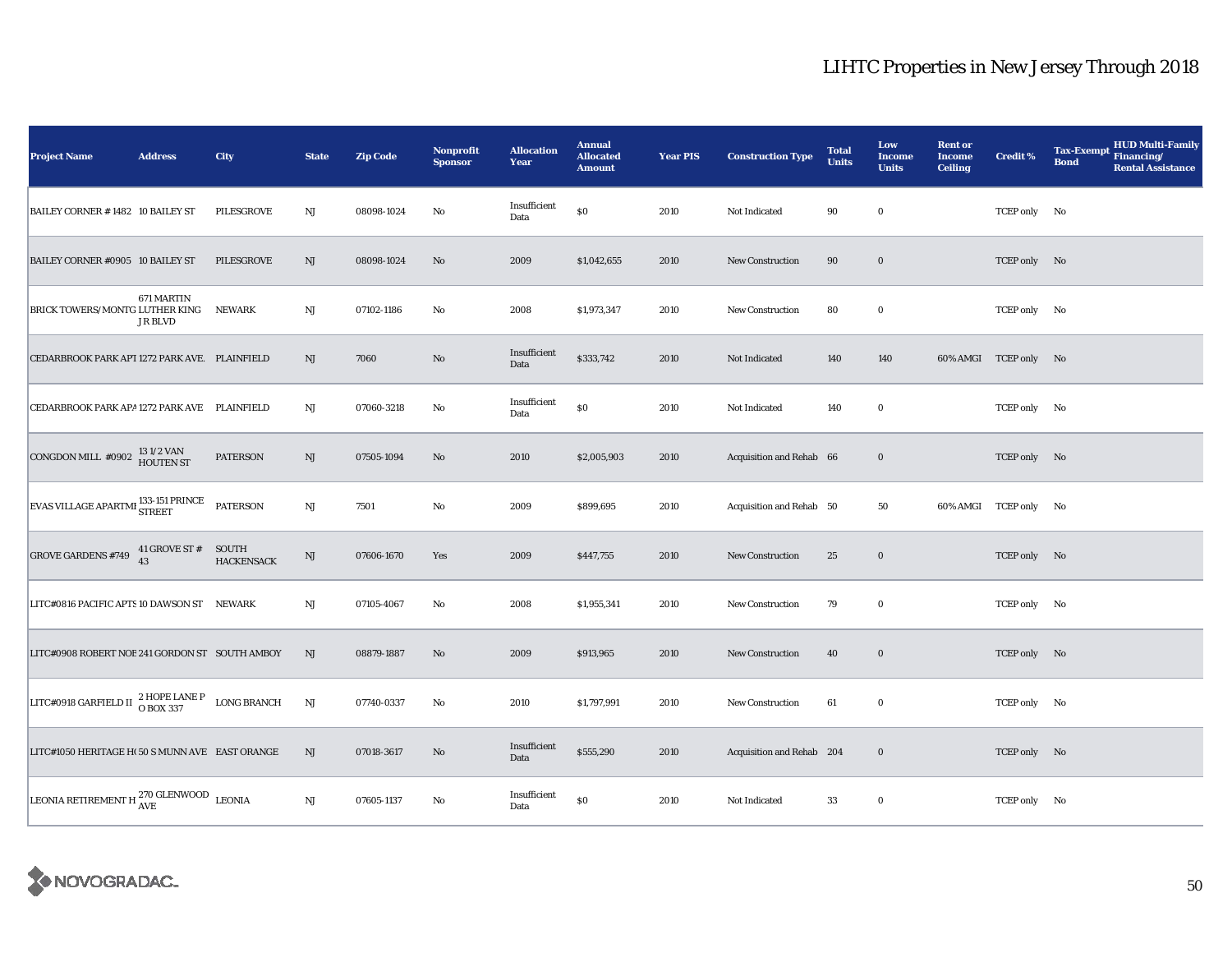| <b>Project Name</b>                                                | <b>Address</b>                                      | City                       | <b>State</b>           | <b>Zip Code</b> | <b>Nonprofit</b><br><b>Sponsor</b> | <b>Allocation</b><br>Year | <b>Annual</b><br><b>Allocated</b><br><b>Amount</b> | <b>Year PIS</b> | <b>Construction Type</b> | <b>Total</b><br><b>Units</b> | Low<br><b>Income</b><br><b>Units</b> | <b>Rent or</b><br><b>Income</b><br><b>Ceiling</b> | <b>Credit %</b>       | <b>HUD Multi-Family</b><br><b>Tax-Exempt</b><br>Financing/<br><b>Bond</b><br><b>Rental Assistance</b> |
|--------------------------------------------------------------------|-----------------------------------------------------|----------------------------|------------------------|-----------------|------------------------------------|---------------------------|----------------------------------------------------|-----------------|--------------------------|------------------------------|--------------------------------------|---------------------------------------------------|-----------------------|-------------------------------------------------------------------------------------------------------|
| MARKETFAIR APTS. SH $^{1201}$ YORKSHIP CAMDEN                      |                                                     |                            | NJ                     | 08104-2869      | No                                 | 2008                      | \$1,484,652                                        | 2010            | <b>New Construction</b>  | 70                           | $\bf{0}$                             |                                                   | TCEP only No          |                                                                                                       |
| PROVIDENCE SQUARE II 55 HARVEY ST NEW BRUNSWICK NJ                 |                                                     |                            |                        | 08901-3828      | No                                 | Insufficient<br>Data      | \$0                                                | 2010            | Not Indicated            | 53                           | $\bf{0}$                             |                                                   | TCEP only No          |                                                                                                       |
| PROVIDENCE SQUARE II 55 HARVEY ST NEW BRUNSWICK NJ                 |                                                     |                            |                        | 08901-3828      | No                                 | 2010                      | \$777,301                                          | 2010            | <b>New Construction</b>  | 53                           | $\bf{0}$                             |                                                   | TCEP only No          |                                                                                                       |
| <b>ROOSEVELT MANOR</b>                                             | 1742 S 7TH ST # CAMDEN 1752                         |                            | $\rm{NJ}$              | 08104-3448      | No                                 | 2009                      | \$2,249,999                                        | 2010            | New Construction         | 89                           | $\bf{0}$                             |                                                   | TCEP only No          |                                                                                                       |
| THE OAKS AT WEATHER 1 OAKS DRIVE                                   |                                                     | WOOLWICH                   | NJ                     | 8085            | $\mathbf{No}$                      | 2010                      | \$2,250,000                                        | 2010            | <b>New Construction</b>  | 86                           | 85                                   |                                                   | 60% AMGI TCEP only No |                                                                                                       |
| GLOUCESTER TWP. SENI 400 LAKELAND BLACKWOOD                        |                                                     |                            | $\mathbf{N}\mathbf{J}$ | 8012            |                                    | Insufficient<br>Data      | \$1,100,572                                        | 2010            | New Construction         | 75                           | 75                                   | 50% AMGI                                          | Not<br>Indicated      |                                                                                                       |
| GROVE STREET SENIOR 37-43 GROVE                                    |                                                     | SOUTH HACKENSACK TWP. NJ   |                        | 7606            |                                    | Insufficient<br>Data      | \$447,755                                          | 2010            | New Construction         | 25                           | 25                                   | 60% AMGI                                          | Not<br>Indicated      |                                                                                                       |
| OCEAN POINTE EAST AN <sup>454</sup> AND <sup>461</sup> JERSEY CITY |                                                     |                            | $\rm{NJ}$              | 7305            |                                    | Insufficient<br>Data      | \$1,167,343                                        | 2010            | <b>New Construction</b>  | 59                           | 59                                   | 50% AMGI                                          | Not<br>Indicated      |                                                                                                       |
| ROOSEVELT MANOR PH. 715 CHELTON                                    |                                                     | <b>CAMDEN</b>              | $\rm{NJ}$              | 8104            |                                    | Insufficient<br>Data      | \$2,000,000                                        | 2010            | <b>New Construction</b>  | 89                           | 89                                   | 60% AMGI                                          | Not<br>Indicated      |                                                                                                       |
| WATER EDGE CRESCENT 80 MAGNOLIA                                    |                                                     | <b>ELIZABETH</b>           | NJ                     | 7206            |                                    | Insufficient<br>Data      | \$2,042,558                                        | 2010            | <b>New Construction</b>  | 70                           | 70                                   | 60% AMGI                                          | Not<br>Indicated      |                                                                                                       |
| FRED W MARTIN APTS 196 MLK JR DR JERSEY CITY                       |                                                     |                            | NJ                     |                 | $\rm No$                           | 2009                      | \$89,840                                           | 2011            | New Construction         | 39                           | $\bf{0}$                             |                                                   | TCEP only No          |                                                                                                       |
| <b>PARKVIEW SENIOR</b>                                             | <b>618 NEW</b><br><b>BRUNSWICK</b><br><b>AVENUE</b> | PERTH AMBOY<br><b>CITY</b> | NJ                     | 8861            | No                                 | 2011                      | \$1,750,000                                        | 2011            | New Construction         | 84                           | 84                                   |                                                   | 50% AMGI TCEP only No |                                                                                                       |
| PARKSIDE FAMILY HOUS 727 FRANKLIN                                  |                                                     | <b>SOMERSET</b>            | NJ                     | 8873            | $\mathbf{No}$                      | 2011                      | \$2,085,503                                        | 2011            | New Construction         | 70                           | 70                                   |                                                   | 60% AMGI TCEP only No |                                                                                                       |

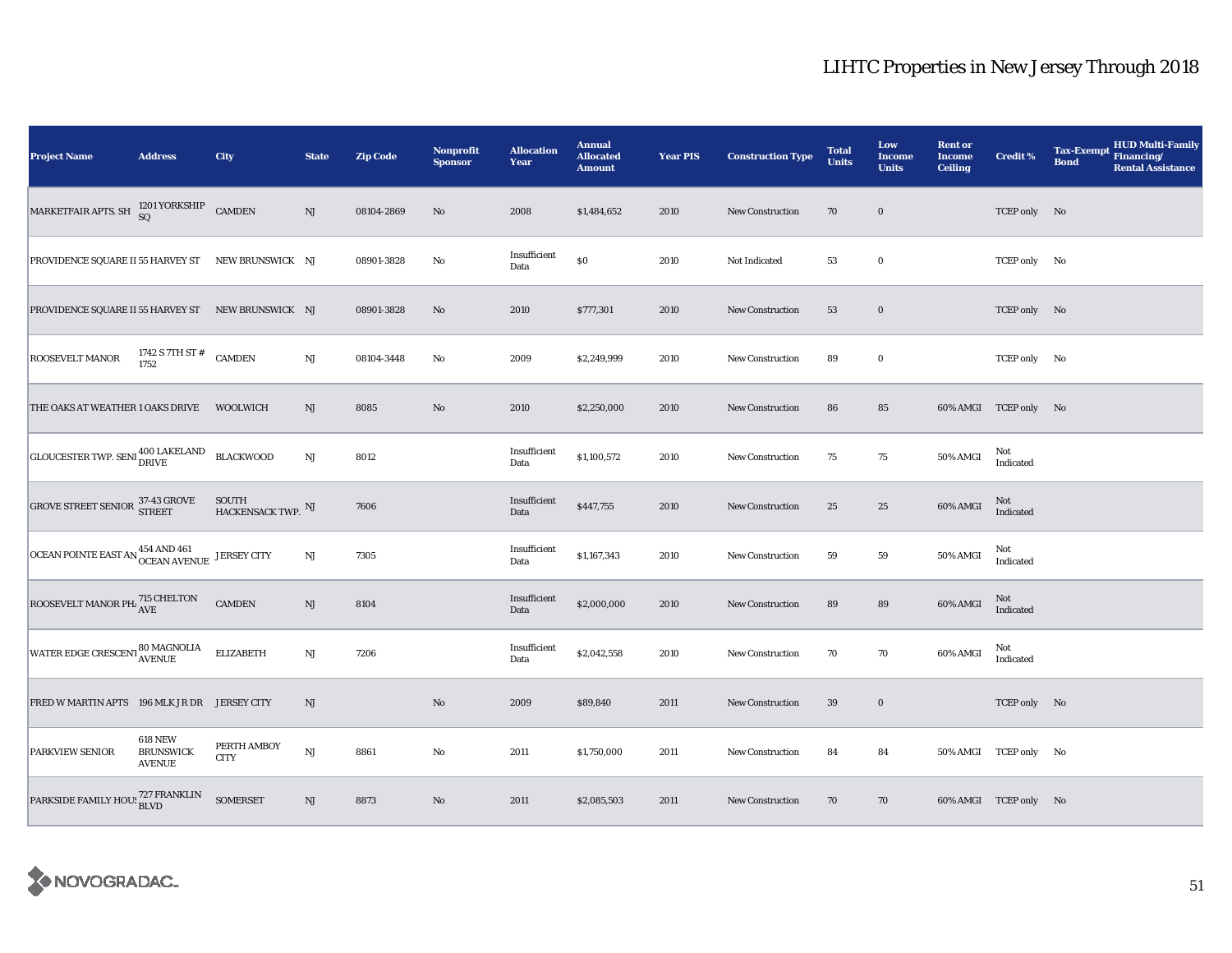| <b>Project Name</b>                                                                                        | <b>Address</b>              | City                | <b>State</b>           | <b>Zip Code</b> | <b>Nonprofit</b><br><b>Sponsor</b> | <b>Allocation</b><br>Year | <b>Annual</b><br><b>Allocated</b><br><b>Amount</b> | <b>Year PIS</b> | <b>Construction Type</b> | <b>Total</b><br><b>Units</b> | Low<br><b>Income</b><br><b>Units</b> | <b>Rent or</b><br><b>Income</b><br><b>Ceiling</b> | <b>Credit %</b>       | <b>HUD Multi-Family</b><br><b>Tax-Exempt</b><br>Financing/<br><b>Bond</b><br><b>Rental Assistance</b> |
|------------------------------------------------------------------------------------------------------------|-----------------------------|---------------------|------------------------|-----------------|------------------------------------|---------------------------|----------------------------------------------------|-----------------|--------------------------|------------------------------|--------------------------------------|---------------------------------------------------|-----------------------|-------------------------------------------------------------------------------------------------------|
| JUSTIN COMMONS A/K/.                                                                                       | UMI-134 JUSTIN<br>COMMONS   | WILLIAMSTOWN NJ     |                        | 8094            | $\rm No$                           | 2011                      | \$2,250,000                                        | 2011            | <b>New Construction</b>  | 132                          | 132                                  |                                                   | 60% AMGI TCEP only No |                                                                                                       |
| <b>HORIZON HEIGTS</b>                                                                                      | 4908<br><b>BROADWAY</b>     | WEST NEW YORK NJ    |                        | 7093            | $\rm No$                           | 2010                      | \$1,723,053                                        | 2011            | <b>New Construction</b>  | 52                           | $\mathbf 0$                          |                                                   | Not<br>Indicated      | No                                                                                                    |
| GLENNVIEW TOWNHOM $_{\bf BARBARA\ PLACE}^{20-28,\ 40-44}$ JERSEY CITY                                      |                             |                     | $\mathbf{N}\mathbf{J}$ | 7304            | $\rm No$                           | 2010                      | \$1,592,873                                        | 2011            | New Construction         | 63                           | 50                                   |                                                   | 60% AMGI TCEP only No |                                                                                                       |
| <b>BRANCH VILLAGE II</b>                                                                                   | 813 FERRY<br><b>AVENUE</b>  | <b>CAMDEN</b>       | $\rm{NJ}$              | 8104            | No                                 | Insufficient<br>Data      | \$622,956                                          | 2011            | <b>New Construction</b>  | 58                           | 58                                   | 60% AMGI                                          | Not<br>Indicated      | No                                                                                                    |
| <b>GATEWAY VILLAGE</b>                                                                                     | 901 NORCROSS<br><b>ROAD</b> | <b>LINDENWOLD</b>   | $\mathbf{N}\mathbf{J}$ | 8083            | No                                 | 2009                      | \$646,581                                          | 2011            | New Construction         | 30                           | 29                                   |                                                   | 50% AMGI TCEP only No |                                                                                                       |
| <b>UNION GARDENS</b>                                                                                       | 50 GREENWOD<br>AVENUE       | MONTCLAIR TWP NJ    |                        | 7042            | $\rm No$                           | Insufficient<br>Data      | \$437,928                                          | 2011            | Acquisition and Rehab 87 |                              | 78                                   |                                                   | 60% AMGI TCEP only No |                                                                                                       |
| FRANKLIN BOULEVARD 727 FRANKLIN                                                                            |                             | <b>SOMERSET</b>     | NJ                     | 8873            | No                                 | 2009                      | \$1,453,259                                        | 2011            | <b>New Construction</b>  | 66                           | 66                                   | 60% AMGI                                          | Not<br>Indicated      | No                                                                                                    |
| A. HARRY MOORE HOPE 330 DUNCAN                                                                             |                             | <b>JERSEY CITY</b>  | $\mathrm{NJ}$          | 07306-7002      | $\rm No$                           | 2011                      | \$1,677,126                                        | 2011            | <b>New Construction</b>  | 60                           | $\bf{0}$                             |                                                   | TCEP only No          |                                                                                                       |
| <b>BAT DISTRICT LOFTS</b>                                                                                  | 368 BROAD<br><b>STREET</b>  | <b>NEWARK</b>       | $\mathbf{N}\mathbf{J}$ | 7102            | No                                 | 2010                      | \$99,457                                           | 2011            | <b>New Construction</b>  | 68                           | 33                                   |                                                   | 60% AMGI TCEP only No |                                                                                                       |
| BRANCH VILLAGE, PH. II 813 FERRY AVE CAMDEN                                                                |                             |                     | NJ                     | 08104-1824      | No                                 | Insufficient<br>Data      | \$622,959                                          | 2011            | <b>New Construction</b>  | 58                           | $\bf{0}$                             |                                                   | TCEP only No          |                                                                                                       |
| GRAND CENTRAL APART <sup>219</sup> S. CENTRAL ORANGE                                                       |                             |                     | $\mathbf{N}\mathbf{J}$ | 7050            | No                                 | Insufficient<br>Data      | \$558,411                                          | 2011            | New Construction         | 70                           | 70                                   |                                                   | 60% AMGI TCEP only No |                                                                                                       |
| HERITAGE VILLAGE AT S 1031 NEWARK                                                                          |                             | FORKED RIVER        | NJ                     | 8731            | $\rm No$                           | Insufficient<br>Data      | \$491,972                                          | 2011            | <b>New Construction</b>  | 100                          | 100                                  |                                                   | 60% AMGI TCEP only No |                                                                                                       |
| $\begin{array}{ l } \hline & \text{HERITAGE AT SEABREEZ}\xspace\ \hline \text{AVE} \text{AVE} \end{array}$ |                             | <b>FORKED RIVER</b> | NJ                     | 08731-1166      | $\rm No$                           | Insufficient<br>Data      | \$0                                                | 2011            | Not Indicated            | 100                          | $\bf{0}$                             |                                                   | TCEP only No          |                                                                                                       |

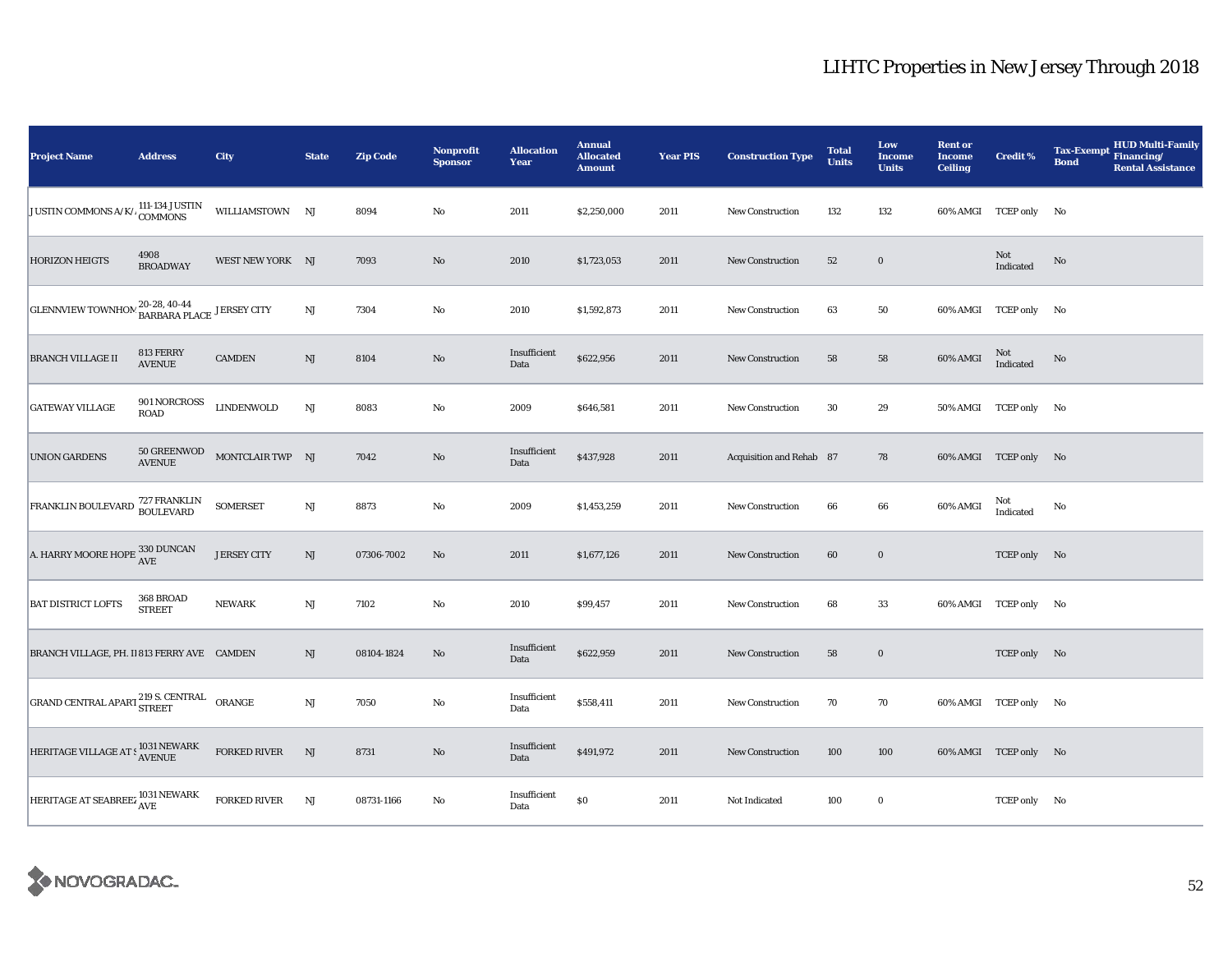| <b>Project Name</b>                                                                                                                                                                  | <b>Address</b>                         | City                          | <b>State</b>  | <b>Zip Code</b> | <b>Nonprofit</b><br><b>Sponsor</b> | <b>Allocation</b><br>Year | <b>Annual</b><br><b>Allocated</b><br><b>Amount</b> | <b>Year PIS</b> | <b>Construction Type</b>  | <b>Total</b><br><b>Units</b> | Low<br><b>Income</b><br><b>Units</b> | <b>Rent or</b><br><b>Income</b><br><b>Ceiling</b> | <b>Credit %</b>       | <b>HUD Multi-Family</b><br><b>Tax-Exempt</b><br>Financing/<br><b>Bond</b><br><b>Rental Assistance</b> |
|--------------------------------------------------------------------------------------------------------------------------------------------------------------------------------------|----------------------------------------|-------------------------------|---------------|-----------------|------------------------------------|---------------------------|----------------------------------------------------|-----------------|---------------------------|------------------------------|--------------------------------------|---------------------------------------------------|-----------------------|-------------------------------------------------------------------------------------------------------|
| J. CHRISTIAN BOLLWAG 205 1ST ST                                                                                                                                                      |                                        | <b>ELIZABETH</b>              | NJ            | 07206-1801      | No                                 | 2009                      | \$635,127                                          | 2011            | <b>New Construction</b>   | 31                           | $\bf{0}$                             |                                                   | TCEP only No          |                                                                                                       |
| <b>KERSHAW COMMONS</b>                                                                                                                                                               | 1 APPLEWOOD<br><b>DRIVE</b>            | <b>FREEHOLD</b>               | $_{\rm NJ}$   | 7728            | $\rm No$                           | 2011                      | \$1,027,696                                        | 2011            | <b>New Construction</b>   | 31                           | 30                                   |                                                   | 60% AMGI TCEP only No |                                                                                                       |
| LITC#0811 FRED W. MAR LUTHER KING JERSEY CITY                                                                                                                                        | 196 MARTIN<br>DR                       |                               | NJ            | 7305            | No                                 | 2009                      | \$89,840                                           | 2011            | New Construction          | 39                           | $\bf{0}$                             |                                                   | TCEP only No          |                                                                                                       |
| LITC#0904 HORIZON HE $^{4908}_{\text{BROADWAY # 14}}$ WEST NEW YORK NJ                                                                                                               |                                        |                               |               | 07093-5231      | No                                 | 2010                      | \$1,723,053                                        | 2011            | <b>New Construction</b>   | 52                           | $\bf{0}$                             |                                                   | TCEP only No          |                                                                                                       |
| <b>WINDSOR CRESCENT</b>                                                                                                                                                              | 55 SOLAR<br><b>AVENUE</b>              | <b>JACKSON</b>                | $\mathrm{NJ}$ | 8527            | $\rm No$                           | 2010                      | \$2,250,000                                        | 2011            | <b>New Construction</b>   | 112                          | 112                                  |                                                   | 60% AMGI TCEP only No |                                                                                                       |
| <b>LIVING SPRINGS</b>                                                                                                                                                                | <b>600 PARKVIEW</b><br>DR              | <b>DELANCO</b>                | NJ            | 08075-5261      | $\rm No$                           | 2011                      | \$1,749,999                                        | 2011            | <b>New Construction</b>   | 99                           | $\bf{0}$                             |                                                   | TCEP only No          |                                                                                                       |
| $\texttt{PARKSIDE SENDR HOU:} \begin{tabular}{ll} \bf{PARKSIDE} & \bf{FRANKLIN \; TWP.} \\ \end{tabular} \begin{tabular}{ll} \bf{PARKSIDF} & \bf{FRANKLIN \; TWP.} \\ \end{tabular}$ |                                        |                               |               | 8873            | $\rm No$                           | 2009                      | \$1,750,000                                        | 2011            | <b>New Construction</b>   | 70                           | 70                                   |                                                   | 60% AMGI TCEP only No |                                                                                                       |
| PATERSON HOPE VI                                                                                                                                                                     | 245 23RD AVE                           | <b>PATERSON</b>               | NJ            | 07513-1156      | No                                 | 2010                      | \$1,349,999                                        | 2011            | <b>New Construction</b>   | 80                           | $\bf{0}$                             |                                                   | TCEP only No          |                                                                                                       |
| PERTH AMBOY SENIOR 881 AMBOY AVE PERTH AMBOY                                                                                                                                         |                                        |                               | <b>NJ</b>     | 8861            | $\rm No$                           | 2011                      | \$1,749,999                                        | 2011            | Acquisition and Rehab 147 |                              | $\bf{0}$                             |                                                   | 60% AMGI TCEP only No |                                                                                                       |
| <b>SEASHORE GARDENS</b>                                                                                                                                                              | 22 WEST<br><b>ROAD</b>                 | JIMMIE LEEDS GALLOWAY TWP. NJ |               | 8205            | No                                 | 2010                      | \$120,000                                          | 2011            | <b>New Construction</b>   | 58                           | 58                                   |                                                   | 60% AMGI TCEP only No |                                                                                                       |
|                                                                                                                                                                                      |                                        | <b>PATERSON</b>               | NJ            | 7522            | $\rm No$                           | Insufficient<br>Data      | \$1,100,000                                        | 2011            | <b>New Construction</b>   | 85                           | 85                                   |                                                   | 60% AMGI TCEP only No |                                                                                                       |
| MEADOWS AT PYNE POY 441 ERIE                                                                                                                                                         |                                        | N. CAMDEN BORO NJ             |               | 8102            | Yes                                | 2012                      | \$1,144,061                                        | 2011            | New Construction          | 40                           | 40                                   |                                                   | 60% AMGI TCEP only No |                                                                                                       |
| THE VILLAGE AT WOOD! WOODSTOWN                                                                                                                                                       | <b>BAILEY AND</b><br>ALLOWAY ROAD TWP. | <b>WOODSTOWN</b>              | NJ            | 8098            | No                                 | 2010                      | \$840,000                                          | 2011            | <b>New Construction</b>   | 60                           | 60                                   |                                                   | 60% AMGI TCEP only No |                                                                                                       |

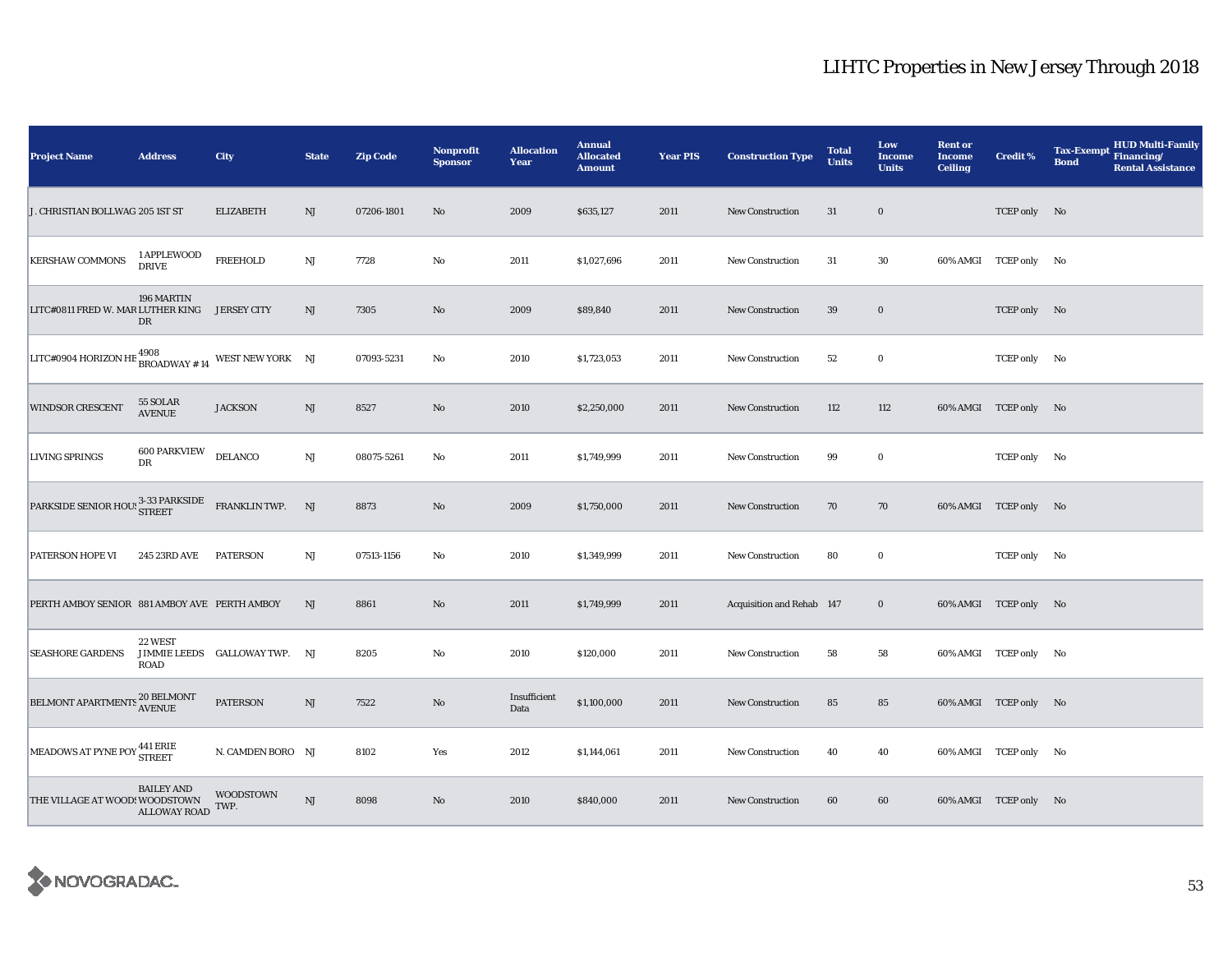| <b>Project Name</b>                                                                                                                        | <b>Address</b>                           | City                                | <b>State</b>           | <b>Zip Code</b> | <b>Nonprofit</b><br><b>Sponsor</b> | <b>Allocation</b><br>Year | <b>Annual</b><br><b>Allocated</b><br><b>Amount</b> | <b>Year PIS</b> | <b>Construction Type</b>                  | <b>Total</b><br><b>Units</b> | Low<br><b>Income</b><br><b>Units</b> | <b>Rent or</b><br><b>Income</b><br><b>Ceiling</b> | <b>Credit %</b>       | <b>Tax-Exempt</b><br><b>Bond</b> | <b>HUD Multi-Family</b><br>Financing/<br><b>Rental Assistance</b> |
|--------------------------------------------------------------------------------------------------------------------------------------------|------------------------------------------|-------------------------------------|------------------------|-----------------|------------------------------------|---------------------------|----------------------------------------------------|-----------------|-------------------------------------------|------------------------------|--------------------------------------|---------------------------------------------------|-----------------------|----------------------------------|-------------------------------------------------------------------|
| 205 FIRST STREET SENIC 205 FIRST                                                                                                           |                                          | <b>ELIZABETH</b>                    | NJ                     | 7206            |                                    | Insufficient<br>Data      | \$597,150                                          | 2011            | <b>New Construction</b>                   | 31                           | 31                                   | 60% AMGI                                          | Not<br>Indicated      |                                  |                                                                   |
| A HARRY MOORE PHASE $_{\rm AVENUE}^{320}$ DUNCAN                                                                                           |                                          | <b>JERSEY CITY</b>                  | $\mathbf{N}\mathbf{J}$ | 7306            |                                    | Insufficient<br>Data      | \$1,677,127                                        | 2011            | <b>New Construction</b>                   | 60                           | 48                                   | 60% AMGI                                          | Not<br>Indicated      |                                  |                                                                   |
| ALEXANDER HAMILTON ALABAMA                                                                                                                 | 259-275<br><b>AVENUE</b>                 | <b>PATERSON</b>                     | $\rm{NJ}$              | 7513            |                                    | Insufficient<br>Data      | \$2,250,000                                        | 2011            | <b>New Construction</b>                   | 80                           | 79                                   | 60% AMGI                                          | Not<br>Indicated      |                                  |                                                                   |
| FRED W. MARTIN COMPI LUTHER KING                                                                                                           | 194-212 MARTIN<br><b>DRIVE</b>           | <b>JERSEY CITY</b>                  | NJ                     | 7305            |                                    | Insufficient<br>Data      | \$900,000                                          | 2011            | New Construction                          | 39                           | 39                                   | 50% AMGI                                          | Not<br>Indicated      |                                  |                                                                   |
| <b>HORIZON HEIGHTS</b>                                                                                                                     | 116-118 49TH<br><b>STREET</b>            | UNION CITY /<br><b>WEST NEW YOR</b> | $\mathbf{N}\mathbf{J}$ | 7087            |                                    | Insufficient<br>Data      | \$1,723,054                                        | 2011            | New Construction                          | 52                           | 51                                   | 60% AMGI                                          | Not<br>Indicated      |                                  |                                                                   |
| LIVING SPRINGS SENIOF $^{4151}_{\text{SOUTH}}$ ROUTE 130 DELANCO TWP.                                                                      |                                          |                                     | NJ                     | 8075            |                                    | Insufficient<br>Data      | \$1,750,000                                        | 2011            | New Construction                          | 99                           | 94                                   | 60% AMGI                                          | Not<br>Indicated      |                                  |                                                                   |
| <b>LINCOLN PARK</b>                                                                                                                        | 15-17 LINCOLN<br><b>PARK</b>             | <b>NEWARK</b>                       | $\mathbf{N}\mathbf{J}$ | 7102            | $\rm No$                           | 2010                      | \$1,164,574                                        | 2011            | <b>Both New Construction</b><br>and $A/R$ | 66                           | 66                                   |                                                   | 50% AMGI TCEP only No |                                  |                                                                   |
| <b>BAXTER TERRACE</b>                                                                                                                      | $2$ WELLINGTON $\,$ NEWARK<br><b>WAY</b> |                                     | NJ                     | 07103-3943      | No                                 | Insufficient<br>Data      | \$1,193,561                                        | 2012            | <b>New Construction</b>                   | 90                           | $\boldsymbol{0}$                     |                                                   | TCEP only No          |                                  |                                                                   |
| CENTRAL ORANGE VILL $^{124\text{-}130\text{-}\mathrm{S}\mathrm{O}\mathrm{U}\mathrm{T}\mathrm{H}}_{\text{ESSEX\text{-}AVENUE}}$ ORANGE CITY |                                          |                                     | NJ                     | 7050            | No                                 | Insufficient<br>Data      | \$441,491                                          | 2012            | <b>Both New Construction</b><br>and $A/R$ | 46                           | 46                                   |                                                   | 60% AMGI TCEP only No |                                  |                                                                   |
| WALTER G ALEXANDER 105 WILSON PL ORANGE                                                                                                    |                                          |                                     | NJ                     | 7050            | $\rm No$                           | 2011                      | \$1,637,701                                        | 2012            | <b>New Construction</b>                   | 65                           | $\bf{0}$                             |                                                   | Not<br>Indicated      | No                               |                                                                   |
| MANALAPAN WOODS                                                                                                                            | <b>48 WOOD</b><br><b>AVENUE</b>          | MANALAPAN                           | $\rm{NJ}$              | 7726            | $\rm No$                           | 2011                      | \$1,460,424                                        | 2012            | New Construction                          | 80                           | 80                                   | 60% AMGI                                          | Not<br>Indicated      | No                               |                                                                   |
| HOBOKEN NORTH HUDS WASHINGTON HOBOKEN                                                                                                      | 1301<br><b>ST</b>                        |                                     | $\rm{NJ}$              | 7030            | Yes                                | 2010                      | \$1,150,000                                        | 2012            | Acquisition and Rehab 96                  |                              | $\bf{0}$                             |                                                   | Not<br>Indicated      | No                               |                                                                   |
| WESTMINSTER HEIGHT: <sup>380</sup> IRVINGTON ELIZABETH                                                                                     |                                          |                                     | NJ                     | 7208            | $\rm No$                           | 2013                      | \$1,745,639                                        | 2012            | New Construction                          | 84                           | 83                                   | 60% AMGI                                          | Not<br>Indicated      | No                               |                                                                   |

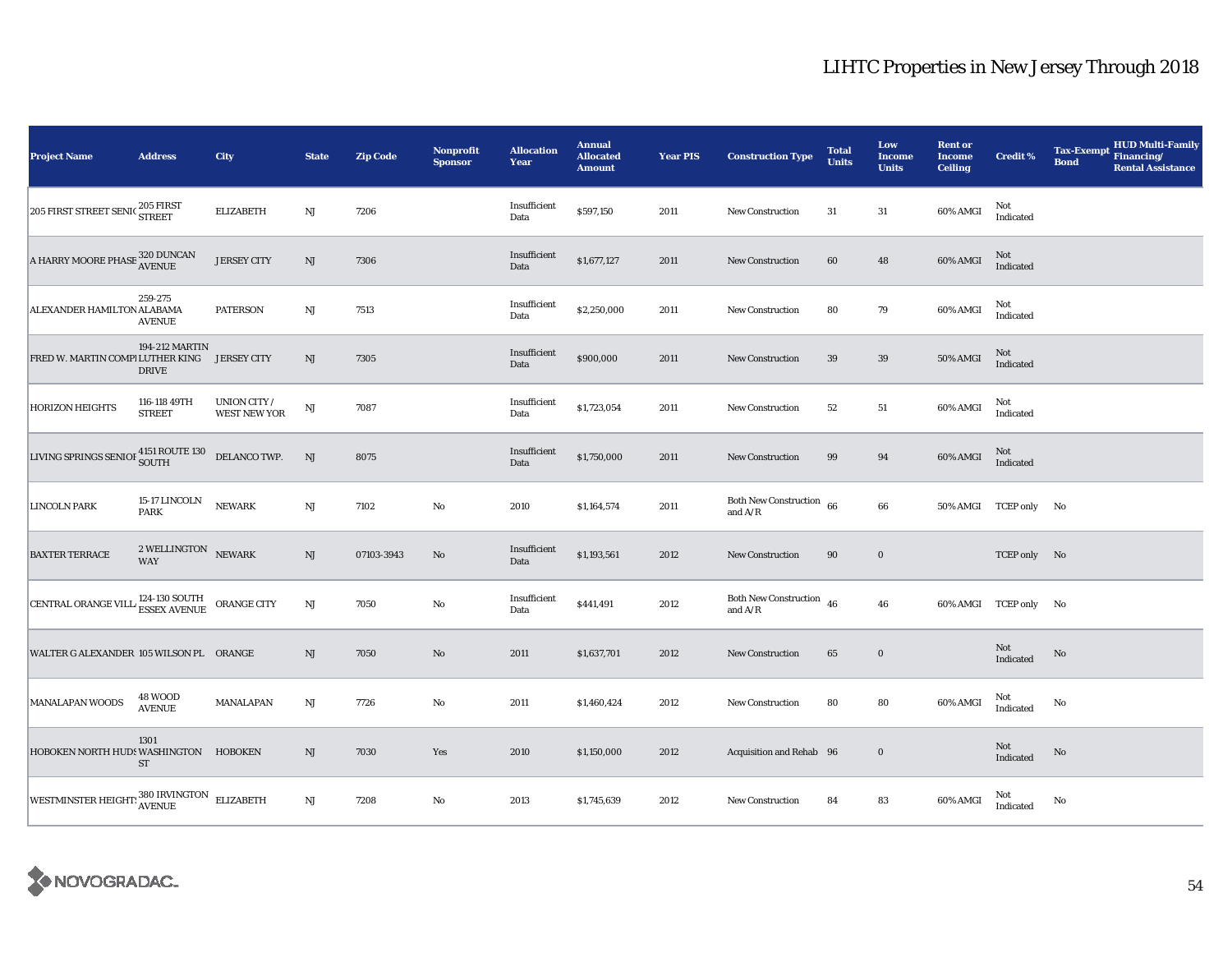| <b>Project Name</b>                                                            | <b>Address</b>                                  | City                           | <b>State</b>           | <b>Zip Code</b> | <b>Nonprofit</b><br><b>Sponsor</b> | <b>Allocation</b><br>Year | <b>Annual</b><br><b>Allocated</b><br><b>Amount</b> | <b>Year PIS</b> | <b>Construction Type</b>  | <b>Total</b><br><b>Units</b> | Low<br><b>Income</b><br><b>Units</b> | <b>Rent or</b><br><b>Income</b><br><b>Ceiling</b> | <b>Credit %</b>                    | <b>Tax-Exempt</b><br><b>Bond</b> | <b>HUD Multi-Family</b><br>Financing/<br><b>Rental Assistance</b> |
|--------------------------------------------------------------------------------|-------------------------------------------------|--------------------------------|------------------------|-----------------|------------------------------------|---------------------------|----------------------------------------------------|-----------------|---------------------------|------------------------------|--------------------------------------|---------------------------------------------------|------------------------------------|----------------------------------|-------------------------------------------------------------------|
| WALTER G. ALEXANDER 105 WILSON PL ORANGE                                       |                                                 |                                | NJ                     | 07050-3810      | No                                 | 2011                      | \$1,134,621                                        | 2012            | New Construction          | 48                           | $\mathbf 0$                          |                                                   | TCEP only No                       |                                  |                                                                   |
| <b>RICHARDSON LOFTS</b>                                                        | 50-60<br><b>COLUMBIA</b><br><b>STREET</b>       | <b>NEWARK</b>                  | $\rm{NJ}$              | 7102            | $\rm\thinspace No$                 | Insufficient<br>Data      | \$331,848                                          | 2012            | Acquisition and Rehab 66  |                              | $33\,$                               | 60% AMGI                                          | Not<br>Indicated                   | No                               |                                                                   |
| FERRY FAMILY HOUSING 2013 FERRY                                                |                                                 | <b>CAMDEN</b>                  | NJ                     | 8107            | $\rm No$                           | 2012                      | \$842,496                                          | 2012            | New Construction          | 48                           | 48                                   |                                                   | 60% AMGI TCEP only No              |                                  |                                                                   |
| <b>SIERRA GARDENS</b>                                                          | 138 MADISON<br><b>AVENUE</b>                    | <b>ELIZABETH</b>               | $_{\rm NJ}$            | 7201            | Yes                                | 2001                      | \$461,254                                          | 2012            | <b>New Construction</b>   | 33                           | 33                                   | 50% AMGI                                          | 70 % present $\hbox{~No}$<br>value |                                  |                                                                   |
| WYNDHURST AT PLAINS WYNDHURST                                                  | 900<br><b>DRIVE</b>                             | PLAINSBORO TWP. NJ             |                        | 8536            | $\rm No$                           | 1992                      | \$733,563                                          | 2012            | New Construction          | 126                          | 126                                  | 60% AMGI                                          | Not<br>Indicated                   | $\rm No$                         |                                                                   |
| WOODHAVEN AT SOUTH 1401 JONES                                                  |                                                 | SOUTH<br><b>BRUNSWICK TWP.</b> | NJ                     | 8852            | No                                 | 1990                      | \$421,247                                          | 2012            | Acquisition and Rehab 80  |                              | 80                                   | 60% AMGI                                          | Not<br>Indicated                   | No                               |                                                                   |
| WOODFIELD ESTATES A' 1 WARD PLACE                                              |                                                 | FLORHAM PARK<br><b>BORO</b>    | NJ                     | 7932            | $\rm No$                           | 1990                      | \$90,918                                           | 2012            | <b>New Construction</b>   | 60                           | ${\bf 30}$                           | 50% AMGI                                          | Not<br>Indicated                   | $\mathbf{No}$                    |                                                                   |
| <b>WESTLAKE MEWS</b>                                                           | $100$ MUIRFIELD $_{\rm JACKSON}$<br><b>ROAD</b> |                                | $\rm{NJ}$              | 8527            | $\rm No$                           | 2013                      | \$601,693                                          | 2012            | <b>New Construction</b>   | 150                          | 149                                  | 60% AMGI                                          | Not<br>Indicated                   | No                               |                                                                   |
| <b>WEST SIDE VILLAGE</b>                                                       | 113 NORTH 13TH $\,$ NEWARK STREET               |                                | $\mathbf{N}\mathbf{J}$ | 7107            | $\rm No$                           | 1999                      | \$1,500,000                                        | 2012            | Acquisition and Rehab 127 |                              | 127                                  | <b>50% AMGI</b>                                   | Not<br>Indicated                   | $\rm No$                         |                                                                   |
| WEST LAKE SENIOR APA $^{1609}_{\Lambda \textrm{VENUE}}$ LAKE $\,$ NEPTUNE TWP. |                                                 |                                | $_{\rm NJ}$            | 7753            | $\rm No$                           | 2003                      | \$517,620                                          | 2012            | New Construction          | 42                           | 42                                   | 50% AMGI                                          | Not<br>Indicated                   | No                               |                                                                   |
| WEEQUAHIC PARK APAF 1 GRUMMAN                                                  |                                                 | <b>NEWARK</b>                  | $\rm{NJ}$              | 7112            | No                                 | 1994                      | \$615,378                                          | 2012            | Acquisition and Rehab 80  |                              | 80                                   | 60% AMGI                                          | Not<br>Indicated                   | No                               |                                                                   |
| WEEQUAHIC PARK APTS $^{479\text{-}485}_{\text{ELIZABETH AVE.}}$ NEWARK         |                                                 |                                | NJ                     | 7112            | $\rm No$                           | 1996                      | \$506,356                                          | 2012            | Acquisition and Rehab 49  |                              | 49                                   | 50% AMGI                                          | Not<br>Indicated                   | No                               |                                                                   |
| WEEQUAHIC PARK APAF <sup>1</sup> MAPES<br>AVENUE                               |                                                 | <b>NEWARK</b>                  | $\mathbf{N}\mathbf{J}$ | 7112            | $\rm No$                           | 1996                      | \$480,494                                          | 2012            | Acquisition and Rehab 53  |                              | 53                                   | 50% AMGI                                          | Not<br>Indicated                   | No                               |                                                                   |

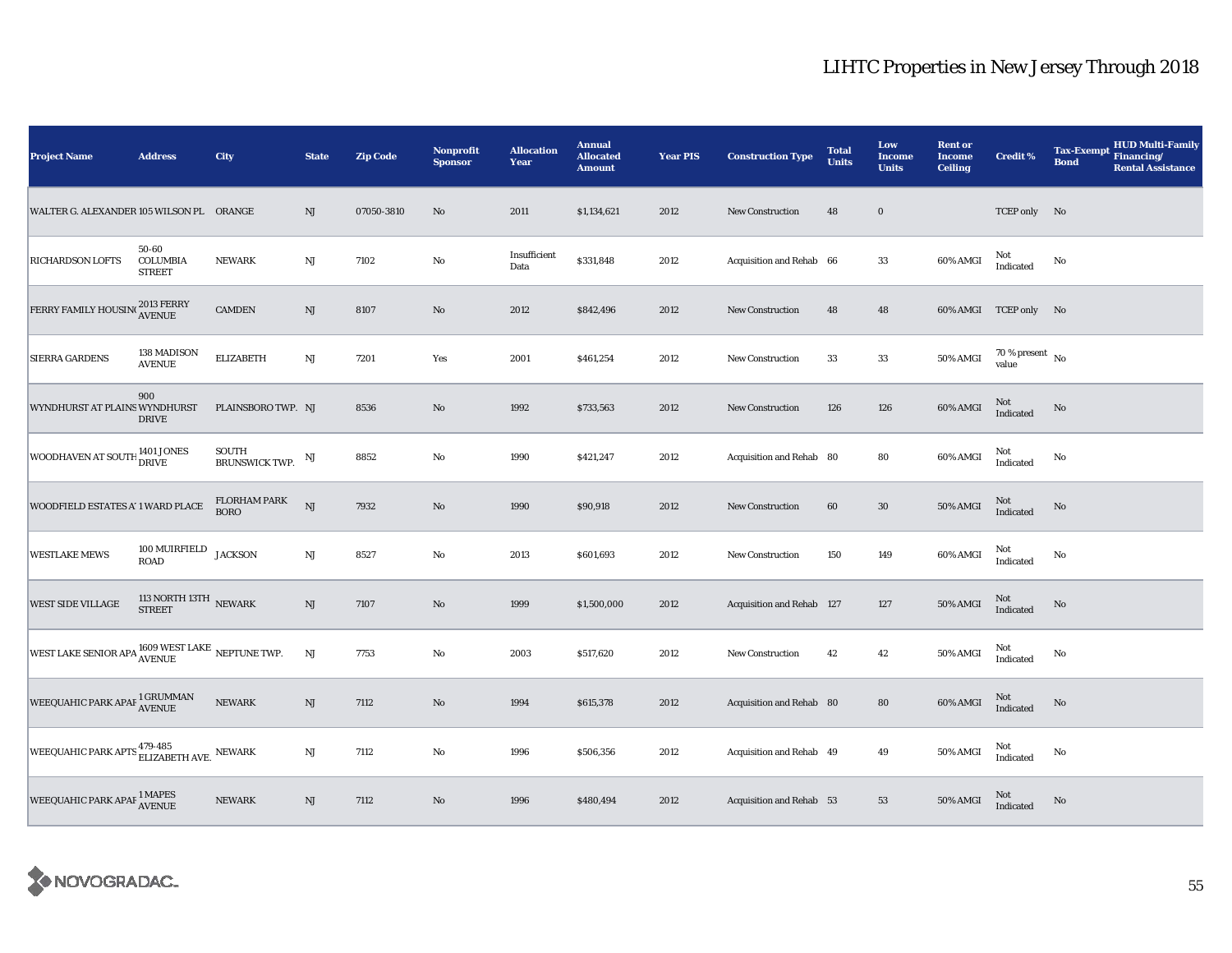| <b>Project Name</b>                                          | <b>Address</b>                   | City               | <b>State</b>           | <b>Zip Code</b> | Nonprofit<br><b>Sponsor</b> | <b>Allocation</b><br>Year | <b>Annual</b><br><b>Allocated</b><br><b>Amount</b> | <b>Year PIS</b> | <b>Construction Type</b>       | <b>Total</b><br><b>Units</b> | Low<br><b>Income</b><br><b>Units</b> | <b>Rent or</b><br><b>Income</b><br><b>Ceiling</b> | <b>Credit %</b>     | <b>Tax-Exempt</b><br><b>Bond</b> | <b>HUD Multi-Family</b><br>Financing/<br><b>Rental Assistance</b> |
|--------------------------------------------------------------|----------------------------------|--------------------|------------------------|-----------------|-----------------------------|---------------------------|----------------------------------------------------|-----------------|--------------------------------|------------------------------|--------------------------------------|---------------------------------------------------|---------------------|----------------------------------|-------------------------------------------------------------------|
| WARREN STREET APART WARREN                                   | 222 NORTH<br><b>STREET</b>       | TRENTON CITY       | NJ                     | 8608            | $\rm No$                    | 1998                      | \$326,618                                          | 2012            | Acquisition and Rehab 31       |                              | 31                                   | 50% AMGI                                          | Not<br>Indicated    | No                               |                                                                   |
| VILLA BORINQUEN II                                           | 432 MANILA<br><b>AVENUE</b>      | <b>JERSEY CITY</b> | $\mathbf{N}\mathbf{J}$ | 7302            | $\mathbf{N}\mathbf{o}$      | 1991                      | \$187,920                                          | 2012            | <b>New Construction</b>        | 48                           | 48                                   | 60% AMGI                                          | Not<br>Indicated    | No                               |                                                                   |
| <b>UJIMA VILLAGE</b>                                         | 1001<br>PENNINGTON<br>ROAD       | EWING TWP.         | NJ                     | 8618            | No                          | 2001                      | \$565,307                                          | 2012            | Acquisition and Rehab 52       |                              | 52                                   | 50% AMGI                                          | Not<br>Indicated    | No                               |                                                                   |
| UNION CITY RENAISSAN 170 FIRST ST                            |                                  | ELIZABETH          | $\mathbf{N}\mathbf{J}$ | 7206            | No                          | 1999                      | \$0                                                | 2012            | New Construction               | 37                           | ${\bf 36}$                           |                                                   | Not<br>Indicated    | No                               |                                                                   |
| THE FLICKER RESIDENC $^{1001} _{\rm{ROAD}}$ VOORHEES TWP. NJ |                                  |                    |                        | 8043            | No                          | 2000                      | \$422,532                                          | 2012            | New Construction               | 36                           | 30                                   | 50% AMGI                                          | Not<br>Indicated    | No                               |                                                                   |
| <b>SUNRISE HOUSE</b>                                         | 185 PARKHURST $\,$ NEWARK STREET |                    | $\mathrm{NJ}$          | 7105            | $\rm No$                    | 1995                      | \$73,260                                           | 2012            | Acquisition and Rehab 20       |                              | 20                                   | 60% AMGI                                          | Not<br>Indicated    | No                               |                                                                   |
| STEVENS AVE PROJECT 78 STEVENS AVE JERSEY CITY               |                                  |                    | $\rm{NJ}$              | 7305            | No                          | 1994                      | \$0                                                | 2012            | New Construction               | 16                           | $\bf{0}$                             |                                                   | Not<br>Indicated    | No                               |                                                                   |
| ST. MICHAELS PAVILION 1901 WEST                              |                                  | <b>UNION CITY</b>  | $\rm{NJ}$              | 7087            | $\rm No$                    | 1997                      | \$1,021,876                                        | 2012            | Acquisition and Rehab 70       |                              | 70                                   | <b>50% AMGI</b>                                   | Not<br>Indicated    | No                               |                                                                   |
| <b>SOUTH THIRD STREET</b>                                    | 101 SOUTH<br>THIRD STREET        | MILLVILLE          | $\mathrm{NJ}$          | 8332            | No                          | 1990                      | \$6,207                                            | 2012            | Acquisition and Rehab 6        |                              | $\overline{4}$                       | 60% AMGI                                          | Not<br>Indicated    | No                               |                                                                   |
| SOUTH STATE STREET, I STATE STREET                           |                                  | HILLSIDE TWP.      | NJ                     | 7205            | $\rm No$                    | 1993                      | \$56,307                                           | 2012            | <b>Acquisition and Rehab 4</b> |                              | $\overline{4}$                       | 60% AMGI                                          | $\rm Not$ Indicated | No                               |                                                                   |
| <b>SOUTH BROADWAY</b>                                        | 1840 S<br><b>BROADWAY</b>        | <b>CAMDEN</b>      | $\mathbf{N}\mathbf{J}$ | 8104            | No                          | 1991                      | \$0                                                | 2012            | Acquisition and Rehab 12       |                              | $12\,$                               |                                                   | Not<br>Indicated    | No                               |                                                                   |
| SOJOURNER DOUGLASS 77 PEARL<br>STREET                        |                                  | PATERSON CITY      | NJ                     | 7501            | No                          | 1996                      | \$117,924                                          | 2012            | <b>New Construction</b>        | 20                           | 20                                   | 50% AMGI                                          | Not<br>Indicated    | No                               |                                                                   |
| SIENA VILLAGE AT WAY! 1000 SIENA VLG WAYNE                   |                                  |                    | $\rm NJ$               | 7470            | $\rm No$                    | 2013                      | $\$0$                                              | 2012            | <b>New Construction</b>        | 251                          | $\bf{0}$                             |                                                   | Not<br>Indicated    | No                               |                                                                   |

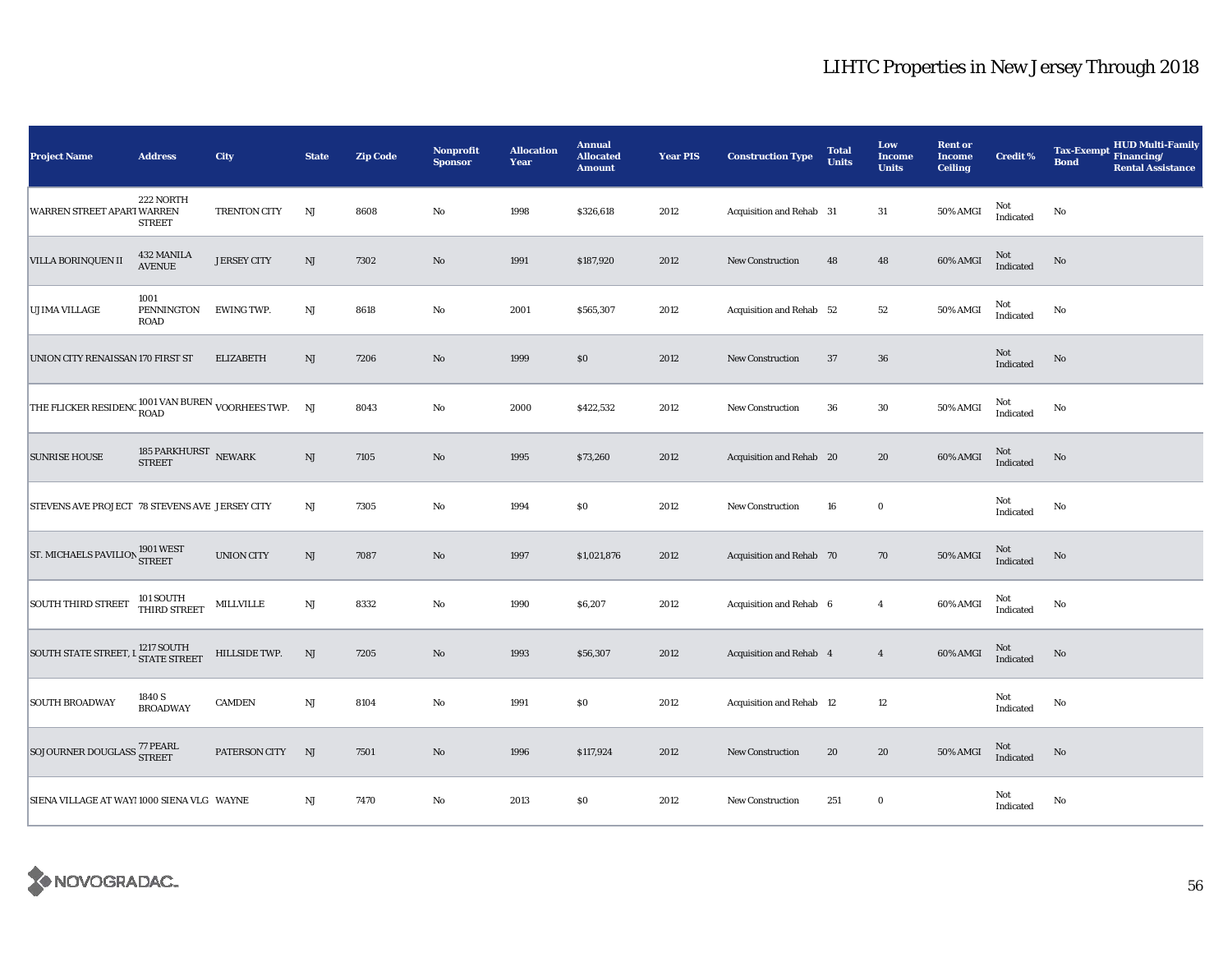| <b>Project Name</b>                                                                                                                     | <b>Address</b>                    | <b>City</b>                                        | <b>State</b>           | <b>Zip Code</b> | <b>Nonprofit</b><br><b>Sponsor</b> | <b>Allocation</b><br>Year | <b>Annual</b><br><b>Allocated</b><br><b>Amount</b> | <b>Year PIS</b> | <b>Construction Type</b>  | <b>Total</b><br><b>Units</b> | Low<br><b>Income</b><br><b>Units</b> | <b>Rent or</b><br><b>Income</b><br><b>Ceiling</b> | <b>Credit %</b>     | <b>HUD Multi-Family</b><br><b>Tax-Exempt</b><br>Financing/<br><b>Bond</b><br><b>Rental Assistance</b> |
|-----------------------------------------------------------------------------------------------------------------------------------------|-----------------------------------|----------------------------------------------------|------------------------|-----------------|------------------------------------|---------------------------|----------------------------------------------------|-----------------|---------------------------|------------------------------|--------------------------------------|---------------------------------------------------|---------------------|-------------------------------------------------------------------------------------------------------|
| $\begin{array}{lll} \text{SECOND} & \text{WESTFIELD} & \text{SEI} & \text{1129 BOVNTON} \\ \text{AVENUE} & \text{AVENUE} & \end{array}$ |                                   | WESTFIELD TWP. NJ                                  |                        | 7090            | $\mathbf{N}\mathbf{o}$             | 2013                      | \$978,386                                          | 2012            | New Construction          | 131                          | 131                                  | 60% AMGI                                          | Not<br>Indicated    | No                                                                                                    |
| SAYREVILLE SENIOR HOWASHINGTON SAYREVILLE BORO NJ                                                                                       | 650<br>ROAD                       |                                                    |                        | 8872            | No                                 | 1992                      | \$469,623                                          | 2012            | New Construction          | 100                          | 100                                  | 60% AMGI                                          | Not<br>Indicated    | No                                                                                                    |
| <b>ROYAL TIMBERS</b>                                                                                                                    | 111 WILD OAKS LITTLE EGG<br>COURT | HARBOR TWP.                                        | $\mathbf{N}\mathbf{J}$ | 8087            | $\mathbf{N}\mathbf{o}$             | 2013                      | \$653,069                                          | 2012            | <b>New Construction</b>   | 103                          | 103                                  | 60% AMGI                                          | $\rm Not$ Indicated | No                                                                                                    |
| RIVER DRIVE RESIDENC 45 RIVER DRIVE PASSAIC CITY                                                                                        |                                   |                                                    | NJ                     | 7055            | No                                 | 2000                      | \$899,079                                          | 2012            | Acquisition and Rehab 100 |                              | 100                                  | <b>50% AMGI</b>                                   | Not<br>Indicated    | No                                                                                                    |
| RED OAK MANOR                                                                                                                           | 2300 SOUTH<br>BROAD STREET        | HAMILTON TWP. NJ                                   |                        | 8610            | $\rm No$                           | 2000                      | \$210,269                                          | 2012            | Acquisition and Rehab 173 |                              | 140                                  | <b>60% AMGI</b>                                   | Not<br>Indicated    | No                                                                                                    |
| RACHEL GARDENS                                                                                                                          | 67 CHAPIN RD<br>APT <sub>3</sub>  | PINE BROOK -<br><b>MONTVILLE TWP</b>               | NJ                     | 7058            | No                                 | 2013                      | \$76,895                                           | 2012            | <b>New Construction</b>   | 52                           | 26                                   | 60% AMGI                                          | Not<br>Indicated    | No                                                                                                    |
| PROJECT HOME                                                                                                                            | 657 BERGEN<br><b>AVENUE</b>       | <b>JERSEY CITY</b>                                 | $\mathrm{NJ}$          | 7304            | No                                 | 1997                      | \$227,548                                          | 2012            | Acquisition and Rehab 18  |                              | 18                                   | 50% AMGI                                          | Not<br>Indicated    | No                                                                                                    |
| PROJECT FREEDOM AT I HUTCHINSON                                                                                                         | 223<br>RD                         | <b>ROBBINSVILLE</b>                                | NJ                     | 8691            | No                                 | 1990                      | $\$0$                                              | 2012            | New Construction          | 30                           | $\bf{0}$                             |                                                   | Not<br>Indicated    | $\mathbf{No}$                                                                                         |
| PROJECT FREEDOM AT I <sup>27</sup> FREEDOM                                                                                              |                                   | <b>LAWRENCE</b><br><b>TOWNSHIP</b>                 | $\mathbf{N}\mathbf{J}$ | 8648            | $\rm No$                           | 2001                      | \$0                                                | 2012            | <b>New Construction</b>   | 54                           | $\mathbf 0$                          |                                                   | Not<br>Indicated    | No                                                                                                    |
| PLUCKEMIN PARK                                                                                                                          |                                   | $100$ PLUCKEMIN $\;$ BEDMINSTER TWP. NJ PARK COURT |                        | 7921            | $\rm No$                           | 2013                      | \$477,925                                          | 2012            | New Construction          | 50                           | 50                                   | 60% AMGI                                          | Not<br>Indicated    | No                                                                                                    |
| PATERSON HOPE 98 URI 43 KATHYS CT                                                                                                       |                                   | <b>PATERSON</b>                                    | NJ                     | 7501            | $\mathbf{N}\mathbf{o}$             | 1998                      | $\$0$                                              | 2012            | New Construction          | 109                          | 109                                  |                                                   | Not<br>Indicated    | No                                                                                                    |
| GARFIELD SENIOR HOU: ST                                                                                                                 |                                   | <b>GARFIELD</b>                                    | $\rm{NJ}$              | 07026-3041      | No                                 | 2013                      | $\$0$                                              | 2012            | <b>New Construction</b>   | 36                           | $\mathbf 0$                          |                                                   | TCEP only No        |                                                                                                       |
| <b>GODWIN TOWERS #536</b>                                                                                                               | $200\,\mbox{GODWIN}$ AVE          | <b>PATERSON</b>                                    | $\mathrm{NJ}$          | 07501-1685      | No                                 | 2013                      | \$0\$                                              | 2012            | <b>New Construction</b>   | 49                           | $\bf{0}$                             |                                                   | TCEP only No        |                                                                                                       |

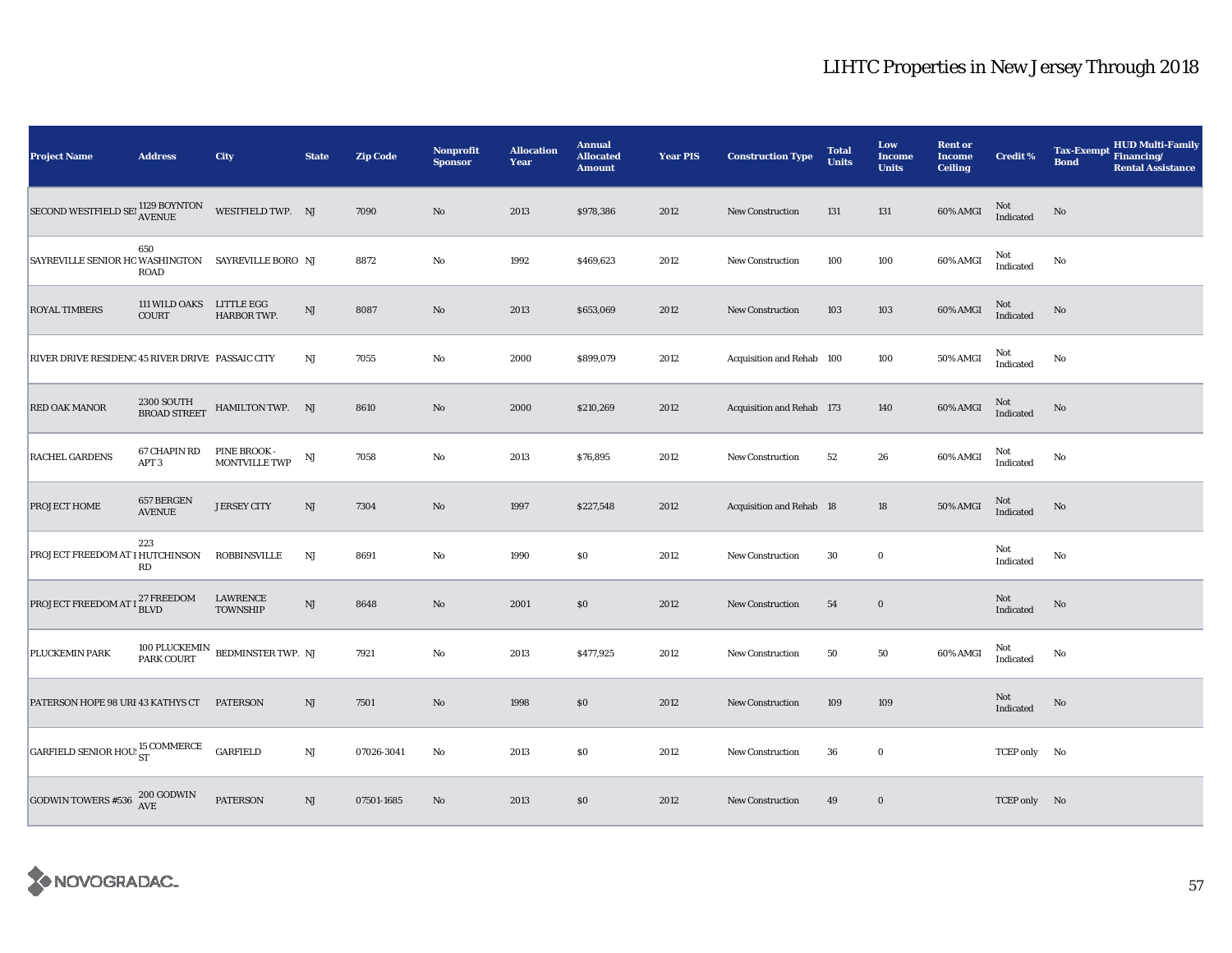| <b>Project Name</b>                                                    | <b>Address</b>                                                    | City                                | <b>State</b>           | <b>Zip Code</b> | Nonprofit<br><b>Sponsor</b> | <b>Allocation</b><br>Year | <b>Annual</b><br><b>Allocated</b><br><b>Amount</b> | <b>Year PIS</b> | <b>Construction Type</b>  | <b>Total</b><br><b>Units</b> | Low<br><b>Income</b><br><b>Units</b> | <b>Rent or</b><br><b>Income</b><br><b>Ceiling</b> | <b>Credit %</b>                             | <b>Tax-Exempt</b><br><b>Bond</b> | <b>HUD Multi-Family</b><br>Financing/<br><b>Rental Assistance</b> |
|------------------------------------------------------------------------|-------------------------------------------------------------------|-------------------------------------|------------------------|-----------------|-----------------------------|---------------------------|----------------------------------------------------|-----------------|---------------------------|------------------------------|--------------------------------------|---------------------------------------------------|---------------------------------------------|----------------------------------|-------------------------------------------------------------------|
| <b>BRIDGETON HOPE VI PH <sup>76</sup> LAKEVIEW</b>                     |                                                                   | <b>BRIDGETON</b>                    | NJ                     | 8302            |                             | Insufficient<br>Data      | \$1,655,073                                        | 2005            | New Construction          | 97                           | 97                                   | 60% AMGI                                          | Not<br>Indicated                            |                                  |                                                                   |
| ELIZABETH SENIOR BUI 136 PINE                                          |                                                                   | <b>ELIZABETH</b>                    | $\rm{NJ}$              | 7206            |                             | Insufficient<br>Data      | \$1,180,187                                        | 2005            | New Construction          | 86                           | 86                                   | 60% AMGI                                          | Not<br>Indicated                            |                                  |                                                                   |
| ELTON CORNER SENIOR ADELPHIA                                           | 895 ELTON<br>ROAD                                                 | <b>FREEHOLD</b>                     | $\mathbf{N}\mathbf{J}$ | 7728            |                             | Insufficient<br>Data      | \$640,909                                          | 2005            | <b>New Construction</b>   | 149                          | 149                                  | 60% AMGI                                          | Not<br>Indicated                            |                                  |                                                                   |
| HIGHPOINTE AT LAMBE $\frac{258 \text{ BRUNSWICK}}{\text{AVENUE}}$ CITY |                                                                   |                                     | NJ                     | 8530            |                             | Insufficient<br>Data      | \$378,509                                          | 2005            | <b>New Construction</b>   | 87                           | 87                                   | 60% AMGI                                          | Not<br>Indicated                            |                                  |                                                                   |
| MAHER MANOR (OLD BF 2000 STATE                                         |                                                                   | OLD BRIDGE TWP. NJ                  |                        | 8857            |                             | Insufficient<br>Data      | \$437,730                                          | 2005            | <b>New Construction</b>   | 99                           | $\boldsymbol{99}$                    | 60% AMGI                                          | Not<br>Indicated                            |                                  |                                                                   |
| PARAMUS AFFORDABLE 1 ANN COURT                                         |                                                                   | <b>PARAMUS BORO</b>                 | NJ                     | 7652            |                             | Insufficient<br>Data      | \$281,240                                          | 2005            | <b>New Construction</b>   | 46                           | 46                                   | 60% AMGI                                          | Not<br>Indicated                            |                                  |                                                                   |
| <b>RIVERVIEW HOMES</b>                                                 | 847 BAILEY<br><b>STREET</b>                                       | <b>CAMDEN</b>                       | $\mathbf{N}\mathbf{J}$ | 8102            |                             | Insufficient<br>Data      | \$265,921                                          | 2005            | <b>New Construction</b>   | 16                           | 16                                   | 50% AMGI                                          | Not<br>Indicated                            |                                  |                                                                   |
| <b>STELLA GARDENS</b>                                                  | 185-199, 211-221,<br>206-222, 186-196 NEWARK<br><b>BROOME ST.</b> |                                     | $\rm{NJ}$              | 7103            |                             | Insufficient<br>Data      | \$1,798,249                                        | 2005            | <b>New Construction</b>   | 92                           | 92                                   | 60% AMGI                                          | Not<br>Indicated                            |                                  |                                                                   |
| <b>CARPENTERS SQUARE</b>                                               | 430 SOUTH<br><b>BROADWAY</b>                                      | GLOUCESTER CITY NJ                  |                        | 8030            | $\rm No$                    | 2003                      | \$385,544                                          | 2005            | New Construction          | 101                          | 100                                  |                                                   | 60% AMGI TCEP only No                       |                                  |                                                                   |
| <b>WALNUT MANOR</b>                                                    | 794 E. WALNUT<br><b>ROAD</b>                                      | VINELAND CITY NJ                    |                        | 8360            | No                          | 2006                      | \$189,070                                          | 2006            | Acquisition and Rehab 100 |                              | 100                                  |                                                   | 60% AMGI TCEP only No                       |                                  |                                                                   |
| <b>DEANS APARTMENTS</b>                                                | 154 BLACK<br><b>HORSE LANE</b>                                    | SOUTH<br><b>BRUNSWICK TWP.</b>      | NJ                     | 8902            | Yes                         | 2005                      | \$275,423                                          | 2006            | Acquisition and Rehab 40  |                              | 40                                   | 50% AMGI                                          | 70 % present $\hbox{~No}$<br>value          |                                  |                                                                   |
| LINDENWOLD PINE HII                                                    | 350 AND 201<br>BLACKWOOD-<br><b>CLEMONTON</b><br>ROAD             | LINDENWOLD<br><b>BORO/PINE HILL</b> | $_{\rm NJ}$            | 8021            | $\rm No$                    | 2006                      | \$509,587                                          | 2006            | Acquisition and Rehab 500 |                              | 350                                  | 60% AMGI                                          | $30\,\%$ present $\,$ $_{\rm Yes}$<br>value |                                  |                                                                   |
| <b>WOODWARD HOMES</b>                                                  | 306<br><b>WOODWARD</b><br><b>STREET</b>                           | <b>JERSEY CITY</b>                  | $\rm{NJ}$              | 7304            | No                          | 2004                      | \$784,144                                          | 2006            | <b>New Construction</b>   | 69                           | 49                                   | 60% AMGI                                          | Not<br>Indicated                            | No                               |                                                                   |

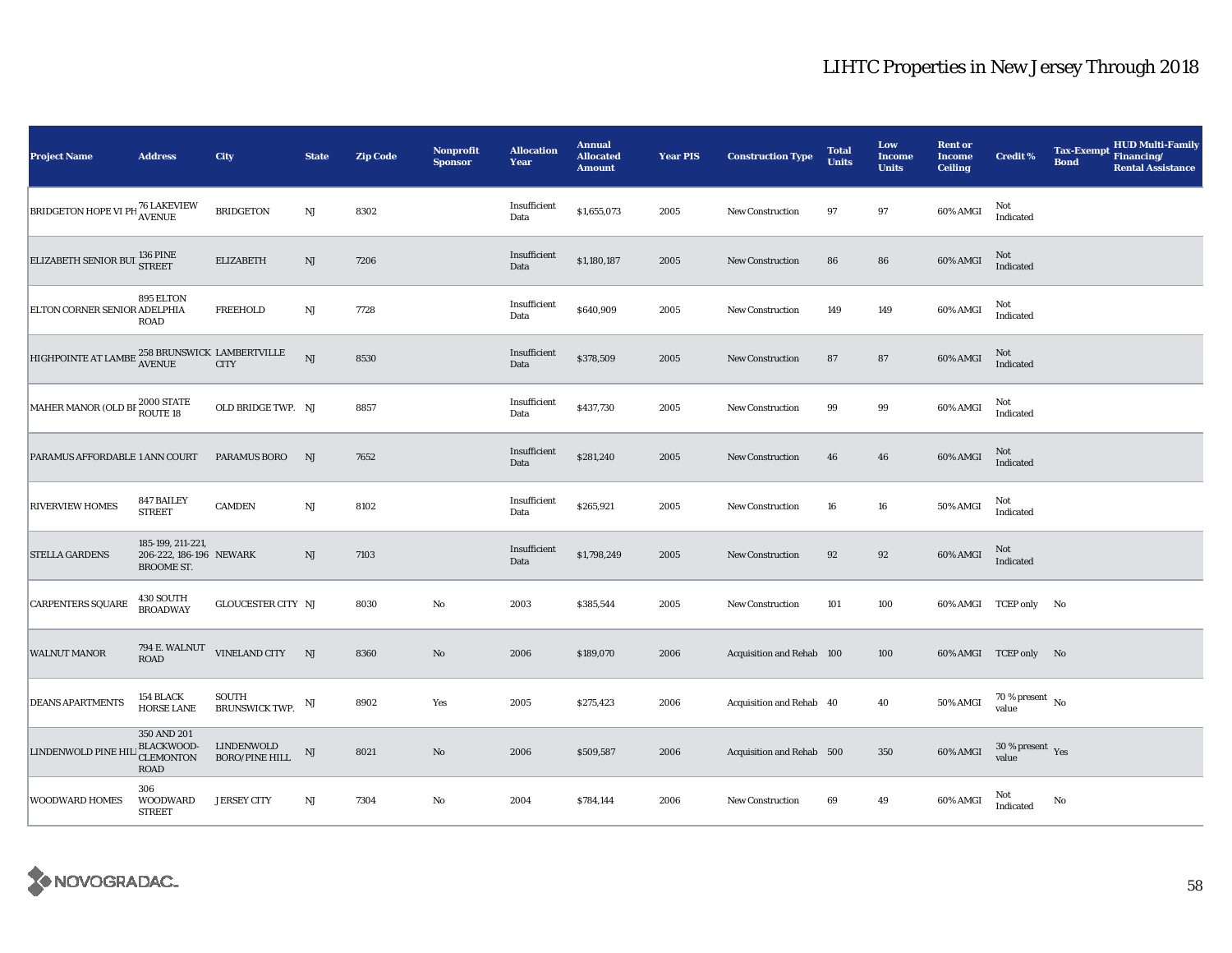| <b>Project Name</b>                                                                                                   | <b>Address</b>                                                | <b>City</b>       | <b>State</b>           | <b>Zip Code</b> | Nonprofit<br><b>Sponsor</b> | <b>Allocation</b><br>Year | <b>Annual</b><br><b>Allocated</b><br><b>Amount</b> | <b>Year PIS</b> | <b>Construction Type</b>                   | <b>Total</b><br><b>Units</b> | Low<br><b>Income</b><br><b>Units</b> | <b>Rent or</b><br><b>Income</b><br><b>Ceiling</b> | <b>Credit %</b>  | <b>HUD Multi-Family</b><br><b>Tax-Exempt</b><br>Financing/<br><b>Bond</b><br><b>Rental Assistance</b> |
|-----------------------------------------------------------------------------------------------------------------------|---------------------------------------------------------------|-------------------|------------------------|-----------------|-----------------------------|---------------------------|----------------------------------------------------|-----------------|--------------------------------------------|------------------------------|--------------------------------------|---------------------------------------------------|------------------|-------------------------------------------------------------------------------------------------------|
| <b>WARREN STREET III</b>                                                                                              | 221,225,250<br><b>NORTH</b><br><b>WARREN</b><br><b>STREET</b> | TRENTON CITY      | NJ                     | 8618            | $\mathbf{N}\mathbf{o}$      | 2003                      | \$150,383                                          | 2006            | Acquisition and Rehab 9                    |                              | 9                                    | 50% AMGI                                          | Not<br>Indicated | No                                                                                                    |
| PARKSIDE MANOR                                                                                                        | 100 TIFFANY<br>BLVD.                                          | <b>NEWARK</b>     | $\rm{NJ}$              | 7104            | No                          | 2004                      | \$568,445                                          | 2006            | <b>New Construction</b>                    | 147                          | 147                                  | 60% AMGI                                          | Not<br>Indicated | No                                                                                                    |
| STELLA 2004 CHARLTON $^{147\, \rm CHARLTON}_{\rm ST}$                                                                 |                                                               | <b>NEWARK</b>     | $\rm{NJ}$              | 7103            | $\rm No$                    | 2004                      | $\$0$                                              | 2006            | Acquisition and Rehab 60                   |                              | 60                                   |                                                   | Not<br>Indicated | $\mathbf{No}$                                                                                         |
| BELLMAWR SENIOR HO! BROWNING                                                                                          | 239 WEST<br><b>ROAD</b>                                       | BELLMAWR BORO NJ  |                        | 8031            | No                          | Insufficient<br>Data      | \$620,474                                          | 2006            | <b>New Construction</b>                    | 130                          | 130                                  | 60% AMGI                                          | Not<br>Indicated | No                                                                                                    |
| LIFE LINK HOMES                                                                                                       | 209 AWALT<br><b>DRIVE</b>                                     | <b>GLASSBORO</b>  | $\mathbf{N}\mathbf{J}$ | 8028            | $\rm No$                    | Insufficient<br>Data      | \$269,983                                          | 2006            | <b>New Construction</b>                    | 30                           | $30\,$                               | 60% AMGI                                          | Not<br>Indicated | No                                                                                                    |
| SPRINGFIELD COMMON: 613 18TH                                                                                          |                                                               | <b>NEWARK</b>     | $\rm{NJ}$              | 7103            | No                          | 2004                      | \$1,068,487                                        | 2006            | New Construction                           | 72                           | 70                                   | <b>50% AMGI</b>                                   | Not<br>Indicated | No                                                                                                    |
| NEW HOPE COMMUNITY 301 WOODLAND PLEASANTVILLE                                                                         |                                                               |                   | <b>NJ</b>              | 8232            | No                          | Insufficient<br>Data      | \$474,323                                          | 2006            | <b>New Construction</b>                    | 57                           | 57                                   | 60% AMGI                                          | Not<br>Indicated | No                                                                                                    |
| SALEM SENIOR VILLAGE <sup>155</sup> WEST                                                                              |                                                               | <b>SALEM CITY</b> | $\mathbf{N}\mathbf{J}$ | 8079            | No                          | 2004                      | \$930,175                                          | 2006            | Both New Construction $\,$ 64<br>and $A/R$ |                              | 64                                   | 60% AMGI                                          | Not<br>Indicated | No                                                                                                    |
| <b>ANTIOCH MANOR</b>                                                                                                  | <b>1820 VAN</b><br><b>BUREN ST</b>                            | <b>CAMDEN</b>     | NJ                     | 8104            | $\rm No$                    | 2004                      | \$765,700                                          | 2006            | <b>New Construction</b>                    | 64                           | $\mathbf 0$                          |                                                   | Not<br>Indicated | No                                                                                                    |
| $\boxed{\text{BRENTWOOD}\ \text{COMMON!}} \substack{\text{9-19}\ \text{ROSEVILLE}}{\text{AVENUE}}\quad \text{NEWARK}$ |                                                               |                   | $\mathbf{N}\mathbf{J}$ | 7107            | $\rm No$                    | 2004                      | \$642,619                                          | 2006            | Acquisition and Rehab 47                   |                              | 47                                   | 50% AMGI                                          | Not<br>Indicated | No                                                                                                    |
| CHUCK COSTELLO INDE 1998 RTE 18 N                                                                                     |                                                               | OLD BRIDGE        | NJ                     | 8857            | $\rm No$                    | Insufficient<br>Data      | $\$0$                                              | 2006            | Not Indicated                              | 61                           | $\mathbf 0$                          |                                                   | Not<br>Indicated | No                                                                                                    |
| HERITAGE VILLAGE AT I 895 ELTON                                                                                       |                                                               | <b>FREEHOLD</b>   | $\rm{NJ}$              | 7728            | No                          | 2003                      | $\$0$                                              | 2006            | New Construction                           | 150                          | $\mathbf 0$                          |                                                   | Not<br>Indicated | No                                                                                                    |
| HOPEWELL GARDENS 725 DENOW RD PENNINGTON                                                                              |                                                               |                   | $\mathrm{NJ}$          | 8534            | No                          | 2003                      | $\$0$                                              | 2006            | <b>New Construction</b>                    | 150                          | $\bf{0}$                             |                                                   | Not<br>Indicated | $\mathbf{No}$                                                                                         |

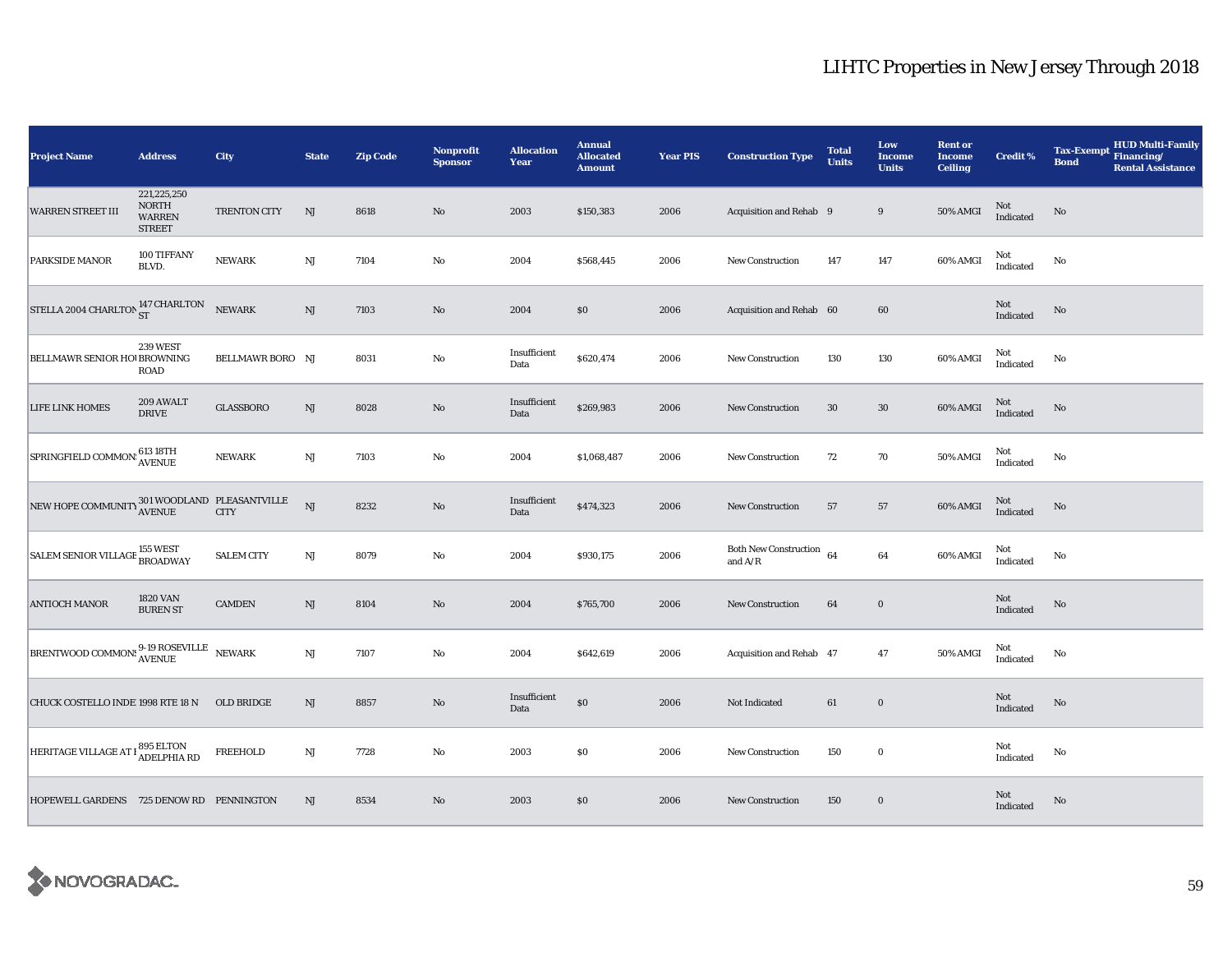| <b>Project Name</b>                                        | <b>Address</b>                             | City                        | <b>State</b>           | <b>Zip Code</b> | <b>Nonprofit</b><br><b>Sponsor</b> | <b>Allocation</b><br>Year | <b>Annual</b><br><b>Allocated</b><br><b>Amount</b> | <b>Year PIS</b> | <b>Construction Type</b>                  | <b>Total</b><br><b>Units</b> | Low<br><b>Income</b><br><b>Units</b> | <b>Rent or</b><br><b>Income</b><br><b>Ceiling</b> | <b>Credit %</b>                                   | <b>HUD Multi-Family</b><br><b>Tax-Exempt</b><br>Financing/<br><b>Bond</b><br><b>Rental Assistance</b> |
|------------------------------------------------------------|--------------------------------------------|-----------------------------|------------------------|-----------------|------------------------------------|---------------------------|----------------------------------------------------|-----------------|-------------------------------------------|------------------------------|--------------------------------------|---------------------------------------------------|---------------------------------------------------|-------------------------------------------------------------------------------------------------------|
| <b>RIVERWALK SENIOR AP/</b>                                | 17 W BROAD<br><b>STREET</b>                | <b>BRIDGETON</b>            | NJ                     | 8302            | $\rm No$                           | 2004                      | \$1,070,217                                        | 2006            | Acquisition and Rehab 80                  |                              | 80                                   | 60% AMGI                                          | Not<br>Indicated                                  | No                                                                                                    |
| <b>SEAVIEW MANOR</b>                                       | 224 SEAVIEW<br>AVE                         | <b>LONG BRANCH</b>          | NJ                     | 7740            | $\rm No$                           | 2004                      | \$0                                                | 2006            | <b>New Construction</b>                   | 40                           | $\mathbf 0$                          |                                                   | Not<br>Indicated                                  | No                                                                                                    |
| <b>SPRUCE GARDNES</b>                                      | 147 CHARLTON<br>ST                         | NEWARK                      | $\mathbf{N}\mathbf{J}$ | 07103-2911      | No                                 | Insufficient<br>Data      | $\$0$                                              | 2006            | <b>New Construction</b>                   | 105                          | $\bf{0}$                             |                                                   | <b>TCEP</b> only                                  | No                                                                                                    |
| WOODHAVEN TERRACE WOODHAVEN                                | 100<br>DR                                  | MONMOUTH<br><b>JUNCTION</b> | $\mathbf{N}\mathbf{J}$ | 8852            | $\rm No$                           | 2005                      | \$275,423                                          | 2006            | Acquisition and Rehab 40                  |                              | $\mathbf 0$                          |                                                   | Not<br>Indicated                                  | No                                                                                                    |
| <b>ALEXIAN MANOR</b>                                       | 122 SEVENTH<br><b>STREET</b>               | <b>ELIZABETH</b>            | $\mathbf{N}\mathbf{J}$ | 7201            | No                                 | 2006                      | \$313,934                                          | 2006            | Acquisition and Rehab 74                  |                              | 74                                   | 60% AMGI                                          | Not<br>Indicated                                  | No                                                                                                    |
| <b>FAIRVIEW VILLAGE II</b>                                 | 1250 COLLINGS<br>ROAD/40 SW<br>MERRIMAC RD | <b>CAMDEN</b>               | $\mathrm{NJ}$          | 8104            | $\rm No$                           | 2007                      | \$352,640                                          | 2006            | Both New Construction 40<br>and $\rm A/R$ |                              | ${\bf 40}$                           | 60% AMGI                                          | Not<br>Indicated                                  | No                                                                                                    |
| <b>ANTIOCH MANOR #723</b>                                  | 1820 VAN<br><b>BUREN ST</b>                | <b>CAMDEN</b>               | $\mathbf{N}\mathbf{J}$ | 08104-2282      | No                                 | 2004                      | \$765,700                                          | 2006            | New Construction                          | 64                           | $\bf{0}$                             |                                                   | TCEP only No                                      |                                                                                                       |
| BRENTWOOD COMMONS $_{\rm 206}^{\rm 202}$ S 8TH ST $\rm \#$ |                                            | NEWARK                      | $\rm{NJ}$              | 07103-2105      | $\rm No$                           | 2004                      | \$642,619                                          | 2006            | Acquisition and Rehab 47                  |                              | $\bf{0}$                             |                                                   | TCEP only No                                      |                                                                                                       |
| <b>CENTER HOUSE</b>                                        | 806 THIRD<br><b>AVENUE</b>                 | <b>ASBURY PARK</b>          | $\mathbf{N}\mathbf{J}$ | 7712            | No                                 | 2004                      | \$463,858                                          | 2006            | <b>New Construction</b>                   | 25                           | 25                                   |                                                   | 60% AMGI TCEP only No                             |                                                                                                       |
| PARVINS BRANCH                                             | <b>1171 EAST</b><br><b>WALNUT ROAD</b>     | <b>VINELAND CITY</b>        | NJ                     | 8360            | $\rm No$                           | 1991                      | \$172,037                                          | 2012            | <b>New Construction</b>                   | 24                           | 24                                   | 60% AMGI                                          | Not<br>Indicated                                  | $\rm No$                                                                                              |
| PADUA COURT                                                | 350 6TH STREET JERSEY CITY                 |                             | NJ                     | 7302            | No                                 | 1994                      | \$0                                                | 2012            | New Construction                          | 38                           | 38                                   | 60% AMGI                                          | Not<br>Indicated                                  | No                                                                                                    |
| OLD BRIDGE SENIOR AP 100 MIMI ROAD OLD BRIDGE TWP. NJ      |                                            |                             |                        | 8857            | $\rm No$                           | 1997                      | \$614,234                                          | 2012            | <b>New Construction</b>                   | 88                           | 88                                   | 50% AMGI                                          | Not<br>Indicated                                  | $\mathbf{No}$                                                                                         |
| OCEAN BAYVIEW PHASE 509 OCEAN                              |                                            | <b>JERSEY CITY</b>          | $\mathbf{N}\mathbf{J}$ | 7305            | $\rm No$                           | 1991                      | \$184,920                                          | 2012            | Acquisition and Rehab 18                  |                              | $18\,$                               | 60% AMGI                                          | Not<br>$\label{thm:indicated} \textbf{Indicated}$ | No                                                                                                    |

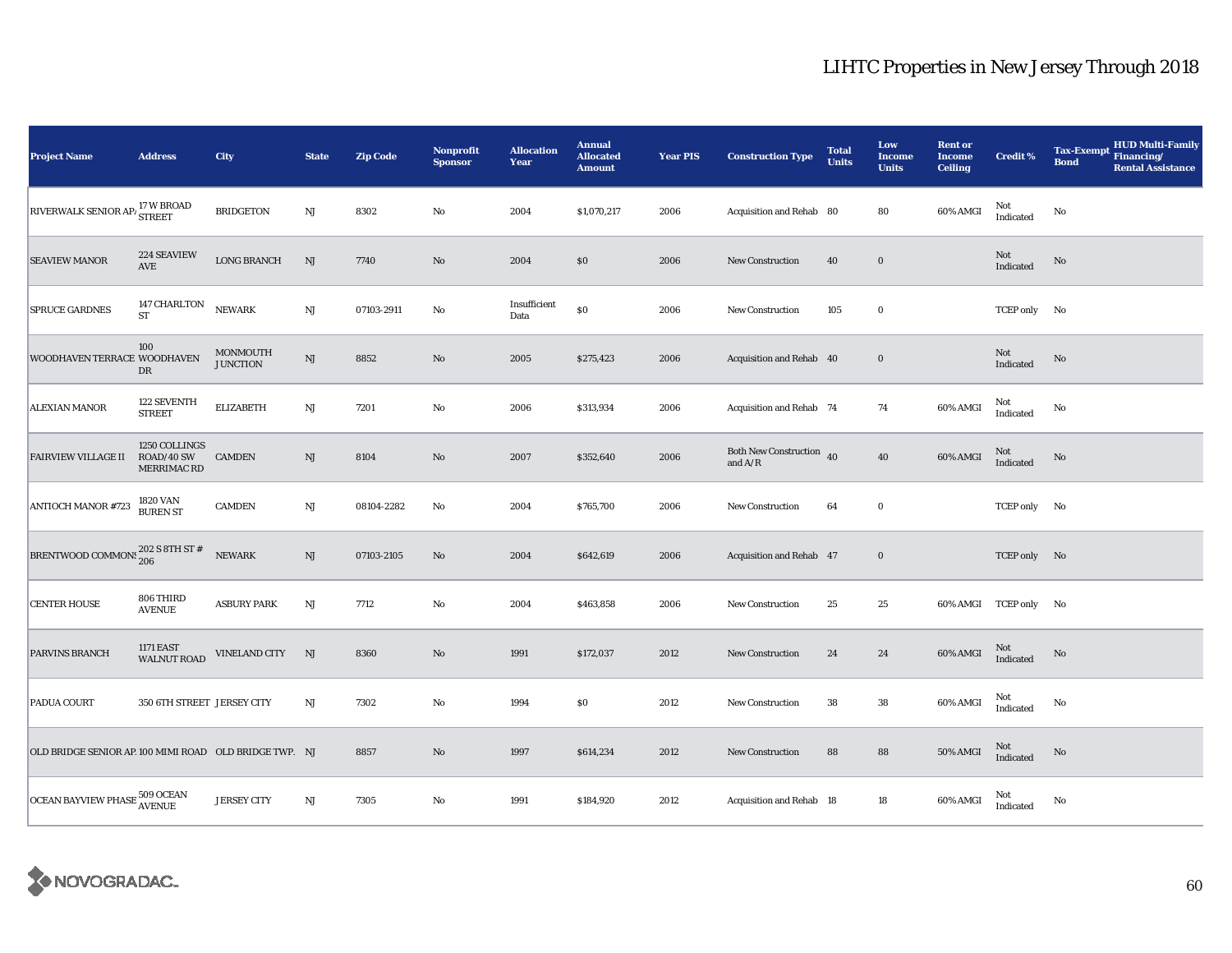| <b>Project Name</b>                                                         | <b>Address</b>                             | City                             | <b>State</b>           | <b>Zip Code</b> | Nonprofit<br><b>Sponsor</b> | <b>Allocation</b><br>Year | <b>Annual</b><br><b>Allocated</b><br><b>Amount</b> | <b>Year PIS</b> | <b>Construction Type</b>                                                                   | <b>Total</b><br><b>Units</b> | Low<br>Income<br><b>Units</b> | <b>Rent or</b><br><b>Income</b><br><b>Ceiling</b> | <b>Credit %</b>     | <b>HUD Multi-Family</b><br><b>Tax-Exempt</b><br>Financing/<br><b>Bond</b><br><b>Rental Assistance</b> |
|-----------------------------------------------------------------------------|--------------------------------------------|----------------------------------|------------------------|-----------------|-----------------------------|---------------------------|----------------------------------------------------|-----------------|--------------------------------------------------------------------------------------------|------------------------------|-------------------------------|---------------------------------------------------|---------------------|-------------------------------------------------------------------------------------------------------|
| NORTH BRUNSWICK SET $_{\rm{ROAD}}^{\rm{740\,HERMANN}}$ NORTH BRUNSWICK TWP. |                                            |                                  | NJ                     | 8902            | $\rm No$                    | 1995                      | \$55,973                                           | 2012            | <b>New Construction</b>                                                                    | 150                          | 150                           | 60% AMGI                                          | Not<br>Indicated    | $\rm No$                                                                                              |
| NORTH BERGEN RENAIS 6201 GRAND<br>AVENUE                                    |                                            | NORTH BERGEN<br>TWP.             | <b>NJ</b>              | 7047            | No                          | 1999                      | \$1,032,815                                        | 2012            | <b>New Construction</b>                                                                    | 104                          | 104                           | 50% AMGI                                          | Not<br>Indicated    | No                                                                                                    |
| NEW PROVIDENCE AFFC $^{101\,\mathrm{ACADEMY}}_{\rm STREET}$                 |                                            | NEW PROVIDENCE NJ<br><b>BORO</b> |                        | 7974            | No                          | 1994                      | \$202,013                                          | 2012            | <b>New Construction</b>                                                                    | 22                           | $22\,$                        | 60% AMGI                                          | $\rm Not$ Indicated | No                                                                                                    |
| MOTT CENTRE STREET / 660 CENTRE ST TRENTON                                  |                                            |                                  | $_{\rm NJ}$            | 8611            | $\rm No$                    | 1994                      | $\$0$                                              | 2012            | Both New Construction $\rm _{21}$<br>and $\ensuremath{\mathrm{A}}/\ensuremath{\mathrm{R}}$ |                              | $\pmb{0}$                     |                                                   | Not<br>Indicated    | No                                                                                                    |
| MORNINGSTAR SENIOR <sup>701</sup> CRANFORD<br>AVENUE                        |                                            | <b>LINDEN CITY</b>               | NJ                     | 7036            | No                          | 1993                      | \$424,358                                          | 2012            | Acquisition and Rehab 60                                                                   |                              | 60                            | 60% AMGI                                          | Not<br>Indicated    | No                                                                                                    |
| MILLENNIUM GARDENS 600 FULTON                                               |                                            | <b>ELIZABETH</b>                 | $\mathbf{N}\mathbf{J}$ | 7206            | $\rm No$                    | 2013                      | \$284,653                                          | 2012            | New Construction                                                                           | 24                           | 23                            | 50% AMGI                                          | Not<br>Indicated    | No                                                                                                    |
| MILLENIUM HOMES AT   284 N DAY ST                                           |                                            | ORANGE                           | NJ                     | 7050            | $\rm No$                    | 2004                      | \$0                                                | 2012            | <b>New Construction</b>                                                                    | 38                           | 38                            |                                                   | Not<br>Indicated    | $\mathbf{No}$                                                                                         |
| MIDTOWN SENIOR APAF <sup>1512</sup> MONROE                                  |                                            | NEPTUNE TWP.                     | $\rm{NJ}$              | 7753            | $\rm No$                    | 2004                      | \$553,875                                          | 2012            | <b>New Construction</b>                                                                    | 40                           | 40                            | 50% AMGI                                          | Not<br>Indicated    | No                                                                                                    |
| <b>MARINA BAY TOWERS</b>                                                    | <b>608 NEW YORK NORTH</b><br><b>AVENUE</b> | WILDWOOD CITY                    | NJ                     | 8260            | No                          | 1997                      | \$2,065,368                                        | 2012            | New Construction                                                                           | 141                          | 141                           | 60% AMGI                                          | Not<br>Indicated    | No                                                                                                    |
| <b>MADISON &amp; DEWEY</b>                                                  | 6308 DEWEY<br>AVE                          | WEST NEW YORK NJ                 |                        | 7093            | $\rm No$                    | 2000                      | \$0\$                                              | 2012            | New Construction                                                                           | 35                           | $\bf{0}$                      |                                                   | Not<br>Indicated    | No                                                                                                    |
| LUMBERTON INDEPEND INDEPENDENCE LUMBERTON                                   | 100<br>$_{\rm DR}$                         |                                  | NJ                     |                 | $\rm No$                    | 2013                      | \$0\$                                              | 2012            | New Construction                                                                           | 128                          | 127                           |                                                   | Not<br>Indicated    | No                                                                                                    |
| <b>LOUNSBERRY MANOR</b>                                                     | 1449 VALLEY<br>ROAD                        | LONG HILL TWP. NJ                |                        | 7980            | No                          | 1991                      | \$365,939                                          | 2012            | <b>New Construction</b>                                                                    | 51                           | 51                            | 60% AMGI                                          | Not<br>Indicated    | No                                                                                                    |
| LOCUST LANDING PHAS 105 LOCUST                                              |                                            | RED BANK BORO NJ                 |                        | 7701            | No                          | 1996                      | \$222,144                                          | 2012            | Acquisition and Rehab 40                                                                   |                              | 40                            | <b>50% AMGI</b>                                   | Not<br>Indicated    | No                                                                                                    |

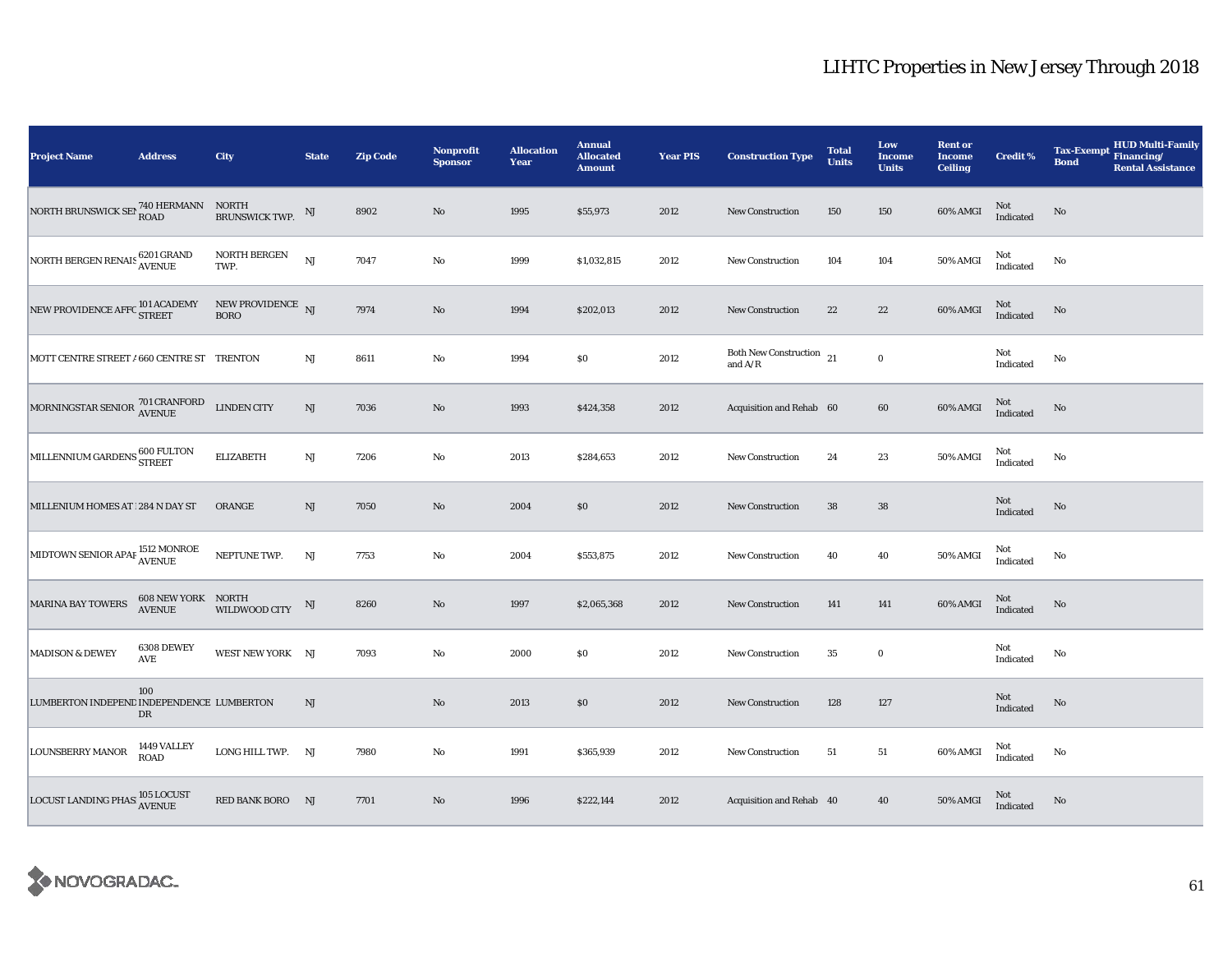| <b>Project Name</b>                                                                                                                       | <b>Address</b>                                           | City                             | <b>State</b>           | <b>Zip Code</b> | Nonprofit<br><b>Sponsor</b> | <b>Allocation</b><br>Year | <b>Annual</b><br><b>Allocated</b><br><b>Amount</b> | <b>Year PIS</b> | <b>Construction Type</b>                  | <b>Total</b><br><b>Units</b> | Low<br>Income<br><b>Units</b> | <b>Rent or</b><br><b>Income</b><br><b>Ceiling</b> | <b>Credit %</b>  | <b>HUD Multi-Family</b><br><b>Tax-Exempt</b><br>Financing/<br><b>Bond</b><br><b>Rental Assistance</b> |
|-------------------------------------------------------------------------------------------------------------------------------------------|----------------------------------------------------------|----------------------------------|------------------------|-----------------|-----------------------------|---------------------------|----------------------------------------------------|-----------------|-------------------------------------------|------------------------------|-------------------------------|---------------------------------------------------|------------------|-------------------------------------------------------------------------------------------------------|
| LOCK STREET APARTME IV IVU I                                                                                                              | <b>10 NUTTMAN</b>                                        | <b>NEWARK</b>                    | $\mathbf{N}\mathbf{J}$ | 7103            | No                          | 2000                      | \$160,377                                          | 2012            | Acquisition and Rehab 49                  |                              | 49                            | 60% AMGI                                          | Not<br>Indicated | No                                                                                                    |
| $\fbox{\texttt{LINCOLN}\texttt{HILL} \texttt{VILLAGE}}\begin{smallmatrix} \texttt{15}\texttt{LINCOLN}\\\texttt{AVENUE} \end{smallmatrix}$ |                                                          | <b>WEST MILFORD</b><br>TWP.      | NJ                     | 7480            | $\rm No$                    | 2013                      | \$443,909                                          | 2012            | <b>New Construction</b>                   | 50                           | 49                            | 50% AMGI                                          | Not<br>Indicated | No                                                                                                    |
| LINCOLN COURT II                                                                                                                          | 357 LINCOLN<br><b>AVENUE</b>                             | ORANGE CITY                      | NJ                     | 7050            | $\mathbf{No}$               | 1997                      | \$996,264                                          | 2012            | Acquisition and Rehab 42                  |                              | 42                            | 50% AMGI                                          | Not<br>Indicated | No                                                                                                    |
| LINCOLN COMMONS - H $_{\mbox{AVENUE}}^{325\mbox{\,LINCOLN}}$                                                                              |                                                          | HADDONFIELD<br><b>BORO</b>       | NJ                     | 8033            | $\mathbf{No}$               | 2001                      | \$191,255                                          | 2012            | <b>New Construction</b>                   | 48                           | 48                            | 60% AMGI                                          | Not<br>Indicated | No                                                                                                    |
| LINCOLN AVENUE APAR 651 LINCOLN<br>AVENUE                                                                                                 |                                                          | ORANGE CITY                      | $_{\rm NJ}$            | 7050            | No                          | 1995                      | \$508,876                                          | 2012            | Acquisition and Rehab 67                  |                              | 67                            | 60% AMGI                                          | Not<br>Indicated | No                                                                                                    |
| LIBERTY-DISSTON-SCHC 1519 BALTIC AVE ATLANTIC CITY                                                                                        |                                                          |                                  | NJ                     | 8401            | $\rm No$                    | 1994                      | \$0                                                | 2012            | New Construction                          | 153                          | $\bf{0}$                      |                                                   | Not<br>Indicated | No                                                                                                    |
| LIBERTY PARK TOWNHC ST                                                                                                                    |                                                          | <b>CAMDEN</b>                    | $\mathbf{N}\mathbf{J}$ | 8104            | $\mathbf {No}$              | 2003                      | \$0                                                | 2012            | <b>Both New Construction</b><br>and $A/R$ | 183                          | $\bf{0}$                      |                                                   | Not<br>Indicated | No                                                                                                    |
| <b>LAKEWOOD PLAZA SECT</b>                                                                                                                | 154A DR.<br><b>MARTIN</b><br>LUTHER KING<br><b>DRIVE</b> | <b>LAKEWOOD</b>                  | $\mathrm{NJ}$          | 8701            | $\rm No$                    | 1991                      | \$116,561                                          | 2012            | Acquisition and Rehab 151                 |                              | 137                           | 60% AMGI                                          | Not<br>Indicated | No                                                                                                    |
| <b>LA PLAZA</b>                                                                                                                           | 136 BROAD ST                                             | <b>NEWARK</b>                    | NJ                     | 7104            | Yes                         | 1995                      | $\$0$                                              | 2012            | <b>Both New Construction</b><br>and $A/R$ | 30                           | $\bf{0}$                      |                                                   | Not<br>Indicated | No                                                                                                    |
| KINGS WAY APARTMENT1 LORE DRIVE                                                                                                           |                                                          | SWEDESBORO<br><b>BORO</b>        | $\mathbf{N}\mathbf{J}$ | 8085            | No                          | 1994                      | \$64,242                                           | 2012            | <b>New Construction</b>                   | 36                           | ${\bf 36}$                    | 60% AMGI                                          | Not<br>Indicated | No                                                                                                    |
| <b>KARIN COURT</b>                                                                                                                        |                                                          | 50 CLAY STREET PRINCETON TWP. NJ |                        | 8540            | No                          | 2013                      | \$83,166                                           | 2012            | New Construction                          | 16                           | ${\bf 16}$                    | 50% AMGI                                          | Not<br>Indicated | No                                                                                                    |
| JEWISH HOME & REHAB 259 VAN NOSTRAND AVE                                                                                                  |                                                          | <b>JERSEY CITY</b>               | $\rm{NJ}$              | 7305            | $\rm No$                    | 1993                      | \$0                                                | 2012            | New Construction                          | 67                           | $\boldsymbol{0}$              |                                                   | Not<br>Indicated | No                                                                                                    |
| JERSEY CITY YMCA RED 654 BERGEN                                                                                                           |                                                          | <b>JERSEY CITY</b>               | $\mathbf{N}\mathbf{J}$ | 7304            | $\mathbf{No}$               | 1998                      | \$839,166                                          | 2012            | Acquisition and Rehab 131                 |                              | 131                           | 50% AMGI                                          | Not<br>Indicated | No                                                                                                    |

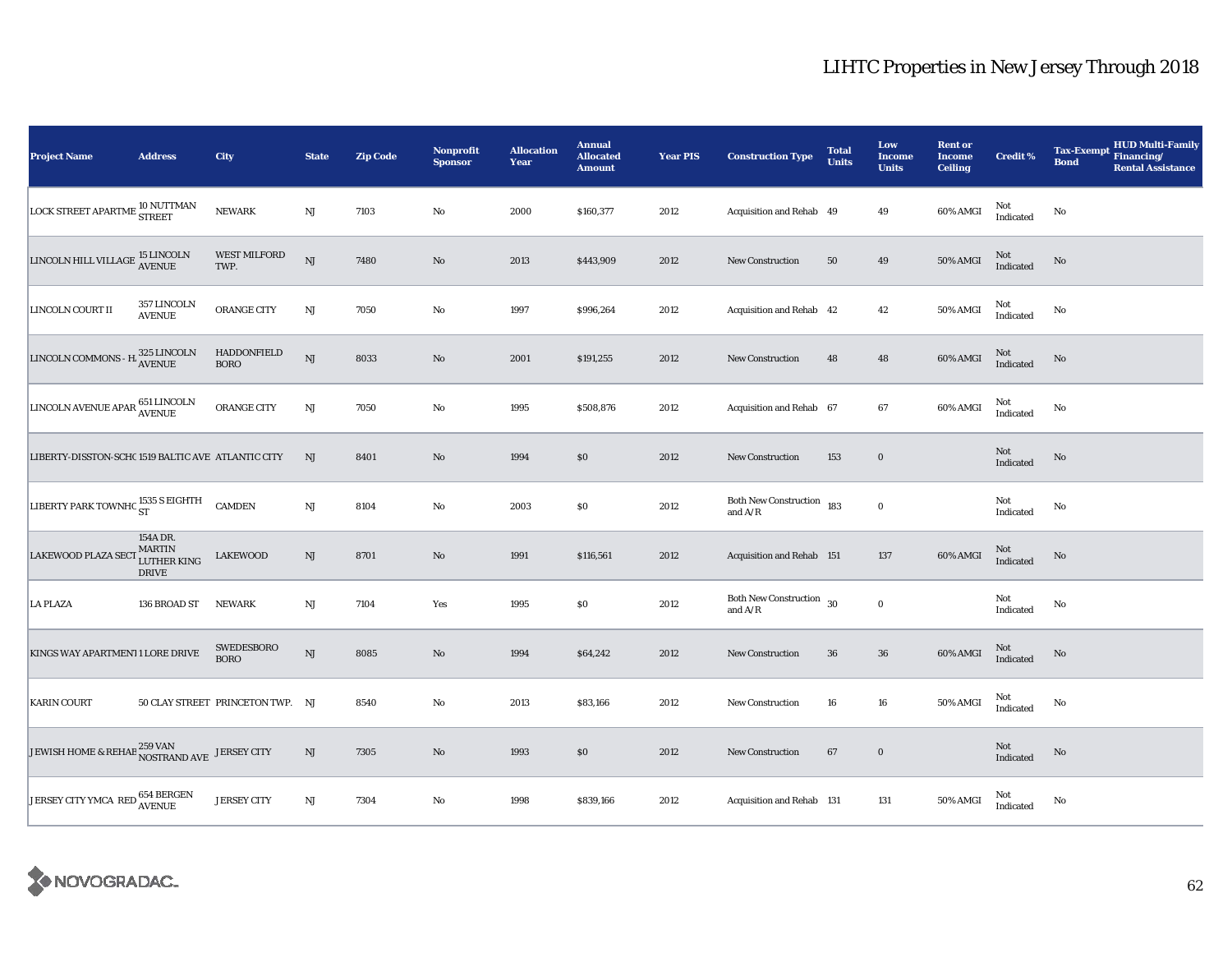| <b>Project Name</b>                                                     | <b>Address</b>                | City                         | <b>State</b>           | <b>Zip Code</b> | <b>Nonprofit</b><br><b>Sponsor</b> | <b>Allocation</b><br>Year | <b>Annual</b><br><b>Allocated</b><br><b>Amount</b> | <b>Year PIS</b> | <b>Construction Type</b>                                                            | <b>Total</b><br><b>Units</b> | Low<br>Income<br><b>Units</b> | <b>Rent or</b><br><b>Income</b><br><b>Ceiling</b> | <b>Credit %</b>                    | <b>Tax-Exempt</b><br><b>Bond</b> | <b>HUD Multi-Family</b><br>Financing/<br><b>Rental Assistance</b> |
|-------------------------------------------------------------------------|-------------------------------|------------------------------|------------------------|-----------------|------------------------------------|---------------------------|----------------------------------------------------|-----------------|-------------------------------------------------------------------------------------|------------------------------|-------------------------------|---------------------------------------------------|------------------------------------|----------------------------------|-------------------------------------------------------------------|
| HUNTINGTON-SCHUYLE 110 SCHUYLER                                         |                               | <b>NEWARK</b>                | $\mathbf{N}\mathbf{J}$ | 7112            | $\rm No$                           | 1998                      | \$379,310                                          | 2012            | Acquisition and Rehab 41                                                            |                              | 41                            | 50% AMGI                                          | $\mbox{Not}$ Indicated             | $\mathbf{No}$                    |                                                                   |
| HERITAGE VILLAGE LAN $_{\rm AVE}^{258}$ BRUNSWICK $_{\rm LAMBERTVILLE}$ |                               |                              | NJ                     | 8530            | $\rm No$                           | 2013                      | \$0\$                                              | 2012            | New Construction                                                                    | 87                           | $\mathbf 0$                   |                                                   | Not<br>Indicated                   | No                               |                                                                   |
| HEIGHTS SENIOR HOUS <sup>2</sup> HAGUE                                  |                               | <b>JERSEY CITY</b>           | NJ                     | 7302            | No                                 | 1996                      | \$468,800                                          | 2012            | <b>New Construction</b>                                                             | 36                           | 36                            | 50% AMGI                                          | $\rm Not$ Indicated                | $\rm No$                         |                                                                   |
| HAMPTON MANOR SENI 156 RTE 31                                           |                               | <b>HAMPTON</b>               | $_{\rm NJ}$            | 8827            | $\rm No$                           | 2013                      | $\$0$                                              | 2012            | Both New Construction $48$<br>and $\ensuremath{\mathrm{A}}/\ensuremath{\mathrm{R}}$ |                              | $\boldsymbol{0}$              |                                                   | Not<br>Indicated                   | No                               |                                                                   |
| <b>HAMILTON SQUARE</b>                                                  |                               | 20 MILL STREET PATERSON CITY | NJ                     | 7501            | $\rm No$                           | 1995                      | \$1,243,877                                        | 2012            | <b>New Construction</b>                                                             | 68                           | $\bf68$                       | 60% AMGI                                          | $\rm Not$ Indicated                | $\rm No$                         |                                                                   |
| GARFIELD SENIOR HOU: 15 COMMERCE                                        |                               | <b>GARFIELD CITY</b>         | NJ                     | 7026            | $\rm No$                           | 1996                      | \$284,269                                          | 2012            | New Construction                                                                    | 36                           | $\bf 35$                      | 50% AMGI                                          | Not<br>Indicated                   | $\mathbf{No}$                    |                                                                   |
| <b>GARFIELD HEIGHTS</b>                                                 | 503 GARFIELD<br><b>AVENUE</b> | <b>JERSEY CITY</b>           | NJ                     | 7302            | No                                 | 1998                      | \$308,856                                          | 2012            | Acquisition and Rehab 36                                                            |                              | 36                            | 60% AMGI                                          | Not<br>Indicated                   | No                               |                                                                   |
| WEST NEW YORK HOUSI PL 6005 FILLMORE WEST NEW YORK NJ                   |                               |                              |                        | 7093            | Yes                                | 2000                      | $\$0$                                              | 2012            | New Construction                                                                    | 108                          | 83                            |                                                   | 70 % present $\,$ No $\,$<br>value |                                  |                                                                   |
| <b>FAIRVIEW HOMES</b>                                                   | 298 18TH<br><b>AVENUE</b>     | <b>NEWARK</b>                | NJ                     | 7108            | No                                 | 2000                      | \$830,115                                          | 2012            | Acquisition and Rehab 136                                                           |                              | 135                           | 60% AMGI                                          | Not<br>Indicated                   | Yes                              |                                                                   |
| <b>ESCHER STREET SRO</b>                                                | 50 ESCHER<br><b>STREET</b>    | TRENTON CITY                 | NJ                     | 8608            | $\rm No$                           | 1995                      | \$594,940                                          | 2012            | Acquisition and Rehab 100                                                           |                              | 100                           | 60% AMGI                                          | Not<br>Indicated                   | $\mathbf{No}$                    |                                                                   |
| ELM STREET DEVELOPM 8 ELM ST                                            |                               | <b>ELIZABETH</b>             | $\rm{NJ}$              | 7208            | $\rm No$                           | 1994                      | \$0\$                                              | 2012            | New Construction                                                                    | $\overline{4}$               | $\mathbf 0$                   |                                                   | Not<br>Indicated                   | No                               |                                                                   |
| EDGEWATER SENIOR CT <sup>27</sup> DEMPSEY                               |                               | <b>EDGEWATER</b>             | $_{\rm NJ}$            | 7020            | No                                 | 1996                      | \$303,818                                          | 2012            | <b>New Construction</b>                                                             | 31                           | 31                            | 60% AMGI                                          | Not<br>Indicated                   | No                               |                                                                   |
| EAST FRONT ST CONDOM 132 E FRONT ST PLAINFIELD                          |                               |                              | NJ                     | 7060            | No                                 | 1990                      | \$0                                                | 2012            | <b>New Construction</b>                                                             | 10                           | $\bf{0}$                      |                                                   | Not<br>Indicated                   | $\mathbf{N}\mathbf{o}$           |                                                                   |

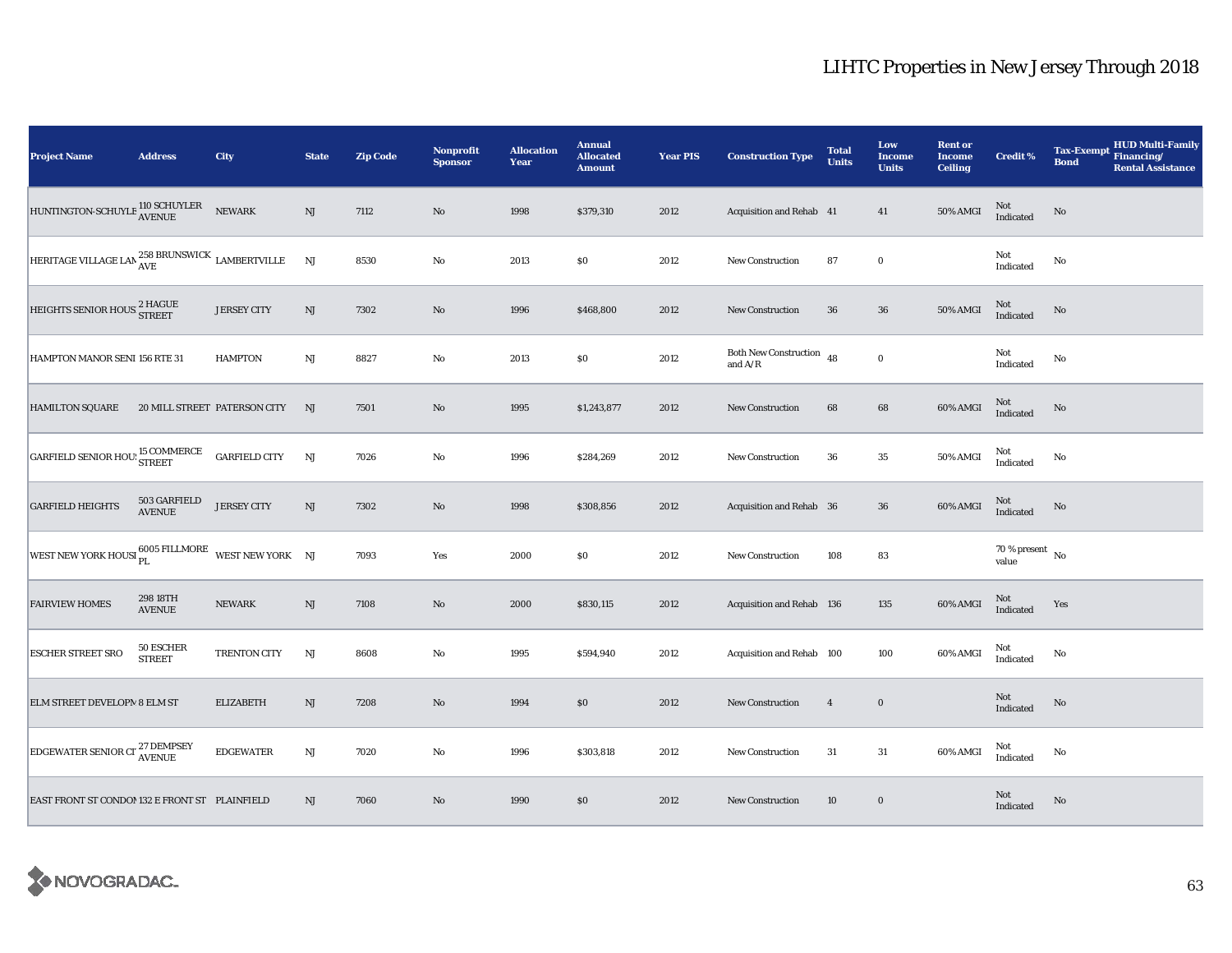| <b>Project Name</b>                                                                                                                | <b>Address</b>                                       | City                       | <b>State</b>           | <b>Zip Code</b> | Nonprofit<br><b>Sponsor</b> | <b>Allocation</b><br>Year | <b>Annual</b><br><b>Allocated</b><br><b>Amount</b> | <b>Year PIS</b> | <b>Construction Type</b> | <b>Total</b><br><b>Units</b> | Low<br><b>Income</b><br><b>Units</b> | <b>Rent or</b><br><b>Income</b><br><b>Ceiling</b> | <b>Credit %</b>  | <b>HUD Multi-Family</b><br><b>Tax-Exempt</b><br>Financing/<br><b>Bond</b><br><b>Rental Assistance</b> |
|------------------------------------------------------------------------------------------------------------------------------------|------------------------------------------------------|----------------------------|------------------------|-----------------|-----------------------------|---------------------------|----------------------------------------------------|-----------------|--------------------------|------------------------------|--------------------------------------|---------------------------------------------------|------------------|-------------------------------------------------------------------------------------------------------|
| DUNHAM HALL RESIDEI 127 ACADEMY ST TRENTON                                                                                         |                                                      |                            | NJ                     | 8608            | No                          | 1998                      | \$0                                                | 2012            | <b>New Construction</b>  | 90                           | $\bf{0}$                             |                                                   | Not<br>Indicated | No                                                                                                    |
| $\begin{tabular}{ll} \textbf{DAVENDORT VILLAGE A} & \textbf{101 DAVENDORT} & \textbf{HAINESPORT TWP.} & \textbf{NJ} \end{tabular}$ |                                                      |                            |                        | 8036            | $\mathbf{No}$               | 2013                      | \$440,630                                          | 2012            | <b>New Construction</b>  | 55                           | 55                                   | 50% AMGI                                          | Not<br>Indicated | No                                                                                                    |
| CORINTHIAN HOMES, PI 531 18TH                                                                                                      |                                                      | <b>NEWARK</b>              | $\rm{NJ}$              | 7103            | $\mathbf{No}$               | 1997                      | \$557,497                                          | 2012            | New Construction         | 48                           | 48                                   | 60% AMGI                                          | Not<br>Indicated | No                                                                                                    |
| <b>COOKE BUILDING</b>                                                                                                              | 21 MARKET<br><b>STREET</b>                           | <b>PATERSON</b>            | $\mathbf{N}\mathbf{J}$ | 7501            | $\rm No$                    | 1992                      | \$321,468                                          | 2012            | Acquisition and Rehab 34 |                              | 34                                   | 60% AMGI                                          | Not<br>Indicated | No                                                                                                    |
| CHESTNUT STATION APT $_{\text{AVE}}^{20 \text{ W } \text{CHESTNUT}}$ MERCHANTVILLE NJ                                              |                                                      |                            |                        | 8109            | $\rm No$                    | 2001                      | \$0                                                | 2012            | <b>New Construction</b>  | 74                           | ${\bf 59}$                           |                                                   | Not<br>Indicated | No                                                                                                    |
| $\begin{tabular}{ll} \bf{CHERRY TREE \: VILLAGE & \color{red}{250 ROSEVILLE} & \color{red}{NEWARK} \end{tabular}$                  |                                                      |                            | $\mathbf{N}\mathbf{J}$ | 7107            | $\rm No$                    | 2001                      | \$1,685,410                                        | 2012            | <b>New Construction</b>  | 112                          | 110                                  | 50% AMGI                                          | Not<br>Indicated | No                                                                                                    |
| CHAMBERS BRIDGE RES <sup>175</sup> CHAMBERS                                                                                        |                                                      | <b>BRICK</b>               | $\mathbf{N}\mathbf{J}$ | 8723            | $\rm No$                    | 1996                      | \$0                                                | 2012            | <b>New Construction</b>  | 183                          | $\boldsymbol{0}$                     |                                                   | Not<br>Indicated | $\rm No$                                                                                              |
| <b>CENTERBRIDGE II</b>                                                                                                             | 459 SHASTA<br><b>DRIVE</b>                           | <b>BRIDGEWATER</b><br>TWP. | $\mathbf{N}\mathbf{J}$ | 8807            | $\rm No$                    | 1991                      | \$1,324,942                                        | 2012            | New Construction         | 169                          | 169                                  | 60% AMGI                                          | Not<br>Indicated | No                                                                                                    |
| BRAMHALL AVENUE AP/462 BRAMHALL                                                                                                    |                                                      | <b>JERSEY CITY</b>         | $\mathbf{N}\mathbf{J}$ | 7304            | $\mathbf{No}$               | 1998                      | \$633,742                                          | 2012            | Acquisition and Rehab 85 |                              | 85                                   | 50% AMGI                                          | Not<br>Indicated | No                                                                                                    |
| <b>BOSTWICK COURT</b>                                                                                                              | <b>30 BOSTWICK</b><br><b>AVENUE</b>                  | <b>JERSEY CITY</b>         | NJ                     | 7305            | $\rm No$                    | 2001                      | \$866,381                                          | 2012            | <b>New Construction</b>  | 69                           | 68                                   | <b>50% AMGI</b>                                   | Not<br>Indicated | No                                                                                                    |
| BAYONNE SENIOR RESII 44 WEST 32ND                                                                                                  |                                                      | <b>BAYONNE</b>             | $_{\rm NJ}$            | 7002            | $\rm No$                    | 1999                      | \$177,037                                          | 2012            | Acquisition and Rehab 16 |                              | 16                                   | 50% AMGI                                          | Not<br>Indicated | No                                                                                                    |
| <b>BAKERY VILLAGE</b>                                                                                                              | 14TH AVENUE NEWARK                                   |                            | $\mathrm{NJ}$          | 7107            | No                          | 1997                      | \$1,499,699                                        | 2012            | <b>New Construction</b>  | 123                          | 123                                  | <b>50% AMGI</b>                                   | Not<br>Indicated | No                                                                                                    |
| <b>AMANI HOUSE</b>                                                                                                                 | 518 MARTIN<br><b>LUTHER KING</b><br><b>BOULEVARD</b> | <b>TRENTON CITY</b>        | NJ                     | 8608            | No                          | 2013                      | \$78,558                                           | 2012            | Acquisition and Rehab 25 |                              | 25                                   | 60% AMGI                                          | Not<br>Indicated | No                                                                                                    |

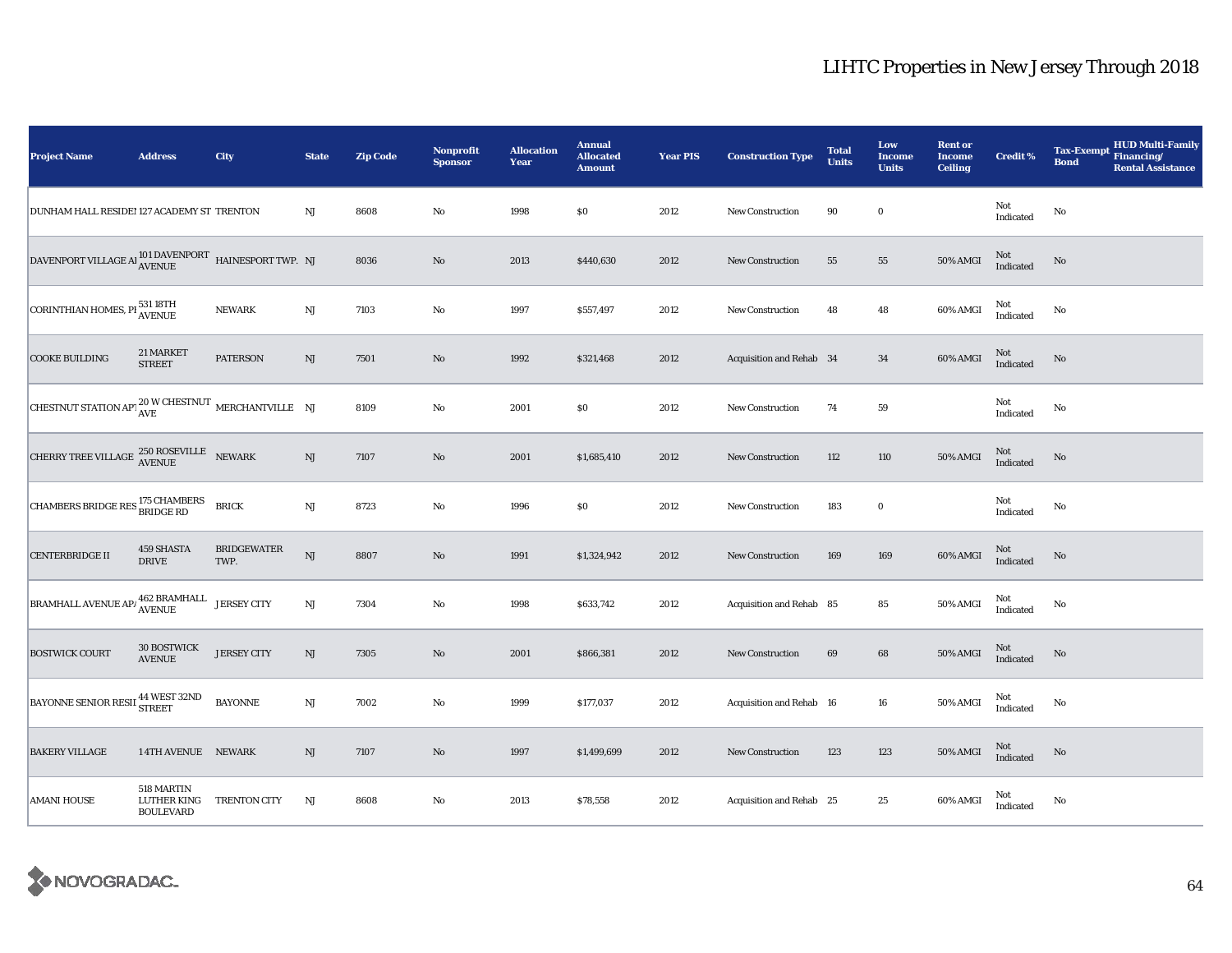| <b>Project Name</b>                                                    | <b>Address</b>                                                    | City                                                     | <b>State</b>  | <b>Zip Code</b> | <b>Nonprofit</b><br><b>Sponsor</b> | <b>Allocation</b><br>Year | <b>Annual</b><br><b>Allocated</b><br><b>Amount</b> | <b>Year PIS</b> | <b>Construction Type</b>                                                                                          | <b>Total</b><br><b>Units</b> | Low<br><b>Income</b><br><b>Units</b> | <b>Rent or</b><br><b>Income</b><br><b>Ceiling</b> | <b>Credit %</b>        | HUD Multi-Family<br><b>Tax-Exempt</b><br>Financing/<br><b>Bond</b><br><b>Rental Assistance</b> |
|------------------------------------------------------------------------|-------------------------------------------------------------------|----------------------------------------------------------|---------------|-----------------|------------------------------------|---------------------------|----------------------------------------------------|-----------------|-------------------------------------------------------------------------------------------------------------------|------------------------------|--------------------------------------|---------------------------------------------------|------------------------|------------------------------------------------------------------------------------------------|
| <b>ALOE VILLAGE III</b>                                                | <b>1311 ALOE</b><br><b>STREET</b>                                 | EGG HARBOR CITY NJ                                       |               | 8215            | $\rm No$                           | 1991                      | \$60,341                                           | 2012            | <b>New Construction</b>                                                                                           | 36                           | 36                                   | 60% AMGI                                          | $\mbox{Not}$ Indicated | $\rm No$                                                                                       |
| 99 RUTGERS                                                             | 99 RUTGERS<br><b>AVENUE</b>                                       | <b>JERSEY CITY</b>                                       | NJ            | 7302            | No                                 | 1999                      | \$185,054                                          | 2012            | Acquisition and Rehab 13                                                                                          |                              | 13                                   | 50% AMGI                                          | Not<br>Indicated       | No                                                                                             |
| 950 EAST GRAND CORP 950 E GRAND ST ELIZABETH                           |                                                                   |                                                          | $\rm{NJ}$     | 7201            | No                                 | 1992                      | \$0                                                | 2012            | New Construction                                                                                                  | 12                           | $\mathbf 0$                          |                                                   | Not<br>Indicated       | No                                                                                             |
| <b>MAGILL ASSOC</b>                                                    | <b>800 E JERSEY ST ELIZABETH</b>                                  |                                                          | $_{\rm NJ}$   | 7201            | $\rm No$                           | 2000                      | $\$0$                                              | 2012            | <b>New Construction</b>                                                                                           | 12                           | $\boldsymbol{0}$                     |                                                   | Not<br>Indicated       | No                                                                                             |
| 516 DOCK STEET                                                         | 516 DOCK ST                                                       | MILLVILLE                                                | NJ            | 8332            | No                                 | 1991                      | $\$0$                                              | 2012            | <b>New Construction</b>                                                                                           | 3                            | $\bf{0}$                             |                                                   | Not<br>Indicated       | No                                                                                             |
| 46 N CONNECTICUT AVE CONNECTICUT ATLANTIC CITY                         | 46 N<br>AVE                                                       |                                                          | NJ            | 8401            | $\rm No$                           | 1991                      | $\$0$                                              | 2012            | Both New Construction $\begin{array}{cc} 13 \end{array}$<br>and $\ensuremath{\mathrm{A}}/\ensuremath{\mathrm{R}}$ |                              | $\mathbf 0$                          |                                                   | Not<br>Indicated       | No                                                                                             |
| 4526 PARK AVE                                                          | 4526 PARK AVE WEEHAWKEN                                           |                                                          | NJ            | 7086            | $\rm No$                           | 1991                      | \$0                                                | 2012            | New Construction                                                                                                  | 18                           | $\bf{0}$                             |                                                   | Not<br>Indicated       | $\mathbf{No}$                                                                                  |
| <b>405 RIDGE AVENUE</b>                                                | 405 RIDGE<br><b>AVENUE</b>                                        | <b>ASBURY PARK</b>                                       | $\rm{NJ}$     | 7712            | $\rm No$                           | 1992                      | \$15,606                                           | 2012            | <b>New Construction</b>                                                                                           | $\boldsymbol{2}$             | $\boldsymbol{2}$                     | 60% AMGI                                          | Not<br>Indicated       | No                                                                                             |
| $1503$ 1/2 SEWALL AVENU ${\rm \overline{1503}}$ 1/2 SEWALL ASBURY PARK |                                                                   |                                                          | $\mathrm{NJ}$ | 7712            | No                                 | 1991                      | \$14,366                                           | 2012            | <b>Acquisition and Rehab</b> 2                                                                                    |                              | $\boldsymbol{2}$                     | 60% AMGI                                          | Not<br>Indicated       | No                                                                                             |
| <b>SEWALL AVENUE</b>                                                   | 1503 1/2 SEWALL $\,$ ASBURY PARK<br>$\operatorname{\mathbf{AVE}}$ |                                                          | NJ            | 7712            | $\rm No$                           | 1991                      | $\$0$                                              | 2012            | New Construction                                                                                                  | $\boldsymbol{2}$             | $\bf{0}$                             |                                                   | Not<br>Indicated       | No                                                                                             |
| 144-150 BRUNSWICK ST $/ \frac{144}{ST}$ BRUNSWICK NEWARK               |                                                                   |                                                          | NJ            | 7114            | $\rm No$                           | 1991                      | \$0                                                | 2012            | Both New Construction 18<br>and $\ensuremath{\mathrm{A}}/\ensuremath{\mathrm{R}}$                                 |                              | $\mathbf 0$                          |                                                   | Not<br>Indicated       | No                                                                                             |
| 120 WESTFIELD AVE                                                      | 120 WESTFIELD $$\tt ELIZABETH$$<br>$\operatorname{AVE}$           |                                                          | NJ            | 7208            | No                                 | 1990                      | \$0\$                                              | 2012            | <b>New Construction</b>                                                                                           | $\overline{4}$               | $\bf{0}$                             |                                                   | Not<br>Indicated       | No                                                                                             |
| 105 W DECATUR AVE                                                      |                                                                   | $105\,\mathrm{W}\,\mathrm{DECATUR}$ PLEASANTVILLE NJ AVE |               | 8232            | No                                 | 1993                      | $\$0$                                              | 2012            | Both New Construction $\frac{1}{2}$<br>and $\ensuremath{\mathrm{A}}\xspace/\ensuremath{\mathrm{R}}\xspace$        |                              | $\mathbf 0$                          |                                                   | Not<br>Indicated       | No                                                                                             |

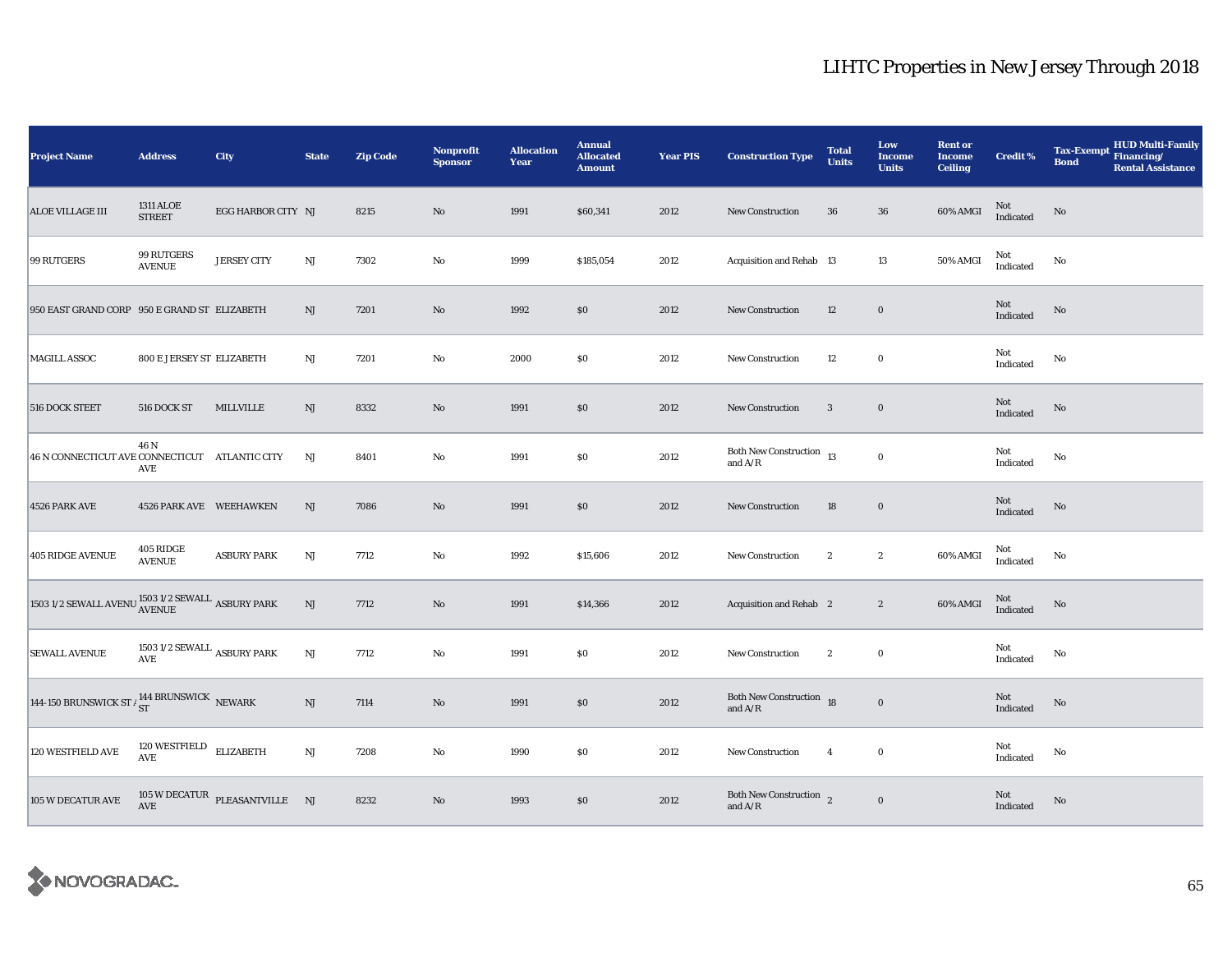| <b>Project Name</b>                                                                         | <b>Address</b>                                                        | <b>City</b>        | <b>State</b>           | <b>Zip Code</b> | <b>Nonprofit</b><br><b>Sponsor</b> | <b>Allocation</b><br>Year | <b>Annual</b><br><b>Allocated</b><br><b>Amount</b> | <b>Year PIS</b> | <b>Construction Type</b> | <b>Total</b><br><b>Units</b> | Low<br>Income<br><b>Units</b> | <b>Rent or</b><br><b>Income</b><br><b>Ceiling</b> | <b>Credit %</b> | <b>HUD Multi-Family</b><br><b>Tax-Exempt</b><br>Financing/<br><b>Bond</b><br><b>Rental Assistance</b> |
|---------------------------------------------------------------------------------------------|-----------------------------------------------------------------------|--------------------|------------------------|-----------------|------------------------------------|---------------------------|----------------------------------------------------|-----------------|--------------------------|------------------------------|-------------------------------|---------------------------------------------------|-----------------|-------------------------------------------------------------------------------------------------------|
| 105 W. DECATUR AVENU $\frac{105}{\text{AVE}}$ PLEASANTVILLE NJ                              |                                                                       |                    |                        | 08232-3121      | No                                 | 2013                      | \$0                                                | 2012            | <b>New Construction</b>  | $\boldsymbol{2}$             | $\bf{0}$                      |                                                   | TCEP only No    |                                                                                                       |
| 120-126 WESTFIELD AVE AVENUE 1250                                                           | $120 - 120$<br><b>WESTFIELD</b><br><b>WEST BROAD</b><br><b>CTDEET</b> | <b>ELIZABETH</b>   | NJ                     | 7202            | $\rm No$                           | 2013                      | \$0                                                | 2012            | <b>New Construction</b>  | $\overline{4}$               | $\bf{0}$                      |                                                   | TCEP only No    |                                                                                                       |
| 144-150 BRUNSWICK STR $_{\rm ST~ {\small H~150}}^{144~{\small BRUNSWICK}}$ NEWARK           |                                                                       |                    | $\rm{NJ}$              | 07114-1833      | No                                 | 2013                      | $\$0$                                              | 2012            | <b>New Construction</b>  | 18                           | $\bf{0}$                      |                                                   | TCEP only No    |                                                                                                       |
| 1503 1/2 SEWALL AVENU $\frac{\text{1503 1/2} }{\text{AVE}}$ ASBURY PARK                     |                                                                       |                    | $\mathbf{N}\mathbf{J}$ | 07712-6335      | No                                 | 2013                      | \$0                                                | 2012            | New Construction         | $\boldsymbol{2}$             | $\bf{0}$                      |                                                   | TCEP only No    |                                                                                                       |
| $ 1503 \:\textrm{SEWALL} \:\textrm{AVENUE} \:\# \vdots \:\: \textrm{AVE} \:\: \textrm{AVE}$ |                                                                       | <b>ASBURY PARK</b> | $\mathbf{N}\mathbf{J}$ | 07712-6335      | No                                 | 2013                      | $\$0$                                              | 2012            | New Construction         | $\boldsymbol{2}$             | $\bf{0}$                      |                                                   | TCEP only No    |                                                                                                       |
| 405 RIDGE AVENUE #331 405 RIDGE AVE ASBURY PARK                                             |                                                                       |                    | NJ                     | 07712-6331      | No                                 | 2013                      | \$0                                                | 2012            | New Construction         | $\boldsymbol{2}$             | $\bf{0}$                      |                                                   | TCEP only No    |                                                                                                       |
| $4526$ PARK AVENUE #28: $4526$ PARK<br>AVENUE                                               |                                                                       | <b>WEEHAWKEN</b>   | $\rm{NJ}$              | 7087            | No                                 | 2013                      | \$0                                                | 2012            | New Construction         | 18                           | $\mathbf 0$                   |                                                   | TCEP only No    |                                                                                                       |
| 46 N. CONNECTICUT AVI CONNECTICUT ATLANTIC CITY                                             | 46 N<br>AVE                                                           |                    | NJ                     | 08401-5353      | No                                 | 2013                      | \$0                                                | 2012            | <b>New Construction</b>  | 13                           | $\boldsymbol{0}$              |                                                   | TCEP only No    |                                                                                                       |
| 516 DOCK STEET #283 516 DOCK ST                                                             |                                                                       | MILLVILLE          | NJ                     | 08332-2912      | No                                 | 2013                      | $\$0$                                              | 2012            | New Construction         | $\boldsymbol{3}$             | $\bf{0}$                      |                                                   | TCEP only No    |                                                                                                       |
| 800 EAST JERSEY STREE 800 E JERSEY ST ELIZABETH                                             |                                                                       |                    | NJ                     | 07201-2747      | $\mathbf{N}\mathbf{o}$             | 2013                      | \$0                                                | 2012            | <b>New Construction</b>  | 12                           | $\boldsymbol{0}$              |                                                   | TCEP only No    |                                                                                                       |
| 950 EAST GRAND CORP # 950 E GRAND ST ELIZABETH                                              |                                                                       |                    | NJ                     | 07201-2643      | No                                 | 2013                      | \$0                                                | 2012            | New Construction         | 12                           | $\bf{0}$                      |                                                   | TCEP only No    |                                                                                                       |
| 99 RUTGERS #608                                                                             | 99 RUTGERS<br>AVE                                                     | <b>JERSEY CITY</b> | NJ                     | 07305-2962      | No                                 | 2013                      | \$0                                                | 2012            | New Construction         | 13                           | $\boldsymbol{0}$              |                                                   | TCEP only No    |                                                                                                       |
| A.M. YELENCSIS SENIOR 100 FOREST<br>HAVEN BLVD.                                             |                                                                       | <b>EDISON</b>      | $_{\rm NJ}$            | 8817            | No                                 | 2013                      | \$0                                                | 2012            | New Construction         | 99                           | $\bf{0}$                      |                                                   | TCEP only No    |                                                                                                       |

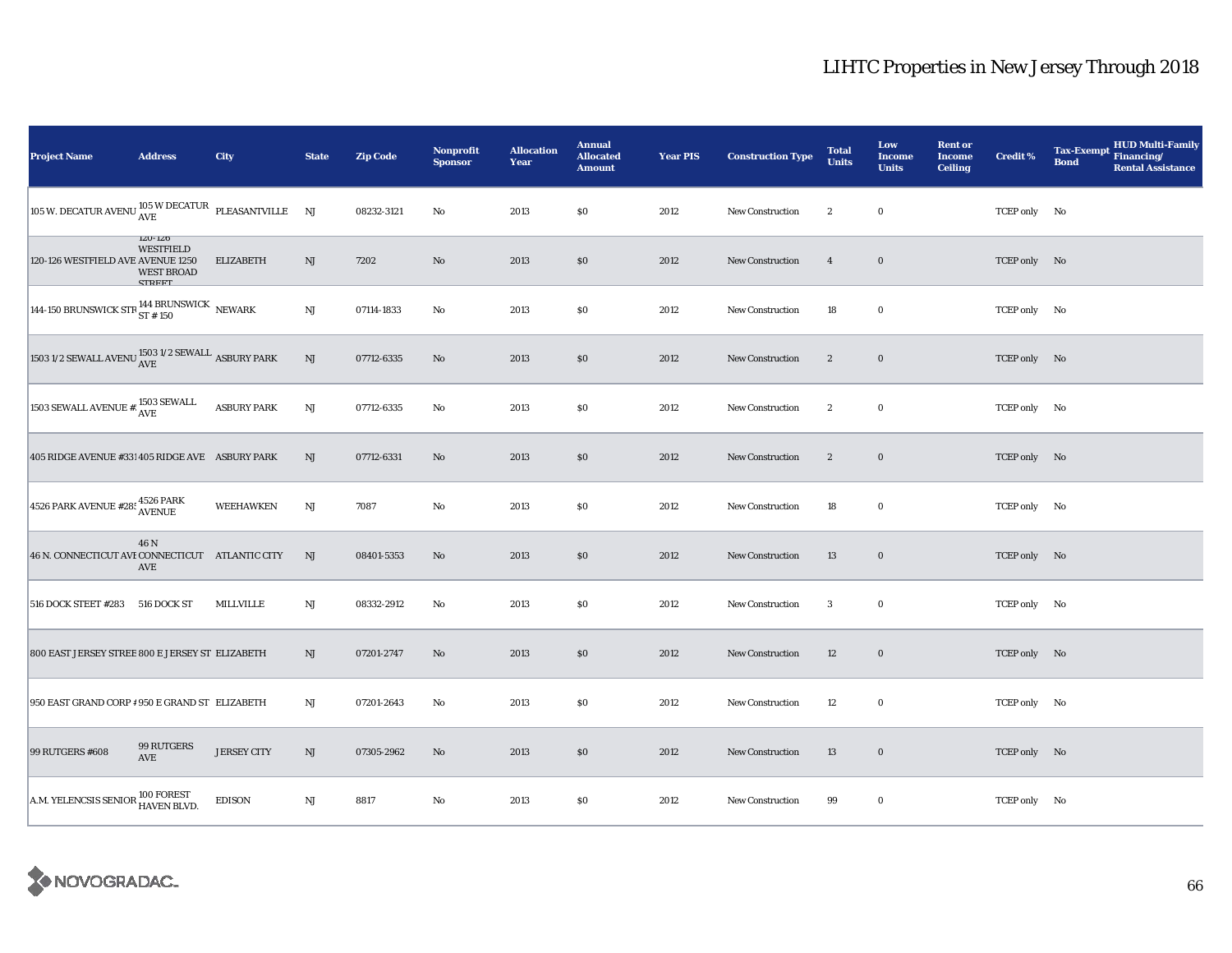| <b>Project Name</b>                                                                        | <b>Address</b>                                                  | City               | <b>State</b>           | <b>Zip Code</b> | <b>Nonprofit</b><br><b>Sponsor</b> | <b>Allocation</b><br>Year | <b>Annual</b><br><b>Allocated</b><br><b>Amount</b> | <b>Year PIS</b> | <b>Construction Type</b> | <b>Total</b><br><b>Units</b> | Low<br><b>Income</b><br><b>Units</b> | <b>Rent or</b><br><b>Income</b><br><b>Ceiling</b> | <b>Credit %</b>       | <b>Tax-Exempt</b><br><b>Bond</b> | <b>HUD Multi-Family</b><br>Financing/<br><b>Rental Assistance</b> |
|--------------------------------------------------------------------------------------------|-----------------------------------------------------------------|--------------------|------------------------|-----------------|------------------------------------|---------------------------|----------------------------------------------------|-----------------|--------------------------|------------------------------|--------------------------------------|---------------------------------------------------|-----------------------|----------------------------------|-------------------------------------------------------------------|
| ALOE VILLAGE III #299 1311 ALOE VLG EGG HARBOR CITY NJ                                     |                                                                 |                    |                        | 08215-1850      | No                                 | 2013                      | \$0\$                                              | 2012            | <b>New Construction</b>  | 36                           | $\mathbf 0$                          |                                                   | TCEP only No          |                                  |                                                                   |
| <b>AMANI HOUSE #431</b>                                                                    | 518 MARTIN<br>LUTHER KING TRENTON<br><b>JR BLVD</b>             |                    | $_{\rm NJ}$            | 08618-3852      | No                                 | 2013                      | \$0                                                | 2012            | New Construction         | 25                           | $\bf{0}$                             |                                                   | TCEP only No          |                                  |                                                                   |
| BAKERY VILLAGE #483 490 4TH AVE                                                            |                                                                 | <b>NEWARK</b>      | NJ                     | 07107-1263      | $\rm No$                           | 2013                      | \$0                                                | 2012            | <b>New Construction</b>  | 123                          | $\bf{0}$                             |                                                   | TCEP only No          |                                  |                                                                   |
| BAYONNE SENIOR RESII 44 W 32ND ST                                                          |                                                                 | <b>BAYONNE</b>     | $_{\rm NJ}$            | 07002-3981      | No                                 | 2013                      | \$0                                                | 2012            | New Construction         | 16                           | $\bf{0}$                             |                                                   | TCEP only No          |                                  |                                                                   |
| <b>BELMONT TOWERS</b>                                                                      | 91 BELMONT<br><b>AVENUE</b>                                     | PATERSON CITY      | NJ                     | 7522            | No                                 | 2013                      | \$707,814                                          | 2012            | <b>New Construction</b>  | 42                           | 41                                   |                                                   | 50% AMGI TCEP only No |                                  |                                                                   |
| <b>BOSTWICK COURT #650</b>                                                                 | <b>30 BOSTWICK</b><br>AVE, 50<br>BOSTWICK AVE,<br>97 MYRTLE AVE | <b>JERSEY CITY</b> | NJ                     | 7302            | No                                 | 2013                      | \$0                                                | 2012            | New Construction         | 69                           | $\bf{0}$                             |                                                   | TCEP only No          |                                  |                                                                   |
| $\begin{tabular}{ll} \bf BRAMHALL AVENUE AP/ $462 BRAMHALL & JERSEY CITY \\ \end{tabular}$ |                                                                 |                    | $\mathbf{N}\mathbf{J}$ | 07304-2744      | No                                 | 2013                      | \$0                                                | 2012            | <b>New Construction</b>  | 85                           | $\bf{0}$                             |                                                   | TCEP only No          |                                  |                                                                   |
| BRICK SPECIAL NEEDS F STATE<br>HIGHWAY 70                                                  |                                                                 | BRICK TOWNSHIP NJ  |                        | 8723            | No                                 | 2013                      | $\$0$                                              | 2012            | New Construction         | 36                           | $\bf{0}$                             |                                                   | TCEP only No          |                                  |                                                                   |
| BUENA TERRACE APTS. $\frac{1}{3}$ SUMMER AVE                                               |                                                                 | <b>MINOTOLA</b>    | NJ                     | 08341-1019      | No                                 | 2013                      | \$0                                                | 2012            | <b>New Construction</b>  | ${\bf 36}$                   | $\bf{0}$                             |                                                   | TCEP only No          |                                  |                                                                   |
| CARMEL HOUSE I #442 $162$ BIDWELL                                                          |                                                                 | <b>JERSEY CITY</b> | $\mathbf{N}\mathbf{J}$ | 07305-3325      | No                                 | 2013                      | $\$0$                                              | 2012            | <b>New Construction</b>  | 22                           | $\mathbf 0$                          |                                                   | TCEP only No          |                                  |                                                                   |
| CARRIAGE POINTE #402 $^{12}$ HIGHPOINTE OLD BRIDGE                                         |                                                                 |                    | NJ                     | 8858            | $\rm No$                           | 2013                      | \$0                                                | 2012            | New Construction         | 18                           | $\bf{0}$                             |                                                   | TCEP only No          |                                  |                                                                   |
| CENTERBRIDGE II THE J 459 SHASTA DR BRIDGEWATER                                            |                                                                 |                    | NJ                     | 08807-3730      | No                                 | 2013                      | \$0                                                | 2012            | <b>New Construction</b>  | 169                          | $\bf{0}$                             |                                                   | TCEP only No          |                                  |                                                                   |
| CHERRY TREE VILLAGE $^{124-126 \text{ N} 13 \text{T}H}_{\text{ST}}$ NEWARK                 |                                                                 |                    | NJ                     | 07107-1108      | $\rm No$                           | 2013                      | $\$0$                                              | 2012            | <b>New Construction</b>  | 109                          | $\bf{0}$                             |                                                   | TCEP only No          |                                  |                                                                   |

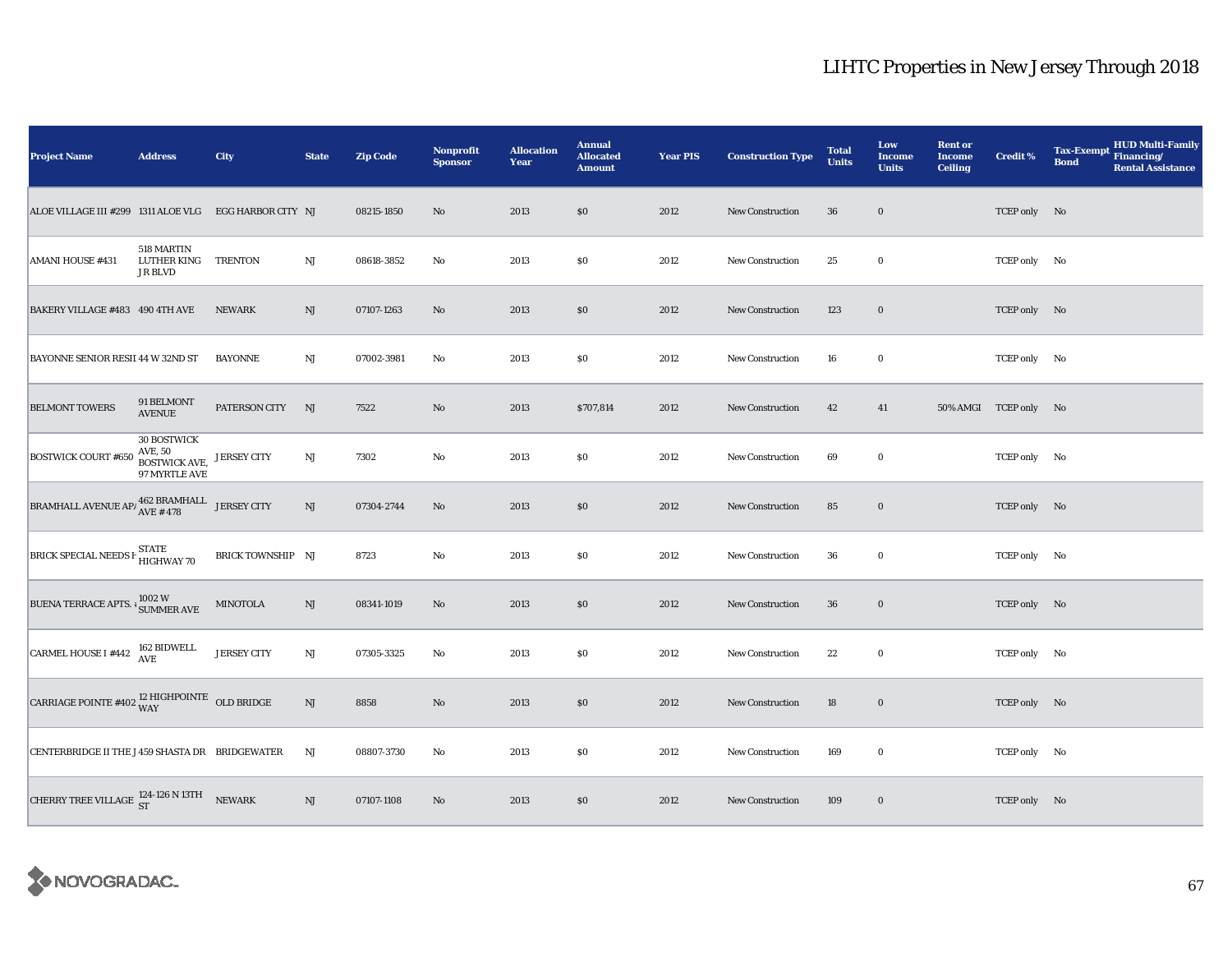| <b>Project Name</b>                                                                   | <b>Address</b>                          | City             | <b>State</b>           | <b>Zip Code</b> | <b>Nonprofit</b><br><b>Sponsor</b> | <b>Allocation</b><br>Year | <b>Annual</b><br><b>Allocated</b><br><b>Amount</b> | <b>Year PIS</b> | <b>Construction Type</b> | <b>Total</b><br><b>Units</b> | Low<br>Income<br><b>Units</b> | <b>Rent or</b><br><b>Income</b><br><b>Ceiling</b> | <b>Credit %</b>       | <b>HUD Multi-Family</b><br><b>Tax-Exempt</b><br>Financing/<br><b>Bond</b><br><b>Rental Assistance</b> |
|---------------------------------------------------------------------------------------|-----------------------------------------|------------------|------------------------|-----------------|------------------------------------|---------------------------|----------------------------------------------------|-----------------|--------------------------|------------------------------|-------------------------------|---------------------------------------------------|-----------------------|-------------------------------------------------------------------------------------------------------|
| CHESTNUT STATION AP/ $_{\text{AVE}}^{20 \text{ W } \text{CHESTNUT}}$ MERCHANTVILLE NJ |                                         |                  |                        | 08109-2341      | $\rm No$                           | 2013                      | $\$0$                                              | 2012            | New Construction         | 74                           | $\bf{0}$                      |                                                   | TCEP only No          |                                                                                                       |
| CHRISTOPHER COLUMB 60 TEMPLE ST PATERSON                                              |                                         |                  | NJ                     | 07522-1606      | No                                 | 2013                      | $\$0$                                              | 2012            | New Construction         | 98                           | $\mathbf 0$                   |                                                   | TCEP only No          |                                                                                                       |
| CLAYTON PROVIDENCE   865 N DELSEA                                                     |                                         | <b>CLAYTON</b>   | NJ                     | 08312-1028      | $\rm No$                           | 2013                      | $\$0$                                              | 2012            | <b>New Construction</b>  | 103                          | $\bf{0}$                      |                                                   | TCEP only No          |                                                                                                       |
| COOKE BUILDING #250 21 MARKET ST PATERSON                                             |                                         |                  | NJ                     | 07501-1723      | No                                 | 2013                      | \$0                                                | 2012            | <b>New Construction</b>  | 34                           | $\mathbf 0$                   |                                                   | TCEP only No          |                                                                                                       |
| COOPER WATERFRONT I STREETS                                                           |                                         | <b>CAMDEN</b>    | $_{\rm NJ}$            | 8102            | $\rm No$                           | 2013                      | $\$0$                                              | 2012            | <b>New Construction</b>  | 65                           | $\bf{0}$                      |                                                   | TCEP only No          |                                                                                                       |
| CORINTHIAN HOMES, PI 595 S 11TH ST                                                    |                                         | <b>NEWARK</b>    | NJ                     | 07103-1821      | No                                 | 2013                      | \$0                                                | 2012            | <b>New Construction</b>  | 48                           | $\bf{0}$                      |                                                   | TCEP only No          |                                                                                                       |
| DAVENPORT VILLAGE AI 301 DAVENPORT HAINESPORT                                         |                                         |                  | $\mathrm{NJ}$          | 08036-2639      | No                                 | 2013                      | $\$0$                                              | 2012            | <b>New Construction</b>  | 55                           | $\bf{0}$                      |                                                   | TCEP only No          |                                                                                                       |
| <b>DELSEA VILLAGE #718</b>                                                            | 2223 S 2ND ST 7B<br>II YES 8609         |                  | NJ                     | 08332-6229      | No                                 | 2013                      | \$0                                                | 2012            | New Construction         | 100                          | $\bf{0}$                      |                                                   | TCEP only No          |                                                                                                       |
| DUMONT SENIOR HOUS: $^{37}_{\#41}$ DUMONT AVE DUMONT                                  |                                         |                  | $\mathbf{N}\mathbf{J}$ | 07628-3016      | No                                 | 2013                      | \$0                                                | 2012            | New Construction         | 40                           | $\bf{0}$                      |                                                   | TCEP only No          |                                                                                                       |
| EAST FRONT ST. CONDO $^{132}_{\text{\#}}$ E FRONT ST PLAINFIELD                       |                                         |                  | NJ                     | 07060-1202      | No                                 | 2013                      | \$0\$                                              | 2012            | <b>New Construction</b>  | 10                           | $\bf{0}$                      |                                                   | TCEP only No          |                                                                                                       |
| <b>EDGEWATER SENIOR CT</b> <sup>27</sup> DEMPSEY                                      |                                         | <b>EDGEWATER</b> | NJ                     | 7020            | $\rm No$                           | 2013                      | \$0                                                | 2012            | New Construction         | 31                           | $\bf{0}$                      |                                                   | TCEP only No          |                                                                                                       |
| EDGEWOOD ACRES III EDGEWOOD                                                           | 1600<br><b>ACRES</b>                    | WINSLOW TWP.     | NJ                     | 8009            | No                                 | 2013                      | \$1,594,283                                        | 2012            | <b>New Construction</b>  | 36                           | 36                            |                                                   | 60% AMGI TCEP only No |                                                                                                       |
| <b>EDGEWOOD ACRES IV</b>                                                              | 2000<br><b>EDGEWOOD</b><br><b>ACRES</b> | WINSLOW TWP.     | NJ                     | 8081            | No                                 | 2013                      | \$69,910                                           | 2012            | <b>New Construction</b>  | 36                           | 36                            |                                                   | 60% AMGI TCEP only No |                                                                                                       |

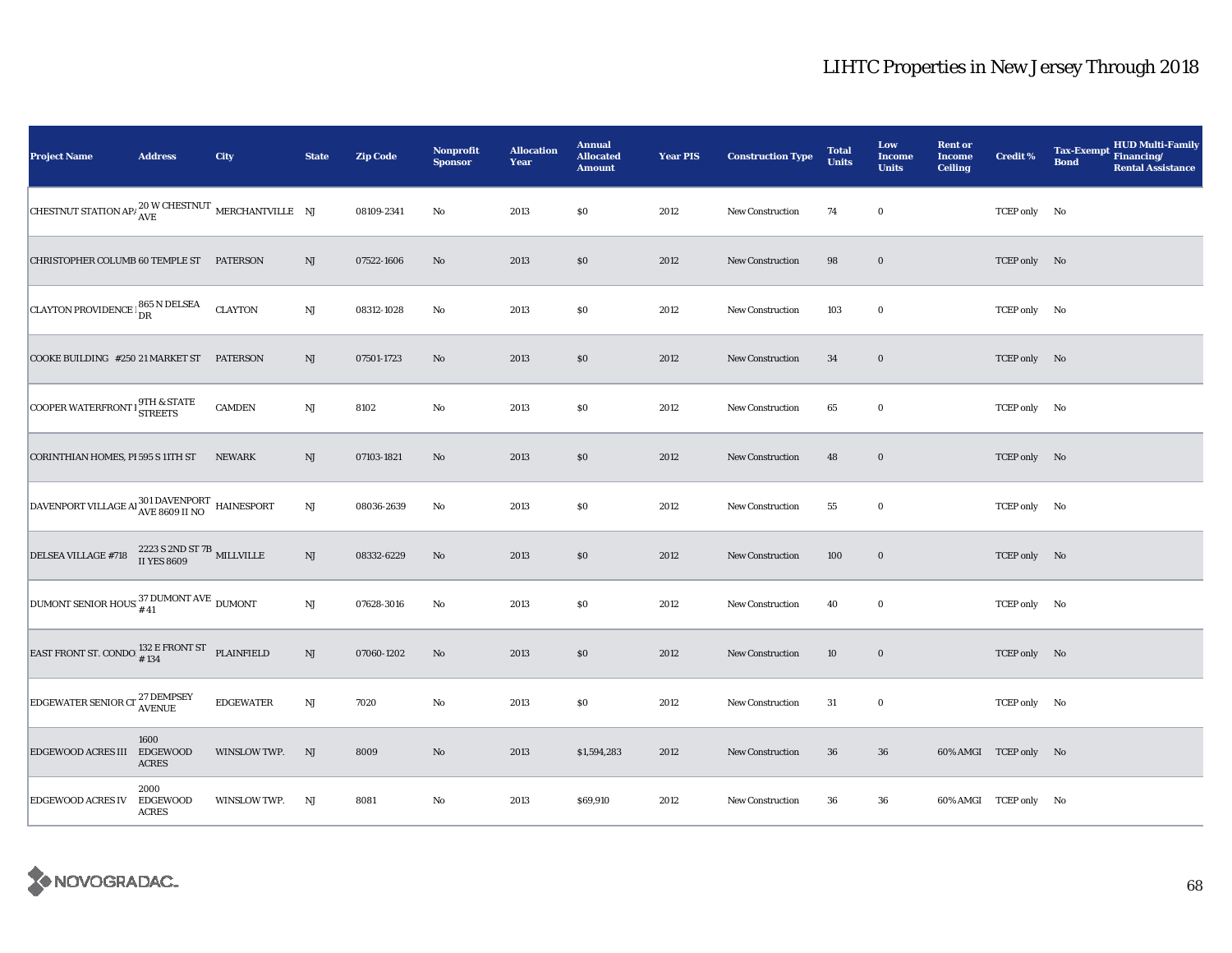| <b>Project Name</b>                                                                                                                                                                          | <b>Address</b>                                                               | City               | <b>State</b>  | <b>Zip Code</b> | <b>Nonprofit</b><br><b>Sponsor</b> | <b>Allocation</b><br>Year | <b>Annual</b><br><b>Allocated</b><br><b>Amount</b> | <b>Year PIS</b> | <b>Construction Type</b> | <b>Total</b><br><b>Units</b> | Low<br>Income<br><b>Units</b> | <b>Rent or</b><br><b>Income</b><br><b>Ceiling</b> | <b>Credit %</b>       | <b>Tax-Exempt</b><br><b>Bond</b> | <b>HUD Multi-Family</b><br>Financing/<br><b>Rental Assistance</b> |
|----------------------------------------------------------------------------------------------------------------------------------------------------------------------------------------------|------------------------------------------------------------------------------|--------------------|---------------|-----------------|------------------------------------|---------------------------|----------------------------------------------------|-----------------|--------------------------|------------------------------|-------------------------------|---------------------------------------------------|-----------------------|----------------------------------|-------------------------------------------------------------------|
| ELIZABETH HOPE VI -                                                                                                                                                                          | <b>ELIZABETHPOR</b><br><sup>F</sup> T HOPE VI<br>PHASE I 255<br>THIRD STREET | <b>ELIZABETH</b>   | NJ            | 7207            | $\rm No$                           | 2013                      | \$0                                                | 2012            | <b>New Construction</b>  | 72                           | $\mathbf 0$                   |                                                   | TCEP only No          |                                  |                                                                   |
| ELM STREET #407                                                                                                                                                                              | 8 - 12 ELM<br><b>STREET</b>                                                  | <b>ELIZABETH</b>   | NJ            | 7202            | No                                 | 2013                      | \$0                                                | 2012            | New Construction         | $\overline{4}$               | $\bf{0}$                      |                                                   | TCEP only No          |                                  |                                                                   |
| ESCHER STREET SRO #3 50 ESCHER ST TRENTON                                                                                                                                                    |                                                                              |                    | NJ            | 08609-1000      | No                                 | 2013                      | \$0                                                | 2012            | New Construction         | 100                          | $\mathbf 0$                   |                                                   | TCEP only No          |                                  |                                                                   |
| FILLMORE TOWER #624 $_{PL}^{6003}$ FILLMORE WEST NEW YORK NJ                                                                                                                                 |                                                                              |                    |               | 07093-2800      | No                                 | 2013                      | $\$0$                                              | 2012            | <b>New Construction</b>  | 108                          | $\mathbf 0$                   |                                                   | TCEP only No          |                                  |                                                                   |
| $\textrm{FIRST AVENUE PROJECT} \vspace{1mm} \begin{array}{ll} \vspace{2mm} 307 \textrm{ WEST FIRST} \vspace{1mm} \begin{array}{ll} \vspace{2mm} \text{ROSELLE BORO} \end{array} \end{array}$ |                                                                              |                    | NJ            | 7203            | No                                 | 2013                      | \$24,458                                           | 2012            | <b>New Construction</b>  | $\overline{4}$               | $\overline{4}$                |                                                   | 60% AMGI TCEP only No |                                  |                                                                   |
| $\fbox{GARFIELD HEIGHTS $\#55$\;503$\;\!GRFIELD$}$                                                                                                                                           |                                                                              | <b>JERSEY CITY</b> | $\mathrm{NJ}$ | 7304            | No                                 | 2013                      | $\$0$                                              | 2012            | New Construction         | 36                           | $\bf{0}$                      |                                                   | TCEP only No          |                                  |                                                                   |
| GRAFTON AVENUE APTS 273 VALLEY RD MONTCLAIR                                                                                                                                                  |                                                                              |                    | NJ            | 07042-2311      | No                                 | 2013                      | \$0                                                | 2012            | New Construction         | 14                           | $\mathbf 0$                   |                                                   | TCEP only No          |                                  |                                                                   |
| HELP GENESIS CLINTON 634-648<br>CLINTON AVE.                                                                                                                                                 |                                                                              | <b>NEWARK</b>      | $_{\rm NJ}$   | 7108            | Yes                                | 2012                      | \$1,666,334                                        | 2012            | New Construction         | 56                           | 56                            |                                                   | 60% AMGI TCEP only No |                                  |                                                                   |
| HAMILTON SQUARE #41 20 MILL ST                                                                                                                                                               |                                                                              | <b>PATERSON</b>    | NJ            | 07501-4810      | No                                 | 2013                      | \$0                                                | 2012            | <b>New Construction</b>  | 68                           | $\bf{0}$                      |                                                   | TCEP only No          |                                  |                                                                   |
| HAMPTON MANOR SR. C $_{160}^{154}$ ROUTE 31 #                                                                                                                                                |                                                                              | <b>HAMPTON</b>     | $\mathrm{NJ}$ | 08827-2797      | $\rm No$                           | 2013                      | $\$0$                                              | 2012            | <b>New Construction</b>  | 48                           | $\bf{0}$                      |                                                   | TCEP only No          |                                  |                                                                   |
| HANOVER STREET HOU! 148 - 218 W                                                                                                                                                              |                                                                              | <b>TRENTON</b>     | NJ            | 08618-4824      | $\mathbf{N}\mathbf{o}$             | 2013                      | $\$0$                                              | 2012            | New Construction         | 17                           | $\bf{0}$                      |                                                   | TCEP only No          |                                  |                                                                   |
| HARVEST SENIOR HOUS <sup>1101 E</sup> GIBBSBORO RD                                                                                                                                           |                                                                              | LINDENWOLD         | NJ            | 08021-1241      | No                                 | 2013                      | \$0                                                | 2012            | <b>New Construction</b>  | 91                           | $\bf{0}$                      |                                                   | TCEP only No          |                                  |                                                                   |
| HEIGHTS SENIOR HOUS <sup>2</sup> HAGUE                                                                                                                                                       |                                                                              | <b>JERSEY CITY</b> | NJ            | 7302            | No                                 | 2013                      | \$0                                                | 2012            | <b>New Construction</b>  | 36                           | $\mathbf 0$                   |                                                   | TCEP only No          |                                  |                                                                   |

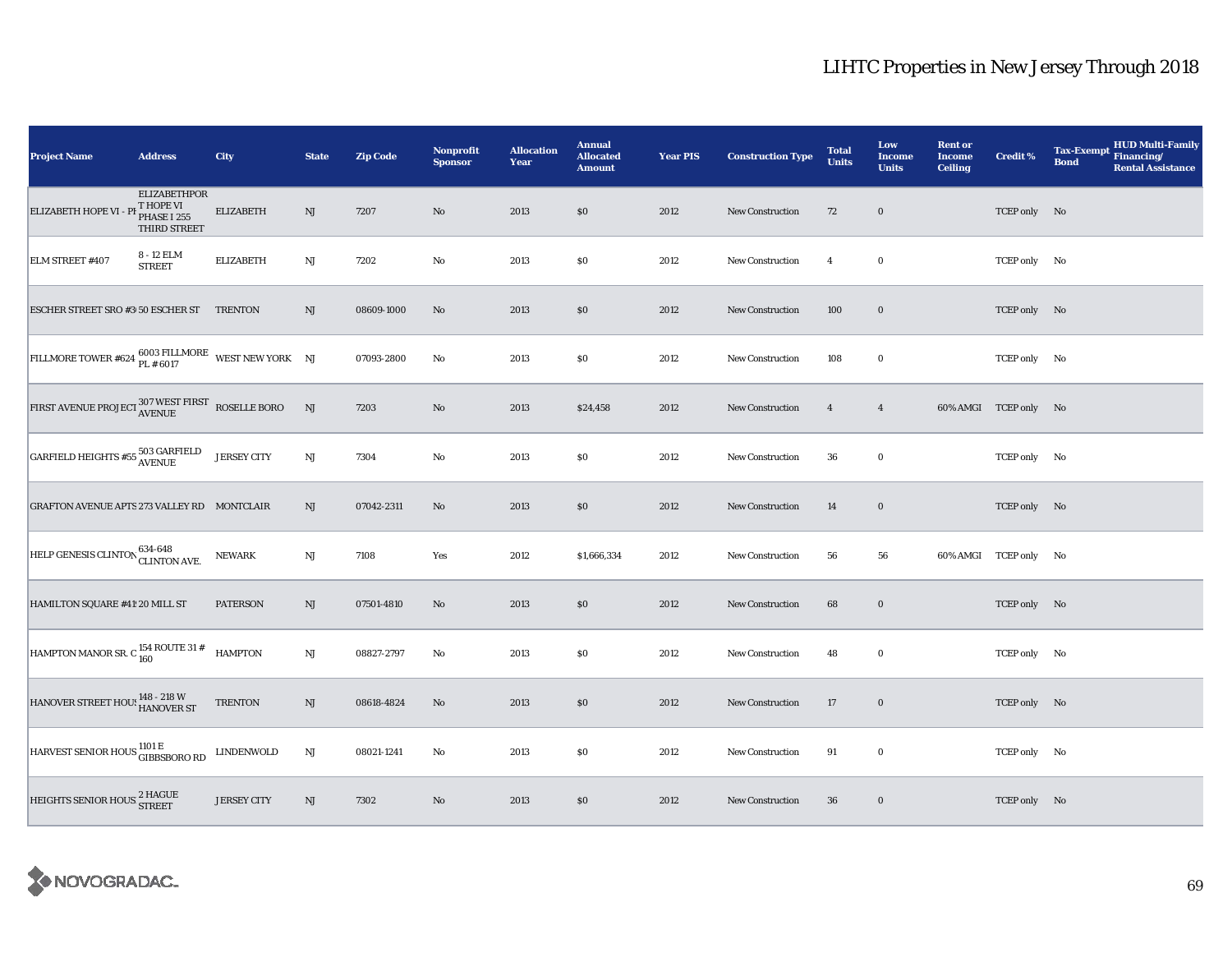| <b>Project Name</b>                                                  | <b>Address</b>                | <b>City</b>         | <b>State</b>           | <b>Zip Code</b> | <b>Nonprofit</b><br><b>Sponsor</b> | <b>Allocation</b><br>Year | <b>Annual</b><br><b>Allocated</b><br><b>Amount</b> | <b>Year PIS</b> | <b>Construction Type</b> | <b>Total</b><br><b>Units</b> | Low<br><b>Income</b><br><b>Units</b> | <b>Rent or</b><br><b>Income</b><br><b>Ceiling</b> | <b>Credit %</b>       | <b>HUD Multi-Family</b><br><b>Tax-Exempt</b><br>Financing/<br><b>Bond</b><br><b>Rental Assistance</b> |
|----------------------------------------------------------------------|-------------------------------|---------------------|------------------------|-----------------|------------------------------------|---------------------------|----------------------------------------------------|-----------------|--------------------------|------------------------------|--------------------------------------|---------------------------------------------------|-----------------------|-------------------------------------------------------------------------------------------------------|
| HERITAGE VILLAGE LAN $^{258}_{\rm AVE}$ BRUNSWICK $\rm$ LAMBERTVILLE |                               |                     | NJ                     | 08530-1057      | No                                 | 2013                      | \$0\$                                              | 2012            | <b>New Construction</b>  | 87                           | $\bf{0}$                             |                                                   | TCEP only No          |                                                                                                       |
| HOBOKEN YMCA #07912 WASHINGTON HOBOKEN                               | 1301<br>ST                    |                     | $\mathrm{NJ}$          | 07030-5557      | Yes                                | 2010                      | \$1,150,000                                        | 2012            | Acquisition and Rehab 96 |                              | $\bf{0}$                             |                                                   | TCEP only No          |                                                                                                       |
| HUNTINGTON-SCHUYLE 110 SCHUYLER                                      |                               | NEWARK              | $\mathbf{N}\mathbf{J}$ | 07112-1899      | No                                 | 2013                      | \$0\$                                              | 2012            | New Construction         | 41                           | $\bf{0}$                             |                                                   | TCEP only No          |                                                                                                       |
| JAMES T. KIRK GARDEN: 600 FULTON ST ELIZABETH                        |                               |                     | NJ                     | 07206-2204      | No                                 | 2013                      | \$0                                                | 2012            | <b>New Construction</b>  | 24                           | $\bf{0}$                             |                                                   | TCEP only No          |                                                                                                       |
| JERSEY CITY YMCA REDI 654 BERGEN                                     |                               | <b>JERSEY CITY</b>  | $\rm{NJ}$              | 7304            | No                                 | 2013                      | \$0                                                | 2012            | <b>New Construction</b>  | 131                          | $\bf{0}$                             |                                                   | TCEP only No          |                                                                                                       |
| JEWISH FEDERATION C/ SPRINGDALE                                      | 1401<br>ROAD                  | CHERRY HILL TWP. NJ |                        | 8003            | No                                 | 2013                      | \$688,975                                          | 2012            | <b>New Construction</b>  | 104                          | 104                                  |                                                   | 60% AMGI TCEP only No |                                                                                                       |
| JEWISH HOME & REHAB 259 VAN JERSEY CITY                              |                               |                     | NJ                     | 07305-2100      | No                                 | 2013                      | \$0\$                                              | 2012            | <b>New Construction</b>  | 67                           | $\bf{0}$                             |                                                   | TCEP only No          |                                                                                                       |
| <b>KARIN COURT #490</b>                                              | 1 KARIN CT                    | <b>PRINCETON</b>    | NJ                     | 08540-7100      | No                                 | 2013                      | \$0                                                | 2012            | <b>New Construction</b>  | 16                           | $\bf{0}$                             |                                                   | TCEP only No          |                                                                                                       |
| KING'S WAY APTS. #328 1 LORE DR                                      |                               | <b>SWEDESBORO</b>   | NJ                     | 08085-1647      | No                                 | 2013                      | $\$0$                                              | 2012            | <b>New Construction</b>  | 36                           | $\bf{0}$                             |                                                   | TCEP only No          |                                                                                                       |
| LA PLAZA #383                                                        | 136 BROAD ST #<br>144         | <b>NEWARK</b>       | $\rm{NJ}$              | 07104-3956      | $\mathbf{N}\mathbf{o}$             | 2013                      | \$0\$                                              | 2012            | <b>New Construction</b>  | 30                           | $\mathbf 0$                          |                                                   | TCEP only No          |                                                                                                       |
| LAKESIDE APARTMENTS EVERGREEN                                        | 231 NORTH<br><b>AVENUE</b>    | WOODBURY TWP. NJ    |                        | 8096            | $\rm No$                           | Insufficient<br>Data      | \$219,886                                          | 2012            | Acquisition and Rehab 95 |                              | 95                                   |                                                   | 60% AMGI TCEP only No |                                                                                                       |
| <b>LAKESIDE VILLAGE</b>                                              | 2 WILLOW<br><b>WALK DRIVE</b> | ROXBURY TWP.        | NJ                     | 7876            | No                                 | 2013                      | \$558,124                                          | 2012            | New Construction         | 105                          | 105                                  |                                                   | 60% AMGI TCEP only No |                                                                                                       |
| LAKEWOOD PLAZA SEC LUTHER KING LAKEWOOD                              | 154A MARTIN<br>DR             |                     | NJ                     | 08701-4256      | No                                 | 2013                      | \$0                                                | 2012            | <b>New Construction</b>  | 151                          | $\bf{0}$                             |                                                   | TCEP only No          |                                                                                                       |

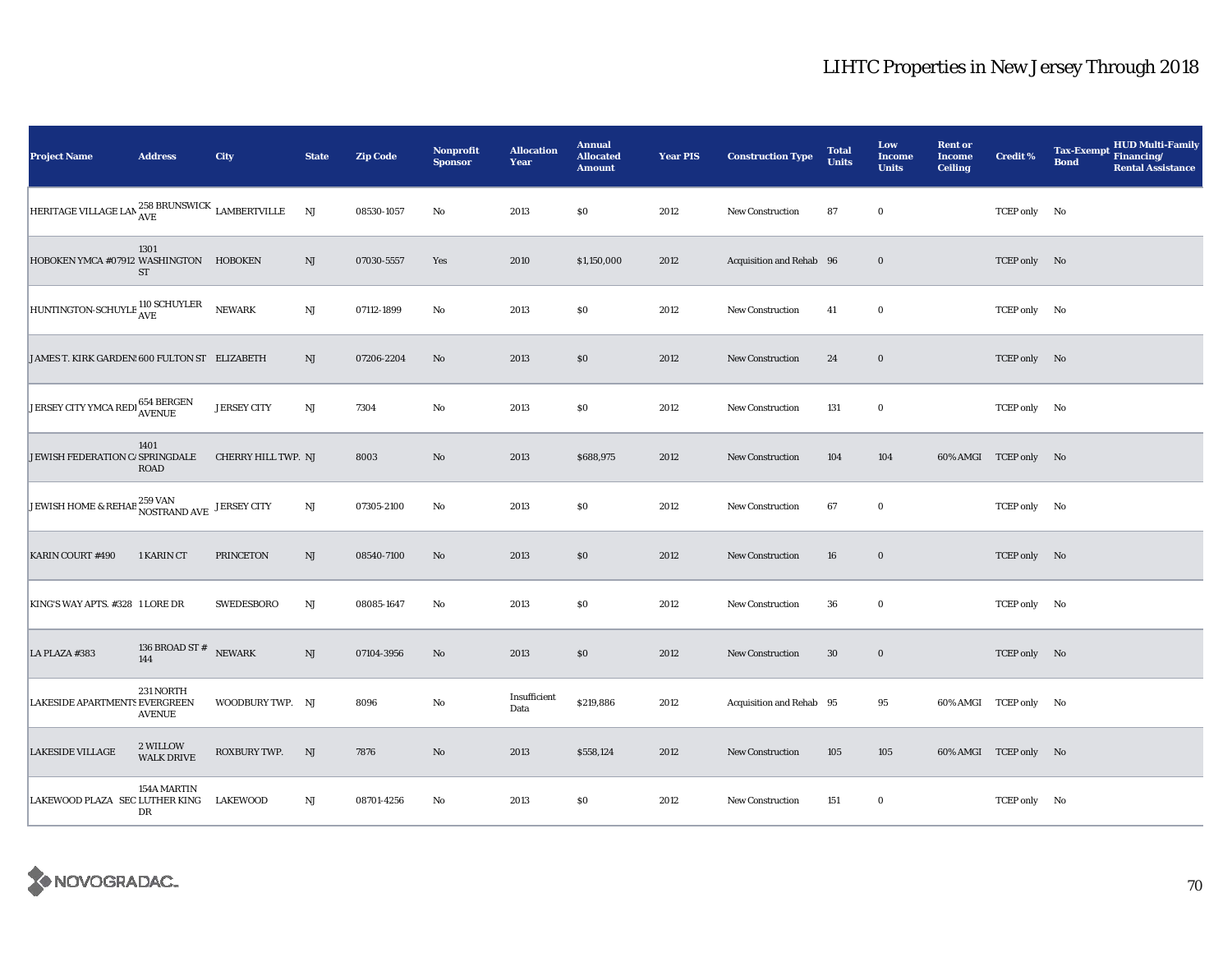| <b>Project Name</b>                                       | <b>Address</b>         | City               | <b>State</b>           | <b>Zip Code</b> | <b>Nonprofit</b><br><b>Sponsor</b> | <b>Allocation</b><br>Year | <b>Annual</b><br><b>Allocated</b><br><b>Amount</b> | <b>Year PIS</b> | <b>Construction Type</b> | <b>Total</b><br><b>Units</b> | Low<br><b>Income</b><br><b>Units</b> | <b>Rent or</b><br><b>Income</b><br><b>Ceiling</b> | <b>Credit %</b> | <b>HUD Multi-Family</b><br><b>Tax-Exempt</b><br>Financing/<br><b>Bond</b><br><b>Rental Assistance</b> |
|-----------------------------------------------------------|------------------------|--------------------|------------------------|-----------------|------------------------------------|---------------------------|----------------------------------------------------|-----------------|--------------------------|------------------------------|--------------------------------------|---------------------------------------------------|-----------------|-------------------------------------------------------------------------------------------------------|
| LAMBERTON STREET RE $_{152}^{150}$ FERRY ST #             |                        | <b>TRENTON</b>     | NJ                     | 08611-2826      | No                                 | 2013                      | $\$0$                                              | 2012            | New Construction         | 26                           | $\bf{0}$                             |                                                   | TCEP only No    |                                                                                                       |
| LANNING SQUARE WEST 1840 S<br>BROADWAY                    |                        | <b>CAMDEN</b>      | $_{\rm NJ}$            | 08104-1334      | No                                 | 2013                      | \$0                                                | 2012            | <b>New Construction</b>  | 10                           | $\bf{0}$                             |                                                   | TCEP only No    |                                                                                                       |
| LIBERTY PARK TOWNHC 1535 S 8TH ST                         |                        | <b>CAMDEN</b>      | $\rm{NJ}$              | 08104-1442      | No                                 | 2013                      | \$0                                                | 2012            | <b>New Construction</b>  | 183                          | $\bf{0}$                             |                                                   | TCEP only No    |                                                                                                       |
| LINCOLN AVENUE APAR 651 LINCOLN                           |                        | ORANGE             | $\mathbf{N}\mathbf{J}$ | 07050-2047      | No                                 | 2013                      | \$0                                                | 2012            | <b>New Construction</b>  | 67                           | $\bf{0}$                             |                                                   | TCEP only No    |                                                                                                       |
| LINCOLN COMMONS - H $_{\mbox{AVE}}^{325\mbox{\,LINCOLN}}$ |                        | <b>HADDONFIELD</b> | NJ                     | 08033-1600      | No                                 | 2013                      | \$0                                                | 2012            | New Construction         | 48                           | $\bf{0}$                             |                                                   | TCEP only No    |                                                                                                       |
| LINCOLN COURT - PHAS 357 LINCOLN                          |                        | ORANGE             | NJ                     | 07050-2377      | No                                 | 2013                      | $\$0$                                              | 2012            | New Construction         | 42                           | $\bf{0}$                             |                                                   | TCEP only No    |                                                                                                       |
| LINCOLN HILL VILLAGE 15 LINCOLN AVE WEST MILFORD          |                        |                    | NJ                     | 07480-2115      | No                                 | 2013                      | \$0                                                | 2012            | New Construction         | 50                           | $\bf{0}$                             |                                                   | TCEP only No    |                                                                                                       |
| LOCK STREET APARTME 10 NUTTMAN ST NEWARK                  |                        |                    | NJ                     | 07103-3503      | No                                 | 2013                      | \$0                                                | 2012            | <b>New Construction</b>  | 49                           | $\bf{0}$                             |                                                   | TCEP only No    |                                                                                                       |
| LOCUST LANDING PHAS 105 LOCUST AVE RED BANK               |                        |                    | NJ                     | 07701-1268      | No                                 | 2013                      | \$0                                                | 2012            | <b>New Construction</b>  | 40                           | $\bf{0}$                             |                                                   | TCEP only No    |                                                                                                       |
| LOUNSBERRY MANOR #1449 VALLEY RD STIRLING                 |                        |                    | NJ                     | 07980-1347      | No                                 | 2013                      | \$0                                                | 2012            | New Construction         | 51                           | $\bf{0}$                             |                                                   | TCEP only No    |                                                                                                       |
| LUMBERTON INDEPEND STE 3 8609 PART LUMBERTON              | 1561 ROUTE 38<br>II NO |                    | NJ                     | 08048-2939      | No                                 | 2013                      | \$0                                                | 2012            | <b>New Construction</b>  | 128                          | $\mathbf 0$                          |                                                   | TCEP only No    |                                                                                                       |
| MACEDONIA SENIOR HC 144 JOHN ST                           |                        | <b>LAKEWOOD</b>    | NJ                     | 08701-4259      | No                                 | 2013                      | \$0                                                | 2012            | <b>New Construction</b>  | 50                           | $\bf{0}$                             |                                                   | TCEP only No    |                                                                                                       |
| MADISON & DEWEY #63<br>l $^{6308}_{\mbox{AVE}}$ DEWEY     |                        | WEST NEW YORK NJ   |                        | 07093-3094      | No                                 | 2013                      | \$0                                                | 2012            | <b>New Construction</b>  | 35                           | $\bf{0}$                             |                                                   | TCEP only No    |                                                                                                       |

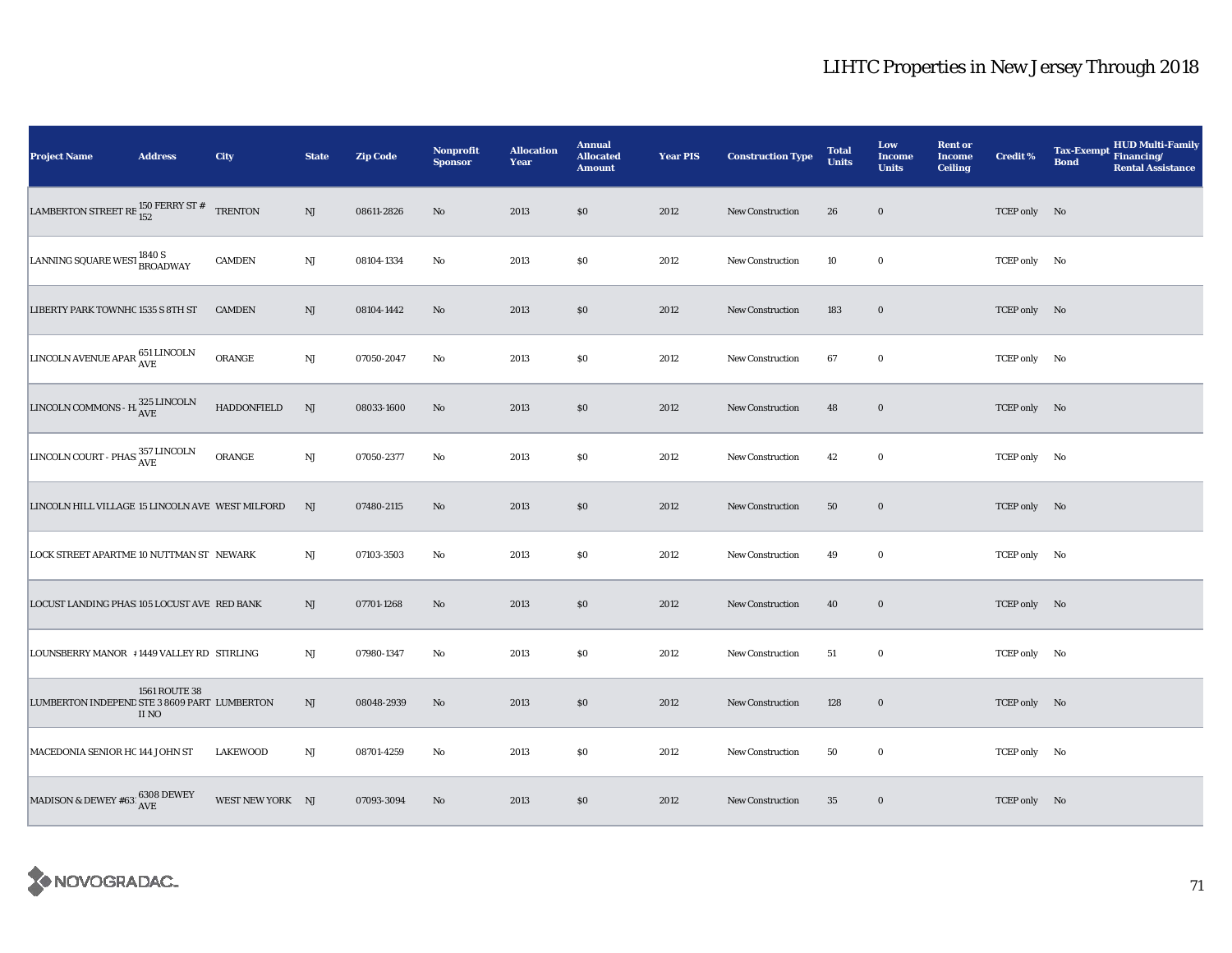| <b>Project Name</b>                                                                                           | <b>Address</b>                                                                                                                | City               | <b>State</b>           | <b>Zip Code</b> | Nonprofit<br><b>Sponsor</b> | <b>Allocation</b><br>Year | <b>Annual</b><br><b>Allocated</b><br><b>Amount</b> | <b>Year PIS</b> | <b>Construction Type</b> | <b>Total</b><br><b>Units</b> | Low<br><b>Income</b><br><b>Units</b> | <b>Rent or</b><br><b>Income</b><br><b>Ceiling</b> | <b>Credit %</b>       | <b>HUD Multi-Family</b><br><b>Tax-Exempt</b><br>Financing/<br><b>Bond</b><br><b>Rental Assistance</b> |
|---------------------------------------------------------------------------------------------------------------|-------------------------------------------------------------------------------------------------------------------------------|--------------------|------------------------|-----------------|-----------------------------|---------------------------|----------------------------------------------------|-----------------|--------------------------|------------------------------|--------------------------------------|---------------------------------------------------|-----------------------|-------------------------------------------------------------------------------------------------------|
| $\begin{tabular}{ l c c c c } \hline MANCEHESTER VILLAGE & 202 MANOR DR & MANCHESTER \\ \hline \end{tabular}$ |                                                                                                                               |                    | $\rm{NJ}$              | 08759-9526      | $\mathbf{N}\mathbf{o}$      | 2013                      | \$0                                                | 2012            | <b>New Construction</b>  | 56                           | $\bf{0}$                             |                                                   | TCEP only No          |                                                                                                       |
| <b>MARINA BAY TOWERS #!</b>                                                                                   | $\begin{array}{lll}\n 608\text{ NEW YORK} & \text{NORMAL} \\ \hline\n \text{AVE} & \text{\#}610 & \text{WILDW} \n\end{array}$ | <b>WILDWOOD</b>    | $\rm{NJ}$              | 08260-2867      | No                          | 2013                      | \$0                                                | 2012            | New Construction         | 141                          | $\bf{0}$                             |                                                   | TCEP only No          |                                                                                                       |
| MIDTOWN SENIOR APTS 1512 MONROE                                                                               |                                                                                                                               | <b>NEPTUNE</b>     | $\mathbf{N}\mathbf{J}$ | 07753-4569      | $\rm No$                    | 2013                      | \$0                                                | 2012            | <b>New Construction</b>  | 40                           | $\bf{0}$                             |                                                   | TCEP only No          |                                                                                                       |
| MILLENIUM HOMES #66 284 N DAY ST                                                                              |                                                                                                                               | ORANGE             | NJ                     | 07050-2865      | No                          | 2013                      | \$0                                                | 2012            | <b>New Construction</b>  | 38                           | $\bf{0}$                             |                                                   | TCEP only No          |                                                                                                       |
| MILLENNIUM GARDENS 600 FULTON                                                                                 |                                                                                                                               | <b>ELIZABETH</b>   | $\rm{NJ}$              | 07206-2204      | $\mathbf{No}$               | 2013                      | $\$0$                                              | 2012            | <b>New Construction</b>  | 24                           | $\bf{0}$                             |                                                   | TCEP only No          |                                                                                                       |
| MORGAN VILLAGE                                                                                                | 2241 VAN<br><b>BUREN STREET</b>                                                                                               | <b>CAMDEN</b>      | NJ                     | 8104            | $\rm No$                    | Insufficient<br>Data      | \$469,061                                          | 2012            | New Construction         | 40                           | 40                                   |                                                   | 60% AMGI TCEP only No |                                                                                                       |
| MORNINGSTAR SENIOR $\frac{701}{AVE}$ LINDEN                                                                   |                                                                                                                               |                    | $\mathbf{N}\mathbf{J}$ | 07036-1800      | No                          | 2013                      | \$0                                                | 2012            | New Construction         | 60                           | $\bf{0}$                             |                                                   | TCEP only No          |                                                                                                       |
| NEW BRUNSWICK HOMI BUILDERS 256                                                                               | $U/U$ IHE<br><b>COMMUNITY</b><br>GEORGE<br><b>CTDEET</b>                                                                      | NEW BRUNSWICK NJ   |                        | 8901            | $\mathbf{N}\mathbf{o}$      | 2013                      | \$0                                                | 2012            | New Construction         | 68                           | $\boldsymbol{0}$                     |                                                   | TCEP only No          |                                                                                                       |
| NEW COMMUNITY ESTA' 290 S ORANGE                                                                              |                                                                                                                               | <b>NEWARK</b>      | $\mathbf{N}\mathbf{J}$ | 07103-2436      | $\mathbf{No}$               | 2013                      | $\$0$                                              | 2012            | <b>New Construction</b>  | 56                           | $\bf{0}$                             |                                                   | TCEP only No          |                                                                                                       |
| NEW PROVIDENCE AFFC 101 ACADEMY ST NEW PROVIDENCE NJ                                                          |                                                                                                                               |                    |                        | 07974-1815      | No                          | 2013                      | \$0                                                | 2012            | <b>New Construction</b>  | 22                           | $\bf{0}$                             |                                                   | TCEP only No          |                                                                                                       |
| NORTH BRUNSWICK SEP 740 HERMANN NORTH                                                                         |                                                                                                                               | <b>BRUNSWICK</b>   | $\mathrm{NJ}$          | 08902-2859      | $\mathbf{No}$               | 2013                      | $\$0$                                              | 2012            | New Construction         | 150                          | $\bf{0}$                             |                                                   | TCEP only No          |                                                                                                       |
| NORTH ORATON HOMES 170 N ORATON                                                                               |                                                                                                                               | EAST ORANGE        | $\mathbf{N}\mathbf{J}$ | 07017-4431      | $\rm No$                    | 2013                      | $\$0$                                              | 2012            | New Construction         | 42                           | $\boldsymbol{0}$                     |                                                   | TCEP only No          |                                                                                                       |
| OCEAN BAYVIEW PHASE 509 - 515A<br>OCEAN AVE                                                                   |                                                                                                                               | <b>JERSEY CITY</b> | NJ                     | 7305            | $\rm No$                    | 2013                      | \$0                                                | 2012            | New Construction         | 18                           | $\bf{0}$                             |                                                   | TCEP only No          |                                                                                                       |

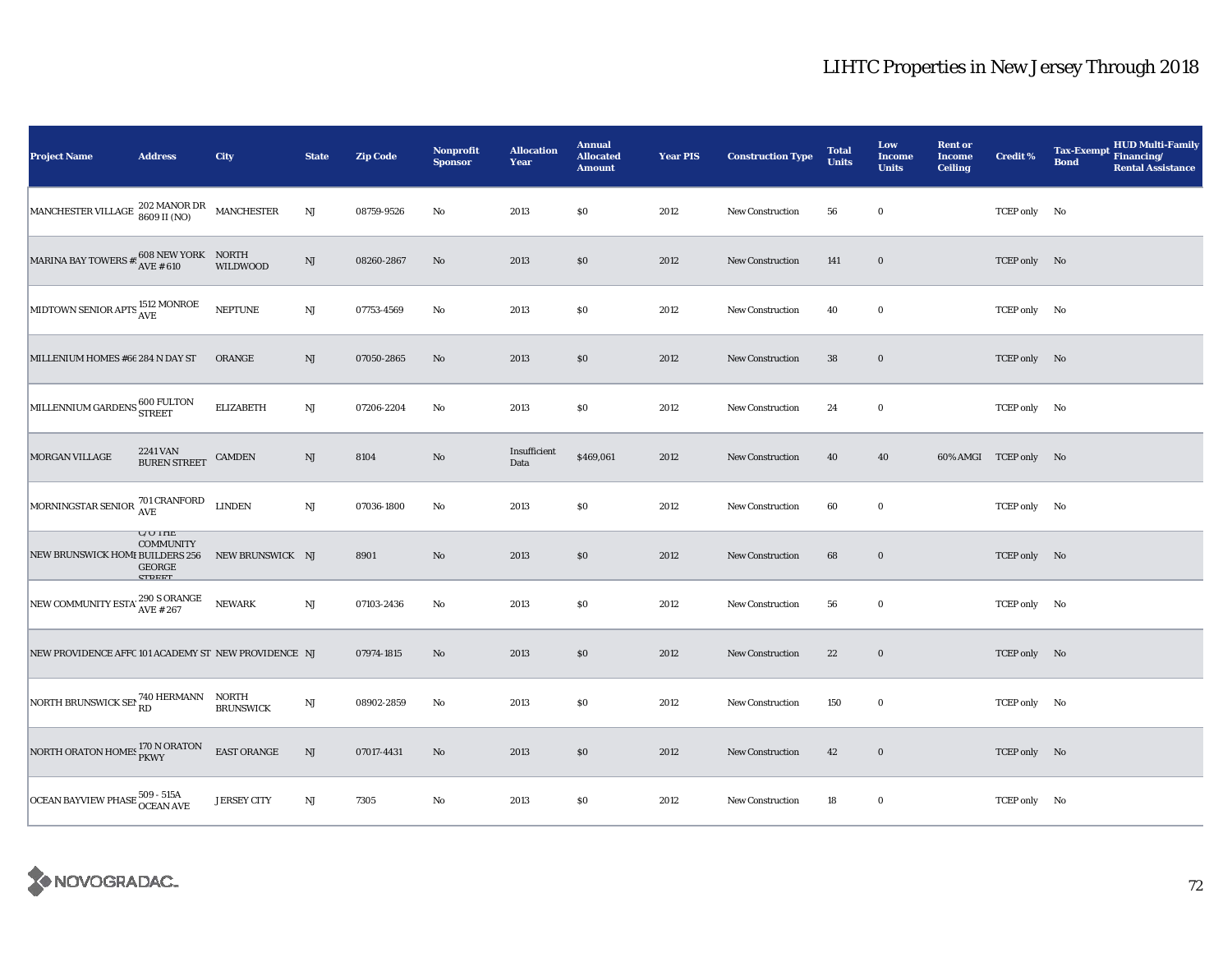| <b>Project Name</b>                              | <b>Address</b>                    | City                               | <b>State</b>           | <b>Zip Code</b> | <b>Nonprofit</b><br><b>Sponsor</b> | <b>Allocation</b><br>Year | <b>Annual</b><br><b>Allocated</b><br><b>Amount</b> | <b>Year PIS</b> | <b>Construction Type</b> | <b>Total</b><br><b>Units</b> | Low<br><b>Income</b><br><b>Units</b> | <b>Rent or</b><br><b>Income</b><br><b>Ceiling</b> | <b>Credit %</b> | <b>HUD Multi-Family</b><br><b>Tax-Exempt</b><br>Financing/<br><b>Bond</b><br><b>Rental Assistance</b> |
|--------------------------------------------------|-----------------------------------|------------------------------------|------------------------|-----------------|------------------------------------|---------------------------|----------------------------------------------------|-----------------|--------------------------|------------------------------|--------------------------------------|---------------------------------------------------|-----------------|-------------------------------------------------------------------------------------------------------|
| OLD BRIDGE SENIOR AP 100 MIMI RD                 |                                   | OLD BRIDGE                         | NJ                     | 08857-1576      | No                                 | 2013                      | $\$0$                                              | 2012            | <b>New Construction</b>  | 88                           | $\bf{0}$                             |                                                   | TCEP only No    |                                                                                                       |
| PADUA COURT #409                                 | 350 SIXTH<br><b>STREET</b>        | <b>JERSEY CITY</b>                 | NJ                     | 7306            | No                                 | 2013                      | \$0                                                | 2012            | <b>New Construction</b>  | 38                           | $\bf{0}$                             |                                                   | TCEP only No    |                                                                                                       |
| PARVINS BRANCH - $\#257\frac{1171}{RD}$ E WALNUT |                                   | <b>VINELAND</b>                    | $\rm{NJ}$              | 08360-5076      | No                                 | 2013                      | \$0                                                | 2012            | New Construction         | 24                           | $\bf{0}$                             |                                                   | TCEP only No    |                                                                                                       |
| PATERSON HOPE 98 URI 43 KATHYS CT                |                                   | <b>PATERSON</b>                    | NJ                     | 07501-3069      | No                                 | 2013                      | \$0                                                | 2012            | <b>New Construction</b>  | 109                          | $\bf{0}$                             |                                                   | TCEP only No    |                                                                                                       |
| PEAPACK/GLADSTONE F 85 MAIN STREET PEAPACK       |                                   |                                    | NJ                     | 7977            | $\rm No$                           | 2013                      | \$0                                                | 2012            | New Construction         | 20                           | $\bf{0}$                             |                                                   | TCEP only No    |                                                                                                       |
| PLUCKEMIN PARK #373 100 PLUCKEMIN BEDMINSTER     |                                   |                                    | $\mathbf{N}\mathbf{J}$ | 07921-1543      | No                                 | 2013                      | $\$0$                                              | 2012            | New Construction         | 50                           | $\bf{0}$                             |                                                   | TCEP only No    |                                                                                                       |
| PRINCE HALL - E.T. BOW TURNER BLVD # NEWARK      | 179 IRVINE<br>205                 |                                    | NJ                     | 07108-2605      | No                                 | 2013                      | \$0                                                | 2012            | <b>New Construction</b>  | 44                           | $\bf{0}$                             |                                                   | TCEP only No    |                                                                                                       |
| <b>PROJECT FREEDOM AT I <sup>1</sup> FREEDOM</b> |                                   | <b>LAWRENCE</b><br><b>TOWNSHIP</b> | $\mathbf{N}\mathbf{J}$ | 08648-4531      | No                                 | 2013                      | $\$0$                                              | 2012            | New Construction         | 54                           | $\bf{0}$                             |                                                   | TCEP only No    |                                                                                                       |
| PROJECT FREEDOM INC HUTCHINSON                   | 223<br>RD                         | <b>ROBBINSVILLE</b>                | NJ                     | 08691-3457      | No                                 | 2013                      | $\$0$                                              | 2012            | <b>New Construction</b>  | 30                           | $\mathbf 0$                          |                                                   | TCEP only No    |                                                                                                       |
| <b>PROJECT HOME #528</b>                         | <b>657 BERGEN AVE JERSEY CITY</b> |                                    | NJ                     | 07304-2649      | No                                 | 2013                      | \$0                                                | 2012            | New Construction         | 18                           | $\bf{0}$                             |                                                   | TCEP only No    |                                                                                                       |
| RED OAK APTS #582                                | 2300 S BROAD<br><b>ST</b>         | <b>HAMILTON</b>                    | NJ                     | 08610-5520      | No                                 | 2013                      | \$0                                                | 2012            | New Construction         | 173                          | $\mathbf 0$                          |                                                   | TCEP only No    |                                                                                                       |
| RIVER DRIVE RESIDENC 45 RIVER DR                 |                                   | <b>PASSAIC</b>                     | $\mathbf{N}\mathbf{J}$ | 07055-5713      | No                                 | 2013                      | \$0                                                | 2012            | New Construction         | 100                          | $\bf{0}$                             |                                                   | TCEP only No    |                                                                                                       |
| ROEBLING VILLAGE INN 718 S. RTE. 130 BURLINGTON  |                                   |                                    | NJ                     | 8016            | No                                 | 2013                      | \$0                                                | 2012            | <b>New Construction</b>  | 14                           | $\bf{0}$                             |                                                   | TCEP only No    |                                                                                                       |

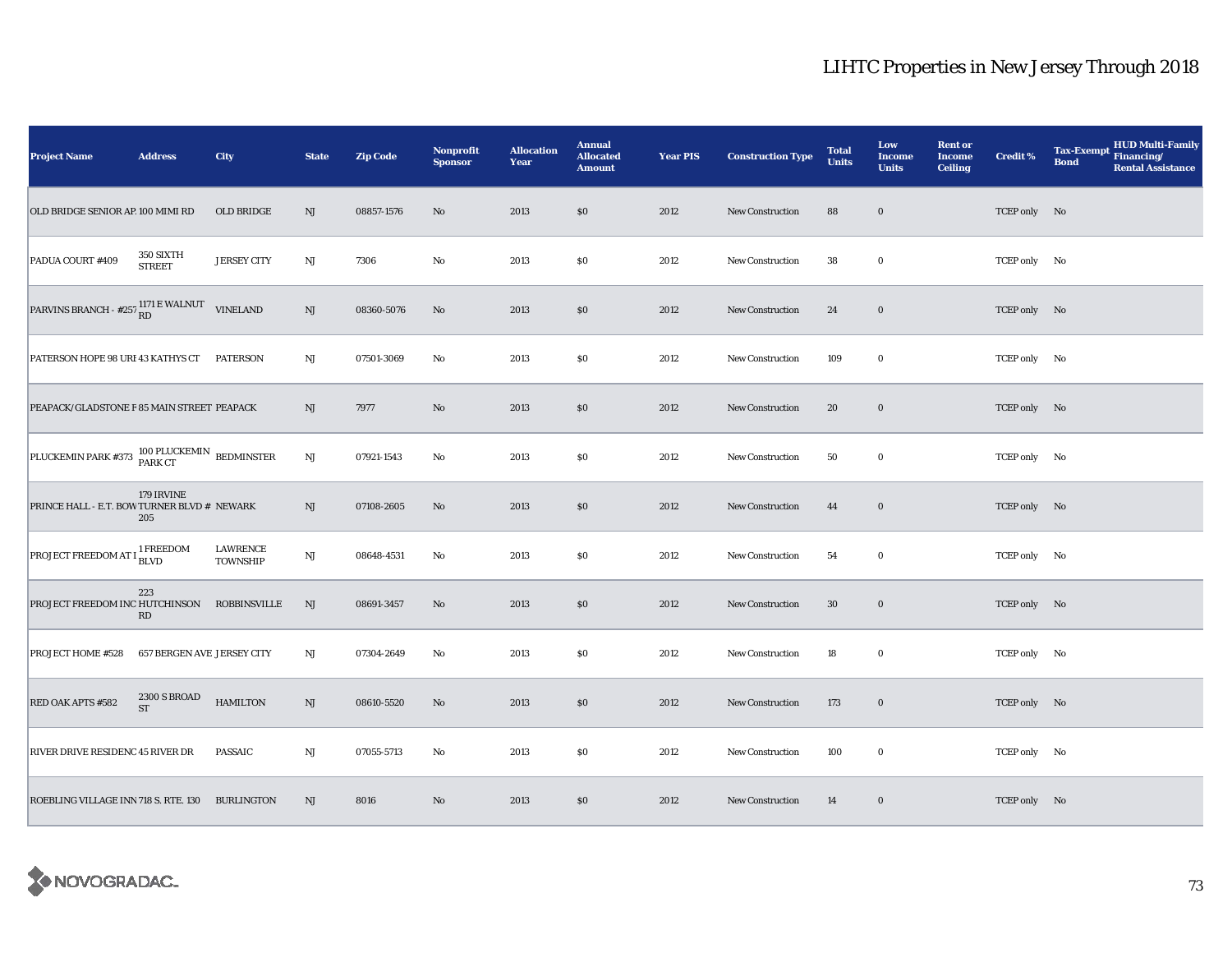| <b>Project Name</b>                                            | <b>Address</b>                          | City                        | <b>State</b> | <b>Zip Code</b> | <b>Nonprofit</b><br><b>Sponsor</b> | <b>Allocation</b><br>Year | <b>Annual</b><br><b>Allocated</b><br><b>Amount</b> | <b>Year PIS</b> | <b>Construction Type</b> | <b>Total</b><br><b>Units</b> | Low<br><b>Income</b><br><b>Units</b> | <b>Rent or</b><br><b>Income</b><br><b>Ceiling</b> | <b>Credit %</b> | HUD Multi-Family<br><b>Tax-Exempt</b><br>Financing/<br><b>Bond</b><br><b>Rental Assistance</b> |
|----------------------------------------------------------------|-----------------------------------------|-----------------------------|--------------|-----------------|------------------------------------|---------------------------|----------------------------------------------------|-----------------|--------------------------|------------------------------|--------------------------------------|---------------------------------------------------|-----------------|------------------------------------------------------------------------------------------------|
| <b>ROYAL TIMBERS #380</b>                                      | 111 WILD OAKS<br>CT 8609 7B II<br>(YES) | LITTLE EGG<br><b>HARBOR</b> | $\rm{NJ}$    | 08087-3043      | No                                 | 2013                      | \$0                                                | 2012            | New Construction         | 103                          | $\bf{0}$                             |                                                   | TCEP only No    |                                                                                                |
| SAYREVILLE SENIOR HO WASHINGTON SAYREVILLE                     | 650<br>RD                               |                             | NJ           | 08872-3001      | No                                 | 2013                      | $\$0$                                              | 2012            | New Construction         | 100                          | $\boldsymbol{0}$                     |                                                   | TCEP only No    |                                                                                                |
| SCENIC FALLS AFFORDA WASHINGTON                                | 227<br><b>AVE APT A7</b>                | BLACKWOOD                   | NJ           | 08012-3048      | No                                 | 2013                      | \$0                                                | 2012            | New Construction         | 99                           | $\bf{0}$                             |                                                   | TCEP only No    |                                                                                                |
| SECOND WESTFIELD SR. 1129 BOYNTON                              |                                         | <b>WESTFIELD</b>            | $\rm{NJ}$    | 07090-1693      | No                                 | 2013                      | \$0                                                | 2012            | <b>New Construction</b>  | 131                          | $\boldsymbol{0}$                     |                                                   | TCEP only No    |                                                                                                |
| SIENA VILLAGE AT WAY! 1000 SIENA VLG WAYNE                     |                                         |                             | NJ           | 07470-3572      | No                                 | 2013                      | \$0                                                | 2012            | New Construction         | 251                          | $\bf{0}$                             |                                                   | TCEP only No    |                                                                                                |
| SOJOURNER DOUGLASS SUMMER                                      | JEFFERSON &<br><b>STREETS</b>           | <b>PATERSON</b>             | NJ           | 7501            | $\mathbf{N}\mathbf{o}$             | 2013                      | \$0                                                | 2012            | New Construction         | 20                           | $\bf{0}$                             |                                                   | TCEP only No    |                                                                                                |
| SOUTH BROADWAY PAR' 1840 S                                     |                                         | CAMDEN                      | $\rm{NJ}$    | 08104-1334      | No                                 | 2013                      | \$0                                                | 2012            | <b>New Construction</b>  | 12                           | $\bf{0}$                             |                                                   | TCEP only No    |                                                                                                |
| SOUTH PLAINFIELD SEN 151 MORRIS AVE                            |                                         | SOUTH<br>PLAINFIELD         | NJ           | 07080-4731      | No                                 | 2013                      | $\$0$                                              | 2012            | New Construction         | 100                          | $\mathbf 0$                          |                                                   | TCEP only No    |                                                                                                |
| SOUTH STATE STREET, $I_{\#1221}^{1217}$ S STATE ST<br>HILLSIDE |                                         |                             | NJ           | 07205-2623      | No                                 | 2013                      | $\$0$                                              | 2012            | <b>New Construction</b>  | $\overline{4}$               | $\bf{0}$                             |                                                   | TCEP only No    |                                                                                                |
| SOUTH THIRD STREET STREET 610-612 MILLVILLE                    | 101 SOUTH 3RD<br>THIRD DOCK ST.         |                             | NJ           | 8332            | $\rm No$                           | 2013                      | \$0                                                | 2012            | <b>New Construction</b>  | $\bf{6}$                     | $\bf{0}$                             |                                                   | TCEP only No    |                                                                                                |
| SPRINGFIELD VILLAGE # SPRINGFIELD                              | 343-359<br>AVE                          | NEWARK                      | NJ           | 07103-2600      | No                                 | 2013                      | \$0                                                | 2012            | New Construction         | 26                           | $\bf{0}$                             |                                                   | TCEP only No    |                                                                                                |
| SPRUCE SENIOR HOUSI! 2 SPRUCE ST                               |                                         | <b>DOVER</b>                | NJ           | 07801-4936      | No                                 | 2013                      | \$0                                                | 2012            | New Construction         | 90                           | $\mathbf 0$                          |                                                   | TCEP only No    |                                                                                                |
| ST. MICHAEL'S PAVILION 1901 WEST ST                            |                                         | <b>UNION CITY</b>           | NJ           | 07087-3375      | No                                 | 2013                      | \$0                                                | 2012            | <b>New Construction</b>  | 70                           | $\bf{0}$                             |                                                   | TCEP only No    |                                                                                                |

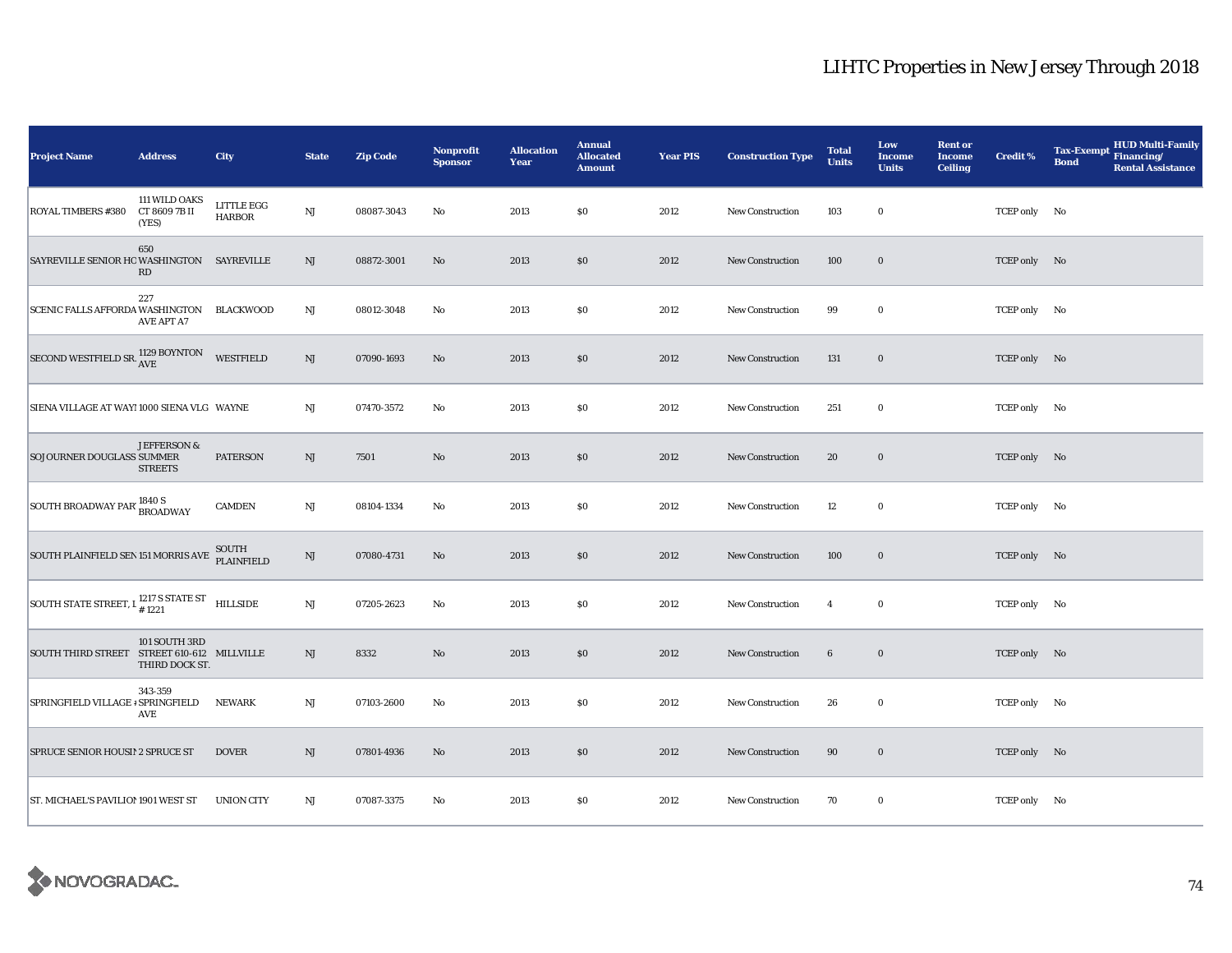| <b>Project Name</b>                                                                                                                                              | <b>Address</b>                                | City              | <b>State</b>           | <b>Zip Code</b> | <b>Nonprofit</b><br><b>Sponsor</b> | <b>Allocation</b><br>Year | <b>Annual</b><br><b>Allocated</b><br><b>Amount</b> | <b>Year PIS</b> | <b>Construction Type</b> | <b>Total</b><br><b>Units</b> | Low<br><b>Income</b><br><b>Units</b> | <b>Rent or</b><br><b>Income</b><br><b>Ceiling</b> | <b>Credit %</b> | <b>HUD Multi-Family</b><br><b>Tax-Exempt</b><br>Financing/<br><b>Bond</b><br><b>Rental Assistance</b> |
|------------------------------------------------------------------------------------------------------------------------------------------------------------------|-----------------------------------------------|-------------------|------------------------|-----------------|------------------------------------|---------------------------|----------------------------------------------------|-----------------|--------------------------|------------------------------|--------------------------------------|---------------------------------------------------|-----------------|-------------------------------------------------------------------------------------------------------|
| ST. PETER'S SENIOR HOU 25 W BLACK                                                                                                                                |                                               | PLEASANTVILLE NJ  |                        | 08232-2639      | No                                 | Insufficient<br>Data      | \$699,994                                          | 2012            | New Construction         | 73                           | $\bf{0}$                             |                                                   | TCEP only No    |                                                                                                       |
| $\begin{array}{ l } \hline \text{STEVENS AVE. PROJECT } ^{\text{78} }{} & \text{STEVENS AVE } \text{ JERSEY CITY} \\ \hline \end{array}$                         |                                               |                   | $\mathrm{NJ}$          | 07305-3044      | No                                 | 2013                      | \$0                                                | 2012            | New Construction         | 16                           | $\bf{0}$                             |                                                   | TCEP only No    |                                                                                                       |
| SUMMER STREET, L.P. $\#$ , 636 SUMMER ST ELIZABETH                                                                                                               |                                               |                   | $\mathbf{N}\mathbf{J}$ | 07202-3644      | No                                 | 2013                      | \$0                                                | 2012            | <b>New Construction</b>  | $\overline{4}$               | $\mathbf 0$                          |                                                   | TCEP only No    |                                                                                                       |
| SUNRISE HOUSE #443                                                                                                                                               | 185 PARKHURST $$\rm NEWARK$$ ST               |                   | NJ                     | 07114-2607      | $\rm No$                           | 2013                      | $\$0$                                              | 2012            | <b>New Construction</b>  | 20                           | $\mathbf 0$                          |                                                   | TCEP only No    |                                                                                                       |
| THE FLICKER RESIDENC RD VAN BUREN VOORHEES                                                                                                                       |                                               |                   | $\mathbf{N}\mathbf{J}$ | 08043-2391      | No                                 | 2013                      | \$0                                                | 2012            | <b>New Construction</b>  | 36                           | $\bf{0}$                             |                                                   | TCEP only No    |                                                                                                       |
| THE PALISADES #611                                                                                                                                               | 3900-3914<br><b>PALISADE</b><br><b>AVENUE</b> | <b>UNION CITY</b> | $_{\rm NJ}$            | 7087            | $\rm No$                           | 2013                      | $\$0$                                              | 2012            | New Construction         | 45                           | $\mathbf 0$                          |                                                   | TCEP only No    |                                                                                                       |
| THE RENAISSANCE #609 AND CENTRAL UNION CITY                                                                                                                      | 26TH STREET<br>AVE                            |                   | NJ                     | 7039            | No                                 | 2013                      | \$0                                                | 2012            | New Construction         | 37                           | $\bf{0}$                             |                                                   | TCEP only No    |                                                                                                       |
| THE SUMMIT #626                                                                                                                                                  | 599-601 20TH ST IRVINGTON                     |                   | $_{\rm NJ}$            | 07111-4579      | $\rm No$                           | 2013                      | $\$0$                                              | 2012            | New Construction         | 12                           | $\bf{0}$                             |                                                   | TCEP only No    |                                                                                                       |
| UJIMA VILLAGE #652                                                                                                                                               | 1001<br>PENNINGTON EWING<br>RD                |                   | NJ                     | 08618-2600      | No                                 | 2013                      | \$0                                                | 2012            | <b>New Construction</b>  | 51                           | $\mathbf 0$                          |                                                   | TCEP only No    |                                                                                                       |
| UNITED COMMUNITY VI $\frac{332}{334}$ S 8TH ST #                                                                                                                 |                                               | <b>NEWARK</b>     | NJ                     | 07103-2173      | $\rm No$                           | 2013                      | $\$0$                                              | 2012            | <b>New Construction</b>  | 36                           | $\mathbf 0$                          |                                                   | TCEP only No    |                                                                                                       |
| $\begin{array}{ll} \rm{VILLA~BORINQUEN~II~\text{-}~\text{\#}}~ & \begin{array}{ll} 432 & \& 434 \\ \rm{MANILLAL~AVE} \end{array} & \rm{JERSEY~CITY} \end{array}$ |                                               |                   | NJ                     | 7302            | No                                 | 2013                      | \$0                                                | 2012            | <b>New Construction</b>  | 48                           | $\bf{0}$                             |                                                   | TCEP only No    |                                                                                                       |
| WAKEMAN SQUARE #36- $87-89$<br>WAKEMAN AVE NEWARK                                                                                                                |                                               |                   | NJ                     | 07104-2858      | $\rm No$                           | 2013                      | \$0                                                | 2012            | <b>New Construction</b>  | 41                           | $\mathbf 0$                          |                                                   | TCEP only No    |                                                                                                       |
| WALTER G. ALEXANDER 105 WILSON PL ORANGE                                                                                                                         |                                               |                   | NJ                     | 07050-3810      | No                                 | 2011                      | \$1,637,701                                        | 2012            | New Construction         | 65                           | $\bf{0}$                             |                                                   | TCEP only No    |                                                                                                       |

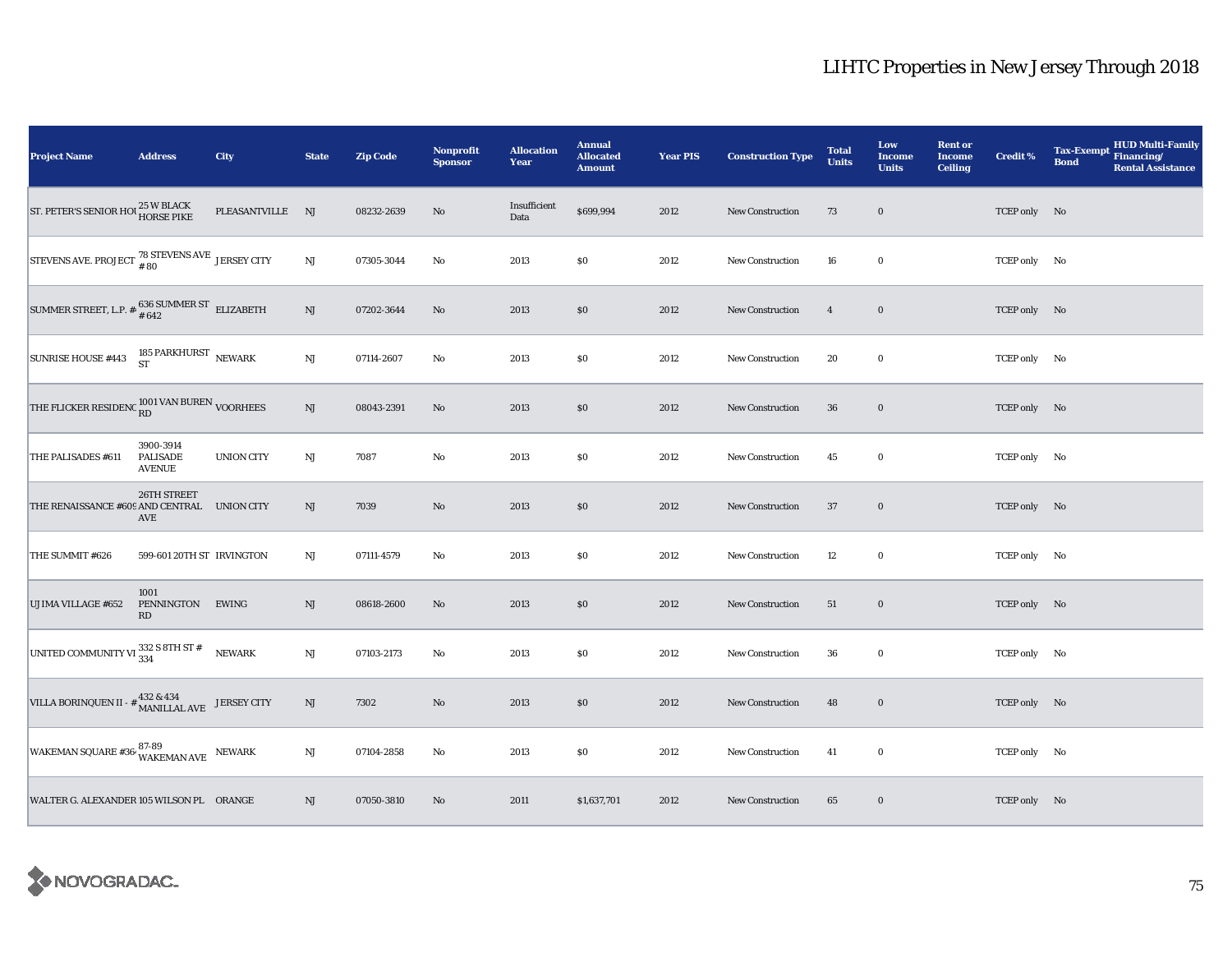| <b>Project Name</b>                                                      | <b>Address</b>                  | City             | <b>State</b>           | <b>Zip Code</b> | Nonprofit<br><b>Sponsor</b> | <b>Allocation</b><br>Year | <b>Annual</b><br><b>Allocated</b><br><b>Amount</b> | <b>Year PIS</b> | <b>Construction Type</b> | <b>Total</b><br><b>Units</b> | Low<br><b>Income</b><br><b>Units</b> | <b>Rent or</b><br><b>Income</b><br><b>Ceiling</b> | <b>Credit %</b> | <b>HUD Multi-Family</b><br><b>Tax-Exempt</b><br>Financing/<br><b>Bond</b><br><b>Rental Assistance</b> |
|--------------------------------------------------------------------------|---------------------------------|------------------|------------------------|-----------------|-----------------------------|---------------------------|----------------------------------------------------|-----------------|--------------------------|------------------------------|--------------------------------------|---------------------------------------------------|-----------------|-------------------------------------------------------------------------------------------------------|
| WARREN STREET APART 227 N WARREN                                         |                                 | <b>TRENTON</b>   | NJ                     | 08618-4857      | No                          | 2013                      | \$0                                                | 2012            | New Construction         | 31                           | $\bf{0}$                             |                                                   | TCEP only No    |                                                                                                       |
| WARREN STREET APART 227 WARREN                                           |                                 | <b>TRENTON</b>   | $\mathbf{N}\mathbf{J}$ | 8609            | $\rm No$                    | 2013                      | $\$0$                                              | 2012            | New Construction         | 11                           | $\mathbf 0$                          |                                                   | TCEP only No    |                                                                                                       |
| WEEHAWKEN SENIOR H 2-4 POTTER PL WEEHAWKEN                               |                                 |                  | $_{\rm NJ}$            | 07086-7093      | No                          | 2013                      | \$0                                                | 2012            | New Construction         | 28                           | $\bf{0}$                             |                                                   | TCEP only No    |                                                                                                       |
| WEEQUAHIC PARK APAF 111 MAPES AVE NEWARK                                 |                                 |                  | NJ                     | 07112-2017      | No                          | 2013                      | \$0                                                | 2012            | <b>New Construction</b>  | 53                           | $\bf{0}$                             |                                                   | TCEP only No    |                                                                                                       |
| WEEQUAHIC PARK APTS <sup>479</sup> ELIZABETH                             |                                 | <b>NEWARK</b>    | NJ                     | 07112-2515      | No                          | 2013                      | $\$0$                                              | 2012            | <b>New Construction</b>  | 49                           | $\mathbf 0$                          |                                                   | TCEP only No    |                                                                                                       |
| WEEQUAHIC PARK APTS $_{\rm AVE}^{1\rm\, GRUMMAN}$                        |                                 | NEWARK           | NJ                     | 07112-2346      | No                          | 2013                      | \$0                                                | 2012            | New Construction         | 80                           | $\bf{0}$                             |                                                   | TCEP only No    |                                                                                                       |
| WEEQUAHIC PARK APTS $_{\rm AVE\,\# \,\,505}^{\rm 489\,ELIZABETH}$ NEWARK |                                 |                  | $\mathbf{N}\mathbf{J}$ | 07112-2515      | No                          | 2013                      | \$0                                                | 2012            | New Construction         | 71                           | $\bf{0}$                             |                                                   | TCEP only No    |                                                                                                       |
| WEST LAKE SENIOR APA $^{1609}_{AVE~\#~1617}$                             |                                 | <b>NEPTUNE</b>   | NJ                     | 07753-4600      | No                          | 2013                      | \$0                                                | 2012            | New Construction         | 42                           | $\bf{0}$                             |                                                   | TCEP only No    |                                                                                                       |
| WEST SIDE VILLAGE #55 113 N 13TH ST                                      |                                 | <b>NEWARK</b>    | $_{\rm NJ}$            | 07107-1188      | $\rm No$                    | 2013                      | \$0                                                | 2012            | New Construction         | 127                          | $\bf{0}$                             |                                                   | TCEP only No    |                                                                                                       |
| WESTLAKE MEWS #633 RD 8609 PART II JACKSON                               | 100 MUIRFIELD<br>N <sub>O</sub> |                  | $\mathrm{NJ}$          | 08527-2591      | No                          | 2013                      | \$0                                                | 2012            | <b>New Construction</b>  | 149                          | $\mathbf 0$                          |                                                   | TCEP only No    |                                                                                                       |
| WESTPORT HOMES HOP 255 3RD ST                                            |                                 | <b>ELIZABETH</b> | NJ                     | 07206-2063      | No                          | 2013                      | \$0                                                | 2012            | <b>New Construction</b>  | 107                          | $\mathbf 0$                          |                                                   | TCEP only No    |                                                                                                       |
| WHITMAN PARK SENIOF 2015 FERRY AVE CAMDEN                                |                                 |                  | NJ                     | 08104-1905      | $\rm No$                    | 2012                      | \$1,154,486                                        | 2012            | <b>New Construction</b>  | 50                           | $\bf{0}$                             |                                                   | TCEP only No    |                                                                                                       |
| WINFIELD SCOTT TOWE 323 N BROAD ST ELIZABETH                             |                                 |                  | NJ                     | 07208-3707      | No                          | 2013                      | \$0                                                | 2012            | New Construction         | 48                           | $\bf{0}$                             |                                                   | TCEP only No    |                                                                                                       |

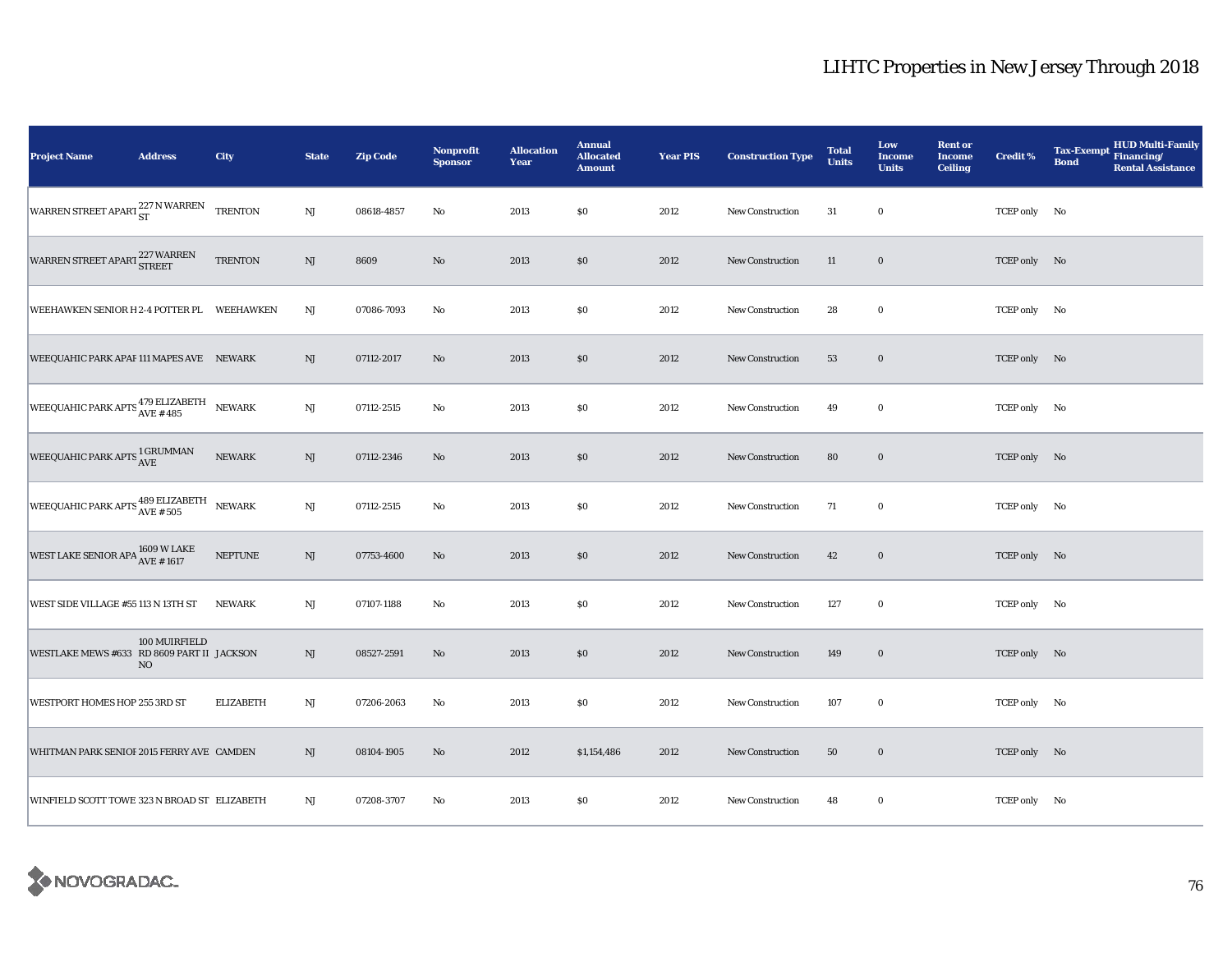| <b>Project Name</b>                                                                           | <b>Address</b>                     | City                      | <b>State</b>           | <b>Zip Code</b> | Nonprofit<br><b>Sponsor</b> | <b>Allocation</b><br>Year | <b>Annual</b><br><b>Allocated</b><br><b>Amount</b> | <b>Year PIS</b> | <b>Construction Type</b>              | <b>Total</b><br><b>Units</b> | Low<br>Income<br><b>Units</b> | <b>Rent or</b><br><b>Income</b><br><b>Ceiling</b> | <b>Credit %</b>       | <b>HUD Multi-Family</b><br><b>Tax-Exempt</b><br>Financing/<br><b>Bond</b><br><b>Rental Assistance</b> |
|-----------------------------------------------------------------------------------------------|------------------------------------|---------------------------|------------------------|-----------------|-----------------------------|---------------------------|----------------------------------------------------|-----------------|---------------------------------------|------------------------------|-------------------------------|---------------------------------------------------|-----------------------|-------------------------------------------------------------------------------------------------------|
| WOOD AVENUE APARTM 48 WOOD AVE MANALAPAN                                                      |                                    |                           | NJ                     | 07726-8061      | $\rm No$                    | 2011                      | \$1,460,423                                        | 2012            | New Construction                      | 80                           | $\mathbf 0$                   |                                                   | TCEP only No          |                                                                                                       |
| WOODFIELD ESTATES A' $^{1,3,5,7,9}_{\text{WARD PLACE}}$                                       |                                    | FLORHAM PARK              | NJ                     | 7932            | $\rm No$                    | 2013                      | \$0                                                | 2012            | <b>New Construction</b>               | 60                           | $\bf{0}$                      |                                                   | TCEP only No          |                                                                                                       |
| WOODHAVEN AT SOUTH 1401 JONES                                                                 |                                    | SOUTH<br><b>BRUNSWICK</b> | $\mathbf{N}\mathbf{J}$ | 8852            | $\rm No$                    | 2013                      | $\$0$                                              | 2012            | New Construction                      | 80                           | $\mathbf 0$                   |                                                   | TCEP only No          |                                                                                                       |
| WYNDHURST AT PLAINS WYNDHURST                                                                 | 900<br>DR                          | PLAINSBORO                | $_{\rm NJ}$            | 08536-2024      | No                          | 2013                      | $\$0$                                              | 2012            | <b>New Construction</b>               | 126                          | $\bf{0}$                      |                                                   | TCEP only No          |                                                                                                       |
| WYNONA LIPMAN ARMS $\begin{array}{l} 830 \, \text{CLINTON} \\ \text{AVE}~\#~\,34 \end{array}$ |                                    | <b>NEWARK</b>             | NJ                     | 07108-1046      | $\rm No$                    | 2013                      | \$0                                                | 2012            | <b>New Construction</b>               | 58                           | $\mathbf 0$                   |                                                   | TCEP only No          |                                                                                                       |
| YMCA SIERRA GARDENS 144 MADISON                                                               |                                    | <b>ELIZABETH</b>          | NJ                     | 07201-2478      | $\rm No$                    | 2013                      | \$0\$                                              | 2012            | New Construction                      | 33                           | $\mathbf 0$                   |                                                   | TCEP only No          |                                                                                                       |
| <b>BAXTER PARK SOUTH</b>                                                                      | 39-47 SUSSEX<br>AVENUE             | NEWARK                    | NJ                     | 7103            |                             | Insufficient<br>Data      | \$1,193,561                                        | 2012            | <b>New Construction</b>               | 90                           | 89                            | 60% AMGI                                          | Not<br>Indicated      |                                                                                                       |
| <b>FERRY SENIOR</b>                                                                           | <b>2015 FERRY</b><br><b>AVENUE</b> | <b>CAMDEN</b>             | $\mathbf{N}\mathbf{J}$ | 8104            |                             | Insufficient<br>Data      | \$1,154,487                                        | 2012            | New Construction                      | 50                           | $50\,$                        | 60% AMGI                                          | Not<br>Indicated      |                                                                                                       |
| HOBOKEN YMCA                                                                                  | 1301<br><b>STREET</b>              | WASHINGTON HOBOKEN CITY   | NJ                     | 7030            |                             | Insufficient<br>Data      | \$900,000                                          | 2012            | Both New Construction 96<br>and $A/R$ |                              | $\bf 91$                      | 60% AMGI                                          | Not<br>Indicated      |                                                                                                       |
| VILLAGE AT ST. PETERS $^{25}$ WEST BLACK PLEASANTVILLE<br>HORSE PIKE TWP.                     |                                    |                           | $_{\rm NJ}$            | 8232            |                             | Insufficient<br>Data      | \$699,994                                          | 2012            | New Construction                      | 73                           | 73                            | 60% AMGI                                          | Not<br>Indicated      |                                                                                                       |
| WALTER G ALEXANDER, 105 WILSON                                                                |                                    | ORANGE                    | NJ                     | 7050            |                             | Insufficient<br>Data      | \$1,134,622                                        | 2012            | Not Indicated                         | 48                           | 48                            |                                                   | Not<br>Indicated      |                                                                                                       |
| WALTER G. ALEXANDER 105 WILSON                                                                |                                    | ORANGE                    | $\rm{NJ}$              | 7050            |                             | Insufficient<br>Data      | \$1,637,702                                        | 2012            | <b>New Construction</b>               | 65                           | 65                            | 60% AMGI                                          | Not<br>Indicated      |                                                                                                       |
| WASHINGTON DODD AP $^{587}_{\rm ST.}$                                                         |                                    | ORANGE                    | $\mathbf{N}\mathbf{J}$ | 7050            | $\rm No$                    | Insufficient<br>Data      | \$716,703                                          | 2012            | Acquisition and Rehab 299             |                              | 195                           |                                                   | 60% AMGI TCEP only No |                                                                                                       |

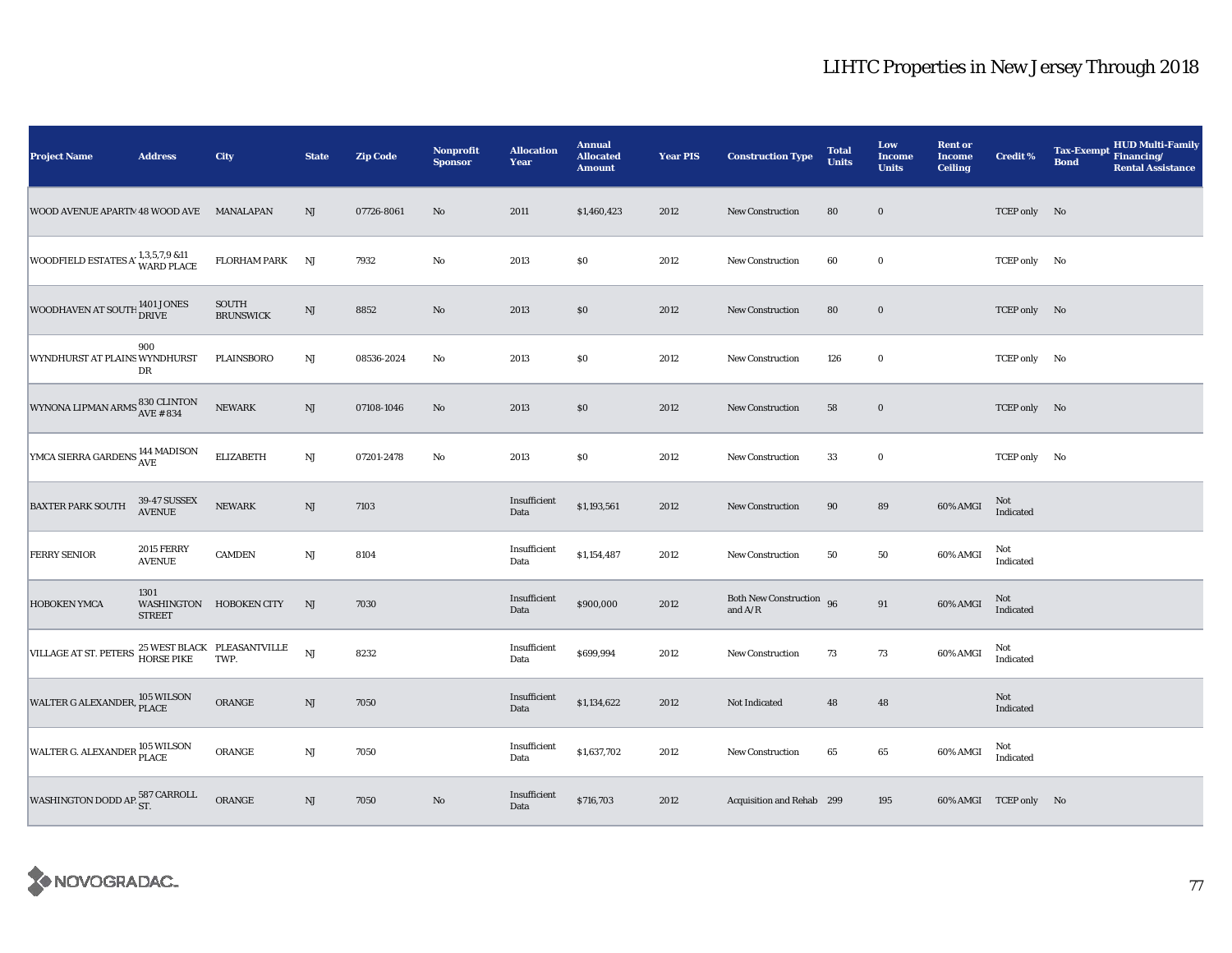| <b>Project Name</b>                                                | <b>Address</b>                                                             | City                | <b>State</b> | <b>Zip Code</b> | <b>Nonprofit</b><br><b>Sponsor</b> | <b>Allocation</b><br>Year | <b>Annual</b><br><b>Allocated</b><br><b>Amount</b> | <b>Year PIS</b> | <b>Construction Type</b>  | <b>Total</b><br><b>Units</b> | Low<br><b>Income</b><br><b>Units</b> | <b>Rent or</b><br><b>Income</b><br><b>Ceiling</b> | <b>Credit %</b>       | <b>HUD Multi-Family</b><br><b>Tax-Exempt</b><br>Financing/<br><b>Bond</b><br><b>Rental Assistance</b> |
|--------------------------------------------------------------------|----------------------------------------------------------------------------|---------------------|--------------|-----------------|------------------------------------|---------------------------|----------------------------------------------------|-----------------|---------------------------|------------------------------|--------------------------------------|---------------------------------------------------|-----------------------|-------------------------------------------------------------------------------------------------------|
| <b>WHITNEY CRESCENT</b>                                            | 814 HIGGINS<br><b>DRIVE</b>                                                | <b>GLASSBORO</b>    | NJ           | 8028            | No                                 | 2011                      | \$2,093,228                                        | 2012            | <b>New Construction</b>   | 80                           | 79                                   |                                                   | 60% AMGI TCEP only No |                                                                                                       |
| GARDENS AT BIRMINGH $^{1460}$ PARKWAY                              |                                                                            | <b>EWING TWP.</b>   | NJ           | 8628            |                                    | 2012                      | \$978,247                                          | 2012            | <b>New Construction</b>   | 47                           | 47                                   | 60% AMGI                                          | Not<br>Indicated      |                                                                                                       |
| <b>BAYONNE TRANSIT</b>                                             | 732 AVENUE E BAYONNE                                                       |                     | $_{\rm NJ}$  | 7702            | $\rm No$                           | Insufficient<br>Data      | \$480,165                                          | 2013            | <b>New Construction</b>   | 46                           | 39                                   |                                                   | 60% AMGI TCEP only No |                                                                                                       |
| BIRMINGHAM GARDENS BIRMINGHAM                                      | 4000<br>COURT                                                              | EWING               | NJ           | 8628            | No                                 | 2013                      | \$978,246                                          | 2013            | New Construction          | 47                           | $\bf{0}$                             |                                                   | TCEP only No          |                                                                                                       |
| <b>HAMPSHIRE HOUSE</b>                                             | 129 NORTH<br><b>ARLINGTON</b><br><b>AVENUE</b>                             | <b>EAST ORANGE</b>  | $_{\rm NJ}$  | 7018            | $\rm No$                           | Insufficient<br>Data      | \$302,846                                          | 2013            | Acquisition and Rehab 115 |                              | 113                                  |                                                   | 60% AMGI TCEP only No |                                                                                                       |
| LAUREL OAKS FAMILY A 465 N MAIN ST BARNEGAT                        |                                                                            |                     | NJ           | 8005            | No                                 | 2012                      | \$1,546,473                                        | 2013            | New Construction          | 69                           | $\mathbf 0$                          |                                                   | Not<br>Indicated      | No                                                                                                    |
| SADDLE BROOK COURT 53 HORSEHILL                                    |                                                                            | <b>CEDAR KNOLLS</b> | NJ           | 7927            | No                                 | 2012                      | \$1,448,703                                        | 2013            | New Construction          | 78                           | 78                                   |                                                   | 60% AMGI TCEP only No |                                                                                                       |
| SPRINGFIELD VILLAGE S313 15TH                                      |                                                                            | <b>NEWARK</b>       | $\rm{NJ}$    | 7103            | No                                 | 2012                      | \$1,090,395                                        | 2013            | <b>New Construction</b>   | 70                           | $\bf{0}$                             |                                                   | TCEP only No          |                                                                                                       |
| THE PLAZA AT SPRING                                                | 302-324<br>FI SPRINGFIELD<br>AVENUE; 267-271 NEWARK<br><b>BRUCE STREET</b> |                     | $_{\rm NJ}$  | 7103            | No                                 | 2012                      | \$948,692                                          | 2013            | New Construction          | 50                           | 49                                   |                                                   | 60% AMGI TCEP only No |                                                                                                       |
| TWO OSBORNE REHABII $_{\rm AVE~ {\rm \#}~580}^{570~{\rm CLINTON}}$ |                                                                            | <b>NEWARK</b>       | NJ           | 07108-1730      | $\mathbf{N}\mathbf{o}$             | Insufficient<br>Data      | $\$0$                                              | 2013            | Acquisition and Rehab 51  |                              | $\boldsymbol{0}$                     |                                                   | TCEP only No          |                                                                                                       |
| <b>WOODBURY SENIOR</b>                                             | 108 S BROAD ST WOODBURY                                                    |                     | $_{\rm NJ}$  | 8096            | $\rm No$                           | 2013                      | \$1,167,770                                        | 2013            | Acquisition and Rehab 55  |                              | $\bf{0}$                             |                                                   | Not<br>Indicated      | No                                                                                                    |
| WOODROW WILSON - PF 520 HIGH                                       |                                                                            | <b>LONG BRANCH</b>  | NJ           | 7740            | Yes                                | 2012                      | \$1,573,650                                        | 2013            | New Construction          | 64                           | 64                                   |                                                   | 60% AMGI TCEP only No |                                                                                                       |
| LAUREL OAKS FAMILY A 465 N MAIN ST BARNEGAT                        |                                                                            |                     | $_{\rm NJ}$  | 08005-2440      | No                                 | 2012                      | \$523,167                                          | 2013            | New Construction          | 24                           | $\bf{0}$                             |                                                   | TCEP only No          |                                                                                                       |

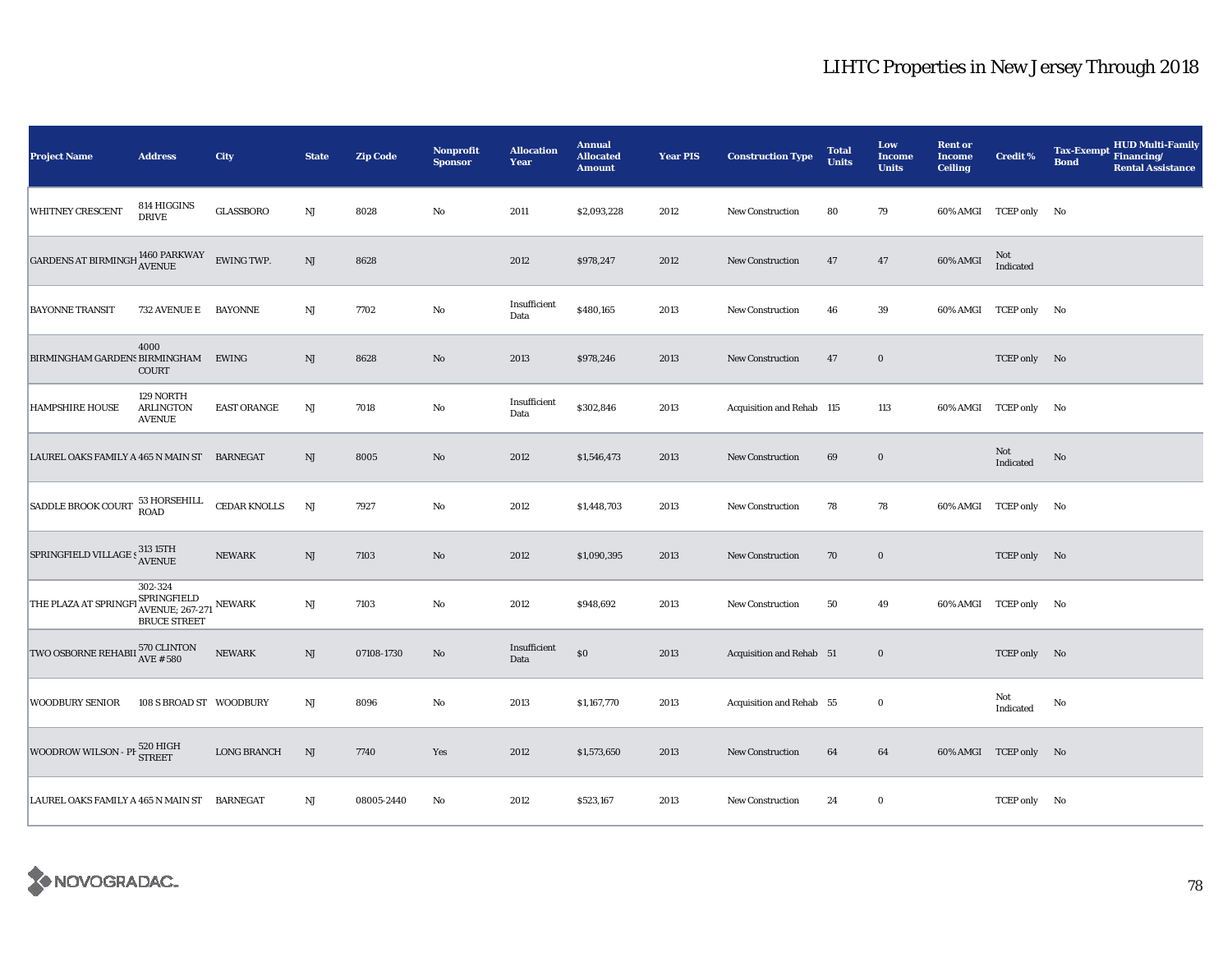| <b>Project Name</b>                                                                                                       | <b>Address</b>                                                                              | <b>City</b>         | <b>State</b> | <b>Zip Code</b> | <b>Nonprofit</b><br><b>Sponsor</b> | <b>Allocation</b><br>Year | <b>Annual</b><br><b>Allocated</b><br><b>Amount</b> | <b>Year PIS</b> | <b>Construction Type</b>                   | <b>Total</b><br><b>Units</b> | Low<br>Income<br><b>Units</b> | <b>Rent or</b><br><b>Income</b><br><b>Ceiling</b> | <b>Credit %</b>       | <b>HUD Multi-Family</b><br><b>Tax-Exempt</b><br>Financing/<br><b>Bond</b><br><b>Rental Assistance</b> |
|---------------------------------------------------------------------------------------------------------------------------|---------------------------------------------------------------------------------------------|---------------------|--------------|-----------------|------------------------------------|---------------------------|----------------------------------------------------|-----------------|--------------------------------------------|------------------------------|-------------------------------|---------------------------------------------------|-----------------------|-------------------------------------------------------------------------------------------------------|
| $\boxed{\textbf{OAKS} \ \textbf{AT} \ \textbf{WESTMINSTER} \ \textbf{350} \ \textbf{IRVINGTON} \quad \textbf{ELIZABETH}}$ |                                                                                             |                     | NJ           | 7208            | $\mathbf{N}\mathbf{o}$             | 2013                      | \$1,242,028                                        | 2013            | Acquisition and Rehab 60                   |                              | 60                            | 60% AMGI                                          | Not<br>Indicated      | No                                                                                                    |
| VALLEY BROOK VILLAGI KNOLLCROFT                                                                                           | 151<br>RD                                                                                   | <b>LYONS</b>        | $\rm{NJ}$    | 07939-5001      | Yes                                | 2011                      | $\$0$                                              | 2013            | Not Indicated                              | 62                           | $\mathbf 0$                   |                                                   | TCEP only No          |                                                                                                       |
| <b>ACADEMY PLACE</b>                                                                                                      | 125A OLIVE<br><b>STREET</b>                                                                 | <b>TRENTON</b>      | NJ           | 8618            | No                                 | 2013                      | \$740,615                                          | 2013            | Acquisition and Rehab 40                   |                              | 40                            | 60% AMGI                                          | Not<br>Indicated      | No                                                                                                    |
| <b>BENEDICTS PLACE</b>                                                                                                    | 220 ST MARYS<br><b>DRIVE</b>                                                                | CHERRY HILL TWP. NJ |              | 8003            | $\rm No$                           | Insufficient<br>Data      | \$460,644                                          | 2013            | <b>New Construction</b>                    | 74                           | 74                            | 60% AMGI                                          | Not<br>Indicated      | No                                                                                                    |
| <b>BROADWAY ESTATES</b>                                                                                                   | 711 BROADWAY NEWARK                                                                         |                     | NJ           | 7104            | Yes                                | 2013                      | \$949,752                                          | 2013            | New Construction                           | 40                           | 40                            |                                                   | 60% AMGI TCEP only No |                                                                                                       |
| GREGORY SCHOOL GARI 157 7TH AVENUE LONG BRANCH                                                                            |                                                                                             |                     | $_{\rm NJ}$  | 7740            | No                                 | 2012                      | \$1,400,000                                        | 2013            | Both New Construction 64<br>and $A/R$      |                              | 64                            | 60% AMGI                                          | Not<br>Indicated      | No                                                                                                    |
| $\boxed{\text{INDEPENDENCE CROSSI}} \begin{tabular}{c} 630 FRANKLIN \\ BOULEVARD \\ \end{tabular}$                        |                                                                                             | <b>SOMERSET</b>     | $\rm{NJ}$    | 8873            | No                                 | 2013                      | \$872,946                                          | 2013            | New Construction                           | 64                           | 64                            |                                                   | 60% AMGI TCEP only No |                                                                                                       |
| <b>LAWNSIDE SENIOR</b>                                                                                                    | <b>Z3 IVUKIH</b><br><b>WARWICK</b><br><b>STREET AND</b><br><b>DOUGLAS</b><br><b>AVENITE</b> | <b>LAWNSIDE</b>     | NJ           | 8045            | No                                 | Insufficient<br>Data      | \$923,091                                          | 2013            | Both New Construction $\,$ 40<br>and $A/R$ |                              | 40                            | 60% AMGI                                          | Not<br>Indicated      | No                                                                                                    |
| MEADOWBROOK II                                                                                                            | 1200 WAYSIDE<br>$\rm{ROAD}$                                                                 | <b>TINTON FALLS</b> | NJ           | 7724            | Yes                                | 2011                      | \$1,000,000                                        | 2013            | <b>New Construction</b>                    | 63                           | 63                            |                                                   | 50% AMGI TCEP only No |                                                                                                       |
| MONTVALE COMMONS                                                                                                          | NOTTINGHAM<br>COURT                                                                         | <b>MONTVALE</b>     | $\rm{NJ}$    | 7645            | Yes                                | 2013                      | \$602,330                                          | 2013            | <b>New Construction</b>                    | 28                           | 28                            |                                                   | 60% AMGI TCEP only No |                                                                                                       |
| SPRINGSIDE SCHOOL                                                                                                         | 1508 MOUNT<br><b>HOLLY ROAD</b>                                                             | <b>BURLINGTON</b>   | NJ           | 8016            | Yes                                | 2013                      | \$1,418,287                                        | 2013            | Both New Construction 74<br>and $A/R$      |                              | 74                            |                                                   | 60% AMGI TCEP only No |                                                                                                       |
| ACADEMY PLACE #1202 125A OLIVE ST TRENTON                                                                                 |                                                                                             |                     | NJ           | 08618-3918      | $\rm No$                           | Insufficient<br>Data      | \$0                                                | 2013            | Not Indicated                              | 40                           | $\bf{0}$                      |                                                   | TCEP only No          |                                                                                                       |
| BENEDICT'S PLACE (CHE $_{\text{DRIVE}}^{206 \text{ ST. } \text{MARK} \times \text{CHERRY HILL}}$                          |                                                                                             |                     | $\rm{NJ}$    | 8003            | No                                 | Insufficient<br>Data      | \$460,644                                          | 2013            | New Construction                           | 74                           | $\bf{0}$                      |                                                   | TCEP only No          |                                                                                                       |

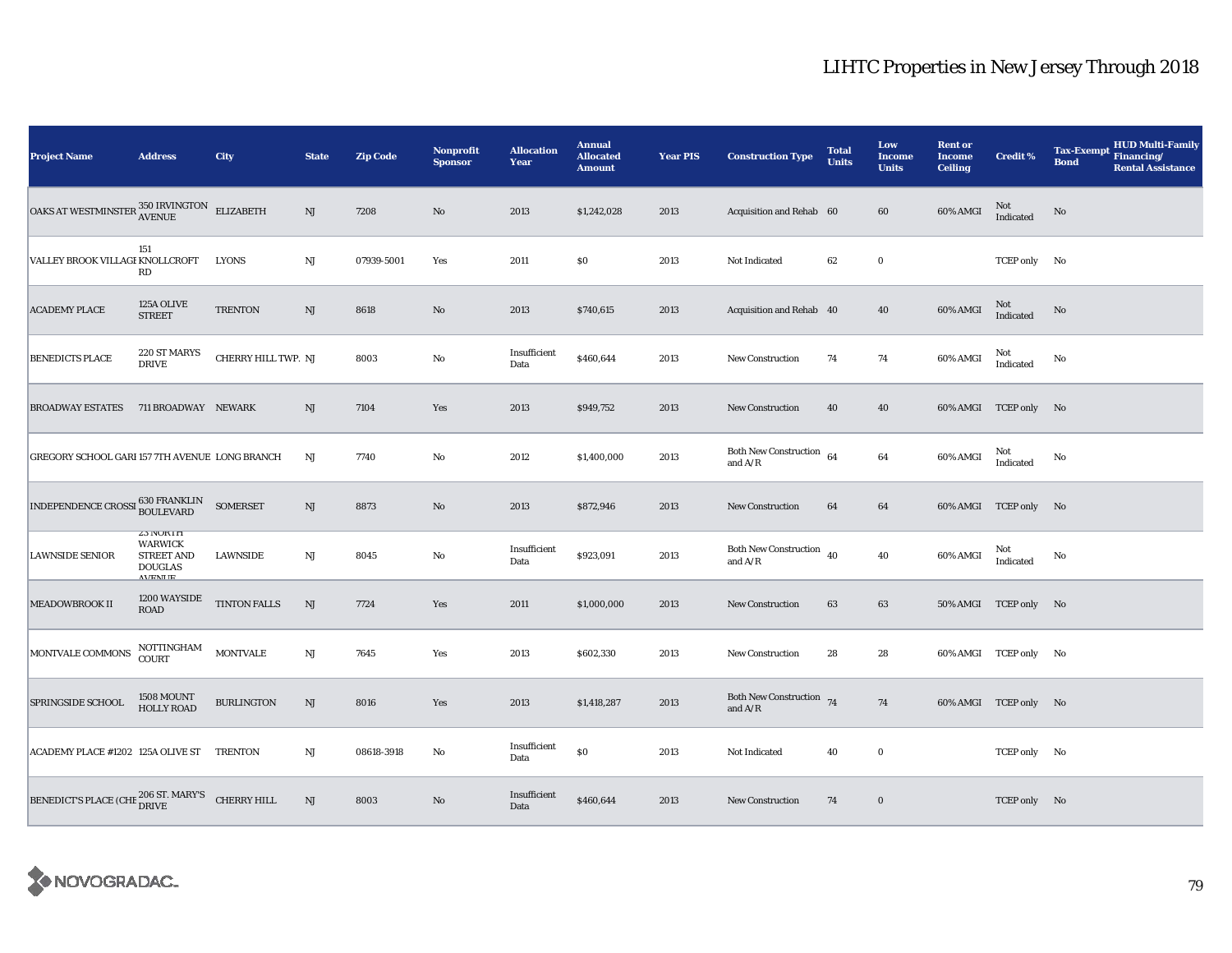| <b>Project Name</b>                                       | <b>Address</b>                            | City                      | <b>State</b>           | <b>Zip Code</b> | Nonprofit<br><b>Sponsor</b> | <b>Allocation</b><br>Year | <b>Annual</b><br><b>Allocated</b><br><b>Amount</b> | <b>Year PIS</b> | <b>Construction Type</b>  | <b>Total</b><br><b>Units</b> | Low<br><b>Income</b><br><b>Units</b> | <b>Rent or</b><br><b>Income</b><br><b>Ceiling</b> | <b>Credit %</b>       | <b>HUD Multi-Family</b><br><b>Tax-Exempt</b><br>Financing/<br><b>Bond</b><br><b>Rental Assistance</b> |
|-----------------------------------------------------------|-------------------------------------------|---------------------------|------------------------|-----------------|-----------------------------|---------------------------|----------------------------------------------------|-----------------|---------------------------|------------------------------|--------------------------------------|---------------------------------------------------|-----------------------|-------------------------------------------------------------------------------------------------------|
| CHESTNUT STREET HOU 303 CHESTNUT                          |                                           | <b>PASSAIC</b>            | $\mathbf{N}\mathbf{J}$ | 07055-4201      | No                          | Insufficient<br>Data      | \$379,828                                          | 2013            | Acquisition and Rehab 76  |                              | $\bf{0}$                             |                                                   | TCEP only No          |                                                                                                       |
| <b>GREGORY SCHOOL/GAR 157 7TH AVE</b>                     |                                           | <b>LONG BRANCH</b>        | NJ                     | 07740-7282      | No                          | 2012                      | \$1,400,000                                        | 2013            | Acquisition and Rehab 64  |                              | $\bf{0}$                             |                                                   | TCEP only No          |                                                                                                       |
| HOLLYBUSH APARTMEN <sup>252</sup> RUTH                    |                                           | <b>GLASSBORO</b>          | NJ                     | 8028            | $\rm\thinspace No$          | Insufficient<br>Data      | \$742,128                                          | 2013            | Acquisition and Rehab 251 |                              | $\bf{0}$                             |                                                   | TCEP only No          |                                                                                                       |
| LAUREL OAKS FAMILY A 465 N MAIN ST BARNEGAT               |                                           |                           | $\mathrm{NJ}$          | 08005-2440      | No                          | 2012                      | \$1,546,473                                        | 2013            | New Construction          | 69                           | $\bf{0}$                             |                                                   | TCEP only No          |                                                                                                       |
| LAUREL OAKS FAMILY A 465 N MAIN ST                        |                                           | BARNEGAT                  | NJ                     | 08005-2440      | No                          | Insufficient<br>Data      | \$0                                                | 2013            | Not Indicated             | 69                           | $\bf{0}$                             |                                                   | TCEP only No          |                                                                                                       |
| LAWNSIDE SENIOR HOU ST AND                                | 23 N. WARWICK<br><b>DOUGLAS AVE</b>       | LAWNSIDE                  | $\rm{NJ}$              | 8045            | No                          | Insufficient<br>Data      | $\$0$                                              | 2013            | Not Indicated             | 40                           | $\bf{0}$                             |                                                   | TCEP only No          |                                                                                                       |
| OAKS AT WESTMINSTER LLC 410                               | <b>URBAN RNWL</b><br><b>IRVINGTON AVE</b> | <b>ELIZABETH</b>          | NJ                     | 07208-2014      | No                          | 2012                      | \$1,242,027                                        | 2013            | Acquisition and Rehab 60  |                              | $\bf{0}$                             |                                                   | TCEP only No          |                                                                                                       |
| <b>REVERE RUN</b>                                         | 701 HARBOR<br><b>LANE</b>                 | <b>GLOUCESTER TWP. NJ</b> |                        | 8081            | $\mathbf{N}\mathbf{o}$      | 2013                      | \$1,580,050                                        | 2013            | New Construction          | 80                           | 79                                   |                                                   | 60% AMGI TCEP only No |                                                                                                       |
| <b>SALEM LAFAYETTE</b>                                    | 94 UNION<br><b>STREET</b>                 | <b>JERSEY CITY</b>        | NJ                     | 7304            | No                          | 2013                      | \$3,442,855                                        | 2013            | Acquisition and Rehab 411 |                              | 405                                  |                                                   | 60% AMGI TCEP only No |                                                                                                       |
| VALLEY BROOK VILLAGI KNOLLCROFT                           | 151<br>RD                                 | <b>LYONS</b>              | $\mathbf{N}\mathbf{J}$ | 07939-5001      | No                          | 2012                      | \$999,999                                          | 2013            | <b>New Construction</b>   | 62                           | $\bf{0}$                             |                                                   | 50% AMGI TCEP only No |                                                                                                       |
| VREELAND PARK RESIDE <sup>1</sup> VREELAND                |                                           | <b>EDGEWATER</b>          | $\mathbf{N}\mathbf{J}$ | 7020            | $\rm No$                    | Insufficient<br>Data      | \$234,887                                          | 2013            | New Construction          | 39                           | 39                                   |                                                   | 60% AMGI TCEP only No |                                                                                                       |
| WHITE OAK LANE AT MA $^{407}_{\rm LANE}$ WHITE OAK SEWELL |                                           |                           | NJ                     | 8080            | No                          | 2013                      | \$1,618,408                                        | 2013            | <b>New Construction</b>   | 72                           | 72                                   |                                                   | 60% AMGI TCEP only No |                                                                                                       |
| WOODBURY SENIOR #12 108 S BROAD ST WOODBURY               |                                           |                           | NJ                     | 8096            | $\mathbf{No}$               | 2013                      | \$1,167,770                                        | 2013            | Acquisition and Rehab 55  |                              | $\bf{0}$                             |                                                   | TCEP only No          |                                                                                                       |

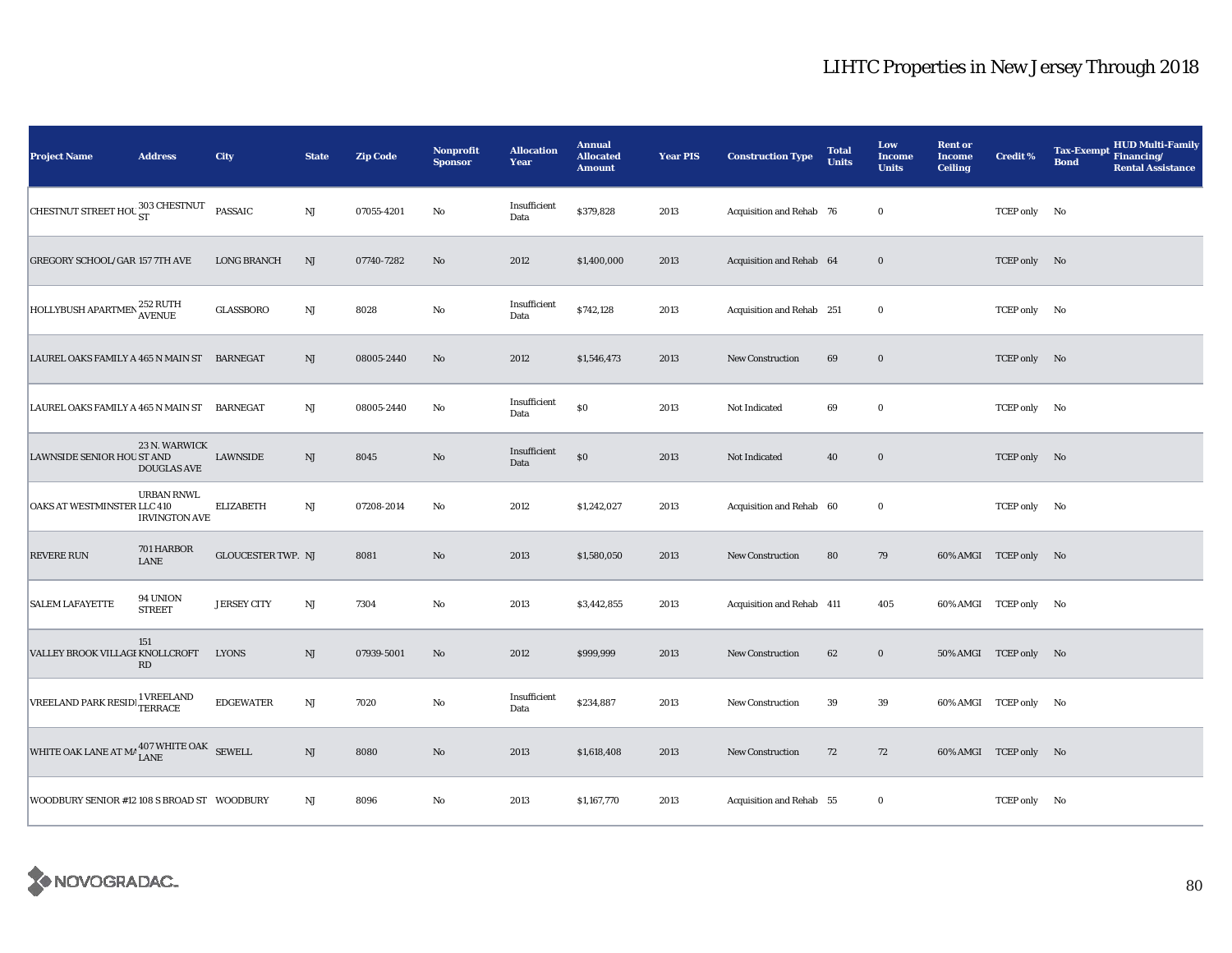| <b>Project Name</b>                          | <b>Address</b>                                                                   | <b>City</b>             | <b>State</b> | <b>Zip Code</b> | <b>Nonprofit</b><br><b>Sponsor</b> | <b>Allocation</b><br>Year | <b>Annual</b><br><b>Allocated</b><br><b>Amount</b> | <b>Year PIS</b> | <b>Construction Type</b>              | <b>Total</b><br><b>Units</b> | Low<br><b>Income</b><br><b>Units</b> | <b>Rent or</b><br><b>Income</b><br><b>Ceiling</b> | <b>Credit %</b>       | <b>Tax-Exempt</b><br><b>Bond</b> | <b>HUD Multi-Family</b><br>Financing/<br><b>Rental Assistance</b> |
|----------------------------------------------|----------------------------------------------------------------------------------|-------------------------|--------------|-----------------|------------------------------------|---------------------------|----------------------------------------------------|-----------------|---------------------------------------|------------------------------|--------------------------------------|---------------------------------------------------|-----------------------|----------------------------------|-------------------------------------------------------------------|
| <b>GG GREEN BUILDING</b>                     | 108 S BROAD<br><b>STREET</b>                                                     | WOODBURY TWP. NJ        |              | 8096            |                                    | Insufficient<br>Data      | \$1,167,771                                        | 2013            | Both New Construction 55<br>and $A/R$ |                              | ${\bf 55}$                           | 60% AMGI                                          | Not<br>Indicated      |                                  |                                                                   |
| <b>LAUREL OAKS</b>                           | 465 NORTH<br><b>MAIN STREET</b>                                                  | <b>BARNEGAT TWP. NJ</b> |              | 8005            |                                    | Insufficient<br>Data      | \$1,546,474                                        | 2013            | <b>New Construction</b>               | 70                           | $70\,$                               | 60% AMGI                                          | Not<br>Indicated      |                                  |                                                                   |
| LAUREL OAKS FAMILY A 465 NORTH               |                                                                                  | BARNEGAT TWP. NJ        |              | 8005            |                                    | Insufficient<br>Data      | \$523,167                                          | 2013            | New Construction                      | 24                           | 24                                   | 60% AMGI                                          | Not<br>Indicated      |                                  |                                                                   |
| SPRINGFIELD VILLAGES AVE, 253-259            | 313-329 15TH<br><b>BRUCE ST</b>                                                  | <b>NEWARK</b>           | NJ           | 7103            |                                    | Insufficient<br>Data      | \$1,090,395                                        | 2013            | <b>New Construction</b>               | 69                           | 69                                   | 60% AMGI                                          | Not<br>Indicated      |                                  |                                                                   |
| TWO OSBORNE TERRACI CLINTON                  | 570-580<br><b>AVENUE</b>                                                         | <b>NEWARK</b>           | NJ           | 7108            |                                    | Insufficient<br>Data      | \$274,323                                          | 2013            | Acquisition and Rehab 51              |                              | 51                                   | 60% AMGI                                          | Not<br>Indicated      |                                  |                                                                   |
| VALLEY BROOK VILLAGI KNOLLCROFT              | 151<br><b>ROAD</b>                                                               | <b>BASKING RIDGE</b>    | NJ           | 7920            |                                    | Insufficient<br>Data      | \$1,000,000                                        | 2013            | <b>New Construction</b>               | 62                           | $\bf 61$                             | <b>50% AMGI</b>                                   | Not<br>Indicated      |                                  |                                                                   |
| ASBURY PARK GARDENS 1100 ATLANTIC            |                                                                                  | <b>ASBURY PARK</b>      | NJ           | 7712            | $\rm No$                           | Insufficient<br>Data      | \$720,757                                          | 2013            | Acquisition and Rehab 170             |                              | 170                                  |                                                   | 60% AMGI TCEP only No |                                  |                                                                   |
| COLONIAL PARK APART! EVERGREEN               | 401 S.<br><b>AVENUE</b>                                                          | WOODBURY TWP. NJ        |              | 8096            | $\rm No$                           | Insufficient<br>Data      | \$966,383                                          | 2013            | Acquisition and Rehab 199             |                              | 197                                  |                                                   | 60% AMGI TCEP only No |                                  |                                                                   |
| <b>WHISPERING HILLS</b>                      | 345<br>HAWTHORNE<br>LANE                                                         | <b>BARNEGAT TWP. NJ</b> |              | 8005            | No                                 | 2012                      | \$1,148,175                                        | 2013            | New Construction                      | 52                           | 52                                   |                                                   | 60% AMGI TCEP only No |                                  |                                                                   |
| 50-55 SOUTH ESSEX AVE 63 S ESSEX AVE ORANGE  |                                                                                  |                         | $_{\rm NJ}$  | 7050            | $\rm No$                           | 2013                      | \$1,285,749                                        | 2014            | <b>New Construction</b>               | 71                           | $\mathbf 0$                          |                                                   | Not<br>Indicated      | No                               |                                                                   |
| AAMH-ELIZABETH SCAT 22 JACQUES               |                                                                                  | <b>ELIZABETH</b>        | NJ           | 7208            | No                                 | 2013                      | \$231,514                                          | 2014            | Acquisition and Rehab 21              |                              | 21                                   | 60% AMGI                                          | Not<br>Indicated      | No                               |                                                                   |
| <b>BRIGANTINE HOMES</b>                      | 1062<br><b>BRIGANTINE</b><br>BLVD.                                               | <b>ATLANTIC CITY</b>    | NJ           | 8401            | $\rm No$                           | Insufficient<br>Data      | \$543,370                                          | 2014            | Acquisition and Rehab 160             |                              | 160                                  |                                                   | 60% AMGI TCEP only No |                                  |                                                                   |
| FREEDOM VILLAGE AT F EVALUATOR AS PENNINGTON | <b>TO DENOW</b><br><b>ROAD (IN SITE</b><br><b>PENNINGTON</b><br><b>NI 08524)</b> |                         | NJ           | 8534            | Yes                                | 2013                      | \$974,324                                          | 2014            | <b>New Construction</b>               | 72                           | 72                                   |                                                   | 60% AMGI TCEP only No |                                  |                                                                   |

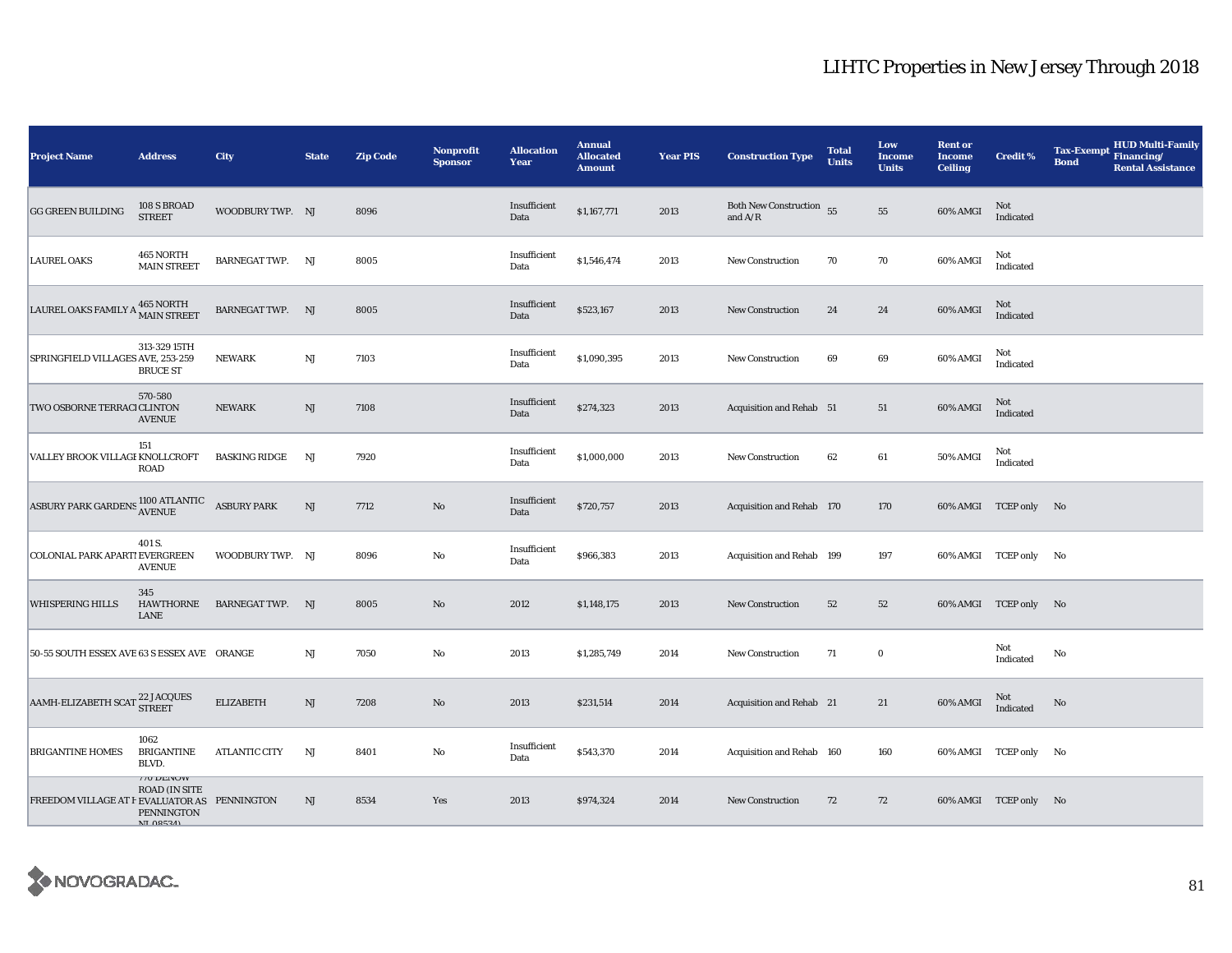| <b>Project Name</b>                                                  | <b>Address</b>                                                                                                   | City                | <b>State</b> | <b>Zip Code</b> | <b>Nonprofit</b><br><b>Sponsor</b> | <b>Allocation</b><br>Year | <b>Annual</b><br><b>Allocated</b><br><b>Amount</b> | <b>Year PIS</b> | <b>Construction Type</b>  | <b>Total</b><br><b>Units</b> | Low<br><b>Income</b><br><b>Units</b> | <b>Rent or</b><br><b>Income</b><br><b>Ceiling</b> | <b>Credit %</b>       | <b>Tax-Exempt</b><br><b>Bond</b> | <b>HUD Multi-Family</b><br>Financing/<br><b>Rental Assistance</b> |
|----------------------------------------------------------------------|------------------------------------------------------------------------------------------------------------------|---------------------|--------------|-----------------|------------------------------------|---------------------------|----------------------------------------------------|-----------------|---------------------------|------------------------------|--------------------------------------|---------------------------------------------------|-----------------------|----------------------------------|-------------------------------------------------------------------|
| <b>GREAT FALLS</b>                                                   | 24-25 MILL<br>$\begin{array}{cc}\text{STREET AND 33-}\\\text{35 VAN HOUTEN} & \text{PATERSON}\end{array}$<br>ST. |                     | $_{\rm NJ}$  | 7501            | No                                 | Insufficient<br>Data      | \$756,110                                          | 2014            | Acquisition and Rehab 145 |                              | 139                                  |                                                   | 60% AMGI TCEP only No |                                  |                                                                   |
| <b>MCIVER HOMES</b>                                                  | 111 SOUTH<br><b>MUNN AVENUE</b>                                                                                  | <b>EAST ORANGE</b>  | NJ           | 7018            | $\rm No$                           | Insufficient<br>Data      | \$227,210                                          | 2014            | Acquisition and Rehab 87  |                              | 86                                   | 60% AMGI                                          | Not<br>Indicated      | No                               |                                                                   |
| ST. BRIDGETS SENIOR R MONTGOMERY JERSEY CITY                         | 372<br><b>STREET</b>                                                                                             |                     | $\rm{NJ}$    | 7302            | $\rm No$                           | 2012                      | \$739,241                                          | 2014            | Acquisition and Rehab 44  |                              | 44                                   | 60% AMGI                                          | Not<br>Indicated      | No                               |                                                                   |
| ALEXANDER HAMILTON 685 E. 34TH                                       |                                                                                                                  | <b>PATERSON</b>     | NJ           | 7513            | No                                 | 2012                      | \$833,637                                          | 2014            | <b>New Construction</b>   | 50                           | 50                                   |                                                   | 60% AMGI TCEP only No |                                  |                                                                   |
| <b>SYCAMORE RIDGE</b>                                                | 3731 HERBERT<br>$\operatorname{\mathsf{AVE}}$                                                                    | <b>PENNSAUKEN</b>   | $\rm{NJ}$    | 8109            | $\rm No$                           | 2013                      | \$1,456,850                                        | 2014            | Acquisition and Rehab 304 |                              | 304                                  |                                                   | 60% AMGI TCEP only No |                                  |                                                                   |
| 50-55 SOUTH ESSEX AVE                                                | 3 50 -55 SOUTH<br>ESSEX AVENUE                                                                                   | ORANGE              | $\rm{NJ}$    | 07050-2647      | No                                 | 2013                      | \$1,285,749                                        | 2014            | <b>New Construction</b>   | 71                           | $\bf{0}$                             |                                                   | TCEP only No          |                                  |                                                                   |
| AAMH-ELIZABETH SCAT JACQUES ST. 501 ELIZABETH                        | <b>113 MURKIS</b><br>AVE, 22<br>MORRIS AVE,<br>100 CRAND ST                                                      |                     | NJ           | 7208            | $\rm No$                           | 2013                      | \$36,216                                           | 2014            | Acquisition and Rehab 21  |                              | $\bf{0}$                             |                                                   | TCEP only No          |                                  |                                                                   |
| BROADWAY TOWNHOUS <sup>707A</sup> BROADWAY                           |                                                                                                                  | <b>CAMDEN</b>       | NJ           | 8103            | No                                 | Insufficient<br>Data      | \$2,049,759                                        | 2014            | Acquisition and Rehab 175 |                              | 175                                  |                                                   | 60% AMGI TCEP only No |                                  |                                                                   |
| <b>CARL MILLER HOMES</b>                                             | 100 RIDER<br><b>AVENUE</b>                                                                                       | <b>TRENTON</b>      | $\rm{NJ}$    | 8609            | $\rm No$                           | Insufficient<br>Data      | \$2,161,782                                        | 2014            | <b>New Construction</b>   | 203                          | 203                                  |                                                   | 60% AMGI TCEP only No |                                  |                                                                   |
| MULLICA WEST SUPPOR WOODSTOWN MULLICA HILL                           | 58<br>RD                                                                                                         |                     | NJ           | 08062-9569      | No                                 | 2014                      | \$1,178,111                                        | 2014            | Acquisition and Rehab 167 |                              | $\bf{0}$                             |                                                   | TCEP only No          |                                  |                                                                   |
| ST.BRIDGET'S SENIOR RIMONTGOMERY JERSEY CITY                         | 372<br>ST                                                                                                        |                     | $_{\rm NJ}$  | 07302-3318      | No                                 | 2012                      | \$739,241                                          | 2014            | Acquisition and Rehab 44  |                              | $\bf{0}$                             |                                                   | TCEP only No          |                                  |                                                                   |
| WESTMINSTER HEIGHT: $\frac{420 \text{ IRVINGTON}}{\text{AVE} # 460}$ |                                                                                                                  | <b>ELIZABETH</b>    | $\rm{NJ}$    | 07208-2014      | $\rm No$                           | 2012                      | \$1,745,638                                        | 2014            | Acquisition and Rehab 83  |                              | $\boldsymbol{0}$                     |                                                   | TCEP only No          |                                  |                                                                   |
| <b>WINSLOW COMMONS PH</b>                                            | 300 LAMPORT<br><b>DRIVE</b>                                                                                      | <b>SICKLERVILLE</b> | $\rm{NJ}$    | 8081            | No                                 | 2013                      | \$1,028,261                                        | 2014            | <b>New Construction</b>   | 49                           | $\bf{0}$                             |                                                   | TCEP only No          |                                  |                                                                   |

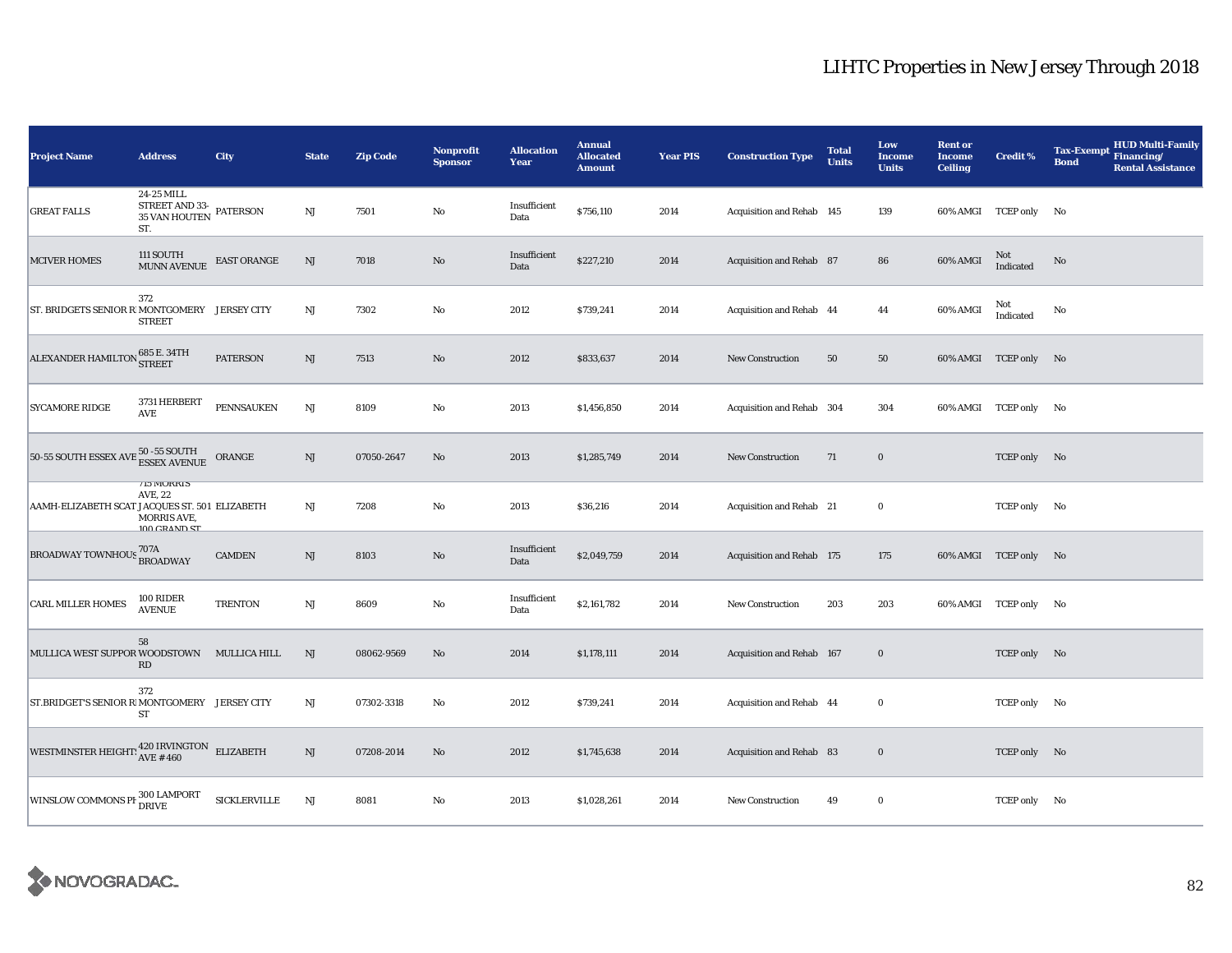| <b>Project Name</b>                            | <b>Address</b>                                                                      | <b>City</b>        | <b>State</b> | <b>Zip Code</b> | <b>Nonprofit</b><br><b>Sponsor</b> | <b>Allocation</b><br>Year | <b>Annual</b><br><b>Allocated</b><br><b>Amount</b> | <b>Year PIS</b> | <b>Construction Type</b>  | <b>Total</b><br><b>Units</b> | Low<br><b>Income</b><br><b>Units</b> | <b>Rent or</b><br><b>Income</b><br><b>Ceiling</b> | <b>Credit %</b>       | <b>HUD Multi-Family</b><br><b>Tax-Exempt</b><br>Financing/<br><b>Bond</b><br><b>Rental Assistance</b> |
|------------------------------------------------|-------------------------------------------------------------------------------------|--------------------|--------------|-----------------|------------------------------------|---------------------------|----------------------------------------------------|-----------------|---------------------------|------------------------------|--------------------------------------|---------------------------------------------------|-----------------------|-------------------------------------------------------------------------------------------------------|
| WOODROW WILSON PH/ 157 GARRETT                 |                                                                                     | <b>LONG BRANCH</b> | NJ           | 7740            | $\rm No$                           | Insufficient<br>Data      | $\$0$                                              | 2014            | New Construction          | 51                           | $\boldsymbol{0}$                     |                                                   | TCEP only No          |                                                                                                       |
| 50-55 S ESSEX AVENUE                           | 50-55 S ESSEX<br>AVENUE                                                             | ORANGE CITY        | $\rm{NJ}$    | 7050            |                                    | Insufficient<br>Data      | \$1,285,750                                        | 2014            | New Construction          | 71                           | 63                                   | 60% AMGI                                          | Not<br>Indicated      |                                                                                                       |
| <b>CHESTNUT HOMES</b>                          | 305 CHESTNUT<br>STREET                                                              | PASSAIC            | $\rm{NJ}$    | 7055            |                                    | Insufficient<br>Data      | \$379,829                                          | 2014            | Acquisition and Rehab 76  |                              | 75                                   | 60% AMGI                                          | Not<br>Indicated      |                                                                                                       |
| WINSLOW MEADOWS PF SICKLERVILLE WINSLOW TWP.   | 242<br><b>ROAD</b>                                                                  |                    | NJ           | 8081            |                                    | Insufficient<br>Data      | \$1,028,259                                        | 2014            | <b>New Construction</b>   | 49                           | 49                                   | 60% AMGI                                          | Not<br>Indicated      |                                                                                                       |
| WOODROW WILSON PH.                             | 11 WARDELL<br>PLACE                                                                 | <b>LONG BRANCH</b> | NJ           | 7740            |                                    | Insufficient<br>Data      | \$1,046,598                                        | 2014            | <b>New Construction</b>   | 51                           | 46                                   | <b>60% AMGI</b>                                   | Not<br>Indicated      |                                                                                                       |
| PENNY POINT PARK                               | 3115 HINGSTON<br><b>AVENUE</b>                                                      | EGG HARBOR TWP NJ  |              | 8234            | No                                 | Insufficient<br>Data      | \$558,737                                          | 2014            | Acquisition and Rehab 152 |                              | 152                                  |                                                   | 60% AMGI TCEP only No |                                                                                                       |
| <b>VOORHEES STATION</b>                        | 803 AIND 803<br><b>SOMERSET</b><br>STREET, 140<br><b>FULLER</b><br><b>CTDEET 97</b> | FRANKLIN TWP.      | NJ           | 8873            | No                                 | 2013                      | \$1,342,986                                        | 2014            | <b>New Construction</b>   | 76                           | 61                                   |                                                   | 60% AMGI TCEP only No |                                                                                                       |
| 999 BROAD PHASE II                             | 46-60 NEVADA<br><b>STREET</b>                                                       | <b>NEWARK</b>      | NJ           | 7102            | No                                 | 2014                      | \$1,306,806                                        | 2015            | New Construction          | 75                           | 75                                   |                                                   | 60% AMGI TCEP only No |                                                                                                       |
| <b>AKABE VILLAGE</b>                           | 57 WYCKOFF<br><b>MILLS ROAD</b>                                                     | <b>HOWELL</b>      | NJ           | 7731            | $\rm No$                           | Insufficient<br>Data      | \$262,130                                          | 2015            | <b>New Construction</b>   | 32                           | 32                                   |                                                   | 60% AMGI TCEP only No |                                                                                                       |
| ALEXANDER HAMILTON 260 22ND AVE                |                                                                                     | <b>PATERSON</b>    | NJ           | 7513            | $\rm No$                           | 2015                      | \$1,003,233                                        | 2015            | New Construction          | 50                           | 50                                   |                                                   | 60% AMGI TCEP only No |                                                                                                       |
| <b>APOLLO SENIOR</b>                           | 69 STRAIGHT ST PATERSON<br>#83                                                      |                    | NJ           | 07501-1037      | No                                 | 2015                      | \$1,400,000                                        | 2015            | New Construction          | 70                           | $\mathbf 0$                          |                                                   | TCEP only No          |                                                                                                       |
| CAROLINA CRESENT AN MEDITERRANEA ATLANTIC CITY | 1353<br>N AVE                                                                       |                    | $_{\rm NJ}$  | 08401-4523      | No                                 | 2014                      | \$1,497,998                                        | 2015            | New Construction          | 89                           | $\mathbf 0$                          |                                                   | TCEP only No          |                                                                                                       |
| <b>CARTHAGE DODDTOWN 7 LONG ST</b>             |                                                                                     | <b>EAST ORANGE</b> | NJ           | 07017-1207      | No                                 | Insufficient<br>Data      | \$411,793                                          | 2015            | Acquisition and Rehab 60  |                              | $\bf{0}$                             |                                                   | TCEP only No          |                                                                                                       |

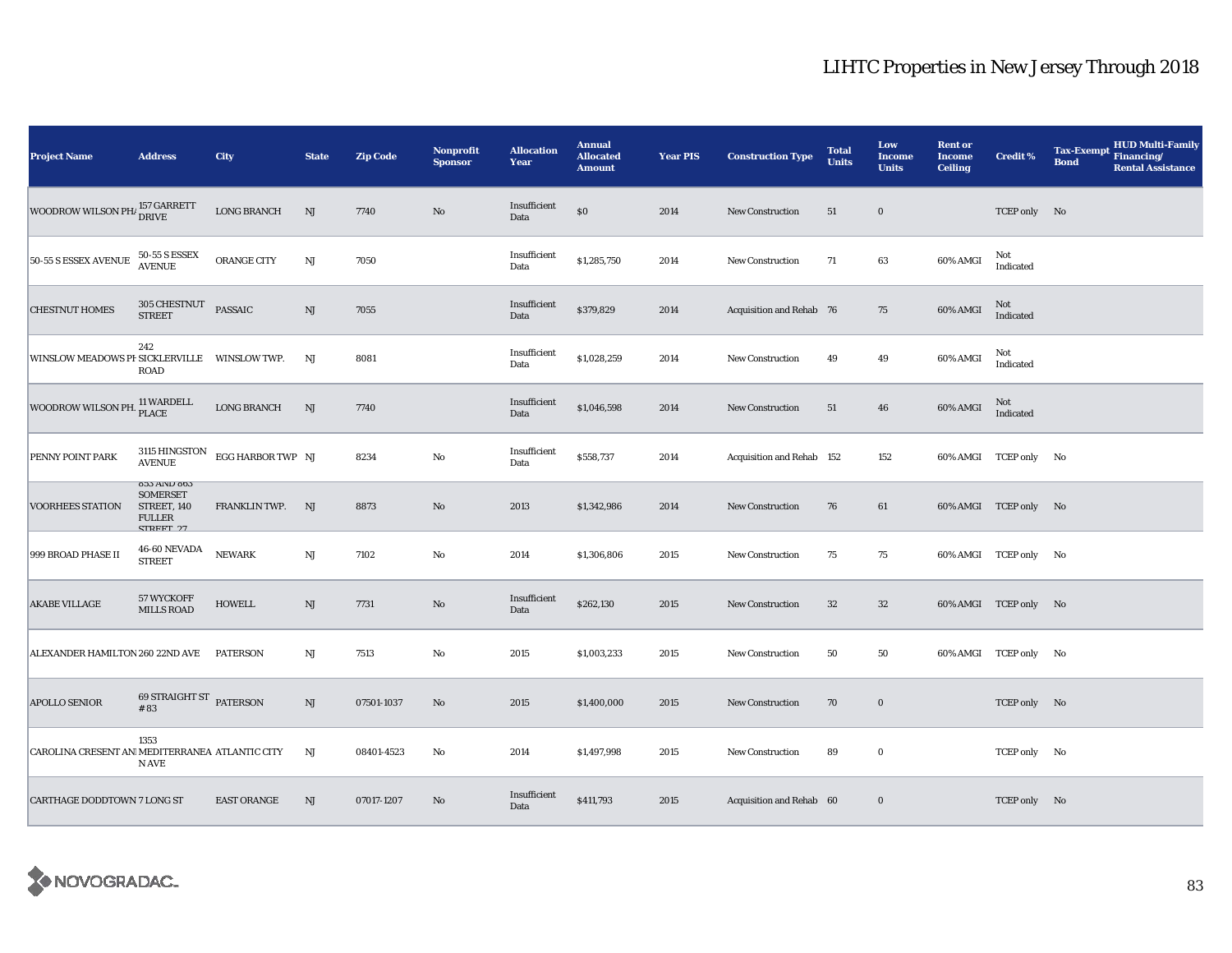| <b>Project Name</b>                                                                   | <b>Address</b>            | City               | <b>State</b> | <b>Zip Code</b> | Nonprofit<br><b>Sponsor</b> | <b>Allocation</b><br>Year | <b>Annual</b><br><b>Allocated</b><br><b>Amount</b> | <b>Year PIS</b> | <b>Construction Type</b>  | <b>Total</b><br><b>Units</b> | Low<br><b>Income</b><br><b>Units</b> | <b>Rent or</b><br><b>Income</b><br><b>Ceiling</b> | <b>Credit %</b>       | <b>HUD Multi-Family</b><br><b>Tax-Exempt</b><br>Financing/<br><b>Bond</b><br><b>Rental Assistance</b> |
|---------------------------------------------------------------------------------------|---------------------------|--------------------|--------------|-----------------|-----------------------------|---------------------------|----------------------------------------------------|-----------------|---------------------------|------------------------------|--------------------------------------|---------------------------------------------------|-----------------------|-------------------------------------------------------------------------------------------------------|
| CITY CENTER MIXED IN $_{\text{AVE, BLDG 4}}^{20 \text{ WEST MILAN}}$ PLEASANTVILLE NJ |                           |                    |              | 8232            | $\rm No$                    | 2014                      | \$1,297,626                                        | 2015            | <b>New Construction</b>   | 67                           | 50                                   |                                                   | 60% AMGI TCEP only No |                                                                                                       |
| CITY CENTER - MIXED U MAIN ST.                                                        |                           | PLEASANTVILLE NJ   |              | 8232            | $\rm No$                    | 2014                      | \$1,087,691                                        | 2015            | <b>New Construction</b>   | 68                           | $\bf{0}$                             |                                                   | TCEP only No          |                                                                                                       |
| CONIFER VILLAGE AT R/8 RAILROAD ST RIO GRANDE                                         |                           |                    | $_{\rm NJ}$  | 08210-1811      | $\rm No$                    | Insufficient<br>Data      | $\$0$                                              | 2015            | Not Indicated             | 80                           | $\mathbf 0$                          |                                                   | TCEP only No          |                                                                                                       |
| CONIFER VILLAGE AT RI PHILADELPHIA EGG HARBOR CITY NJ                                 | 528<br>AVE.               |                    |              | 8215            | No                          | 2013                      | \$1,369,830                                        | 2015            | <b>New Construction</b>   | 100                          | 100                                  |                                                   | 60% AMGI TCEP only No |                                                                                                       |
| FAIRVIEW HOMES APAR 298 18TH AVE                                                      |                           | <b>NEWARK</b>      | NJ           | 07108-2154      | $\rm No$                    | Insufficient<br>Data      | \$820,259                                          | 2015            | Acquisition and Rehab 136 |                              | $\mathbf 0$                          |                                                   | TCEP only No          |                                                                                                       |
| FREEDOM VILLAGE AT T MASSACHUSETT TOMS RIVER                                          | 2215<br><b>S AVE</b>      |                    | NJ           | 8060            | Yes                         | 2014                      | \$1,200,000                                        | 2015            | New Construction          | 72                           | 72                                   |                                                   | 60% AMGI TCEP only No |                                                                                                       |
| <b>GREGORY SCHOOL AND 157 N. 7TH</b>                                                  |                           | <b>LONG BRANCH</b> | NJ           | 7740            | No                          | 2014                      | \$771,024                                          | 2015            | <b>New Construction</b>   | 52                           | $\mathbf 0$                          |                                                   | TCEP only No          |                                                                                                       |
| <b>KILMER HOMES II</b>                                                                | 91 TRUMAN<br><b>DRIVE</b> | <b>EDISON</b>      | NJ           | 8817            | $\rm No$                    | 2013                      | \$892,946                                          | 2015            | <b>New Construction</b>   | 59                           | 59                                   |                                                   | 60% AMGI TCEP only No |                                                                                                       |
| OCEAN GREEN SENIOR $\frac{742 - 748}{\text{AVENUE}}$ JERSEY CITY                      |                           |                    | $\rm{NJ}$    | 7377            | $\rm No$                    | Insufficient<br>Data      | $\$0$                                              | 2015            | Not Indicated             | 43                           | $\mathbf 0$                          |                                                   | TCEP only No          |                                                                                                       |
| <b>REINHARD MANOR</b>                                                                 | 350 OUTLOOK<br>AVE        | COLONIA            | NJ           | 7067            | No                          | 2013                      | \$865,000                                          | 2015            | <b>New Construction</b>   | 62                           | 62                                   |                                                   | 60% AMGI TCEP only No |                                                                                                       |
| <b>RIO GRANDE</b>                                                                     | 4006 ROUTE 9 S RIO GRANDE |                    | $_{\rm NJ}$  | 08242-1912      | $\rm No$                    | 2014                      | \$1,281,436                                        | 2015            | New Construction          | 79                           | $\bf{0}$                             |                                                   | TCEP only No          |                                                                                                       |
| SPRUCE STREET SENIOR 140 SPRUCE ST NEWARK                                             |                           |                    | NJ           | 07108-2905      | $\rm No$                    | 2014                      | \$878,566                                          | 2015            | <b>New Construction</b>   | 56                           | $\mathbf 0$                          |                                                   | TCEP only No          |                                                                                                       |
| BEACHVIEW RESIDENCE 3850 ATLANTIC ATLANTIC CITY                                       |                           |                    | NJ           | 8401            | $\rm No$                    | Insufficient<br>Data      | \$1,100,000                                        | 2015            | Acquisition and Rehab 57  |                              | 57                                   |                                                   | 60% AMGI TCEP only No |                                                                                                       |

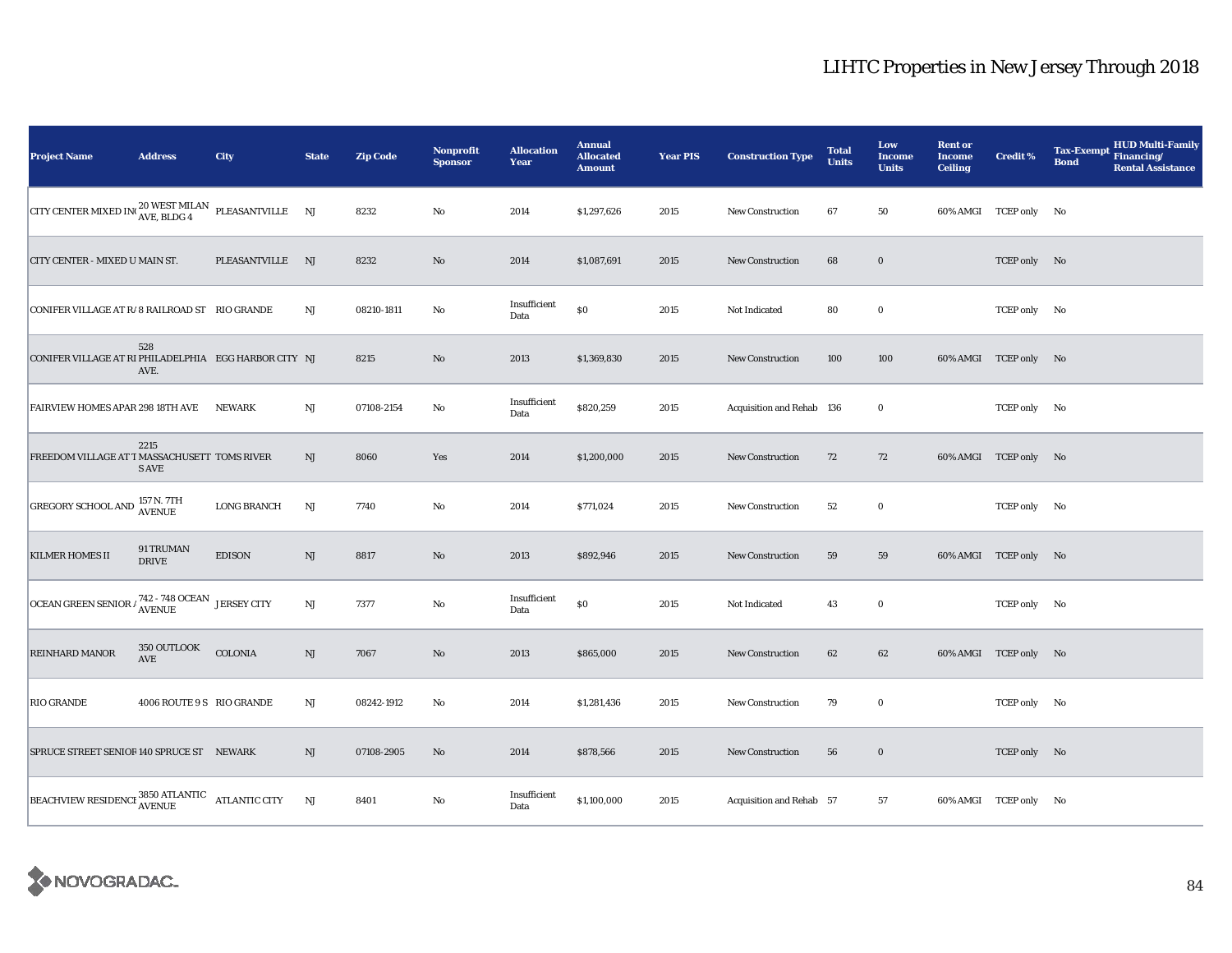| <b>Project Name</b>                              | <b>Address</b>                               | City                       | <b>State</b>           | <b>Zip Code</b> | <b>Nonprofit</b><br><b>Sponsor</b> | <b>Allocation</b><br>Year | <b>Annual</b><br><b>Allocated</b><br><b>Amount</b> | <b>Year PIS</b> | <b>Construction Type</b>                                                          | <b>Total</b><br><b>Units</b> | Low<br><b>Income</b><br><b>Units</b> | <b>Rent or</b><br><b>Income</b><br><b>Ceiling</b> | <b>Credit %</b>       | <b>Tax-Exempt</b><br><b>Bond</b> | <b>HUD Multi-Family</b><br>Financing/<br><b>Rental Assistance</b> |
|--------------------------------------------------|----------------------------------------------|----------------------------|------------------------|-----------------|------------------------------------|---------------------------|----------------------------------------------------|-----------------|-----------------------------------------------------------------------------------|------------------------------|--------------------------------------|---------------------------------------------------|-----------------------|----------------------------------|-------------------------------------------------------------------|
| VILLAGE AT GARWOOD                               | $320\text{-}324$ SECOND GARWOOD AVENUE       |                            | $_{\rm NJ}$            | 7027            | $\rm No$                           | Insufficient<br>Data      | \$568,900                                          | 2015            | <b>New Construction</b>                                                           | 71                           | 71                                   |                                                   | 60% AMGI TCEP only No |                                  |                                                                   |
| <b>WESTMONT STATION</b>                          | 1 PASSAIC<br><b>STREET</b>                   | <b>WOOD-RIDGE</b>          | $\mathbf{N}\mathbf{J}$ | 7075            | No                                 | 2013                      | \$1,750,000                                        | 2015            | <b>New Construction</b>                                                           | 104                          | 104                                  |                                                   | 60% AMGI TCEP only No |                                  |                                                                   |
| WINSLOW CROSS CREEK SICKLERVILLE                 | 242<br><b>ROAD</b>                           | WINSLOW<br><b>TOWNSHIP</b> | $\mathbf{N}\mathbf{J}$ | 8095            | $\rm No$                           | 2015                      | \$1,042,336                                        | 2015            | New Construction                                                                  | 45                           | $\bf{0}$                             |                                                   | TCEP only No          |                                  |                                                                   |
| <b>KILMER HOMES I</b>                            | 117 TRUMAN<br><b>DRIVE</b>                   | <b>EDISON</b>              | $\mathbf{N}\mathbf{J}$ | 8817            | No                                 | 2013                      | \$892,946                                          | 2015            | <b>New Construction</b>                                                           | 59                           | 59                                   |                                                   | 60% AMGI TCEP only No |                                  |                                                                   |
| RIVERFRONT VILLAGE A 4675 RIVER                  |                                              | <b>PENNSAUKEN</b>          | $\mathrm{NJ}$          | 8110            | Yes                                | 2013                      | \$1,510,228                                        | 2015            | <b>New Construction</b>                                                           | 75                           | $\bf{0}$                             |                                                   | TCEP only No          |                                  |                                                                   |
| APOLLO DYE SR.                                   | 63-89 STRAIGHT PATERSON<br><b>STREET</b>     |                            | $\mathbf{N}\mathbf{J}$ | 7501            |                                    | Insufficient<br>Data      | \$1,400,000                                        | 2015            | New Construction                                                                  | 70                           | 69                                   | 60% AMGI                                          | Not<br>Indicated      |                                  |                                                                   |
| <b>BRUNSWICK ESTATES</b>                         | 1A<br>MONTGOMERY JERSEY CITY<br><b>COURT</b> |                            | NJ                     | 7302            |                                    | Insufficient<br>Data      | \$1,275,713                                        | 2015            | Acquisition and Rehab 131                                                         |                              | 129                                  | 60% AMGI                                          | Not<br>Indicated      |                                  |                                                                   |
| CAROLINA CRESCENT AI MEDITERIANEA ATLANTIC CITY  | 1337-1355<br>N AVE.                          |                            | NJ                     | 8401            |                                    | Insufficient<br>Data      | \$1,498,000                                        | 2015            | New Construction                                                                  | 88                           | 88                                   | 60% AMGI                                          | Not<br>Indicated      |                                  |                                                                   |
| <b>CHAMBERS CRESCENT</b>                         | 100 CRESCENT<br>COURT                        | <b>LAKEWOOD</b>            | $\mathbf{N}\mathbf{J}$ | 8701            |                                    | Insufficient<br>Data      | \$620,021                                          | 2015            | Both New Construction 62<br>and $\ensuremath{\mathrm{A}}/\ensuremath{\mathrm{R}}$ |                              | $62\,$                               | 60% AMGI                                          | Not<br>Indicated      |                                  |                                                                   |
| CHESTNUT PARK APART 25 S MUNN AVE EAST ORANGE    |                                              |                            | NJ                     | 7018            |                                    | Insufficient<br>Data      | \$289,793                                          | 2015            | Acquisition and Rehab 60                                                          |                              | 60                                   | 60% AMGI                                          | Not<br>Indicated      |                                  |                                                                   |
| DODDTOWN PLAZA APTS 9-61 LONG                    |                                              | <b>EAST ORANGE</b>         | NJ                     | 7017            |                                    | Insufficient<br>Data      | \$396,562                                          | 2015            | Acquisition and Rehab 61                                                          |                              | 61                                   | 60% AMGI                                          | Not<br>Indicated      |                                  |                                                                   |
| <b>GREEN HERON POINT A <sup>8</sup> RAILROAD</b> |                                              | MIDDLE TWP.                | NJ                     | 8242            |                                    | Insufficient<br>Data      | \$1,328,395                                        | 2015            | <b>New Construction</b>                                                           | 80                           | 80                                   | 60% AMGI                                          | Not<br>Indicated      |                                  |                                                                   |
| <b>GREGORY SCHOOL PH II AVENUE</b>               |                                              | <b>LONG BRANCH</b>         | NJ                     | 7740            |                                    | Insufficient<br>Data      | \$771,025                                          | 2015            | New Construction                                                                  | 52                           | 52                                   | 60% AMGI                                          | Not<br>Indicated      |                                  |                                                                   |

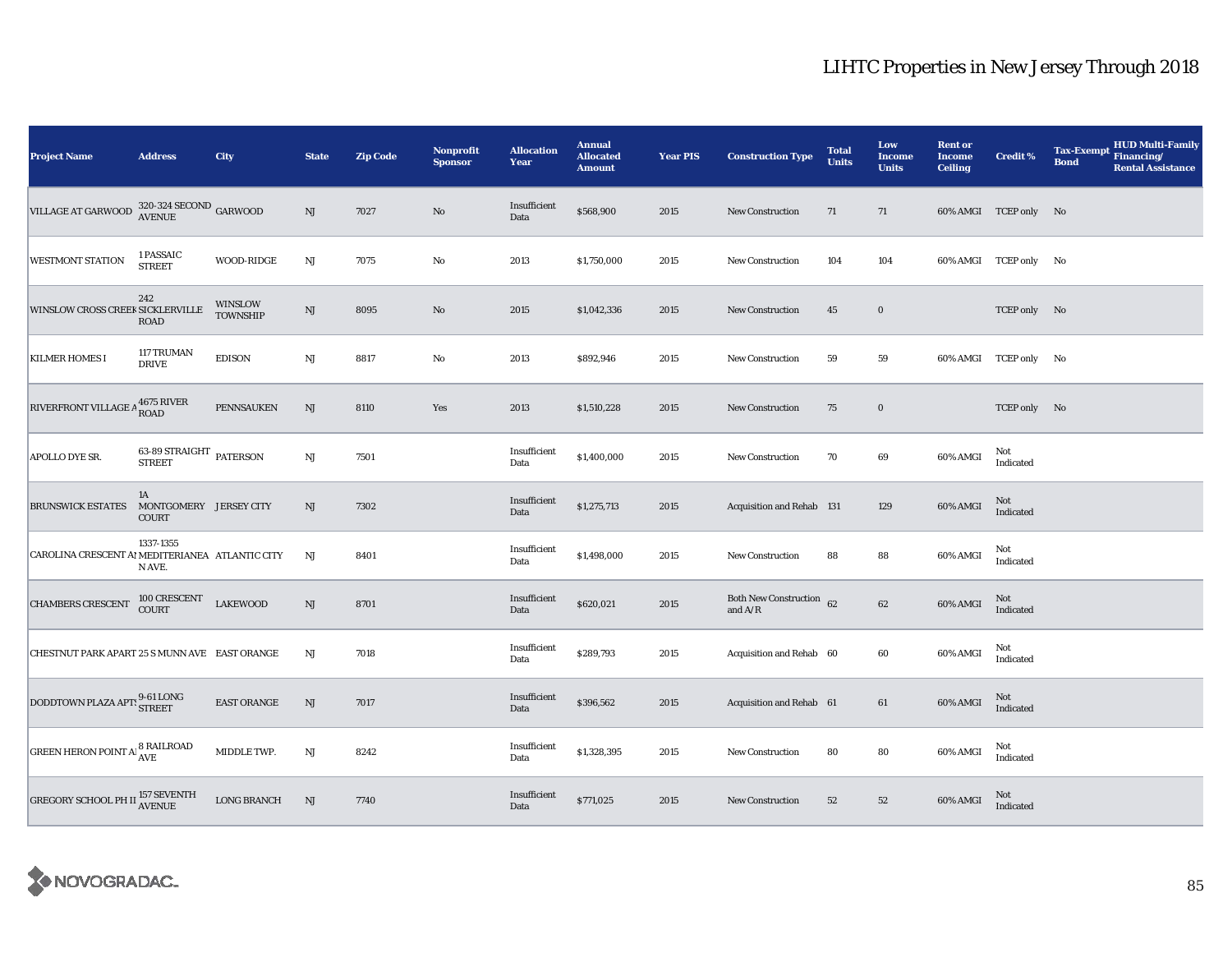| <b>Project Name</b>                              | <b>Address</b>                   | City               | <b>State</b>           | <b>Zip Code</b> | <b>Nonprofit</b><br><b>Sponsor</b> | <b>Allocation</b><br>Year | <b>Annual</b><br><b>Allocated</b><br><b>Amount</b> | <b>Year PIS</b> | <b>Construction Type</b>  | <b>Total</b><br><b>Units</b> | Low<br><b>Income</b><br><b>Units</b> | <b>Rent or</b><br><b>Income</b><br><b>Ceiling</b> | <b>Credit %</b>         | <b>Tax-Exempt</b><br><b>Bond</b> | <b>HUD Multi-Family</b><br>Financing/<br><b>Rental Assistance</b> |
|--------------------------------------------------|----------------------------------|--------------------|------------------------|-----------------|------------------------------------|---------------------------|----------------------------------------------------|-----------------|---------------------------|------------------------------|--------------------------------------|---------------------------------------------------|-------------------------|----------------------------------|-------------------------------------------------------------------|
| HAMPTON VALLEY APAF ELIZABETH                    | 106-136<br><b>AVENUE</b>         | <b>NEWARK</b>      | NJ                     | 7108            |                                    | Insufficient<br>Data      | \$571,477                                          | 2015            | Acquisition and Rehab 89  |                              | 89                                   | 60% AMGI                                          | Not<br>Indicated        |                                  |                                                                   |
| HERITAGE VILLAGE AT I 390 FRANKLIN               |                                  | <b>BLOOMFIELD</b>  | $\mathbf{N}\mathbf{J}$ | 7003            |                                    | Insufficient<br>Data      | \$1,340,000                                        | 2015            | New Construction          | 81                           | 81                                   | 60% AMGI                                          | <b>Not</b><br>Indicated |                                  |                                                                   |
| HERITAGE VILLAGE AT (400 STACEY                  |                                  | <b>OCEAN</b>       | $\mathbf{N}\mathbf{J}$ | 7712            |                                    | Insufficient<br>Data      | \$348,231                                          | 2015            | Acquisition and Rehab 96  |                              | 96                                   | 60% AMGI                                          | Not<br>Indicated        |                                  |                                                                   |
| HOLLYBUSH GARDENS I 252 RUTH AVE. GLASSBORO      |                                  |                    | NJ                     | 8028            |                                    | Insufficient<br>Data      | \$713,573                                          | 2015            | Acquisition and Rehab 251 |                              | 227                                  |                                                   | Not<br>Indicated        |                                  |                                                                   |
| MEADOW LARK RUN (RI 4006 RT. 9                   |                                  | MIDDLE TWP.        | $\mathbf{N}\mathbf{J}$ | 8242            |                                    | Insufficient<br>Data      | \$1,281,435                                        | 2015            | New Construction          | 79                           | $\bf 79$                             | 60% AMGI                                          | Not<br>Indicated        |                                  |                                                                   |
| OCEAN GREEN SR. APTS 748 OCEAN AVE. JERSEY CITY  |                                  |                    | $\rm{NJ}$              | 7304            |                                    | Insufficient<br>Data      | \$865,539                                          | 2015            | <b>New Construction</b>   | 43                           | 43                                   | 60% AMGI                                          | Not<br>Indicated        |                                  |                                                                   |
| <b>PROSPECT PARK</b>                             | <b>545 PARK</b><br><b>AVENUE</b> | <b>EAST ORANGE</b> | NJ                     | 7017            |                                    | Insufficient<br>Data      | \$892,947                                          | 2015            | Acquisition and Rehab 130 |                              | 130                                  | 60% AMGI                                          | Not<br>Indicated        |                                  |                                                                   |
| RIVERFRONT VILLAGE $\epsilon$ 4675 RIVER<br>ROAD |                                  | PENNSAUKEN         | $\rm{NJ}$              | 8110            |                                    | Insufficient<br>Data      | \$1,510,228                                        | 2015            | New Construction          | 75                           | 75                                   | 60% AMGI                                          | Not<br>Indicated        |                                  |                                                                   |
| SOUTH VILLAGE I AND I 312 LALOR                  |                                  | <b>TRENTON</b>     | $\mathbf{N}\mathbf{J}$ | 8611            |                                    | Insufficient<br>Data      | \$0                                                | 2015            | Acquisition and Rehab 335 |                              | 335                                  | 60% AMGI                                          | Not<br>Indicated        |                                  |                                                                   |
| SPRUCE ST. SR. RESIDEN STREET NEWARK             |                                  |                    | $\mathrm{NJ}$          | 7103            |                                    | Insufficient<br>Data      | \$878,567                                          | 2015            | <b>New Construction</b>   | 57                           | 57                                   | 60% AMGI                                          | Not<br>Indicated        |                                  |                                                                   |
| ST. MICHAELS MONASTI 1901 WEST                   |                                  | <b>UNION CITY</b>  | $\mathbf{N}\mathbf{J}$ | 7087            |                                    | Insufficient<br>Data      | \$203,842                                          | 2015            | Acquisition and Rehab 70  |                              | 68                                   | 60% AMGI                                          | Not<br>Indicated        |                                  |                                                                   |
| <b>THE ASPIRE</b>                                | 135 SOMERSET<br><b>STREET</b>    | NEW BRUNSWICK NJ   |                        | 8901            |                                    | Insufficient<br>Data      | \$589,496                                          | 2015            | <b>New Construction</b>   | 238                          | 48                                   | 50% AMGI                                          | <b>Not</b><br>Indicated |                                  |                                                                   |
| THE MEADOWS (ATLAN'I MEDITERRANEA ATLANTIC CITY  | 900<br>N AVE                     |                    | NJ                     | 8401            |                                    | Insufficient<br>Data      | \$1,006,720                                        | 2015            | Not Indicated             | 90                           | 90                                   | 60% AMGI                                          | Not<br>Indicated        |                                  |                                                                   |

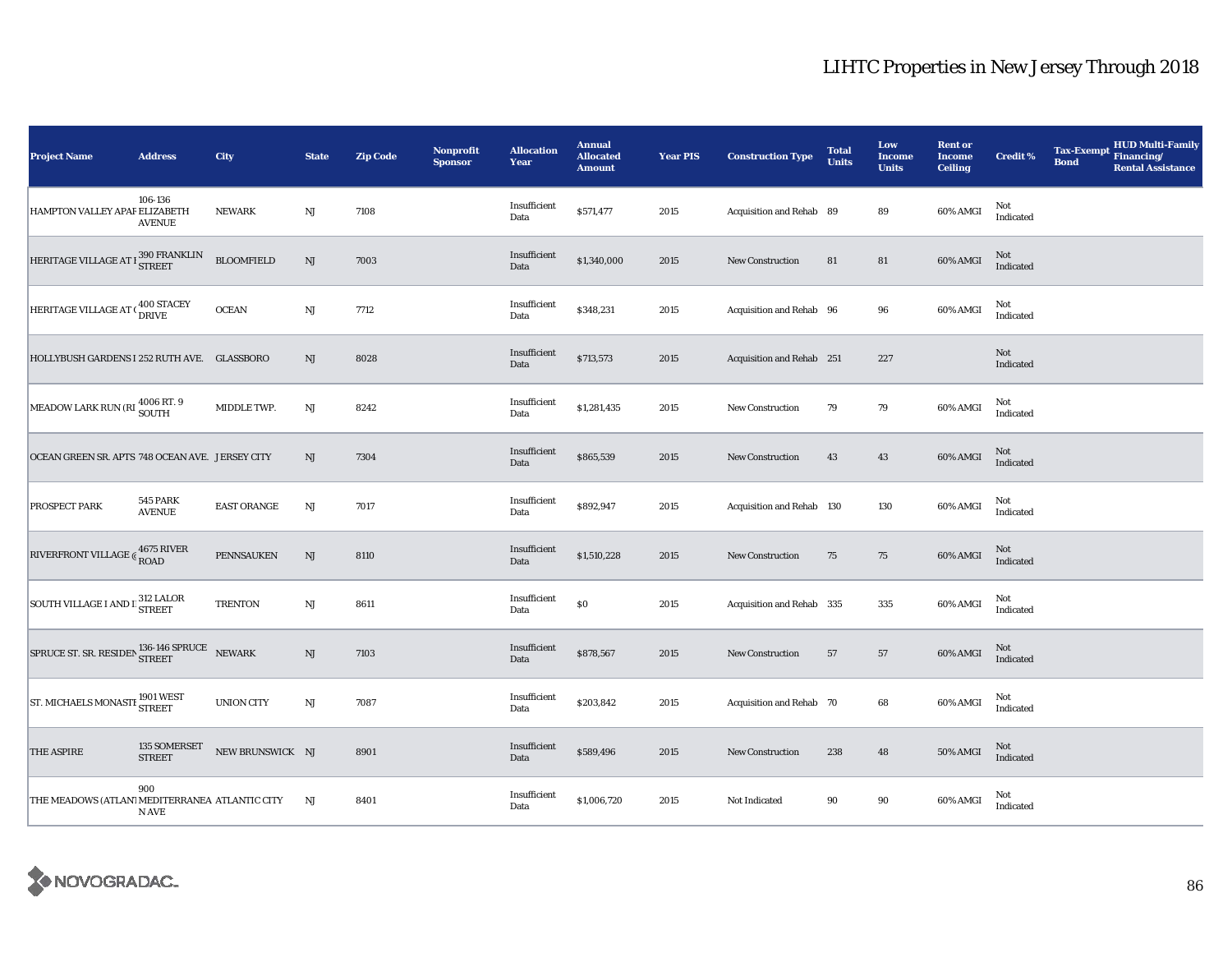| <b>Project Name</b>                                                                                         | <b>Address</b>                                                    | <b>City</b>        | <b>State</b>  | <b>Zip Code</b> | <b>Nonprofit</b><br><b>Sponsor</b> | <b>Allocation</b><br>Year | <b>Annual</b><br><b>Allocated</b><br><b>Amount</b> | <b>Year PIS</b> | <b>Construction Type</b>  | <b>Total</b><br><b>Units</b> | Low<br>Income<br><b>Units</b> | <b>Rent or</b><br><b>Income</b><br><b>Ceiling</b> | <b>Credit %</b>        | <b>Tax-Exempt</b><br><b>Bond</b> | <b>HUD Multi-Family</b><br>Financing/<br><b>Rental Assistance</b> |
|-------------------------------------------------------------------------------------------------------------|-------------------------------------------------------------------|--------------------|---------------|-----------------|------------------------------------|---------------------------|----------------------------------------------------|-----------------|---------------------------|------------------------------|-------------------------------|---------------------------------------------------|------------------------|----------------------------------|-------------------------------------------------------------------|
| WAYNE SR. HSG AKA ED' RUNNYMEDE                                                                             | 100<br><b>DRIVE</b>                                               | <b>WAYNE</b>       | NJ            | 7470            |                                    | Insufficient<br>Data      | $\$0$                                              | 2015            | Acquisition and Rehab 242 |                              | 240                           | 60% AMGI                                          | $\mbox{Not}$ Indicated |                                  |                                                                   |
| WILLOWS AT WARETOW 501 ROUTE 9                                                                              |                                                                   | <b>OCEAN</b>       | $_{\rm NJ}$   | 8758            |                                    | Insufficient<br>Data      | \$501,555                                          | 2015            | <b>New Construction</b>   | 76                           | 76                            | 60% AMGI                                          | Not<br>Indicated       |                                  |                                                                   |
| WINSLOW CROSS CREEK SICKLERVILLE WINSLOW                                                                    | 242<br><b>ROAD</b>                                                |                    | NJ            | 8081            |                                    | Insufficient<br>Data      | \$1,042,336                                        | 2015            | <b>New Construction</b>   | 45                           | $45\,$                        | 60% AMGI                                          | Not<br>Indicated       |                                  |                                                                   |
| ATLANTIC CITY TOWNHOMEDITERRANEA ATLANTIC CITY                                                              | 1330<br>N AVE                                                     |                    | NJ            | 8401            | No                                 | Insufficient<br>Data      | \$754,679                                          | 2015            | Acquisition and Rehab 174 |                              | 174                           |                                                   | 60% AMGI TCEP only No  |                                  |                                                                   |
| WOODROW WILSON PH <sub>1</sub> 520 HIGH                                                                     |                                                                   | <b>LONG BRANCH</b> | NJ            | 7740            | Yes                                | 2013                      | \$1,573,650                                        | 2015            | <b>New Construction</b>   | 56                           | 56                            |                                                   | 60% AMGI TCEP only No  |                                  |                                                                   |
| ${\large \bf A PARTMENTS AT THE M} \begin{tabular}{ll} \bf 505 MITCHELL & \bf  BURLINGTON \\ \end{tabular}$ |                                                                   |                    | $\mathrm{NJ}$ | 8016            |                                    | 2013                      | \$1,163,679                                        | 2015            | New Construction          | 65                           | 65                            | 60% AMGI                                          | Not<br>Indicated       |                                  |                                                                   |
| <b>DUFFY SCHOOL</b>                                                                                         | $203\text{-}225\ \text{W}\text{.}\ 2\text{ND}$<br>FLORENCE STREET |                    | NJ            | 8518            |                                    | 2013                      | \$1,038,333                                        | 2015            | Not Indicated             | 53                           | 53                            | 60% AMGI                                          | Not<br>Indicated       |                                  |                                                                   |
| MULLICA WEST APARTM WOODSTOWN MULLICA HILL                                                                  | 58<br><b>ROAD</b>                                                 |                    | NJ            | 8062            |                                    | 2013                      | \$1,178,112                                        | 2015            | Acquisition and Rehab 167 |                              | 150                           | 60% AMGI                                          | Not<br>Indicated       |                                  |                                                                   |
| $\begin{tabular}{ll} \bf PLEASANTVILLE MIXED & \bf SOUTH MAN & \bf PLEASANTVILLE & \bf NJ \\ \end{tabular}$ |                                                                   |                    |               | 8232            |                                    | 2013                      | \$1,087,692                                        | 2015            | <b>New Construction</b>   | 68                           | 46                            | 60% AMGI                                          | Not<br>Indicated       |                                  |                                                                   |
| ATLANTIC CITY HOPE VI MEDITERRANEA ATLANTIC CITY                                                            | 900<br><b>N AVENUE</b>                                            |                    | NJ            | 8401            | $\rm No$                           | Insufficient<br>Data      | $\$0$                                              | 2016            | Not Indicated             | 90                           | $\mathbf 0$                   |                                                   | TCEP only No           |                                  |                                                                   |
| FREEDOM VILLAGE AT V 500 WOODLANE WESTAMPTON                                                                |                                                                   |                    | $\mathrm{NJ}$ | 8060            | Yes                                | 2015                      | \$593,648                                          | 2016            | <b>New Construction</b>   | 24                           | 24                            |                                                   | 60% AMGI TCEP only No  |                                  |                                                                   |
| GALENTO PLAZA TRANS 32 LINCOLN AVE ORANGE                                                                   |                                                                   |                    | $_{\rm NJ}$   | 7050            | No                                 | Insufficient<br>Data      | \$1,442,890                                        | 2016            | <b>New Construction</b>   | 113                          | 61                            |                                                   | 60% AMGI TCEP only No  |                                  |                                                                   |
| 999 BROAD PHASE I                                                                                           | 999 -1005<br>BROAD STREET NEWARK                                  |                    | NJ            | 7102            |                                    | Insufficient<br>Data      | \$385,143                                          | 2016            | <b>New Construction</b>   | 87                           | 47                            | 60% AMGI                                          | Not<br>Indicated       |                                  |                                                                   |

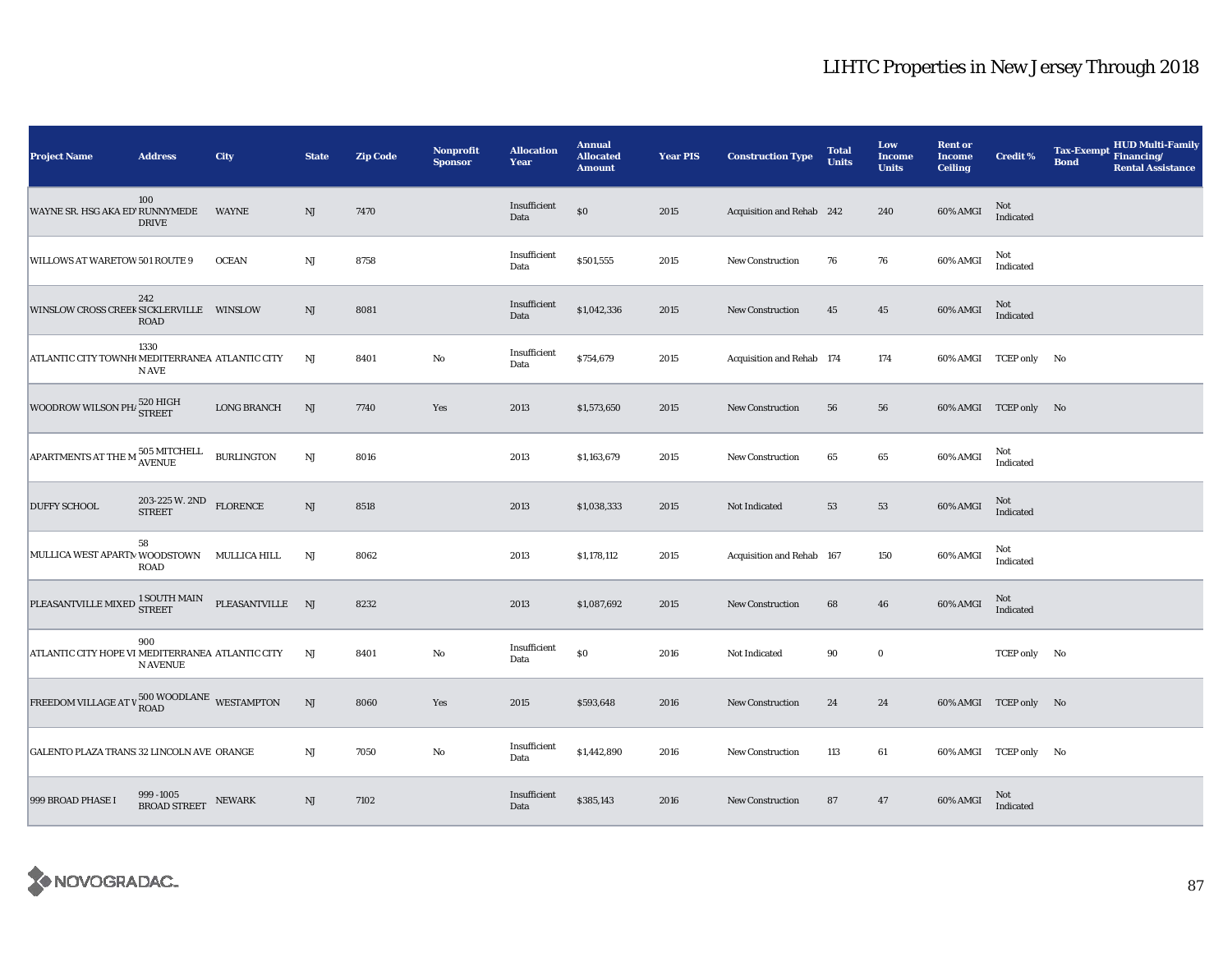| <b>Project Name</b>                                                                                                                                  | <b>Address</b>                                                               | City                    | <b>State</b>           | <b>Zip Code</b> | <b>Nonprofit</b><br><b>Sponsor</b> | <b>Allocation</b><br>Year | <b>Annual</b><br><b>Allocated</b><br><b>Amount</b> | <b>Year PIS</b> | <b>Construction Type</b>  | <b>Total</b><br><b>Units</b> | Low<br><b>Income</b><br><b>Units</b> | <b>Rent or</b><br><b>Income</b><br><b>Ceiling</b> | <b>Credit %</b>  | <b>Tax-Exempt</b><br><b>Bond</b> | <b>HUD Multi-Family</b><br>Financing/<br><b>Rental Assistance</b> |
|------------------------------------------------------------------------------------------------------------------------------------------------------|------------------------------------------------------------------------------|-------------------------|------------------------|-----------------|------------------------------------|---------------------------|----------------------------------------------------|-----------------|---------------------------|------------------------------|--------------------------------------|---------------------------------------------------|------------------|----------------------------------|-------------------------------------------------------------------|
| A. HARRY MOORE IV                                                                                                                                    | 320 DUNCAN<br><b>AVENUE</b>                                                  | <b>JERSEY CITY</b>      | $_{\rm NJ}$            | 7306            |                                    | Insufficient<br>Data      | \$1,522,228                                        | 2016            | <b>New Construction</b>   | 70                           | 58                                   | 60% AMGI                                          | Not<br>Indicated |                                  |                                                                   |
| CARVER HALL APARTME CAROLINA AVE, ATLANTIC CITY                                                                                                      | <b>JIZ NUKIH</b><br><b>SOUTH</b><br>501 NORTH<br><b>TEMMECCEE</b>            |                         | NJ                     | 8401            |                                    | Insufficient<br>Data      | \$1,285,482                                        | 2016            | Acquisition and Rehab 252 |                              | 252                                  | 60% AMGI                                          | Not<br>Indicated |                                  |                                                                   |
| <b>CLAYTON MILL RUN</b>                                                                                                                              | 701-705 S. NEW<br>ROAD                                                       | <b>ABSECON</b>          | $\mathbf{N}\mathbf{J}$ | 8201            |                                    | Insufficient<br>Data      | \$714,565                                          | 2016            | <b>New Construction</b>   | 72                           | 71                                   | 60% AMGI                                          | Not<br>Indicated |                                  |                                                                   |
| CORNERSTONE AT BARN 9 S MAIN                                                                                                                         |                                                                              | <b>BARNEGAT TWP. NJ</b> |                        | 8005            |                                    | Insufficient<br>Data      | \$504,189                                          | 2016            | <b>New Construction</b>   | 70                           | 70                                   | 60% AMGI                                          | Not<br>Indicated |                                  |                                                                   |
| EGG HARBOR HOTEL CO 6821 BLACK                                                                                                                       |                                                                              | EGG HARBOR TWP NJ       |                        | 8234            |                                    | Insufficient<br>Data      | \$1,635,742                                        | 2016            | Acquisition and Rehab 86  |                              | 86                                   | 60% AMGI                                          | Not<br>Indicated |                                  |                                                                   |
| FRANKLIN MANOR                                                                                                                                       | 608 MILL ST.,<br><b>AND 121</b><br>FRANKLIN AVE.                             | <b>BELLEVILLE</b>       | NJ                     | 7109            |                                    | Insufficient<br>Data      | \$662,801                                          | 2016            | New Construction          | 85                           | 85                                   | 60% AMGI                                          | Not<br>Indicated |                                  |                                                                   |
| $\boxed{\textsf{FRANKLIN}~\textsf{STREF}~\textsf{VILL}} \begin{smallmatrix} \textbf{187-199}~\textsf{WALNUT} & \textbf{NORTHVALE} \end{smallmatrix}$ |                                                                              |                         | $\rm{NJ}$              | 7647            |                                    | Insufficient<br>Data      | \$530,043                                          | 2016            | New Construction          | 30                           | 29                                   | 60% AMGI                                          | Not<br>Indicated |                                  |                                                                   |
| FREEDOM VILLAGE AT V $^{500}_{\rm{ROAD}}$ WOODLANE WESTAMPTON                                                                                        |                                                                              |                         | NJ                     | 8060            |                                    | Insufficient<br>Data      | \$1,167,400                                        | 2016            | New Construction          | 48                           | 48                                   | 60% AMGI                                          | Not<br>Indicated |                                  |                                                                   |
| <b>GLENNVIEW TOWNHOU AVENUE, 511</b>                                                                                                                 | $403 - 411$<br><b>PACIFIC</b><br><b>GRAND STREET,</b><br>90c                 | <b>JERSEY CITY</b>      | NJ                     | 7304            |                                    | Insufficient<br>Data      | \$936,139                                          | 2016            | <b>New Construction</b>   | 64                           | 51                                   | 60% AMGI                                          | Not<br>Indicated |                                  |                                                                   |
| HERITAGE VILLAGE AT (777 W. PARK                                                                                                                     |                                                                              | <b>OAKHURST</b>         | $\mathbf{N}\mathbf{J}$ | 7755            |                                    | Insufficient<br>Data      | \$652,505                                          | 2016            | <b>New Construction</b>   | 93                           | $\bf{92}$                            | 60% AMGI                                          | Not<br>Indicated |                                  |                                                                   |
| <b>LEXINGTON MANOR</b>                                                                                                                               | 11, 15, 16, 20, 21<br>AND <sub>22</sub><br><b>LEXINGTON</b><br><b>AVENUE</b> | <b>JERSEY CITY</b>      | NJ                     | 7304            |                                    | Insufficient<br>Data      | \$767,453                                          | 2016            | Not Indicated             | 152                          | 144                                  | 60% AMGI                                          | Not<br>Indicated |                                  |                                                                   |
| MANCHESTER SENIOR                                                                                                                                    | 50 LACEY ROAD MANCHESTER<br><b>BLDG D</b>                                    | TWP.                    | NJ                     | 8759            |                                    | Insufficient<br>Data      | \$303,540                                          | 2016            | Acquisition and Rehab 70  |                              | 69                                   | 60% AMGI                                          | Not<br>Indicated |                                  |                                                                   |
| <b>MELROSE COURT</b>                                                                                                                                 | 35 W. ALMOND<br>ST, 36,40,46 W. VINELAND<br><b>CHESTNUT ST</b>               |                         | $_{\rm NJ}$            | 8360            |                                    | Insufficient<br>Data      | \$179,613                                          | 2016            | New Construction          | 17                           | $17\,$                               | 60% AMGI                                          | Not<br>Indicated |                                  |                                                                   |

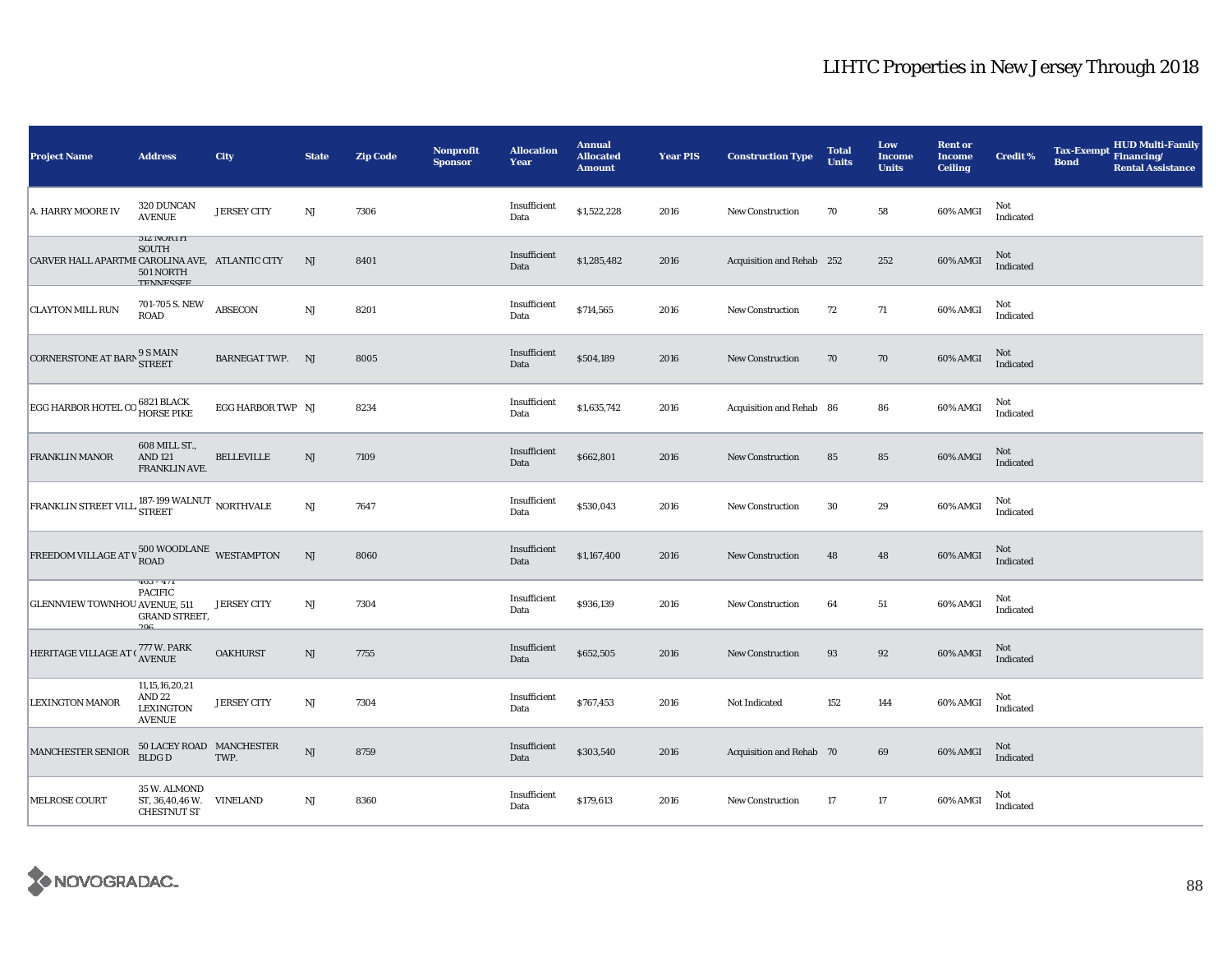| <b>Project Name</b>                  | <b>Address</b>                                                                                                  | City                      | <b>State</b>           | <b>Zip Code</b> | <b>Nonprofit</b><br><b>Sponsor</b> | <b>Allocation</b><br>Year | <b>Annual</b><br><b>Allocated</b><br><b>Amount</b> | <b>Year PIS</b> | <b>Construction Type</b>  | <b>Total</b><br><b>Units</b> | Low<br><b>Income</b><br><b>Units</b> | <b>Rent or</b><br><b>Income</b><br><b>Ceiling</b> | <b>Credit %</b>       | <b>Tax-Exempt</b><br><b>Bond</b> | <b>HUD Multi-Family</b><br>Financing/<br><b>Rental Assistance</b> |
|--------------------------------------|-----------------------------------------------------------------------------------------------------------------|---------------------------|------------------------|-----------------|------------------------------------|---------------------------|----------------------------------------------------|-----------------|---------------------------|------------------------------|--------------------------------------|---------------------------------------------------|-----------------------|----------------------------------|-------------------------------------------------------------------|
| NCC MANOR                            | 545 ORANGE<br><b>STREET</b>                                                                                     | <b>NEWARK</b>             | NJ                     | 7107            |                                    | Insufficient<br>Data      | \$1,950,181                                        | 2016            | Acquisition and Rehab 327 |                              | 324                                  | 60% AMGI                                          | Not<br>Indicated      |                                  |                                                                   |
| NORTH 25                             | 260 NORTH<br>WILLOW<br><b>STREET</b>                                                                            | <b>TRENTON</b>            | NJ                     | 8618            |                                    | Insufficient<br>Data      | \$840,755                                          | 2016            | Acquisition and Rehab 232 |                              | 232                                  | 60% AMGI                                          | Not<br>Indicated      |                                  |                                                                   |
| <b>OAKWOOD TOWERS</b>                | 400 OAKWOOD<br>AVENUE                                                                                           | ORANGE                    | NJ                     | 7050            |                                    | Insufficient<br>Data      | \$958,044                                          | 2016            | Acquisition and Rehab 237 |                              | 236                                  | 60% AMGI                                          | Not<br>Indicated      |                                  |                                                                   |
| PASSAIC SR.                          | <b><i>CAA PIKEPOKI</i></b><br><b>AVENUE, 14-34</b><br><b>MONROE</b><br><b>STREET, 59-63</b><br><b>ASCENSION</b> | <b>PASSAIC</b>            | $_{\rm NJ}$            | 7055            |                                    | Insufficient<br>Data      | \$576,427                                          | 2016            | Acquisition and Rehab 130 |                              | 130                                  | 60% AMGI                                          | Not<br>Indicated      |                                  |                                                                   |
| RIVER VALE SENIOR                    | 430-436 CEDAR<br>LANE                                                                                           | <b>RIVER VALE</b>         | $\mathbf{N}\mathbf{J}$ | 7675            |                                    | Insufficient<br>Data      | \$364,338                                          | 2016            | <b>New Construction</b>   | 50                           | 49                                   | 60% AMGI                                          | Not<br>Indicated      |                                  |                                                                   |
| SEBASTIAN VILLA                      | <b>2305 WEST</b><br>BANGS AVENUE NEPTUNE TWP.                                                                   |                           | NJ                     | 7753            |                                    | Insufficient<br>Data      | \$781,092                                          | 2016            | Acquisition and Rehab 170 |                              | 170                                  | 60% AMGI                                          | Not<br>Indicated      |                                  |                                                                   |
| <b>TEANECK SENIOR HOUS 60 BERGEN</b> |                                                                                                                 | <b>TEANECK</b>            | $\rm{NJ}$              | 7666            |                                    | Insufficient<br>Data      | \$485,132                                          | 2016            | New Construction          | 62                           | 61                                   | 60% AMGI                                          | Not<br>Indicated      |                                  |                                                                   |
| THE PAVILLION                        | 220 PROSPECT<br><b>STREET</b>                                                                                   | <b>EAST ORANGE</b>        | $_{\rm NJ}$            | 7017            |                                    | Insufficient<br>Data      | \$949,223                                          | 2016            | Acquisition and Rehab 298 |                              | 298                                  | 60% AMGI                                          | Not<br>Indicated      |                                  |                                                                   |
| TRENT CENTER EAST                    | 511-537<br><b>GREENWOOD</b><br><b>AVENUE</b>                                                                    | <b>TRENTON</b>            | NJ                     | 8609            |                                    | Insufficient<br>Data      | \$615,303                                          | 2016            | Acquisition and Rehab 228 |                              | 228                                  | 60% AMGI                                          | Not<br>Indicated      |                                  |                                                                   |
| TRENT CENTER WEST                    | 465<br><b>GREENWOOD</b><br><b>AVENUE</b>                                                                        | TRENTON                   | $_{\rm NJ}$            | 8690            |                                    | Insufficient<br>Data      | \$793,212                                          | 2016            | Acquisition and Rehab 246 |                              | 246                                  | 60% AMGI                                          | Not<br>Indicated      |                                  |                                                                   |
| WALTER G. ALEXANDER 80-88 PARROW     |                                                                                                                 | ORANGE                    | NJ                     | 7050            |                                    | Insufficient<br>Data      | \$776,952                                          | 2016            | New Construction          | 41                           | 41                                   | 60% AMGI                                          | Not<br>Indicated      |                                  |                                                                   |
| WILLOWS AT ORCHARD 25 ORCHARD        |                                                                                                                 | <b>MONTGOMERY</b><br>TWP. | NJ                     | 8558            | No                                 | Insufficient<br>Data      | \$225,932                                          | 2016            | <b>New Construction</b>   | 40                           | 40                                   |                                                   | 60% AMGI TCEP only No |                                  |                                                                   |
| BORDENTOWN SENIOR A STREET           |                                                                                                                 | <b>BORDENTOWN</b>         | NJ                     | 8505            |                                    | 2013                      | \$983,606                                          | 2016            | Not Indicated             | 48                           | 48                                   | 60% AMGI                                          | Not<br>Indicated      |                                  |                                                                   |

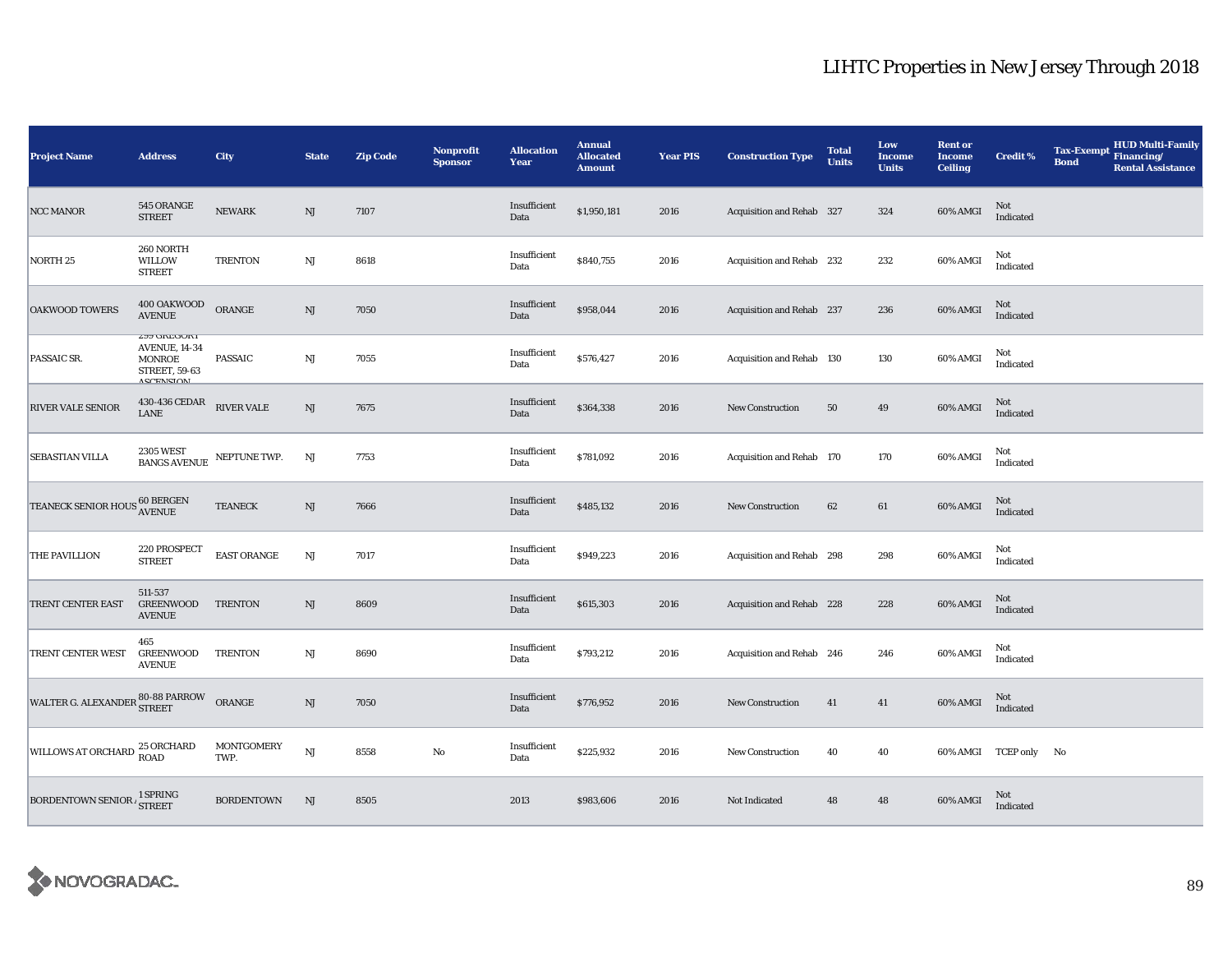| <b>Project Name</b>                                               | <b>Address</b>                                             | City                        | <b>State</b>           | <b>Zip Code</b> | <b>Nonprofit</b><br><b>Sponsor</b> | <b>Allocation</b><br>Year | <b>Annual</b><br><b>Allocated</b><br><b>Amount</b> | <b>Year PIS</b> | <b>Construction Type</b>  | <b>Total</b><br><b>Units</b> | Low<br><b>Income</b><br><b>Units</b> | <b>Rent or</b><br><b>Income</b><br><b>Ceiling</b> | <b>Credit %</b>  | <b>Tax-Exempt</b><br><b>Bond</b> | <b>HUD Multi-Family</b><br>Financing/<br><b>Rental Assistance</b> |
|-------------------------------------------------------------------|------------------------------------------------------------|-----------------------------|------------------------|-----------------|------------------------------------|---------------------------|----------------------------------------------------|-----------------|---------------------------|------------------------------|--------------------------------------|---------------------------------------------------|------------------|----------------------------------|-------------------------------------------------------------------|
| CATHERINE TODD SENI(MONTGOMERY JERSEY CITY                        | 561<br><b>STREET</b>                                       |                             | NJ                     | 7302            |                                    | 2013                      | \$1,204,456                                        | 2016            | Acquisition and Rehab 67  |                              | 67                                   | 60% AMGI                                          | Not<br>Indicated |                                  |                                                                   |
| <b>DELANEY HOMES</b>                                              | 601<br>CHAMBERLAND PERTH AMBOY<br>AVE, UNIT 100            |                             | NJ                     | 8861            |                                    | 2013                      | \$960,000                                          | 2016            | <b>New Construction</b>   | 70                           | 70                                   | 60% AMGI                                          | Not<br>Indicated |                                  |                                                                   |
| WINTERBURN GARDENS <sup>15</sup> WINTERBURN EDGEWATER             |                                                            |                             | $\mathbf{N}\mathbf{J}$ | 7020            |                                    | 2013                      | \$307,351                                          | 2016            | <b>New Construction</b>   | 21                           | $21\,$                               | 60% AMGI                                          | Not<br>Indicated |                                  |                                                                   |
| <b>609 BROAD STREET</b>                                           | 609-633 BROAD<br><b>STREET</b>                             | <b>NEWARK</b>               | $\mathrm{NJ}$          | 7102            |                                    | Insufficient<br>Data      | \$1,389,690                                        | 2017            | Acquisition and Rehab 160 |                              | 64                                   | 60% AMGI                                          | Not<br>Indicated |                                  |                                                                   |
| APOLLO DYE PHASE II                                               | 74-136<br><b>HARRISON</b><br><b>STREET</b>                 | <b>PATERSON</b>             | $\rm{NJ}$              | 7501            |                                    | Insufficient<br>Data      | \$1,400,000                                        | 2017            | New Construction          | 63                           | 63                                   | 60% AMGI                                          | Not<br>Indicated |                                  |                                                                   |
| ASPEN RIVERPARK APA                                               | 17 OXFORD<br>$ST/44-58$<br><b>FLEMING</b><br><b>AVENUE</b> | <b>NEWARK</b>               | NJ                     | 7105            |                                    | Insufficient<br>Data      | \$1,487,793                                        | 2017            | Acquisition and Rehab 261 |                              | 259                                  | 60% AMGI                                          | Not<br>Indicated |                                  |                                                                   |
| <b>BAYSHORE VILLAGE</b>                                           | 100 SHOAL<br>HARBOR COURT TWP.                             | MIDDLETOWN                  | $\mathbf{N}\mathbf{J}$ | 7758            |                                    | Insufficient<br>Data      | \$794,877                                          | 2017            | New Construction          | 109                          | 109                                  | 60% AMGI                                          | Not<br>Indicated |                                  |                                                                   |
| BRANCH VILLAGE MIDR $^{1700\, \rm{S}}$ SOUTH 9TH $\,$ CAMDEN $\,$ |                                                            |                             | NJ                     | 8104            |                                    | Insufficient<br>Data      | \$642,553                                          | 2017            | <b>New Construction</b>   | 50                           | 50                                   | 60% AMGI                                          | Not<br>Indicated |                                  |                                                                   |
| <b>CITY CENTER</b>                                                | 2ND AVE AND W<br>AVE                                       | WASHINGTON PLEASANTVILLE NJ |                        | 8232            |                                    | Insufficient<br>Data      | \$1,662,692                                        | 2017            | New Construction          | 73                           | 72                                   | 60% AMGI                                          | Not<br>Indicated |                                  |                                                                   |
| <b>CLIFTON MAIN MEWS</b>                                          | 988 AND 1010<br>MAIN AVE                                   | <b>CLIFTON</b>              | $\mathrm{NJ}$          | 7011            |                                    | Insufficient<br>Data      | \$1,026,788                                        | 2017            | <b>New Construction</b>   | 51                           | 50                                   | 60% AMGI                                          | Not<br>Indicated |                                  |                                                                   |
| DALINA MANOR                                                      | 113 JAMES<br><b>STREET</b>                                 | WOODBRIDGE<br>TWP.          | $\mathbf{N}\mathbf{J}$ | 8861            |                                    | Insufficient<br>Data      | \$775,000                                          | 2017            | New Construction          | 57                           | 57                                   | 60% AMGI                                          | Not<br>Indicated |                                  |                                                                   |
| EGG HARBOR FAMILY                                                 | 2729 FIRE ROAD<br>AND 1425<br><b>DOUGHTY ROAD</b>          | EGG HARBOR TWP NJ           |                        | 8234            |                                    | Insufficient<br>Data      | \$771,589                                          | 2017            | New Construction          | 75                           | 75                                   | 60% AMGI                                          | Not<br>Indicated |                                  |                                                                   |
| FLEMINGTON JUNCTION JUSTIN COURT RARITAN TWP.                     |                                                            |                             | NJ                     | 8822            |                                    | Insufficient<br>Data      | \$1,390,000                                        | 2017            | New Construction          | 84                           | 84                                   | 60% AMGI                                          | Not<br>Indicated |                                  |                                                                   |

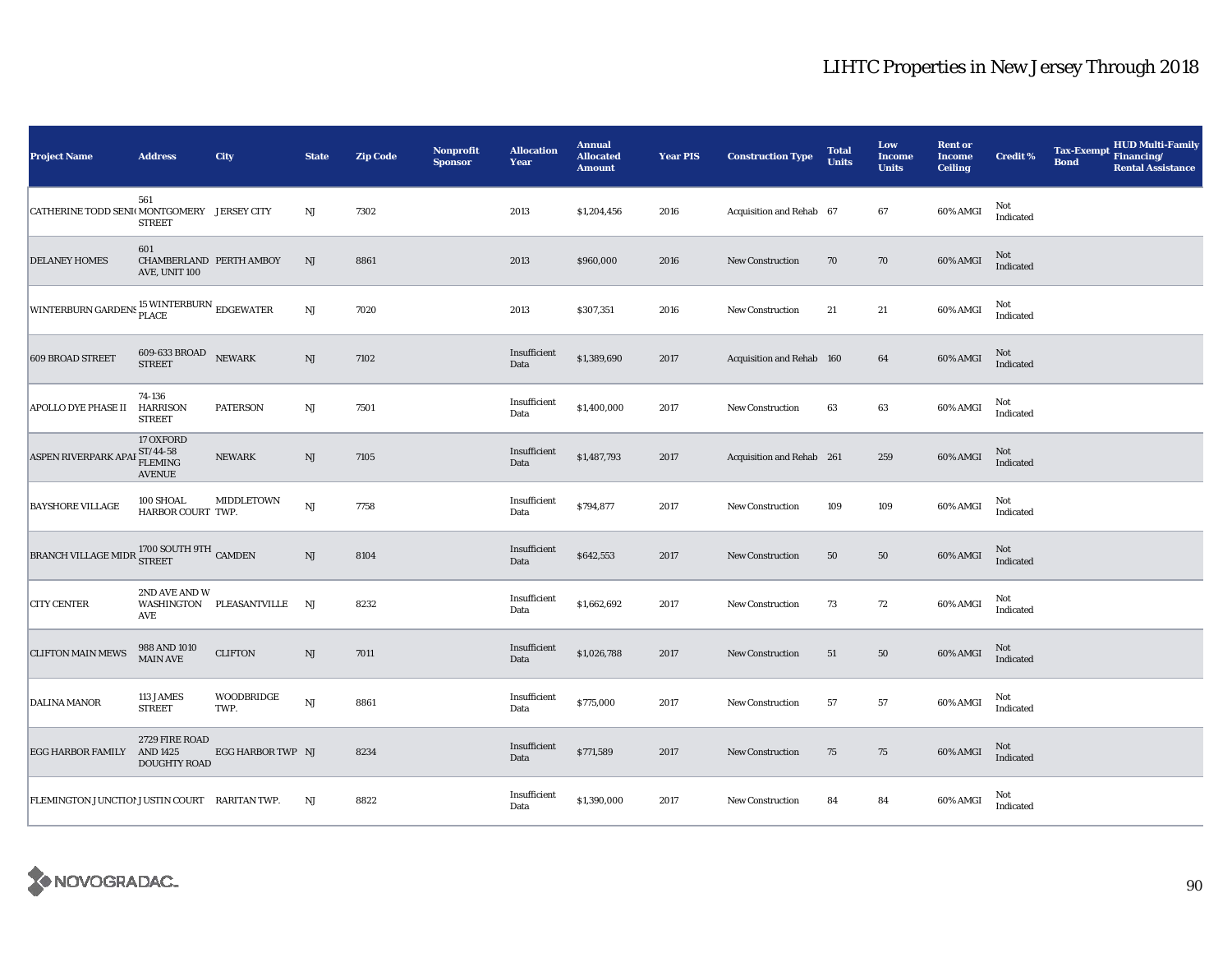| <b>Project Name</b>                                        | <b>Address</b>                                                         | City               | <b>State</b>           | <b>Zip Code</b> | Nonprofit<br><b>Sponsor</b> | <b>Allocation</b><br>Year | <b>Annual</b><br><b>Allocated</b><br><b>Amount</b> | <b>Year PIS</b> | <b>Construction Type</b> | <b>Total</b><br><b>Units</b> | Low<br><b>Income</b><br><b>Units</b> | <b>Rent or</b><br><b>Income</b><br><b>Ceiling</b> | <b>Credit %</b>  | <b>Tax-Exempt</b><br><b>Bond</b> | HUD Multi-Family<br>Financing/<br><b>Rental Assistance</b> |
|------------------------------------------------------------|------------------------------------------------------------------------|--------------------|------------------------|-----------------|-----------------------------|---------------------------|----------------------------------------------------|-----------------|--------------------------|------------------------------|--------------------------------------|---------------------------------------------------|------------------|----------------------------------|------------------------------------------------------------|
| HARVARD PRINTING MI. 550 CENTRAL                           |                                                                        | ORANGE             | NJ                     | 7050            |                             | Insufficient<br>Data      | \$1,541,088                                        | 2017            | <b>New Construction</b>  | 128                          | 70                                   | 60% AMGI                                          | Not<br>Indicated |                                  |                                                            |
| LACEY FAMILY APARTMI 916 LACEY ROAD LACEY                  |                                                                        |                    | $\mathbf{N}\mathbf{J}$ | 8731            |                             | Insufficient<br>Data      | \$631,943                                          | 2017            | <b>New Construction</b>  | 70                           | 70                                   | 60% AMGI                                          | Not<br>Indicated |                                  |                                                            |
| <b>LANDIS SQUARE</b>                                       | 925 EAST<br><b>LANDIS AVE</b>                                          | <b>VINELAND</b>    | NJ                     | 8360            |                             | Insufficient<br>Data      | \$1,489,400                                        | 2017            | <b>New Construction</b>  | 78                           | 78                                   |                                                   | Not<br>Indicated |                                  |                                                            |
| <b>MEADOW GREEN</b>                                        | 2257<br>MASSACHUSETT TOMS RIVER<br>S AVE                               |                    | NJ                     | 8755            |                             | Insufficient<br>Data      | \$617,565                                          | 2017            | New Construction         | 80                           | 80                                   | 60% AMGI                                          | Not<br>Indicated |                                  |                                                            |
| <b>OCEAN TOWERS</b>                                        | 425 OCEAN<br><b>AVENUE</b>                                             | <b>JERSEY CITY</b> | NJ                     | 7305            |                             | Insufficient<br>Data      | \$456,621                                          | 2017            | Acquisition and Rehab 99 |                              | 99                                   | 60% AMGI                                          | Not<br>Indicated |                                  |                                                            |
| <b>PARKERS WALK</b>                                        | 300-331 AND 445-<br>522 WILLOW<br>COURT                                | <b>ELIZABETH</b>   | NJ                     | 7208            |                             | Insufficient<br>Data      | \$941,270                                          | 2017            | <b>New Construction</b>  | 96                           | 95                                   | 60% AMGI                                          | Not<br>Indicated |                                  |                                                            |
| PLEASANTVILLE SENIOI WASHINGTON PLEASANTVILLE NJ           | 33W<br><b>AVENUE</b>                                                   |                    |                        | 8232            |                             | Insufficient<br>Data      | \$1,049,784                                        | 2017            | New Construction         | 65                           | 64                                   | 60% AMGI                                          | Not<br>Indicated |                                  |                                                            |
| <b>RIVERSIDE ARMS</b>                                      | 63-95 HERBERT NEWARK<br><b>PLACE</b>                                   |                    | $_{\rm NJ}$            | 7104            |                             | Insufficient<br>Data      | \$1,152,929                                        | 2017            | <b>New Construction</b>  | 128                          | 128                                  | 60% AMGI                                          | Not<br>Indicated |                                  |                                                            |
| ROOSEVELT HOSPITAL                                         | 1 ROOSEVELT<br>DRIVE                                                   | <b>EDISON</b>      | $\mathbf{N}\mathbf{J}$ | 8837            |                             | Insufficient<br>Data      | \$1,400,000                                        | 2017            | New Construction         | 85                           | 85                                   | 60% AMGI                                          | Not<br>Indicated |                                  |                                                            |
| <b>SYMPHONY HALL</b>                                       | $395\text{-}399,$ $401\text{-}407$ $$\text{NEWARK}\$$ HALSEY STREET    |                    | NJ                     | 7102            |                             | Insufficient<br>Data      | \$1,054,000                                        | 2017            | <b>New Construction</b>  | 60                           | 60                                   | 60% AMGI                                          | Not<br>Indicated |                                  |                                                            |
| TOMS RIVER APARTMEN                                        | <b>COX CRO RD</b><br>AND<br>MASSACHUSETT TOMS RIVER<br><b>S AVENUE</b> |                    | NJ                     | 8755            |                             | Insufficient<br>Data      | \$765,863                                          | 2017            | New Construction         | 102                          | 101                                  | 60% AMGI                                          | Not<br>Indicated |                                  |                                                            |
| WOOLWICH FAMILY HO 1050 AUBURN                             |                                                                        | WOOLWICH TWP. NJ   |                        | 8085            |                             | Insufficient<br>Data      | \$1,420,812                                        | 2017            | <b>New Construction</b>  | 80                           | 80                                   | 60% AMGI                                          | Not<br>Indicated |                                  |                                                            |
| AMWELL COMMONS AK $\mu_{\text{ROAD}}^{495 \text{ AMWELL}}$ |                                                                        | HILLSBOROUGH NJ    |                        | 8844            |                             | Insufficient<br>Data      | \$1,043,309                                        | 2018            | <b>New Construction</b>  | 54                           | 54                                   | 60% AMGI                                          | Not<br>Indicated |                                  |                                                            |

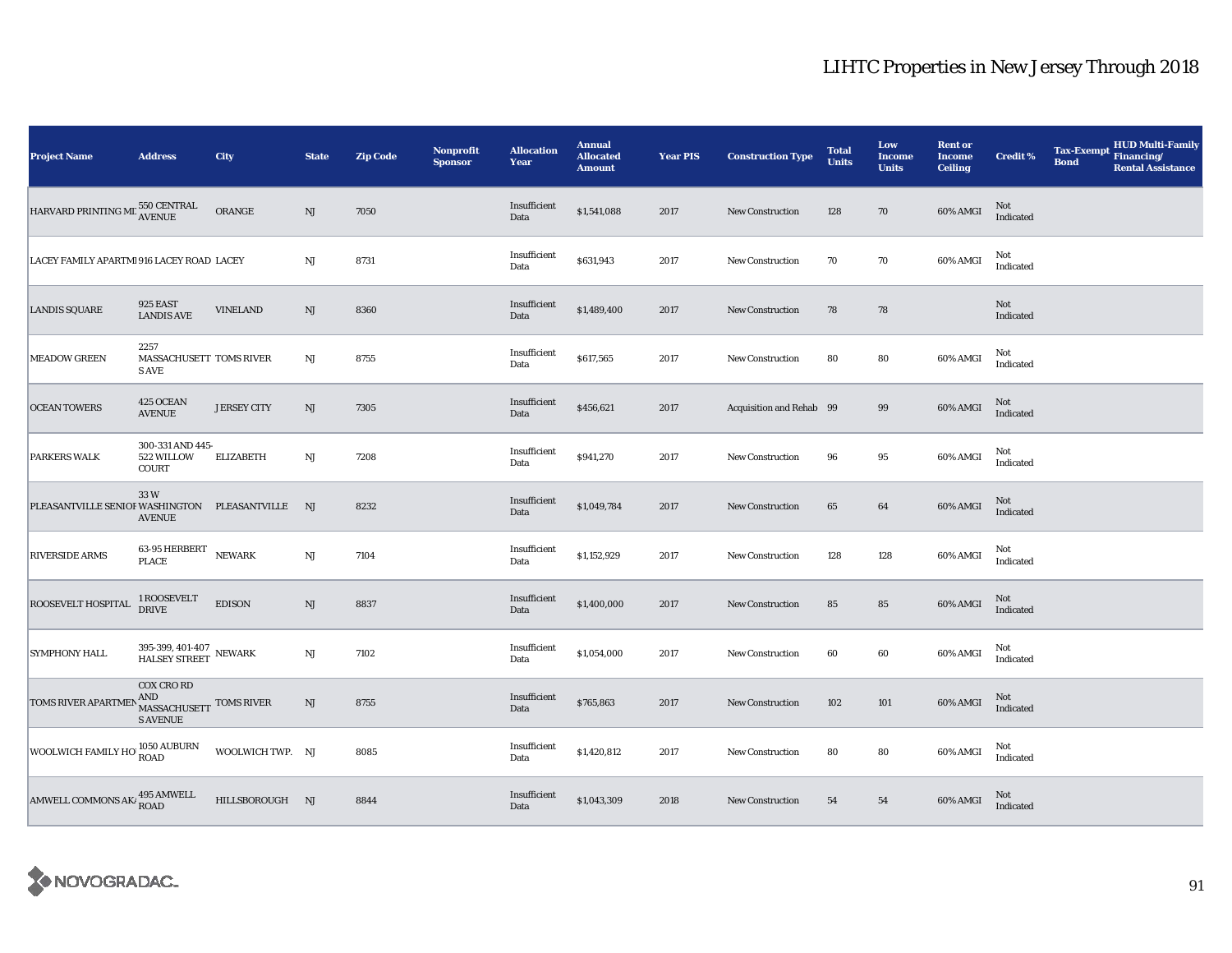| <b>Project Name</b>                                 | <b>Address</b>                                   | City                      | <b>State</b> | <b>Zip Code</b> | Nonprofit<br><b>Sponsor</b> | <b>Allocation</b><br>Year | <b>Annual</b><br><b>Allocated</b><br><b>Amount</b> | <b>Year PIS</b> | <b>Construction Type</b> | <b>Total</b><br><b>Units</b> | Low<br><b>Income</b><br><b>Units</b> | <b>Rent or</b><br><b>Income</b><br><b>Ceiling</b> | <b>Credit %</b>                   | <b>Tax-Exempt</b><br><b>Bond</b> | <b>HUD Multi-Family</b><br>Financing/<br><b>Rental Assistance</b> |
|-----------------------------------------------------|--------------------------------------------------|---------------------------|--------------|-----------------|-----------------------------|---------------------------|----------------------------------------------------|-----------------|--------------------------|------------------------------|--------------------------------------|---------------------------------------------------|-----------------------------------|----------------------------------|-------------------------------------------------------------------|
| <b>FORT MONMOUTH</b>                                | 1-51 GOSSELIN<br><b>AVENUE</b>                   | <b>OCEANPORT</b>          | $_{\rm NJ}$  | 7703            |                             | Insufficient<br>Data      | \$0                                                | 2018            | Acquisition and Rehab 24 |                              | 24                                   | 60% AMGI                                          | Not<br>Indicated                  |                                  |                                                                   |
| HILLTOP APARTMENTS CHANCELLOR IRVINGTON             | 832<br><b>AVENUE</b>                             |                           | NJ           | 7111            |                             | Insufficient<br>Data      | \$1,750,000                                        | 2018            | New Construction         | 113                          | 88                                   | 60% AMGI                                          | Not<br>Indicated                  |                                  |                                                                   |
| HUDSON RIDGE FAMILY 100 CHURCH                      |                                                  | <b>ABERDEEN TWP</b>       | NJ           | 7747            |                             | Insufficient<br>Data      | \$620,395                                          | 2018            | <b>New Construction</b>  | 70                           | 70                                   | 60% AMGI                                          | Not<br>Indicated                  |                                  |                                                                   |
| HUDSON RIDGE SENIOR 100 CHURCH                      |                                                  | ABERDEEN TWP NJ           |              | 7747            |                             | Insufficient<br>Data      | \$655,050                                          | 2018            | <b>New Construction</b>  | 75                           | 74                                   | 60% AMGI                                          | Not<br>Indicated                  |                                  |                                                                   |
| JACOBS LANDING AKA W 11-20 BUNNS                    |                                                  | <b>WOODBRIDGE</b><br>TWP. | NJ           | 7095            |                             | Insufficient<br>Data      | \$1,750,000                                        | 2018            | New Construction         | 84                           | 84                                   | 60% AMGI                                          | Not<br>Indicated                  |                                  |                                                                   |
| NEWTON TOWN CENTRI 5 UNION PLACE NEWTON             |                                                  |                           | NJ           | 7860            |                             | Insufficient<br>Data      | \$1,210,072                                        | 2018            | New Construction         | 64                           | 64                                   | 60% AMGI                                          | Not<br>Indicated                  |                                  |                                                                   |
| <b>PARKERS VIEW</b>                                 | 230-246 PARKER $_{\rm ELIZABETH}$<br><b>ROAD</b> |                           | NJ           | 7208            |                             | Insufficient<br>Data      | \$1,250,000                                        | 2018            | Acquisition and Rehab 59 |                              | 59                                   | 60% AMGI                                          | Not<br>$\operatorname{Indicated}$ |                                  |                                                                   |
| RAHWAY RESIDENCES F $^{219}_{\Lambda \text{VENUE}}$ |                                                  | <b>RAHWAY</b>             | NJ           | 7065            |                             | Insufficient<br>Data      | \$903,314                                          | 2018            | <b>New Construction</b>  | 58                           | 58                                   | 60% AMGI                                          | Not<br>Indicated                  |                                  |                                                                   |
| TENNESSEE GREEN                                     | $341\,\mbox{TENNESSEE}$<br><b>AVENUE</b>         | <b>ATLANTIC CITY</b>      | NJ           | 8401            |                             | Insufficient<br>Data      | \$821,058                                          | 2018            | <b>New Construction</b>  | 66                           | 66                                   | 60% AMGI                                          | Not<br>Indicated                  |                                  |                                                                   |
| THE PLACE AT PLAINSB(TERRACE/50                     | <b>100 RUE</b><br>DEY ROAD                       | PLAINSBORO                | NJ           | 8536            |                             | Insufficient<br>Data      | \$1,222,790                                        | 2019            | New Construction         | 70                           | 70                                   | 60% AMGI                                          | Not<br>Indicated                  |                                  |                                                                   |
|                                                     |                                                  |                           |              |                 |                             |                           | \$653,453,333                                      |                 |                          | 91,619                       | 56,994                               |                                                   |                                   |                                  |                                                                   |
| 1,193 Projects Reported                             |                                                  |                           |              |                 |                             |                           |                                                    |                 |                          |                              |                                      |                                                   |                                   |                                  |                                                                   |
| Location: New Jersey (State)                        |                                                  |                           |              |                 |                             |                           |                                                    |                 |                          |                              |                                      |                                                   |                                   |                                  |                                                                   |